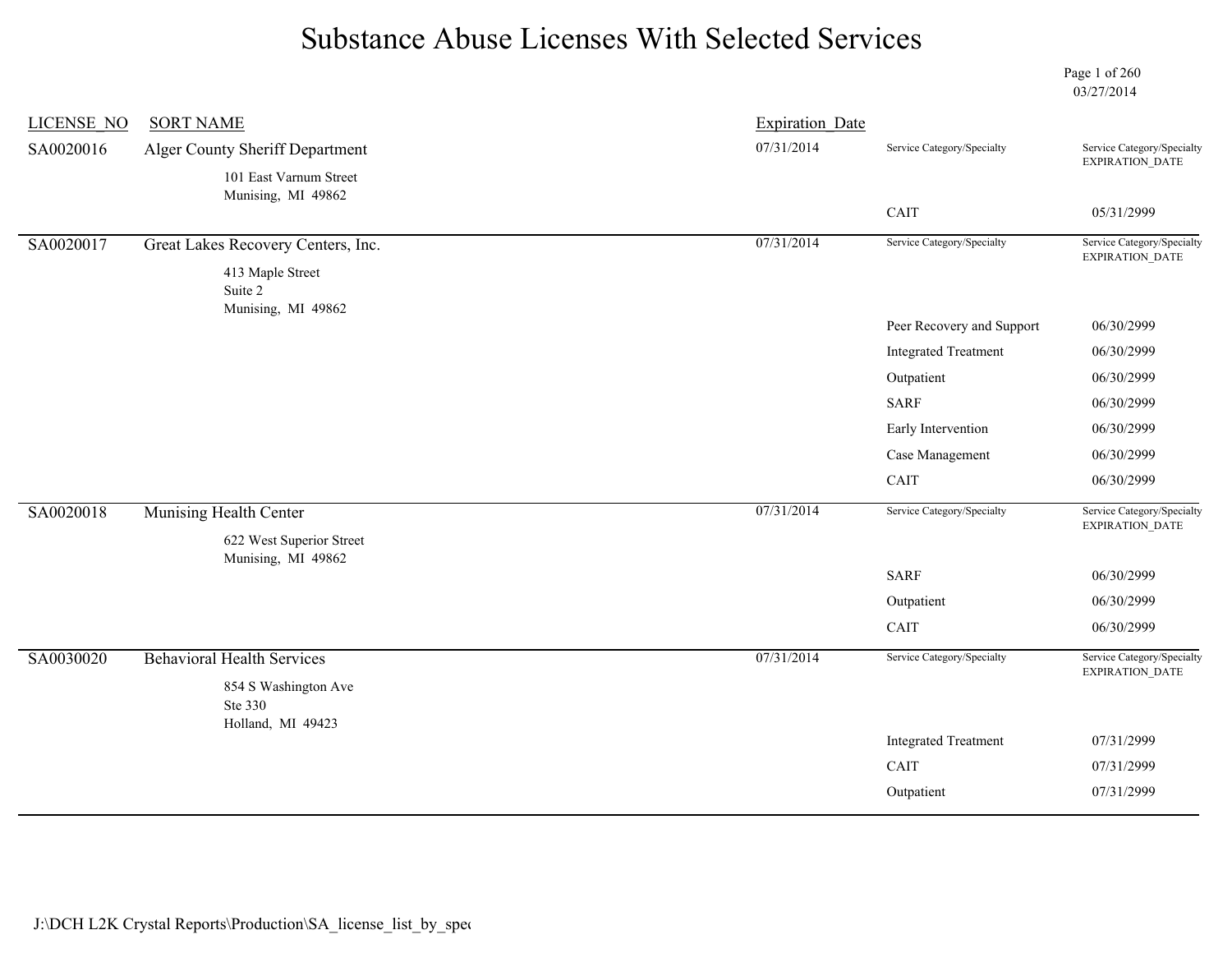Page 2 of 260 03/27/2014

| <b>LICENSE NO</b> | <b>SORT NAME</b>                                          | <b>Expiration Date</b> |                             |                                               |
|-------------------|-----------------------------------------------------------|------------------------|-----------------------------|-----------------------------------------------|
| SA0030021         | Allegan County Community Mental Health Services           | 07/31/2014             | Service Category/Specialty  | Service Category/Specialty<br>EXPIRATION_DATE |
|                   | 3285 122nd Ave<br>PO Drawer 130                           |                        |                             |                                               |
|                   | Allegan, MI 49010                                         |                        | CAIT                        | 05/31/2999                                    |
|                   |                                                           |                        | Outpatient                  | 05/31/2999                                    |
|                   |                                                           |                        | <b>Integrated Treatment</b> | 05/31/2999                                    |
|                   |                                                           |                        | Case Management             | 05/31/2999                                    |
|                   |                                                           |                        | <b>SARF</b>                 | 05/31/2999                                    |
| SA0030023         | <b>Sylvia's Place</b>                                     | 07/31/2014             | Service Category/Specialty  | Service Category/Specialty<br>EXPIRATION_DATE |
|                   | 151 Brady St                                              |                        |                             |                                               |
|                   | PO Box 13<br>Allegan, MI 49010                            |                        |                             |                                               |
|                   |                                                           |                        | CAIT                        | 12/31/2999                                    |
| SA0030024         | Pathwaysmi                                                | 07/31/2014             | Service Category/Specialty  | Service Category/Specialty<br>EXPIRATION_DATE |
|                   | 217 Hubbard St                                            |                        |                             |                                               |
|                   | Allegan, MI 49010                                         |                        | Early Intervention          | 07/31/2999                                    |
|                   |                                                           |                        | <b>Integrated Treatment</b> | 07/31/2999                                    |
|                   |                                                           |                        | <b>SARF</b>                 | 07/31/2999                                    |
|                   |                                                           |                        | CAIT                        | 07/31/2999                                    |
|                   |                                                           |                        | Case Management             | 07/31/2999                                    |
|                   |                                                           |                        | Outpatient                  | 07/31/2999                                    |
|                   |                                                           |                        | Peer Recovery and Support   | 07/31/2999                                    |
| SA0030038         | The Counseling Center, PC DBA Plainwell Counseling Center | 07/31/2014             | Service Category/Specialty  | Service Category/Specialty<br>EXPIRATION_DATE |
|                   | 319 Park Street<br>Plainwell, MI 49080                    |                        |                             |                                               |
|                   |                                                           |                        | CAIT                        | 09/30/2999                                    |
|                   |                                                           |                        | <b>SARF</b>                 | 09/30/2999                                    |
|                   |                                                           |                        | Outpatient                  | 09/30/2999                                    |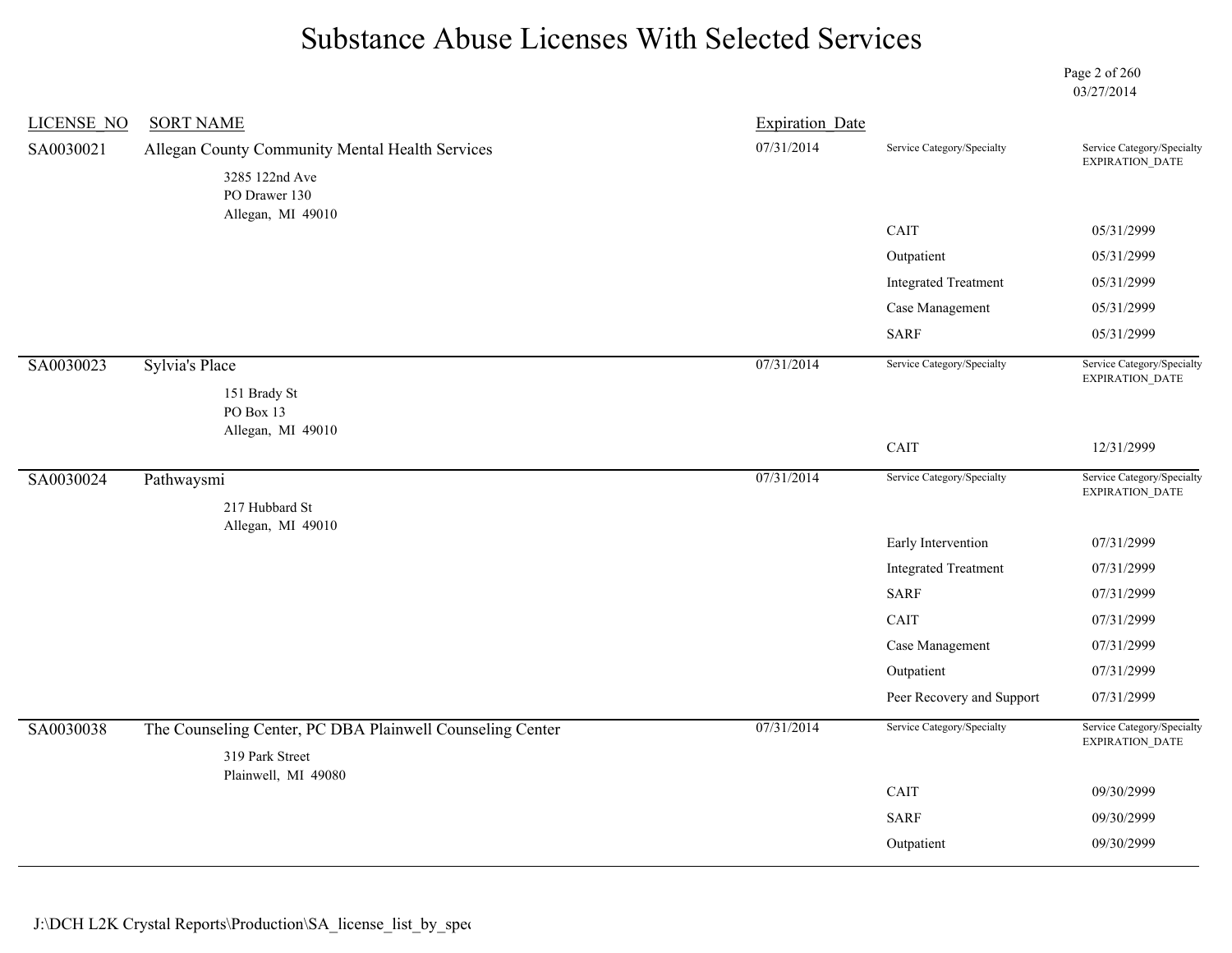Page 3 of 260 03/27/2014

| <b>LICENSE NO</b> | <b>SORT NAME</b>                                                      | <b>Expiration Date</b> |                             |                                                      |
|-------------------|-----------------------------------------------------------------------|------------------------|-----------------------------|------------------------------------------------------|
| SA0040002         | Catholic Human Services Inc                                           | 07/31/2014             | Service Category/Specialty  | Service Category/Specialty                           |
|                   | 154 S Ripley Blvd<br>Alpena, MI 49707                                 |                        |                             | EXPIRATION_DATE                                      |
|                   |                                                                       |                        | Case Management             | 03/31/2999                                           |
|                   |                                                                       |                        | Peer Recovery and Support   | 03/31/2999                                           |
|                   |                                                                       |                        | CAIT                        | 03/31/2999                                           |
|                   |                                                                       |                        | <b>Integrated Treatment</b> | 03/31/2999                                           |
|                   |                                                                       |                        | Early Intervention          | 03/31/2999                                           |
|                   |                                                                       |                        | <b>SARF</b>                 | 03/31/2999                                           |
|                   |                                                                       |                        | Outpatient                  | 03/31/2999                                           |
| SA0040013         | Sunrise Centre Inc                                                    | 07/31/2014             | Service Category/Specialty  | Service Category/Specialty                           |
|                   | 630 Walnut Street<br>Alpena, MI 49707                                 |                        |                             | EXPIRATION_DATE                                      |
|                   |                                                                       |                        | <b>Integrated Treatment</b> | 09/30/2999                                           |
|                   |                                                                       |                        | Peer Recovery and Support   | 09/30/2999                                           |
|                   |                                                                       |                        | Outpatient                  | 09/30/2999                                           |
|                   |                                                                       |                        | Residential                 | 09/30/2999                                           |
|                   |                                                                       |                        | Residential Detox           | 09/30/2999                                           |
|                   |                                                                       |                        | Case Management             | 09/30/2999                                           |
| SA0040020         | Northeast Michigan Community Partnership Inc<br>3022 US 23 S<br>Ste C | 07/31/2014             | Service Category/Specialty  | Service Category/Specialty<br>EXPIRATION_DATE        |
|                   | Alpena, MI 49707                                                      |                        | CAIT                        | 09/30/2999                                           |
| SA0040021         | Boys & Girls Clubs of Alpena<br>601 River St                          | 07/31/2014             | Service Category/Specialty  | Service Category/Specialty<br><b>EXPIRATION DATE</b> |
|                   | Alpena, MI 49707                                                      |                        |                             |                                                      |
|                   |                                                                       |                        | CAIT                        | 06/30/2999                                           |
|                   |                                                                       |                        |                             |                                                      |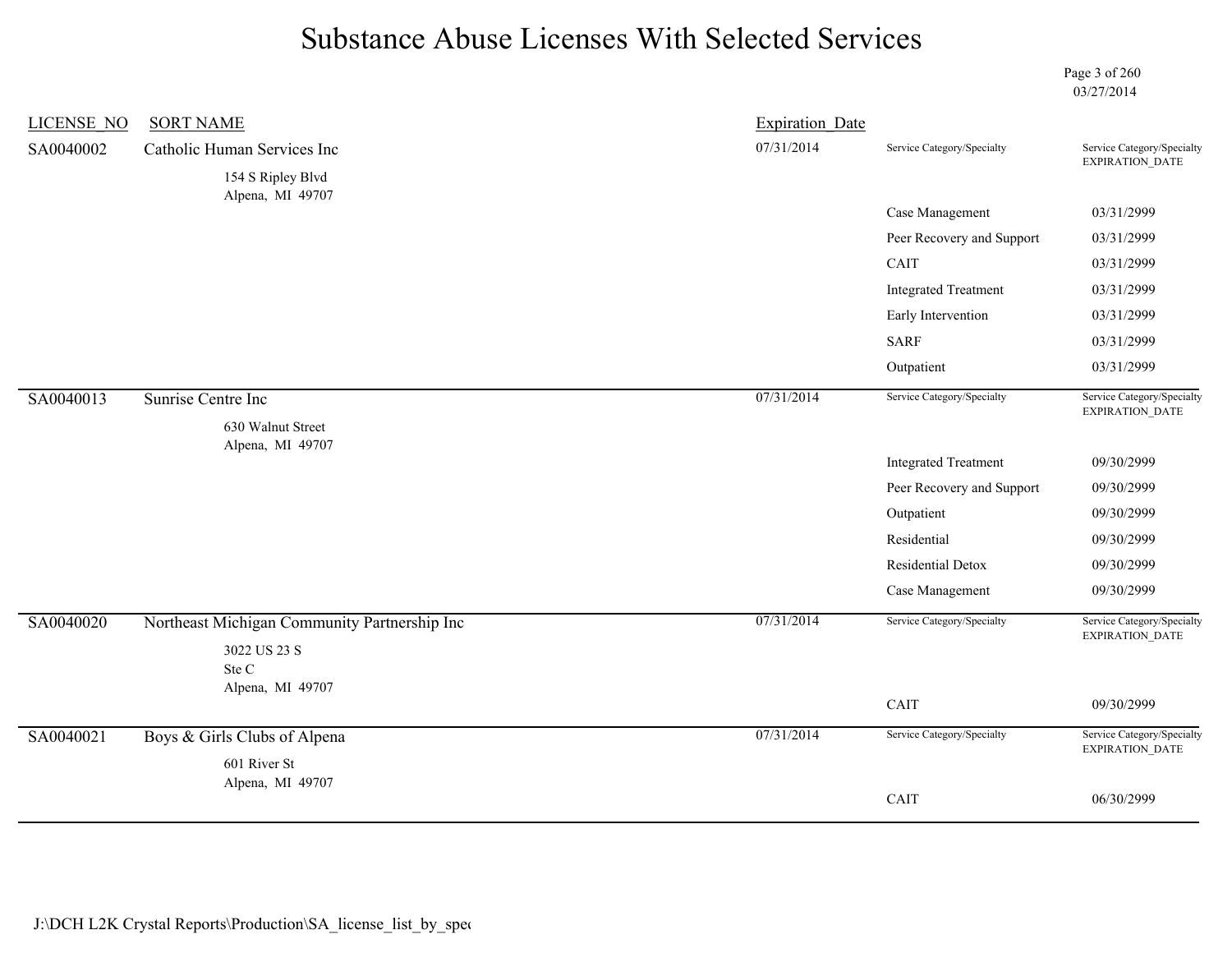Page 4 of 260 03/27/2014

| <b>LICENSE NO</b> | <b>SORT NAME</b>                                                           | <b>Expiration Date</b> |                             |                                                      |
|-------------------|----------------------------------------------------------------------------|------------------------|-----------------------------|------------------------------------------------------|
| SA0040022         | Northeast Michigan Community Mental Health Authority<br>400 Johnson Street | 07/31/2014             | Service Category/Specialty  | Service Category/Specialty<br>EXPIRATION_DATE        |
|                   | Alpena, MI 49707                                                           |                        |                             |                                                      |
|                   |                                                                            |                        | Case Management             | 08/31/2999                                           |
|                   |                                                                            |                        | <b>Integrated Treatment</b> | 08/31/2999                                           |
|                   |                                                                            |                        | Outpatient                  | 08/31/2999                                           |
| SA0050014         | Catholic Human Services, Inc.                                              | 07/31/2014             | Service Category/Specialty  | Service Category/Specialty<br>EXPIRATION_DATE        |
|                   | 205 Grove Street                                                           |                        |                             |                                                      |
|                   | Mancelona, MI 49659                                                        |                        | <b>SARF</b>                 | 03/31/2999                                           |
|                   |                                                                            |                        | Outpatient                  | 03/31/2999                                           |
|                   |                                                                            |                        | Case Management             | 03/31/2999                                           |
|                   |                                                                            |                        | <b>Integrated Treatment</b> | 03/31/2999                                           |
|                   |                                                                            |                        | Early Intervention          | 03/31/2999                                           |
|                   |                                                                            |                        | Peer Recovery and Support   | 03/31/2999                                           |
| SA0060004         | <b>Sterling Area Health Center</b>                                         | 07/31/2014             | Service Category/Specialty  | Service Category/Specialty<br><b>EXPIRATION DATE</b> |
|                   | 725 E State Street<br>PO Box 740                                           |                        |                             |                                                      |
|                   | Sterling, MI 48659                                                         |                        | CAIT                        | 03/31/2999                                           |
|                   |                                                                            |                        | Outpatient                  | 03/31/2999                                           |
|                   |                                                                            |                        | Peer Recovery and Support   | 03/31/2999                                           |
|                   |                                                                            |                        | <b>SARF</b>                 | 03/31/2999                                           |
|                   |                                                                            |                        | Early Intervention          | 03/31/2999                                           |
|                   |                                                                            |                        | Case Management             | 03/31/2999                                           |
|                   |                                                                            |                        | <b>Integrated Treatment</b> | 03/31/2999                                           |
| SA0070001         | Keweenaw Bay Indian Community Substance Abuse Programs                     | 07/31/2014             | Service Category/Specialty  | Service Category/Specialty<br>EXPIRATION_DATE        |
|                   | Rt 2 Brewery Road<br>P O Box 69<br>L'Anse, MI 49946                        |                        |                             |                                                      |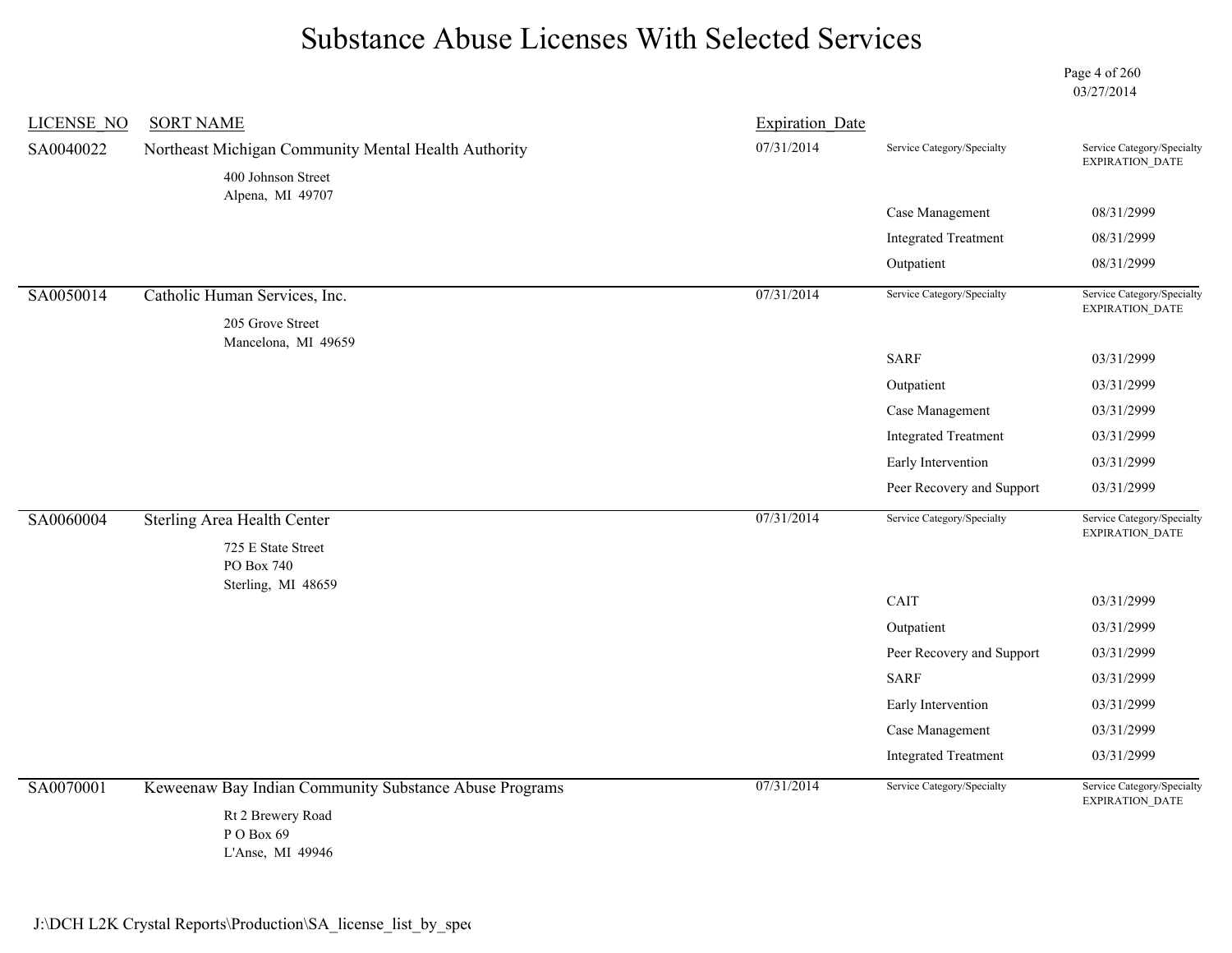Page 5 of 260 03/27/2014

| <b>LICENSE NO</b> | <b>SORT NAME</b>                                                           | <b>Expiration Date</b> |                             |                                                      |
|-------------------|----------------------------------------------------------------------------|------------------------|-----------------------------|------------------------------------------------------|
|                   |                                                                            |                        | Residential                 | 08/31/2999                                           |
| SA0070007         | Keweenaw Bay Indian Community Substance Abuse Programs                     | 07/31/2014             | Service Category/Specialty  | Service Category/Specialty                           |
|                   | Rt 2 Brewery Road                                                          |                        |                             | EXPIRATION_DATE                                      |
|                   | PO Box 69                                                                  |                        |                             |                                                      |
|                   | Lanse, MI 49946                                                            |                        | CAIT                        | 07/31/2999                                           |
|                   |                                                                            |                        | Outpatient                  | 08/31/2999                                           |
| SA0070008         | <b>Building Bridges to Life</b>                                            | 07/31/2014             | Service Category/Specialty  | Service Category/Specialty<br><b>EXPIRATION DATE</b> |
|                   | 18341 US Highway 41                                                        |                        |                             |                                                      |
|                   | L'Anse, MI 49946                                                           |                        | <b>Integrated Treatment</b> | 04/30/2014                                           |
|                   |                                                                            |                        | Outpatient                  | 04/30/2014                                           |
|                   |                                                                            |                        |                             |                                                      |
| SA0080011         | Psychological Consultants of Michigan PC/dba Chemical Dependency Resources | 07/31/2014             | Service Category/Specialty  | Service Category/Specialty<br>EXPIRATION_DATE        |
|                   | 1127 West State St<br>Ste 5                                                |                        |                             |                                                      |
|                   | Hastings, MI 49058                                                         |                        |                             |                                                      |
|                   |                                                                            |                        | Early Intervention          | 04/30/2999                                           |
|                   |                                                                            |                        | <b>SARF</b>                 | 04/30/2999                                           |
|                   |                                                                            |                        | <b>Integrated Treatment</b> | 04/30/2999                                           |
|                   |                                                                            |                        | Outpatient                  | 04/30/2999                                           |
|                   |                                                                            |                        | Case Management             | 04/30/2999                                           |
| SA0080014         | Secure Counseling & PC                                                     | 07/31/2014             | Service Category/Specialty  | Service Category/Specialty<br>EXPIRATION_DATE        |
|                   | 220 South Broadway                                                         |                        |                             |                                                      |
|                   | Hastings, MI 49058                                                         |                        | <b>SARF</b>                 | 10/31/2999                                           |
|                   |                                                                            |                        | CAIT                        | 10/31/2999                                           |
|                   |                                                                            |                        |                             |                                                      |
|                   |                                                                            |                        | Outpatient                  | 10/31/2999                                           |
| SA0080015         | Barry County Community Mental Health Authority                             | 07/31/2014             | Service Category/Specialty  | Service Category/Specialty<br><b>EXPIRATION DATE</b> |
|                   | 915 West Green Street                                                      |                        |                             |                                                      |
|                   | Hastings, MI 49058                                                         |                        | <b>Integrated Treatment</b> | 08/31/2999                                           |
|                   |                                                                            |                        |                             |                                                      |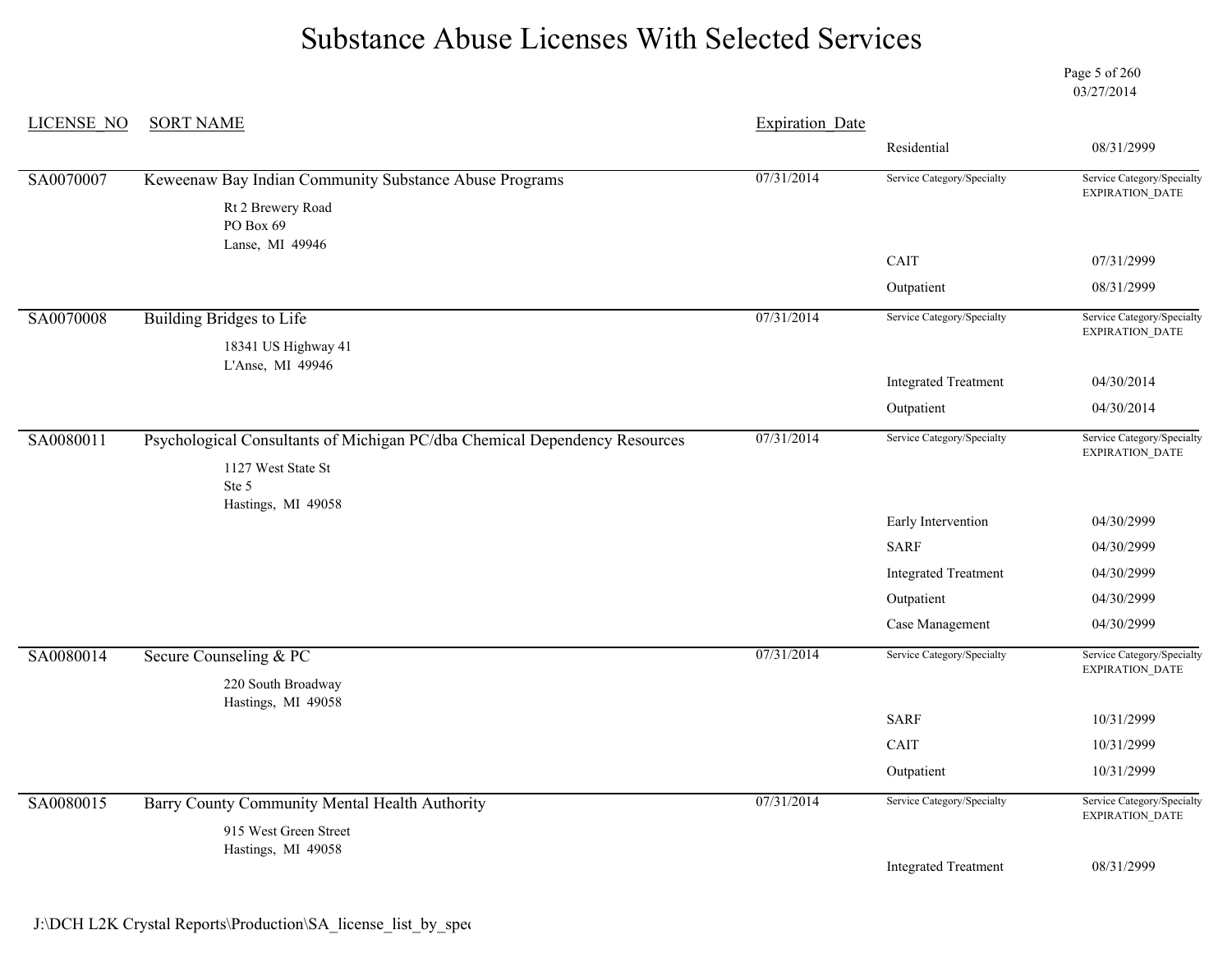Page 6 of 260 03/27/2014

| LICENSE NO | <b>SORT NAME</b>                                             | <b>Expiration Date</b> |                             |                                               |
|------------|--------------------------------------------------------------|------------------------|-----------------------------|-----------------------------------------------|
|            |                                                              |                        | Peer Recovery and Support   | 08/31/2999                                    |
|            |                                                              |                        | CAIT                        | 08/31/2999                                    |
|            |                                                              |                        | <b>SARF</b>                 | 08/31/2999                                    |
|            |                                                              |                        | Outpatient                  | 08/31/2999                                    |
| SA0090012  | McLaren Bay Region/Neighborhood Resource Center              | 07/31/2014             | Service Category/Specialty  | Service Category/Specialty<br>EXPIRATION_DATE |
|            | 709 9th Street                                               |                        |                             |                                               |
|            | Bay City, MI 48708                                           |                        | <b>SARF</b>                 | 07/31/2999                                    |
|            |                                                              |                        | CAIT                        | 07/31/2999                                    |
|            |                                                              |                        |                             |                                               |
| SA0090033  | The Boys & Girls Club of Bay County Inc Life Planning System | 07/31/2014             | Service Category/Specialty  | Service Category/Specialty<br>EXPIRATION_DATE |
|            | 300 W Lafayette Street                                       |                        |                             |                                               |
|            | Bay City, MI 48706                                           |                        | CAIT                        | 05/31/2999                                    |
| SA0090038  | Delta College Substance Abuse Education Program              | 07/31/2014             | Service Category/Specialty  | Service Category/Specialty                    |
|            |                                                              |                        |                             | EXPIRATION_DATE                               |
|            | Office of Administrative Services<br>1961 Delta              |                        |                             |                                               |
|            | University Center, MI 48710                                  |                        |                             |                                               |
|            |                                                              |                        | CAIT                        | 09/30/2999                                    |
| SA0090042  | List Psychological Services PLC                              | 07/31/2014             | Service Category/Specialty  | Service Category/Specialty                    |
|            | 126 Washington Ave                                           |                        |                             | <b>EXPIRATION DATE</b>                        |
|            | Bay City, MI 48708                                           |                        | Early Intervention          | 07/31/2999                                    |
|            |                                                              |                        |                             |                                               |
|            |                                                              |                        | Peer Recovery and Support   | 07/31/2999                                    |
|            |                                                              |                        | <b>Integrated Treatment</b> | 07/31/2999                                    |
|            |                                                              |                        | CAIT                        | 07/31/2999                                    |
|            |                                                              |                        | Case Management             | 07/31/2999                                    |
|            |                                                              |                        | Outpatient                  | 07/31/2999                                    |
|            |                                                              |                        | <b>SARF</b>                 | 07/31/2999                                    |
|            |                                                              |                        |                             |                                               |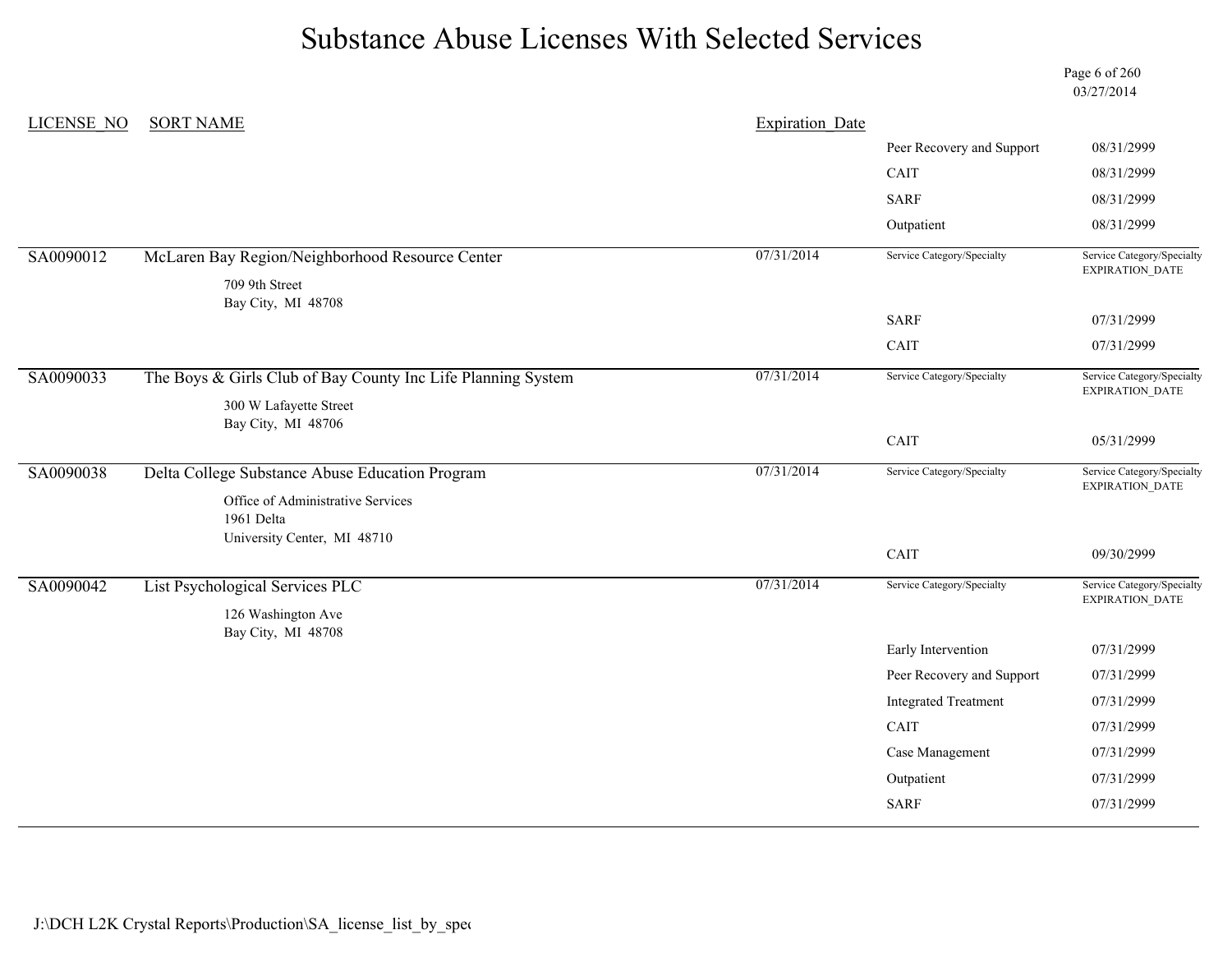Page 7 of 260 03/27/2014

| <b>LICENSE NO</b> | <b>SORT NAME</b>                     | <b>Expiration Date</b> |                              |                                               |
|-------------------|--------------------------------------|------------------------|------------------------------|-----------------------------------------------|
| SA0090057         | <b>Bay Area Consultants</b>          | 07/31/2014             | Service Category/Specialty   | Service Category/Specialty<br>EXPIRATION_DATE |
|                   | 509 Center Ave.                      |                        |                              |                                               |
|                   | Bay City, MI 48708                   |                        | CAIT                         | 07/31/2999                                    |
| SA0090063         | Bay-Arenac ISD                       | 07/31/2014             | Service Category/Specialty   | Service Category/Specialty                    |
|                   | 4228 Two Mile Rd                     |                        |                              | EXPIRATION_DATE                               |
|                   | Bay City, MI 48706                   |                        |                              |                                               |
|                   |                                      |                        | $\mathop{\rm CAIT}\nolimits$ | 08/31/2999                                    |
| SA0090064         | <b>Educational Therapy</b>           | 07/31/2014             | Service Category/Specialty   | Service Category/Specialty<br>EXPIRATION_DATE |
|                   | 601 North Van Buren St               |                        |                              |                                               |
|                   | Bay City, MI 48708                   |                        | <b>SARF</b>                  | 07/31/2999                                    |
|                   |                                      |                        | CAIT                         | 07/31/2999                                    |
| SA0090065         | Challenge To Cope                    | 07/31/2014             | Service Category/Specialty   | Service Category/Specialty                    |
|                   |                                      |                        |                              | EXPIRATION_DATE                               |
|                   | 512 N Lincoln St<br><b>Ste 202</b>   |                        |                              |                                               |
|                   | Bay City, MI 48708                   |                        |                              |                                               |
|                   |                                      |                        | CAIT                         | 01/31/2999                                    |
|                   |                                      |                        | Outpatient                   | 01/31/2999                                    |
|                   |                                      |                        | <b>SARF</b>                  | 01/31/2999                                    |
|                   |                                      |                        | <b>Integrated Treatment</b>  | 01/31/2999                                    |
| SA0090066         | Michigan Behavioral Health Institute | 07/31/2014             | Service Category/Specialty   | Service Category/Specialty<br>EXPIRATION_DATE |
|                   | 863 North Pine Road, Suite B         |                        |                              |                                               |
|                   | Essexville, MI 48732                 |                        | <b>SARF</b>                  | 12/31/2999                                    |
|                   |                                      |                        | Outpatient                   | 12/31/2999                                    |
| SA0090067         | List Psychological Services PLC      | 07/31/2014             | Service Category/Specialty   | Service Category/Specialty                    |
|                   | 3720 Wilder Road                     |                        |                              | EXPIRATION_DATE                               |
|                   | Unit B                               |                        |                              |                                               |
|                   | Bay City, MI 48706                   |                        | <b>SARF</b>                  | 07/31/2999                                    |
|                   |                                      |                        |                              |                                               |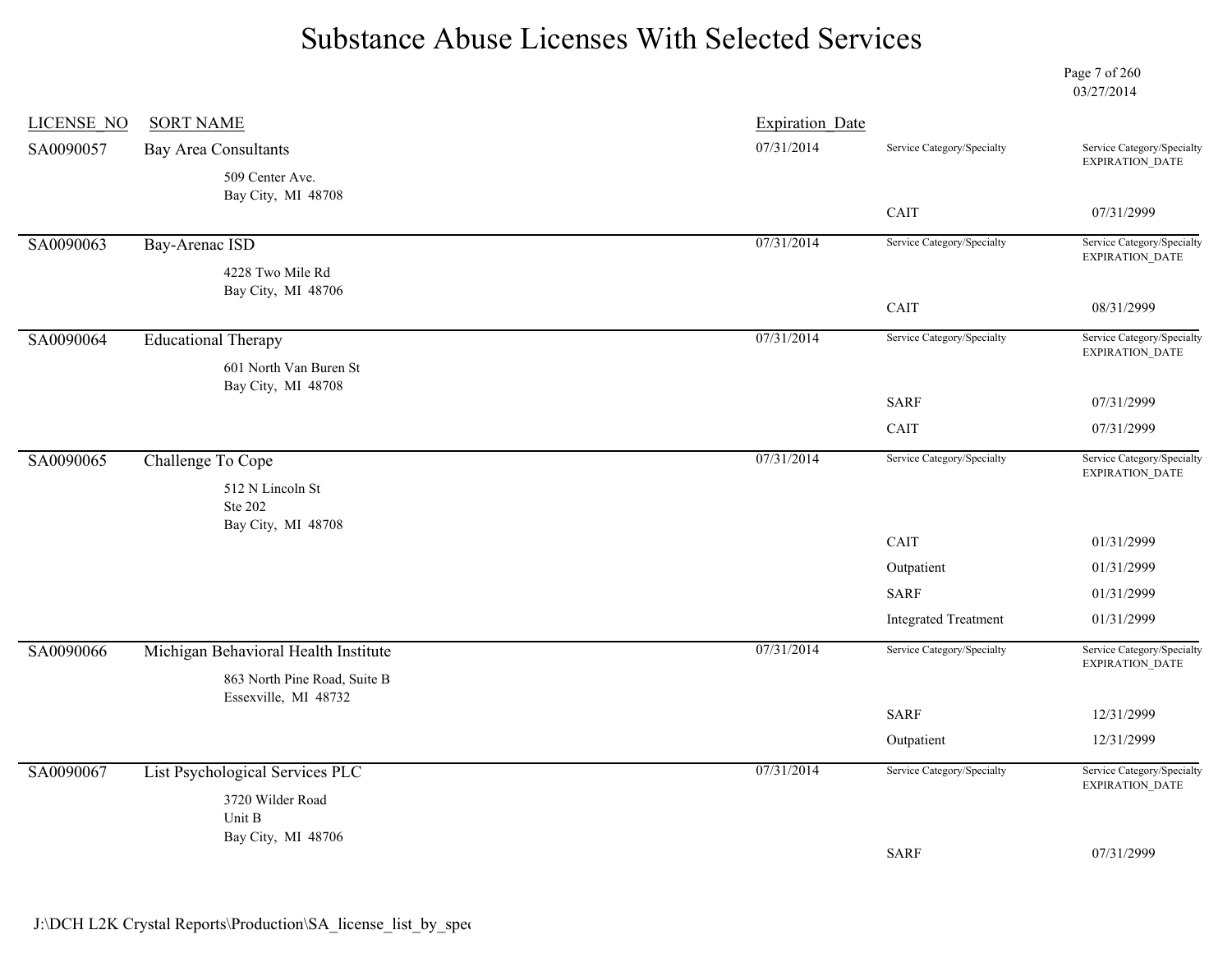Page 8 of 260 03/27/2014

| <b>LICENSE NO</b> | <b>SORT NAME</b>                             | <b>Expiration Date</b> |                             |                                               |
|-------------------|----------------------------------------------|------------------------|-----------------------------|-----------------------------------------------|
|                   |                                              |                        | <b>Integrated Treatment</b> | 07/31/2999                                    |
|                   |                                              |                        | Early Intervention          | 07/31/2999                                    |
|                   |                                              |                        | Peer Recovery and Support   | 07/31/2999                                    |
|                   |                                              |                        | CAIT                        | 07/31/2999                                    |
|                   |                                              |                        | Outpatient                  | 07/31/2999                                    |
|                   |                                              |                        | Case Management             | 07/31/2999                                    |
| SA0090073         | Sacred Heart Rehabilitation Center, Inc.     | 07/31/2014             | Service Category/Specialty  | Service Category/Specialty<br>EXPIRATION_DATE |
|                   | 1106 Washington Avenue<br>Bay City, MI 48708 |                        |                             |                                               |
|                   |                                              |                        | Early Intervention          | 05/31/2999                                    |
|                   |                                              |                        | <b>SARF</b>                 | 05/31/2999                                    |
|                   |                                              |                        | Case Management             | 05/31/2999                                    |
|                   |                                              |                        | <b>Integrated Treatment</b> | 05/31/2999                                    |
|                   |                                              |                        | CAIT                        | 05/31/2999                                    |
|                   |                                              |                        | Outpatient                  | 05/31/2999                                    |
|                   |                                              |                        | Peer Recovery and Support   | 05/31/2999                                    |
| SA0090074         | Touchstone Services, Inc.                    | 07/31/2014             | Service Category/Specialty  | Service Category/Specialty<br>EXPIRATION_DATE |
|                   | 1301 North Madison Avenue                    |                        |                             |                                               |
|                   | Bay City, MI 48708                           |                        | Case Management             | 05/31/2999                                    |
|                   |                                              |                        | <b>Integrated Treatment</b> | 05/31/2999                                    |
|                   |                                              |                        | Peer Recovery and Support   | 05/31/2999                                    |
|                   |                                              |                        | Outpatient                  | 05/31/2999                                    |
|                   |                                              |                        | <b>SARF</b>                 | 05/31/2999                                    |
|                   |                                              |                        | CAIT                        | 05/31/2999                                    |
| SA0090075         | Bay-Arenac Behavioral Health                 | 07/31/2014             | Service Category/Specialty  | Service Category/Specialty<br>EXPIRATION_DATE |
|                   |                                              |                        |                             |                                               |
|                   | 135 W. Washington Ave.<br>Bay City, MI 48708 |                        |                             |                                               |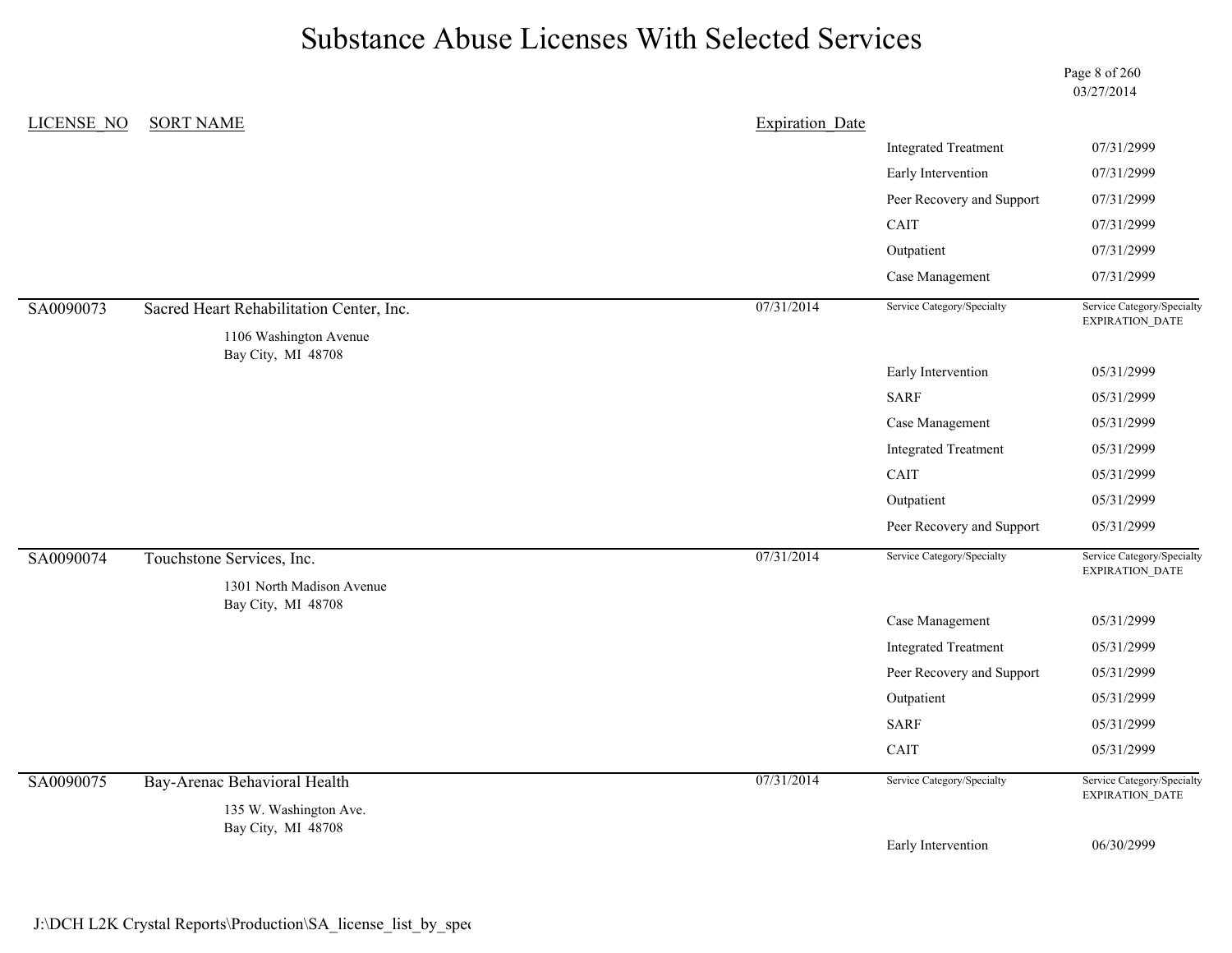Page 9 of 260 03/27/2014

| <b>LICENSE NO</b> | <b>SORT NAME</b>                                                          | <b>Expiration Date</b> |                             |                                               |
|-------------------|---------------------------------------------------------------------------|------------------------|-----------------------------|-----------------------------------------------|
|                   |                                                                           |                        | Outpatient                  | 06/30/2999                                    |
|                   |                                                                           |                        | Case Management             | 06/30/2999                                    |
|                   |                                                                           |                        | <b>Integrated Treatment</b> | 06/30/2999                                    |
| SA0090076         | Bay Psychological Associates, P.C.                                        | 07/31/2014             | Service Category/Specialty  | Service Category/Specialty<br>EXPIRATION_DATE |
|                   | 1420 Center Avenue<br>Bay City, MI 48708                                  |                        |                             |                                               |
|                   |                                                                           |                        | Early Intervention          | 01/31/2999                                    |
|                   |                                                                           |                        | <b>Integrated Treatment</b> | 01/31/2999                                    |
|                   |                                                                           |                        | Peer Recovery and Support   | 01/31/2999                                    |
|                   |                                                                           |                        | Outpatient                  | 01/31/2999                                    |
|                   |                                                                           |                        | Case Management             | 01/31/2999                                    |
| SA0090077         | Recovery Pathways LLC                                                     | 07/31/2014             | Service Category/Specialty  | Service Category/Specialty<br>EXPIRATION_DATE |
|                   | 717 East Midland Street<br>Bay City, MI 48706                             |                        |                             |                                               |
|                   |                                                                           |                        | Peer Recovery and Support   | 07/31/2999                                    |
|                   |                                                                           |                        | Outpatient                  | 07/31/2999                                    |
|                   |                                                                           |                        | Case Management             | 08/31/2014                                    |
|                   |                                                                           |                        | $\operatorname{CAIT}$       | 07/31/2999                                    |
|                   |                                                                           |                        | <b>SARF</b>                 | 07/31/2999                                    |
| SA0100005         | Benzie Counseling Center/Manistee-Benzie Community Mental Health Services | 07/31/2014             | Service Category/Specialty  | Service Category/Specialty<br>EXPIRATION_DATE |
|                   | 6051 Frankfort Highway                                                    |                        |                             |                                               |
|                   | <b>Ste 200</b><br>Benzonia, MI 49616                                      |                        |                             |                                               |
|                   |                                                                           |                        | Peer Recovery and Support   | 02/28/2999                                    |
|                   |                                                                           |                        | Outpatient                  | 02/28/2999                                    |
|                   |                                                                           |                        | <b>SARF</b>                 | 02/28/2999                                    |
|                   |                                                                           |                        | CAIT                        | 02/28/2999                                    |
|                   |                                                                           |                        | <b>Integrated Treatment</b> | 02/28/2999                                    |
|                   |                                                                           |                        | Case Management             | 02/28/2999                                    |
|                   |                                                                           |                        |                             |                                               |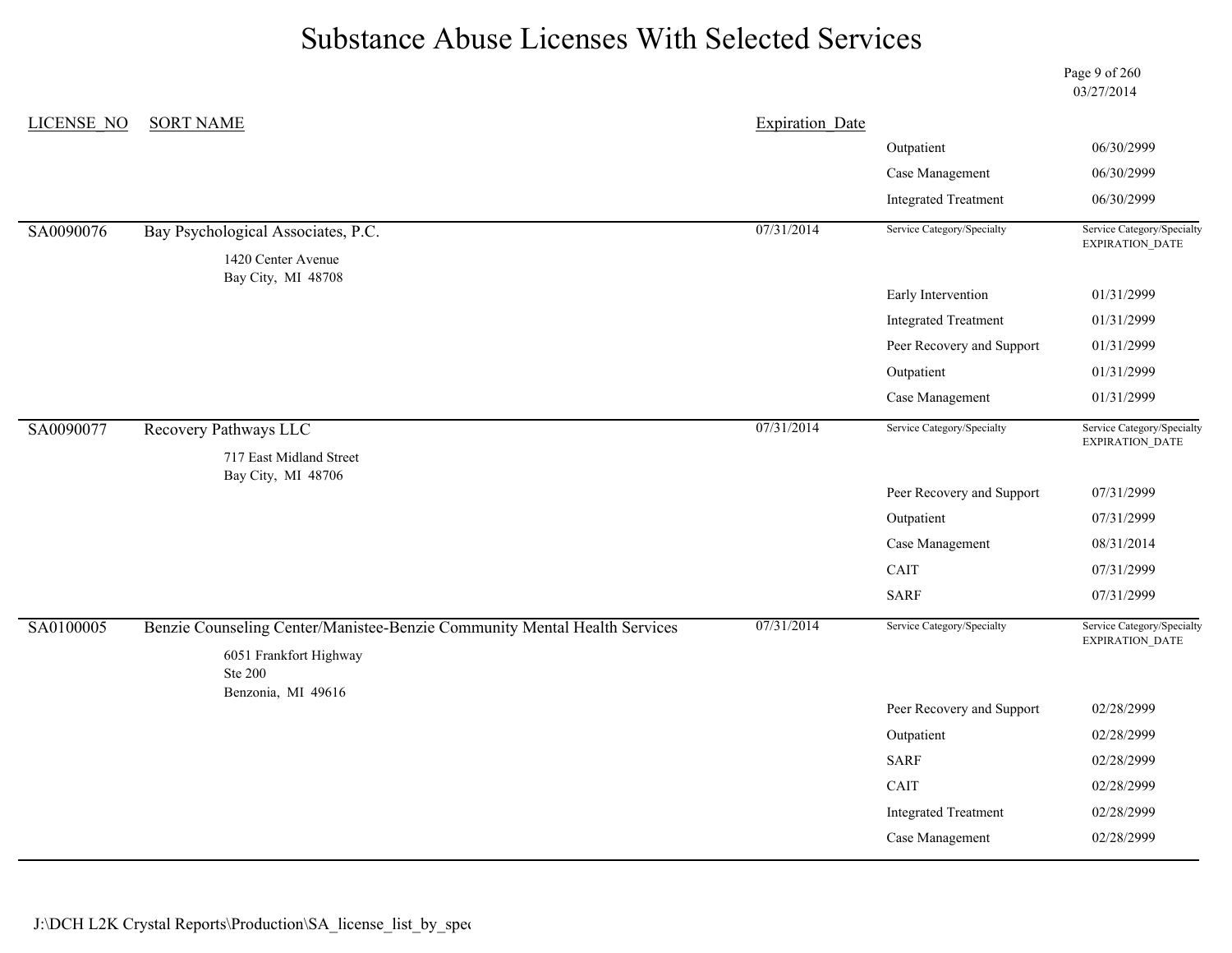Page 10 of 260 03/27/2014

| <b>LICENSE NO</b> | <b>SORT NAME</b>                                                       | <b>Expiration Date</b> |                             |                                               |
|-------------------|------------------------------------------------------------------------|------------------------|-----------------------------|-----------------------------------------------|
| SA0100008         | Grand Traverse Band Ottawa/Chippewa Indians Behavioral Health Services | 07/31/2014             | Service Category/Specialty  | Service Category/Specialty<br>EXPIRATION_DATE |
|                   | 7283 Hoadley Rd                                                        |                        |                             |                                               |
|                   | Benzonia, MI 49616                                                     |                        | <b>SARF</b>                 | 07/31/2999                                    |
|                   |                                                                        |                        | CAIT                        | 07/31/2999                                    |
|                   |                                                                        |                        | Outpatient                  | 07/31/2999                                    |
| SA0100012         | Catholic Human Services, Inc.                                          | 07/31/2014             | Service Category/Specialty  | Service Category/Specialty                    |
|                   | 6051 Frankfort Highway                                                 |                        |                             | EXPIRATION_DATE                               |
|                   | Benzonia, MI 49616                                                     |                        | Outpatient                  | 03/31/2999                                    |
|                   |                                                                        |                        | Case Management             | 03/31/2999                                    |
|                   |                                                                        |                        | Early Intervention          | 03/31/2999                                    |
|                   |                                                                        |                        | <b>SARF</b>                 | 03/31/2999                                    |
|                   |                                                                        |                        | Peer Recovery and Support   | 03/31/2999                                    |
|                   |                                                                        |                        | <b>Integrated Treatment</b> | 03/31/2999                                    |
|                   |                                                                        |                        |                             |                                               |
| SA0110024         | Berrien Co Health Department Substance Abuse Treatment Services        | 07/31/2014             | Service Category/Specialty  | Service Category/Specialty<br>EXPIRATION_DATE |
|                   | 756 Pipestone                                                          |                        |                             |                                               |
|                   | PO Box 706<br>Benton Harbor, MI 49022                                  |                        |                             |                                               |
|                   |                                                                        |                        | CAIT                        | 01/31/2999                                    |
|                   |                                                                        |                        | <b>SARF</b>                 | 01/31/2999                                    |
|                   |                                                                        |                        | Outpatient                  | 01/31/2999                                    |
| SA0110082         | <b>Community Healing Center Niles</b>                                  | 07/31/2014             | Service Category/Specialty  | Service Category/Specialty                    |
|                   | 1225 S 11th St                                                         |                        |                             | EXPIRATION_DATE                               |
|                   | Niles, MI 49120                                                        |                        | <b>SARF</b>                 |                                               |
|                   |                                                                        |                        |                             | 12/31/2999                                    |
|                   |                                                                        |                        | Outpatient                  | 12/31/2999                                    |
|                   |                                                                        |                        | CAIT                        | 12/31/2999                                    |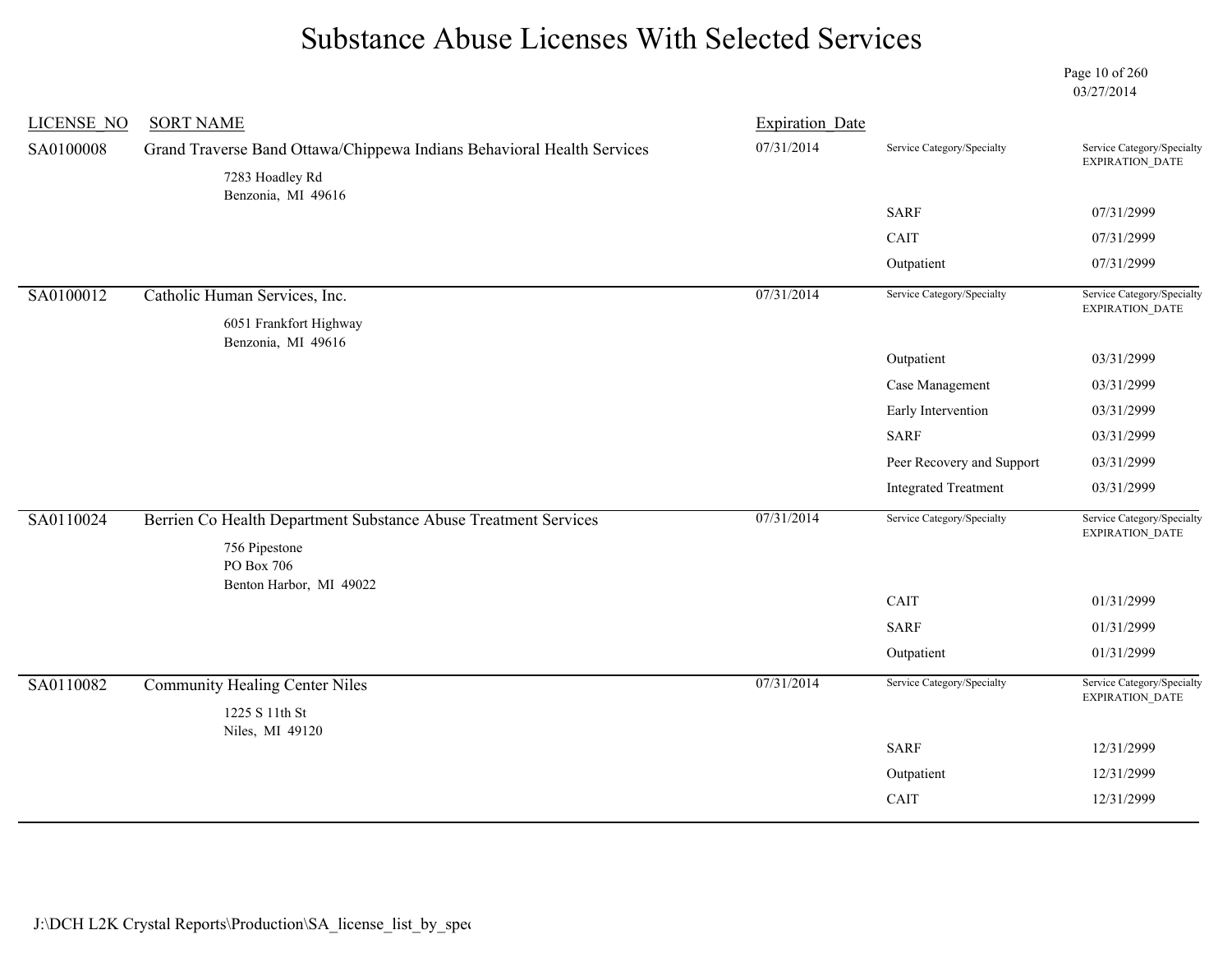Page 11 of 260 03/27/2014

| <b>LICENSE NO</b> | <b>SORT NAME</b>                                        | <b>Expiration Date</b> |                             |                                               |
|-------------------|---------------------------------------------------------|------------------------|-----------------------------|-----------------------------------------------|
| SA0110087         | Child & Family Services of Southwestern Michigan        | 07/31/2014             | Service Category/Specialty  | Service Category/Specialty<br>EXPIRATION_DATE |
|                   | 2450 South M-139                                        |                        |                             |                                               |
|                   | P.O. Box 8789<br>Benton Harbor, MI 490238789            |                        |                             |                                               |
|                   |                                                         |                        | CAIT                        | 03/31/2999                                    |
| SA0110089         | Alcohol & Drugs Alternatives Program/A & D Alternatives | 07/31/2014             | Service Category/Specialty  | Service Category/Specialty<br>EXPIRATION_DATE |
|                   | 960 Agard                                               |                        |                             |                                               |
|                   | Ste 15                                                  |                        |                             |                                               |
|                   | Benton Harbor, MI 49022                                 |                        | Outpatient                  | 10/31/2999                                    |
|                   |                                                         |                        | <b>SARF</b>                 | 10/31/2999                                    |
| SA0110093         | Harbortown Treatment Center                             | 07/31/2014             | Service Category/Specialty  | Service Category/Specialty<br>EXPIRATION_DATE |
|                   | 1022 E Main St                                          |                        |                             |                                               |
|                   | PO Box 929<br>Benton Harbor, MI 49022                   |                        |                             |                                               |
|                   |                                                         |                        | Early Intervention          | 12/31/2999                                    |
|                   |                                                         |                        | Outpatient-Methadone        | 10/31/2999                                    |
|                   |                                                         |                        | <b>Integrated Treatment</b> | 12/31/2999                                    |
|                   |                                                         |                        | Peer Recovery and Support   | 12/31/2999                                    |
|                   |                                                         |                        | <b>SARF</b>                 | 12/31/2999                                    |
|                   |                                                         |                        | Case Management             | 12/31/2999                                    |
|                   |                                                         |                        | Outpatient                  | 10/31/2999                                    |
| SA0110096         | Winning Inc. of America                                 | 07/31/2014             | Service Category/Specialty  | Service Category/Specialty<br>EXPIRATION_DATE |
|                   | 1239 Golf Road                                          |                        |                             |                                               |
|                   | Benton Harbor, MI 49022                                 |                        | CAIT                        | 06/30/2999                                    |
| SA0110097         | Men in Crisis                                           | 07/31/2014             | Service Category/Specialty  | Service Category/Specialty                    |
|                   | 497 East Shawnee Road                                   |                        |                             | $\ensuremath{\mathsf{EXPIRATION\_DATA}}$      |
|                   | P.O. Box 105                                            |                        |                             |                                               |
|                   | Baroda, MI 49101                                        |                        |                             |                                               |
|                   |                                                         |                        | Outpatient                  | 09/30/2999                                    |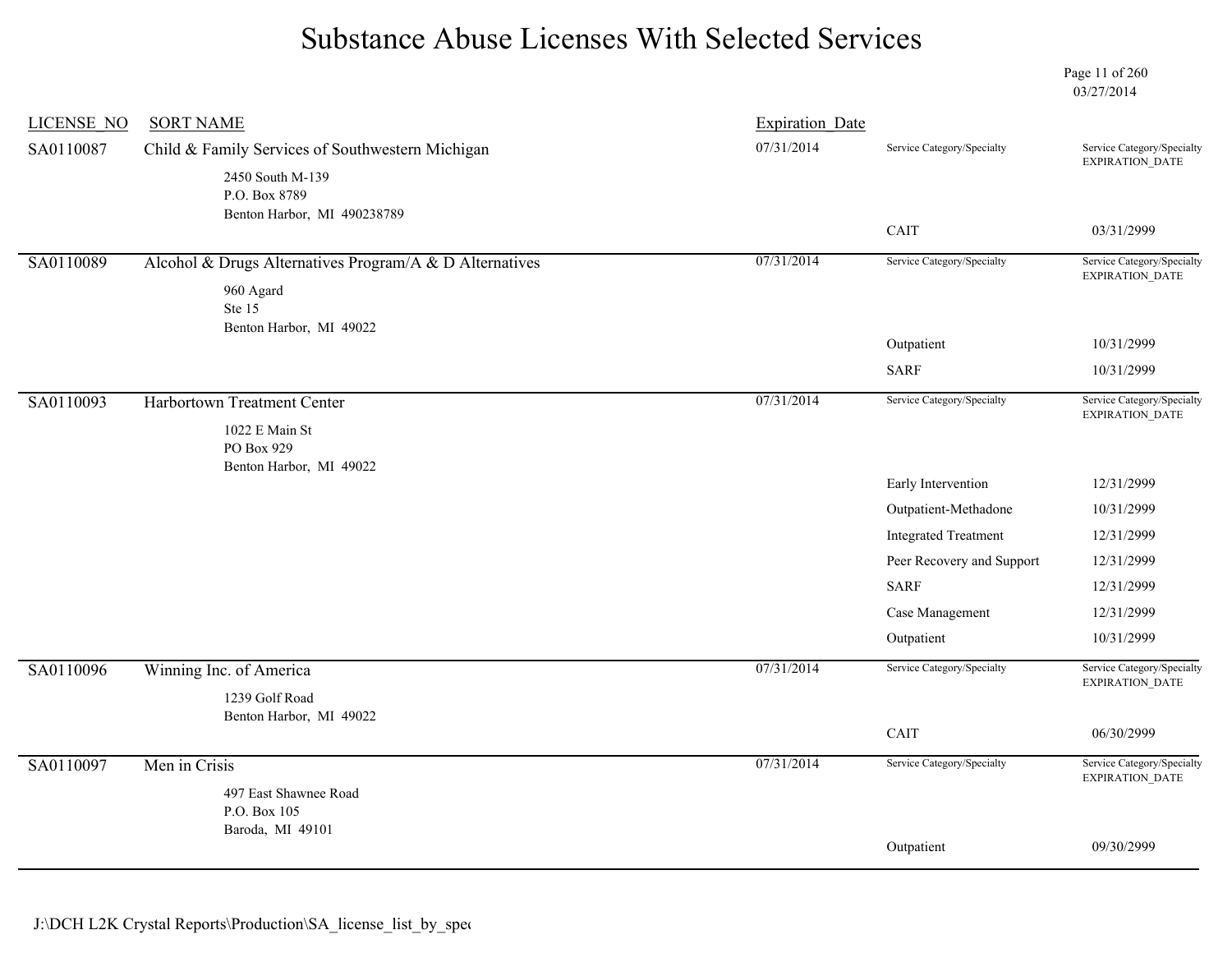Page 12 of 260 03/27/2014

| <b>LICENSE NO</b> | <b>SORT NAME</b>                                            | <b>Expiration Date</b> |                             |                                                      |
|-------------------|-------------------------------------------------------------|------------------------|-----------------------------|------------------------------------------------------|
| SA0110099         | Berrien Mental Health Authority                             | 07/31/2014             | Service Category/Specialty  | Service Category/Specialty<br>EXPIRATION_DATE        |
|                   | 1485 M-139                                                  |                        |                             |                                                      |
|                   | Benton Harbor, MI 49022                                     |                        | Case Management             | 09/30/2014                                           |
|                   |                                                             |                        | Outpatient                  | 01/31/2999                                           |
|                   |                                                             |                        | Early Intervention          | 09/30/2014                                           |
|                   |                                                             |                        | <b>Integrated Treatment</b> | 01/31/2999                                           |
|                   |                                                             |                        | Peer Recovery and Support   | 09/30/2014                                           |
|                   |                                                             |                        | <b>SARF</b>                 | 09/30/2014                                           |
| SA0110100         | <b>Fresh Start</b>                                          | 07/31/2014             | Service Category/Specialty  | Service Category/Specialty                           |
|                   | 693 Columbus Avenue                                         |                        |                             | EXPIRATION_DATE                                      |
|                   | Benton Harbor, MI 49022                                     |                        | CAIT                        | 12/31/2999                                           |
|                   |                                                             |                        |                             |                                                      |
| SA0110101         | Kalamazoo Probation Enhancement Program (KPEP)              | 07/31/2014             | Service Category/Specialty  | Service Category/Specialty<br>EXPIRATION_DATE        |
|                   | 497 Waukonda                                                |                        |                             |                                                      |
|                   | Benton Harbor, MI 49022                                     |                        | Case Management             | 07/31/2999                                           |
|                   |                                                             |                        | Residential                 | 07/31/2999                                           |
|                   |                                                             |                        | <b>SARF</b>                 | 07/31/2999                                           |
|                   |                                                             |                        | CAIT                        | 07/31/2999                                           |
|                   |                                                             |                        | Early Intervention          | 07/31/2999                                           |
|                   |                                                             |                        | Outpatient                  | 07/31/2999                                           |
| SA0110104         | Abundant Life Ministries-Fresh Start<br>693 Columbus Avenue | 07/31/2014             | Service Category/Specialty  | Service Category/Specialty<br><b>EXPIRATION DATE</b> |
|                   | Benton Harbor, MI 49022                                     |                        | Peer Recovery and Support   | 12/31/2999                                           |
|                   |                                                             |                        | <b>SARF</b>                 | 12/31/2999                                           |
|                   |                                                             |                        | Outpatient                  | 12/31/2999                                           |
|                   |                                                             |                        |                             |                                                      |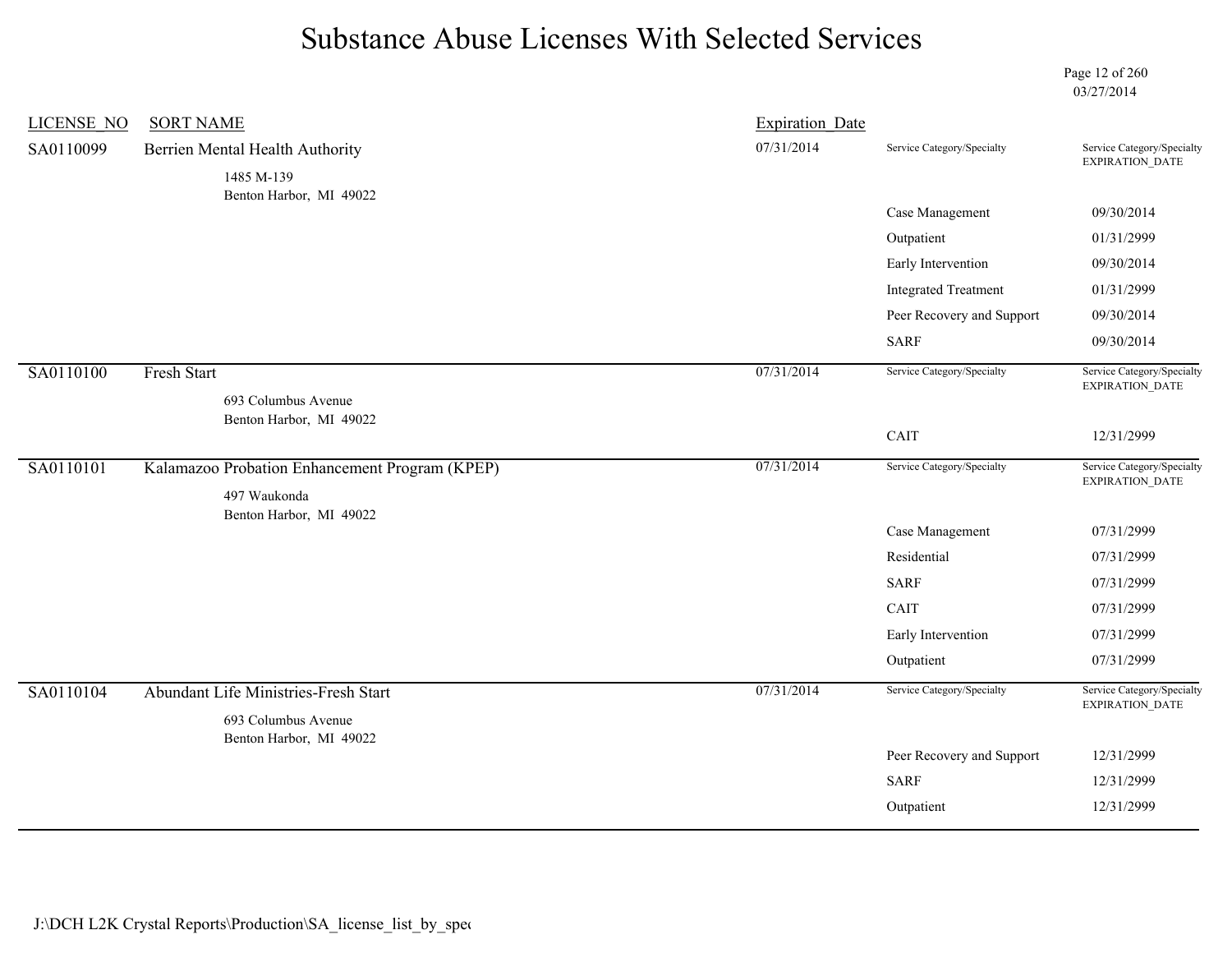Page 13 of 260 03/27/2014

| <b>LICENSE NO</b> | <b>SORT NAME</b>                                                               | <b>Expiration Date</b> |                             |                                               |
|-------------------|--------------------------------------------------------------------------------|------------------------|-----------------------------|-----------------------------------------------|
| SA0110105         | <b>HTC Outpatient Services</b>                                                 | 07/31/2014             | Service Category/Specialty  | Service Category/Specialty<br>EXPIRATION_DATE |
|                   | 1022 East Main Street<br>Suite 2, P.O. Box 929<br>Benton Harbor, MI 49022      |                        |                             |                                               |
|                   |                                                                                |                        | CAIT                        | 12/31/2999                                    |
|                   |                                                                                |                        | Early Intervention          | 12/31/2999                                    |
|                   |                                                                                |                        | Outpatient                  | 12/31/2999                                    |
|                   |                                                                                |                        | <b>Integrated Treatment</b> | 12/31/2999                                    |
|                   |                                                                                |                        | Case Management             | 12/31/2999                                    |
| SA0110106         | Breakthrough Believers Recovery and Healing Center<br>870 Nate Wells Sr. Drive | 07/31/2014             | Service Category/Specialty  | Service Category/Specialty<br>EXPIRATION_DATE |
|                   | Benton Harbor, MI 49022                                                        |                        | Outpatient                  | 12/31/2999                                    |
|                   |                                                                                |                        | Case Management             | 12/31/2999                                    |
|                   |                                                                                |                        | CAIT                        | 12/31/2999                                    |
|                   |                                                                                |                        | Peer Recovery and Support   | 12/31/2999                                    |
| SA0110107         | Northstar<br>3950 Hollywood Road<br>Suite 245                                  | 07/31/2014             | Service Category/Specialty  | Service Category/Specialty<br>EXPIRATION_DATE |
|                   | St. Joseph, MI 49085                                                           |                        | Outpatient                  | 07/31/2999                                    |
|                   |                                                                                |                        | Case Management             | 09/30/2014                                    |
|                   |                                                                                |                        | <b>SARF</b>                 | 09/30/2014                                    |
|                   |                                                                                |                        | Peer Recovery and Support   | 09/30/2014                                    |
|                   |                                                                                |                        | <b>Integrated Treatment</b> | 07/31/2999                                    |
|                   |                                                                                |                        | Early Intervention          | 09/30/2014                                    |
| SA0110108         | Niles Outpatient Clinic<br>115 South St. Joseph Street                         | 07/31/2014             | Service Category/Specialty  | Service Category/Specialty<br>EXPIRATION_DATE |
|                   | Niles, MI 49120                                                                |                        |                             |                                               |
|                   |                                                                                |                        | Outpatient                  | 07/31/2999                                    |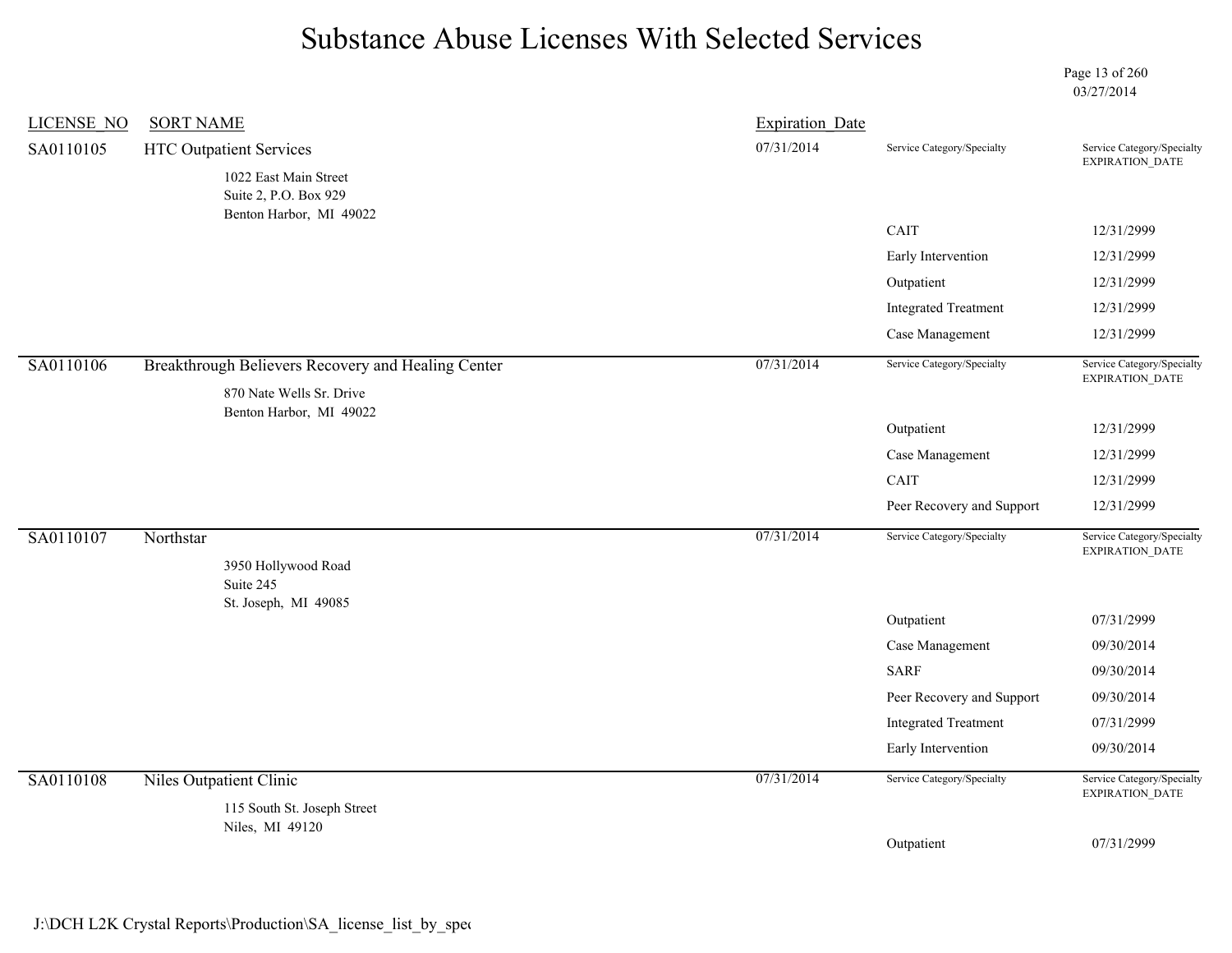Page 14 of 260 03/27/2014

| LICENSE NO | <b>SORT NAME</b>                                                                                                         | <b>Expiration Date</b> |                             |                                                      |
|------------|--------------------------------------------------------------------------------------------------------------------------|------------------------|-----------------------------|------------------------------------------------------|
|            |                                                                                                                          |                        | Early Intervention          | 09/30/2014                                           |
|            |                                                                                                                          |                        | <b>Integrated Treatment</b> | 07/31/2299                                           |
|            |                                                                                                                          |                        | <b>SARF</b>                 | 09/30/2014                                           |
|            |                                                                                                                          |                        | Peer Recovery and Support   | 09/30/2014                                           |
|            |                                                                                                                          |                        | Case Management             | 09/30/2014                                           |
| SA0120017  | Branch County Community Mental Health Authority DBA Pines Behavioral<br>Health Services Boulevard<br>Coldwater, MI 49036 | 07/31/2014             | Service Category/Specialty  | Service Category/Specialty<br>EXPIRATION_DATE        |
|            |                                                                                                                          |                        | Outpatient                  | 02/28/2999                                           |
|            |                                                                                                                          |                        | CAIT                        | 02/28/2999                                           |
|            |                                                                                                                          |                        | Case Management             | 02/28/2999                                           |
|            |                                                                                                                          |                        | Early Intervention          | 02/28/2999                                           |
|            |                                                                                                                          |                        | Peer Recovery and Support   | 02/28/2999                                           |
|            |                                                                                                                          |                        | <b>Integrated Treatment</b> | 02/28/2999                                           |
|            |                                                                                                                          |                        | <b>SARF</b>                 | 02/28/2999                                           |
| SA0130014  | Psychological Consultants of Michigan/dba Chemical Dependency Services                                                   | 07/31/2014             | Service Category/Specialty  | Service Category/Specialty<br>EXPIRATION_DATE        |
|            | 151 North Ave<br>Battle Creek, MI 49017                                                                                  |                        |                             |                                                      |
|            |                                                                                                                          |                        | Early Intervention          | 04/30/2999                                           |
|            |                                                                                                                          |                        | <b>Integrated Treatment</b> | 04/30/2999                                           |
|            |                                                                                                                          |                        | <b>SARF</b>                 | 04/30/2999                                           |
|            |                                                                                                                          |                        | Case Management             | 04/30/2999                                           |
|            |                                                                                                                          |                        | CAIT                        | 04/30/2999                                           |
|            |                                                                                                                          |                        | Outpatient                  | 04/30/2999                                           |
| SA0130038  | Substance Abuse Council of Greater Battle Creek<br>140 W Michigan Avenue                                                 | 07/31/2014             | Service Category/Specialty  | Service Category/Specialty<br><b>EXPIRATION DATE</b> |
|            | Battle Creek, MI 49017                                                                                                   |                        |                             |                                                      |
|            |                                                                                                                          |                        | CAIT                        | 05/31/2999                                           |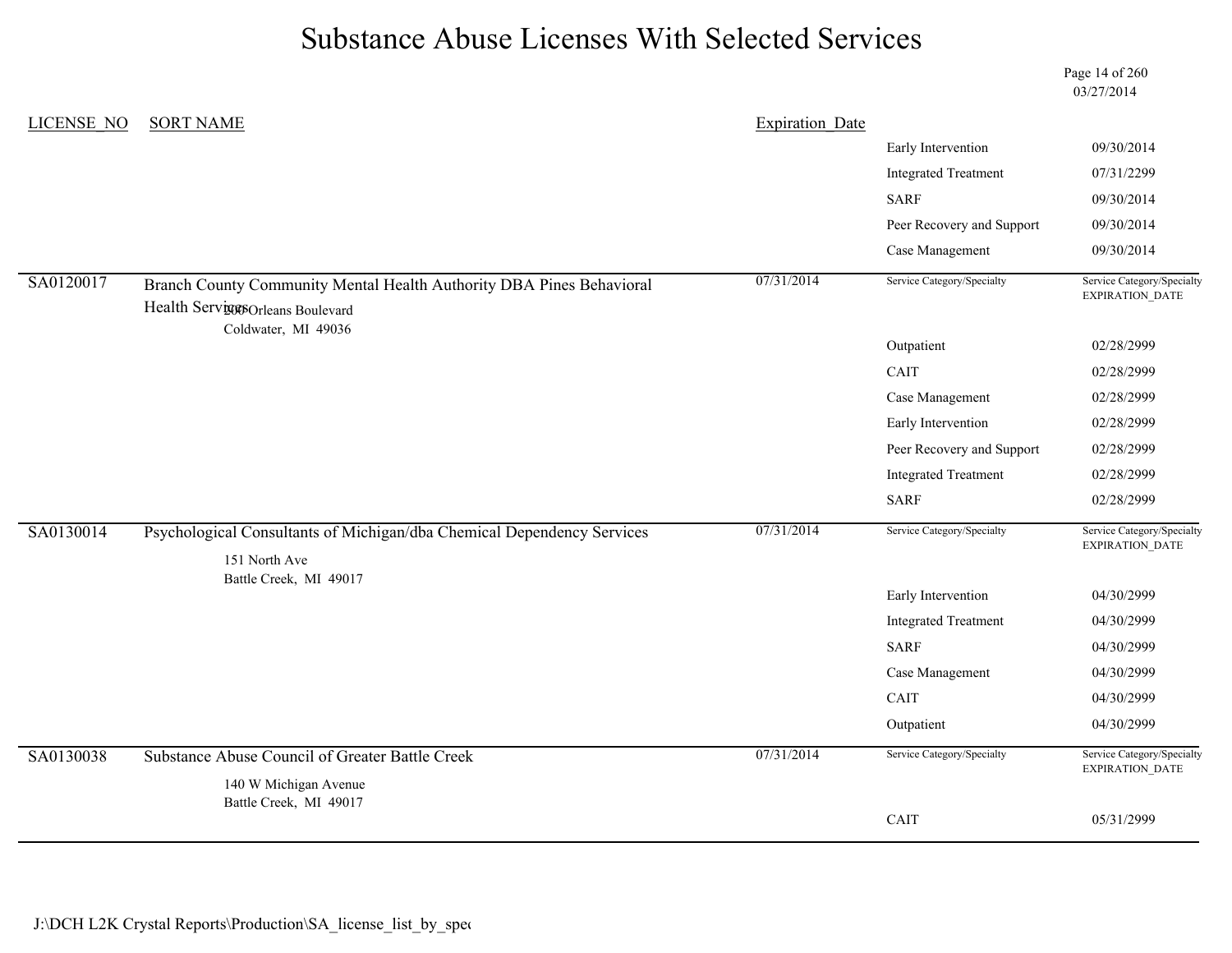Page 15 of 260 03/27/2014

| LICENSE NO | <b>SORT NAME</b>                                                                               | <b>Expiration Date</b> |                             |                                                      |
|------------|------------------------------------------------------------------------------------------------|------------------------|-----------------------------|------------------------------------------------------|
| SA0130039  | HelpNet Counseling Services of BBC                                                             | 07/31/2014             | Service Category/Specialty  | Service Category/Specialty<br><b>EXPIRATION DATE</b> |
|            | 36 West Manchester<br>Battle Creek, MI 49017                                                   |                        |                             |                                                      |
|            |                                                                                                |                        | Outpatient                  | 03/31/2999                                           |
|            |                                                                                                |                        | <b>SARF</b>                 | 03/31/2999                                           |
| SA0130041  | Substance Abuse Prevention Services Inc                                                        | 07/31/2014             | Service Category/Specialty  | Service Category/Specialty<br>EXPIRATION_DATE        |
|            | 600 East Michigan Avenue<br>PO Box 265<br>Albion, MI 49224                                     |                        |                             |                                                      |
|            |                                                                                                |                        | CAIT                        | 07/31/2999                                           |
| SA0130050  | Psychological Consultants of Michigan/dba Chemical Dependency Services                         | 07/31/2014             | Service Category/Specialty  | Service Category/Specialty<br><b>EXPIRATION DATE</b> |
|            | 105 South Superior Street<br>Albion, MI 49224                                                  |                        |                             |                                                      |
|            |                                                                                                |                        | Case Management             | 04/30/2999                                           |
|            |                                                                                                |                        | Early Intervention          | 04/30/2999                                           |
|            |                                                                                                |                        | <b>Integrated Treatment</b> | 04/30/2999                                           |
|            |                                                                                                |                        | <b>SARF</b>                 | 04/30/2999                                           |
|            |                                                                                                |                        | Outpatient                  | 04/30/2999                                           |
| SA0130064  | Oakridge Counseling Center, PC                                                                 | 07/31/2014             | Service Category/Specialty  | Service Category/Specialty<br><b>EXPIRATION DATE</b> |
|            | 497 E Columbia Ave                                                                             |                        |                             |                                                      |
|            | Ste 16<br>Battle Creek, MI 49014                                                               |                        |                             |                                                      |
|            |                                                                                                |                        | <b>SARF</b>                 | 12/31/2999                                           |
|            |                                                                                                |                        | Outpatient                  | 07/31/2999                                           |
| SA0130080  | Community Mental Health Authority of Calhoun County DBA Summit Pointe<br>140 W Michigan Avenue | 07/31/2014             | Service Category/Specialty  | Service Category/Specialty<br>EXPIRATION_DATE        |
|            | Battle Creek, MI 49017                                                                         |                        | Outpatient                  | 03/31/2999                                           |
|            |                                                                                                |                        | Peer Recovery and Support   | 09/30/2014                                           |
|            |                                                                                                |                        | <b>Integrated Treatment</b> | 03/31/2999                                           |
|            |                                                                                                |                        | <b>SARF</b>                 | 08/31/2999                                           |
|            |                                                                                                |                        |                             |                                                      |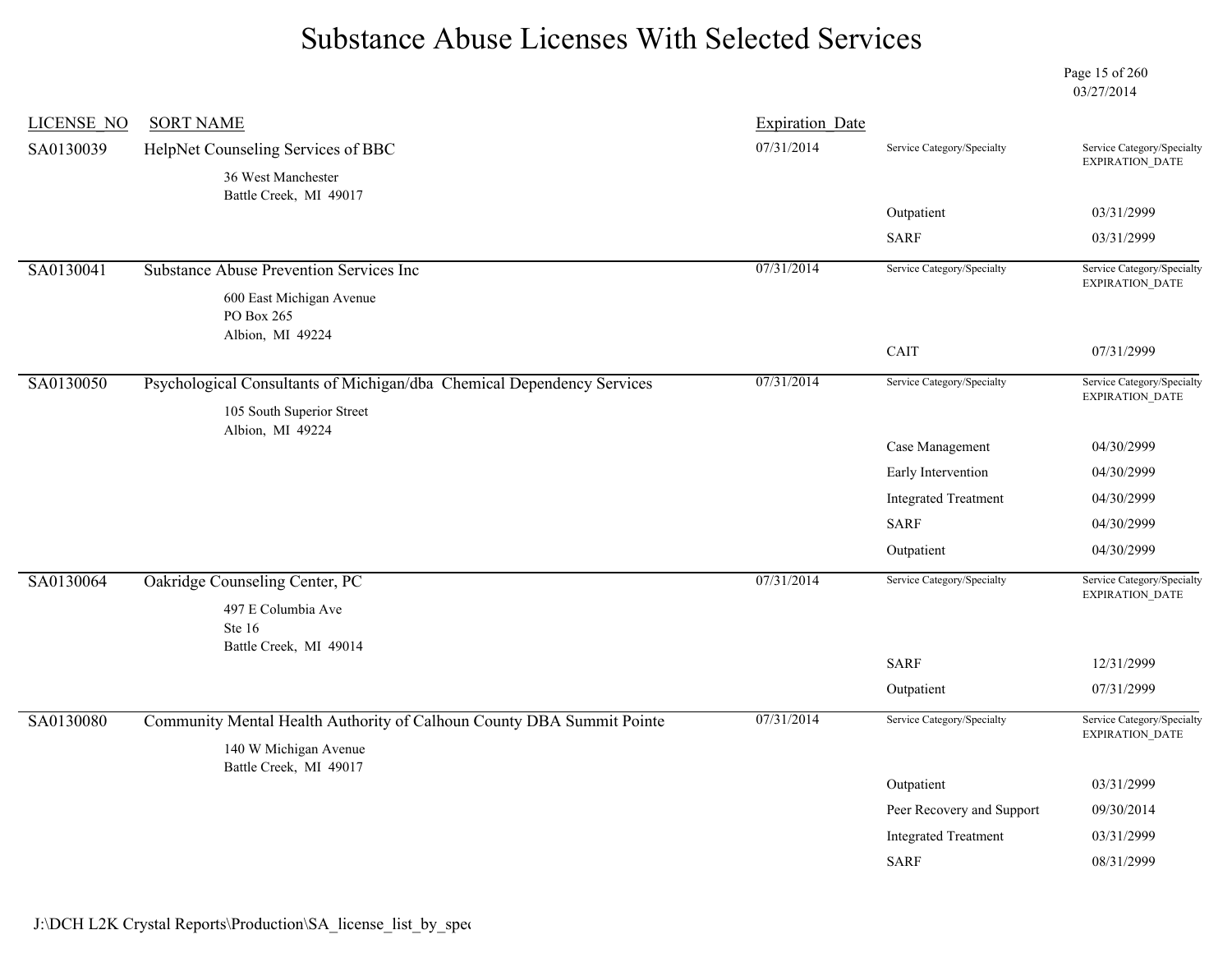Page 16 of 260 03/27/2014

| LICENSE NO | <b>SORT NAME</b>                                               | <b>Expiration Date</b> |                                                                                                                                                                                                                                                                                                                                                                                                                                                       |                                               |
|------------|----------------------------------------------------------------|------------------------|-------------------------------------------------------------------------------------------------------------------------------------------------------------------------------------------------------------------------------------------------------------------------------------------------------------------------------------------------------------------------------------------------------------------------------------------------------|-----------------------------------------------|
|            |                                                                |                        | Early Intervention<br>09/30/2014<br>Case Management<br>09/30/2014<br>Service Category/Specialty<br>Service Category/Specialty<br>EXPIRATION_DATE<br>Peer Recovery and Support<br>09/30/2014<br><b>Integrated Treatment</b><br>09/30/2014<br><b>SARF</b><br>08/31/2999<br>Case Management<br>09/30/2014<br>Outpatient<br>09/30/2014<br>Early Intervention<br>09/30/2014<br>Service Category/Specialty<br>Service Category/Specialty<br>EXPIRATION_DATE |                                               |
|            |                                                                |                        |                                                                                                                                                                                                                                                                                                                                                                                                                                                       |                                               |
| SA0130084  | Behavioral Health Resources-Lakeview                           | 07/31/2014             |                                                                                                                                                                                                                                                                                                                                                                                                                                                       |                                               |
|            | 3630 Capital SW<br>Ste 1                                       |                        |                                                                                                                                                                                                                                                                                                                                                                                                                                                       |                                               |
|            | Battle Creek, MI 49015                                         |                        |                                                                                                                                                                                                                                                                                                                                                                                                                                                       |                                               |
|            |                                                                |                        |                                                                                                                                                                                                                                                                                                                                                                                                                                                       |                                               |
|            |                                                                |                        |                                                                                                                                                                                                                                                                                                                                                                                                                                                       |                                               |
|            |                                                                |                        |                                                                                                                                                                                                                                                                                                                                                                                                                                                       |                                               |
|            |                                                                |                        |                                                                                                                                                                                                                                                                                                                                                                                                                                                       |                                               |
|            |                                                                |                        |                                                                                                                                                                                                                                                                                                                                                                                                                                                       |                                               |
| SA0130085  | Summit Pointe (formerly Community Mental Health of Calhoun Co) | 07/31/2014             |                                                                                                                                                                                                                                                                                                                                                                                                                                                       |                                               |
|            | 105 and 107 S. Superior                                        |                        |                                                                                                                                                                                                                                                                                                                                                                                                                                                       |                                               |
|            | Albion, MI 49224                                               |                        | Peer Recovery and Support                                                                                                                                                                                                                                                                                                                                                                                                                             | 09/30/2014                                    |
|            |                                                                |                        | Early Intervention                                                                                                                                                                                                                                                                                                                                                                                                                                    | 09/30/2014                                    |
|            |                                                                |                        | Outpatient                                                                                                                                                                                                                                                                                                                                                                                                                                            | 09/30/2014                                    |
|            |                                                                |                        | <b>SARF</b>                                                                                                                                                                                                                                                                                                                                                                                                                                           | 08/31/2999                                    |
|            |                                                                |                        | Case Management                                                                                                                                                                                                                                                                                                                                                                                                                                       | 09/30/2014                                    |
|            |                                                                |                        | <b>Integrated Treatment</b>                                                                                                                                                                                                                                                                                                                                                                                                                           | 09/30/2014                                    |
| SA0130101  | NHBP Health Department                                         | 07/31/2014             | Service Category/Specialty                                                                                                                                                                                                                                                                                                                                                                                                                            | Service Category/Specialty<br>EXPIRATION_DATE |
|            | 1474 Mno-Bmadzewen Way                                         |                        |                                                                                                                                                                                                                                                                                                                                                                                                                                                       |                                               |
|            | Fulton, MI 49052                                               |                        | Outpatient                                                                                                                                                                                                                                                                                                                                                                                                                                            | 12/31/2999                                    |
| SA0130102  | A Forever Recovery                                             | 07/31/2014             | Service Category/Specialty                                                                                                                                                                                                                                                                                                                                                                                                                            | Service Category/Specialty                    |
|            | 216 St Mary's Lake Rd                                          |                        |                                                                                                                                                                                                                                                                                                                                                                                                                                                       | EXPIRATION_DATE                               |
|            | Battle Creek, MI 49017                                         |                        | Peer Recovery and Support                                                                                                                                                                                                                                                                                                                                                                                                                             | 12/31/2999                                    |
|            |                                                                |                        |                                                                                                                                                                                                                                                                                                                                                                                                                                                       |                                               |
|            |                                                                |                        | <b>Integrated Treatment</b>                                                                                                                                                                                                                                                                                                                                                                                                                           | 12/31/2999                                    |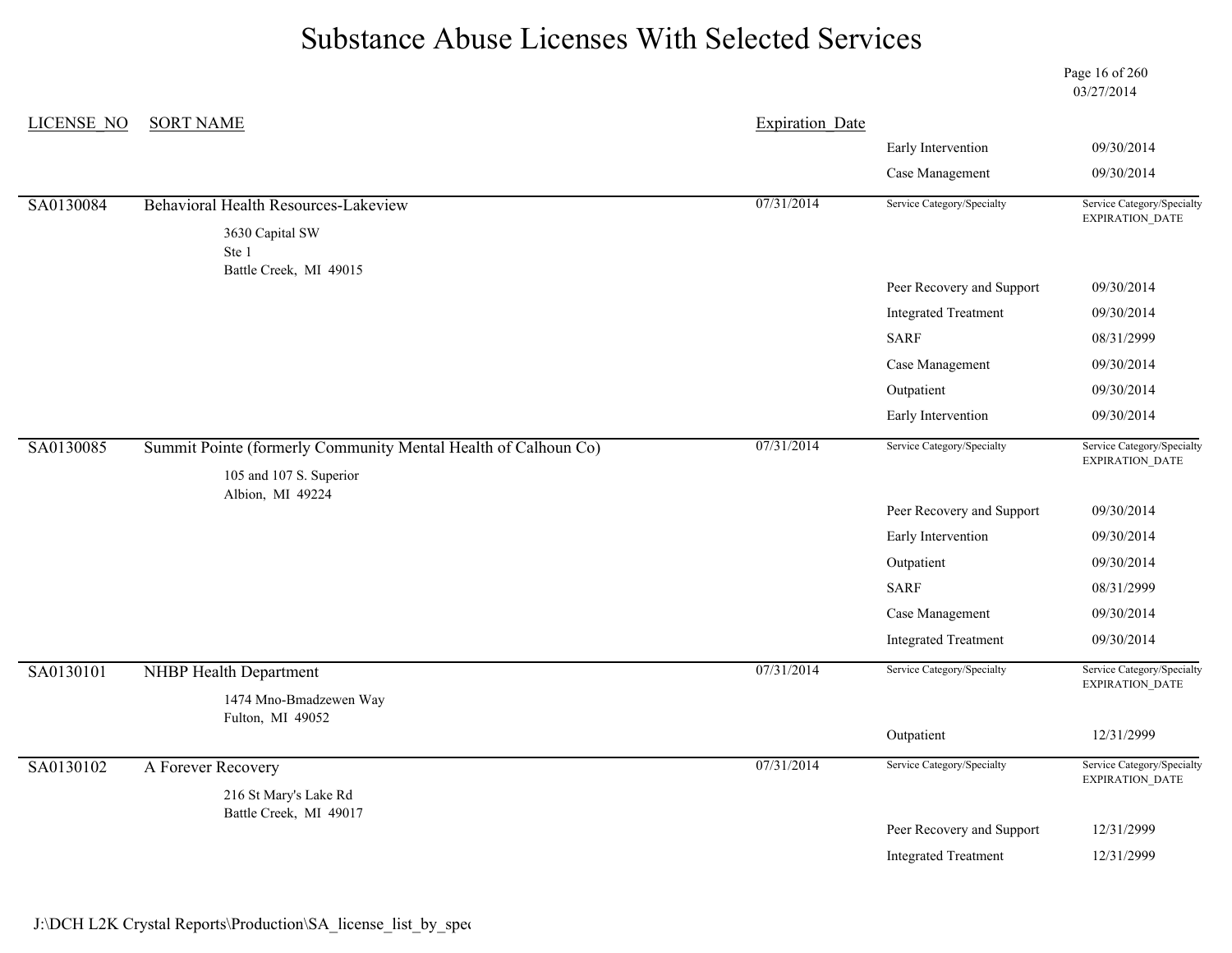Page 17 of 260 03/27/2014

| LICENSE NO | <b>SORT NAME</b>                                | <b>Expiration Date</b> |                            |                                               |
|------------|-------------------------------------------------|------------------------|----------------------------|-----------------------------------------------|
|            |                                                 |                        | CAIT                       | 12/31/2999                                    |
|            |                                                 |                        | Residential                | 12/31/2999                                    |
|            |                                                 |                        | Outpatient                 | 12/31/2999                                    |
|            |                                                 |                        | Early Intervention         | 12/31/2999                                    |
|            |                                                 |                        | Case Management            | 12/31/2999                                    |
| SA0130106  | <b>Starr Commonwealth</b>                       | 07/31/2014             | Service Category/Specialty | Service Category/Specialty<br>EXPIRATION_DATE |
|            | 13725 Starr Commonwealth Road                   |                        |                            |                                               |
|            | Albion, MI 49224                                |                        | Residential                | 09/30/2999                                    |
|            |                                                 |                        |                            |                                               |
| SA0130109  | Southwest Michigan Behavioral Health            | 07/31/2014             | Service Category/Specialty | Service Category/Specialty<br>EXPIRATION_DATE |
|            | 100 Country Pine Lane<br>Battle Creek, MI 49015 |                        |                            |                                               |
|            |                                                 |                        | <b>SARF</b>                | 08/31/2999                                    |
| SA0130110  | Narconon Freedom Center                         | 07/31/2014             | Service Category/Specialty | Service Category/Specialty                    |
|            | 809 West Erie Street<br>Albion, MI 49224        |                        |                            | EXPIRATION_DATE                               |
|            |                                                 |                        | Outpatient                 | 07/31/2999                                    |
|            |                                                 |                        | Residential Detox          | 07/31/2999                                    |
|            |                                                 |                        | CAIT                       | 07/31/2999                                    |
|            |                                                 |                        | Residential                | 07/31/2999                                    |
| SA0130112  | Kalamazoo Probation Enhancement Program         | 07/31/2014             | Service Category/Specialty | Service Category/Specialty<br>EXPIRATION_DATE |
|            | 203 Brigden                                     |                        |                            |                                               |
|            | Battle Creek, MI 49014                          |                        | Outpatient                 | 07/31/2999                                    |
|            |                                                 |                        |                            |                                               |
|            |                                                 |                        | CAIT                       | 07/31/2999                                    |
|            |                                                 |                        | Case Management            | 07/31/2999                                    |
|            |                                                 |                        | <b>SARF</b>                | 07/31/2999                                    |
|            |                                                 |                        | Early Intervention         | 07/31/2999                                    |
|            |                                                 |                        |                            |                                               |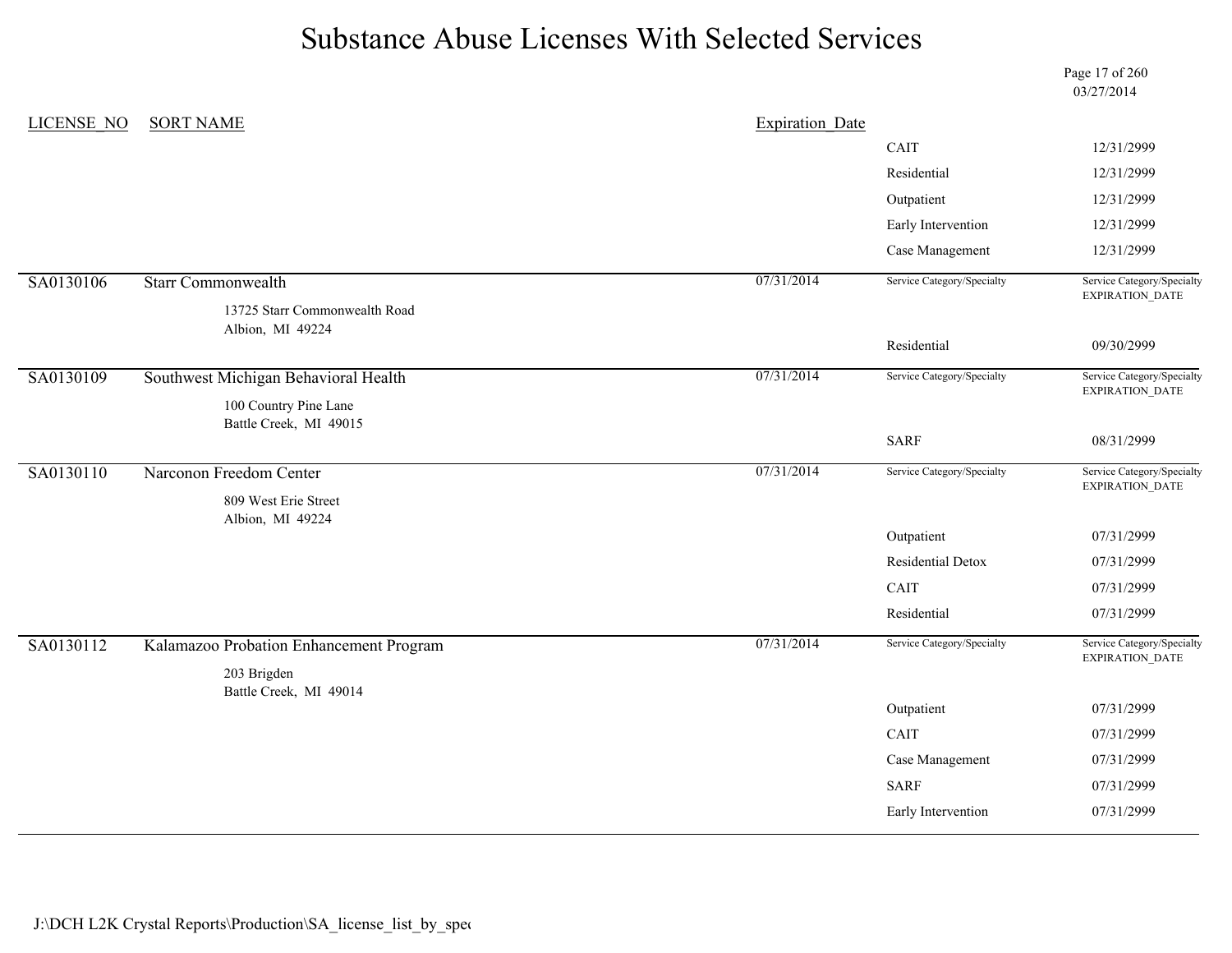Page 18 of 260 03/27/2014

| <b>LICENSE NO</b> | <b>SORT NAME</b>                                 | <b>Expiration Date</b> |                             |                                               |
|-------------------|--------------------------------------------------|------------------------|-----------------------------|-----------------------------------------------|
| SA0130114         | Calhoun County Drug Treatment Court              | 07/31/2014             | Service Category/Specialty  | Service Category/Specialty<br>EXPIRATION_DATE |
|                   | 161 E. Michigan Ave.                             |                        |                             |                                               |
|                   | Battle Creek, MI 49014                           |                        | CAIT                        | 12/31/2999                                    |
|                   |                                                  |                        |                             |                                               |
|                   |                                                  |                        | <b>SARF</b>                 | 12/31/2999                                    |
| SA0130116         | <b>Best Drug Rehabilitation</b>                  | 07/31/2014             | Service Category/Specialty  | Service Category/Specialty<br>EXPIRATION_DATE |
|                   | 163 North Avenue                                 |                        |                             |                                               |
|                   | Battle Creek, MI 49017                           |                        | Residential Detox           | 12/31/2999                                    |
|                   |                                                  |                        |                             |                                               |
| SA0130118         | Theodore Carl Dream Center/The R.O.C.K. Program  | 07/31/2014             | Service Category/Specialty  | Service Category/Specialty<br>EXPIRATION_DATE |
|                   | 5 Enwood<br>Battle Creek, MI 49014               |                        |                             |                                               |
|                   |                                                  |                        | CAIT                        | 07/31/2999                                    |
| SA0130119         | WINGS of a Dove                                  | 07/31/2014             | Service Category/Specialty  | Service Category/Specialty                    |
|                   |                                                  |                        |                             | EXPIRATION_DATE                               |
|                   | 424 Capital Avenue, SW<br>Battle Creek, MI 49015 |                        |                             |                                               |
|                   |                                                  |                        | CAIT                        | 07/31/2999                                    |
|                   |                                                  |                        | <b>Integrated Treatment</b> | 07/31/2999                                    |
|                   |                                                  |                        | Early Intervention          | 07/31/2999                                    |
|                   |                                                  |                        | Case Management             | 07/31/2999                                    |
|                   |                                                  |                        | <b>SARF</b>                 | 07/31/2999                                    |
|                   |                                                  |                        | Peer Recovery and Support   | 07/31/2999                                    |
|                   |                                                  |                        | Outpatient                  | 04/30/2014                                    |
| SA0140001         | <b>Woodlands Addiction Program</b>               | 07/31/2014             | Service Category/Specialty  | Service Category/Specialty<br>EXPIRATION_DATE |
|                   | 960 M-60 East<br>Cassopolis, MI 49031            |                        |                             |                                               |
|                   |                                                  |                        | Outpatient                  | 07/31/2999                                    |
|                   |                                                  |                        |                             |                                               |
|                   |                                                  |                        | CAIT                        | 02/28/2999                                    |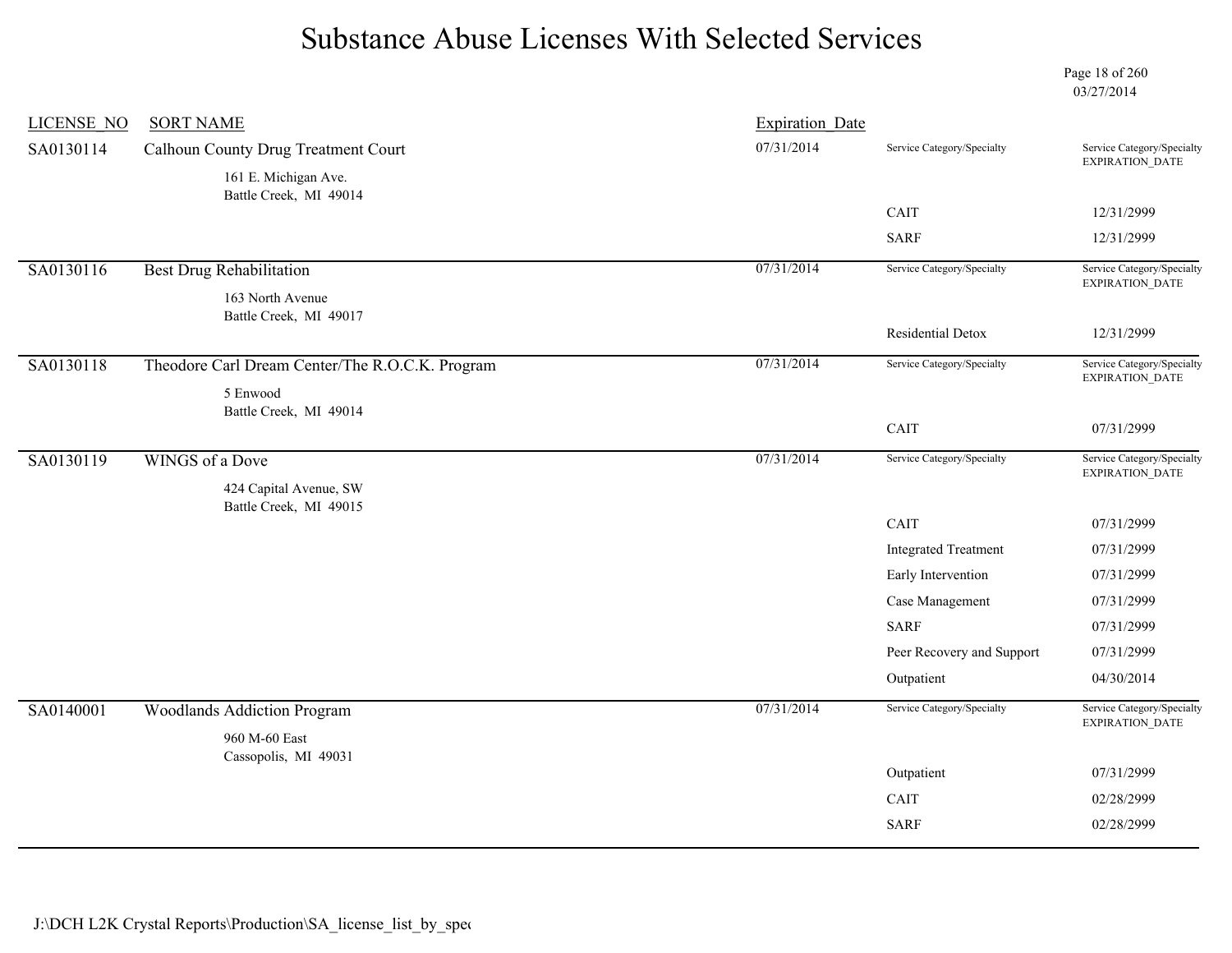Page 19 of 260 03/27/2014

| <b>LICENSE NO</b> | <b>SORT NAME</b>                                                                     | <b>Expiration Date</b> |                             |                                               |
|-------------------|--------------------------------------------------------------------------------------|------------------------|-----------------------------|-----------------------------------------------|
| SA0140015         | Pokagon Band of Potawatomi Indians Department of Health Services<br>57392 M-51 South | 07/31/2014             | Service Category/Specialty  | Service Category/Specialty<br>EXPIRATION_DATE |
|                   | Dowagiac, MI 49047                                                                   |                        |                             |                                               |
|                   |                                                                                      |                        | <b>Integrated Treatment</b> | 07/31/2999                                    |
|                   |                                                                                      |                        | <b>SARF</b>                 | 08/31/2999                                    |
|                   |                                                                                      |                        | Outpatient                  | 07/31/2999                                    |
|                   |                                                                                      |                        | CAIT                        | 08/31/2999                                    |
| SA0150013         | Bay Area Substance Education Svs Inc/B.A.S.E.S.                                      | 07/31/2014             | Service Category/Specialty  | Service Category/Specialty<br>EXPIRATION_DATE |
|                   | 208 W. Lincoln                                                                       |                        |                             |                                               |
|                   | Charlevoix, MI 49720                                                                 |                        | <b>SARF</b>                 | 07/31/2999                                    |
|                   |                                                                                      |                        | CAIT                        | 07/31/2999                                    |
|                   |                                                                                      |                        | Outpatient                  | 07/31/2999                                    |
| SA0150018         | Grand Traverse Band Ottawa/Chippewa Indians Behavioral Health Services               | 07/31/2014             | Service Category/Specialty  | Service Category/Specialty<br>EXPIRATION_DATE |
|                   | 10085 Wabanog<br>East Jordan, MI 49727                                               |                        |                             |                                               |
|                   |                                                                                      |                        | <b>SARF</b>                 | 07/31/2999                                    |
|                   |                                                                                      |                        | Outpatient                  | 07/31/2999                                    |
|                   |                                                                                      |                        | CAIT                        | 07/31/2999                                    |
| SA0150022         | Catholic Human Services Inc                                                          | 07/31/2014             | Service Category/Specialty  | Service Category/Specialty<br>EXPIRATION_DATE |
|                   | 12900 US 31 N                                                                        |                        |                             |                                               |
|                   | Charlevoix, MI 49720                                                                 |                        | CAIT                        | 01/31/2999                                    |
|                   |                                                                                      |                        | Outpatient                  | 01/31/2999                                    |
|                   |                                                                                      |                        | <b>Integrated Treatment</b> | 01/31/2999                                    |
|                   |                                                                                      |                        | Early Intervention          | 01/31/2999                                    |
|                   |                                                                                      |                        | Peer Recovery and Support   | 01/31/2999                                    |
|                   |                                                                                      |                        | <b>SARF</b>                 | 01/31/2999                                    |
|                   |                                                                                      |                        | Case Management             | 01/31/2999                                    |
|                   |                                                                                      |                        |                             |                                               |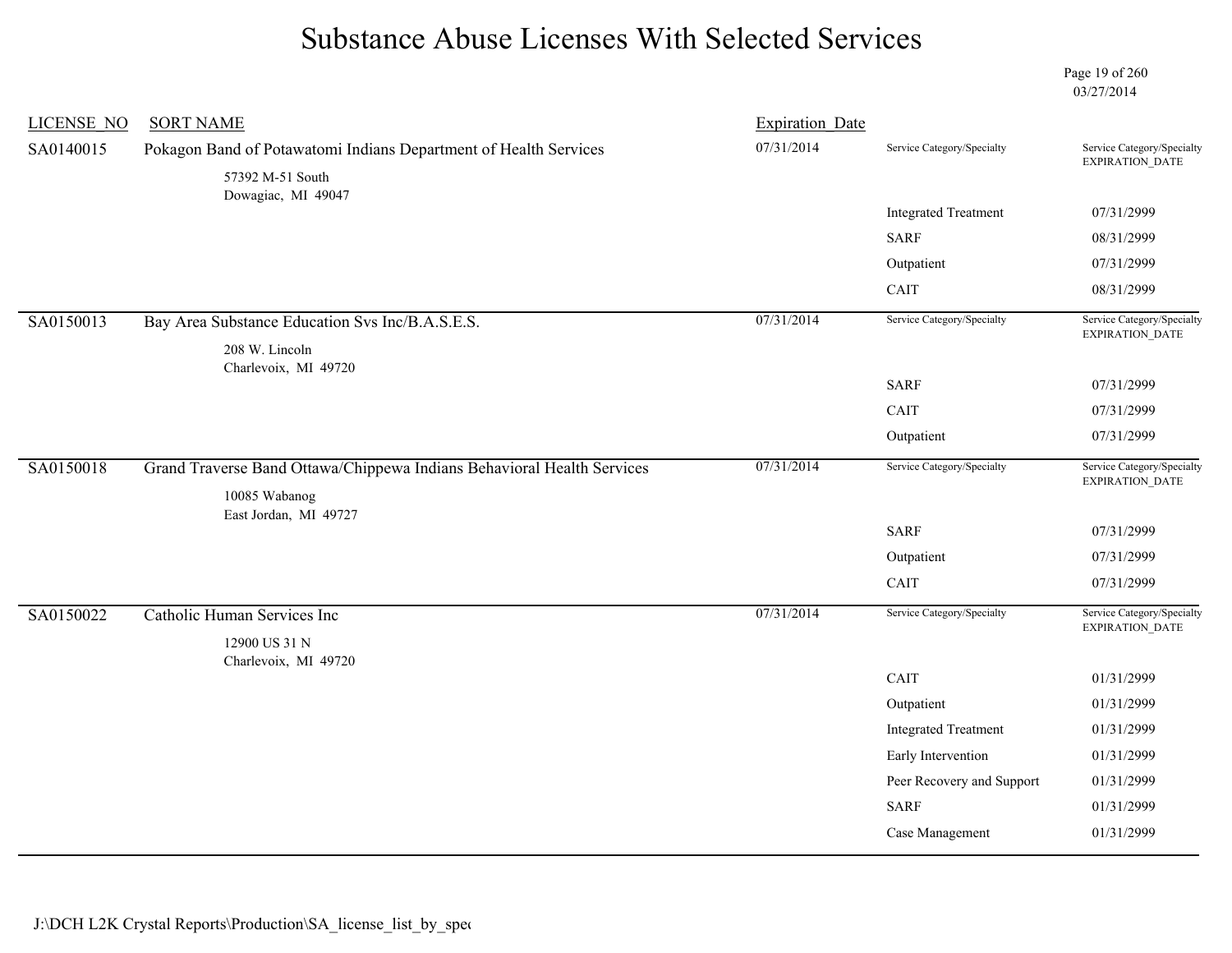Page 20 of 260 03/27/2014

| <b>LICENSE NO</b> | <b>SORT NAME</b>                             | <b>Expiration Date</b> |                             |                                                                                                                                                                                                                                                                                             |
|-------------------|----------------------------------------------|------------------------|-----------------------------|---------------------------------------------------------------------------------------------------------------------------------------------------------------------------------------------------------------------------------------------------------------------------------------------|
| SA0150023         | Northwest Michigan Community Health Agency   | 07/31/2014             | Service Category/Specialty  | Service Category/Specialty                                                                                                                                                                                                                                                                  |
|                   | 220 West Garfield<br>Charlevoix, MI 49720    |                        |                             |                                                                                                                                                                                                                                                                                             |
|                   |                                              |                        | CAIT                        | 12/31/2999                                                                                                                                                                                                                                                                                  |
| SA0150024         | Walloon Lake Recovery Lodge, LLC             | 07/31/2014             | Service Category/Specialty  | EXPIRATION_DATE                                                                                                                                                                                                                                                                             |
|                   | 2594 Springvale Rd.<br>Boyne Falls, MI 49713 |                        |                             |                                                                                                                                                                                                                                                                                             |
|                   |                                              |                        | Early Intervention          | 09/30/2014                                                                                                                                                                                                                                                                                  |
|                   |                                              |                        | Outpatient                  | 09/30/2014                                                                                                                                                                                                                                                                                  |
|                   |                                              |                        | Case Management             | 09/30/2014                                                                                                                                                                                                                                                                                  |
|                   |                                              |                        | Peer Recovery and Support   | EXPIRATION_DATE<br>Service Category/Specialty<br>09/30/2014<br>09/30/2014<br>09/30/2014<br>09/30/2014<br>09/30/2014<br>09/30/2014<br>Service Category/Specialty<br>EXPIRATION_DATE<br>06/30/2999<br>07/31/2999<br>06/30/2999<br>Service Category/Specialty<br>EXPIRATION_DATE<br>01/31/2999 |
|                   |                                              |                        | Residential Detox           |                                                                                                                                                                                                                                                                                             |
|                   |                                              |                        | <b>SARF</b>                 |                                                                                                                                                                                                                                                                                             |
|                   |                                              |                        | CAIT                        |                                                                                                                                                                                                                                                                                             |
|                   |                                              |                        | <b>Integrated Treatment</b> |                                                                                                                                                                                                                                                                                             |
|                   |                                              |                        | Residential                 |                                                                                                                                                                                                                                                                                             |
| SA0160012         | North Country CMH                            | 07/31/2014             | Service Category/Specialty  |                                                                                                                                                                                                                                                                                             |
|                   | 825 S Huron Street<br>Ste 4                  |                        |                             |                                                                                                                                                                                                                                                                                             |
|                   | Cheboygan, MI 49721                          |                        | Outpatient                  |                                                                                                                                                                                                                                                                                             |
|                   |                                              |                        | <b>SARF</b>                 |                                                                                                                                                                                                                                                                                             |
|                   |                                              |                        | CAIT                        |                                                                                                                                                                                                                                                                                             |
| SA0160016         | Catholic Human Services Inc                  | 07/31/2014             | Service Category/Specialty  |                                                                                                                                                                                                                                                                                             |
|                   | $520$ N Main St<br><b>Ste 202</b>            |                        |                             |                                                                                                                                                                                                                                                                                             |
|                   | Cheboygan, MI 49721                          |                        | Peer Recovery and Support   |                                                                                                                                                                                                                                                                                             |
|                   |                                              |                        | CAIT                        | 01/31/2999                                                                                                                                                                                                                                                                                  |
|                   |                                              |                        | <b>Integrated Treatment</b> | 01/31/2999                                                                                                                                                                                                                                                                                  |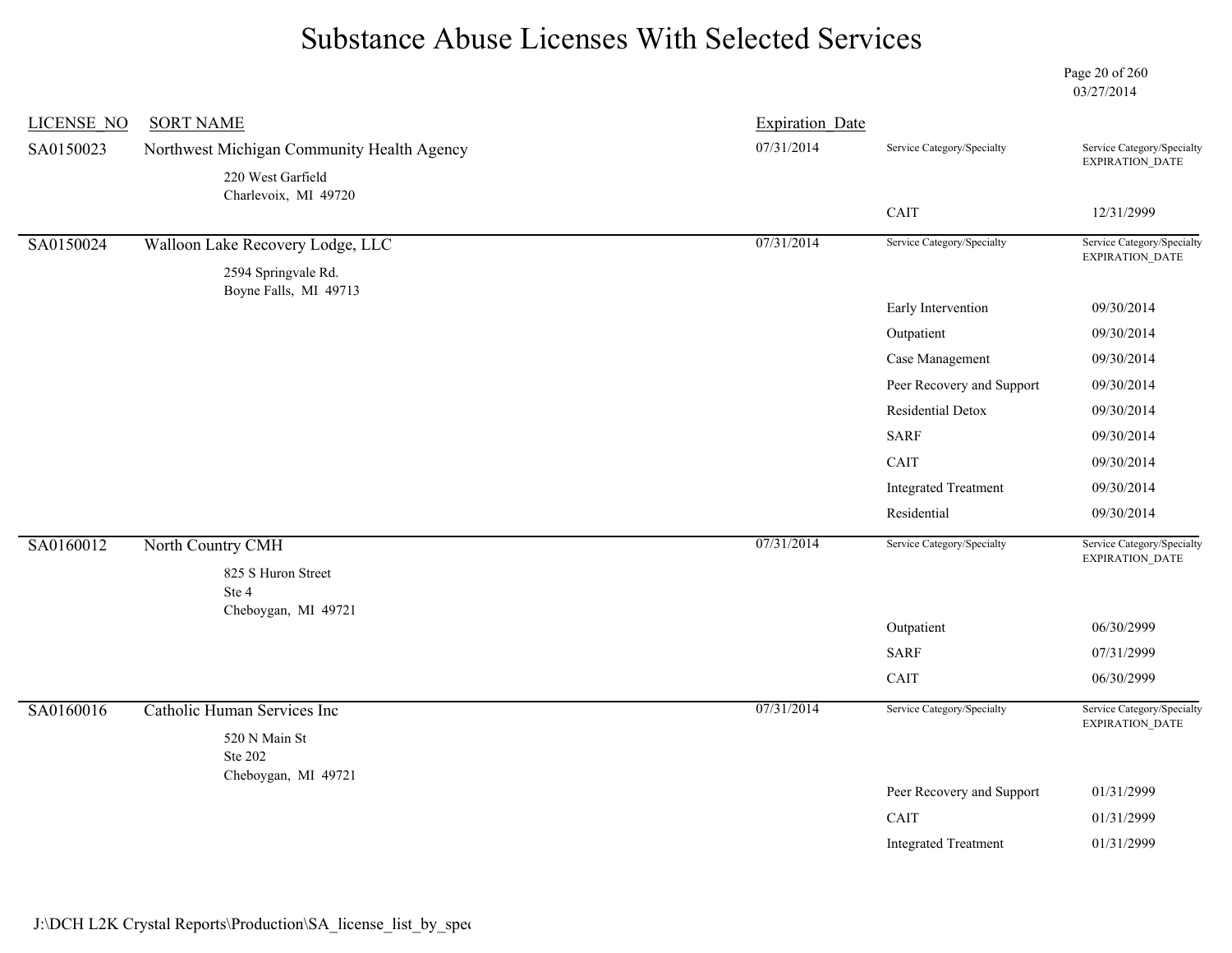Page 21 of 260 03/27/2014

| LICENSE NO | <b>SORT NAME</b>                                    | <b>Expiration Date</b> |                             |                                               |
|------------|-----------------------------------------------------|------------------------|-----------------------------|-----------------------------------------------|
|            |                                                     |                        | Early Intervention          | 01/31/2999                                    |
|            |                                                     |                        | Case Management             | 01/31/2999                                    |
|            |                                                     |                        | Outpatient                  | 01/31/2999                                    |
|            |                                                     |                        | <b>SARF</b>                 | 01/31/2999                                    |
| SA0160017  | Harbor Hall Cheboygan Outpatient Program            | 07/31/2014             | Service Category/Specialty  | Service Category/Specialty<br>EXPIRATION_DATE |
|            | 520 North Main                                      |                        |                             |                                               |
|            | Suite 106<br>Cheboygan, MI 49721                    |                        |                             |                                               |
|            |                                                     |                        | CAIT                        | 05/31/2999                                    |
|            |                                                     |                        | <b>Integrated Treatment</b> | 05/31/2999                                    |
|            |                                                     |                        | Outpatient                  | 05/31/2999                                    |
| SA0160018  | S.A.Y.P.A.-Straits Area Youth Promotion Academy     | 07/31/2014             | Service Category/Specialty  | Service Category/Specialty<br>EXPIRATION_DATE |
|            | 504 Division Street                                 |                        |                             |                                               |
|            | Cheyboygan, MI 49721                                |                        | CAIT                        | 06/30/2999                                    |
|            |                                                     |                        |                             |                                               |
| SA0170007  | American Indian Substance Abuse Program             | 07/31/2014             | Service Category/Specialty  | Service Category/Specialty<br>EXPIRATION_DATE |
|            | 2864 Ashmun Street                                  |                        |                             |                                               |
|            | Sault Ste Marie, MI 49783                           |                        | CAIT                        | 06/30/2999                                    |
|            |                                                     |                        | Outpatient                  | 06/30/2999                                    |
|            |                                                     |                        | <b>SARF</b>                 | 06/30/2999                                    |
| SA0170010  | Great Lakes Recovery Centers/New Hope House - Men's | 07/31/2014             | Service Category/Specialty  | Service Category/Specialty<br>EXPIRATION_DATE |
|            | 301 E Spruce St                                     |                        |                             |                                               |
|            | Sault Ste Marie, MI 49783                           |                        | <b>Integrated Treatment</b> | 06/30/2999                                    |
|            |                                                     |                        | Peer Recovery and Support   | 06/30/2999                                    |
|            |                                                     |                        | Residential                 | 06/30/2999                                    |
|            |                                                     |                        | CAIT                        | 06/30/2999                                    |
|            |                                                     |                        | Outpatient                  | 06/30/2999                                    |
|            |                                                     |                        | Residential Detox           | 06/30/2999                                    |
|            |                                                     |                        |                             |                                               |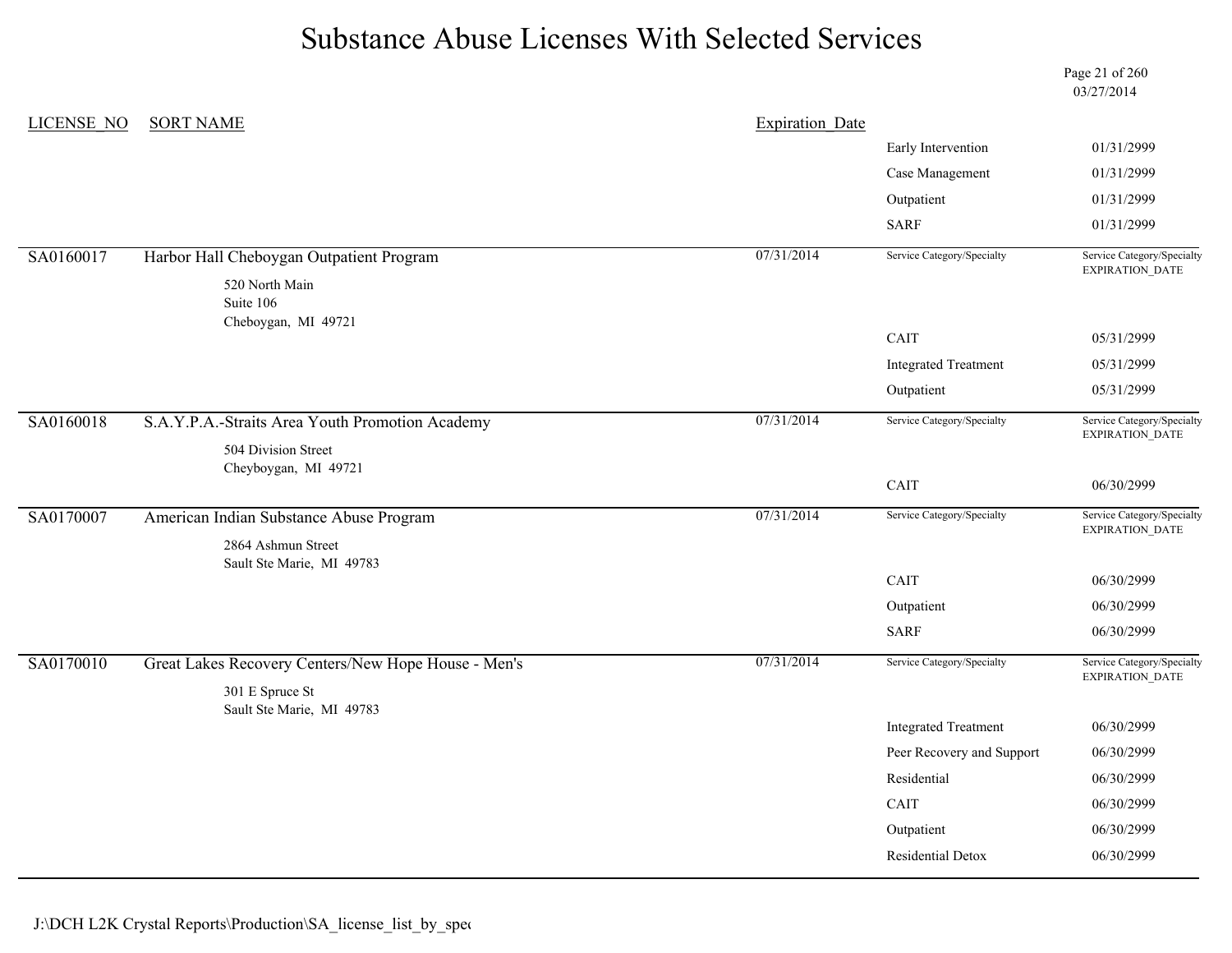Page 22 of 260 03/27/2014

| <b>LICENSE NO</b> | <b>SORT NAME</b>                                         | <b>Expiration Date</b> |                             |                                                      |
|-------------------|----------------------------------------------------------|------------------------|-----------------------------|------------------------------------------------------|
| SA0170020         | Bay Mills Behavioral Health                              | 07/31/2014             | Service Category/Specialty  | Service Category/Specialty<br>EXPIRATION_DATE        |
|                   | 12124 West Lakeshore Drive<br>Brimley, MI 49715          |                        |                             |                                                      |
|                   |                                                          |                        | CAIT                        | 04/30/2999                                           |
| SA0170028         | Great Lakes Recovery Center Inc/New Hope House - Women's | 07/31/2014             | Service Category/Specialty  | Service Category/Specialty<br>EXPIRATION_DATE        |
|                   | 2655 Ashmun St<br>Sault Ste Marie, MI 49783              |                        |                             |                                                      |
|                   |                                                          |                        | Case Management             | 06/30/2999                                           |
|                   |                                                          |                        | CAIT                        | 06/30/2999                                           |
|                   |                                                          |                        | Residential Detox           | 06/30/2999                                           |
|                   |                                                          |                        | Residential                 | 06/30/2999                                           |
|                   |                                                          |                        | Early Intervention          | 06/30/2999                                           |
|                   |                                                          |                        | Outpatient                  | 06/30/2999                                           |
|                   |                                                          |                        | <b>Integrated Treatment</b> | 06/30/2999                                           |
|                   |                                                          |                        | <b>SARF</b>                 | 06/30/2999                                           |
| SA0170044         | Hiawatha Behavioral Health                               | 07/31/2014             | Service Category/Specialty  | Service Category/Specialty<br>EXPIRATION_DATE        |
|                   | 3865 South Mackinac Trail<br>Sault Ste Marie, MI 49783   |                        |                             |                                                      |
|                   |                                                          |                        | Peer Recovery and Support   | 06/30/2999                                           |
|                   |                                                          |                        | CAIT                        | 06/30/2999                                           |
|                   |                                                          |                        | <b>Integrated Treatment</b> | 06/30/2999                                           |
|                   |                                                          |                        | Outpatient                  | 06/30/2999                                           |
|                   |                                                          |                        | <b>SARF</b>                 | 06/30/2999                                           |
| SA0170054         | Chippewa County Health Department Prevention Services    | 07/31/2014             | Service Category/Specialty  | Service Category/Specialty<br><b>EXPIRATION DATE</b> |
|                   | 508 Ashmun St<br>Ste 120                                 |                        |                             |                                                      |
|                   | Sault Ste Marie, MI 49783                                |                        |                             | 07/31/2999                                           |
|                   |                                                          |                        | CAIT                        |                                                      |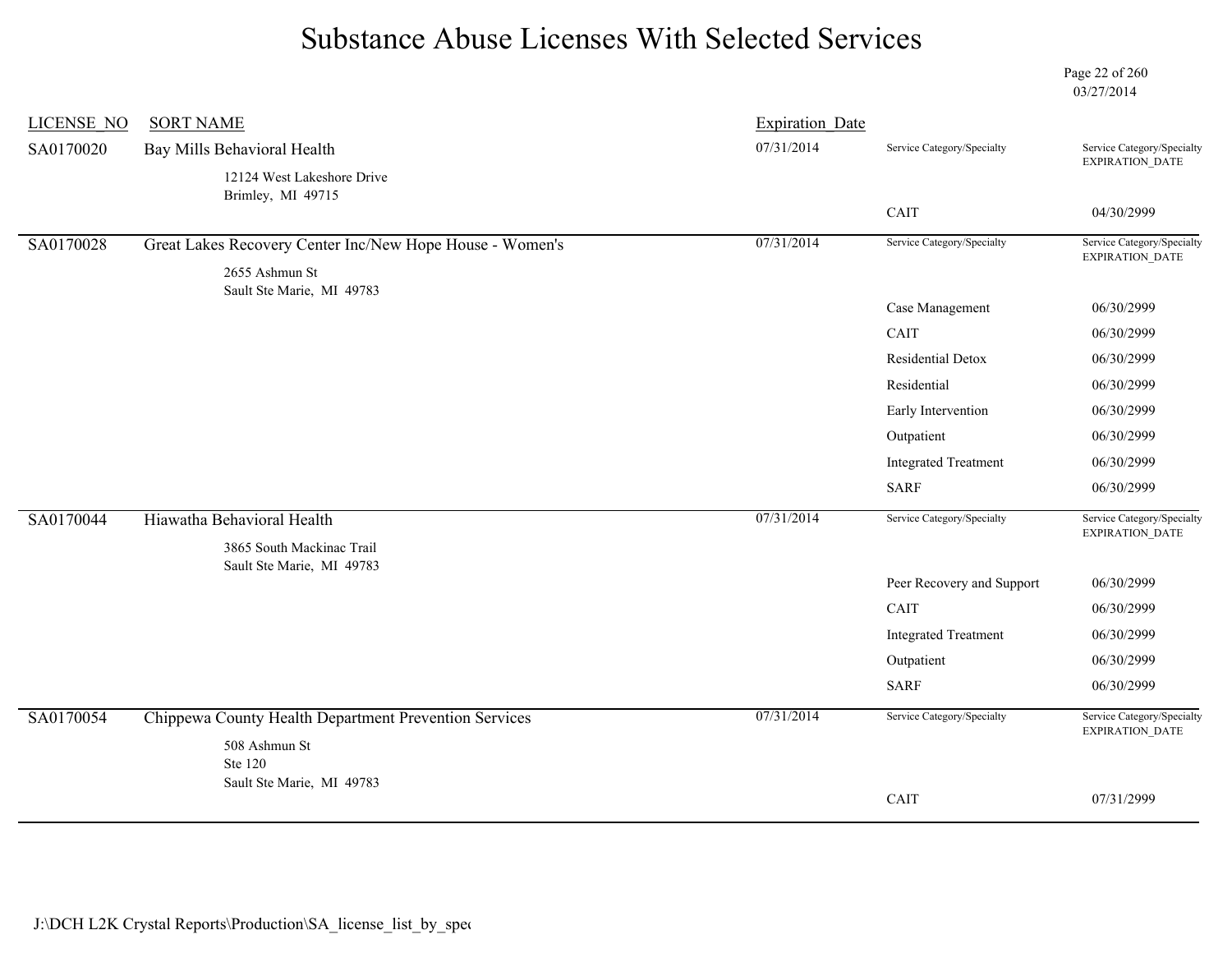Page 23 of 260 03/27/2014

| <b>LICENSE NO</b> | <b>SORT NAME</b>                                                      | <b>Expiration Date</b> |                             |                                               |
|-------------------|-----------------------------------------------------------------------|------------------------|-----------------------------|-----------------------------------------------|
| SA0180017         | PRIDE of Clare/Gladwin Counties                                       | 07/31/2014             | Service Category/Specialty  | Service Category/Specialty<br>EXPIRATION_DATE |
|                   | c/o Harrison Community Schools<br>224 W Main St<br>Harrison, MI 48625 |                        |                             |                                               |
|                   |                                                                       |                        | CAIT                        | 06/30/2999                                    |
| SA0180021         | Community Mental Health for Central Michigan/Clare                    | 07/31/2014             | Service Category/Specialty  | Service Category/Specialty<br>EXPIRATION_DATE |
|                   | 789 N Clare Ave<br>PO Box 817<br>Harrison, MI 48625                   |                        |                             |                                               |
|                   |                                                                       |                        | Outpatient                  | 04/30/2999                                    |
|                   |                                                                       |                        | <b>Integrated Treatment</b> | 04/30/2999                                    |
| SA0180022         | Ten Sixteen Recovery Network                                          | 07/31/2014             | Service Category/Specialty  | Service Category/Specialty<br>EXPIRATION_DATE |
|                   | 703 N McEwen, Fourth Floor<br>Clare, MI 48617                         |                        |                             |                                               |
|                   |                                                                       |                        | Outpatient                  | 07/31/2999                                    |
|                   |                                                                       |                        | CAIT                        | 07/31/2999                                    |
|                   |                                                                       |                        | <b>Integrated Treatment</b> | 07/31/2999                                    |
|                   |                                                                       |                        | <b>SARF</b>                 | 07/31/2999                                    |
| SA0180023         | <b>Behavioral Rehabilitation Services</b>                             | 07/31/2014             | Service Category/Specialty  | Service Category/Specialty<br>EXPIRATION_DATE |
|                   | 355 Mannsiding Road                                                   |                        |                             |                                               |
|                   | Harrison, MI 48625                                                    |                        | Early Intervention          | 07/31/2999                                    |
|                   |                                                                       |                        | Case Management             | 07/31/2999                                    |
|                   |                                                                       |                        | Outpatient                  | 07/31/2999                                    |
|                   |                                                                       |                        | <b>Integrated Treatment</b> | 07/31/2999                                    |
|                   |                                                                       |                        | Residential                 | 07/31/2999                                    |
|                   |                                                                       |                        | Residential Detox           | 07/31/2999                                    |
| SA0190006         | <b>Clinton County Counseling Center</b>                               | 07/31/2014             | Service Category/Specialty  | Service Category/Specialty<br>EXPIRATION_DATE |
|                   | 201 West Railroad<br>St. Johns, MI 48879                              |                        |                             |                                               |
|                   |                                                                       |                        | Case Management             | 02/28/2999                                    |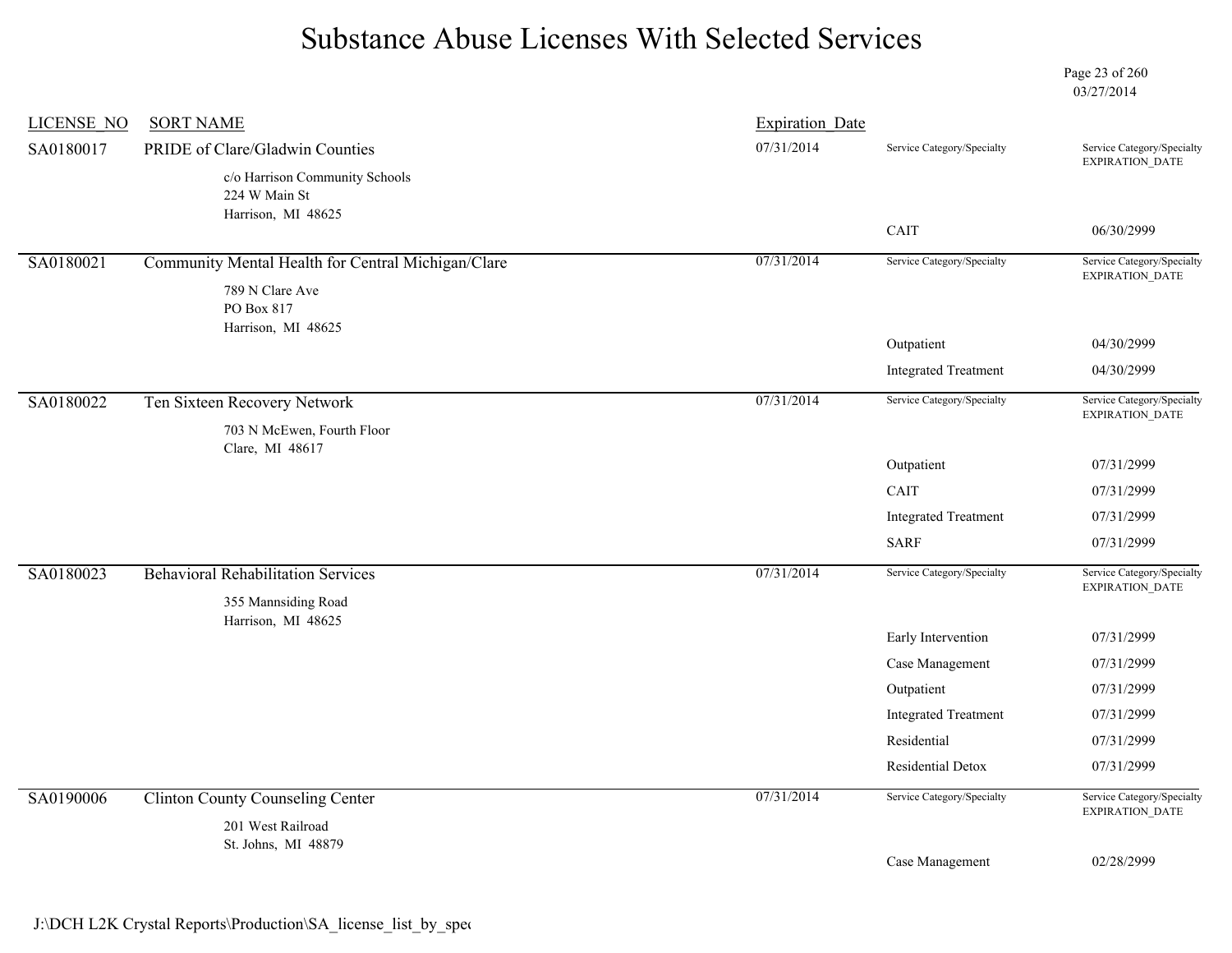Page 24 of 260 03/27/2014

| <b>LICENSE NO</b> | <b>SORT NAME</b>                                                             | <b>Expiration Date</b> |                             |                                                                                                                                                                                                                                                   |
|-------------------|------------------------------------------------------------------------------|------------------------|-----------------------------|---------------------------------------------------------------------------------------------------------------------------------------------------------------------------------------------------------------------------------------------------|
|                   |                                                                              |                        | <b>Integrated Treatment</b> | 02/28/2999                                                                                                                                                                                                                                        |
|                   |                                                                              |                        | <b>SARF</b>                 | 02/28/2999                                                                                                                                                                                                                                        |
|                   |                                                                              |                        | Early Intervention          | 02/28/2999                                                                                                                                                                                                                                        |
|                   |                                                                              |                        | Outpatient                  | 02/28/2999                                                                                                                                                                                                                                        |
|                   |                                                                              |                        | CAIT                        | 02/28/2999<br>Service Category/Specialty<br>EXPIRATION_DATE<br>12/31/2999<br>12/31/2999<br>12/31/2999<br>Service Category/Specialty<br>EXPIRATION_DATE<br>07/31/2999<br>07/31/2999<br>07/31/2999<br>Service Category/Specialty<br>EXPIRATION_DATE |
| SA0190015         | McMathis Counseling Services                                                 | 07/31/2014             | Service Category/Specialty  |                                                                                                                                                                                                                                                   |
|                   | 108 West Walker Street<br>St Johns, MI 48879                                 |                        |                             |                                                                                                                                                                                                                                                   |
|                   |                                                                              |                        | <b>SARF</b>                 |                                                                                                                                                                                                                                                   |
|                   |                                                                              |                        | CAIT                        |                                                                                                                                                                                                                                                   |
|                   |                                                                              |                        | Outpatient                  |                                                                                                                                                                                                                                                   |
| SA0190017         | <b>Clinton County Medical Center</b>                                         | 07/31/2014             | Service Category/Specialty  |                                                                                                                                                                                                                                                   |
|                   | 1505 Waterford Parkway<br>Attn: Brad Messenger<br>Saint Johns, MI 48879      |                        |                             |                                                                                                                                                                                                                                                   |
|                   |                                                                              |                        | <b>SARF</b>                 |                                                                                                                                                                                                                                                   |
|                   |                                                                              |                        | <b>Integrated Treatment</b> |                                                                                                                                                                                                                                                   |
|                   |                                                                              |                        | Outpatient                  |                                                                                                                                                                                                                                                   |
| SA0200005         | <b>GRACE Center</b>                                                          | 07/31/2014             | Service Category/Specialty  |                                                                                                                                                                                                                                                   |
|                   | 6459 West M-72, PO Box 561<br>St Francis Human Res Ctr<br>Grayling, MI 49738 |                        |                             |                                                                                                                                                                                                                                                   |
|                   |                                                                              |                        | <b>SARF</b>                 | 06/30/2999                                                                                                                                                                                                                                        |
|                   |                                                                              |                        | <b>Integrated Treatment</b> | 06/30/2999                                                                                                                                                                                                                                        |
|                   |                                                                              |                        | Early Intervention          | 06/30/2999                                                                                                                                                                                                                                        |
|                   |                                                                              |                        | CAIT                        | 06/30/2999                                                                                                                                                                                                                                        |
|                   |                                                                              |                        | Outpatient                  | 06/30/2999                                                                                                                                                                                                                                        |
| SA0200009         | Alcohol Tobacco & Other Drugs Education & Prevention Program                 | 07/31/2014             | Service Category/Specialty  | Service Category/Specialty<br>EXPIRATION_DATE                                                                                                                                                                                                     |
|                   | 200 W Michigan Avenue<br>Grayling, MI 49738                                  |                        |                             |                                                                                                                                                                                                                                                   |

J:\DCH L2K Crystal Reports\Production\SA\_license\_list\_by\_spec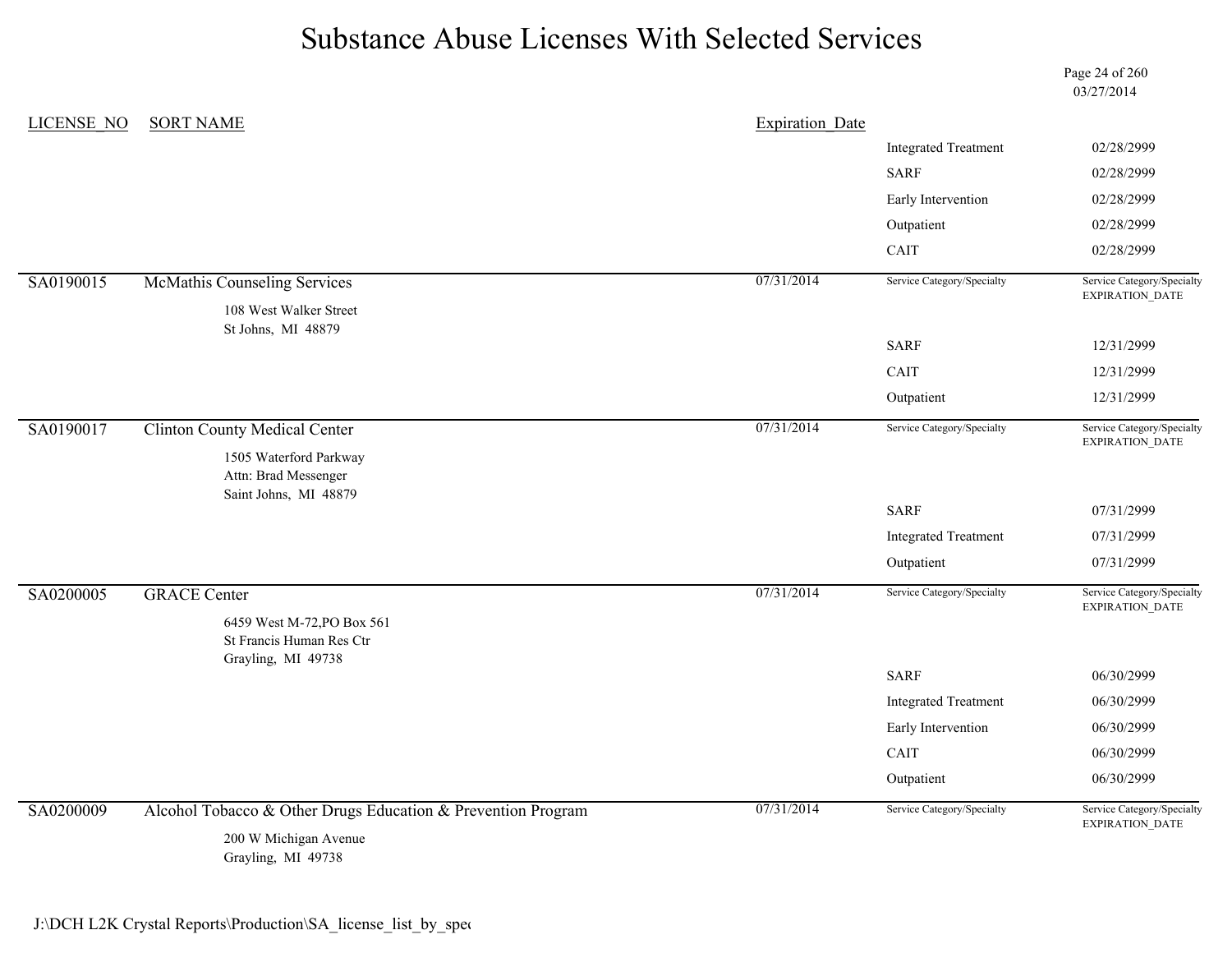Page 25 of 260 03/27/2014

| <b>LICENSE NO</b> | <b>SORT NAME</b>                                                          | <b>Expiration Date</b> |                             |                                                      |
|-------------------|---------------------------------------------------------------------------|------------------------|-----------------------------|------------------------------------------------------|
|                   |                                                                           |                        | CAIT                        | 01/31/2999                                           |
| SA0200011         | Counseling & Health Substance Abuse Services                              | 07/31/2014             | Service Category/Specialty  | Service Category/Specialty                           |
|                   | 9317 East Townline Rd<br>PO Box 159<br>Grayling, MI 49738                 |                        |                             | <b>EXPIRATION DATE</b>                               |
|                   |                                                                           |                        | <b>SARF</b>                 | 08/31/2999                                           |
|                   |                                                                           |                        | CAIT                        | 08/31/2999                                           |
|                   |                                                                           |                        | Outpatient                  | 08/31/2999                                           |
| SA0200012         | Northern Lakes Community Mental Health<br>204 Meadows Drive               | 07/31/2014             | Service Category/Specialty  | Service Category/Specialty<br>EXPIRATION_DATE        |
|                   | Grayling, MI 49738                                                        |                        | <b>Integrated Treatment</b> | 10/31/2999                                           |
|                   |                                                                           |                        | Outpatient                  | 10/31/2999                                           |
| SA0210008         | Alcohol & Other Drug Services of Public Health Delta & Menominee Counties | 07/31/2014             | Service Category/Specialty  | Service Category/Specialty<br>EXPIRATION_DATE        |
|                   | 2920 College Avenue<br>Escanaba, MI 49829                                 |                        |                             |                                                      |
|                   |                                                                           |                        | <b>Integrated Treatment</b> | 07/31/2999                                           |
|                   |                                                                           |                        | Early Intervention          | 07/31/2999                                           |
|                   |                                                                           |                        | CAIT                        | 06/30/2999                                           |
|                   |                                                                           |                        | Outpatient                  | 07/31/2999                                           |
|                   |                                                                           |                        | <b>SARF</b>                 | 06/30/2999                                           |
|                   |                                                                           |                        | Case Management             | 07/31/2999                                           |
| SA0210013         | Hannahville Behavioral Health                                             | 07/31/2014             | Service Category/Specialty  | Service Category/Specialty<br>EXPIRATION_DATE        |
|                   | N15019 Hannahville B1 Road<br>Wilson, MI 49896                            |                        |                             |                                                      |
|                   |                                                                           |                        | Outpatient                  | 06/30/2999                                           |
| SA0210021         | Catholic Charities of the Upper Peninsula                                 | 07/31/2014             | Service Category/Specialty  | Service Category/Specialty<br><b>EXPIRATION DATE</b> |
|                   | 1100 Ludington Street<br>Suite 401<br>Escanaba, MI 49829                  |                        |                             |                                                      |
|                   |                                                                           |                        | Early Intervention          | 03/31/2999                                           |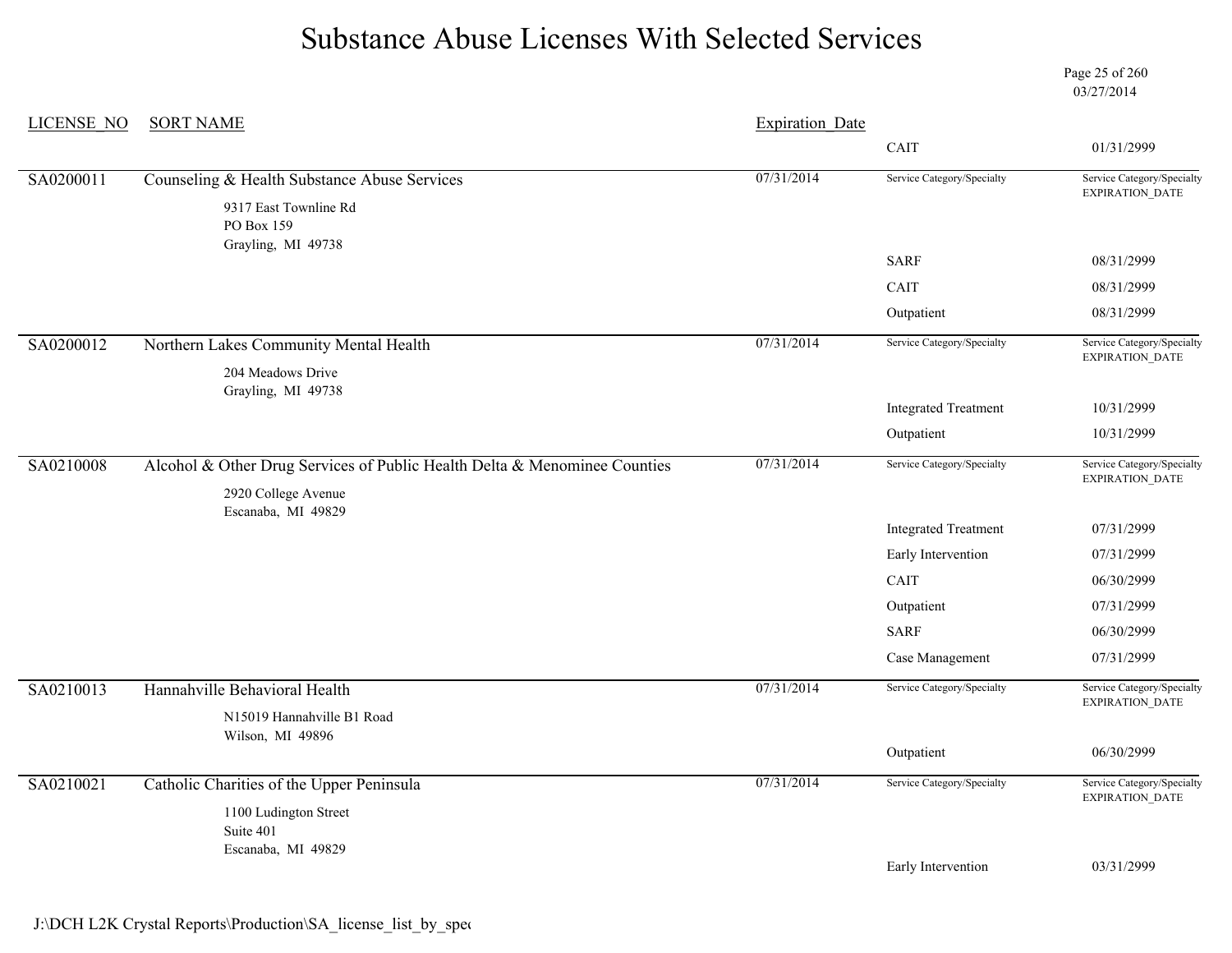Page 26 of 260 03/27/2014

| LICENSE NO | <b>SORT NAME</b>                                                          | <b>Expiration Date</b> |                             |                                                      |
|------------|---------------------------------------------------------------------------|------------------------|-----------------------------|------------------------------------------------------|
|            |                                                                           |                        | CAIT                        | 03/31/2999                                           |
|            |                                                                           |                        | Outpatient                  | 03/31/2999                                           |
|            |                                                                           |                        | <b>Integrated Treatment</b> | 03/31/2999                                           |
|            |                                                                           |                        | Case Management             | 03/31/2999                                           |
| SA0210024  | Great Lakes Recovery Centers, Inc.                                        | 07/31/2014             | Service Category/Specialty  | Service Category/Specialty<br>EXPIRATION_DATE        |
|            | 1401 North 26th Street<br>Suite 109<br>Escanaba, MI 49829                 |                        |                             |                                                      |
|            |                                                                           |                        | <b>Integrated Treatment</b> | 06/30/2999                                           |
|            |                                                                           |                        | Case Management             | 06/30/2999                                           |
|            |                                                                           |                        | Peer Recovery and Support   | 06/30/2999                                           |
|            |                                                                           |                        | Outpatient                  | 06/30/2999                                           |
|            |                                                                           |                        | <b>SARF</b>                 | 06/30/2999                                           |
|            |                                                                           |                        | Early Intervention          | 06/30/2999                                           |
| SA0220014  | Western UP Substance Abuse Service Coordinating Agency Assessment Service | 07/31/2014             | Service Category/Specialty  | Service Category/Specialty<br><b>EXPIRATION DATE</b> |
|            | 818 Pyle Drive<br>Kingsford, MI 49902                                     |                        |                             |                                                      |
|            |                                                                           |                        | <b>SARF</b>                 | 08/31/2999                                           |
| SA0220019  | Great Lakes Recovery Centers Inc/Dickinson-Iron Substance Abuse Program   | 07/31/2014             | Service Category/Specialty  | Service Category/Specialty<br>EXPIRATION_DATE        |
|            | 427 S Stephenson Ave<br>Downtown Plaza                                    |                        |                             |                                                      |
|            | Iron Mountain, MI 49801                                                   |                        | <b>Integrated Treatment</b> | 07/31/2014                                           |
|            |                                                                           |                        | <b>CAIT</b>                 | 08/31/2999                                           |
|            |                                                                           |                        | Early Intervention          | 08/31/2999                                           |
|            |                                                                           |                        | Case Management             | 08/31/2999                                           |
|            |                                                                           |                        | Outpatient                  | 08/31/2999                                           |
|            |                                                                           |                        | <b>SARF</b>                 | 08/31/2999                                           |
|            |                                                                           |                        |                             |                                                      |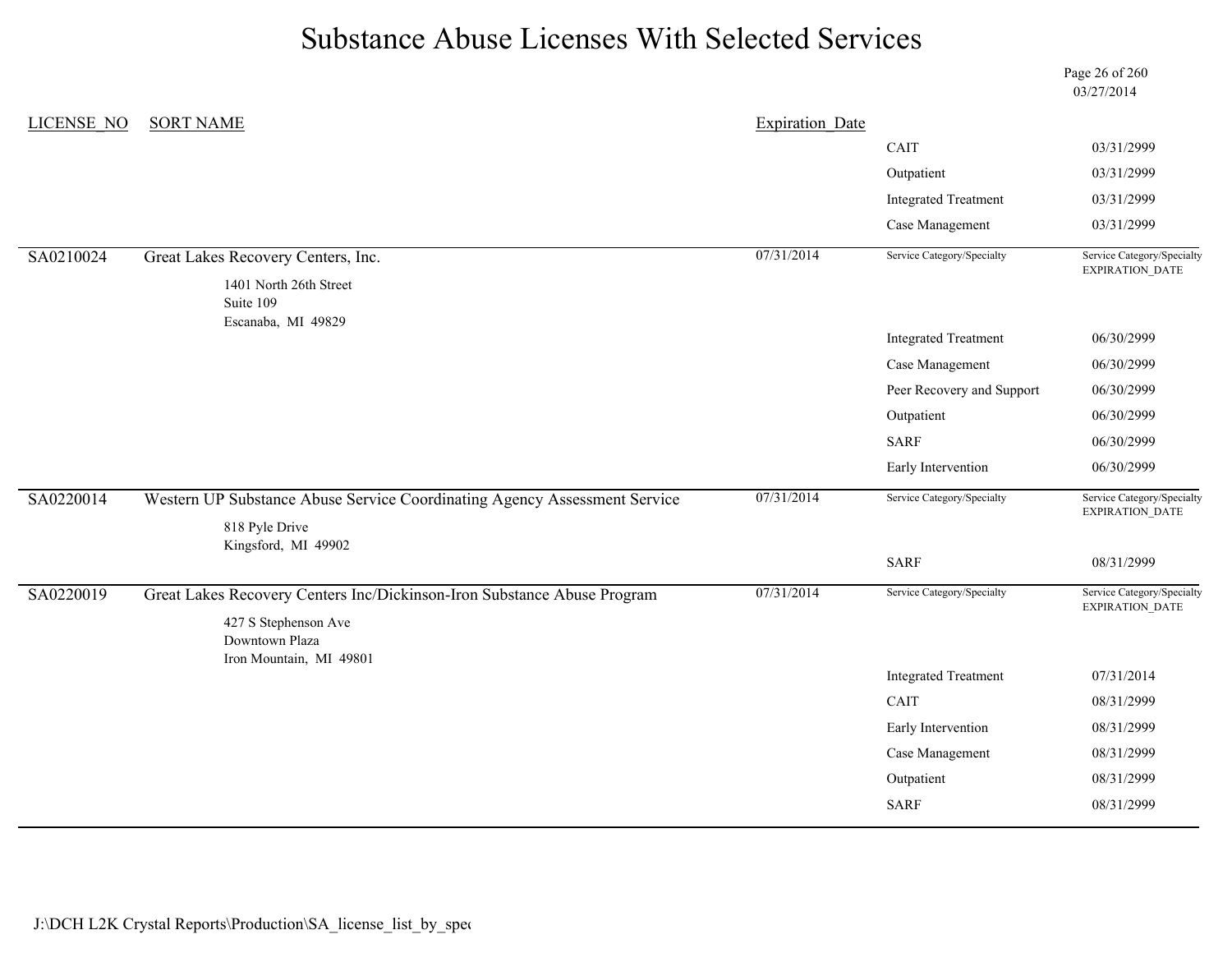Page 27 of 260 03/27/2014

| <b>LICENSE NO</b> | <b>SORT NAME</b>                                                 | <b>Expiration Date</b> |                             |                                                      |
|-------------------|------------------------------------------------------------------|------------------------|-----------------------------|------------------------------------------------------|
| SA0220020         | Catholic Social Services of the Upper Peninsula                  | 07/31/2014             | Service Category/Specialty  | Service Category/Specialty<br>EXPIRATION_DATE        |
|                   | 427 S Stephenson<br>Ste 215                                      |                        |                             |                                                      |
|                   | Iron Mountain, MI 49801                                          |                        | Outpatient                  | 03/31/2999                                           |
|                   |                                                                  |                        |                             |                                                      |
|                   |                                                                  |                        | Case Management             | 03/31/2999                                           |
|                   |                                                                  |                        | Early Intervention          | 03/31/2999                                           |
|                   |                                                                  |                        | <b>Integrated Treatment</b> | 03/31/2999                                           |
|                   |                                                                  |                        | CAIT                        | 03/31/2999                                           |
| SA0220022         | <b>Second Chance Substance Abuse Services</b>                    | 07/31/2014             | Service Category/Specialty  | Service Category/Specialty<br><b>EXPIRATION DATE</b> |
|                   | 200 West Ludington Street<br>Suite #3<br>Iron Mountain, MI 49801 |                        |                             |                                                      |
|                   |                                                                  |                        | CAIT                        | 06/30/2999                                           |
|                   |                                                                  |                        | Outpatient                  | 06/30/2999                                           |
|                   |                                                                  |                        | <b>SARF</b>                 | 06/30/2999                                           |
| SA0220023         | Northpointe Behavioral Healthcare Systems                        | 07/31/2014             | Service Category/Specialty  | Service Category/Specialty<br><b>EXPIRATION DATE</b> |
|                   | 715 Pyle Drive<br>Kingsford, MI 49801                            |                        |                             |                                                      |
|                   |                                                                  |                        | Case Management             | 02/28/2999                                           |
|                   |                                                                  |                        | <b>Integrated Treatment</b> | 02/28/2999                                           |
|                   |                                                                  |                        | Outpatient                  | 02/28/2999                                           |
| SA0220024         | <b>Madigan Counseling</b>                                        | 07/31/2014             | Service Category/Specialty  | Service Category/Specialty<br>EXPIRATION_DATE        |
|                   | N6714 North Fordville Road<br>Hardwood, MI 49807                 |                        |                             |                                                      |
|                   |                                                                  |                        | <b>SARF</b>                 | 12/31/2999                                           |
|                   |                                                                  |                        | Outpatient                  | 12/31/2999                                           |
|                   |                                                                  |                        | <b>Integrated Treatment</b> | 12/31/2999                                           |
| SA022025          | Eighth Day Substance Abuse Services                              | 07/31/2014             | Service Category/Specialty  | Service Category/Specialty<br>EXPIRATION_DATE        |
|                   | 200 West Ludington Street<br>Iron Mountain, MI 49801             |                        |                             |                                                      |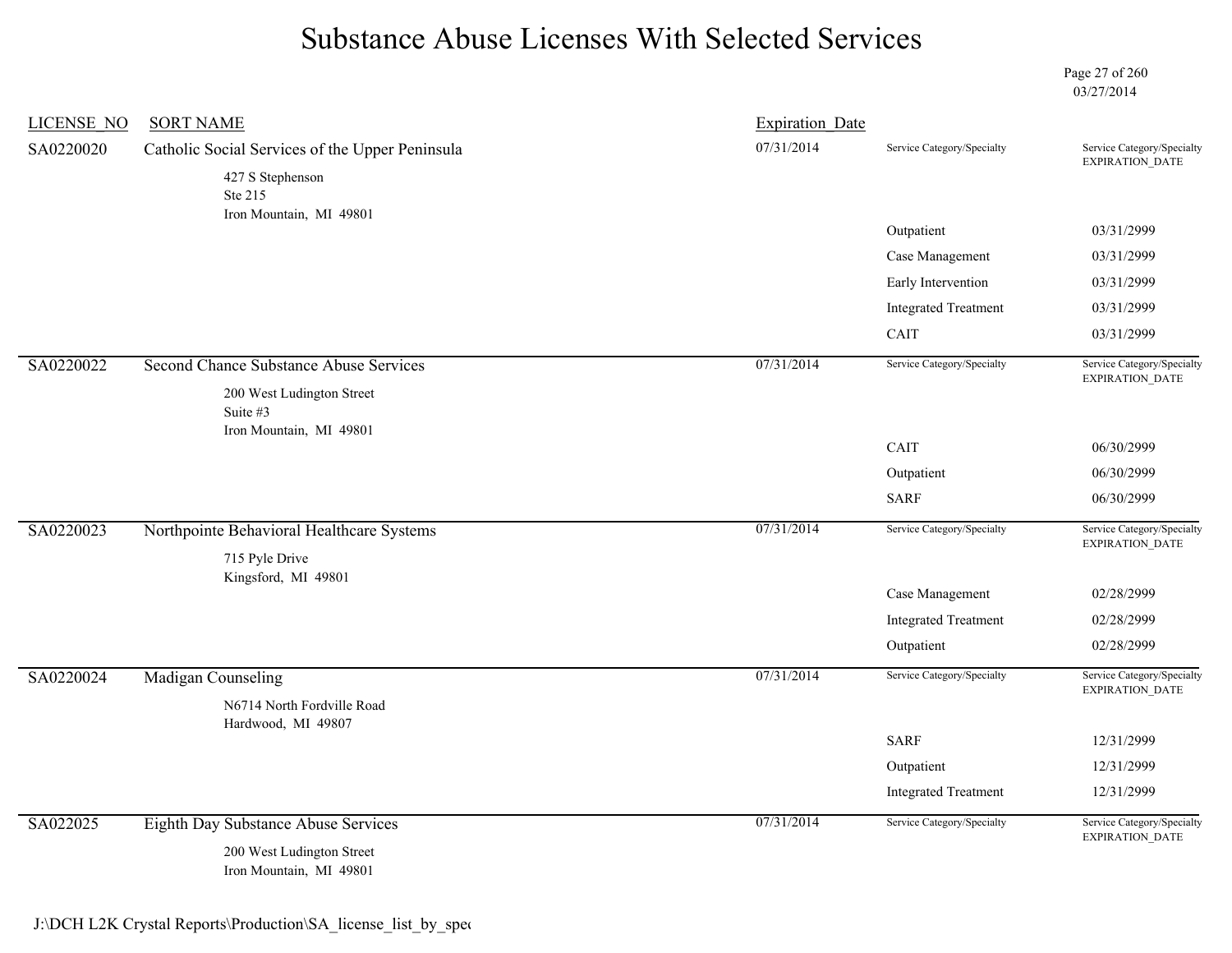Page 28 of 260 03/27/2014

| CAIT<br>09/30/2014<br><b>SARF</b><br>09/30/2014<br>Case Management<br>09/30/2014<br>Early Intervention<br>09/30/2014<br>Outpatient<br>09/30/2014<br>07/31/2014<br>Service Category/Specialty<br>Prevention Program Services<br>EXPIRATION_DATE<br>1790 E Packard Hwy<br>Charlotte, MI 48813<br>CAIT<br>01/31/2999<br>07/31/2014<br>Service Category/Specialty<br>SA0230019<br>Prevention and Training Services<br>Service Category/Specialty<br>EXPIRATION_DATE<br>4601 W Saginaw, Ste C<br>Professional Center<br>Lansing, MI 48917<br>Outpatient<br>10/31/2999<br><b>SARF</b><br>10/31/2999<br>CAIT<br>10/31/2999<br>07/31/2014<br>Service Category/Specialty<br><b>Highway Safety Associates</b><br>EXPIRATION_DATE<br>423 Harpers Way<br>Lansing, MI 48917<br>CAIT<br>07/31/2999<br>07/31/2014<br>Barry-Eaton District Health Department/Eaton Behavioral Health<br>Service Category/Specialty<br>EXPIRATION_DATE<br>1033 Health Care Dr<br>Charlotte, MI 48813<br>Outpatient<br>11/30/2999<br>Early Intervention<br>11/30/2999<br><b>Integrated Treatment</b><br>12/31/2999<br><b>SARF</b><br>11/30/2999 | LICENSE NO | <b>SORT NAME</b> | <b>Expiration Date</b> |                 |                            |
|---------------------------------------------------------------------------------------------------------------------------------------------------------------------------------------------------------------------------------------------------------------------------------------------------------------------------------------------------------------------------------------------------------------------------------------------------------------------------------------------------------------------------------------------------------------------------------------------------------------------------------------------------------------------------------------------------------------------------------------------------------------------------------------------------------------------------------------------------------------------------------------------------------------------------------------------------------------------------------------------------------------------------------------------------------------------------------------------------------------|------------|------------------|------------------------|-----------------|----------------------------|
|                                                                                                                                                                                                                                                                                                                                                                                                                                                                                                                                                                                                                                                                                                                                                                                                                                                                                                                                                                                                                                                                                                               |            |                  |                        |                 |                            |
|                                                                                                                                                                                                                                                                                                                                                                                                                                                                                                                                                                                                                                                                                                                                                                                                                                                                                                                                                                                                                                                                                                               |            |                  |                        |                 |                            |
|                                                                                                                                                                                                                                                                                                                                                                                                                                                                                                                                                                                                                                                                                                                                                                                                                                                                                                                                                                                                                                                                                                               |            |                  |                        |                 |                            |
|                                                                                                                                                                                                                                                                                                                                                                                                                                                                                                                                                                                                                                                                                                                                                                                                                                                                                                                                                                                                                                                                                                               |            |                  |                        |                 |                            |
|                                                                                                                                                                                                                                                                                                                                                                                                                                                                                                                                                                                                                                                                                                                                                                                                                                                                                                                                                                                                                                                                                                               |            |                  |                        |                 |                            |
|                                                                                                                                                                                                                                                                                                                                                                                                                                                                                                                                                                                                                                                                                                                                                                                                                                                                                                                                                                                                                                                                                                               | SA0230005  |                  |                        |                 | Service Category/Specialty |
|                                                                                                                                                                                                                                                                                                                                                                                                                                                                                                                                                                                                                                                                                                                                                                                                                                                                                                                                                                                                                                                                                                               |            |                  |                        |                 |                            |
|                                                                                                                                                                                                                                                                                                                                                                                                                                                                                                                                                                                                                                                                                                                                                                                                                                                                                                                                                                                                                                                                                                               |            |                  |                        |                 |                            |
|                                                                                                                                                                                                                                                                                                                                                                                                                                                                                                                                                                                                                                                                                                                                                                                                                                                                                                                                                                                                                                                                                                               |            |                  |                        |                 |                            |
|                                                                                                                                                                                                                                                                                                                                                                                                                                                                                                                                                                                                                                                                                                                                                                                                                                                                                                                                                                                                                                                                                                               |            |                  |                        |                 |                            |
|                                                                                                                                                                                                                                                                                                                                                                                                                                                                                                                                                                                                                                                                                                                                                                                                                                                                                                                                                                                                                                                                                                               |            |                  |                        |                 |                            |
|                                                                                                                                                                                                                                                                                                                                                                                                                                                                                                                                                                                                                                                                                                                                                                                                                                                                                                                                                                                                                                                                                                               |            |                  |                        |                 |                            |
|                                                                                                                                                                                                                                                                                                                                                                                                                                                                                                                                                                                                                                                                                                                                                                                                                                                                                                                                                                                                                                                                                                               |            |                  |                        |                 |                            |
|                                                                                                                                                                                                                                                                                                                                                                                                                                                                                                                                                                                                                                                                                                                                                                                                                                                                                                                                                                                                                                                                                                               |            |                  |                        |                 |                            |
|                                                                                                                                                                                                                                                                                                                                                                                                                                                                                                                                                                                                                                                                                                                                                                                                                                                                                                                                                                                                                                                                                                               | SA0230021  |                  |                        |                 | Service Category/Specialty |
|                                                                                                                                                                                                                                                                                                                                                                                                                                                                                                                                                                                                                                                                                                                                                                                                                                                                                                                                                                                                                                                                                                               |            |                  |                        |                 |                            |
|                                                                                                                                                                                                                                                                                                                                                                                                                                                                                                                                                                                                                                                                                                                                                                                                                                                                                                                                                                                                                                                                                                               |            |                  |                        |                 |                            |
|                                                                                                                                                                                                                                                                                                                                                                                                                                                                                                                                                                                                                                                                                                                                                                                                                                                                                                                                                                                                                                                                                                               | SA0230026  |                  |                        |                 | Service Category/Specialty |
|                                                                                                                                                                                                                                                                                                                                                                                                                                                                                                                                                                                                                                                                                                                                                                                                                                                                                                                                                                                                                                                                                                               |            |                  |                        |                 |                            |
|                                                                                                                                                                                                                                                                                                                                                                                                                                                                                                                                                                                                                                                                                                                                                                                                                                                                                                                                                                                                                                                                                                               |            |                  |                        |                 |                            |
|                                                                                                                                                                                                                                                                                                                                                                                                                                                                                                                                                                                                                                                                                                                                                                                                                                                                                                                                                                                                                                                                                                               |            |                  |                        |                 |                            |
|                                                                                                                                                                                                                                                                                                                                                                                                                                                                                                                                                                                                                                                                                                                                                                                                                                                                                                                                                                                                                                                                                                               |            |                  |                        |                 |                            |
|                                                                                                                                                                                                                                                                                                                                                                                                                                                                                                                                                                                                                                                                                                                                                                                                                                                                                                                                                                                                                                                                                                               |            |                  |                        |                 |                            |
|                                                                                                                                                                                                                                                                                                                                                                                                                                                                                                                                                                                                                                                                                                                                                                                                                                                                                                                                                                                                                                                                                                               |            |                  |                        |                 |                            |
|                                                                                                                                                                                                                                                                                                                                                                                                                                                                                                                                                                                                                                                                                                                                                                                                                                                                                                                                                                                                                                                                                                               |            |                  |                        | Case Management | 11/30/2999                 |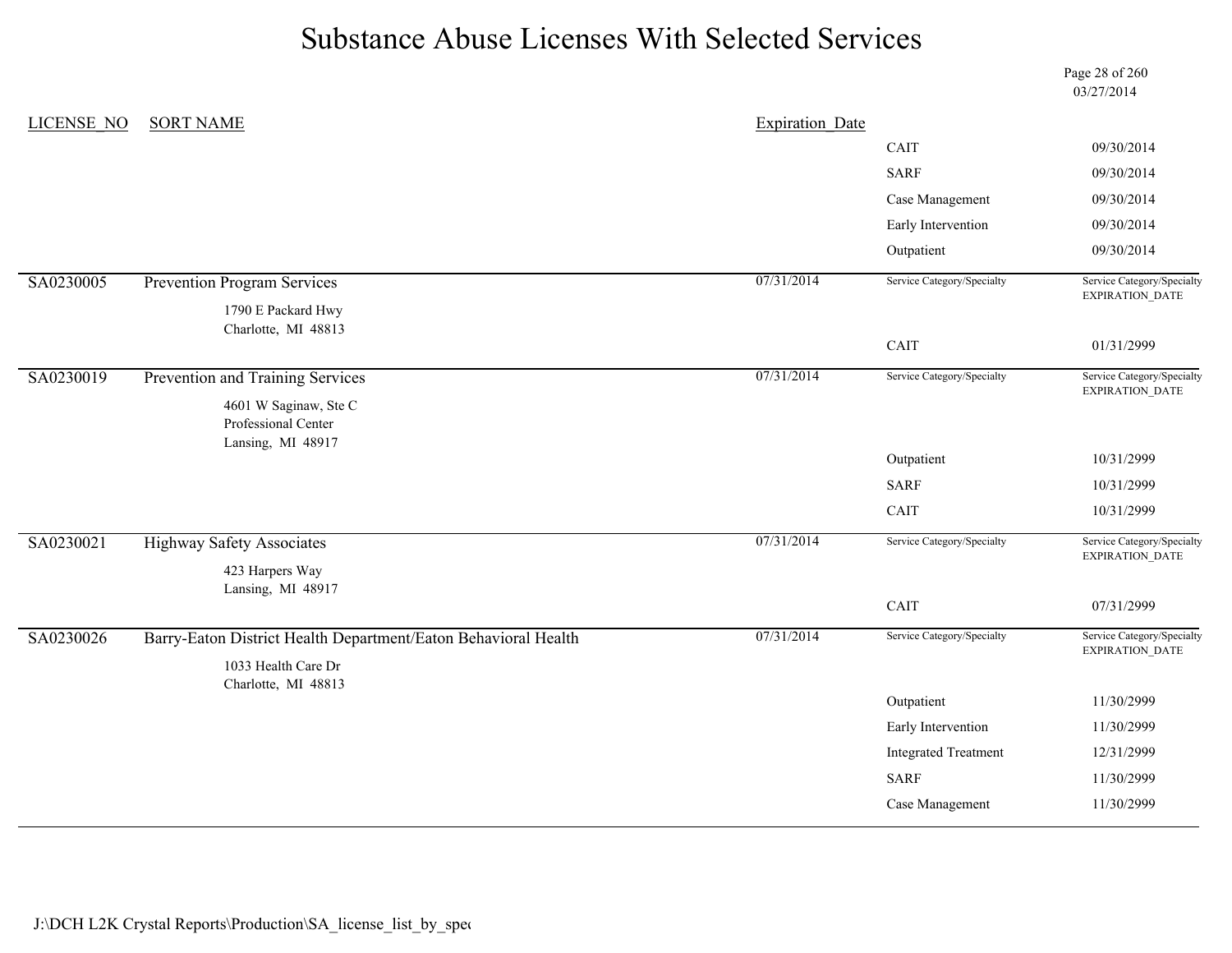Page 29 of 260 03/27/2014

| <b>LICENSE NO</b> | <b>SORT NAME</b>                                             | <b>Expiration Date</b> |                            |                                                      |
|-------------------|--------------------------------------------------------------|------------------------|----------------------------|------------------------------------------------------|
| SA0230031         | Cognitive Consultants, LLC                                   | 07/31/2014             | Service Category/Specialty | Service Category/Specialty                           |
|                   | 4500 Empire Way<br>Suite 12<br>Lansing, MI 48917             |                        |                            | EXPIRATION_DATE                                      |
|                   |                                                              |                        | Outpatient                 | 10/31/2999                                           |
|                   |                                                              |                        | Early Intervention         | 10/31/2999                                           |
|                   |                                                              |                        | CAIT                       | 10/31/2999                                           |
|                   |                                                              |                        | <b>SARF</b>                | 10/31/2999                                           |
|                   |                                                              |                        | Case Management            | 10/31/2999                                           |
| SA0230032         | <b>YES Center</b><br>327 Harrison Street                     | 07/31/2014             | Service Category/Specialty | Service Category/Specialty<br>EXPIRATION_DATE        |
|                   | Grand Ledge, MI 48837                                        |                        | CAIT                       | 10/31/2999                                           |
| SA0230033         | ADEP - Alcohol Drug Education Program<br>338 S. Cochran Road | 07/31/2014             | Service Category/Specialty | Service Category/Specialty<br>EXPIRATION_DATE        |
|                   | Charlotte, MI 48813                                          |                        | <b>SARF</b>                | 12/31/2999                                           |
|                   |                                                              |                        | CAIT                       | 12/31/2999                                           |
|                   |                                                              |                        | Outpatient                 | 12/31/2999                                           |
|                   |                                                              |                        | Peer Recovery and Support  | 12/31/2999                                           |
| SA0230034         | Recovery Network Inc.<br>114 E. Lawrence Ave.                | 07/31/2014             | Service Category/Specialty | Service Category/Specialty<br><b>EXPIRATION DATE</b> |
|                   | #110                                                         |                        |                            |                                                      |
|                   | Charlotte, MI 48813                                          |                        | CAIT                       | 07/31/2999                                           |
| SA0230035         | <b>Delta Counseling Associates</b>                           | 07/31/2014             | Service Category/Specialty | Service Category/Specialty<br><b>EXPIRATION DATE</b> |
|                   | 526 S. Creyts Road                                           |                        |                            |                                                      |
|                   | Lansing, MI 48917                                            |                        | <b>SARF</b>                | 07/31/2999                                           |
|                   |                                                              |                        |                            |                                                      |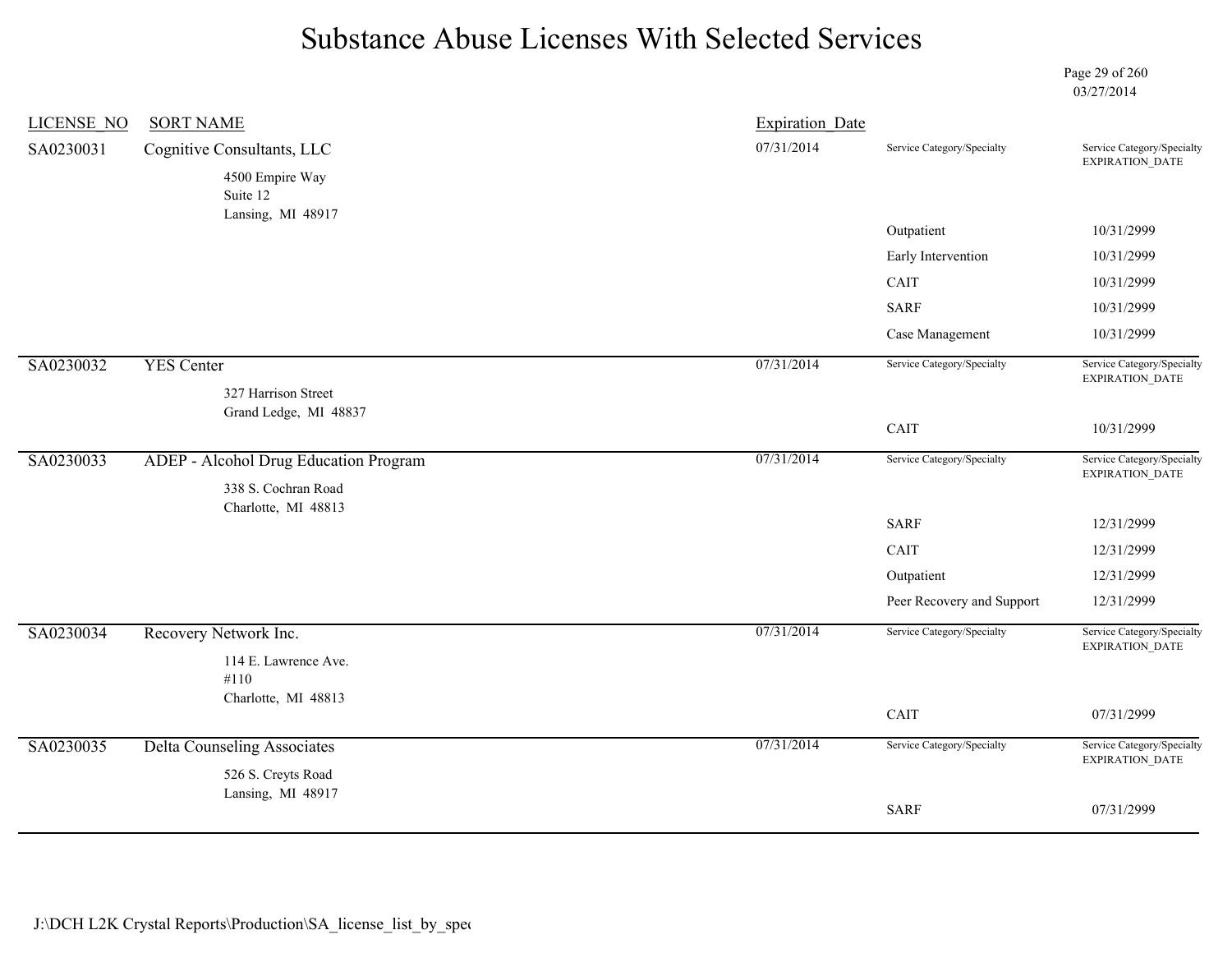Page 30 of 260 03/27/2014

| LICENSE NO | <b>SORT NAME</b>                                                   | <b>Expiration Date</b> |                             |                                                      |
|------------|--------------------------------------------------------------------|------------------------|-----------------------------|------------------------------------------------------|
| SA0240004  | Harbor Hall Inc                                                    | 07/31/2014             | Service Category/Specialty  | Service Category/Specialty<br><b>EXPIRATION DATE</b> |
|            | 704 Emmet Street<br>PO Box 805                                     |                        |                             |                                                      |
|            | Petoskey, MI 49770                                                 |                        | Residential                 | 05/31/2999                                           |
|            |                                                                    |                        | Residential Detox           | 05/31/2999                                           |
|            |                                                                    |                        | <b>Integrated Treatment</b> | 05/31/2999                                           |
| SA0240019  | Women's Resource Center of Northern Michigan Inc                   | 07/31/2014             | Service Category/Specialty  | Service Category/Specialty<br>EXPIRATION_DATE        |
|            | 423 Porter Street                                                  |                        |                             |                                                      |
|            | Petoskey, MI 49770                                                 |                        | Outpatient                  | 07/31/2999                                           |
|            |                                                                    |                        | <b>SARF</b>                 | 07/31/2999                                           |
| SA0240029  | Little Traverse Bay Bands of Odawa Indians Substance Abuse Program | 07/31/2014             | Service Category/Specialty  | Service Category/Specialty<br>EXPIRATION_DATE        |
|            | 7500 Odawa Circle<br>Harbor Springs, MI 49740                      |                        |                             |                                                      |
|            |                                                                    |                        | CAIT                        | 11/30/2999                                           |
|            |                                                                    |                        | Outpatient                  | 11/30/2999                                           |
|            |                                                                    |                        | <b>SARF</b>                 | 11/30/2999                                           |
| SA0240031  | North Country CMH                                                  | 07/31/2014             | Service Category/Specialty  | Service Category/Specialty<br><b>EXPIRATION DATE</b> |
|            | 1420 Plaza Drive<br>Petoskey, MI 49770                             |                        |                             |                                                      |
|            |                                                                    |                        | Outpatient                  | 07/31/2999                                           |
|            |                                                                    |                        | CAIT                        | 07/31/2999                                           |
|            |                                                                    |                        | <b>SARF</b>                 | 07/31/2999                                           |
| SA0240033  | North Country CMH                                                  | 07/31/2014             | Service Category/Specialty  | Service Category/Specialty<br>EXPIRATION_DATE        |
|            | <b>ACT North</b><br>1420 Plaza Dr                                  |                        |                             |                                                      |
|            | Petoskey, MI 49770                                                 |                        | <b>Integrated Treatment</b> | 07/31/2999                                           |
|            |                                                                    |                        | Outpatient                  | 07/31/2999                                           |
|            |                                                                    |                        | <b>SARF</b>                 | 07/31/2999                                           |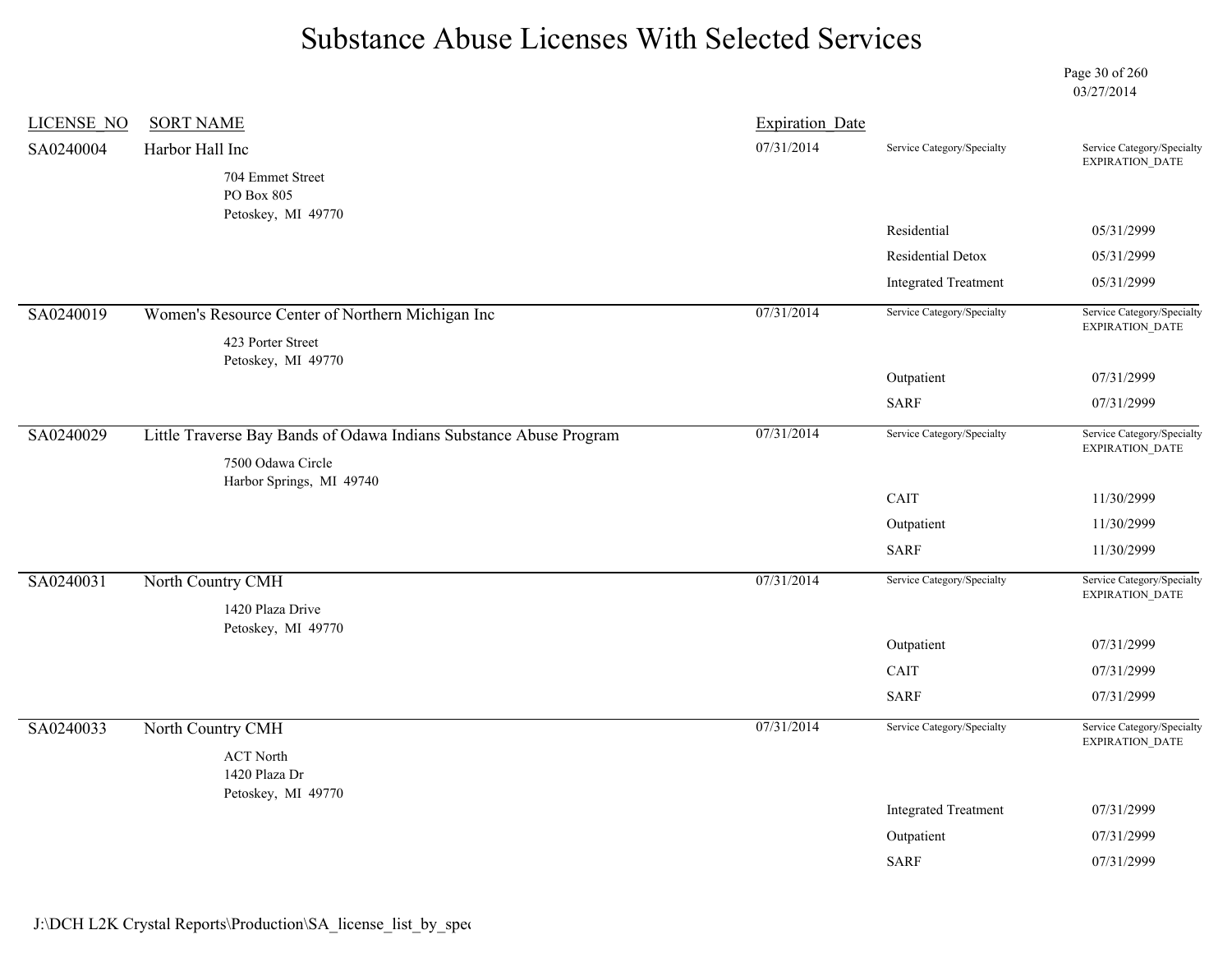Page 31 of 260 03/27/2014

| <b>LICENSE NO</b> | <b>SORT NAME</b>                                                      | <b>Expiration Date</b> |                             |                                               |
|-------------------|-----------------------------------------------------------------------|------------------------|-----------------------------|-----------------------------------------------|
|                   |                                                                       | CAIT                   | 07/31/2999                  |                                               |
| SA0240036         | Hidden Brook Counseling Services PLLC                                 | 07/31/2014             | Service Category/Specialty  | Service Category/Specialty<br>EXPIRATION_DATE |
|                   | 314 Howard Street<br>Suite 1, PO Box 2036<br>Petoskey, MI 49770       |                        |                             |                                               |
|                   |                                                                       |                        | CAIT                        | 07/31/2999                                    |
|                   |                                                                       |                        | <b>SARF</b>                 | 07/31/2999                                    |
|                   |                                                                       |                        | Outpatient                  | 04/30/2014                                    |
| SA0240037         | Harbor Hall Outpatient Substance Abuse Services<br>2236 East Mitchell | 07/31/2014             | Service Category/Specialty  | Service Category/Specialty<br>EXPIRATION_DATE |
|                   | Petoskey, MI 49770                                                    |                        | Outpatient                  | 05/31/2999                                    |
|                   |                                                                       |                        | <b>Integrated Treatment</b> | 05/31/2999                                    |
|                   |                                                                       |                        | CAIT                        | 05/31/2999                                    |
|                   |                                                                       |                        | <b>SARF</b>                 | 05/31/2999                                    |
| SA0250007         | Hurley Mental Health Associates<br>1085 S. Linden Road                | 07/31/2014             | Service Category/Specialty  | Service Category/Specialty<br>EXPIRATION_DATE |
|                   | Suite 150<br>Flint, MI 48532                                          |                        |                             |                                               |
|                   |                                                                       |                        | Outpatient                  | 07/31/2999                                    |
|                   |                                                                       |                        | CAIT                        | 07/31/2999                                    |
| SA0250010         | Flint Odyssey House Inc                                               | 07/31/2014             | Service Category/Specialty  | Service Category/Specialty<br>EXPIRATION_DATE |
|                   | 1225 ML King Jr Avenue<br>Flint, MI 48503                             |                        |                             |                                               |
|                   |                                                                       |                        | Residential                 | 07/31/2999                                    |
|                   |                                                                       |                        | CAIT                        | 07/31/2999                                    |
|                   |                                                                       |                        | Outpatient                  | 07/31/2999                                    |
| SA0250051         | Auburn Counseling Associates Inc                                      | 07/31/2014             | Service Category/Specialty  | Service Category/Specialty                    |
|                   | 3600 S Dort Highway<br>Ste 44<br>Flint, MI 48507                      |                        |                             | EXPIRATION_DATE                               |

J:\DCH L2K Crystal Reports\Production\SA\_license\_list\_by\_spec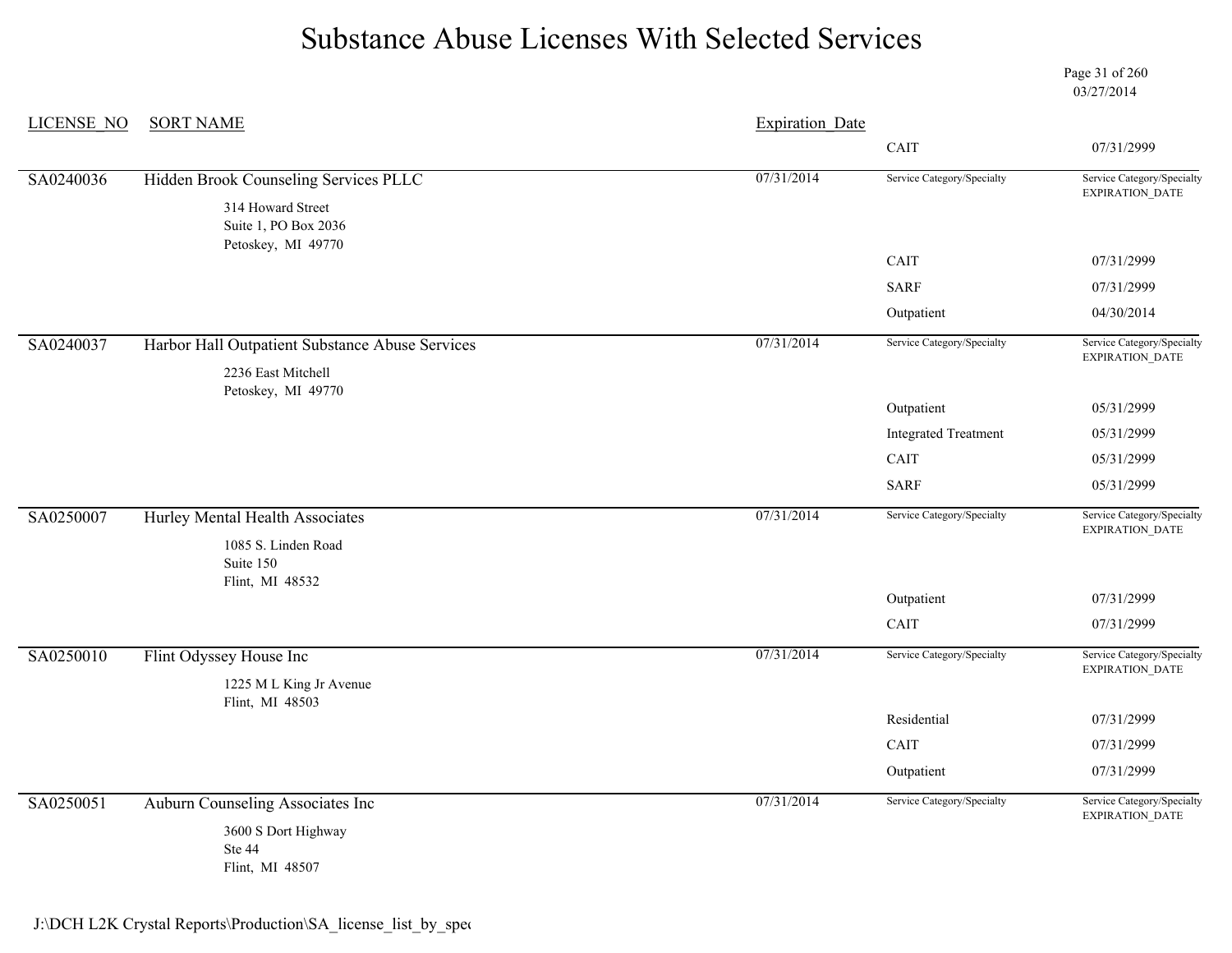Page 32 of 260 03/27/2014

| <b>LICENSE NO</b> | <b>SORT NAME</b>                                    | <b>Expiration Date</b> |                             |                                               |
|-------------------|-----------------------------------------------------|------------------------|-----------------------------|-----------------------------------------------|
|                   |                                                     |                        | Outpatient                  | 11/30/2999                                    |
| SA0250092         | Oakland Psychological Clinic PC                     | 07/31/2014             | Service Category/Specialty  | Service Category/Specialty<br>EXPIRATION_DATE |
|                   | 2222 S Linden Road<br>Ste J                         |                        |                             |                                               |
|                   | Flint, MI 48532                                     |                        | Case Management             | 11/30/2999                                    |
|                   |                                                     |                        | Outpatient                  | 11/30/2999                                    |
|                   |                                                     |                        | <b>Integrated Treatment</b> | 11/30/2999                                    |
|                   |                                                     |                        | CAIT                        | 11/30/2999                                    |
| SA0250095         | Catholic Charities of Shiawassee & Genesee Counties | 07/31/2014             | Service Category/Specialty  | Service Category/Specialty<br>EXPIRATION_DATE |
|                   | 901 Chippewa St<br>Flint, MI 48503                  |                        |                             |                                               |
|                   |                                                     |                        | Outpatient                  | 08/31/2999                                    |
|                   |                                                     |                        | Early Intervention          | 08/31/2999                                    |
|                   |                                                     |                        | <b>SARF</b>                 | 08/31/2999                                    |
|                   |                                                     |                        | <b>Integrated Treatment</b> | 08/31/2999                                    |
|                   |                                                     |                        | CAIT                        | 08/31/2999                                    |
|                   |                                                     |                        | Peer Recovery and Support   | 08/31/2999                                    |
|                   |                                                     |                        | Case Management             | 08/31/2999                                    |
| SA0250145         | Oakland Psychological Clinic PC                     | 07/31/2014             | Service Category/Specialty  | Service Category/Specialty<br>EXPIRATION_DATE |
|                   | 10785 S Saginaw St<br>Ste A Bldg E                  |                        |                             |                                               |
|                   | Grand Blanc, MI 48439                               |                        | Outpatient                  | 11/30/2999                                    |
|                   |                                                     |                        | CAIT                        | 11/30/2999                                    |
|                   |                                                     |                        | <b>Integrated Treatment</b> | 11/30/2999                                    |
|                   |                                                     |                        | Case Management             | 11/30/2999                                    |
| SA0250156         | Dan Daniels ACSW BCD                                | 07/31/2014             | Service Category/Specialty  | Service Category/Specialty<br>EXPIRATION_DATE |
|                   | G 4511 Miller Road<br>Flint, MI 48507               |                        |                             |                                               |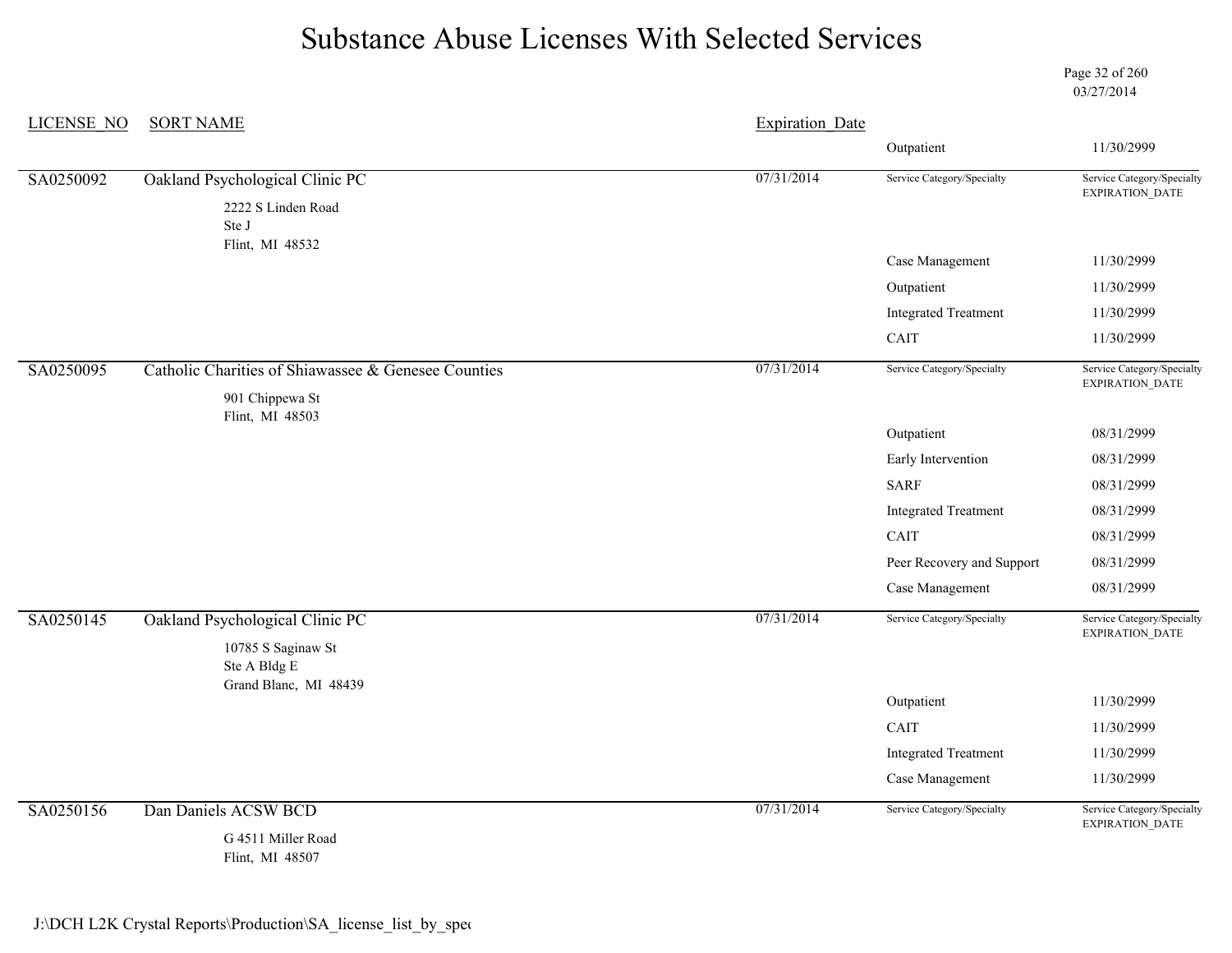Page 33 of 260 03/27/2014

| <b>LICENSE NO</b> | <b>SORT NAME</b>                           | <b>Expiration Date</b> |                            |                                                      |
|-------------------|--------------------------------------------|------------------------|----------------------------|------------------------------------------------------|
|                   |                                            |                        | Outpatient                 | 04/30/2999                                           |
| SA0250222         | J E Ryan Enterprise Inc                    | 07/31/2014             | Service Category/Specialty | Service Category/Specialty<br>EXPIRATION_DATE        |
|                   | G-4511 Miller Rd<br>Flint, MI 48507        |                        |                            |                                                      |
|                   |                                            |                        | CAIT                       | 07/31/2999                                           |
|                   |                                            |                        | Outpatient                 | 07/31/2014                                           |
| SA0250223         | Taylor Psychological Clinic PC             | 07/31/2014             | Service Category/Specialty | Service Category/Specialty<br><b>EXPIRATION DATE</b> |
|                   | 1172 Robert T Longway                      |                        |                            |                                                      |
|                   | Flint, MI 48503                            |                        | Outpatient                 | 11/30/2999                                           |
| SA0250253         | A.C.T.S. Alcohol Chemical Treatment Series | 07/31/2014             | Service Category/Specialty | Service Category/Specialty<br><b>EXPIRATION DATE</b> |
|                   | PO Box 7008                                |                        |                            |                                                      |
|                   | Flint, MI 48507                            |                        | CAIT                       | 07/31/2999                                           |
| SA0250262         | Delta Family Clinic                        | 07/31/2014             | Service Category/Specialty | Service Category/Specialty                           |
|                   | 4413 Corunna Rd<br>Flint, MI 48532         |                        |                            | <b>EXPIRATION DATE</b>                               |
|                   |                                            |                        | Outpatient                 | 07/31/2999                                           |
|                   |                                            |                        | <b>CAIT</b>                | 07/31/2999                                           |
|                   |                                            |                        | <b>SARF</b>                | 07/31/2999                                           |
| SA0250288         | <b>Genesee County Health Department</b>    | 07/31/2014             | Service Category/Specialty | Service Category/Specialty<br>EXPIRATION_DATE        |
|                   | 630 S Saginaw St                           |                        |                            |                                                      |
|                   | Flint, MI 48502                            |                        | CAIT                       | 01/31/2999                                           |
| SA0250297         | Recovery Unlimited Treatment Center Inc    | 07/31/2014             | Service Category/Specialty | Service Category/Specialty<br>EXPIRATION_DATE        |
|                   | G 3169 W Pierson                           |                        |                            |                                                      |
|                   | Flint, MI 48504                            |                        | Outpatient-Methadone       | 12/31/2999                                           |
|                   |                                            |                        | Outpatient                 | 12/31/2999                                           |
|                   |                                            |                        |                            |                                                      |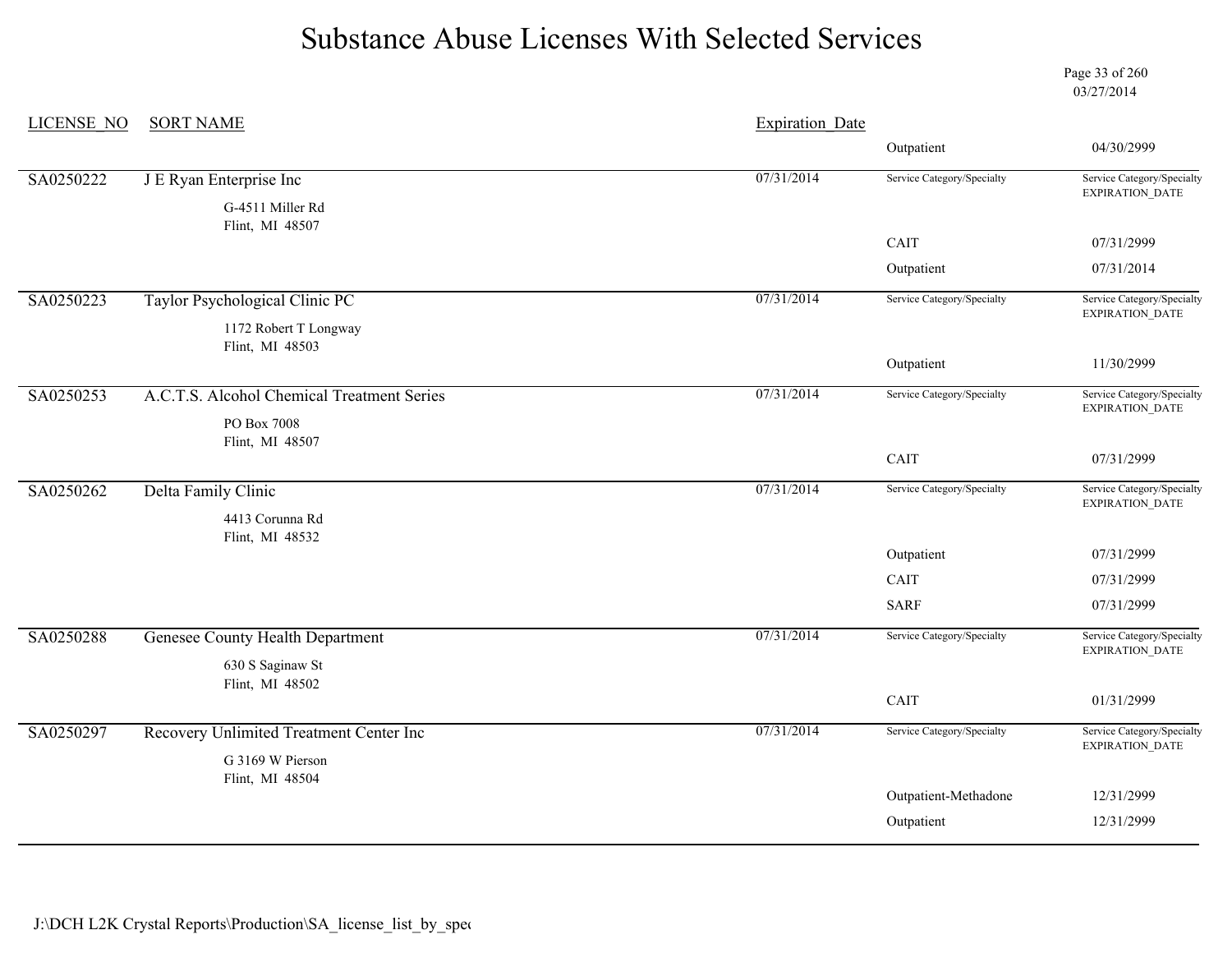Page 34 of 260 03/27/2014

| <b>LICENSE NO</b> | <b>SORT NAME</b>                                 | <b>Expiration Date</b> |                             |                                               |
|-------------------|--------------------------------------------------|------------------------|-----------------------------|-----------------------------------------------|
| SA0250303         | Flint Odyssey/Women & Children                   | 07/31/2014             | Service Category/Specialty  | Service Category/Specialty<br>EXPIRATION_DATE |
|                   | 529 Martin Luther King Jr Ave<br>Flint, MI 48502 |                        |                             |                                               |
|                   |                                                  |                        | Residential                 | 07/31/2999                                    |
|                   |                                                  |                        | Outpatient                  | 07/31/2999                                    |
|                   |                                                  |                        | <b>SARF</b>                 | 07/31/2999                                    |
|                   |                                                  |                        | Case Management             | 07/31/2999                                    |
|                   |                                                  |                        | Peer Recovery and Support   | 07/31/2999                                    |
|                   |                                                  |                        | <b>Integrated Treatment</b> | 07/31/2999                                    |
| SA0250328         | Sacred Heart Rehabilitation Center Inc           | 07/31/2014             | Service Category/Specialty  | Service Category/Specialty<br>EXPIRATION_DATE |
|                   | 2091 Professional Drive<br>Ste I-1               |                        |                             |                                               |
|                   | Flint, MI 48532                                  |                        |                             |                                               |
|                   |                                                  |                        | CAIT                        | 05/31/2999                                    |
|                   |                                                  |                        | Outpatient-Methadone        | 12/31/2999                                    |
|                   |                                                  |                        | Early Intervention          | 05/31/2999                                    |
|                   |                                                  |                        | Outpatient                  | 05/31/2999                                    |
|                   |                                                  |                        | Case Management             | 05/31/2999                                    |
|                   |                                                  |                        | Peer Recovery and Support   | 05/31/2999                                    |
|                   |                                                  |                        | <b>Integrated Treatment</b> | 05/31/2999                                    |
|                   |                                                  |                        | <b>SARF</b>                 | 05/31/2999                                    |
| SA0250329         | <b>Oasis Counseling</b>                          | 07/31/2014             | Service Category/Specialty  | Service Category/Specialty<br>EXPIRATION_DATE |
|                   | 4119 North Saginaw Street<br>Flint, MI 48505     |                        |                             |                                               |
|                   |                                                  |                        | Outpatient                  | 07/31/2999                                    |
|                   |                                                  |                        | CAIT                        | 07/31/2999                                    |
|                   |                                                  |                        | <b>SARF</b>                 | 07/31/2999                                    |
| SA0250330         | John B Ridgeway                                  | 07/31/2014             | Service Category/Specialty  | Service Category/Specialty<br>EXPIRATION_DATE |
|                   | G 4511 Miller Rd<br>Flint, MI 48507              |                        |                             |                                               |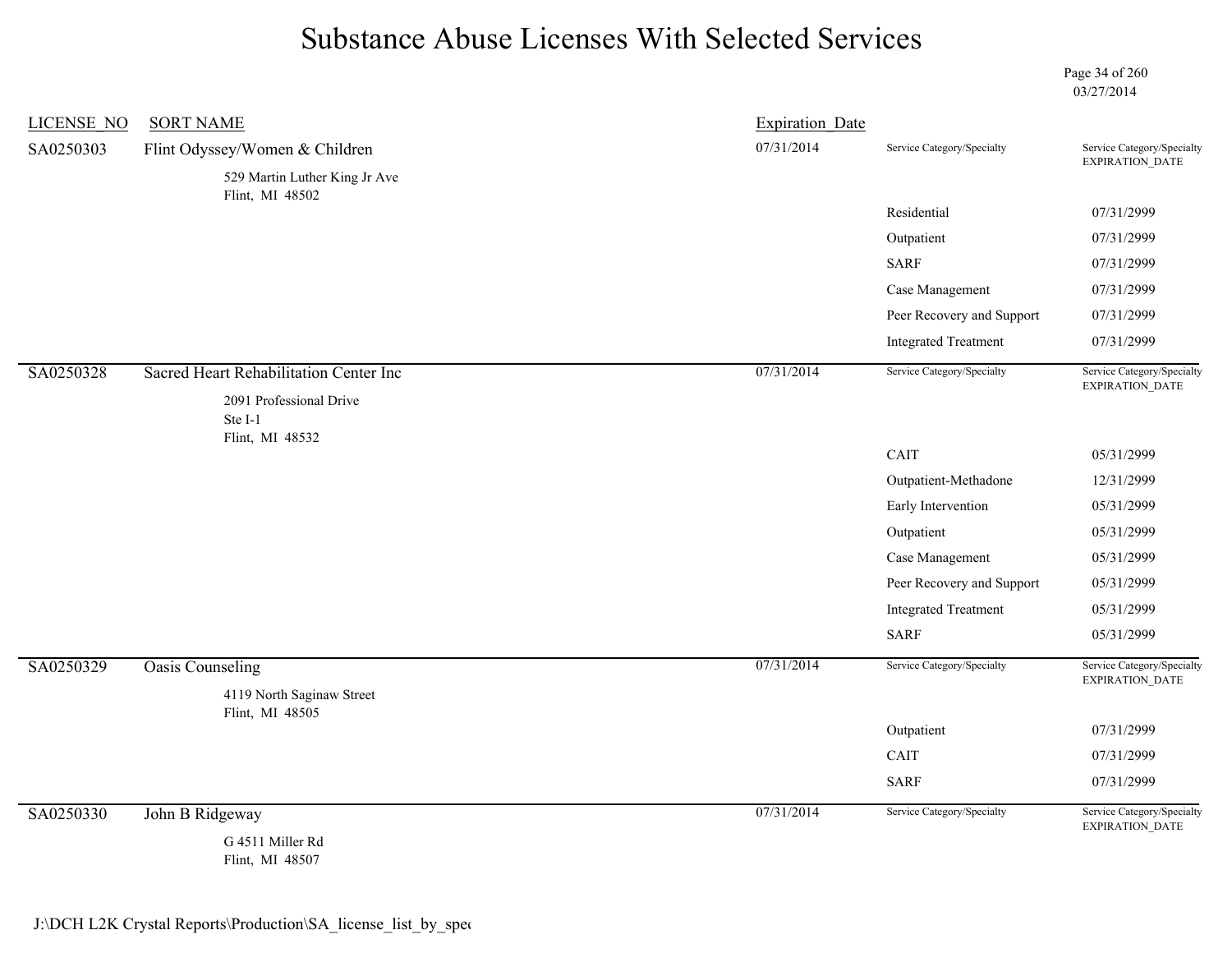Page 35 of 260 03/27/2014

| <b>LICENSE NO</b> | <b>SORT NAME</b>                                        | <b>Expiration Date</b> |                            |                                               |
|-------------------|---------------------------------------------------------|------------------------|----------------------------|-----------------------------------------------|
|                   |                                                         |                        | Outpatient                 | 08/31/2999                                    |
| SA0250339         | Big Brothers Big Sisters of Greater Flint               | 07/31/2014             | Service Category/Specialty | Service Category/Specialty<br>EXPIRATION_DATE |
|                   | 410 East Second Street<br>Flint, MI 48502               |                        |                            |                                               |
|                   |                                                         |                        | CAIT                       | 07/31/2999                                    |
| SA0250340         | Consumer Services, Inc.                                 | 07/31/2014             | Service Category/Specialty | Service Category/Specialty<br>EXPIRATION_DATE |
|                   | 4400 S. Saginaw Street<br>Suite 1400<br>Flint, MI 48507 |                        |                            |                                               |
|                   |                                                         |                        | Outpatient                 | 05/31/2999                                    |
|                   |                                                         |                        | Case Management            | 05/31/2999                                    |
|                   |                                                         |                        | SARF                       | 05/31/2999                                    |
| SA0250341         | Consumer Services, Inc.                                 | 07/31/2014             | Service Category/Specialty | Service Category/Specialty<br>EXPIRATION_DATE |
|                   | 4400 S. Saginaw Street<br>Suite 1460<br>Flint, MI 48507 |                        |                            |                                               |
|                   |                                                         |                        | Case Management            | 05/31/2999                                    |
|                   |                                                         |                        | Outpatient                 | 05/31/2999                                    |
|                   |                                                         |                        | <b>SARF</b>                | 05/31/2999                                    |
| SA0250342         | Consumer Services, Inc.                                 | 07/31/2014             | Service Category/Specialty | Service Category/Specialty<br>EXPIRATION_DATE |
|                   | 2702 Flushing Road<br>Flint, MI 48504                   |                        |                            |                                               |
|                   |                                                         |                        | Case Management            | 05/31/2999                                    |
|                   |                                                         |                        | <b>SARF</b>                | 05/31/2999                                    |
|                   |                                                         |                        | Outpatient                 | 05/31/2999                                    |
| SA0250343         | Training and Treatment Innovations, Inc.                | 07/31/2014             | Service Category/Specialty | Service Category/Specialty<br>EXPIRATION_DATE |
|                   | 2811 East Court Street<br>Suite F                       |                        |                            |                                               |
|                   | Flint, MI 48506                                         |                        | Early Intervention         | 01/31/2999                                    |
|                   |                                                         |                        | Case Management            | 01/31/2999                                    |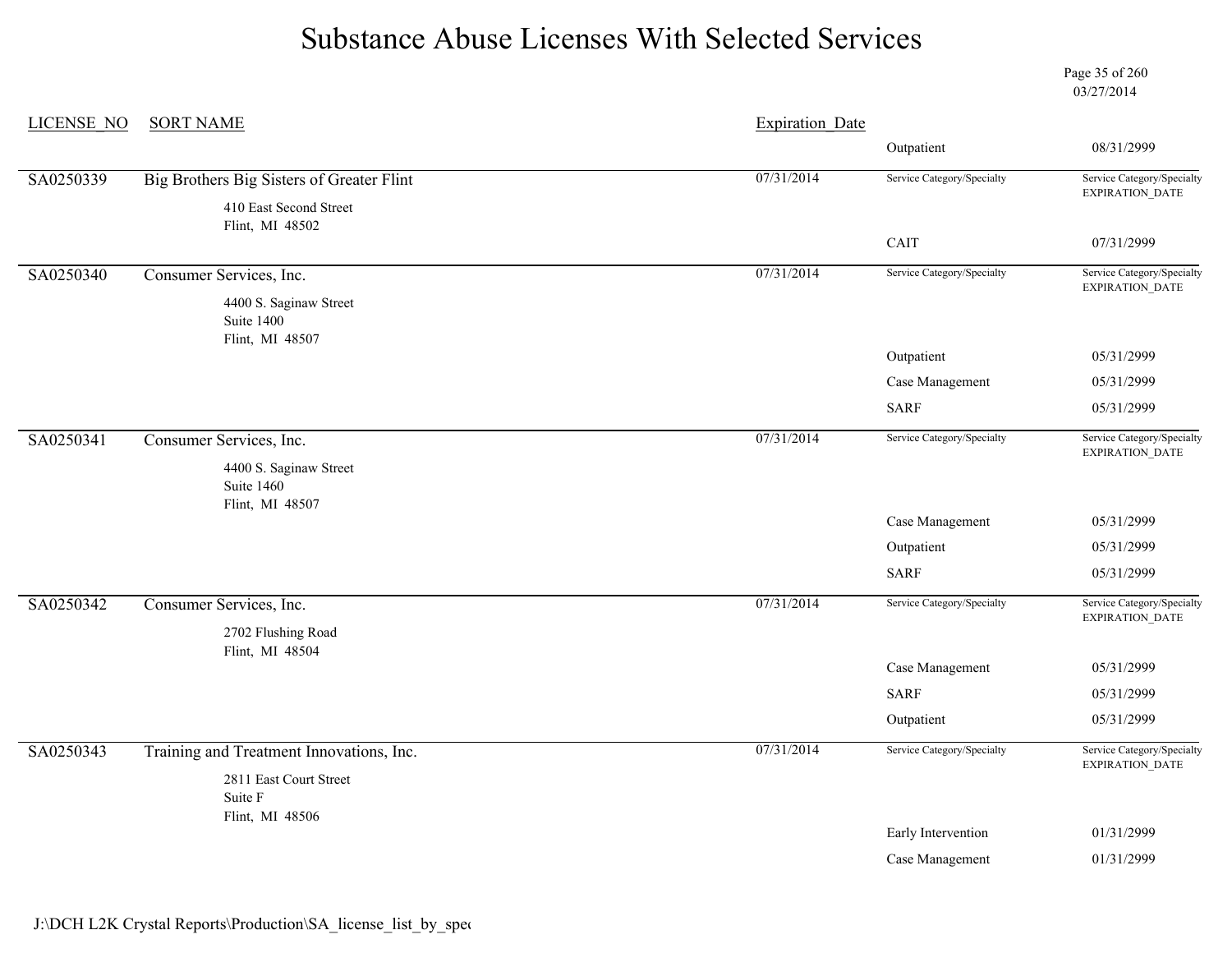Page 36 of 260 03/27/2014

| <b>LICENSE NO</b> | <b>SORT NAME</b>                         | <b>Expiration Date</b> |                             |                                               |
|-------------------|------------------------------------------|------------------------|-----------------------------|-----------------------------------------------|
|                   |                                          |                        | Peer Recovery and Support   | 01/31/2999                                    |
|                   |                                          |                        | <b>Integrated Treatment</b> | 01/31/2999                                    |
|                   |                                          |                        | Outpatient                  | 01/31/2999                                    |
|                   |                                          |                        | CAIT                        | 01/31/2999                                    |
| SA0250344         | Genesee Health System                    | 07/31/2014             | Service Category/Specialty  | Service Category/Specialty<br>EXPIRATION_DATE |
|                   | 422 West 4th Avenue<br>Flint, MI 48503   |                        |                             |                                               |
|                   |                                          |                        | <b>Integrated Treatment</b> | 11/30/2999                                    |
|                   |                                          |                        | Case Management             | 11/30/2999                                    |
|                   |                                          |                        | Outpatient                  | 11/30/2999                                    |
| SA0250346         | <b>Transitional Lifestyles Community</b> | 07/31/2014             | Service Category/Specialty  | Service Category/Specialty<br>EXPIRATION_DATE |
|                   | 1626 N. Grand Traverse Street            |                        |                             |                                               |
|                   | P.O. Box 310165<br>Flint, MI 48531       |                        |                             |                                               |
|                   |                                          |                        | Peer Recovery and Support   | 11/30/2999                                    |
|                   |                                          |                        | Case Management             | 11/30/2999                                    |
|                   |                                          |                        | Early Intervention          | 11/30/2999                                    |
|                   |                                          |                        | <b>Integrated Treatment</b> | 11/30/2999                                    |
|                   |                                          |                        | CAIT                        | 11/30/2999                                    |
|                   |                                          |                        | Outpatient                  | 11/30/2999                                    |
| SA0250347         | Above the Water House                    | 07/31/2014             | Service Category/Specialty  | Service Category/Specialty<br>EXPIRATION_DATE |
|                   | 4105 Keyes Street                        |                        |                             |                                               |
|                   | Flint, MI 48504                          |                        | CAIT                        | 12/31/2999                                    |
|                   |                                          |                        | Peer Recovery and Support   | 12/31/2999                                    |
|                   |                                          |                        |                             |                                               |
|                   |                                          | 07/31/2014             | Service Category/Specialty  |                                               |
| SA0250348         | McLaren Regional Medical Center          |                        |                             | EXPIRATION_DATE                               |
|                   | 4448 Oak Bridge Drive<br>Flint, MI 48532 |                        |                             |                                               |
|                   |                                          |                        | <b>Integrated Treatment</b> | Service Category/Specialty<br>01/31/2999      |

J:\DCH L2K Crystal Reports\Production\SA\_license\_list\_by\_spec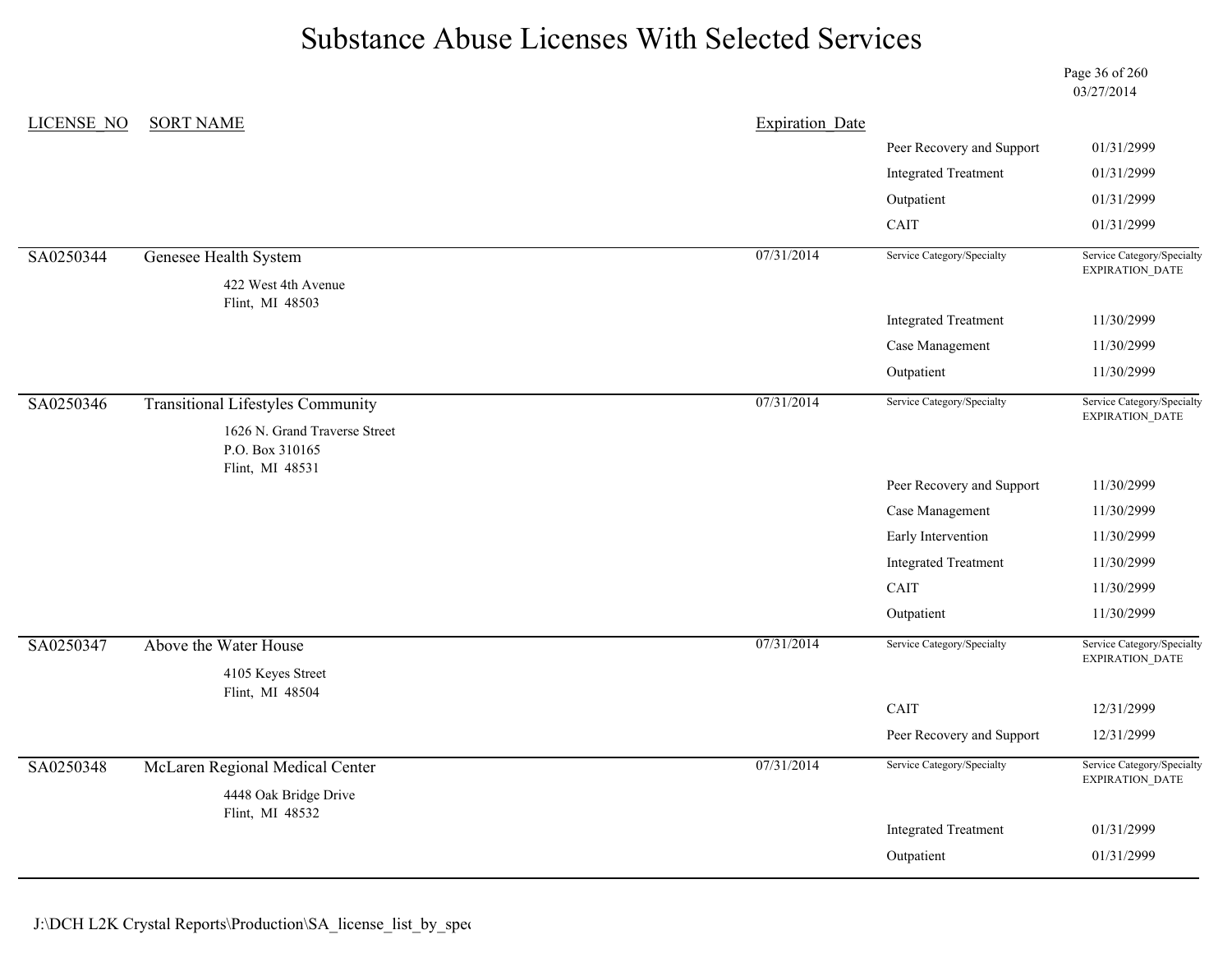Page 37 of 260 03/27/2014

| <b>LICENSE NO</b> | <b>SORT NAME</b>                          | <b>Expiration Date</b> |                             |                                               |
|-------------------|-------------------------------------------|------------------------|-----------------------------|-----------------------------------------------|
| SA0250349         | Flint Odyssey House, Inc.                 | 07/31/2014             | Service Category/Specialty  | Service Category/Specialty<br>EXPIRATION_DATE |
|                   | 1108 Lapeer Road                          |                        |                             |                                               |
|                   | Flint, MI 48503                           |                        | <b>Integrated Treatment</b> | 07/31/2999                                    |
|                   |                                           |                        | Case Management             | 07/31/2999                                    |
|                   |                                           |                        | Outpatient                  | 07/31/2999                                    |
|                   |                                           |                        | Peer Recovery and Support   | 07/31/2999                                    |
| SA0250352         | Easter Seals-Michigan, Inc.               | 07/31/2014             | Service Category/Specialty  | Service Category/Specialty<br>EXPIRATION_DATE |
|                   | 1420 University Avenue<br>Flint, MI 48504 |                        |                             |                                               |
|                   |                                           |                        | <b>Integrated Treatment</b> | 03/31/2999                                    |
|                   |                                           |                        | Outpatient                  | 03/31/2999                                    |
| SA0250354         | Genesee Health System                     | 07/31/2014             | Service Category/Specialty  | Service Category/Specialty<br>EXPIRATION_DATE |
|                   | 1102 S. Mackin Road<br>Flint, MI 48503    |                        |                             |                                               |
|                   |                                           |                        | <b>SARF</b>                 | 11/30/2999                                    |
|                   |                                           |                        | CAIT                        | 11/30/2999                                    |
|                   |                                           |                        | Case Management             | 11/30/2999                                    |
|                   |                                           |                        | Early Intervention          | 11/30/2999                                    |
|                   |                                           |                        | Outpatient                  | 11/30/2999                                    |
|                   |                                           |                        | <b>Integrated Treatment</b> | 11/30/2999                                    |
| SA0250355         | Genesee Health System                     | 07/31/2014             | Service Category/Specialty  | Service Category/Specialty<br>EXPIRATION_DATE |
|                   | 705 South Dort Highway<br>Flint, MI 48503 |                        |                             |                                               |
|                   |                                           |                        | <b>Integrated Treatment</b> | 11/30/2999                                    |
|                   |                                           |                        | Case Management             | 11/30/2999                                    |
|                   |                                           |                        | Early Intervention          | 11/30/2999                                    |
|                   |                                           |                        | Outpatient                  | 11/30/2999                                    |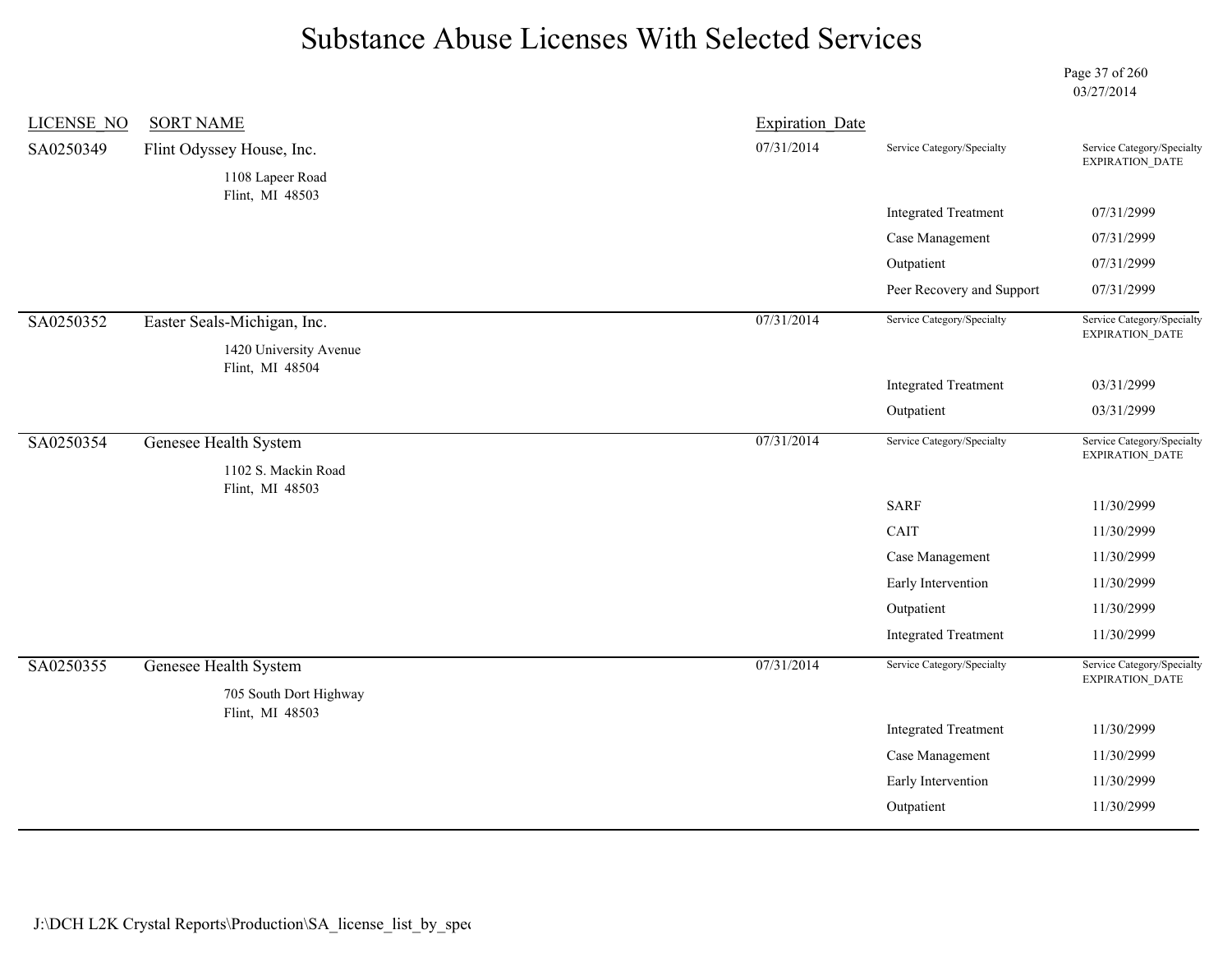Page 38 of 260 03/27/2014

| LICENSE NO | <b>SORT NAME</b>                           | <b>Expiration Date</b> |                             |                                               |
|------------|--------------------------------------------|------------------------|-----------------------------|-----------------------------------------------|
| SA0250356  | Genesee Health System                      | 07/31/2014             | Service Category/Specialty  | Service Category/Specialty<br>EXPIRATION_DATE |
|            | 420 West 5th Avenue                        |                        |                             |                                               |
|            | Flint, MI 48503                            |                        | <b>SARF</b>                 | 11/30/2999                                    |
|            |                                            |                        | Outpatient                  | 11/30/2999                                    |
|            |                                            |                        | Case Management             | 11/30/2999                                    |
|            |                                            |                        | Early Intervention          | 11/30/2999                                    |
|            |                                            |                        | CAIT                        | 11/30/2999                                    |
|            |                                            |                        | Peer Recovery and Support   | 11/30/2999                                    |
|            |                                            |                        | <b>Integrated Treatment</b> | 11/30/2999                                    |
| SA0250357  | New Paths Inc.<br>765 East Hamilton Avenue | 07/31/2014             | Service Category/Specialty  | Service Category/Specialty<br>EXPIRATION_DATE |
|            | Flint, MI 48505                            |                        |                             |                                               |
|            |                                            |                        | CAIT                        | 09/30/2999                                    |
| SA0250366  | Higher Quality of Life Ministries          | 07/31/2014             | Service Category/Specialty  | Service Category/Specialty<br>EXPIRATION_DATE |
|            | 5601 N Saganaw<br>Flint, MI 48505          |                        |                             |                                               |
|            |                                            |                        | Peer Recovery and Support   | 04/30/2999                                    |
|            |                                            |                        | CAIT                        | 04/30/2999                                    |
| SA0250369  | Bio-Med Behavioral Healthcare, PC          | 07/31/2014             | Service Category/Specialty  | Service Category/Specialty<br>EXPIRATION_DATE |
|            | 1044 Gilbert Street                        |                        |                             |                                               |
|            | Flint, MI 48532                            |                        | Outpatient-Methadone        | 07/31/2999                                    |
|            |                                            |                        | <b>Integrated Treatment</b> | 07/31/2999                                    |
|            |                                            |                        | Outpatient                  | 07/31/2999                                    |
| SA0250371  | New Passages Psychological Services        | 07/31/2014             | Service Category/Specialty  | Service Category/Specialty<br>EXPIRATION_DATE |
|            | 1110 Eldon Baker Drive                     |                        |                             |                                               |
|            |                                            |                        |                             |                                               |
|            | Flint, MI 48507                            |                        | Outpatient                  | 12/31/2999                                    |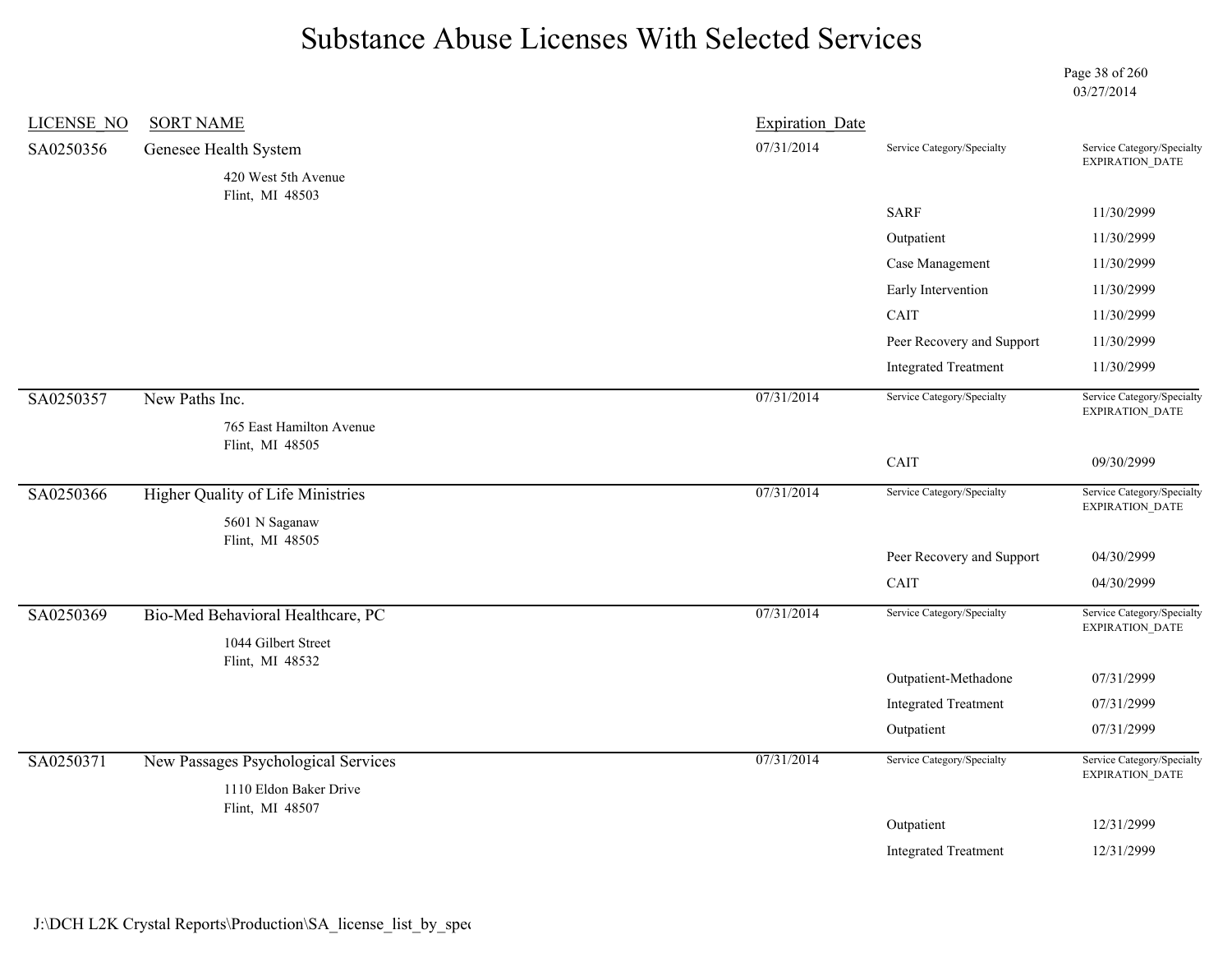Page 39 of 260 03/27/2014

| <b>LICENSE NO</b> | <b>SORT NAME</b>                                                                                 | <b>Expiration Date</b> |                             |                                               |
|-------------------|--------------------------------------------------------------------------------------------------|------------------------|-----------------------------|-----------------------------------------------|
|                   |                                                                                                  |                        | <b>SARF</b>                 | 12/31/2999                                    |
|                   |                                                                                                  |                        | CAIT                        | 12/31/2999                                    |
|                   |                                                                                                  |                        | Peer Recovery and Support   | 12/31/2999                                    |
|                   |                                                                                                  |                        | Case Management             | 12/31/2999                                    |
|                   |                                                                                                  |                        | Early Intervention          | 12/31/2999                                    |
| SA0250374         | New Paths, Inc.                                                                                  | 07/31/2014             | Service Category/Specialty  | Service Category/Specialty<br>EXPIRATION_DATE |
|                   | 765 E. Hamilton Ave.<br>Flint, MI 48505                                                          |                        |                             |                                               |
|                   |                                                                                                  |                        | Peer Recovery and Support   | 07/31/2999                                    |
|                   |                                                                                                  |                        | Case Management             | 07/31/2999                                    |
|                   |                                                                                                  |                        | Early Intervention          | 07/31/2999                                    |
|                   |                                                                                                  |                        | Outpatient                  | 07/31/2999                                    |
| SA0250375         | New Paths, Inc.                                                                                  | 07/31/2014             | Service Category/Specialty  | Service Category/Specialty<br>EXPIRATION_DATE |
|                   | 931 Martin Luther King<br>Flint, MI 48503                                                        |                        |                             |                                               |
|                   |                                                                                                  |                        | Case Management             | 12/31/2999                                    |
|                   |                                                                                                  |                        | Early Intervention          | 12/31/2999                                    |
|                   |                                                                                                  |                        | Peer Recovery and Support   | 12/31/2999                                    |
|                   |                                                                                                  |                        | Outpatient                  | 12/31/2999                                    |
| SA0250377         | Catholic Charities of Shiawassee and Genesee Counties/Adolescent Services<br>517 W. Fifth Street | 07/31/2014             | Service Category/Specialty  | Service Category/Specialty<br>EXPIRATION_DATE |
|                   | Flint, MI 48503                                                                                  |                        |                             |                                               |
|                   |                                                                                                  |                        | Outpatient                  | 12/31/2999                                    |
|                   |                                                                                                  |                        | <b>Integrated Treatment</b> | 12/31/2999                                    |
|                   |                                                                                                  |                        | Peer Recovery and Support   | 12/31/2999                                    |
|                   |                                                                                                  |                        | Early Intervention          | 12/31/2999                                    |
|                   |                                                                                                  |                        | <b>SARF</b>                 | 12/31/2999                                    |
|                   |                                                                                                  |                        | Case Management             | 12/31/2999                                    |
|                   |                                                                                                  |                        | CAIT                        | 12/31/2999                                    |
|                   |                                                                                                  |                        |                             |                                               |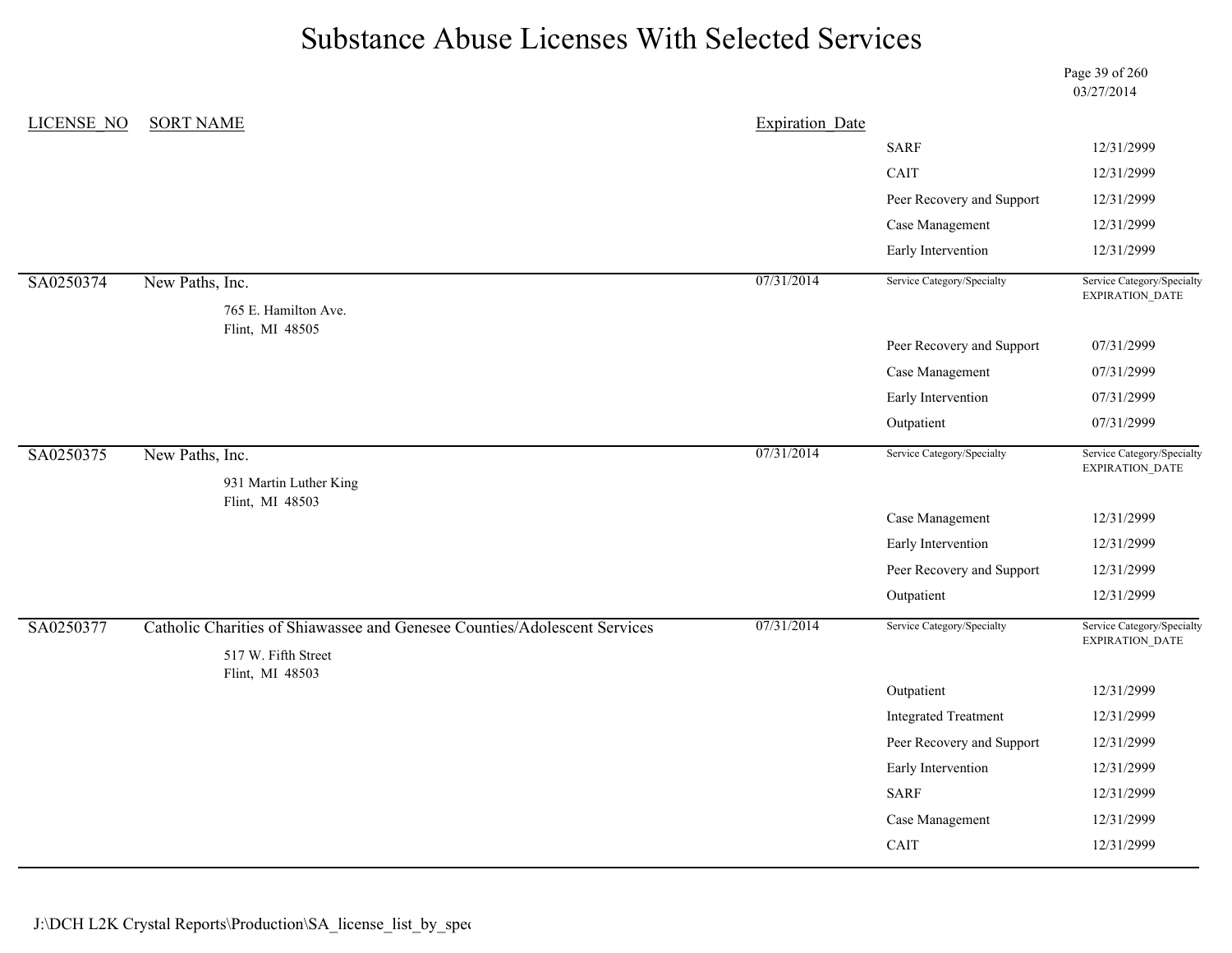Page 40 of 260 03/27/2014

| <b>LICENSE NO</b> | <b>SORT NAME</b>                                                                           | <b>Expiration Date</b> |                             |                                               |
|-------------------|--------------------------------------------------------------------------------------------|------------------------|-----------------------------|-----------------------------------------------|
| SA0250378         | Remedy Exchange                                                                            | 07/31/2014             | Service Category/Specialty  | Service Category/Specialty<br>EXPIRATION_DATE |
|                   | 12745 S. Saginaw<br>Suite 806-144<br>Grand Blanc, MI 48439                                 |                        |                             |                                               |
|                   |                                                                                            |                        | CAIT                        | 07/31/2999                                    |
| SA0250379         | HCYFS Outpatient Centers, Inc, DBA Holly Cross Counseling Services                         | 07/31/2014             | Service Category/Specialty  | Service Category/Specialty<br>EXPIRATION_DATE |
|                   | 3500 Flushing Road<br>Suite 250<br>Flint, MI 48504                                         |                        |                             |                                               |
|                   |                                                                                            |                        | <b>Integrated Treatment</b> | 07/31/2999                                    |
|                   |                                                                                            |                        | <b>SARF</b>                 | 07/31/2999                                    |
|                   |                                                                                            |                        | Peer Recovery and Support   | 07/31/2999                                    |
|                   |                                                                                            |                        | Case Management             | 07/31/2999                                    |
|                   |                                                                                            |                        | Early Intervention          | 07/31/2999                                    |
|                   |                                                                                            |                        | CAIT                        | 07/31/2999                                    |
|                   |                                                                                            |                        | Outpatient                  | 07/31/2999                                    |
| SA0250380         | HCYFS Outpatient Centers, Inc., DBA Holy Cross Counseling Services                         | 07/31/2014             | Service Category/Specialty  | Service Category/Specialty<br>EXPIRATION_DATE |
|                   | 504 North Grand Traverse<br>Flint, MI 48503                                                |                        |                             |                                               |
|                   |                                                                                            |                        | Peer Recovery and Support   | 07/31/2999                                    |
|                   |                                                                                            |                        | Outpatient                  | 07/31/2999                                    |
|                   |                                                                                            |                        | Early Intervention          | 07/31/2999                                    |
|                   |                                                                                            |                        | <b>SARF</b>                 | 07/31/2999                                    |
|                   |                                                                                            |                        | Case Management             | 07/31/2999                                    |
|                   |                                                                                            |                        | <b>Integrated Treatment</b> | 07/31/2999                                    |
|                   |                                                                                            |                        | CAIT                        | 07/31/2999                                    |
| SA0250381         | HCYFS Outpatient Centers, Inc., DBA Holy Cross Counseling Services<br>712 N Grand Traverse | 07/31/2014             | Service Category/Specialty  | Service Category/Specialty<br>EXPIRATION_DATE |
|                   | Flint, MI 48503                                                                            |                        |                             |                                               |
|                   |                                                                                            |                        | Outpatient                  | 07/31/2999                                    |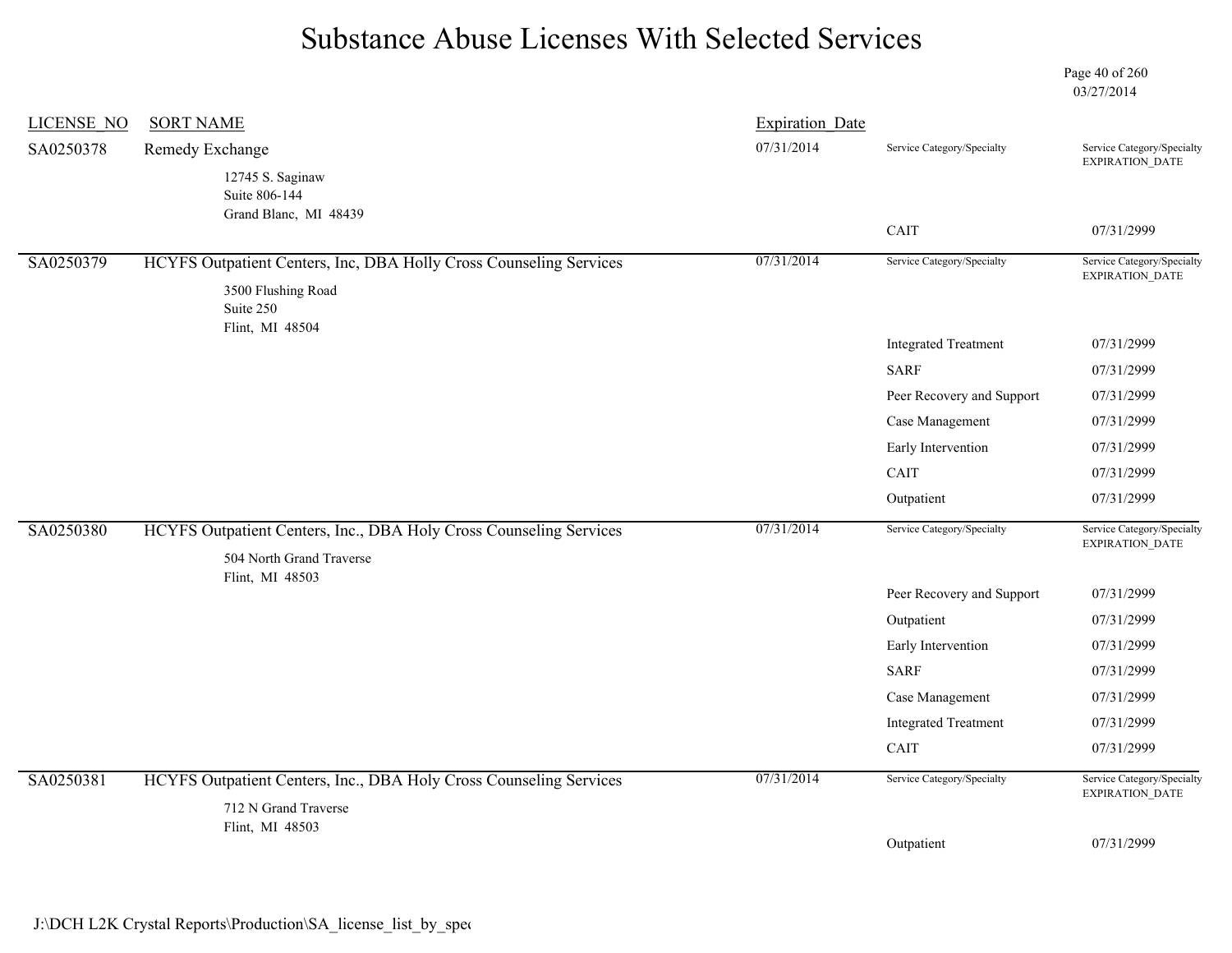Page 41 of 260 03/27/2014

| LICENSE NO | <b>SORT NAME</b>                                           | <b>Expiration Date</b> |                                                                                                                                                                                                                                                                                                                                                                                   |                                               |
|------------|------------------------------------------------------------|------------------------|-----------------------------------------------------------------------------------------------------------------------------------------------------------------------------------------------------------------------------------------------------------------------------------------------------------------------------------------------------------------------------------|-----------------------------------------------|
|            |                                                            |                        | CAIT                                                                                                                                                                                                                                                                                                                                                                              | 07/31/2999                                    |
|            |                                                            |                        | <b>Integrated Treatment</b>                                                                                                                                                                                                                                                                                                                                                       | 07/31/2999                                    |
|            |                                                            |                        | Case Management                                                                                                                                                                                                                                                                                                                                                                   | 07/31/2999                                    |
|            |                                                            |                        | <b>SARF</b>                                                                                                                                                                                                                                                                                                                                                                       | 07/31/2999                                    |
|            |                                                            |                        | Early Intervention                                                                                                                                                                                                                                                                                                                                                                | 07/31/2999                                    |
|            |                                                            |                        | Peer Recovery and Support<br>07/31/2999<br>Service Category/Specialty<br>Service Category/Specialty<br>EXPIRATION_DATE<br><b>SARF</b><br>07/31/2999<br>Service Category/Specialty<br>Service Category/Specialty<br>EXPIRATION_DATE<br><b>Integrated Treatment</b><br>07/31/2999<br>Case Management<br>07/31/2999<br>Residential<br>07/31/2999<br>Early Intervention<br>07/31/2999 |                                               |
| SA0250382  | Sacred Heart Rehabilitation Center, Inc.                   | 07/31/2014             |                                                                                                                                                                                                                                                                                                                                                                                   |                                               |
|            | 7057 N. Clio Road<br>Suite 4<br>Mount Morris, MI 48458     |                        |                                                                                                                                                                                                                                                                                                                                                                                   |                                               |
|            |                                                            |                        |                                                                                                                                                                                                                                                                                                                                                                                   |                                               |
| SA0250383  | Holy Cross Youth and Family Services/DBA Kairos Healthcare | 07/31/2014             |                                                                                                                                                                                                                                                                                                                                                                                   |                                               |
|            | 8212 N Jennings Road<br>Mount Morris, MI 48458             |                        |                                                                                                                                                                                                                                                                                                                                                                                   |                                               |
|            |                                                            |                        |                                                                                                                                                                                                                                                                                                                                                                                   |                                               |
|            |                                                            |                        |                                                                                                                                                                                                                                                                                                                                                                                   |                                               |
|            |                                                            |                        |                                                                                                                                                                                                                                                                                                                                                                                   |                                               |
|            |                                                            |                        |                                                                                                                                                                                                                                                                                                                                                                                   |                                               |
|            |                                                            |                        | <b>SARF</b>                                                                                                                                                                                                                                                                                                                                                                       | 07/31/2999                                    |
|            |                                                            |                        | Peer Recovery and Support                                                                                                                                                                                                                                                                                                                                                         | 07/31/2999                                    |
|            |                                                            |                        | Outpatient                                                                                                                                                                                                                                                                                                                                                                        | 07/31/2999                                    |
| SA0260007  | <b>Central Michigan Counseling Services</b>                | 07/31/2014             | Service Category/Specialty                                                                                                                                                                                                                                                                                                                                                        | Service Category/Specialty<br>EXPIRATION_DATE |
|            | 201 S Ross St<br>PO Box 407<br>Beaverton, MI 48612         |                        |                                                                                                                                                                                                                                                                                                                                                                                   |                                               |
|            |                                                            |                        | CAIT                                                                                                                                                                                                                                                                                                                                                                              | 07/31/2999                                    |
| SA0260012  | CMHCM-Gladwin, IDDT                                        | 07/31/2014             | Service Category/Specialty                                                                                                                                                                                                                                                                                                                                                        | Service Category/Specialty<br>EXPIRATION_DATE |
|            | 655 E Cedar Ave<br>Gladwin, MI 48624                       |                        |                                                                                                                                                                                                                                                                                                                                                                                   |                                               |
|            |                                                            |                        | Outpatient                                                                                                                                                                                                                                                                                                                                                                        | 07/31/2999                                    |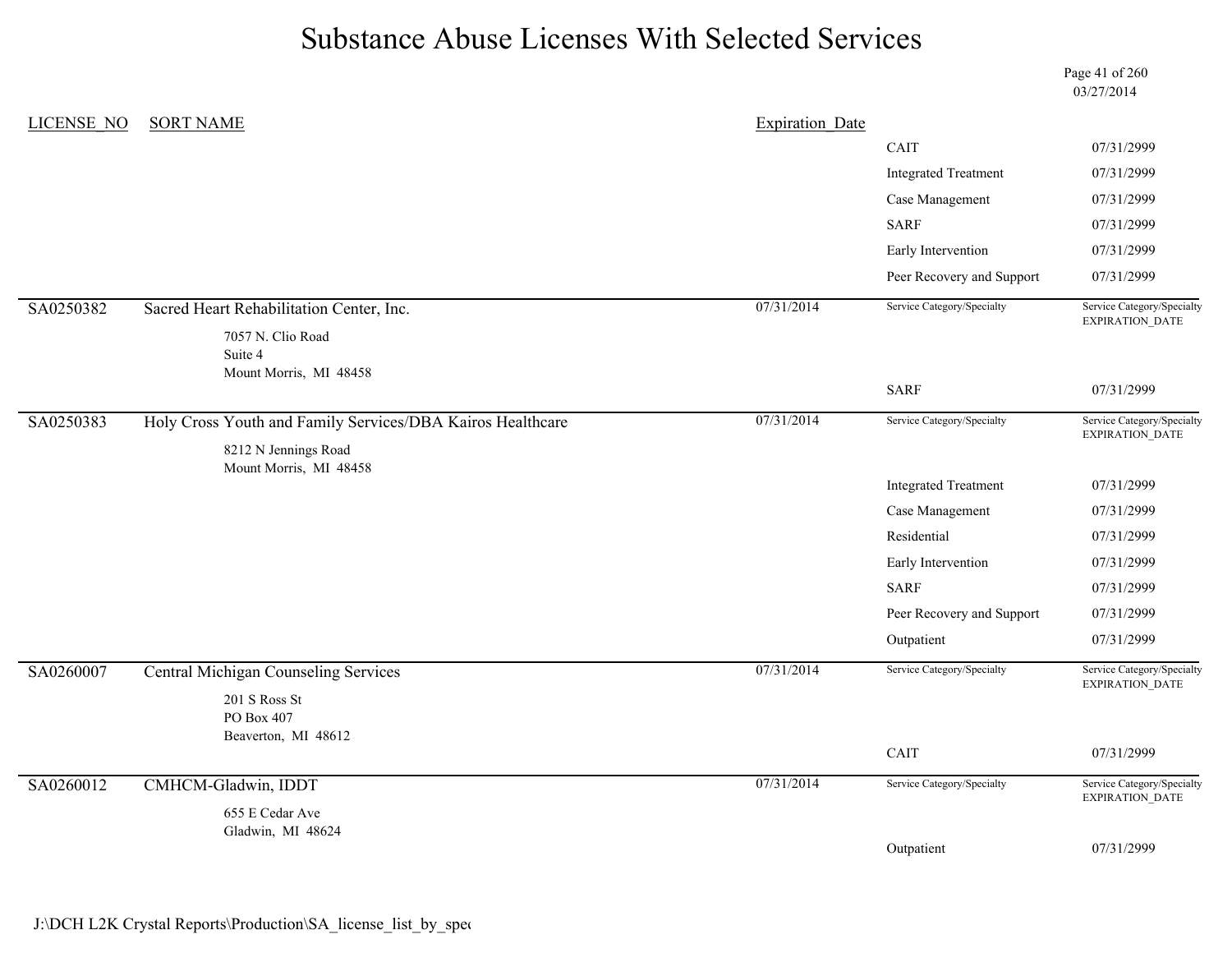Page 42 of 260 03/27/2014

| <b>LICENSE NO</b> | <b>SORT NAME</b>                                           | <b>Expiration Date</b> |                             |                                                      |
|-------------------|------------------------------------------------------------|------------------------|-----------------------------|------------------------------------------------------|
|                   |                                                            |                        | <b>Integrated Treatment</b> | 07/31/2999                                           |
| SA0260013         | Ten Sixteen Recovery Network                               | 07/31/2014             | Service Category/Specialty  | Service Category/Specialty                           |
|                   | 1302 Chatterton Street<br>Gladwin, MI 48624                |                        |                             | EXPIRATION_DATE                                      |
|                   |                                                            |                        | CAIT                        | 07/31/2999                                           |
|                   |                                                            |                        | <b>SARF</b>                 | 07/31/2999                                           |
|                   |                                                            |                        | <b>Integrated Treatment</b> | 07/31/2999                                           |
|                   |                                                            |                        | Outpatient                  | 07/31/2999                                           |
| SA0270011         | Lac Vieux Desert Alcohol & Drug Program                    | 07/31/2014             | Service Category/Specialty  | Service Category/Specialty<br>EXPIRATION_DATE        |
|                   | E23968 Pow Wow Trail<br>PO Box 249<br>Watersmeet, MI 49969 |                        |                             |                                                      |
|                   |                                                            |                        | Outpatient                  | 08/31/2999                                           |
|                   |                                                            |                        | CAIT                        | 08/31/2999                                           |
|                   |                                                            |                        | <b>SARF</b>                 | 08/31/2999                                           |
| SA0270026         | Gogebic Community Mental Health<br>103 West U.S. 2         | 07/31/2014             | Service Category/Specialty  | Service Category/Specialty<br>EXPIRATION_DATE        |
|                   | Wakefield, MI 49968                                        |                        |                             |                                                      |
|                   |                                                            |                        | <b>Integrated Treatment</b> | 06/30/2999                                           |
|                   |                                                            |                        | Outpatient                  | 06/30/2999                                           |
|                   |                                                            |                        | Case Management             | 06/30/2999                                           |
| SA0270032         | Great Lakes Recovery Centers Ironwood Outpatient Services  | 07/31/2014             | Service Category/Specialty  | Service Category/Specialty<br><b>EXPIRATION DATE</b> |
|                   | 220 Roosevelt Street Unit #2<br>Ironwood, MI 49938         |                        |                             |                                                      |
|                   |                                                            |                        | CAIT                        | 06/30/2999                                           |
|                   |                                                            |                        | Case Management             | 06/30/2999                                           |
|                   |                                                            |                        | <b>Integrated Treatment</b> | 07/31/2014                                           |
|                   |                                                            |                        | <b>SARF</b>                 | 06/30/2999                                           |
|                   |                                                            |                        | Outpatient                  | 06/30/2999                                           |
|                   |                                                            |                        | Early Intervention          | 06/30/2999                                           |
|                   |                                                            |                        |                             |                                                      |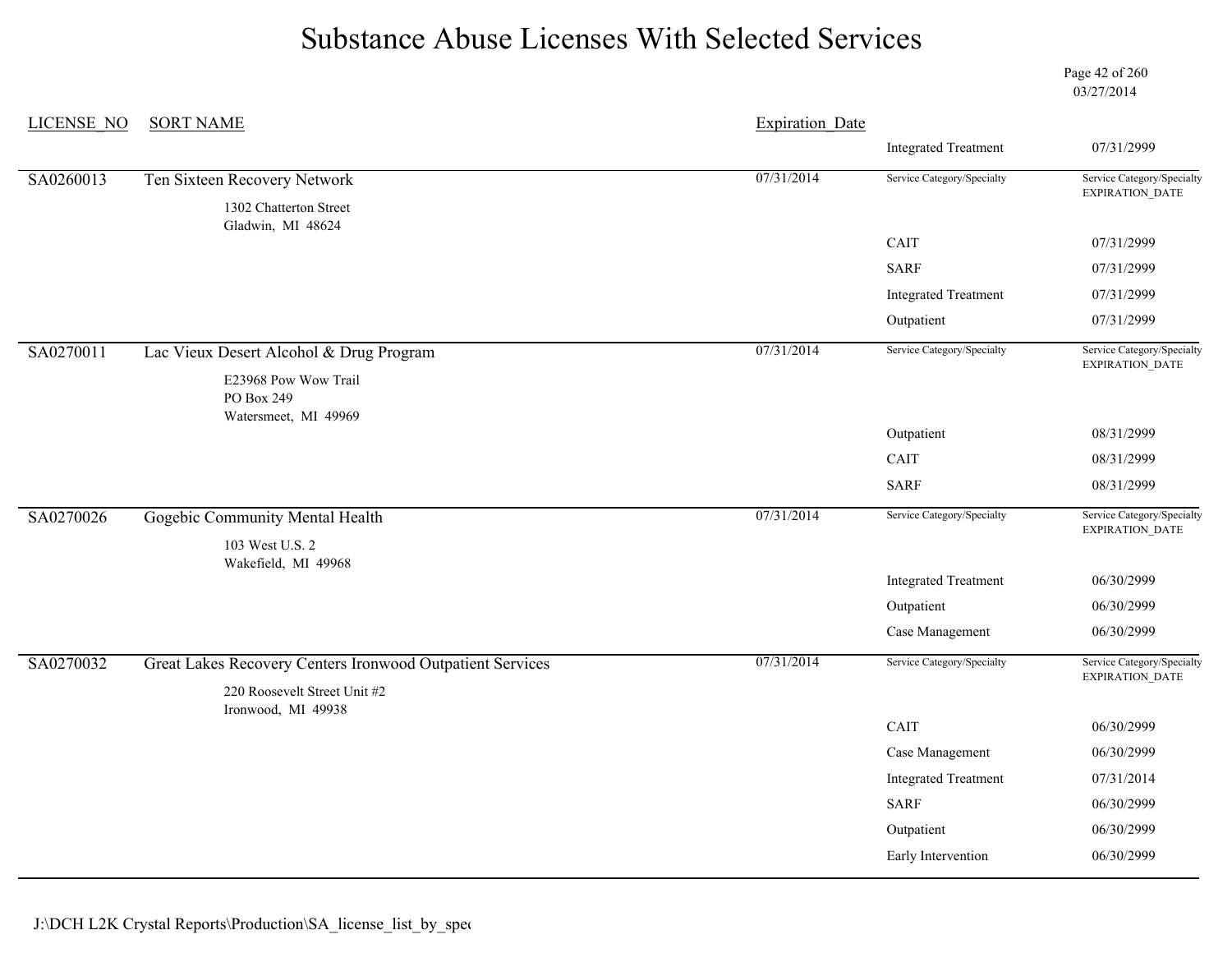Page 43 of 260 03/27/2014

| LICENSE NO | <b>SORT NAME</b>                                 | <b>Expiration Date</b> |                             |                                               |
|------------|--------------------------------------------------|------------------------|-----------------------------|-----------------------------------------------|
| SA0280001  | Catholic Human Services Inc                      | 07/31/2014             | Service Category/Specialty  | Service Category/Specialty<br>EXPIRATION_DATE |
|            | 1000 Hastings Street                             |                        |                             |                                               |
|            | Traverse City, MI 49686                          |                        | <b>Integrated Treatment</b> | 03/31/2999                                    |
|            |                                                  |                        | CAIT                        | 03/31/2999                                    |
|            |                                                  |                        | <b>SARF</b>                 | 03/31/2999                                    |
|            |                                                  |                        | Early Intervention          | 03/31/2999                                    |
|            |                                                  |                        | Case Management             | 03/31/2999                                    |
|            |                                                  |                        | Outpatient                  | 03/31/2999                                    |
|            |                                                  |                        | Peer Recovery and Support   | 03/31/2999                                    |
| SA0280002  | Third Level Crisis Intervention Ctr Inc          | 07/31/2014             | Service Category/Specialty  | Service Category/Specialty<br>EXPIRATION_DATE |
|            | 1022 E Front St<br>PO Box 1035                   |                        |                             |                                               |
|            | Traverse City, MI 49685                          |                        | CAIT                        | 08/31/2999                                    |
| SA0280008  | Munson Medical Center/Behavioral Health Services | 07/31/2014             | Service Category/Specialty  | Service Category/Specialty<br>EXPIRATION_DATE |
|            | 1105 Sixth Street                                |                        |                             |                                               |
|            | Traverse City, MI 49684                          |                        | CAIT                        | 08/31/2999                                    |
|            |                                                  |                        | Outpatient                  | 08/31/2999                                    |
|            |                                                  |                        | <b>Integrated Treatment</b> | 08/31/2999                                    |
|            |                                                  |                        | <b>SARF</b>                 | 08/31/2999                                    |
| SA0280010  | <b>Addiction Treatment Services Inc</b>          | 07/31/2014             | Service Category/Specialty  | Service Category/Specialty                    |
|            | 116 East Eighth Street<br>Dakoske Hall           |                        |                             | EXPIRATION_DATE                               |
|            | Traverse City, MI 49684                          |                        | Outpatient                  | 03/31/2999                                    |
|            |                                                  |                        | Residential                 | 03/31/2999                                    |
|            |                                                  |                        |                             |                                               |
|            |                                                  |                        | Residential Detox           | 03/31/2999                                    |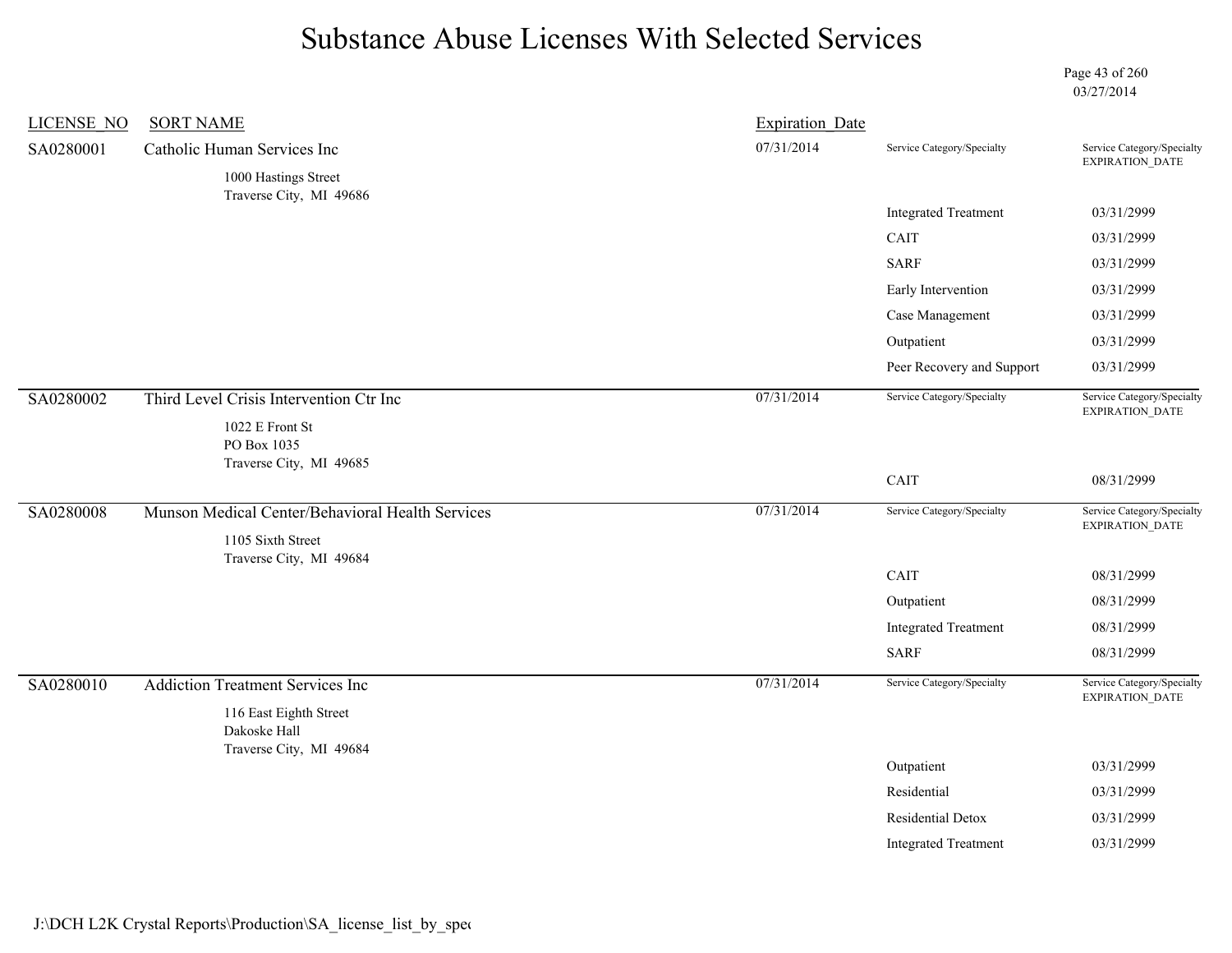Page 44 of 260 03/27/2014

| <b>LICENSE NO</b> | <b>SORT NAME</b>                                                       | <b>Expiration Date</b> |                             |                                               |
|-------------------|------------------------------------------------------------------------|------------------------|-----------------------------|-----------------------------------------------|
|                   |                                                                        |                        | Case Management             | 03/31/2999                                    |
|                   |                                                                        |                        | CAIT                        | 03/31/2999                                    |
| SA0280017         | Grand Traverse Band Ottawa/Chippewa Indians Behavioral Health Services | 07/31/2014             | Service Category/Specialty  | Service Category/Specialty<br>EXPIRATION_DATE |
|                   | 845 Business Park Drive<br>Traverse City, MI 49686                     |                        |                             |                                               |
|                   |                                                                        |                        | <b>SARF</b>                 | 07/31/2999                                    |
|                   |                                                                        |                        | Outpatient                  | 07/31/2999                                    |
|                   |                                                                        |                        | CAIT                        | 07/31/2999                                    |
| SA0280057         | <b>Addiction Treatment Services Inc</b>                                | 07/31/2014             | Service Category/Specialty  | Service Category/Specialty<br>EXPIRATION_DATE |
|                   | 940 E 8th Street                                                       |                        |                             |                                               |
|                   | Traverse City, MI 49686                                                |                        | <b>Integrated Treatment</b> | 05/31/2999                                    |
|                   |                                                                        |                        | Outpatient                  | 05/31/2999                                    |
|                   |                                                                        |                        | Peer Recovery and Support   | 05/31/2999                                    |
|                   |                                                                        |                        | <b>SARF</b>                 | 05/31/2999                                    |
|                   |                                                                        |                        | Case Management             | 05/31/2999                                    |
|                   |                                                                        |                        | Early Intervention          | 05/31/2999                                    |
|                   |                                                                        |                        | CAIT                        | 05/31/2999                                    |
| SA0280071         | <b>Nexus Family Services</b>                                           | 07/31/2014             | Service Category/Specialty  | Service Category/Specialty<br>EXPIRATION_DATE |
|                   | 945 East 8th Street                                                    |                        |                             |                                               |
|                   | Suite A<br>Traverse City, MI 49686                                     |                        |                             |                                               |
|                   |                                                                        |                        | Case Management             | 07/31/2999                                    |
|                   |                                                                        |                        | Early Intervention          | 07/31/2999                                    |
|                   |                                                                        |                        | <b>Integrated Treatment</b> | 07/31/2999                                    |
|                   |                                                                        |                        | Outpatient                  | 07/31/2999                                    |
|                   |                                                                        |                        | <b>SARF</b>                 | 04/30/2999                                    |
|                   |                                                                        |                        | CAIT                        | 04/30/2999                                    |
|                   |                                                                        |                        |                             |                                               |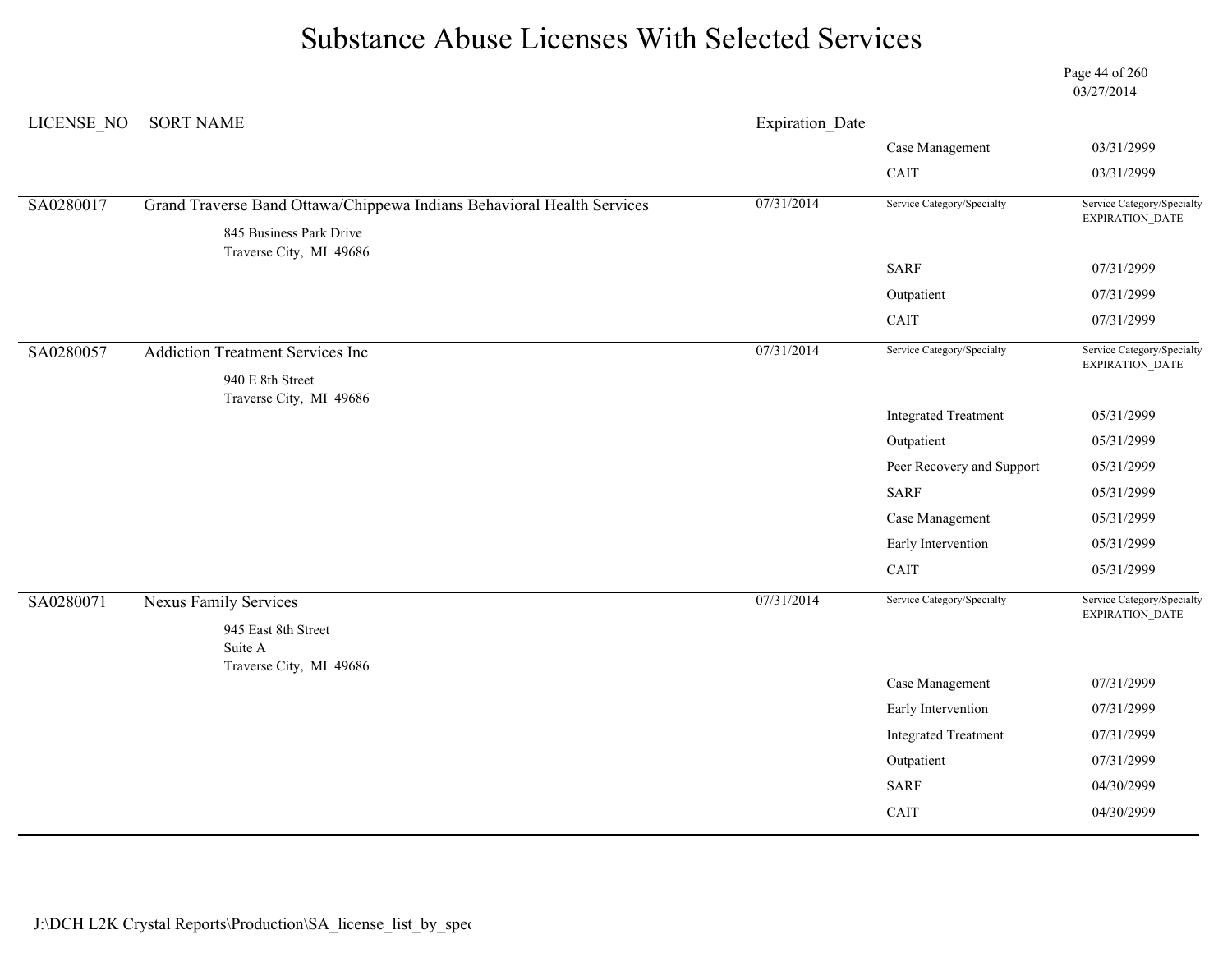Page 45 of 260 03/27/2014

| <b>LICENSE NO</b> | <b>SORT NAME</b>                                                                           | <b>Expiration Date</b> |                             |                                               |
|-------------------|--------------------------------------------------------------------------------------------|------------------------|-----------------------------|-----------------------------------------------|
| SA0280078         | Green Light Assessments                                                                    | 07/31/2014             | Service Category/Specialty  | Service Category/Specialty<br>EXPIRATION_DATE |
|                   | 1245 Innwood North                                                                         |                        |                             |                                               |
|                   | Interlochen, MI 49643                                                                      |                        | <b>SARF</b>                 | 07/31/2999                                    |
|                   |                                                                                            |                        | CAIT                        | 07/31/2999                                    |
| SA0280080         | Pine Rest Traverse City Clinic                                                             | 07/31/2014             | Service Category/Specialty  | Service Category/Specialty                    |
|                   | 1050 Silver Drive<br>Traverse City, MI 49684                                               |                        |                             | EXPIRATION_DATE                               |
|                   |                                                                                            |                        | Outpatient                  | 08/31/2999                                    |
|                   |                                                                                            |                        | <b>Integrated Treatment</b> | 08/31/2999                                    |
|                   |                                                                                            |                        | <b>SARF</b>                 | 08/31/2999                                    |
| SA0280081         | Northern Lakes Community Mental Health                                                     | 07/31/2014             | Service Category/Specialty  | Service Category/Specialty<br>EXPIRATION_DATE |
|                   | 105 Hall Street<br>Suite A                                                                 |                        |                             |                                               |
|                   | Traverse City, MI 49684                                                                    |                        | Outpatient                  | 10/31/2999                                    |
|                   |                                                                                            |                        | <b>Integrated Treatment</b> | 10/31/2999                                    |
| SA0280082         | Addiction Treatment Services Inc., Phoenix Hall Residential Program<br>445 E. State Street | 07/31/2014             | Service Category/Specialty  | Service Category/Specialty<br>EXPIRATION_DATE |
|                   | Traverse City, MI 49684                                                                    |                        |                             |                                               |
|                   |                                                                                            |                        | Residential                 | 12/31/2999                                    |
|                   |                                                                                            |                        | Case Management             | 12/31/2999                                    |
|                   |                                                                                            |                        | CAIT                        | 12/31/2999                                    |
| SA0290024         | Recovery Unlimited Counseling Services                                                     | 07/31/2014             | Service Category/Specialty  | Service Category/Specialty<br>EXPIRATION_DATE |
|                   | 214 W Saginaw St<br>PO Box #279<br>St Louis, MI 48880                                      |                        |                             |                                               |
|                   |                                                                                            |                        | Outpatient                  | 05/31/2999                                    |
|                   |                                                                                            |                        | CAIT                        | 05/31/2999                                    |
|                   |                                                                                            |                        | <b>SARF</b>                 | 05/31/2999                                    |
|                   |                                                                                            |                        |                             |                                               |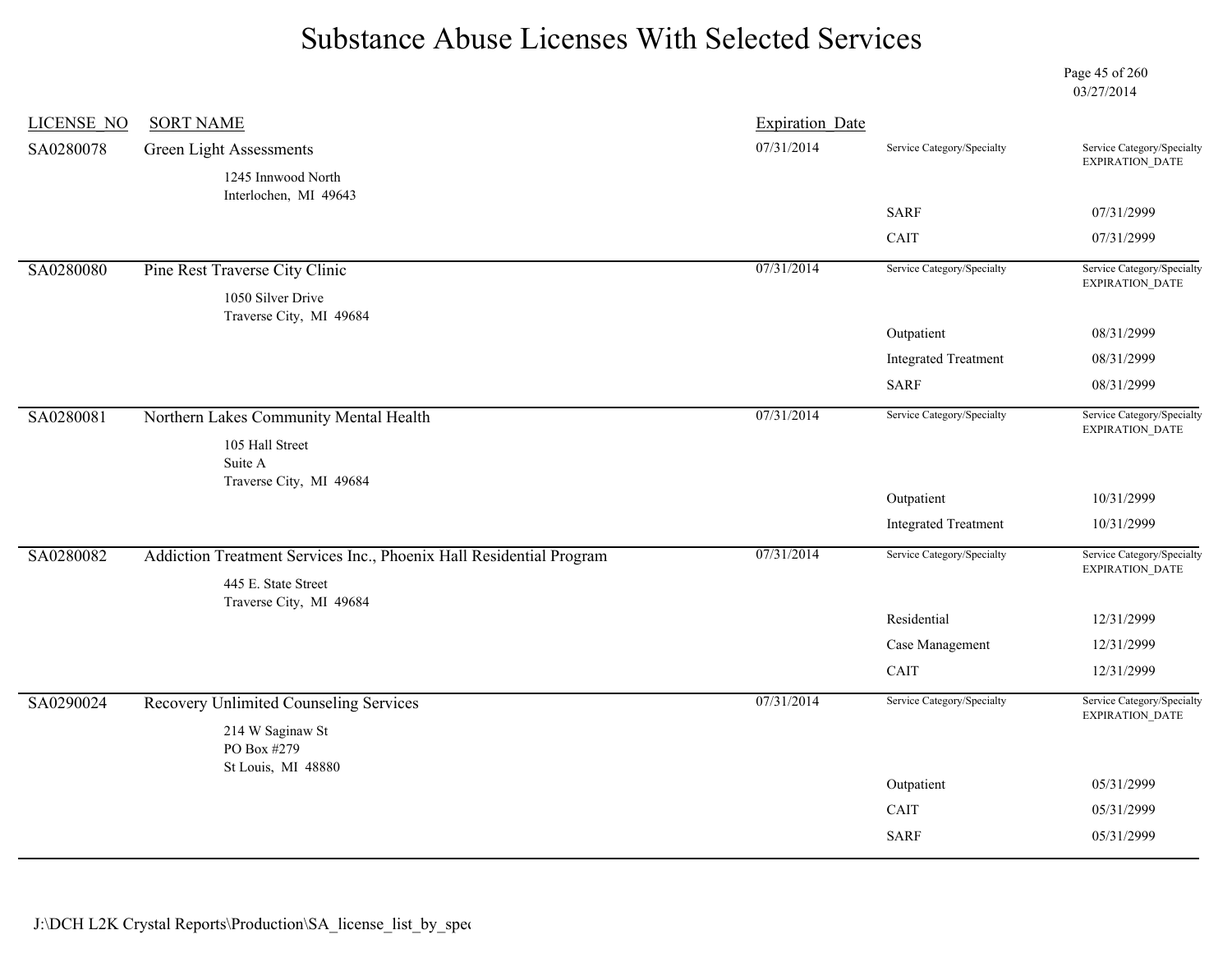Page 46 of 260 03/27/2014

| <b>LICENSE NO</b> | <b>SORT NAME</b>                                             | <b>Expiration Date</b> |                             |                                               |
|-------------------|--------------------------------------------------------------|------------------------|-----------------------------|-----------------------------------------------|
| SA0290031         | Addiction Solutions Counseling Center PC                     | 07/31/2014             | Service Category/Specialty  | Service Category/Specialty<br>EXPIRATION_DATE |
|                   | 525 North State Street<br>Alma, MI 48801                     |                        |                             |                                               |
|                   |                                                              |                        | <b>Integrated Treatment</b> | 07/31/2999                                    |
|                   |                                                              |                        | Case Management             | 07/31/2999                                    |
|                   |                                                              |                        | <b>SARF</b>                 | 07/31/2999                                    |
|                   |                                                              |                        | CAIT                        | 07/31/2999                                    |
|                   |                                                              |                        | Outpatient                  | 07/31/2999                                    |
| SA0290033         | <b>Gratiot County Child Advocacy</b>                         | 07/31/2014             | Service Category/Specialty  | Service Category/Specialty<br>EXPIRATION_DATE |
|                   | 525 North State Street<br>Suite 4<br>Alma, MI 48801          |                        |                             |                                               |
|                   |                                                              |                        | CAIT                        | 07/31/2999                                    |
| SA0290034         | <b>Gratiot County Community Mental Health Services Board</b> | 07/31/2014             | Service Category/Specialty  | Service Category/Specialty<br>EXPIRATION_DATE |
|                   | 608 Wright Avenue<br>Alma, MI 48801                          |                        |                             |                                               |
|                   |                                                              |                        | <b>SARF</b>                 | 07/31/2999                                    |
|                   |                                                              |                        | CAIT                        | 07/31/2999                                    |
| SA0300026         | Gayle Seely, LLC                                             | 07/31/2014             | Service Category/Specialty  | Service Category/Specialty<br>EXPIRATION_DATE |
|                   | 44 South Broad                                               |                        |                             |                                               |
|                   | Hillsdale, MI 49242                                          |                        | CAIT                        | 07/31/2999                                    |
|                   |                                                              |                        | <b>SARF</b>                 | 07/31/2999                                    |
| SA0300027         | McCullough, Vargas and Associates, Inc.                      | 07/31/2014             | Service Category/Specialty  | Service Category/Specialty                    |
|                   | 110 Reading Avenue                                           |                        |                             | EXPIRATION_DATE                               |
|                   | Jonesville, MI 49250                                         |                        |                             |                                               |
|                   |                                                              |                        | Peer Recovery and Support   | 07/31/2999                                    |
|                   |                                                              |                        | Outpatient                  | 07/31/2999                                    |
|                   |                                                              |                        | Case Management             | 07/31/2999                                    |
|                   |                                                              |                        | CAIT                        | 07/31/2999                                    |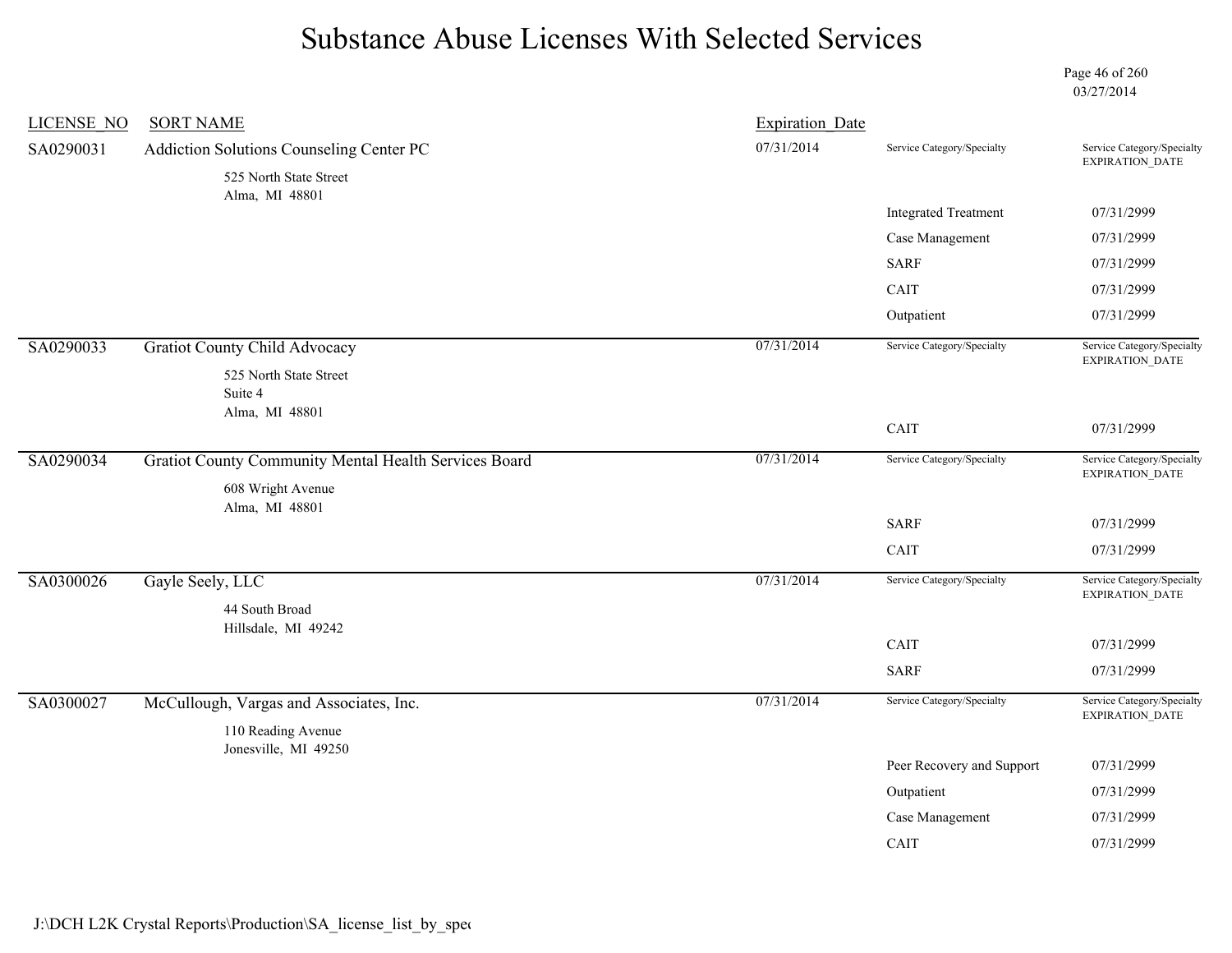Page 47 of 260 03/27/2014

| LICENSE NO | <b>SORT NAME</b>                                                    | <b>Expiration Date</b> |                             |                                               |
|------------|---------------------------------------------------------------------|------------------------|-----------------------------|-----------------------------------------------|
|            |                                                                     |                        | <b>Integrated Treatment</b> | 07/31/2999                                    |
|            |                                                                     |                        | <b>SARF</b>                 | 07/31/2999                                    |
|            |                                                                     |                        | Residential                 | 07/31/2999                                    |
| SA0300029  | Integro, LLC                                                        | 07/31/2014             | Service Category/Specialty  | Service Category/Specialty<br>EXPIRATION_DATE |
|            | 25 Care Drive<br>Suite 231                                          |                        |                             |                                               |
|            | Hillsdale, MI 49242                                                 |                        | Outpatient                  | 02/28/2999                                    |
|            |                                                                     |                        | <b>Integrated Treatment</b> | 02/28/2999                                    |
| SA0300031  | Life Challenge of Michigan                                          | 07/31/2014             | Service Category/Specialty  | Service Category/Specialty<br>EXPIRATION_DATE |
|            | 2220 Spring Road                                                    |                        |                             |                                               |
|            | Hillsdale, MI 49242                                                 |                        | Residential                 | 12/31/2999                                    |
| SA0300032  | Life Challenge of Michigan                                          | 07/31/2014             | Service Category/Specialty  | Service Category/Specialty<br>EXPIRATION_DATE |
|            | 220 West Street                                                     |                        |                             |                                               |
|            | Hillsdale, MI 49242                                                 |                        | Residential                 | 12/31/2999                                    |
|            |                                                                     |                        | <b>SARF</b>                 | 12/31/2999                                    |
| SA0300033  | Lifeways Physicians Unit                                            | 07/31/2014             | Service Category/Specialty  | Service Category/Specialty<br>EXPIRATION_DATE |
|            | 25 Care Drive                                                       |                        |                             |                                               |
|            | Suite 236<br>Hillsdale, MI 49242                                    |                        |                             |                                               |
|            |                                                                     |                        | Outpatient                  | 06/30/2999                                    |
|            |                                                                     |                        | <b>Integrated Treatment</b> | 06/30/2999                                    |
| SA0310002  | Dial Help Inc. DBA: Dial Help Community Support and Outreach Center | 07/31/2014             | Service Category/Specialty  | Service Category/Specialty<br>EXPIRATION_DATE |
|            | 609 Sheldon Ave<br>Houghton, MI 49931                               |                        |                             |                                               |
|            |                                                                     |                        | <b>SARF</b>                 | 08/31/2999                                    |
|            |                                                                     |                        | Outpatient                  | 08/31/2999                                    |
|            |                                                                     |                        | CAIT                        | 08/31/2999                                    |
|            |                                                                     |                        |                             |                                               |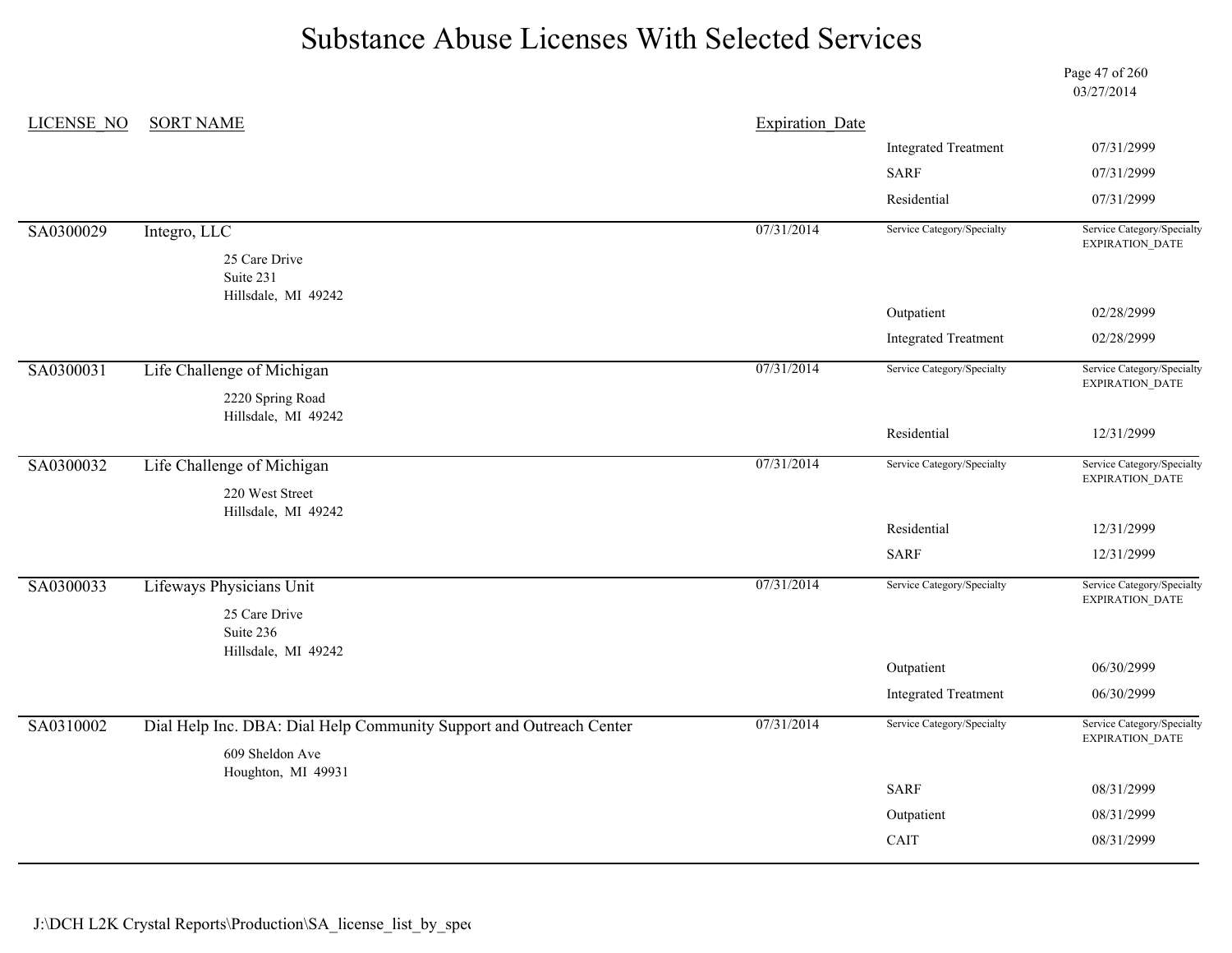Page 48 of 260 03/27/2014

| <b>LICENSE NO</b> | <b>SORT NAME</b>                                                           | <b>Expiration Date</b> |                             |                                                                        |
|-------------------|----------------------------------------------------------------------------|------------------------|-----------------------------|------------------------------------------------------------------------|
| SA0310003         | Phoenix House Inc                                                          | 07/31/2014             | Service Category/Specialty  | Service Category/Specialty                                             |
|                   | 57467 Waterworks Street<br>PO Box 468<br>Calumet, MI 49913                 |                        |                             | EXPIRATION_DATE                                                        |
|                   |                                                                            |                        | Peer Recovery and Support   | 08/31/2999                                                             |
|                   |                                                                            |                        | CAIT                        | 08/31/2999                                                             |
|                   |                                                                            |                        | Outpatient                  | 08/31/2999                                                             |
|                   |                                                                            |                        | <b>Integrated Treatment</b> | 08/31/2999                                                             |
|                   |                                                                            |                        | Residential Detox           | 12/31/2999                                                             |
|                   |                                                                            |                        | Residential                 | 08/31/2999                                                             |
|                   |                                                                            |                        | Case Management             | 08/31/2999                                                             |
| SA0310004         | Western Upper Peninsula Health Department                                  | 07/31/2014             | Service Category/Specialty  | Service Category/Specialty<br><b>EXPIRATION DATE</b>                   |
|                   | 540 Depot Street<br>Hancock, MI 49930                                      |                        |                             |                                                                        |
|                   |                                                                            |                        | CAIT                        | 08/31/2999                                                             |
| SA0310025         | <b>Christian Counseling</b>                                                | 07/31/2014             | Service Category/Specialty  | Service Category/Specialty<br>$\ensuremath{\mathsf{EXPIRATION\_DATA}}$ |
|                   | 100 Quincy St<br>Hancock, MI 49930                                         |                        |                             |                                                                        |
|                   |                                                                            |                        | Outpatient                  | 08/31/2999                                                             |
| SA0310030         | Western UP Substance Abuse Services/Coordinating Agency Assessment Service | 07/31/2014             | Service Category/Specialty  | Service Category/Specialty<br>EXPIRATION_DATE                          |
|                   | 902 W Sharon Avenue                                                        |                        |                             |                                                                        |
|                   | Houghton, MI 49931                                                         |                        | <b>SARF</b>                 | 08/31/2999                                                             |
| SA0310032         | Copper Country Mental Health Services Institute                            | 07/31/2014             | Service Category/Specialty  | Service Category/Specialty                                             |
|                   | 900 W Sharon Ave                                                           |                        |                             | EXPIRATION_DATE                                                        |
|                   | Houghton, MI 49931                                                         |                        |                             |                                                                        |
|                   |                                                                            |                        | CAIT                        | 12/31/2999                                                             |
| SA0310038         | <b>Psychology Associates</b>                                               | 07/31/2014             | Service Category/Specialty  | Service Category/Specialty<br><b>EXPIRATION DATE</b>                   |
|                   | 56730 Calumet Ave                                                          |                        |                             |                                                                        |
|                   | Ste F<br>Calumet, MI 49913                                                 |                        |                             |                                                                        |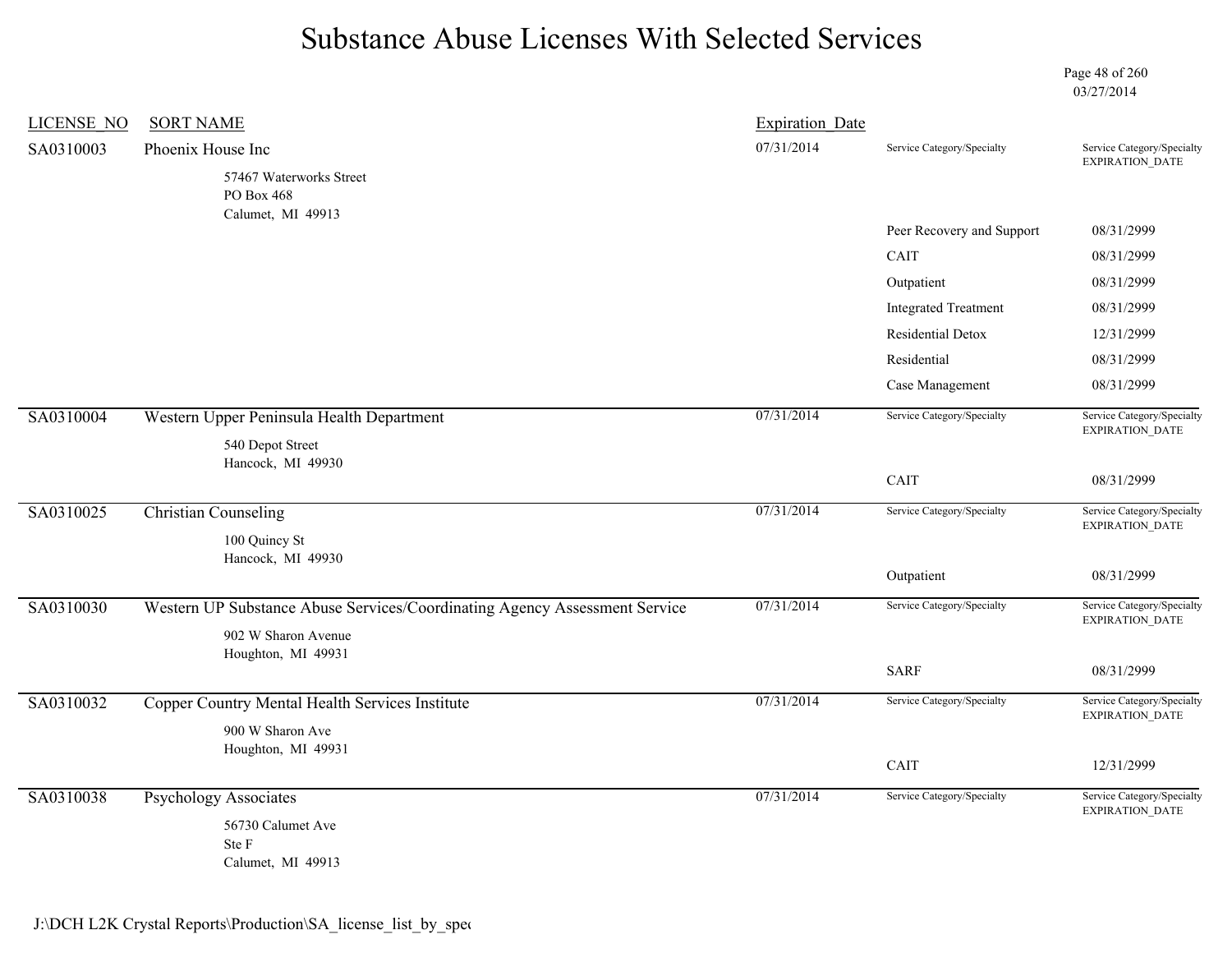Page 49 of 260 03/27/2014

| <b>LICENSE NO</b> | <b>SORT NAME</b>                              | <b>Expiration Date</b> |                             |                                                      |
|-------------------|-----------------------------------------------|------------------------|-----------------------------|------------------------------------------------------|
|                   |                                               |                        | Outpatient                  | 03/31/2999                                           |
| SA0310042         | Copper Country Mental Health Services Board   | 07/31/2014             | Service Category/Specialty  | Service Category/Specialty                           |
|                   | 901 West Memorial Drive<br>Houghton, MI 49931 |                        |                             | EXPIRATION_DATE                                      |
|                   |                                               |                        | <b>Integrated Treatment</b> | 05/31/2999                                           |
|                   |                                               |                        | Outpatient                  | 05/31/2999                                           |
| SA0310043         | Phoenix House, Inc.                           | 07/31/2014             | Service Category/Specialty  | Service Category/Specialty<br>EXPIRATION_DATE        |
|                   | 801 North Lincoln Drive                       |                        |                             |                                                      |
|                   | Hancock, MI 49930                             |                        | Early Intervention          | 08/31/2999                                           |
|                   |                                               |                        | <b>Integrated Treatment</b> | 08/31/2999                                           |
|                   |                                               |                        | Outpatient                  | 08/31/2999                                           |
|                   |                                               |                        | Peer Recovery and Support   | 08/31/2999                                           |
|                   |                                               |                        | Case Management             | 08/31/2999                                           |
| SA0310044         | North Coast Counseling Services, LLC          | 07/31/2014             | Service Category/Specialty  | Service Category/Specialty<br>EXPIRATION_DATE        |
|                   | 300 Dunstan Street                            |                        |                             |                                                      |
|                   | Hancock, MI 49930                             |                        | <b>Integrated Treatment</b> | 12/31/2999                                           |
|                   |                                               |                        | Outpatient                  | 12/31/2999                                           |
|                   |                                               |                        | Early Intervention          | 12/31/2999                                           |
|                   |                                               |                        | Case Management             | 12/31/2999                                           |
|                   |                                               |                        | <b>SARF</b>                 | 12/31/2999                                           |
|                   |                                               |                        | CAIT                        | 12/31/2999                                           |
| SA0320003         | Huron Behavioral Health                       | 07/31/2014             | Service Category/Specialty  | Service Category/Specialty<br><b>EXPIRATION DATE</b> |
|                   | 1108 S Van Dyke                               |                        |                             |                                                      |
|                   | Bad Axe, MI 48413                             |                        | CAIT                        | 10/31/2999                                           |
|                   |                                               |                        | Case Management             | 10/31/2999                                           |
|                   |                                               |                        | <b>Integrated Treatment</b> | 10/31/2999                                           |
|                   |                                               |                        | <b>SARF</b>                 | 10/31/2999                                           |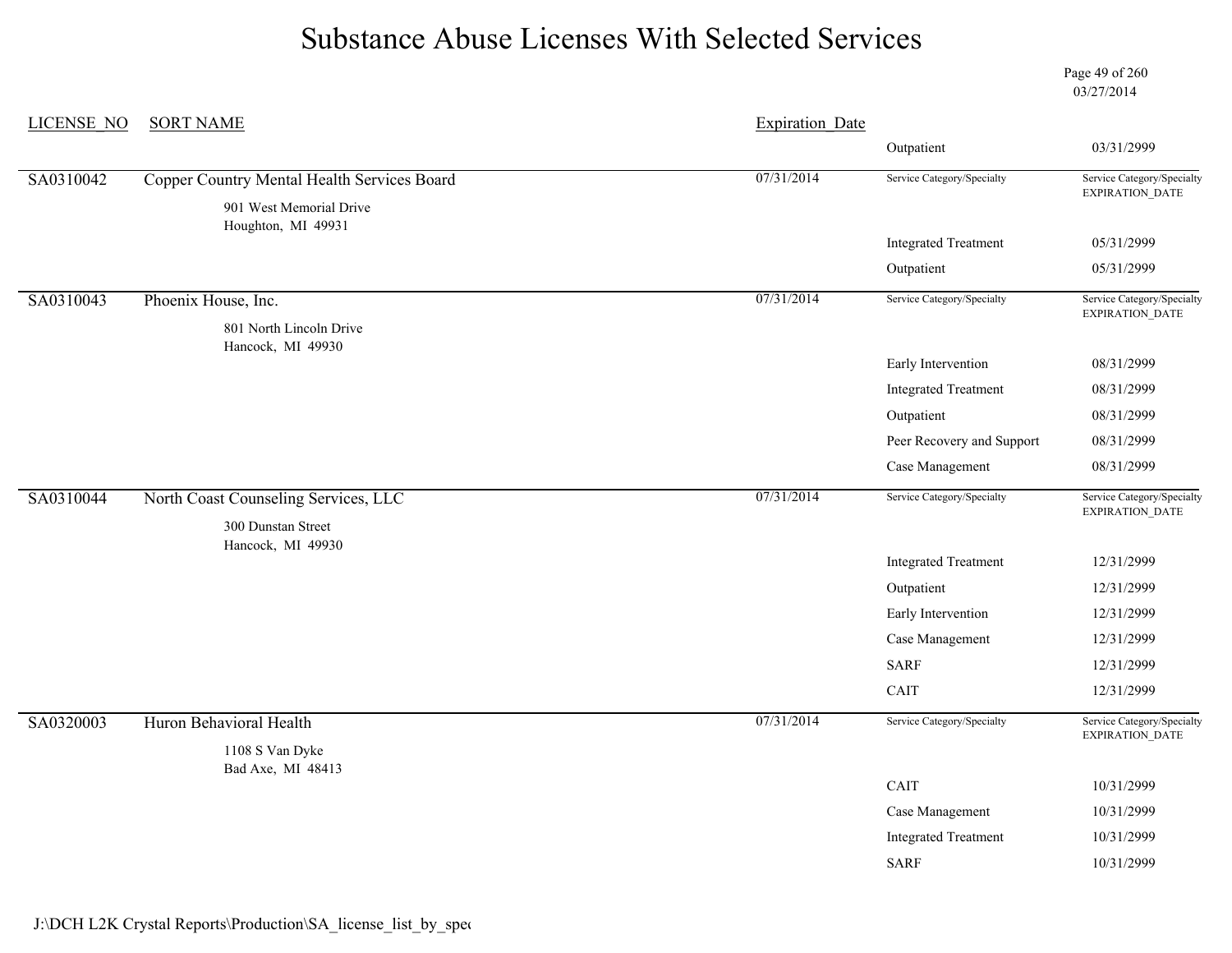Page 50 of 260 03/27/2014

| <b>LICENSE NO</b> | <b>SORT NAME</b>                                         | <b>Expiration Date</b> |                             |                                               |
|-------------------|----------------------------------------------------------|------------------------|-----------------------------|-----------------------------------------------|
|                   |                                                          |                        | Outpatient                  | 10/31/2999                                    |
| SA0320017         | Huron County Health Department                           | 07/31/2014             | Service Category/Specialty  | Service Category/Specialty<br>EXPIRATION_DATE |
|                   | 1142 S Van Dyke<br>Bad Axe, MI 48413                     |                        |                             |                                               |
|                   |                                                          |                        | <b>SARF</b>                 | 04/30/2999                                    |
|                   |                                                          |                        | CAIT                        | 04/30/2999                                    |
| SA0320018         | Blue Water Center for Independent Living                 | 07/31/2014             | Service Category/Specialty  | Service Category/Specialty<br>EXPIRATION_DATE |
|                   | 614 Port Orescent Street<br>P.O. Box 29                  |                        |                             |                                               |
|                   | Bad Axe, MI 48413                                        |                        | CAIT                        | 05/31/2999                                    |
|                   |                                                          |                        | Outpatient                  | 05/31/2999                                    |
| SA0320021         | <b>List Psychological Services</b>                       | 07/31/2014             | Service Category/Specialty  | Service Category/Specialty                    |
|                   | 7484 West Michigan Avenue<br>Suite C<br>Pigeon, MI 48755 |                        |                             | EXPIRATION_DATE                               |
|                   |                                                          |                        | Peer Recovery and Support   | 12/31/2999                                    |
|                   |                                                          |                        | Early Intervention          | 12/31/2999                                    |
|                   |                                                          |                        | <b>Integrated Treatment</b> | 12/31/2999                                    |
|                   |                                                          |                        | Case Management             | 12/31/2999                                    |
|                   |                                                          |                        | <b>SARF</b>                 | 12/31/2999                                    |
|                   |                                                          |                        | Outpatient                  | 12/31/2999                                    |
|                   |                                                          |                        | CAIT                        | 12/31/2999                                    |
| SA0330001         | National Council on Alcoholism/Lansing Regional Area Inc | 07/31/2014             | Service Category/Specialty  | Service Category/Specialty<br>EXPIRATION_DATE |
|                   | 3400 S Cedar<br><b>Ste 200</b>                           |                        |                             |                                               |
|                   | Lansing, MI 48910                                        |                        | Outpatient                  | 10/31/2999                                    |
|                   |                                                          |                        | <b>SARF</b>                 | 10/31/2999                                    |
|                   |                                                          |                        | CAIT                        | 10/31/2999                                    |
|                   |                                                          |                        |                             |                                               |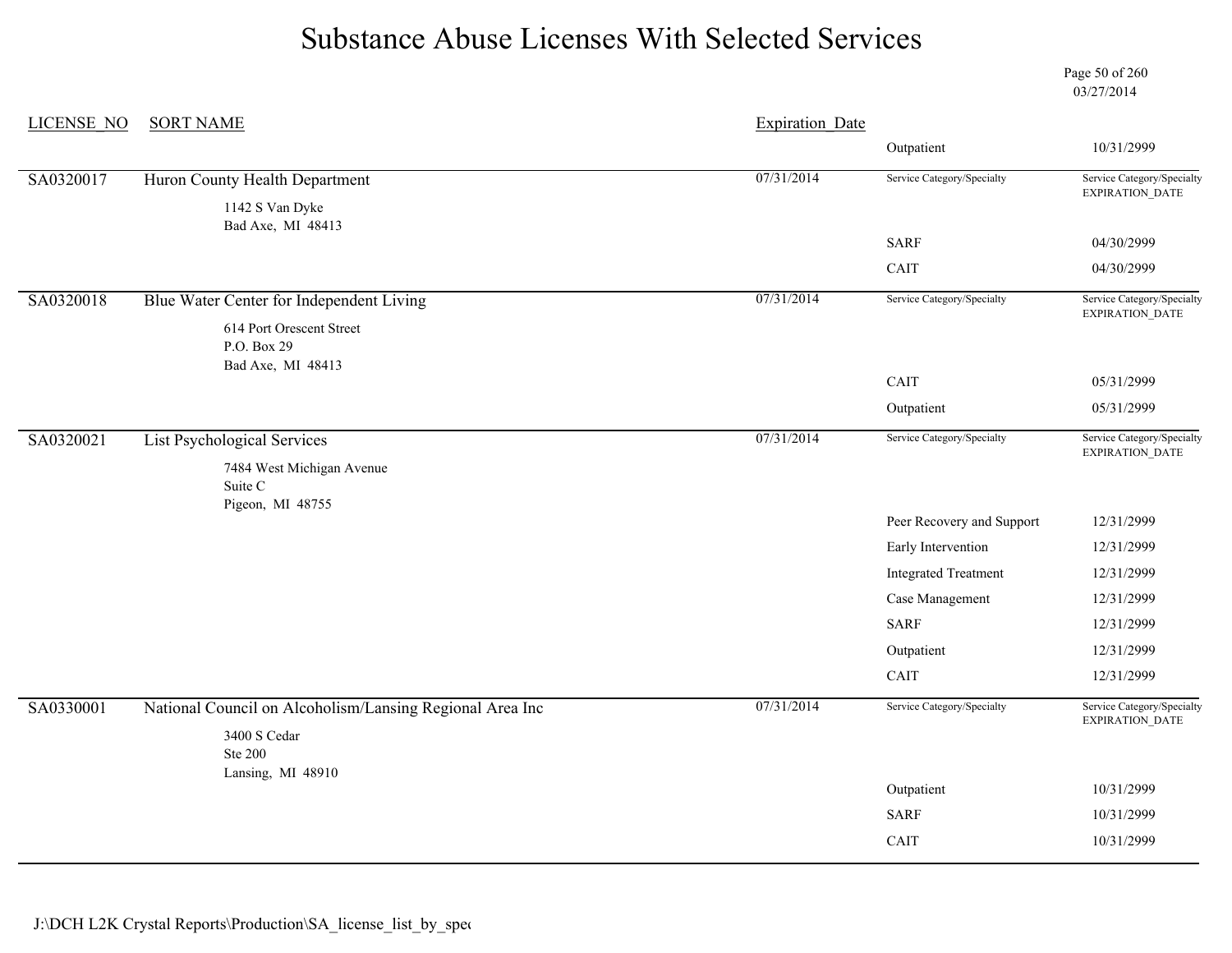Page 51 of 260 03/27/2014

| <b>LICENSE NO</b> | <b>SORT NAME</b>                                                      | <b>Expiration Date</b> |                             |                                                      |
|-------------------|-----------------------------------------------------------------------|------------------------|-----------------------------|------------------------------------------------------|
| SA0330005         | Correctional Assessment & Treatment Services                          | 07/31/2014             | Service Category/Specialty  | Service Category/Specialty<br>EXPIRATION_DATE        |
|                   | Ingham County Jail<br>630 N Cedar                                     |                        |                             |                                                      |
|                   | Mason, MI 48854                                                       |                        | <b>Integrated Treatment</b> | 02/28/2999                                           |
|                   |                                                                       |                        | Case Management             | 02/28/2999                                           |
|                   |                                                                       |                        | Outpatient                  | 02/28/2999                                           |
|                   |                                                                       |                        | <b>SARF</b>                 | 02/28/2999                                           |
|                   |                                                                       |                        | Early Intervention          | 02/28/2999                                           |
| SA0330008         | House of Commons                                                      | 07/31/2014             | Service Category/Specialty  | Service Category/Specialty<br>EXPIRATION_DATE        |
|                   | 706 Curtis St                                                         |                        |                             |                                                      |
|                   | Mason, MI 48854                                                       |                        | Early Intervention          | 02/28/2999                                           |
|                   |                                                                       |                        | Case Management             | 02/28/2999                                           |
|                   |                                                                       |                        | Residential                 | 02/28/2999                                           |
|                   |                                                                       |                        | Outpatient                  | 02/28/2999                                           |
| SA0330011         | National Council on Alcoholism/Lansing Regional Area/dba Holden House | 07/31/2014             | Service Category/Specialty  | Service Category/Specialty<br><b>EXPIRATION DATE</b> |
|                   | 3300 S Pennsylvania Ave                                               |                        |                             |                                                      |
|                   | Lansing, MI 48910                                                     |                        | Residential                 | 10/31/2999                                           |
| SA0330012         | Community Mental Health of Clinton Eaton Ingham Co Substance Abuse    | 07/31/2014             | Service Category/Specialty  | Service Category/Specialty                           |
|                   | Serv/Southland Counseling Ctr                                         |                        |                             | EXPIRATION_DATE                                      |
|                   | G14                                                                   |                        |                             |                                                      |
|                   | Lansing, MI 48910                                                     |                        | Case Management             | 02/28/2999                                           |
|                   |                                                                       |                        | <b>SARF</b>                 | 02/28/2999                                           |
|                   |                                                                       |                        | <b>Integrated Treatment</b> | 02/28/2999                                           |
|                   |                                                                       |                        | Outpatient                  | 02/28/2999                                           |
|                   |                                                                       |                        | CAIT                        | 02/28/2999                                           |
|                   |                                                                       |                        | Outpatient-Methadone        | 02/28/2999                                           |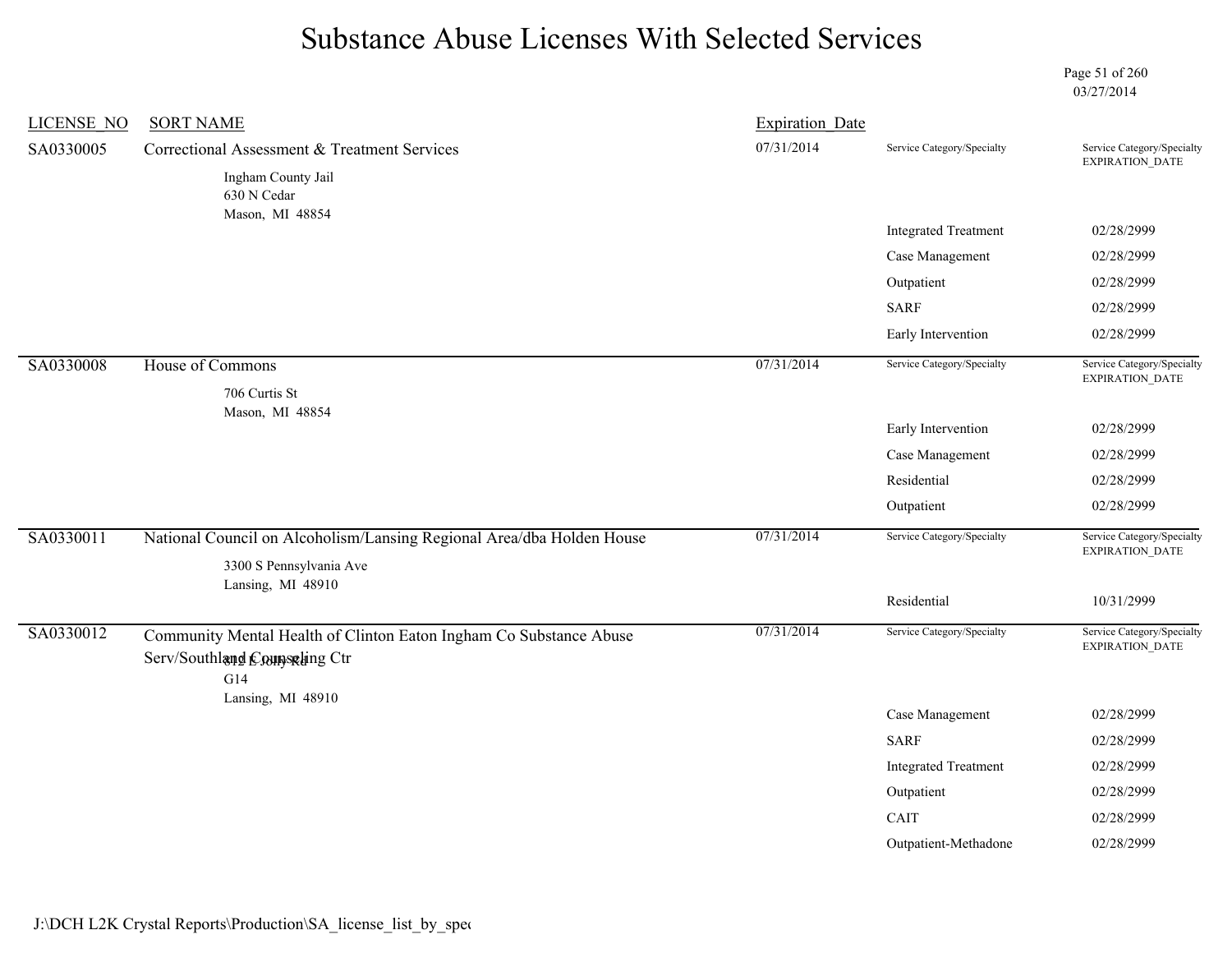Page 52 of 260 03/27/2014

| <b>LICENSE NO</b> | <b>SORT NAME</b>                                                                                          | <b>Expiration Date</b> |                            |                                                      |
|-------------------|-----------------------------------------------------------------------------------------------------------|------------------------|----------------------------|------------------------------------------------------|
|                   |                                                                                                           |                        | Early Intervention         | 02/28/2999                                           |
| SA0330021         | National Council on Alcoholism/Lansing Regional Area/dba Glass House<br>Program<br>419 N M L King Jr Blvd | 07/31/2014             | Service Category/Specialty | Service Category/Specialty<br>EXPIRATION_DATE        |
|                   | Lansing, MI 48915                                                                                         |                        | Residential                | 10/31/2999                                           |
| SA0330041         | <b>Cristo Rey Counseling Services/Substance Abuse</b><br>1717 N High Street<br>Lansing, MI 48915          | 07/31/2014             | Service Category/Specialty | Service Category/Specialty<br>EXPIRATION_DATE        |
|                   |                                                                                                           |                        | Case Management            | 09/30/2999                                           |
|                   |                                                                                                           |                        | <b>SARF</b>                | 09/30/2999                                           |
|                   |                                                                                                           |                        | CAIT                       | 09/30/2999                                           |
|                   |                                                                                                           |                        | Outpatient                 | 09/30/2999                                           |
| SA0330070         | Meridian Professional Psychological Consultants PC                                                        | 07/31/2014             | Service Category/Specialty | Service Category/Specialty<br>EXPIRATION_DATE        |
|                   | 5031 Park Lake Rd<br>East Lansing, MI 48823                                                               |                        |                            |                                                      |
|                   |                                                                                                           |                        | <b>SARF</b>                | 07/31/2999                                           |
|                   |                                                                                                           |                        | Outpatient                 | 07/31/2999                                           |
| SA0330074         | Child and Family Charities                                                                                | 07/31/2014             | Service Category/Specialty | Service Category/Specialty<br><b>EXPIRATION DATE</b> |
|                   | 4287 Five Oaks Drive                                                                                      |                        |                            |                                                      |
|                   | Lansing, MI 48911                                                                                         |                        | CAIT                       | 08/31/2999                                           |
|                   |                                                                                                           |                        | Outpatient                 | 08/31/2999                                           |
|                   |                                                                                                           |                        | <b>SARF</b>                | 08/31/2999                                           |
|                   |                                                                                                           |                        | Early Intervention         | 05/01/2014                                           |
| SA0330139         | Lansing Psychological Associates PC                                                                       | 07/31/2014             | Service Category/Specialty | Service Category/Specialty<br>EXPIRATION_DATE        |
|                   | 234 Michigan Avenue<br>East Lansing, MI 48823                                                             |                        |                            |                                                      |
|                   |                                                                                                           |                        | <b>SARF</b>                | 02/28/2999                                           |
|                   |                                                                                                           |                        | Outpatient                 | 02/28/2999                                           |
|                   |                                                                                                           |                        |                            |                                                      |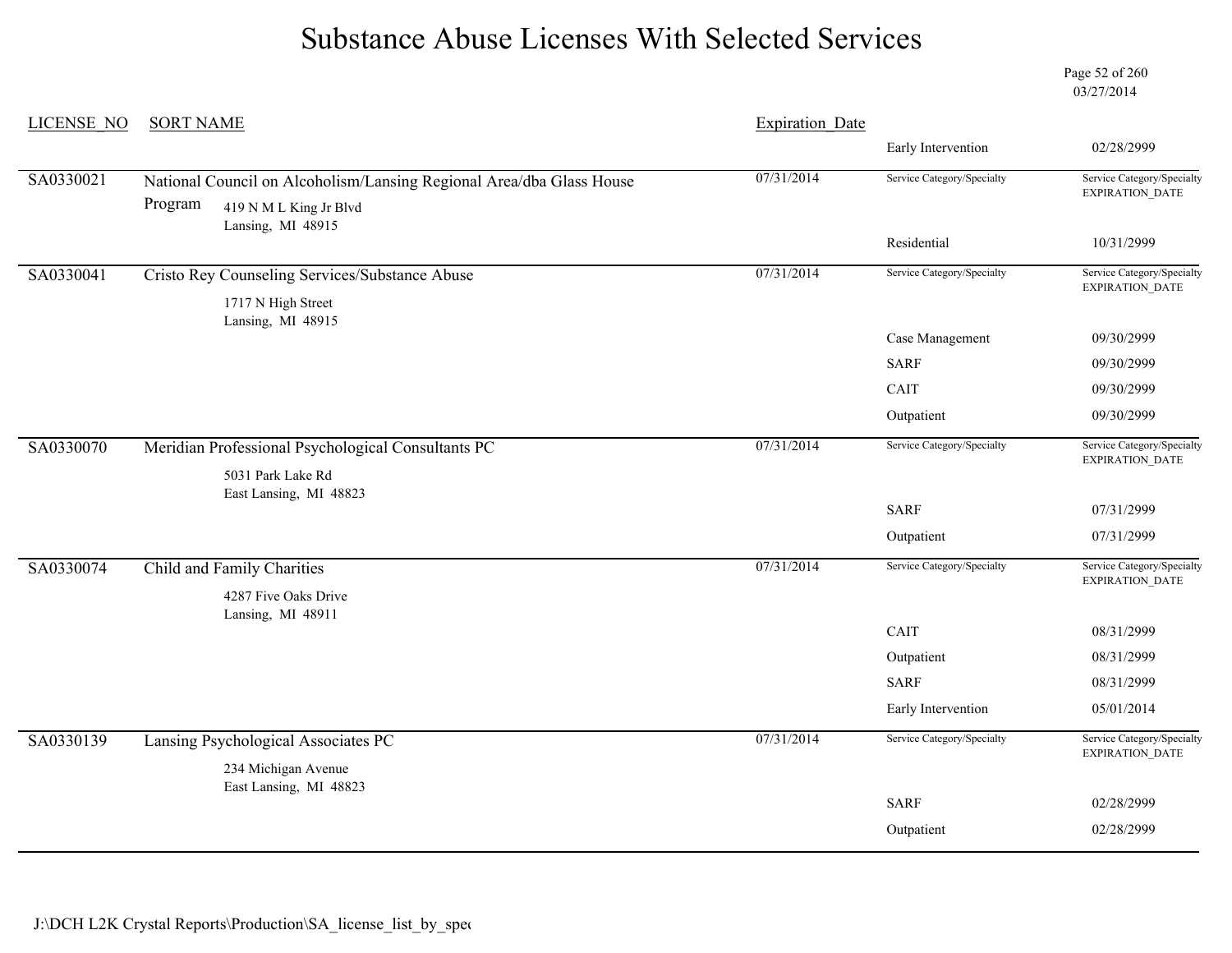Page 53 of 260 03/27/2014

| <b>LICENSE NO</b> | <b>SORT NAME</b>                                                     | <b>Expiration Date</b> |                            |                                                      |
|-------------------|----------------------------------------------------------------------|------------------------|----------------------------|------------------------------------------------------|
| SA0330167         | Prevention Michigan Inc (dba Prevention Network)                     | 07/31/2014             | Service Category/Specialty | Service Category/Specialty<br><b>EXPIRATION DATE</b> |
|                   | 3815 West St. Joseph                                                 |                        |                            |                                                      |
|                   | Ste. C100                                                            |                        |                            |                                                      |
|                   | Lansing, MI 48917                                                    |                        | CAIT                       | 02/28/2999                                           |
| SA0330187         | Reality Counseling Services, Inc.                                    | 07/31/2014             | Service Category/Specialty | Service Category/Specialty                           |
|                   | 610 E Grand River                                                    |                        |                            | EXPIRATION_DATE                                      |
|                   | Lansing, MI 48906                                                    |                        |                            |                                                      |
|                   |                                                                      |                        | CAIT                       | 06/30/2999                                           |
|                   |                                                                      |                        | Outpatient                 | 06/30/2999                                           |
|                   |                                                                      |                        | <b>SARF</b>                | 06/30/2999                                           |
| SA0330225         | Psychological Associates in Rehabilitation PC/dba PAR Rehab Services | 07/31/2014             | Service Category/Specialty | Service Category/Specialty<br>EXPIRATION_DATE        |
|                   | 3960 Patient Care Drive<br>Ste 104                                   |                        |                            |                                                      |
|                   | Lansing, MI 48911                                                    |                        |                            |                                                      |
|                   |                                                                      |                        | Outpatient                 | 11/30/2999                                           |
| SA0330228         | Michigan Access Center, Inc.                                         | 07/31/2014             | Service Category/Specialty | Service Category/Specialty<br><b>EXPIRATION DATE</b> |
|                   | 2722 East Michigan                                                   |                        |                            |                                                      |
|                   | Ste 104                                                              |                        |                            |                                                      |
|                   | Lansing, MI 48912                                                    |                        | Outpatient                 | 02/28/2999                                           |
|                   |                                                                      |                        | Outpatient-Methadone       | 02/28/2999                                           |
| SA0330259         | Life Journey's                                                       | 07/31/2014             | Service Category/Specialty | Service Category/Specialty                           |
|                   | 820 North Capitol                                                    |                        |                            | <b>EXPIRATION DATE</b>                               |
|                   | Lansing, MI 48906                                                    |                        |                            |                                                      |
|                   |                                                                      |                        | CAIT                       | 01/31/2999                                           |
|                   |                                                                      |                        |                            |                                                      |
|                   |                                                                      |                        | Outpatient                 | 01/31/2999                                           |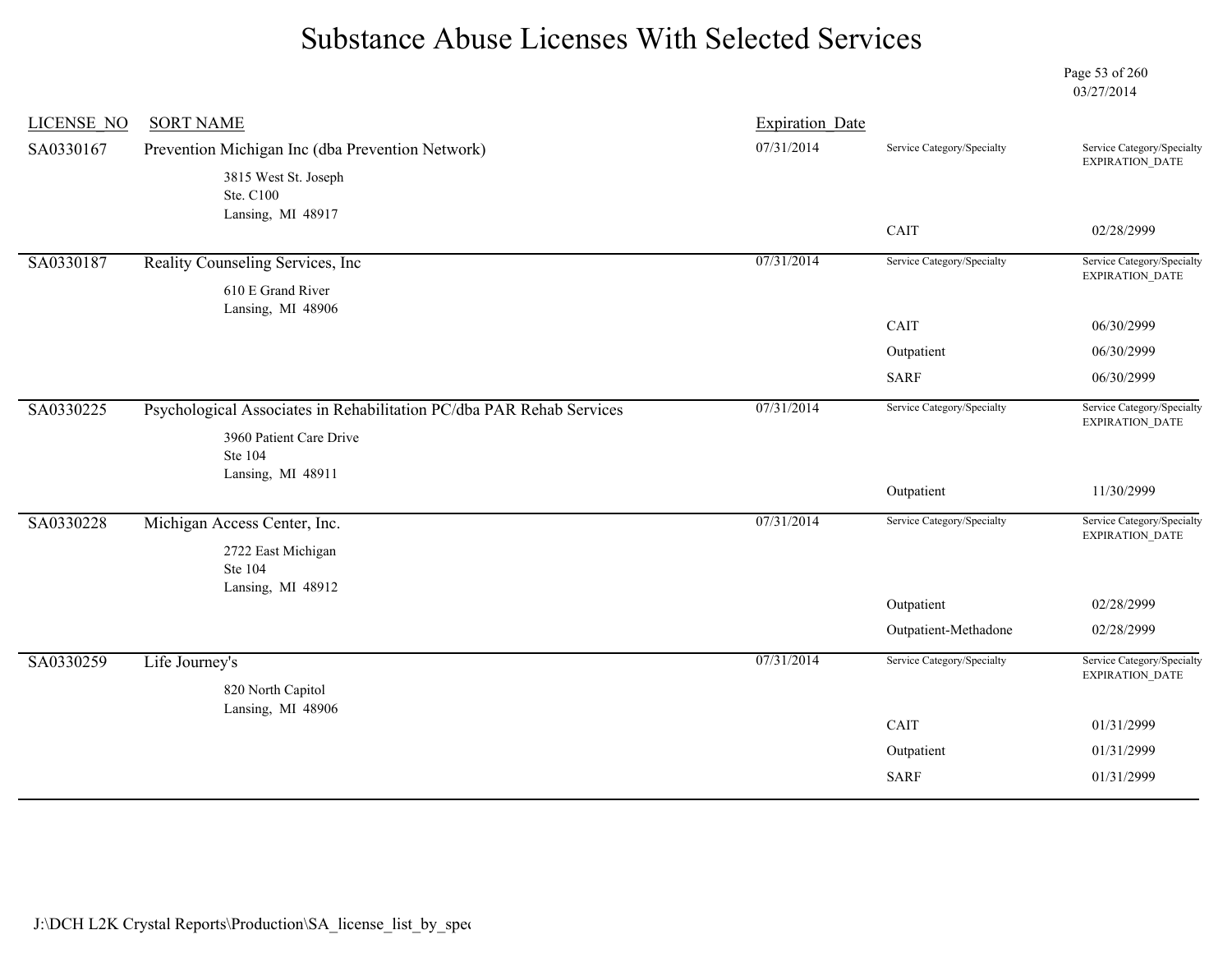Page 54 of 260 03/27/2014

| <b>LICENSE NO</b> | <b>SORT NAME</b>                                                                                                                                                     | <b>Expiration Date</b> |                            |                                                      |
|-------------------|----------------------------------------------------------------------------------------------------------------------------------------------------------------------|------------------------|----------------------------|------------------------------------------------------|
| SA0330262         | Edward W Sparrow Hospital Assoc/dba Sparrow Health System/St Lawrence<br>Campus<br><b>Behavioral Health</b><br>1210 West Saginaw<br><b>Attention Charlotte Black</b> | 07/31/2014             | Service Category/Specialty | Service Category/Specialty<br>EXPIRATION_DATE        |
|                   | Lansing, MI 48915                                                                                                                                                    |                        | Inpatient                  | 03/31/2999                                           |
|                   |                                                                                                                                                                      |                        | Outpatient                 | 03/31/2999                                           |
| SA0330299         | Eaglevision Ministries, Inc.<br>814 North Washington                                                                                                                 | 07/31/2014             | Service Category/Specialty | Service Category/Specialty<br><b>EXPIRATION DATE</b> |
|                   | Lansing, MI 48906                                                                                                                                                    |                        | CAIT                       | 07/31/2999                                           |
|                   |                                                                                                                                                                      |                        | Outpatient                 | 07/31/2999                                           |
|                   |                                                                                                                                                                      |                        | <b>SARF</b>                | 07/31/2999                                           |
| SA0330301         | Michigan Therapeutic Consultants<br>913 West Holmes Road                                                                                                             | 07/31/2014             | Service Category/Specialty | Service Category/Specialty<br><b>EXPIRATION DATE</b> |
|                   | Suite 189<br>Lansing, MI 48910                                                                                                                                       |                        | Outpatient                 | 04/30/2999                                           |
|                   |                                                                                                                                                                      |                        | Outpatient-Methadone       | 04/30/2999                                           |
| SA0330307         | Volunteers of America Michigan/Substance Abuse Treatment Services Lansing<br>430 North Larch St                                                                      | 07/31/2014             | Service Category/Specialty | Service Category/Specialty<br><b>EXPIRATION DATE</b> |
|                   | Lansing, MI 48912                                                                                                                                                    |                        | Outpatient                 | 09/30/2999                                           |
| SA0330312         | <b>Independent Social Work Practice</b><br>203 E Reasoner St                                                                                                         | 07/31/2014             | Service Category/Specialty | Service Category/Specialty<br><b>EXPIRATION DATE</b> |
|                   | Ste 1<br>Lansing, MI 48906                                                                                                                                           |                        |                            |                                                      |
|                   |                                                                                                                                                                      |                        | <b>SARF</b>                | 03/31/2999                                           |
| SA0330319         | City Rescue Mission of Lansing                                                                                                                                       | 07/31/2014             | Service Category/Specialty | Service Category/Specialty<br><b>EXPIRATION DATE</b> |
|                   | 607 East Michigan<br>Lansing, MI 48912                                                                                                                               |                        |                            |                                                      |
|                   |                                                                                                                                                                      |                        | CAIT                       | 05/31/2999                                           |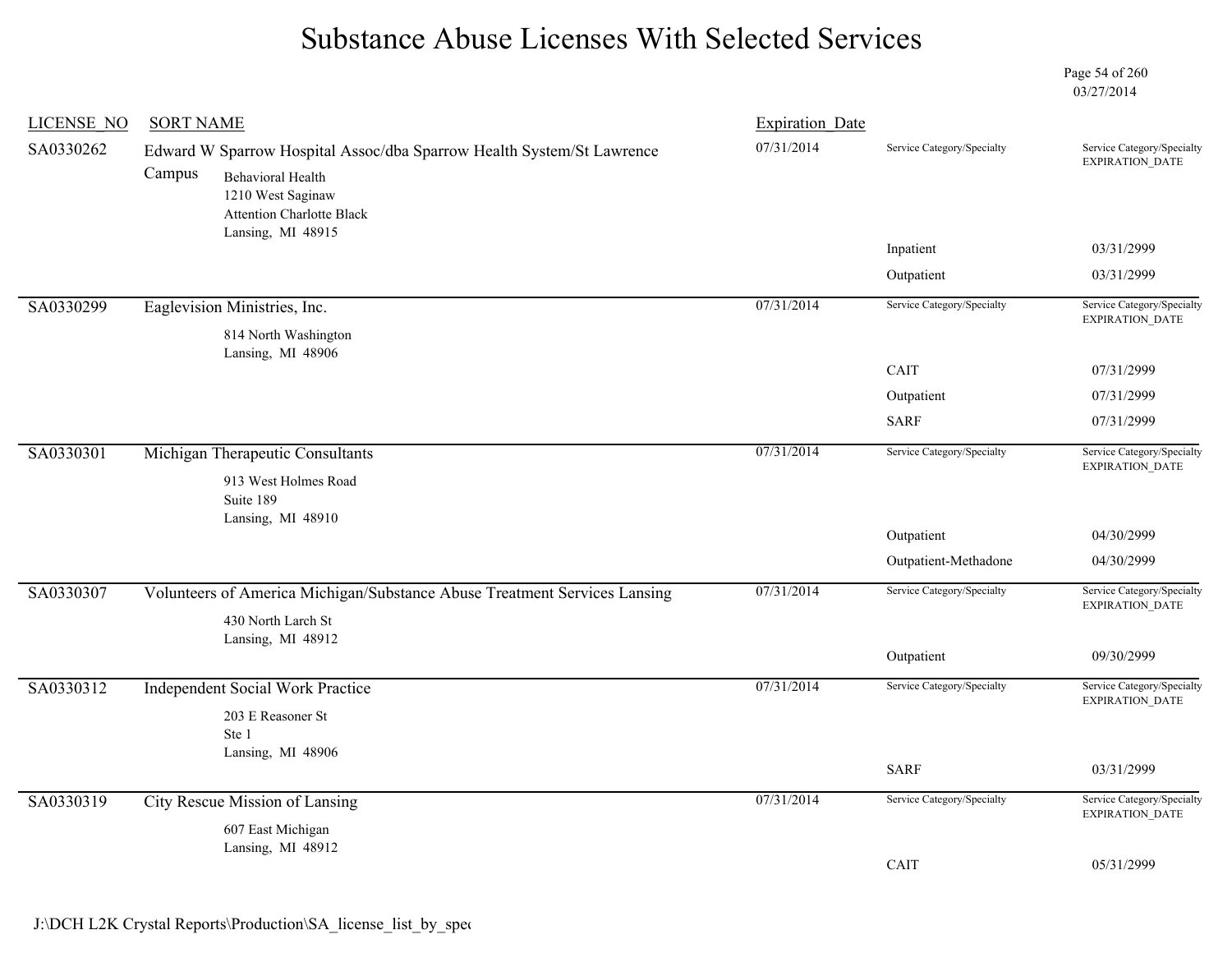Page 55 of 260 03/27/2014

| <b>LICENSE NO</b> | <b>SORT NAME</b>                                               | <b>Expiration Date</b> |                             |                                               |
|-------------------|----------------------------------------------------------------|------------------------|-----------------------------|-----------------------------------------------|
|                   |                                                                |                        | Residential                 | 05/31/2999                                    |
| SA0330321         | Consumer Services, Inc.                                        | 07/31/2014             | Service Category/Specialty  | Service Category/Specialty<br>EXPIRATION_DATE |
|                   | 585 Jewett Road<br>Mason, MI 48854                             |                        |                             |                                               |
|                   |                                                                |                        | Case Management             | 05/31/2999                                    |
|                   |                                                                |                        | Outpatient                  | 05/31/2999                                    |
|                   |                                                                |                        | <b>SARF</b>                 | 05/31/2999                                    |
| SA0330323         | St. Vincent Catholic Charities                                 | 07/31/2014             | Service Category/Specialty  | Service Category/Specialty<br>EXPIRATION_DATE |
|                   | 2800 West Willow                                               |                        |                             |                                               |
|                   | Lansing, MI 48917                                              |                        | Outpatient                  | 02/28/2999                                    |
|                   |                                                                |                        | CAIT                        | 02/28/2999                                    |
|                   |                                                                |                        | <b>SARF</b>                 | 02/28/2999                                    |
| SA0330325         | Red Cedar Clinic                                               | 07/31/2014             | Service Category/Specialty  | Service Category/Specialty<br>EXPIRATION_DATE |
|                   | 2025 South Washington Avenue<br>Suite 210<br>Lansing, MI 48910 |                        |                             |                                               |
|                   |                                                                |                        | <b>SARF</b>                 | 07/31/2999                                    |
|                   |                                                                |                        | Outpatient-Methadone        | 05/31/2999                                    |
|                   |                                                                |                        | Outpatient                  | 05/31/2999                                    |
| SA0330328         | Zero-Day Supportive Services                                   | 07/31/2014             | Service Category/Specialty  | Service Category/Specialty<br>EXPIRATION_DATE |
|                   | 835 W. Genessest Street                                        |                        |                             |                                               |
|                   | Lansing, MI 48915                                              |                        | Case Management             | 07/31/2999                                    |
|                   |                                                                |                        | Early Intervention          | 07/31/2999                                    |
|                   |                                                                |                        | CAIT                        | 07/31/2999                                    |
|                   |                                                                |                        | Outpatient                  | 07/31/2999                                    |
|                   |                                                                |                        | <b>Integrated Treatment</b> | 07/31/2999                                    |
|                   |                                                                |                        | <b>SARF</b>                 | 07/31/2999                                    |
|                   |                                                                |                        | Peer Recovery and Support   | 07/31/2999                                    |
|                   |                                                                |                        |                             |                                               |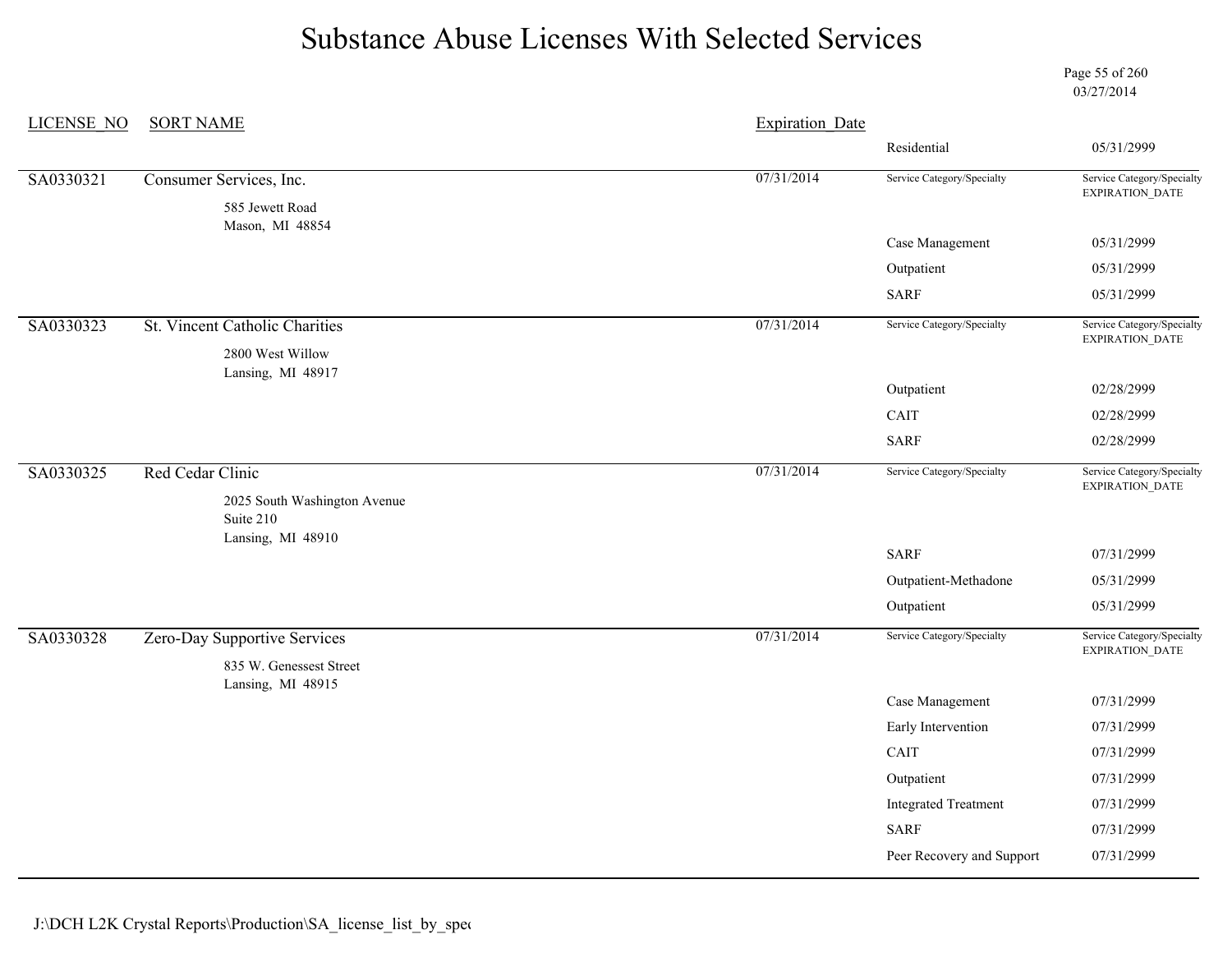Page 56 of 260 03/27/2014

| <b>LICENSE NO</b> | <b>SORT NAME</b>                             | <b>Expiration Date</b> |                             |                                               |
|-------------------|----------------------------------------------|------------------------|-----------------------------|-----------------------------------------------|
| SA0330330         | Victory Clinical Services Lansing, MI        | 07/31/2014             | Service Category/Specialty  | Service Category/Specialty<br>EXPIRATION_DATE |
|                   | 4902 South Cedar Street<br>Lansing, MI 48910 |                        |                             |                                               |
|                   |                                              |                        | Outpatient                  | 06/30/2999                                    |
|                   |                                              |                        | Peer Recovery and Support   | 06/30/2999                                    |
|                   |                                              |                        | Case Management             | 06/30/2999                                    |
|                   |                                              |                        | <b>Integrated Treatment</b> | 06/30/2999                                    |
|                   |                                              |                        | Early Intervention          | 06/30/2999                                    |
|                   |                                              |                        | Outpatient-Methadone        | 06/30/2999                                    |
|                   |                                              |                        | <b>SARF</b>                 | 06/30/2999                                    |
| SA0330333         | <b>Cognitive Consultants</b>                 | 07/31/2014             | Service Category/Specialty  | Service Category/Specialty<br>EXPIRATION_DATE |
|                   | 4202 Charlar Lane                            |                        |                             |                                               |
|                   | Suite 2                                      |                        |                             |                                               |
|                   | Holt, MI 48842                               |                        | <b>SARF</b>                 | 10/31/2999                                    |
|                   |                                              |                        | Early Intervention          | 10/31/2999                                    |
|                   |                                              |                        | Case Management             | 10/31/2999                                    |
|                   |                                              |                        | CAIT                        | 10/31/2999                                    |
|                   |                                              |                        | Outpatient                  | 10/31/2999                                    |
| SA0330336         | <b>McMathis Counseling Services</b>          | 07/31/2014             | Service Category/Specialty  | Service Category/Specialty<br>EXPIRATION_DATE |
|                   | 1310 Turner St.                              |                        |                             |                                               |
|                   | Lansing, MI 48906                            |                        | CAIT                        | 12/31/2999                                    |
|                   |                                              |                        | <b>SARF</b>                 | 12/31/2999                                    |
|                   |                                              |                        | Outpatient                  | 12/31/2999                                    |
| SA0330337         |                                              | 07/31/2014             | Service Category/Specialty  | Service Category/Specialty                    |
|                   | The Recovery Center                          |                        |                             | EXPIRATION_DATE                               |
|                   | 810 West Saginaw<br>Lansing, MI 48915        |                        |                             |                                               |
|                   |                                              |                        | <b>SARF</b>                 | 07/31/2999                                    |
|                   |                                              |                        | Residential                 | 07/31/2999                                    |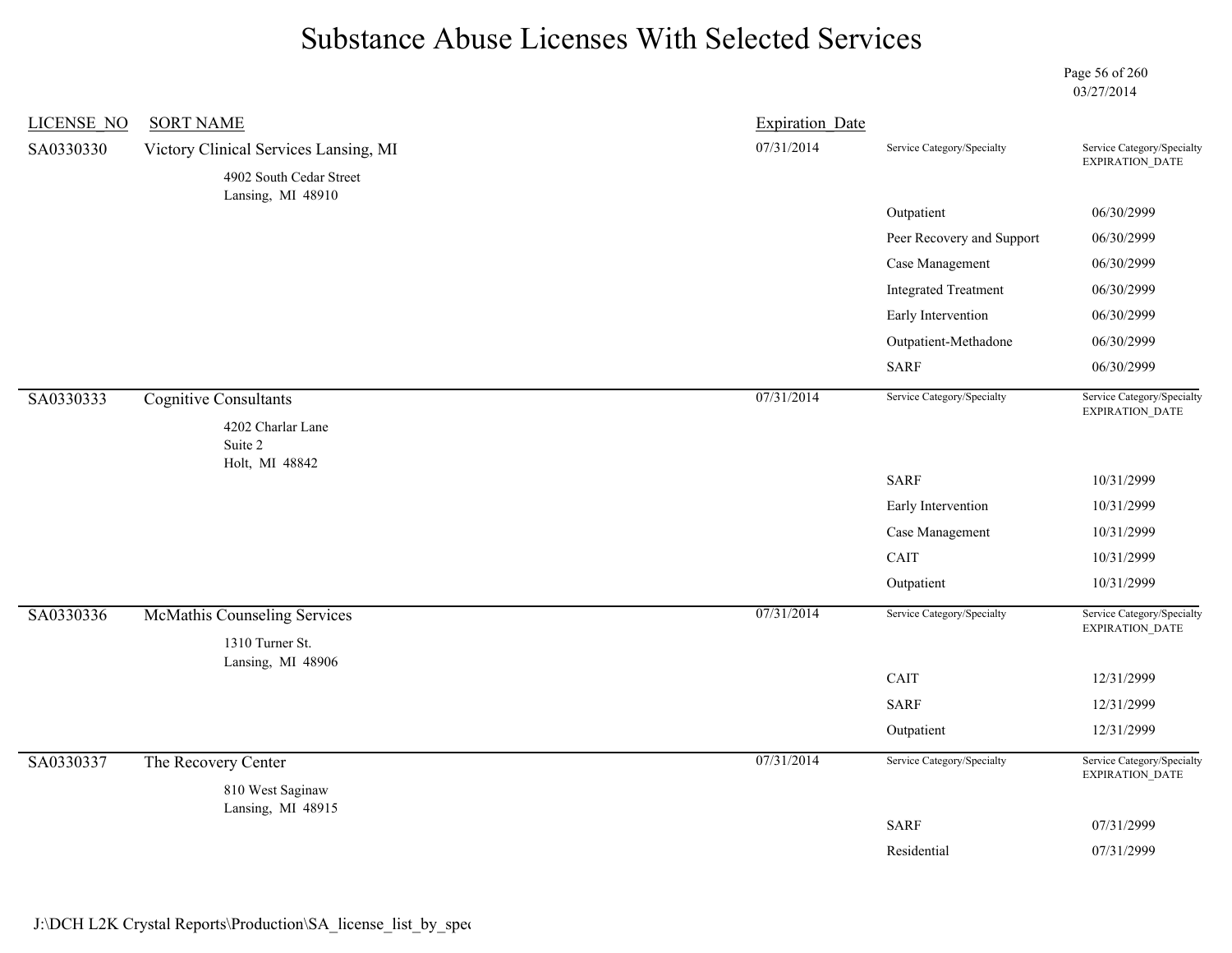Page 57 of 260 03/27/2014

| <b>LICENSE NO</b> | <b>SORT NAME</b>                             | <b>Expiration Date</b> |                            |                                               |
|-------------------|----------------------------------------------|------------------------|----------------------------|-----------------------------------------------|
|                   |                                              |                        | Residential Detox          | 07/31/2999                                    |
| SA0330340         | <b>CEI-Community Mental Health Authority</b> | 07/31/2014             | Service Category/Specialty | Service Category/Specialty<br>EXPIRATION_DATE |
|                   | 812 E. Jolly Road<br>Lansing, MI 48911       |                        |                            |                                               |
|                   |                                              |                        | Case Management            | 07/31/2999                                    |
|                   |                                              |                        | <b>SARF</b>                | 07/31/2999                                    |
| SA0330341         | Ingham County Health Department              | 07/31/2014             | Service Category/Specialty | Service Category/Specialty<br>EXPIRATION_DATE |
|                   | 5303 South Cedar<br>PO Box 30161             |                        |                            |                                               |
|                   | Lansing, MI 489097661                        |                        | CAIT                       | 07/31/2999                                    |
| SA0330342         | <b>Eaglevision Ministries</b>                | 07/31/2014             | Service Category/Specialty | Service Category/Specialty<br>EXPIRATION_DATE |
|                   | 2200 S. Cedar Street                         |                        |                            |                                               |
|                   | Lansing, MI 48910                            |                        | CAIT                       | 07/31/2999                                    |
| SA0330343         | Alcohol Drug Education Program (ADEP)        | 07/31/2014             | Service Category/Specialty | Service Category/Specialty<br>EXPIRATION_DATE |
|                   | 507 1/2 East Grand River<br>Suite 9          |                        |                            |                                               |
|                   | East Lansing, MI 48823                       |                        | Peer Recovery and Support  | 12/31/2999                                    |
|                   |                                              |                        | Outpatient                 | 12/31/2999                                    |
|                   |                                              |                        | CAIT                       | 12/31/2999                                    |
|                   |                                              |                        | <b>SARF</b>                | 12/31/2999                                    |
| SA0330344         | Eaglevision Ministries, Inc.                 | 07/31/2014             | Service Category/Specialty | Service Category/Specialty<br>EXPIRATION_DATE |
|                   | 2110 South Cedar Street<br>Lansing, MI 48910 |                        |                            |                                               |
|                   |                                              |                        | CAIT                       | 07/31/2999                                    |
| SA0330345         | Wellness, Inx                                | 07/31/2014             | Service Category/Specialty | Service Category/Specialty<br>EXPIRATION_DATE |
|                   | 913 W. Holmes Street<br>Suite 209            |                        |                            |                                               |

Lansing, MI 48910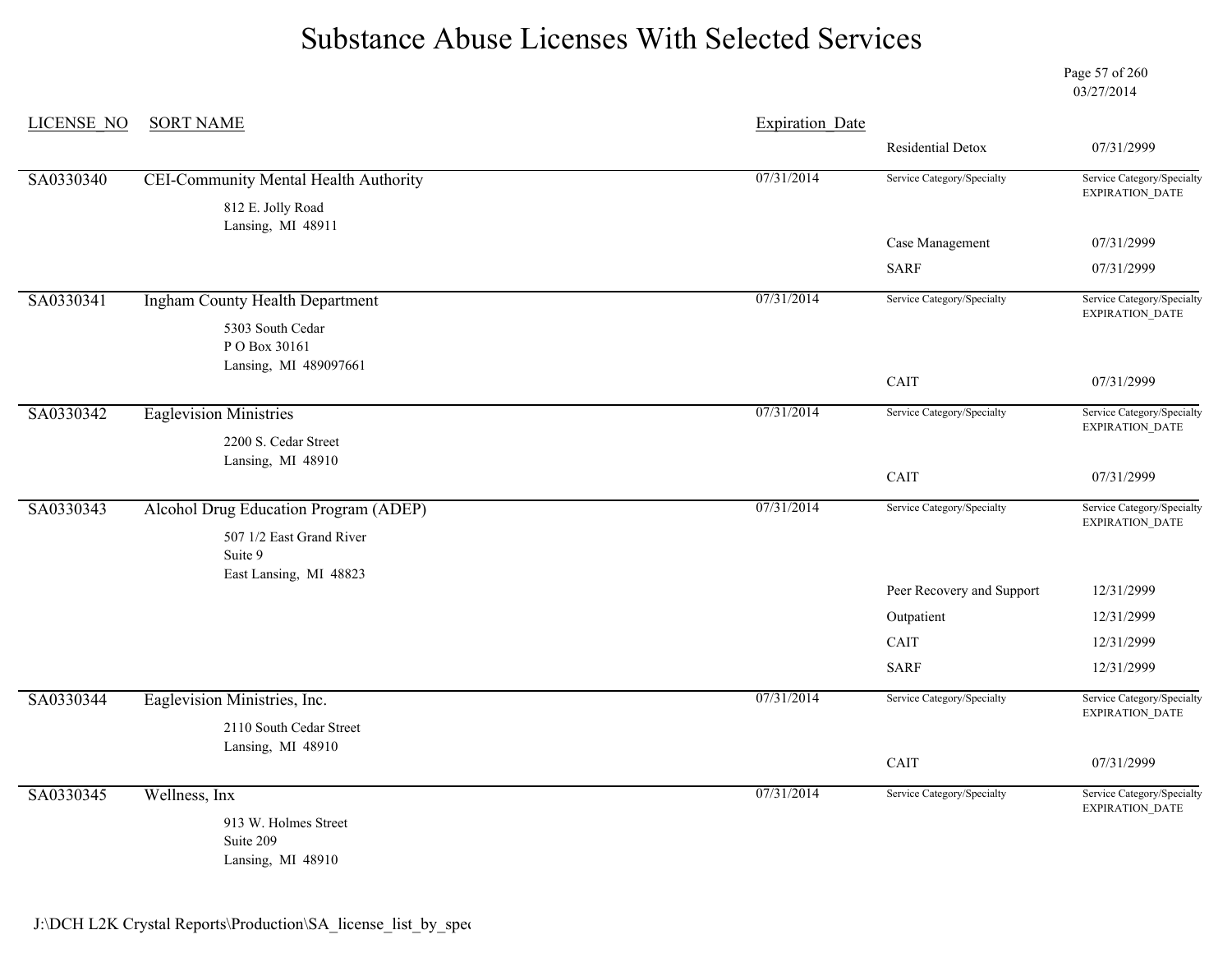Page 58 of 260 03/27/2014

| <b>LICENSE NO</b> | <b>SORT NAME</b>                          | <b>Expiration Date</b> |                             |                                               |
|-------------------|-------------------------------------------|------------------------|-----------------------------|-----------------------------------------------|
|                   |                                           |                        | Case Management             | 07/15/2999                                    |
|                   |                                           |                        | <b>SARF</b>                 | 07/15/2999                                    |
|                   |                                           |                        | CAIT                        | 07/15/2999                                    |
|                   |                                           |                        | Outpatient                  | 07/15/2999                                    |
|                   |                                           |                        | Peer Recovery and Support   | 07/15/2999                                    |
| SA0330346         | <b>PPPS III</b>                           | 07/31/2014             | Service Category/Specialty  | Service Category/Specialty<br>EXPIRATION_DATE |
|                   | 3333 S. Pennsylvania<br>Lansing, MI 48910 |                        |                             |                                               |
|                   |                                           |                        | Early Intervention          | 12/31/2999                                    |
|                   |                                           |                        | <b>Integrated Treatment</b> | 12/31/2999                                    |
|                   |                                           |                        | <b>SARF</b>                 | 12/31/2999                                    |
|                   |                                           |                        | CAIT                        | 12/31/2999                                    |
|                   |                                           |                        | Outpatient                  | 12/31/2999                                    |
| SA0330347         | Cope Personal Development Center          | 07/31/2014             | Service Category/Specialty  | Service Category/Specialty<br>EXPIRATION_DATE |
|                   | 913 W. Holmes Rd.<br>Suite 211            |                        |                             |                                               |
|                   | Lansing, MI 48910                         |                        | <b>SARF</b>                 | 07/31/2999                                    |
|                   |                                           |                        | CAIT                        | 07/31/2999                                    |
| SA0330348         | <b>GPS</b> Guide to Personal Solutions    | 07/31/2014             | Service Category/Specialty  | Service Category/Specialty<br>EXPIRATION_DATE |
|                   | 913 W. Holmes Road Suite 143              |                        |                             |                                               |
|                   | Lansing, MI 48910                         |                        | <b>Integrated Treatment</b> | 09/28/2014                                    |
|                   |                                           |                        | Outpatient                  | 09/28/2014                                    |
|                   |                                           |                        | <b>SARF</b>                 | 09/28/2014                                    |
|                   |                                           |                        | Early Intervention          | 09/28/2014                                    |
| SA0340016         | Inner Access Therapy Center LLC           | 07/31/2014             | Service Category/Specialty  | Service Category/Specialty                    |
|                   |                                           |                        |                             | EXPIRATION_DATE                               |
|                   | 112 South Depot<br>Ionia, MI 48846        |                        |                             |                                               |
|                   |                                           |                        | CAIT                        | 11/30/2999                                    |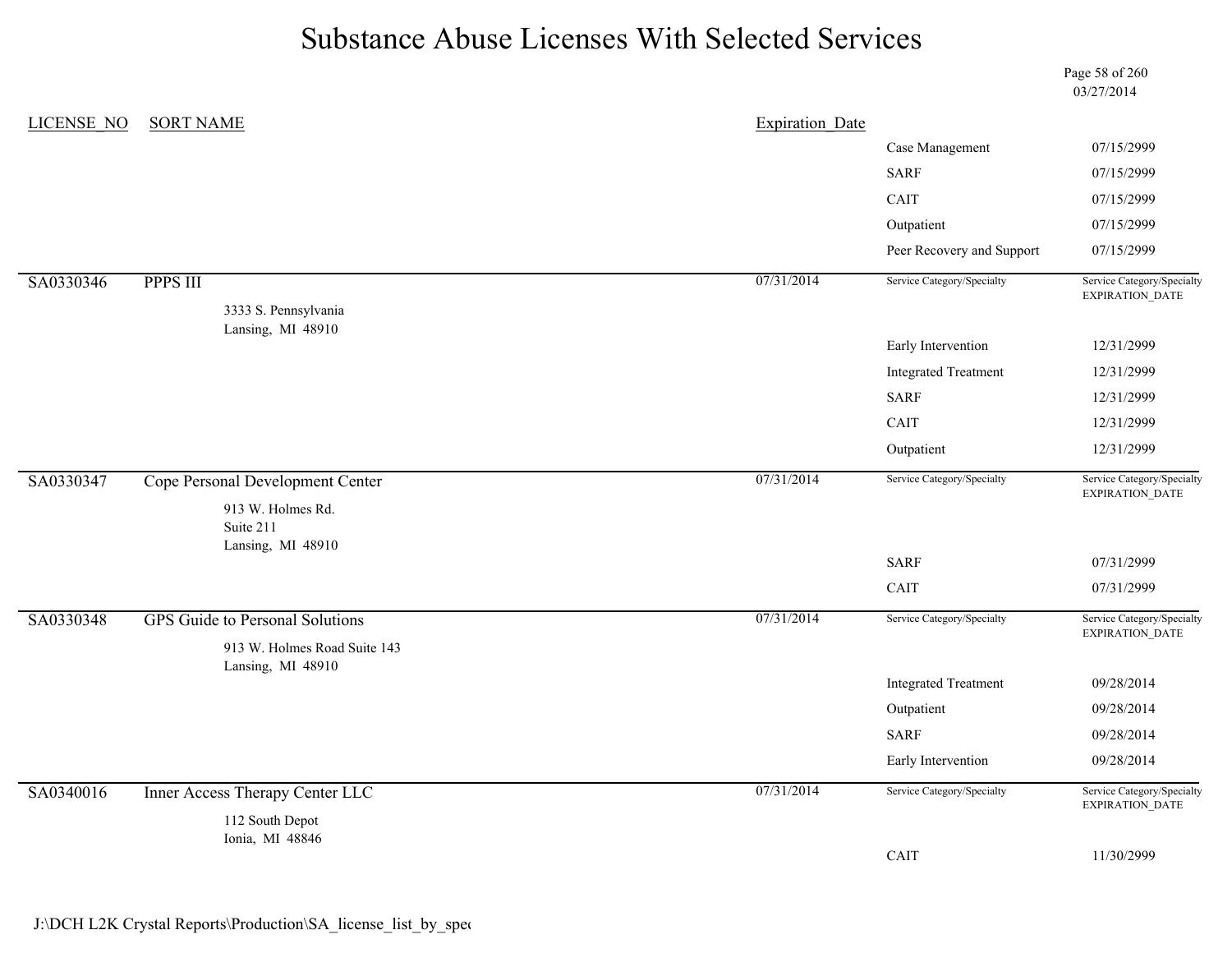Page 59 of 260 03/27/2014

| <b>LICENSE NO</b> | <b>SORT NAME</b>                                         | <b>Expiration Date</b> |                             |                                               |
|-------------------|----------------------------------------------------------|------------------------|-----------------------------|-----------------------------------------------|
|                   |                                                          |                        | Outpatient                  | 11/30/2999                                    |
|                   |                                                          |                        | <b>SARF</b>                 | 11/30/2999                                    |
| SA0340026         | Ionia County Community Mental Health                     | 07/31/2014             | Service Category/Specialty  | Service Category/Specialty<br>EXPIRATION_DATE |
|                   | 375 Apple Tree Drive<br>Ionia, MI 48846                  |                        |                             |                                               |
|                   |                                                          |                        | Outpatient                  | 06/30/2999                                    |
|                   |                                                          |                        | <b>SARF</b>                 | 06/30/2999                                    |
|                   |                                                          |                        | CAIT                        | 06/30/2999                                    |
| SA0340029         | <b>Amazing Miracles</b>                                  | 07/31/2014             | Service Category/Specialty  | Service Category/Specialty<br>EXPIRATION_DATE |
|                   | 321 West Main Street<br>P.O. Box 433<br>Ionia, MI 48846  |                        |                             |                                               |
|                   |                                                          |                        | CAIT                        | 03/31/2999                                    |
|                   |                                                          |                        | <b>SARF</b>                 | 03/31/2999                                    |
|                   |                                                          |                        | Outpatient                  | 03/31/2999                                    |
| SA0340032         | Two Rivers Counseling & Consulting, P.C.                 | 07/31/2014             | Service Category/Specialty  | Service Category/Specialty<br>EXPIRATION_DATE |
|                   | 307 Kent Street<br>Portland, MI 48875                    |                        |                             |                                               |
|                   |                                                          |                        | <b>SARF</b>                 | 02/28/2999                                    |
|                   |                                                          |                        | Outpatient                  | 02/28/2999                                    |
|                   |                                                          |                        | CAIT                        | 02/28/2999                                    |
| SA0340037         | Catholic Charities West Michigan                         | 07/31/2014             | Service Category/Specialty  | Service Category/Specialty<br>EXPIRATION_DATE |
|                   | 601 East Washington Street<br>Suite B<br>Ionia, MI 48846 |                        |                             |                                               |
|                   |                                                          |                        | Outpatient                  | 10/31/2999                                    |
|                   |                                                          |                        | <b>Integrated Treatment</b> | 10/31/2999                                    |
|                   |                                                          |                        | Peer Recovery and Support   | 10/31/2999                                    |
|                   |                                                          |                        | Case Management             | 10/31/2999                                    |
|                   |                                                          |                        | Early Intervention          | 10/31/2999                                    |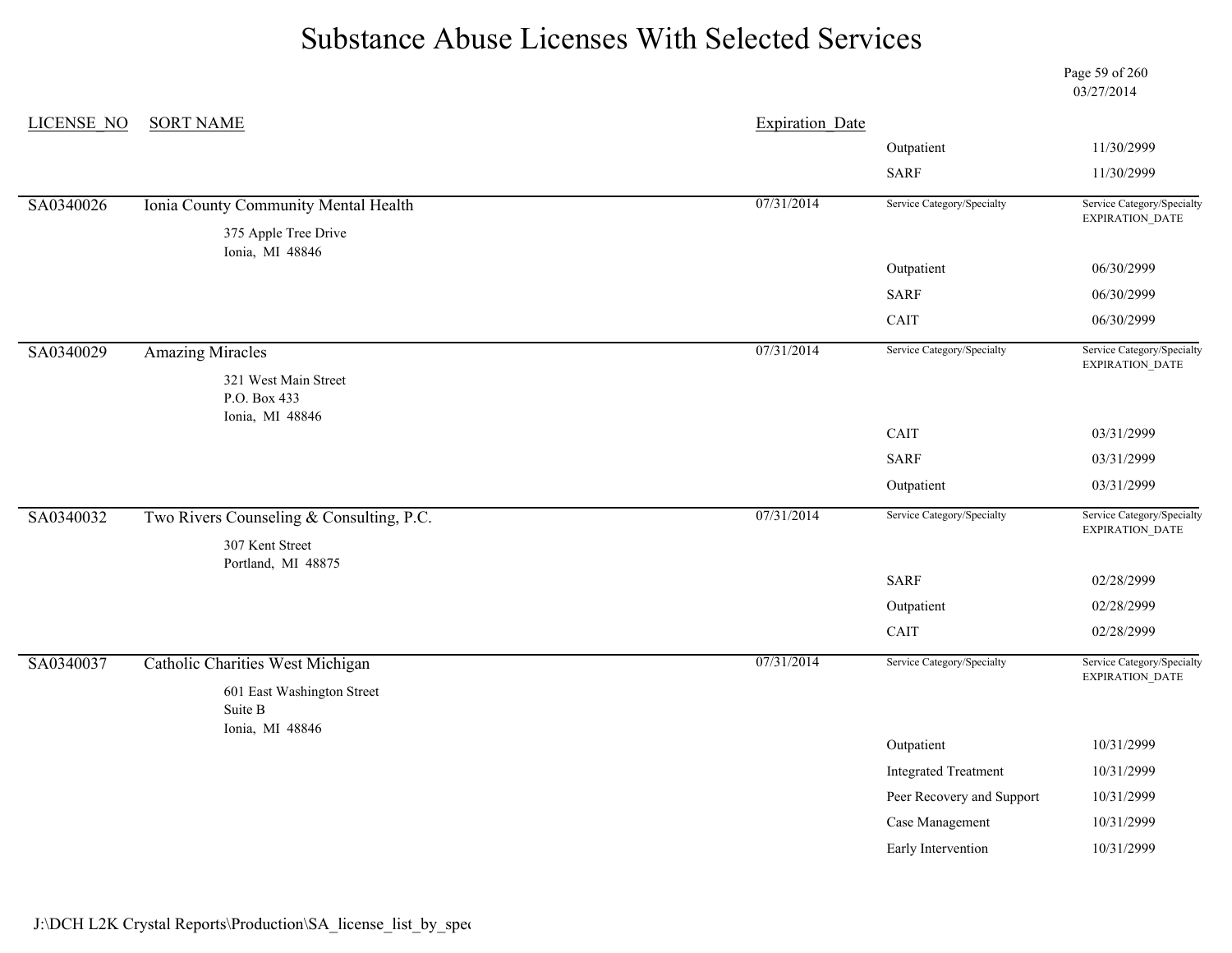LICENSE\_NO SORT NAME Page 60 of 260 03/27/2014 Expiration Date SARF 10/31/2999 CAIT 10/31/2999 SA0340038 Ionia County Substance Abuse Initiative/Ionia County Health Department 07/31/2014 Service Category/Specialty Service Category/Specialty EXPIRATION\_DATE 175 East Adams Ionia, MI 48846 Case Management 05/31/2999 Peer Recovery and Support 05/31/2999 CAIT 05/31/2999 Early Intervention 05/31/2999 Integrated Treatment 05/31/2999 Outpatient 05/31/2999 SARF 05/31/2999 SA0340040 Comprehensive Recovery Services, Inc. 07/31/2014 Service Category/Specialty Service Category/Specialty EXPIRATION\_DATE 215 West Main Street Ionia, MI 48846 CAIT 12/31/2999 Outpatient 12/31/2999 SARF 12/31/2999 SA0340041 Cognitive Consultants, LLC 07/31/2014 Service Category/Specialty Service Category/Specialty EXPIRATION\_DATE 439 West Main Street Ionia, MI 48846 SARF 07/31/2999 Case Management 07/31/2999 Outpatient 07/31/2999 Early Intervention 07/31/2999 CAIT 07/31/2999 SA0350004 AuSable Valley Community Mental Health Services 07/31/2014 Service Category/Specialty Service Category/Specialty EXPIRATION\_DATE 1199 W Harris Ave PO Box 310

Tawas City, MI 48764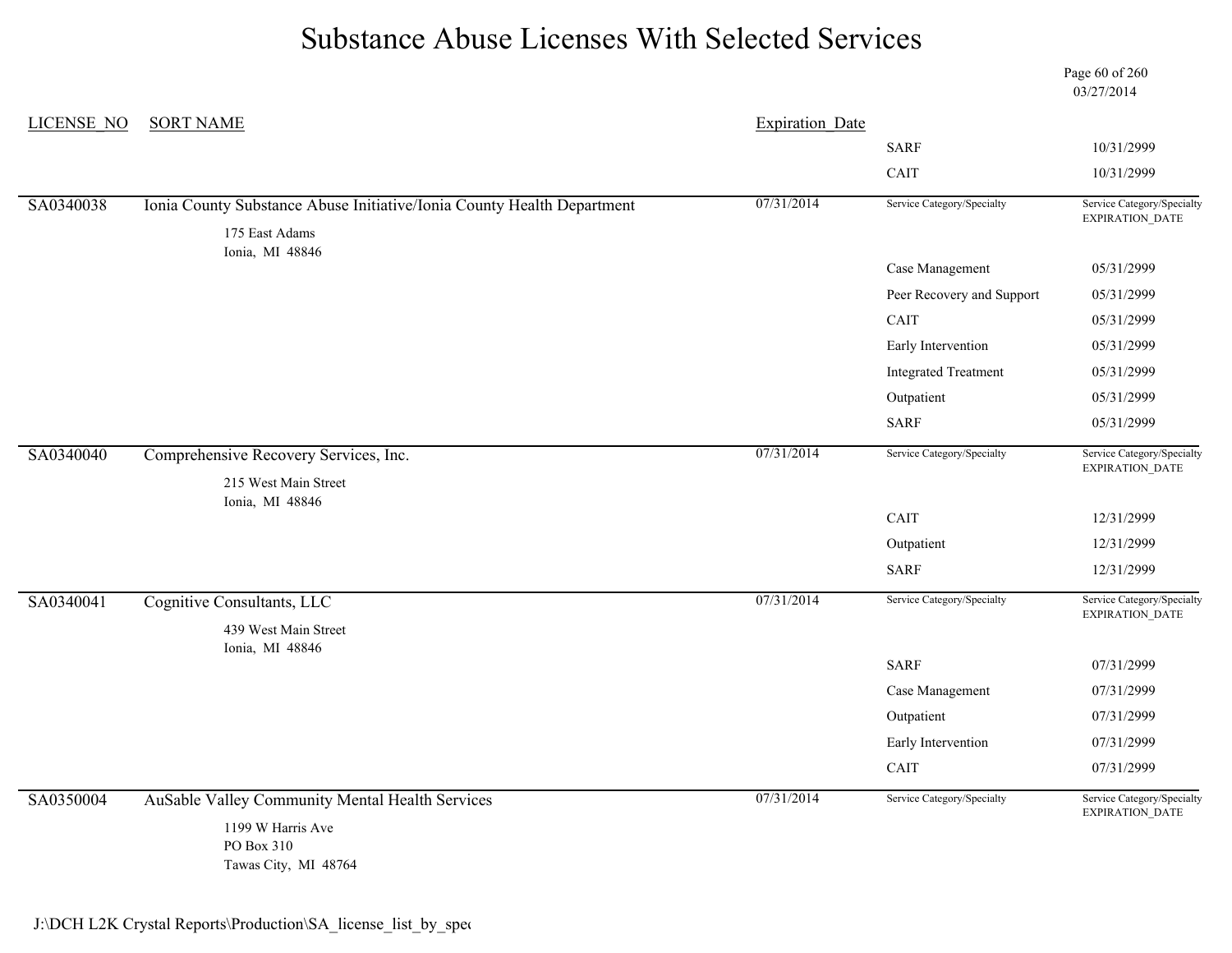|                   |                                              |                        |                             | Page 61 of 260<br>03/27/2014                         |
|-------------------|----------------------------------------------|------------------------|-----------------------------|------------------------------------------------------|
| <b>LICENSE NO</b> | <b>SORT NAME</b>                             | <b>Expiration Date</b> |                             |                                                      |
|                   |                                              |                        | CAIT                        | 05/31/2999                                           |
|                   |                                              |                        | Outpatient                  | 05/31/2999                                           |
|                   |                                              |                        | <b>SARF</b>                 | 05/31/2999                                           |
|                   |                                              |                        | <b>Integrated Treatment</b> | 05/31/2999                                           |
| SA0350011         | Turning Point Counseling Inc                 | 07/31/2014             | Service Category/Specialty  | Service Category/Specialty<br><b>EXPIRATION DATE</b> |
|                   | 5671 North Skeel                             |                        |                             |                                                      |
|                   | Ste 7<br>Oscoda, MI 48750                    |                        |                             |                                                      |
|                   |                                              |                        | <b>Integrated Treatment</b> | 12/31/2999                                           |
|                   |                                              |                        | <b>SARF</b>                 | 07/31/2999                                           |
|                   |                                              |                        | Outpatient                  | 07/31/2999                                           |
|                   |                                              |                        | CAIT                        | 07/31/2999                                           |
| SA0360014         | Dickinson Iron District H.D. Youth Coalition | 07/31/2014             | Service Category/Specialty  | Service Category/Specialty<br>EXPIRATION_DATE        |
|                   | 601 Washington Ave<br>Iron River, MI 49935   |                        |                             |                                                      |
|                   |                                              |                        | $\operatorname{CAIT}$       | 06/30/2999                                           |
| SA0360015         | Superior Psychological Services PC           | 07/31/2014             | Service Category/Specialty  | Service Category/Specialty<br><b>EXPIRATION DATE</b> |
|                   | 340 East Caspian Avenue                      |                        |                             |                                                      |
|                   | Caspian, MI 49915                            |                        | Outpatient                  | 01/31/2999                                           |
|                   |                                              |                        | <b>SARF</b>                 | 01/31/2999                                           |
|                   |                                              |                        | <b>Integrated Treatment</b> | 01/31/2999                                           |
|                   |                                              |                        | Peer Recovery and Support   | 01/31/2999                                           |
|                   |                                              |                        | Early Intervention          | 01/31/2999                                           |
|                   |                                              |                        | Case Management             | 01/31/2999                                           |
|                   |                                              |                        | CAIT                        | 01/31/2999                                           |
| SA0360016         | Northpointe Behavioral Healthcare Systems    | 07/31/2014             | Service Category/Specialty  | Service Category/Specialty<br>EXPIRATION_DATE        |
|                   | 703 Second Avenue                            |                        |                             |                                                      |
|                   | Iron River, MI 49935                         |                        | Outpatient                  | 02/28/2999                                           |
|                   |                                              |                        |                             |                                                      |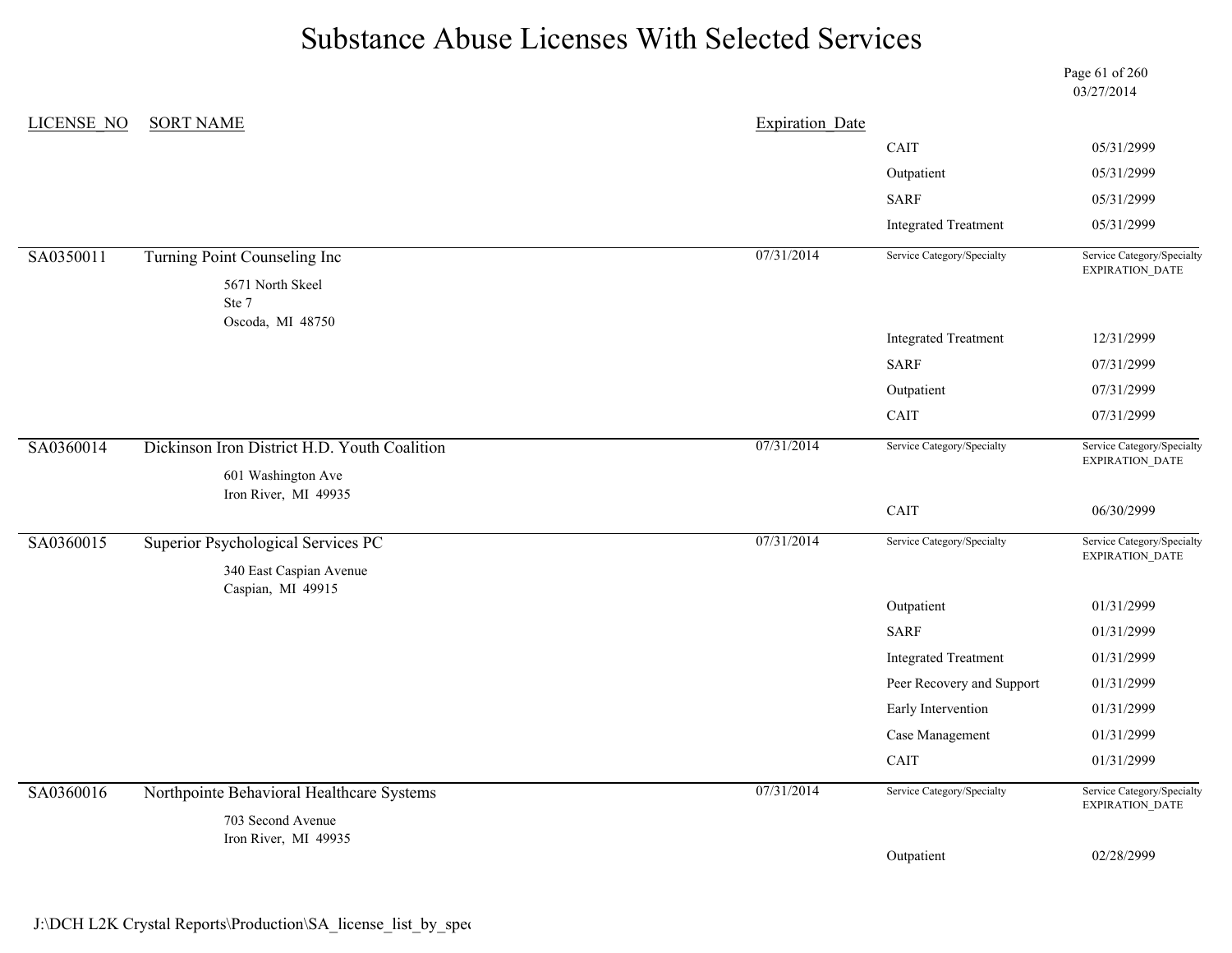Page 62 of 260 03/27/2014

| <b>LICENSE NO</b> | <b>SORT NAME</b>                                            | <b>Expiration Date</b> |                             |                                               |
|-------------------|-------------------------------------------------------------|------------------------|-----------------------------|-----------------------------------------------|
|                   |                                                             |                        | <b>Integrated Treatment</b> | 02/28/2999                                    |
|                   |                                                             |                        | Case Management             | 02/28/2999                                    |
| SA0360017         | Superior Psychological Services P.C.                        | 07/31/2014             | Service Category/Specialty  | Service Category/Specialty<br>EXPIRATION_DATE |
|                   | 818 Pyle Drive                                              |                        |                             |                                               |
|                   | Kingsford, MI 49802                                         |                        | SARF                        | 01/31/2999                                    |
|                   |                                                             |                        | CAIT                        | 01/31/2999                                    |
|                   |                                                             |                        | Outpatient                  | 01/31/2999                                    |
|                   |                                                             |                        | <b>Integrated Treatment</b> | 01/31/2999                                    |
|                   |                                                             |                        | Peer Recovery and Support   | 01/31/2999                                    |
|                   |                                                             |                        | Case Management             | 01/31/2999                                    |
|                   |                                                             |                        | Early Intervention          | 01/31/2999                                    |
| SA0360018         | Community Substance Abuse Services, Inc.                    | 07/31/2014             | Service Category/Specialty  | Service Category/Specialty                    |
|                   | 620 N. 4th Avenue                                           |                        |                             | EXPIRATION_DATE                               |
|                   | Iron River, MI 49935                                        |                        | CAIT                        | 08/31/2999                                    |
|                   |                                                             |                        | Case Management             | 08/31/2999                                    |
|                   |                                                             |                        | <b>SARF</b>                 | 08/31/2999                                    |
|                   |                                                             |                        | Outpatient                  | 08/31/2999                                    |
|                   |                                                             |                        | Early Intervention          | 08/31/2999                                    |
|                   |                                                             |                        | <b>Integrated Treatment</b> | 08/31/2999                                    |
| SA0360019         | Samaritan Counseling Centers of the Western Upper Peninsula | 07/31/2014             | Service Category/Specialty  | Service Category/Specialty<br>EXPIRATION_DATE |
|                   | 117 West Genesee Street<br>Suite 9                          |                        |                             |                                               |
|                   | Iron River, MI 49935                                        |                        | <b>SARF</b>                 | 07/31/2999                                    |
|                   |                                                             |                        | <b>Integrated Treatment</b> | 07/31/2999                                    |
|                   |                                                             |                        | Outpatient                  | 07/31/2999                                    |
|                   |                                                             |                        | Early Intervention          | 07/31/2999                                    |
|                   |                                                             |                        | Case Management             | 07/31/2999                                    |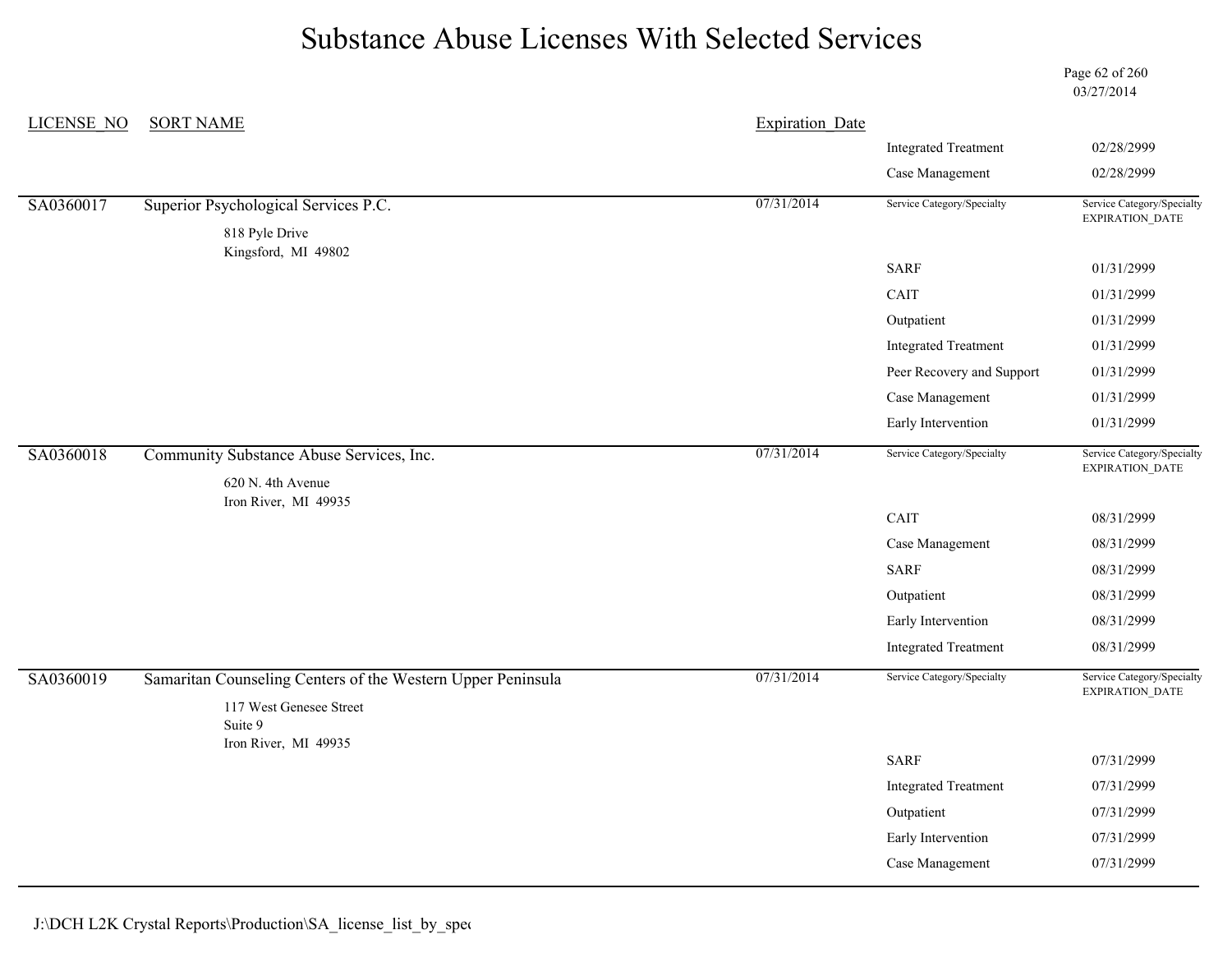Page 63 of 260 03/27/2014

| <b>LICENSE NO</b> | <b>SORT NAME</b>                                                        | <b>Expiration Date</b> |                             |                                               |
|-------------------|-------------------------------------------------------------------------|------------------------|-----------------------------|-----------------------------------------------|
| SA0370007         | Saginaw Chippawa Indain Tribe Youth LEAD Department<br>7070 E. Broadway | 07/31/2014             | Service Category/Specialty  | Service Category/Specialty<br>EXPIRATION_DATE |
|                   | Mt Pleasant, MI 48858                                                   |                        | Residential                 | 05/31/2999                                    |
|                   |                                                                         |                        | <b>SARF</b>                 | 05/31/2999                                    |
|                   |                                                                         |                        | CAIT                        | 05/31/2999                                    |
|                   |                                                                         |                        | Outpatient                  | 05/31/2999                                    |
| SA0370011         | CFS of the Diocese of Saginaw/Catholic Family Service                   | 07/31/2014             | Service Category/Specialty  | Service Category/Specialty<br>EXPIRATION_DATE |
|                   | 210 Court Street<br>Suite #1<br>Mt Pleasant, MI 48858                   |                        |                             |                                               |
|                   |                                                                         |                        | Outpatient                  | 09/30/2999                                    |
|                   |                                                                         |                        | <b>SARF</b>                 | 09/30/2999                                    |
|                   |                                                                         |                        | CAIT                        | 09/30/2999                                    |
| SA0370045         | <b>Addiction Solutions Counseling Center</b><br>218 South Washington    | 07/31/2014             | Service Category/Specialty  | Service Category/Specialty<br>EXPIRATION_DATE |
|                   | Mt Pleasant, MI 48858                                                   |                        | Outpatient                  | 07/31/2999                                    |
|                   |                                                                         |                        | CAIT                        | 07/31/2999                                    |
|                   |                                                                         |                        | <b>Integrated Treatment</b> | 07/31/2999                                    |
|                   |                                                                         |                        | Case Management             | 07/31/2999                                    |
|                   |                                                                         |                        | <b>SARF</b>                 | 07/31/2999                                    |
| SA0370046         | Recovery Unlimited Counseling Services                                  | 07/31/2014             | Service Category/Specialty  | Service Category/Specialty<br>EXPIRATION_DATE |
|                   | 804 East Palmer St<br>Mt Pleasant, MI 48858                             |                        |                             |                                               |
|                   |                                                                         |                        | Outpatient                  | 05/31/2999                                    |
|                   |                                                                         |                        | <b>SARF</b>                 | 05/31/2999                                    |
|                   |                                                                         |                        | CAIT                        | 05/31/2999                                    |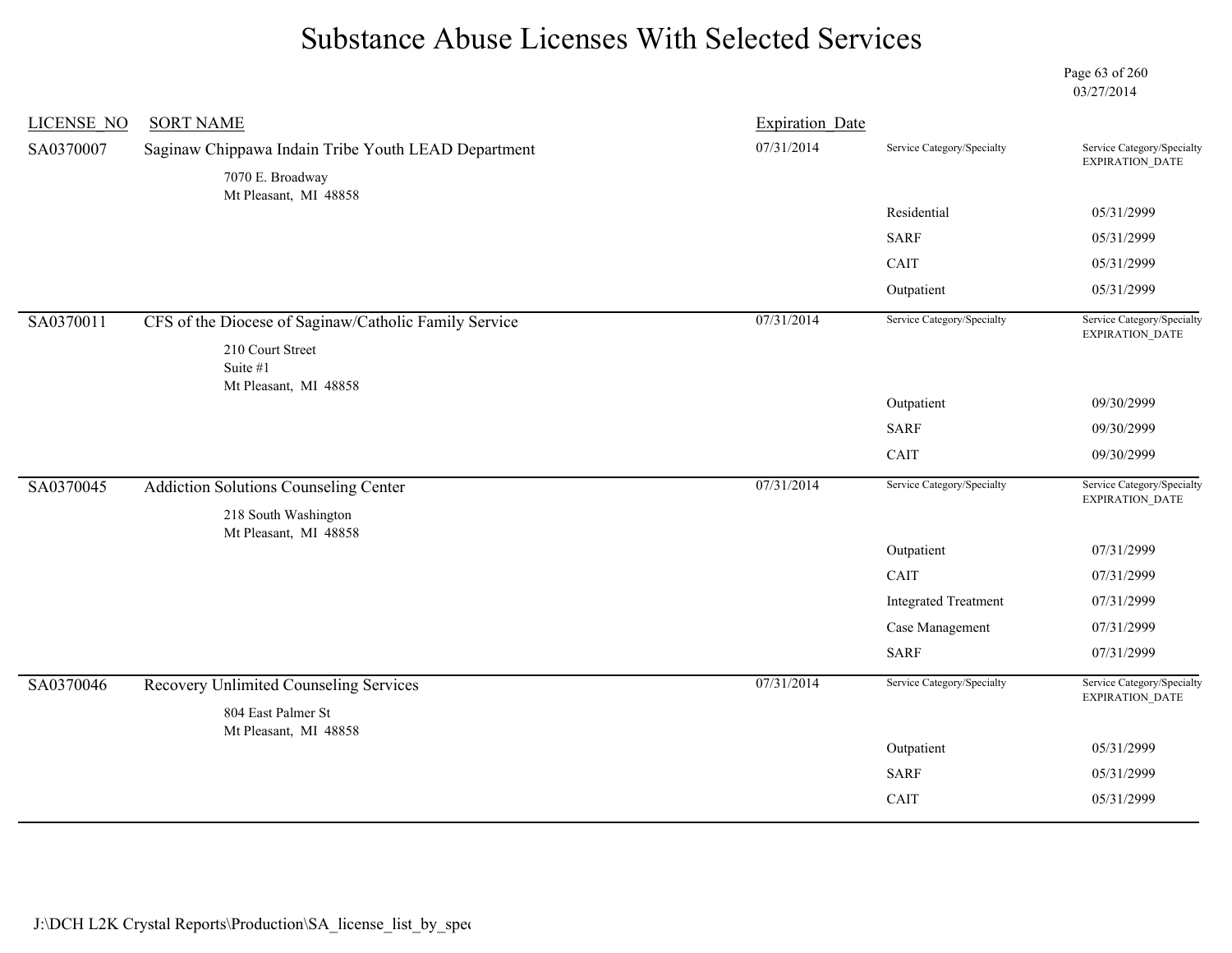Page 64 of 260 03/27/2014

| LICENSE NO | <b>SORT NAME</b>                                              | <b>Expiration Date</b> |                             |                                                      |
|------------|---------------------------------------------------------------|------------------------|-----------------------------|------------------------------------------------------|
| SA0370048  | Ten Sixteen Recovery Network                                  | 07/31/2014             | Service Category/Specialty  | Service Category/Specialty<br><b>EXPIRATION DATE</b> |
|            | 2885 Health Parkway                                           |                        |                             |                                                      |
|            | Mt Pleasant, MI 48858                                         |                        | Outpatient                  | 07/31/2999                                           |
|            |                                                               |                        | Case Management             | 07/31/2999                                           |
|            |                                                               |                        | <b>Integrated Treatment</b> | 07/31/2999                                           |
|            |                                                               |                        | Early Intervention          | 07/31/2999                                           |
|            |                                                               |                        | <b>SARF</b>                 | 07/31/2999                                           |
|            |                                                               |                        | Residential Detox           | 07/31/2999                                           |
| SA0370053  | CMHCM-Isabella County, ACT/IDDT                               | 07/31/2014             | Service Category/Specialty  | Service Category/Specialty<br><b>EXPIRATION DATE</b> |
|            | 301 South Crapo<br>Suite 200<br>Mt. Pleasant, MI 48858        |                        |                             |                                                      |
|            |                                                               |                        | Outpatient                  | 04/30/2999                                           |
|            |                                                               |                        | <b>Integrated Treatment</b> | 04/30/2999                                           |
| SA0370057  | Michigan Therapeutic Consultants, PC                          | 07/31/2014             | Service Category/Specialty  | Service Category/Specialty                           |
|            | 4273 Corporate Way                                            |                        |                             | <b>EXPIRATION DATE</b>                               |
|            | Mt. Pleasant, MI 48858                                        |                        | Outpatient                  | 04/30/2999                                           |
|            |                                                               |                        | Case Management             | 04/30/2999                                           |
|            |                                                               |                        | Peer Recovery and Support   | 04/30/2999                                           |
|            |                                                               |                        | Outpatient-Methadone        | 04/30/2999                                           |
| SA0370058  | Partners in Change: Psychological and Community Services, PLC | 07/31/2014             | Service Category/Specialty  | Service Category/Specialty<br><b>EXPIRATION DATE</b> |
|            | 2929 S. Isabella Road<br>Mt. Pleasant, MI 48858               |                        |                             |                                                      |
|            |                                                               |                        | Outpatient                  | 08/31/2999                                           |
|            |                                                               |                        | CAIT                        | 08/31/2999                                           |
| SA0380005  | Allegiance Health DBA Allegiance Addiction Recovery Center    | 07/31/2014             | Service Category/Specialty  | Service Category/Specialty<br>EXPIRATION_DATE        |
|            | 2424 W Washington St<br>Jackson, MI 49203                     |                        |                             |                                                      |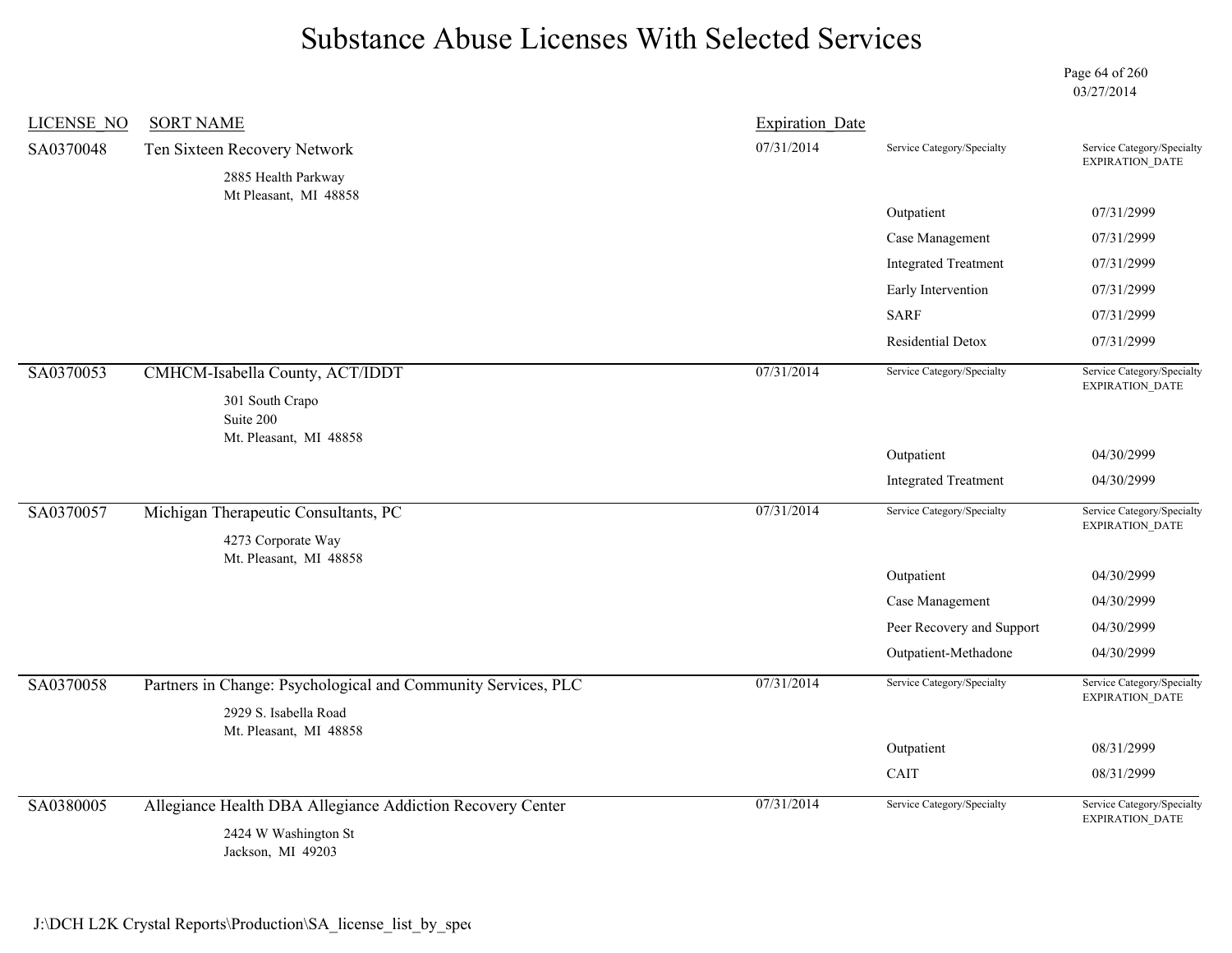Page 65 of 260 03/27/2014

| LICENSE NO | <b>SORT NAME</b>                                                           | <b>Expiration Date</b> |                             |                                               |
|------------|----------------------------------------------------------------------------|------------------------|-----------------------------|-----------------------------------------------|
|            |                                                                            |                        | Residential                 | 03/31/2999                                    |
|            |                                                                            |                        | <b>SARF</b>                 | 03/31/2999                                    |
|            |                                                                            |                        | Outpatient                  | 03/31/2999                                    |
|            |                                                                            |                        | <b>Integrated Treatment</b> | 03/31/2999                                    |
|            |                                                                            |                        | Residential Detox           | 03/31/2999                                    |
| SA0380029  | Michigan Therapeutic Consultants PC                                        | 07/31/2014             | Service Category/Specialty  | Service Category/Specialty<br>EXPIRATION_DATE |
|            | 605 W Michigan Avenue<br>Jackson, MI 49201                                 |                        |                             |                                               |
|            |                                                                            |                        | <b>SARF</b>                 | 05/31/2999                                    |
|            |                                                                            |                        | Outpatient                  | 05/31/2999                                    |
| SA0380030  | Family Service & Children's Aid                                            | 07/31/2014             | Service Category/Specialty  | Service Category/Specialty<br>EXPIRATION_DATE |
|            | 330 W Michigan Ave<br>PO Box 6128<br>Jackson, MI 49201                     |                        |                             |                                               |
|            |                                                                            |                        | Case Management             | 06/30/2999                                    |
|            |                                                                            |                        | CAIT                        | 06/30/2999                                    |
|            |                                                                            |                        | <b>SARF</b>                 | 06/30/2999                                    |
|            |                                                                            |                        | Outpatient                  | 06/30/2999                                    |
| SA0380065  | W.A. Foote Memorial Hospital DBA Allegiance Substance Abuse Services       | 07/31/2014             | Service Category/Specialty  | Service Category/Specialty<br>EXPIRATION_DATE |
|            | One Jackson Square<br>100 E. Michigan Ave., Suite 104<br>Jackson, MI 49201 |                        |                             |                                               |
|            |                                                                            |                        | Peer Recovery and Support   | 07/31/2999                                    |
|            |                                                                            |                        | <b>Integrated Treatment</b> | 07/31/2999                                    |
|            |                                                                            |                        | CAIT                        | 07/31/2999                                    |
|            |                                                                            |                        | Early Intervention          | 07/31/2999                                    |
|            |                                                                            |                        | Outpatient                  | 07/31/2999                                    |
|            |                                                                            |                        | <b>SARF</b>                 | 07/31/2999                                    |
|            |                                                                            |                        | Case Management             | 07/31/2999                                    |
|            |                                                                            |                        |                             |                                               |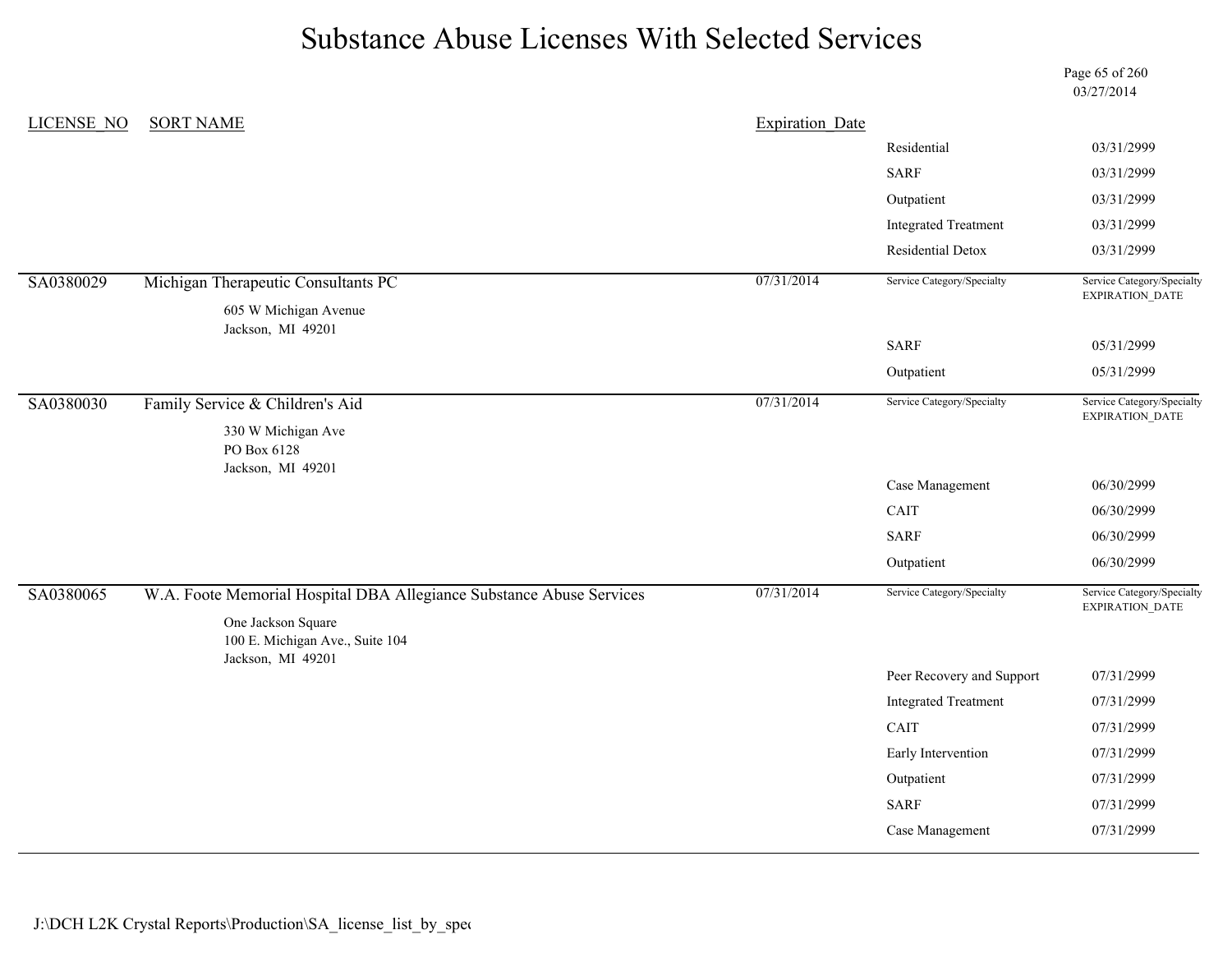Page 66 of 260 03/27/2014

| <b>LICENSE NO</b> | <b>SORT NAME</b>                                                      | <b>Expiration Date</b> |                             |                                                      |
|-------------------|-----------------------------------------------------------------------|------------------------|-----------------------------|------------------------------------------------------|
| SA0380093         | Family Service and Children's Aid/Born Free<br>300 W. Louis Glick Hwy | 07/31/2014             | Service Category/Specialty  | Service Category/Specialty<br>EXPIRATION_DATE        |
|                   | Jackson, MI 49201                                                     |                        |                             |                                                      |
|                   |                                                                       |                        | <b>Integrated Treatment</b> | 06/30/2999                                           |
|                   |                                                                       |                        | Case Management             | 06/30/2999                                           |
|                   |                                                                       |                        | Outpatient                  | 06/30/2999                                           |
|                   |                                                                       |                        | CAIT                        | 06/30/2999                                           |
|                   |                                                                       |                        | <b>SARF</b>                 | 06/30/2999                                           |
| SA0380098         | Victory Clinical Services III LLC                                     | 07/31/2014             | Service Category/Specialty  | Service Category/Specialty<br>EXPIRATION_DATE        |
|                   | 3300 Lansing Ave                                                      |                        |                             |                                                      |
|                   | Jackson, MI 49202                                                     |                        | Outpatient                  | 06/30/2999                                           |
|                   |                                                                       |                        | Case Management             | 06/30/2999                                           |
|                   |                                                                       |                        | <b>SARF</b>                 | 06/30/2999                                           |
|                   |                                                                       |                        | Outpatient-Methadone        | 06/30/2999                                           |
|                   |                                                                       |                        | <b>Integrated Treatment</b> | 06/30/2999                                           |
| SA0380112         | Allegiance Health Inpatient Mental Health Unit                        | 07/31/2014             | Service Category/Specialty  | Service Category/Specialty<br>EXPIRATION_DATE        |
|                   | 205 N East Avenue<br>Inpatient Behavioral Health<br>Jackson, MI 49201 |                        |                             |                                                      |
|                   |                                                                       |                        | Inpatient                   | 03/31/2999                                           |
| SA0380124         | RXpert Health and Wellness Consulting, PLLC                           | 07/31/2014             | Service Category/Specialty  | Service Category/Specialty<br><b>EXPIRATION DATE</b> |
|                   | 5880 South Jackson Road<br>Jackson, MI 49201                          |                        |                             |                                                      |
|                   |                                                                       |                        | CAIT                        | 08/31/2999                                           |
| SA0380126         | Murack Lodge Residential Care Facility                                | 07/31/2014             | Service Category/Specialty  | Service Category/Specialty<br>EXPIRATION_DATE        |
|                   | 4601 Lansing Avenue                                                   |                        |                             |                                                      |
|                   | Jackson, MI 49201                                                     |                        | CAIT                        | 05/31/2999                                           |
|                   |                                                                       |                        |                             |                                                      |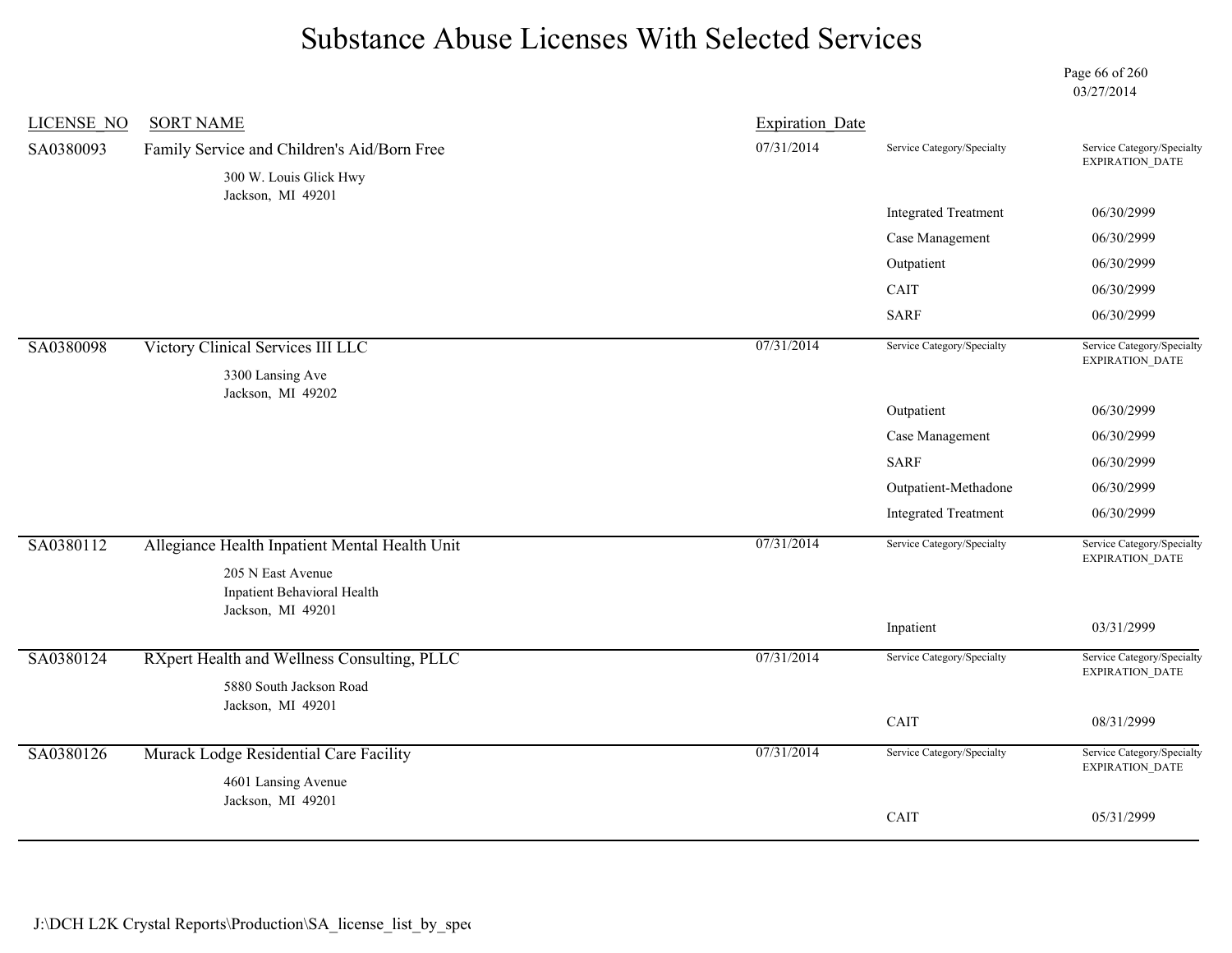Page 67 of 260 03/27/2014

| LICENSE NO | <b>SORT NAME</b>                           | <b>Expiration Date</b> |                             |                                                      |
|------------|--------------------------------------------|------------------------|-----------------------------|------------------------------------------------------|
| SA0380127  | United Way of Jackson County               | 07/31/2014             | Service Category/Specialty  | Service Category/Specialty<br>EXPIRATION_DATE        |
|            | 536 North Jackson Street                   |                        |                             |                                                      |
|            | Jackson, MI 49201                          |                        | CAIT                        | 11/30/2999                                           |
| SA0380128  | Segue, Inc.                                | 07/31/2014             | Service Category/Specialty  | Service Category/Specialty<br><b>EXPIRATION DATE</b> |
|            | 2301 East Michigan Avenue                  |                        |                             |                                                      |
|            | Suite 100<br>Jackson, MI 49202             |                        |                             |                                                      |
|            |                                            |                        | Peer Recovery and Support   | 04/30/2999                                           |
|            |                                            |                        | <b>Integrated Treatment</b> | 04/30/2999                                           |
|            |                                            |                        | Outpatient                  | 04/30/2999                                           |
| SA0380129  | Recovery Technology ACT/IDDT Program       | 07/31/2014             | Service Category/Specialty  | Service Category/Specialty                           |
|            | 1200 N West Avenue                         |                        |                             | EXPIRATION_DATE                                      |
|            | Jackson, MI 49202                          |                        | Outpatient                  | 07/31/2999                                           |
|            |                                            |                        | <b>Integrated Treatment</b> | 07/31/2999                                           |
|            |                                            |                        |                             |                                                      |
| SA0380130  | Big Brothers Big Sisters of Jackson County | 07/31/2014             | Service Category/Specialty  | Service Category/Specialty<br>EXPIRATION_DATE        |
|            | 536 North Jackson Street<br>P.O. Box 1802  |                        |                             |                                                      |
|            | Jackson, MI 49204                          |                        |                             |                                                      |
|            |                                            |                        | CAIT                        | 07/31/2999                                           |
| SA0380131  | <b>Hope Network Southeast</b>              | 07/31/2014             | Service Category/Specialty  | Service Category/Specialty<br>EXPIRATION_DATE        |
|            | 1200 North West Avenue                     |                        |                             |                                                      |
|            | Suite 800<br>Jackson, MI 49202             |                        |                             |                                                      |
|            |                                            |                        | Outpatient                  | 12/31/2999                                           |
|            |                                            |                        | <b>Integrated Treatment</b> | 12/31/2999                                           |
| SA0380133  | Integro, LLC                               | 07/31/2014             | Service Category/Specialty  | Service Category/Specialty<br>EXPIRATION_DATE        |
|            | 1200 North West Avenue                     |                        |                             |                                                      |
|            | Suite 300<br>Jackson, MI 49202             |                        |                             |                                                      |
|            |                                            |                        | <b>Integrated Treatment</b> | 02/28/2999                                           |
|            |                                            |                        |                             |                                                      |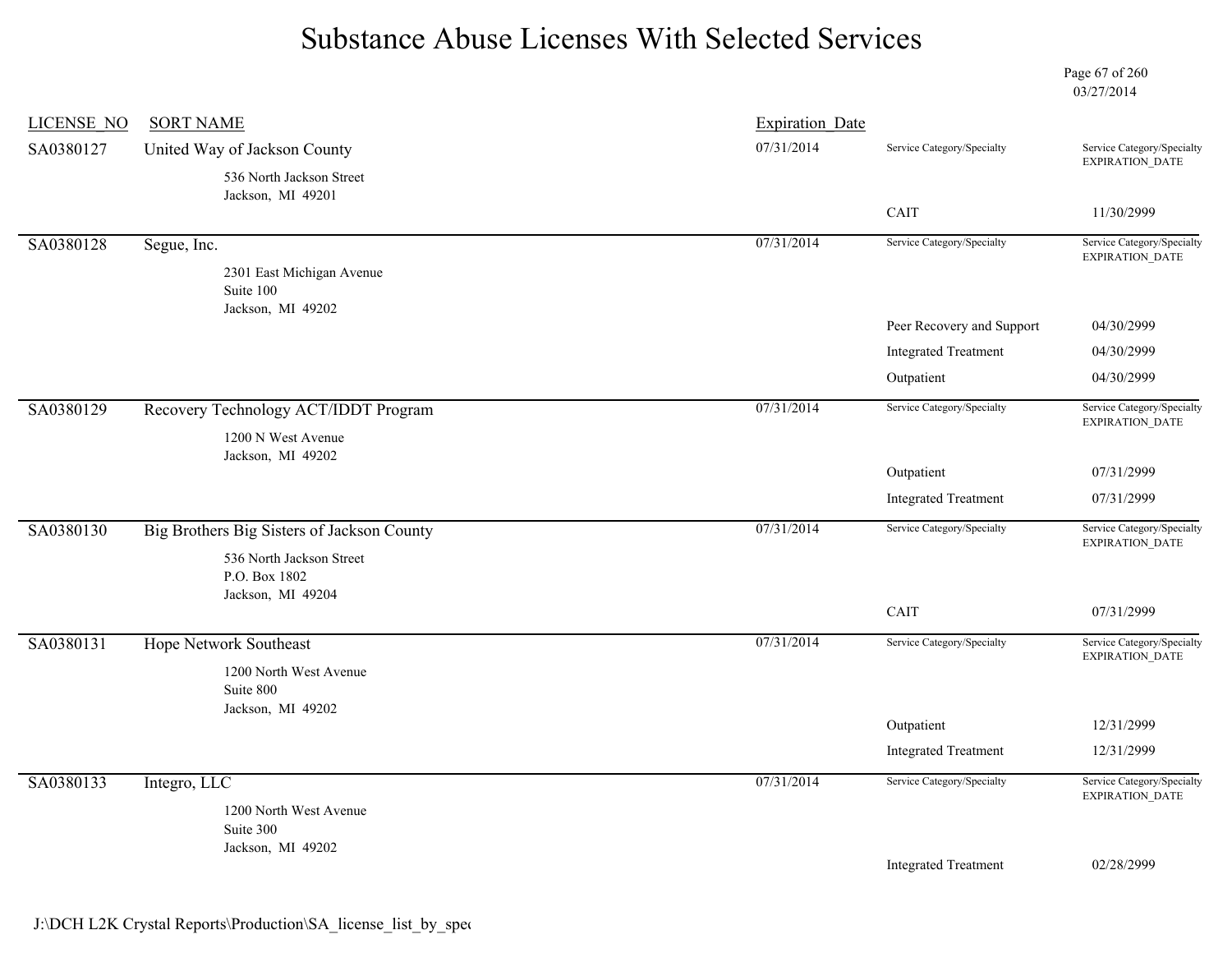Page 68 of 260 03/27/2014

| <b>LICENSE NO</b> | <b>SORT NAME</b>                                                               | <b>Expiration Date</b> |                             |                                                      |
|-------------------|--------------------------------------------------------------------------------|------------------------|-----------------------------|------------------------------------------------------|
|                   |                                                                                |                        | Outpatient                  | 02/28/2999                                           |
| SA0380134         | Lifeways                                                                       | 07/31/2014             | Service Category/Specialty  | Service Category/Specialty<br><b>EXPIRATION DATE</b> |
|                   | 1200 North West Avenue<br>Jackson, MI 49202                                    |                        |                             |                                                      |
|                   |                                                                                |                        | <b>Integrated Treatment</b> | 06/30/2999                                           |
|                   |                                                                                |                        | Outpatient                  | 06/30/2999                                           |
| SA0380136         | Catholic Charities of Jackson, Lenawee & Hillsdale Counties<br>1522 Joy Avenue | 07/31/2014             | Service Category/Specialty  | Service Category/Specialty<br>EXPIRATION_DATE        |
|                   | Jackson, MI 49203                                                              |                        |                             |                                                      |
|                   |                                                                                |                        | <b>Integrated Treatment</b> | 09/30/2999                                           |
|                   |                                                                                |                        | Outpatient                  | 09/30/2999                                           |
|                   |                                                                                |                        | CAIT                        | 09/30/2999                                           |
|                   |                                                                                |                        | Early Intervention          | 09/30/2999                                           |
|                   |                                                                                |                        | <b>SARF</b>                 | 09/30/2999                                           |
| SA0390006         | <b>Gryphon Place</b>                                                           | 07/31/2014             | Service Category/Specialty  | Service Category/Specialty<br>EXPIRATION_DATE        |
|                   | 3245 South 8th Street<br>Kalamazoo, MI 49009                                   |                        |                             |                                                      |
|                   |                                                                                |                        | CAIT                        | 04/30/2999                                           |
| SA0390027         | Kalamazoo Psychology LLC                                                       | 07/31/2014             | Service Category/Specialty  | Service Category/Specialty<br>EXPIRATION_DATE        |
|                   | 122 W South Street<br>Ste 207                                                  |                        |                             |                                                      |
|                   | Kalamazoo, MI 49007                                                            |                        | Outpatient                  | 12/31/2999                                           |
|                   |                                                                                |                        | <b>CAIT</b>                 | 12/31/2999                                           |
|                   |                                                                                |                        | <b>SARF</b>                 | 12/31/2999                                           |
|                   |                                                                                |                        |                             |                                                      |
| SA0390030         | Mid-America Psychological Services PC                                          | 07/31/2014             | Service Category/Specialty  | Service Category/Specialty<br><b>EXPIRATION DATE</b> |
|                   | 8036 Moorsbridge Road                                                          |                        |                             |                                                      |
|                   | Portage, MI 49024                                                              |                        | Outpatient                  | 12/31/2999                                           |
|                   |                                                                                |                        |                             |                                                      |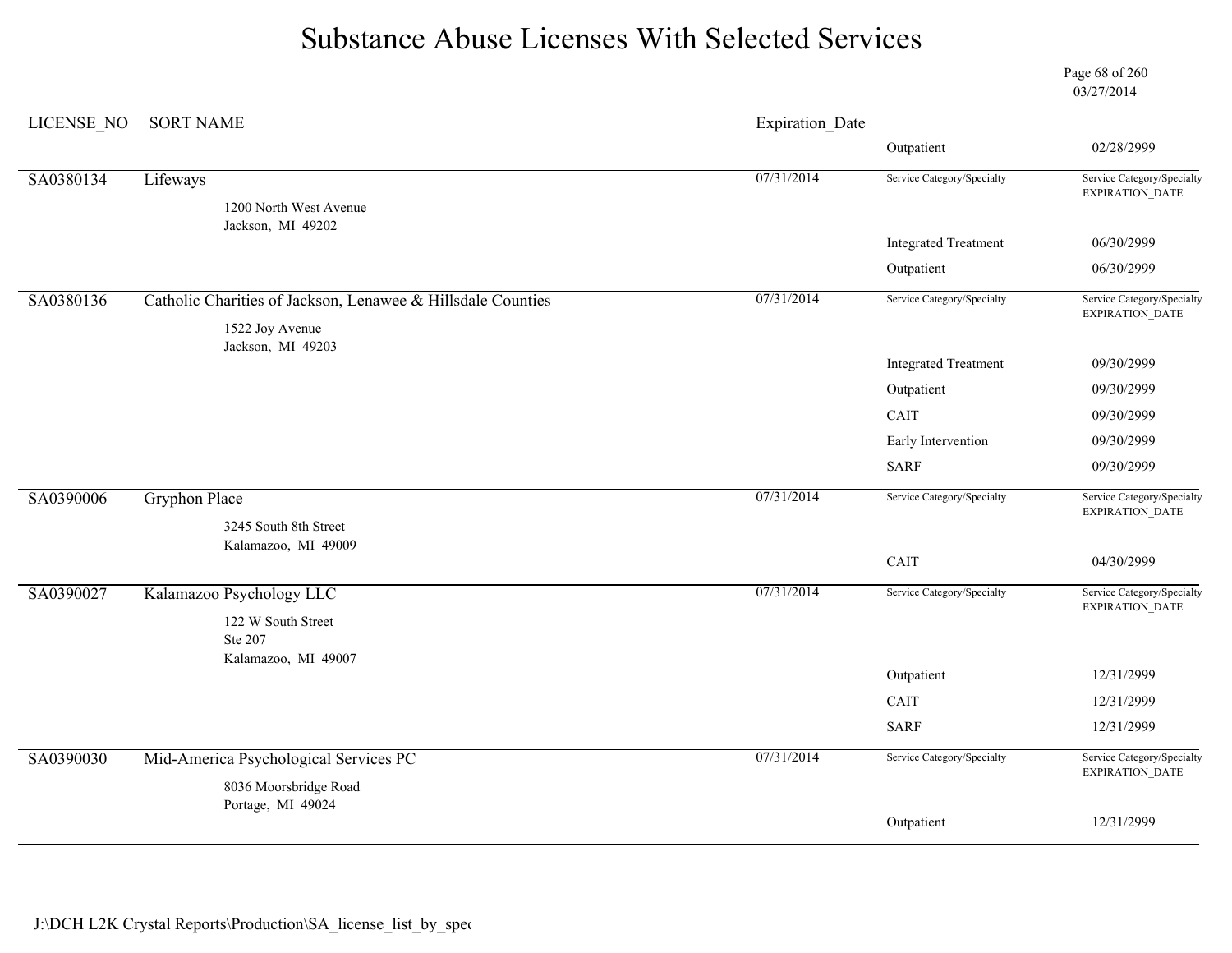Page 69 of 260 03/27/2014

|                                                    | <b>Expiration Date</b> |                                    |                                                      |
|----------------------------------------------------|------------------------|------------------------------------|------------------------------------------------------|
| SA0390081<br>Catholic Family Services (The ARK)    | 07/31/2014             | Service Category/Specialty         | Service Category/Specialty<br>EXPIRATION_DATE        |
| 990 W Kilgore                                      |                        |                                    |                                                      |
| Kalamazoo, MI 49008                                |                        | CAIT                               | 03/31/2999                                           |
|                                                    | 07/31/2014             |                                    |                                                      |
| <b>Behavioral Health Services</b><br>SA0390101     |                        | Service Category/Specialty         | Service Category/Specialty<br><b>EXPIRATION DATE</b> |
| 1000 Oakland Drive<br>Kalamazoo, MI 49008          |                        |                                    |                                                      |
|                                                    |                        | Case Management                    | 03/31/2999                                           |
|                                                    |                        | Peer Recovery and Support          | 03/31/2999                                           |
|                                                    |                        | <b>Integrated Treatment</b>        | 03/31/2999                                           |
|                                                    |                        | Early Intervention                 | 03/31/2999                                           |
|                                                    |                        | Outpatient                         | 03/31/2999                                           |
|                                                    |                        | CAIT                               | 03/31/2999                                           |
|                                                    |                        | <b>SARF</b>                        | 03/31/2999                                           |
| SA0390111<br>Child & Family Psychological Services | 07/31/2014             | Service Category/Specialty         | Service Category/Specialty<br>EXPIRATION_DATE        |
| 5340 Holiday Terrace<br>Kalamazoo, MI 49009        |                        |                                    |                                                      |
|                                                    |                        | Outpatient                         | 11/30/2999                                           |
|                                                    |                        |                                    |                                                      |
| Victory Clinical Services L.L.C.                   | 07/31/2014             | Service Category/Specialty         |                                                      |
| 401 Howard Street                                  |                        |                                    | <b>EXPIRATION DATE</b>                               |
| Kalamazoo, MI 49001                                |                        |                                    |                                                      |
|                                                    |                        | Peer Recovery and Support          | 07/31/2999<br>07/31/2999                             |
|                                                    |                        | <b>Integrated Treatment</b>        | 06/30/2999                                           |
|                                                    |                        | Outpatient-Methadone<br>Outpatient | 06/30/2999                                           |
| SA0390114                                          |                        | <b>SARF</b>                        | Service Category/Specialty<br>07/31/2999             |
|                                                    |                        | Case Management                    | 07/31/2999                                           |
| SA0390124<br>Sandra Fields-Neal & Associates Inc   | 07/31/2014             | Service Category/Specialty         | Service Category/Specialty<br>EXPIRATION_DATE        |

Kalamazoo, MI 490065823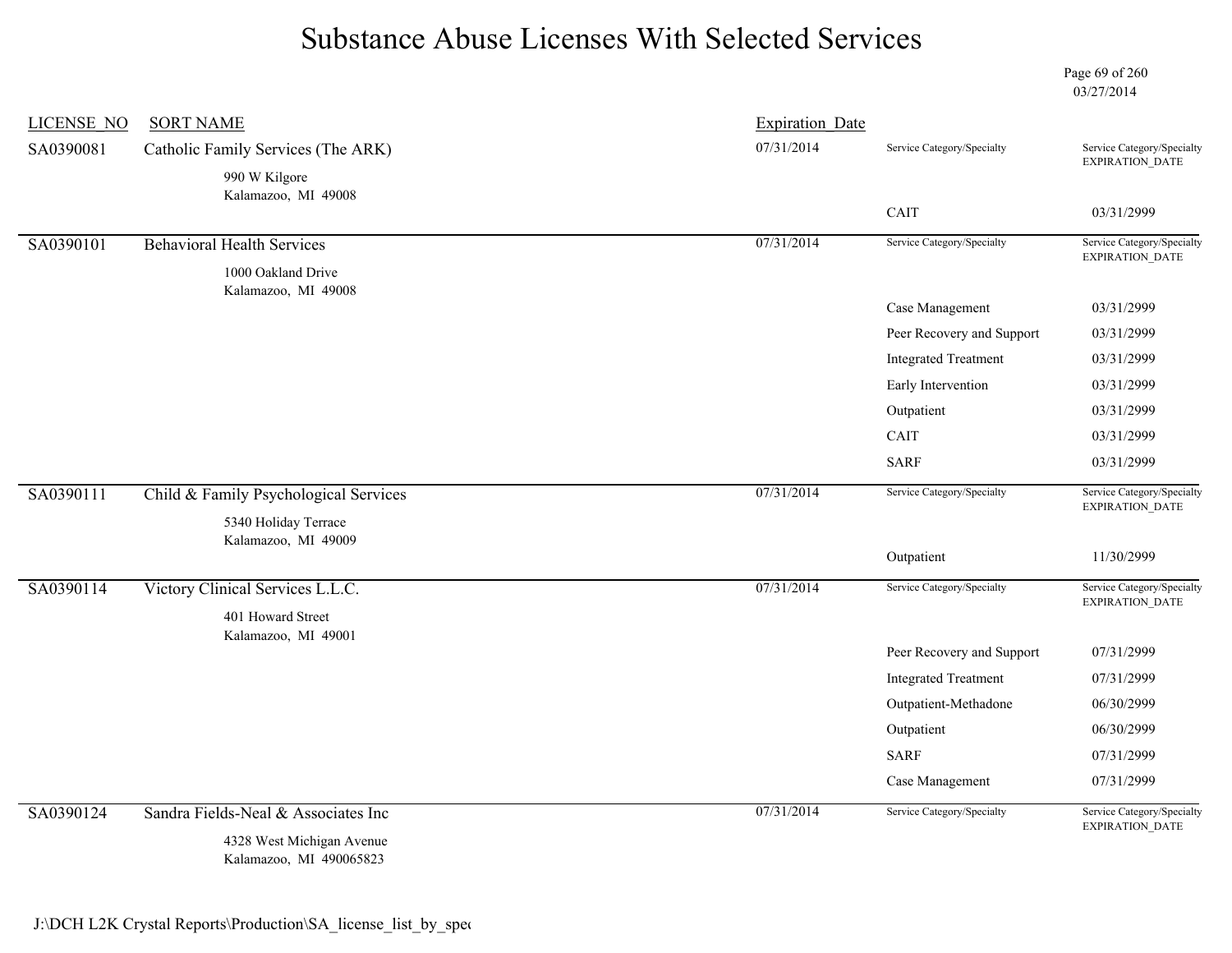Page 70 of 260 03/27/2014

| LICENSE NO | <b>SORT NAME</b>                               | <b>Expiration Date</b> |                            |                                               |
|------------|------------------------------------------------|------------------------|----------------------------|-----------------------------------------------|
|            |                                                |                        | Outpatient                 | 09/30/2999                                    |
|            |                                                |                        | <b>SARF</b>                | 09/30/2999                                    |
| SA0390128  | Kalamazoo Probation Enhancement Program (KPEP) | 07/31/2014             | Service Category/Specialty | Service Category/Specialty<br>EXPIRATION_DATE |
|            | 537 Chicago Avenue<br>Kalamazoo, MI 49048      |                        |                            |                                               |
|            |                                                |                        | Early Intervention         | 01/31/2999                                    |
|            |                                                |                        | <b>SARF</b>                | 07/31/2999                                    |
|            |                                                |                        | CAIT                       | 07/31/2999                                    |
|            |                                                |                        | Outpatient                 | 01/31/2999                                    |
|            |                                                |                        | Residential                | 01/31/2999                                    |
|            |                                                |                        | Case Management            | 01/31/2999                                    |
| SA0390134  | <b>Prevention Works Inc</b>                    | 07/31/2014             | Service Category/Specialty | Service Category/Specialty<br>EXPIRATION_DATE |
|            | 611 Whitcomb St                                |                        |                            |                                               |
|            | Ste A<br>Kalamazoo, MI 49008                   |                        |                            |                                               |
|            |                                                |                        | CAIT                       | 01/31/2999                                    |
| SA0390142  | New Way Counseling Center                      | 07/31/2014             | Service Category/Specialty | Service Category/Specialty<br>EXPIRATION_DATE |
|            | 1128 South Westnedge<br>Kalamazoo, MI 49008    |                        |                            |                                               |
|            |                                                |                        | Outpatient                 | 02/28/2999                                    |
|            |                                                |                        | CAIT                       | 02/28/2999                                    |
|            |                                                |                        | <b>SARF</b>                | 02/28/2999                                    |
| SA0390145  | Kalamazoo Probation Enhancement Program        | 07/31/2014             | Service Category/Specialty | Service Category/Specialty<br>EXPIRATION_DATE |
|            | 519 S Park St                                  |                        |                            |                                               |
|            | Kalamazoo, MI 49007                            |                        | CAIT                       | 07/31/2999                                    |
|            |                                                |                        |                            | 07/31/2999                                    |
|            |                                                |                        | Outpatient                 |                                               |
|            |                                                |                        | Residential                | 07/31/2999                                    |
|            |                                                |                        | <b>SARF</b>                | 07/31/2999                                    |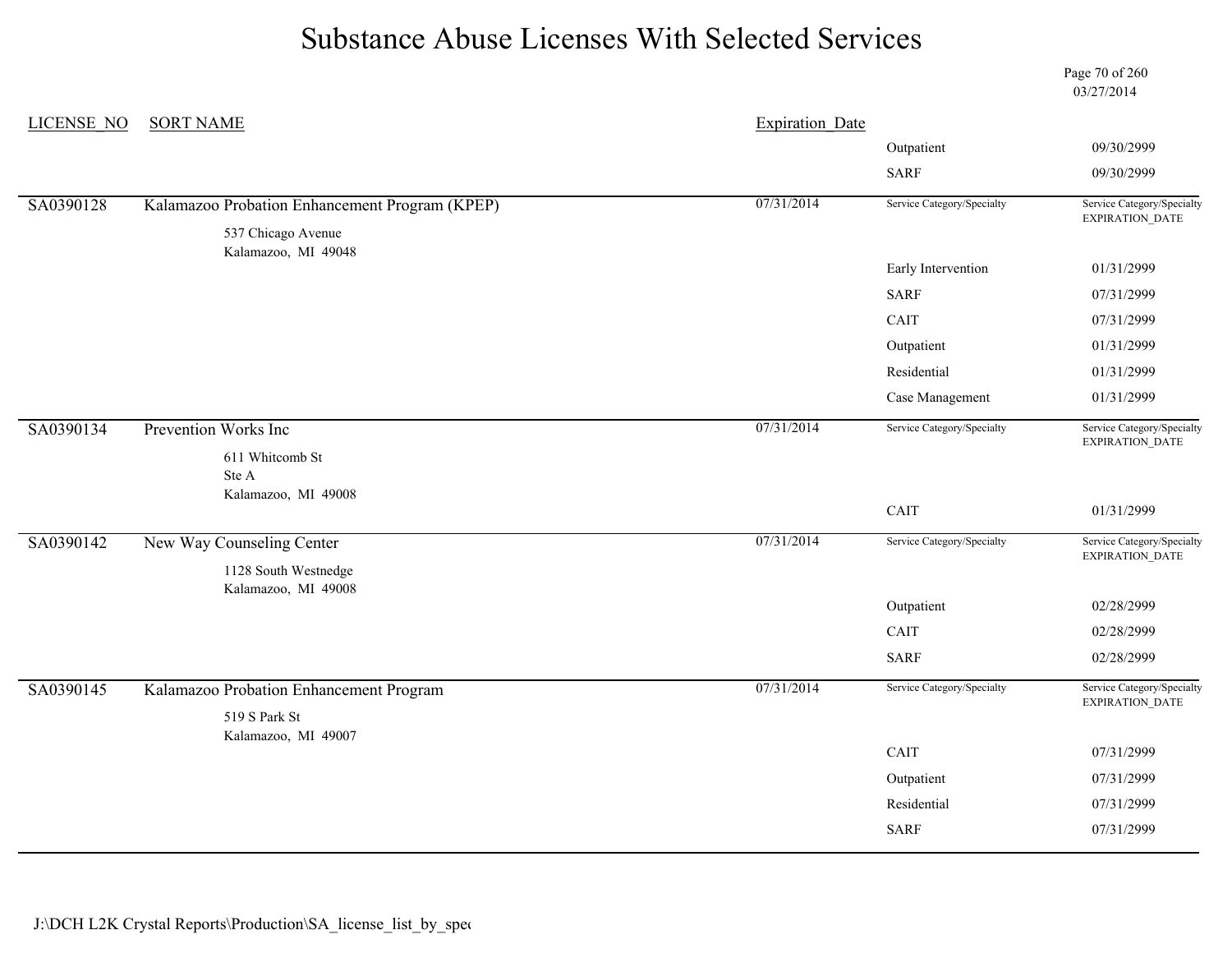Page 71 of 260 03/27/2014

| LICENSE NO | <b>SORT NAME</b>                                                                                      | <b>Expiration Date</b> |                             |                                                      |
|------------|-------------------------------------------------------------------------------------------------------|------------------------|-----------------------------|------------------------------------------------------|
| SA0390146  | Pine Rest Christian Mental Health Services-Kalamazoo Clinic                                           | 07/31/2014             | Service Category/Specialty  | Service Category/Specialty<br>EXPIRATION_DATE        |
|            | 1530 Nichols Rd<br>Kalamazoo, MI 49006                                                                |                        |                             |                                                      |
|            |                                                                                                       |                        | Outpatient                  | 08/31/2999                                           |
|            |                                                                                                       |                        | <b>SARF</b>                 | 08/31/2999                                           |
| SA0390147  | Office of Health Promotion and Education                                                              | 07/31/2014             | Service Category/Specialty  | Service Category/Specialty<br>EXPIRATION_DATE        |
|            | Sindecuse Health Ctr<br>Western Michigan University<br>1903 W. Michigan Avenue<br>Kalamazoo, MI 49008 |                        |                             |                                                      |
|            |                                                                                                       |                        | CAIT                        | 06/30/2999                                           |
| SA0390158  | InterAct of Michigan Inc                                                                              | 07/31/2014             | Service Category/Specialty  | Service Category/Specialty<br><b>EXPIRATION DATE</b> |
|            | 610 S Burdick St<br>Kalamazoo, MI 49007                                                               |                        |                             |                                                      |
|            |                                                                                                       |                        | Case Management             | 07/31/2999                                           |
|            |                                                                                                       |                        | Peer Recovery and Support   | 07/31/2999                                           |
|            |                                                                                                       |                        | <b>Integrated Treatment</b> | 07/31/2999                                           |
|            |                                                                                                       |                        | Early Intervention          | 12/31/2999                                           |
|            |                                                                                                       |                        | Outpatient                  | 07/31/2999                                           |
|            |                                                                                                       |                        | CAIT                        | 07/31/2999                                           |
| SA0390159  | HelpNet Counseling Services of BBC<br>5400 Holiday Terrace                                            | 07/31/2014             | Service Category/Specialty  | Service Category/Specialty<br>EXPIRATION_DATE        |
|            | Kalamazoo, MI 49009                                                                                   |                        | <b>SARF</b>                 | 03/31/2999                                           |
|            |                                                                                                       |                        | Outpatient                  | 03/31/2999                                           |
|            |                                                                                                       |                        |                             |                                                      |
| SA0390160  | Jim Gilmore Jr Community Healing Center<br>1910 Shaffer                                               | 07/31/2014             | Service Category/Specialty  | Service Category/Specialty<br><b>EXPIRATION DATE</b> |
|            | Kalamazoo, MI 49048                                                                                   |                        | Outpatient                  | 12/31/2999                                           |
|            |                                                                                                       |                        | <b>Integrated Treatment</b> | 12/31/2999                                           |
|            |                                                                                                       |                        | <b>Residential Detox</b>    | 12/31/2999                                           |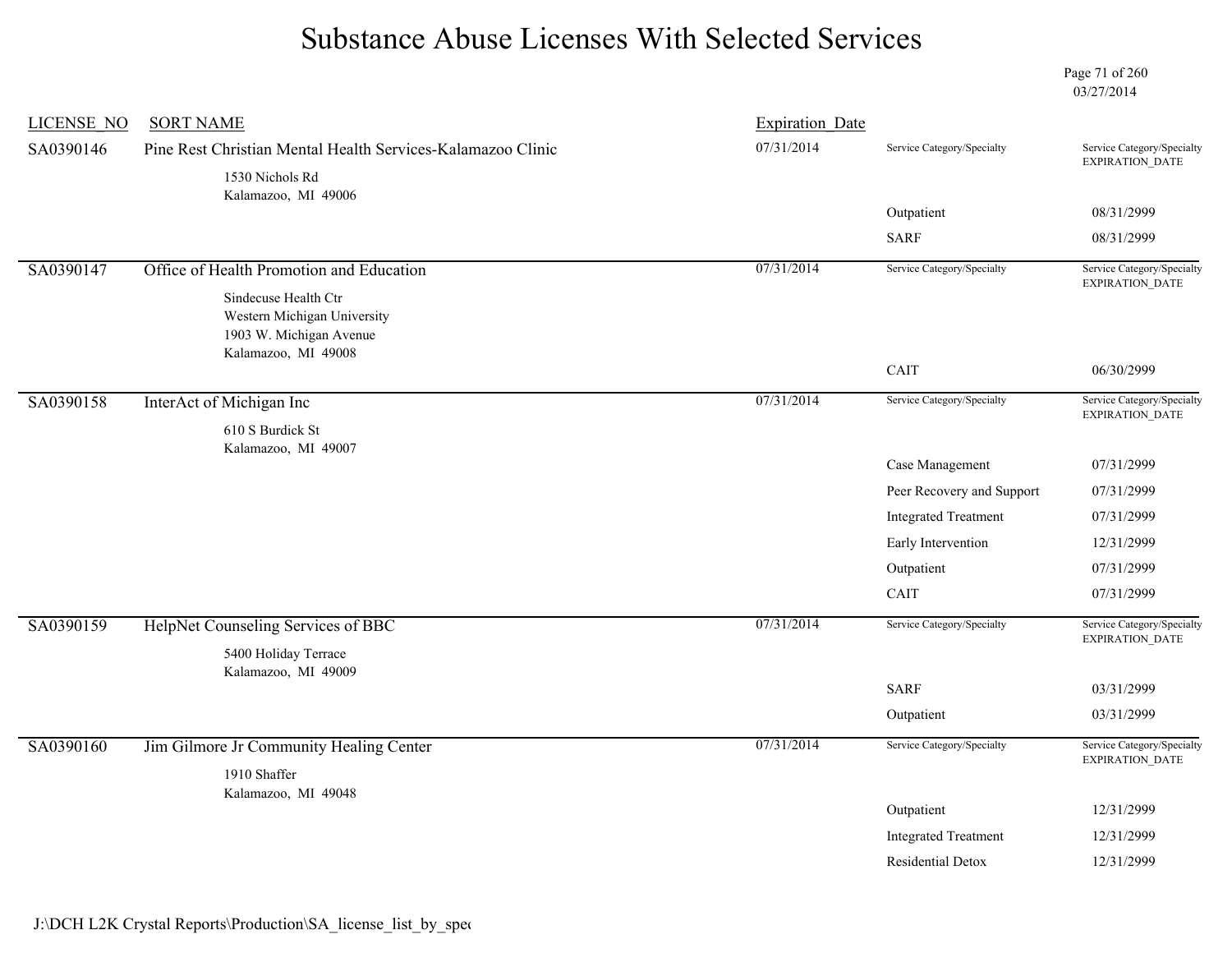Page 72 of 260 03/27/2014

| <b>LICENSE NO</b> | <b>SORT NAME</b>                                                                                   | <b>Expiration Date</b> |                             |                                                      |
|-------------------|----------------------------------------------------------------------------------------------------|------------------------|-----------------------------|------------------------------------------------------|
|                   |                                                                                                    |                        | Peer Recovery and Support   | 12/31/2999                                           |
|                   |                                                                                                    |                        | Residential                 | 12/31/2999                                           |
| SA0390163         | Psychological Consultants of Michigan PC/dba Chemical Dependency Resources<br>6376 Quail Run Drive | 07/31/2014             | Service Category/Specialty  | Service Category/Specialty<br>EXPIRATION_DATE        |
|                   | Kalamazoo, MI 49009                                                                                |                        | Early Intervention          | 04/30/2999                                           |
|                   |                                                                                                    |                        |                             |                                                      |
|                   |                                                                                                    |                        | <b>Integrated Treatment</b> | 04/30/2999                                           |
|                   |                                                                                                    |                        | Case Management             | 04/30/2999                                           |
|                   |                                                                                                    |                        | Outpatient                  | 04/30/2999                                           |
|                   |                                                                                                    |                        | <b>SARF</b>                 | 04/30/2999                                           |
| SA0390164         | Boys & Girls Clubs of Greater Kalamazoo-SMART Moves                                                | 07/31/2014             | Service Category/Specialty  | Service Category/Specialty<br>EXPIRATION_DATE        |
|                   | 915 Lake St                                                                                        |                        |                             |                                                      |
|                   | Kalamazoo, MI 49001                                                                                |                        | CAIT                        | 12/31/2999                                           |
| SA0390169         | West Michigan Education & Referral Services Inc                                                    | 07/31/2014             | Service Category/Specialty  | Service Category/Specialty<br><b>EXPIRATION DATE</b> |
|                   | 9920 Arabian Drive<br>PO Box 554                                                                   |                        |                             |                                                      |
|                   | Portage, MI 49002                                                                                  |                        | <b>SARF</b>                 | 09/12/2999                                           |
|                   |                                                                                                    |                        | CAIT                        | 09/12/2999                                           |
| SA0390172         | Elizabeth Upjohn Community Healing Center                                                          | 07/31/2014             | Service Category/Specialty  | Service Category/Specialty<br>EXPIRATION_DATE        |
|                   | 2615 Stadium<br>Kalamazoo, MI 49008                                                                |                        |                             |                                                      |
|                   |                                                                                                    |                        | Outpatient                  | 12/31/2999                                           |
|                   |                                                                                                    |                        | CAIT                        | 12/31/2999                                           |
|                   |                                                                                                    |                        | <b>SARF</b>                 | 12/31/2999                                           |
|                   |                                                                                                    |                        | <b>Integrated Treatment</b> | 12/31/2999                                           |
|                   |                                                                                                    |                        |                             |                                                      |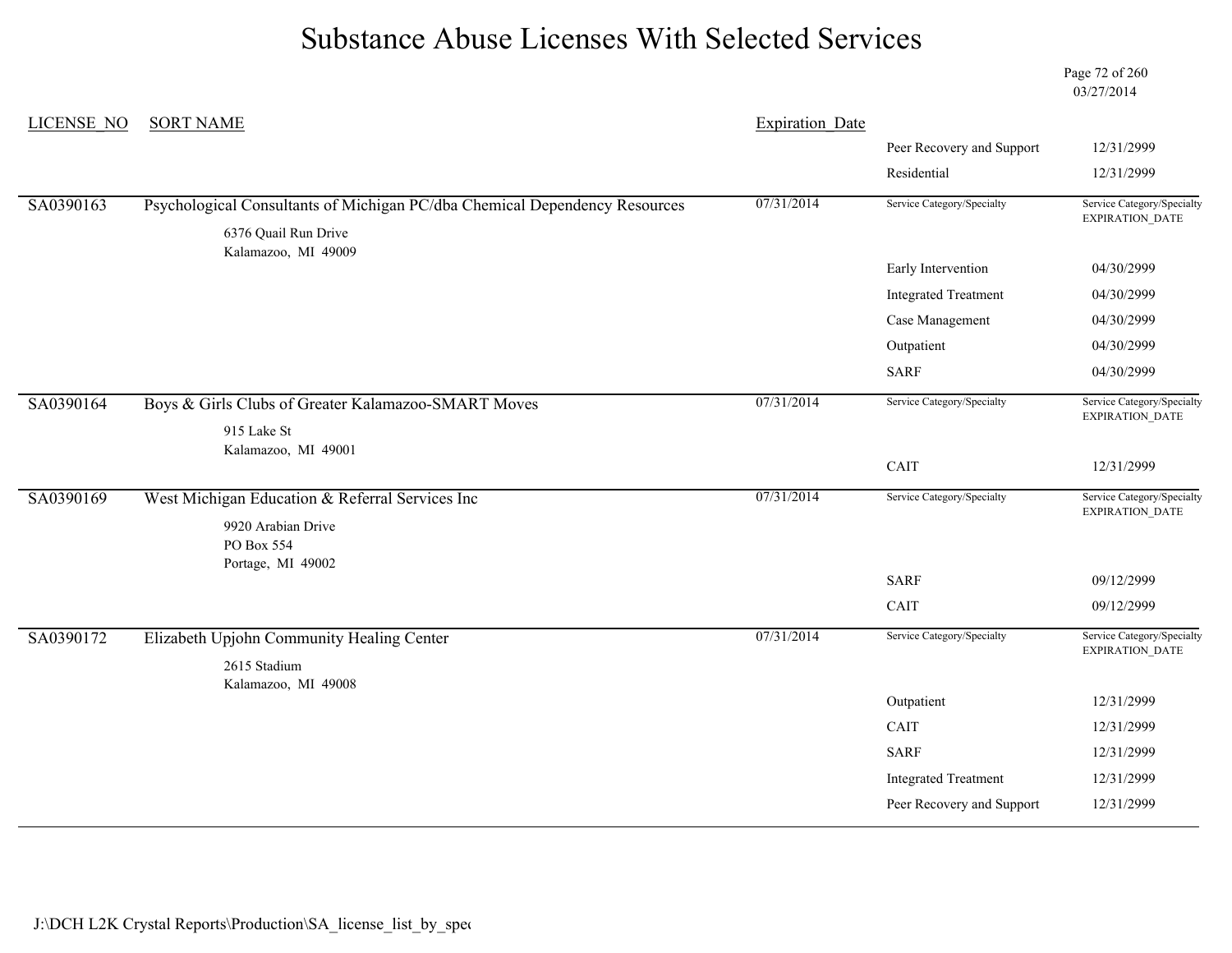Page 73 of 260 03/27/2014

| <b>LICENSE NO</b> | <b>SORT NAME</b>                                                 | <b>Expiration Date</b> |                             |                                                                        |
|-------------------|------------------------------------------------------------------|------------------------|-----------------------------|------------------------------------------------------------------------|
| SA0390177         | Kalamazoo Community Mental Health and Substance Abuse Services   | 07/31/2014             | Service Category/Specialty  | Service Category/Specialty<br>EXPIRATION_DATE                          |
|                   | 418 West Kalamazoo Ave<br>Kalamazoo, MI 49007                    |                        |                             |                                                                        |
|                   |                                                                  |                        | Outpatient                  | 05/31/2999                                                             |
|                   |                                                                  |                        | CAIT                        | 05/31/2999                                                             |
|                   |                                                                  |                        | <b>SARF</b>                 | 05/31/2999                                                             |
|                   |                                                                  |                        | Peer Recovery and Support   | 05/31/2999                                                             |
| SA0390183         | Frederick Douglas Recovery Center/Douglass Community Association | 07/31/2014             | Service Category/Specialty  | Service Category/Specialty<br>$\ensuremath{\mathsf{EXPIRATION\_DATE}}$ |
|                   | 1000 West Paterson Street                                        |                        |                             |                                                                        |
|                   | Kalamazoo, MI 49007                                              |                        | CAIT                        | 07/31/2999                                                             |
|                   |                                                                  |                        | <b>Integrated Treatment</b> | 07/31/2999                                                             |
|                   |                                                                  |                        | Peer Recovery and Support   | 07/31/2999                                                             |
|                   |                                                                  |                        | Case Management             | 07/31/2999                                                             |
|                   |                                                                  |                        | Outpatient                  | 07/31/2999                                                             |
| SA0390186         | Family & Children Services, Inc.                                 | 07/31/2014             | Service Category/Specialty  | Service Category/Specialty<br><b>EXPIRATION DATE</b>                   |
|                   | 1608 Lake Street                                                 |                        |                             |                                                                        |
|                   | Kalamazoo, MI 49001                                              |                        | <b>Integrated Treatment</b> | 01/31/2999                                                             |
|                   |                                                                  |                        | Peer Recovery and Support   | 01/31/2999                                                             |
|                   |                                                                  |                        | Case Management             | 01/31/2999                                                             |
|                   |                                                                  |                        | Outpatient                  | 01/31/2999                                                             |
| SA0390187         | <b>Bridges</b>                                                   | 07/31/2014             | Service Category/Specialty  | Service Category/Specialty<br>EXPIRATION_DATE                          |
|                   | 1441 south Westnedge Avenue                                      |                        |                             |                                                                        |
|                   | Kalamazoo, MI 49008                                              |                        | Outpatient                  | 09/17/2999                                                             |
|                   |                                                                  |                        | <b>SARF</b>                 | 09/17/2999                                                             |
|                   |                                                                  |                        |                             |                                                                        |
| SA0390188         | <b>GFM-The Snergy Center</b>                                     | 07/31/2014             | Service Category/Specialty  | Service Category/Specialty<br>EXPIRATION_DATE                          |
|                   | 5805 Oakland Drive<br>Portage, MI 49024                          |                        |                             |                                                                        |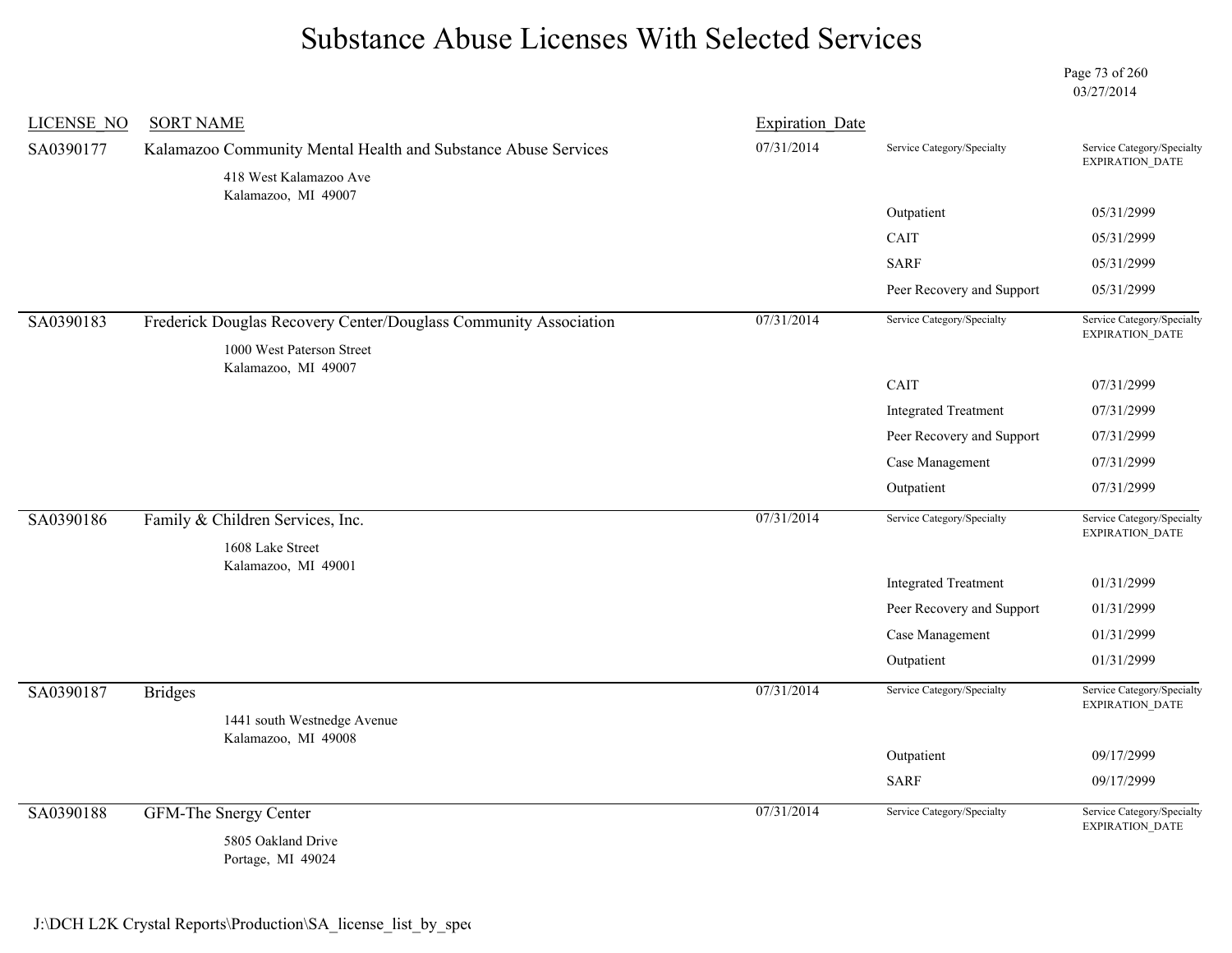Page 74 of 260 03/27/2014

| <b>LICENSE NO</b> | <b>SORT NAME</b>                           | <b>Expiration Date</b> |                             |                                               |
|-------------------|--------------------------------------------|------------------------|-----------------------------|-----------------------------------------------|
|                   |                                            |                        | Case Management             | 01/31/2999                                    |
|                   |                                            |                        | Outpatient                  | 01/31/2999                                    |
|                   |                                            |                        | Peer Recovery and Support   | 01/31/2999                                    |
|                   |                                            |                        | <b>Integrated Treatment</b> | 01/31/2999                                    |
| SA0390190         | GFM-the Synergy Center                     | 07/31/2014             | Service Category/Specialty  | Service Category/Specialty<br>EXPIRATION_DATE |
|                   | 1000 W. Paterson                           |                        |                             |                                               |
|                   | Kalamazoo, MI 49007                        |                        | Peer Recovery and Support   | 01/31/2999                                    |
|                   |                                            |                        | <b>Integrated Treatment</b> | 01/31/2999                                    |
|                   |                                            |                        | Outpatient                  | 01/31/2999                                    |
|                   |                                            |                        | Case Management             | 01/31/2999                                    |
| SA0390191         | Pine Rest Christian Mental Health Services | 07/31/2014             | Service Category/Specialty  | Service Category/Specialty<br>EXPIRATION_DATE |
|                   | 1350 West Centre Avenue                    |                        |                             |                                               |
|                   | Portage, MI 49024                          |                        | Peer Recovery and Support   | 08/31/2014                                    |
|                   |                                            |                        | <b>Integrated Treatment</b> | 08/31/2014                                    |
|                   |                                            |                        | Case Management             | 08/31/2014                                    |
|                   |                                            |                        | Early Intervention          | 08/31/2014                                    |
|                   |                                            |                        | CAIT                        | 08/31/2014                                    |
|                   |                                            |                        | Outpatient                  | 08/31/2014                                    |
|                   |                                            |                        | <b>SARF</b>                 | 08/31/2014                                    |
| SA0400012         | Catholic Human Services, Inc.              | 07/31/2014             | Service Category/Specialty  | Service Category/Specialty<br>EXPIRATION_DATE |
|                   | 0438 County Road 612 NE                    |                        |                             |                                               |
|                   | Kalkaska, MI 49646                         |                        | Outpatient                  | 03/31/2999                                    |
|                   |                                            |                        | <b>SARF</b>                 | 03/31/2999                                    |
|                   |                                            |                        | Peer Recovery and Support   | 03/31/2999                                    |
|                   |                                            |                        | CAIT                        | 03/31/2999                                    |
|                   |                                            |                        | Case Management             | 03/31/2999                                    |
|                   |                                            |                        |                             |                                               |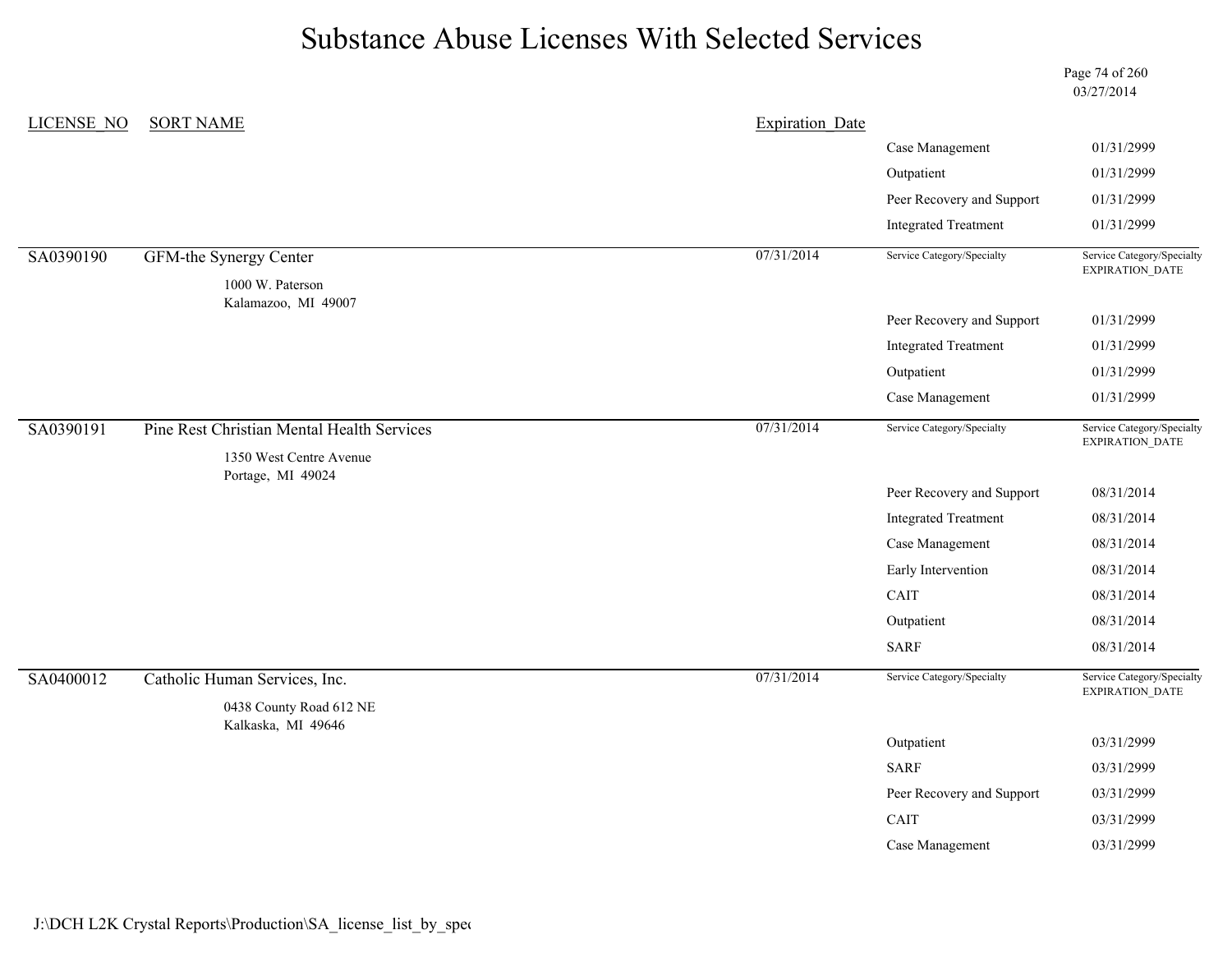Page 75 of 260 03/27/2014

| LICENSE NO | <b>SORT NAME</b>                                                  | <b>Expiration Date</b> |                             |                                                      |
|------------|-------------------------------------------------------------------|------------------------|-----------------------------|------------------------------------------------------|
|            |                                                                   |                        | <b>Integrated Treatment</b> | 03/31/2999                                           |
|            |                                                                   |                        | Early Intervention          | 03/31/2999                                           |
| SA0400013  | North Country Community Mental Health                             | 07/31/2014             | Service Category/Specialty  | Service Category/Specialty                           |
|            | 7164 Rapid City Road N.W.<br>P.O. Box 276<br>Rapid City, MI 49676 |                        |                             | <b>EXPIRATION DATE</b>                               |
|            |                                                                   |                        | <b>Integrated Treatment</b> | 07/31/2999                                           |
|            |                                                                   |                        | Outpatient                  | 07/31/2999                                           |
| SA0410004  | The Salvation Army Turning Point Programs                         | 07/31/2014             | Service Category/Specialty  | Service Category/Specialty<br><b>EXPIRATION DATE</b> |
|            | 72 Sheldon SE<br>Grand Rapids, MI 49503                           |                        |                             |                                                      |
|            |                                                                   |                        | Residential                 | 08/31/2999                                           |
|            |                                                                   |                        | Residential Detox           | 08/31/2999                                           |
|            |                                                                   |                        | Outpatient                  | 08/31/2999                                           |
| SA0410008  | Our Hope Association                                              | 07/31/2014             | Service Category/Specialty  | Service Category/Specialty<br>EXPIRATION_DATE        |
|            | 324 Lyon NE<br>Grand Rapids, MI 49503                             |                        |                             |                                                      |
|            |                                                                   |                        | <b>Integrated Treatment</b> | 07/31/2999                                           |
|            |                                                                   |                        | <b>SARF</b>                 | 07/31/2999                                           |
|            |                                                                   |                        | Residential                 | 07/31/2999                                           |
|            |                                                                   |                        | Outpatient                  | 07/31/2999                                           |
|            |                                                                   |                        | CAIT                        | 07/31/2999                                           |
| SA0410014  | Cherry Street Services, Inc.                                      | 07/31/2014             | Service Category/Specialty  | Service Category/Specialty                           |
|            | 200 Eastern Ave SE<br>Grand Rapids, MI 49503                      |                        |                             | EXPIRATION_DATE                                      |
|            |                                                                   |                        | Early Intervention          | 06/30/2999                                           |
|            |                                                                   |                        | <b>Integrated Treatment</b> | 06/30/2999                                           |
|            |                                                                   |                        | <b>SARF</b>                 | 06/30/2999                                           |
|            |                                                                   |                        | Peer Recovery and Support   | 06/30/2999                                           |
|            |                                                                   |                        | Case Management             | 06/30/2999                                           |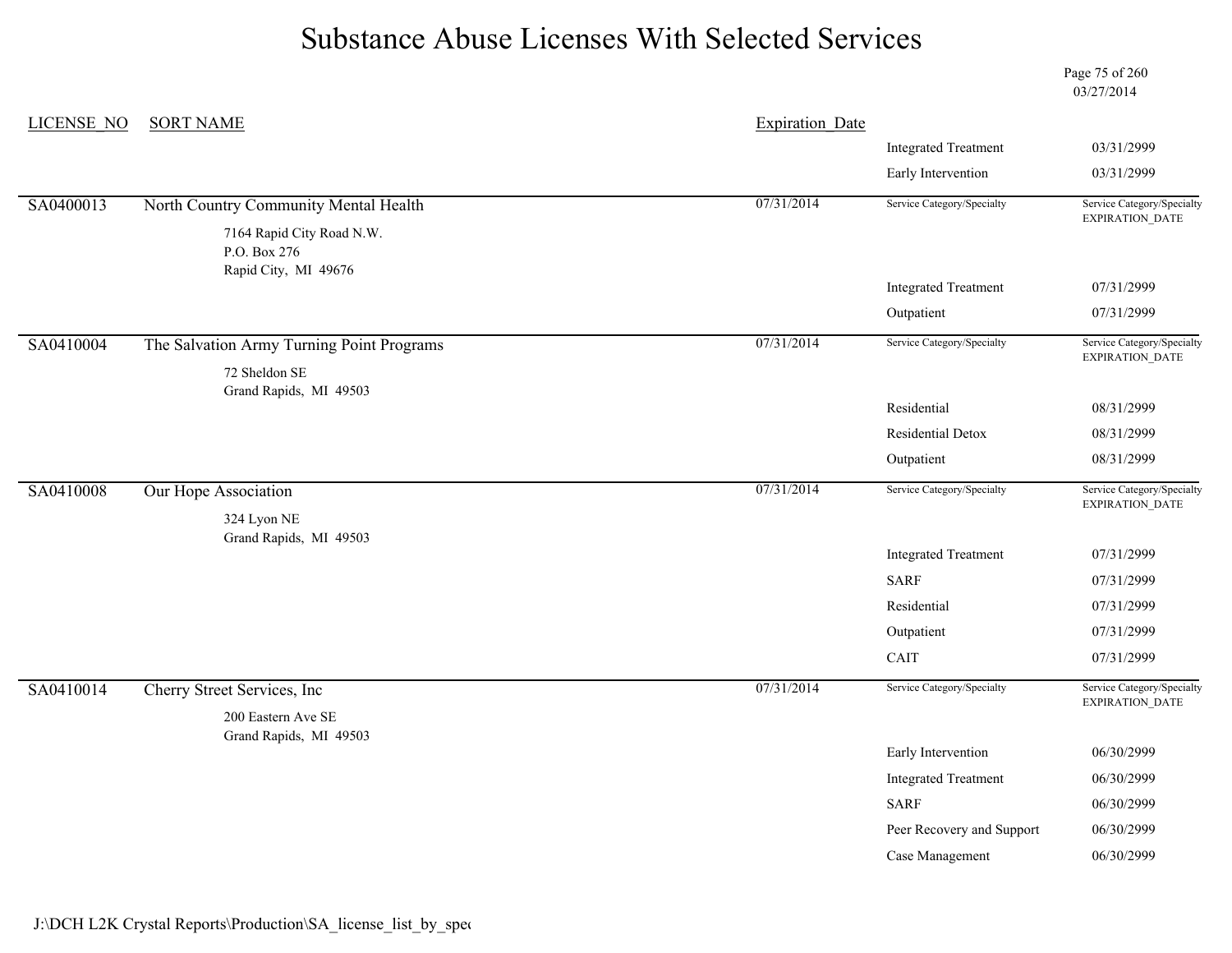Page 76 of 260 03/27/2014

| <b>LICENSE NO</b> | <b>SORT NAME</b>                        | <b>Expiration Date</b> |                             |                                                      |
|-------------------|-----------------------------------------|------------------------|-----------------------------|------------------------------------------------------|
|                   |                                         |                        | Residential                 | 06/30/2999                                           |
|                   |                                         |                        | Outpatient                  | 06/30/2999                                           |
| SA0410015         | Cherry Street Services, Inc.            | 07/31/2014             | Service Category/Specialty  | Service Category/Specialty<br>EXPIRATION_DATE        |
|                   | 2303 Kalamazoo Ave., S.E.               |                        |                             |                                                      |
|                   | Grand Rapids, MI 49507                  |                        | <b>Integrated Treatment</b> | 06/30/2999                                           |
|                   |                                         |                        | Peer Recovery and Support   | 06/30/2999                                           |
|                   |                                         |                        | CAIT                        | 06/30/2999                                           |
|                   |                                         |                        | Case Management             | 06/30/2999                                           |
|                   |                                         |                        | Early Intervention          | 06/30/2999                                           |
|                   |                                         |                        | SARF                        | 06/30/2999                                           |
|                   |                                         |                        | Outpatient                  | 06/30/2999                                           |
|                   |                                         |                        | Outpatient-Methadone        | 06/30/2999                                           |
| SA0410033         | Kent Intermediate School District       | 07/31/2014             | Service Category/Specialty  | Service Category/Specialty<br><b>EXPIRATION DATE</b> |
|                   | 2930 Knapp NE<br>Grand Rapids, MI 49525 |                        |                             |                                                      |
|                   |                                         |                        | CAIT                        | 03/31/2999                                           |
| SA0410049         | <b>ACAC</b> Inc                         | 07/31/2014             | Service Category/Specialty  | Service Category/Specialty<br><b>EXPIRATION DATE</b> |
|                   | 3949 Sparks Drive SE                    |                        |                             |                                                      |
|                   | Ste 103<br>Grand Rapids, MI 49546       |                        |                             |                                                      |
|                   |                                         |                        | <b>SARF</b>                 | 10/31/2999                                           |
|                   |                                         |                        | Outpatient                  | 10/31/2999                                           |
| SA0410064         | Prospectives                            | 07/31/2014             | Service Category/Specialty  | Service Category/Specialty<br>EXPIRATION_DATE        |
|                   | 1515 Michigan NE                        |                        |                             |                                                      |
|                   | Grand Rapids, MI 49503                  |                        | <b>SARF</b>                 | 01/31/2999                                           |
|                   |                                         |                        | CAIT                        | 01/31/2999                                           |
|                   |                                         |                        |                             |                                                      |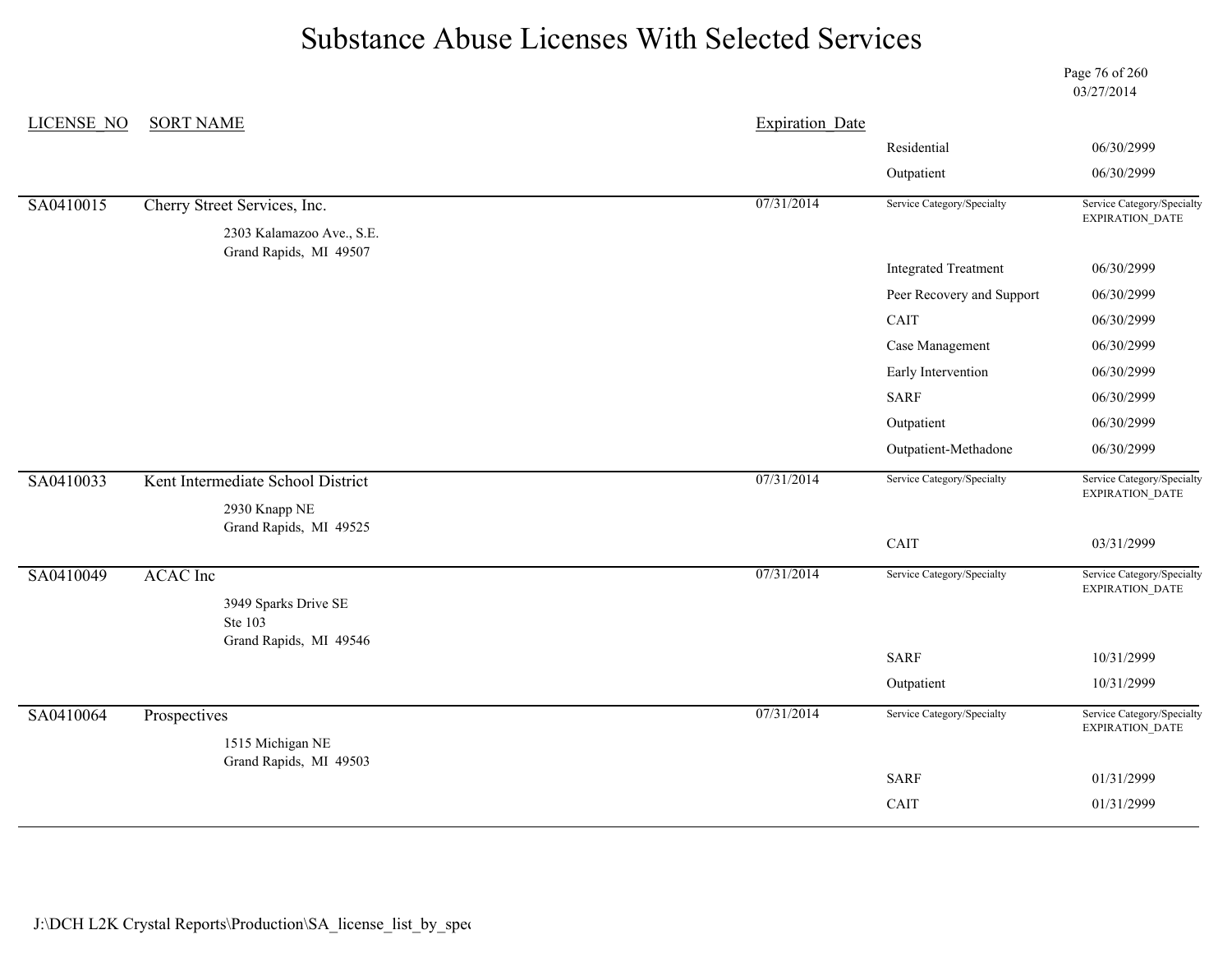Page 77 of 260 03/27/2014

| <b>LICENSE NO</b> | <b>SORT NAME</b>                                                           | <b>Expiration Date</b> |                             |                                               |
|-------------------|----------------------------------------------------------------------------|------------------------|-----------------------------|-----------------------------------------------|
| SA0410077         | Family Outreach Center Inc                                                 | 07/31/2014             | Service Category/Specialty  | Service Category/Specialty<br>EXPIRATION_DATE |
|                   | 1939 South Division Ave                                                    |                        |                             |                                               |
|                   | Grand Rapids, MI 49507                                                     |                        | Outpatient                  | 07/31/2999                                    |
|                   |                                                                            |                        | <b>SARF</b>                 | 07/31/2999                                    |
|                   |                                                                            |                        | Case Management             | 07/31/2999                                    |
|                   |                                                                            |                        | <b>Integrated Treatment</b> | 07/31/2999                                    |
|                   |                                                                            |                        | CAIT                        | 07/31/2999                                    |
| SA0410090         | Summit-Van Andel                                                           | 07/31/2014             | Service Category/Specialty  | Service Category/Specialty<br>EXPIRATION_DATE |
|                   | 3300 36th SE                                                               |                        |                             |                                               |
|                   | Grand Rapids, MI 49512                                                     |                        | Residential                 | 02/28/2999                                    |
| SA0410108         | Cherry Street Services, Inc.                                               | 07/31/2014             | Service Category/Specialty  | Service Category/Specialty                    |
|                   | 801 College SE                                                             |                        |                             | EXPIRATION_DATE                               |
|                   | Grand Rapids, MI 49507                                                     |                        |                             |                                               |
|                   |                                                                            |                        | Peer Recovery and Support   | 06/30/2999                                    |
|                   |                                                                            |                        | Outpatient                  | 06/30/2999                                    |
|                   |                                                                            |                        | Residential                 | 06/30/2999                                    |
|                   |                                                                            |                        | Case Management             | 06/30/2999                                    |
|                   |                                                                            |                        | Early Intervention          | 06/30/2999                                    |
|                   |                                                                            |                        | <b>Integrated Treatment</b> | 06/30/2999                                    |
| SA0410112         | Pine Rest Christian Mental Health Services-Campus Clinic<br>300 68th St SE | 07/31/2014             | Service Category/Specialty  | Service Category/Specialty<br>EXPIRATION_DATE |
|                   | PO Box 165                                                                 |                        |                             |                                               |
|                   | Grand Rapids, MI 49501                                                     |                        | Residential                 | 08/31/2999                                    |
|                   |                                                                            |                        | <b>SARF</b>                 | 08/31/2999                                    |
|                   |                                                                            |                        |                             |                                               |
|                   |                                                                            |                        | <b>Residential Detox</b>    | 08/31/2999                                    |
|                   |                                                                            |                        | Outpatient                  | 08/31/2999                                    |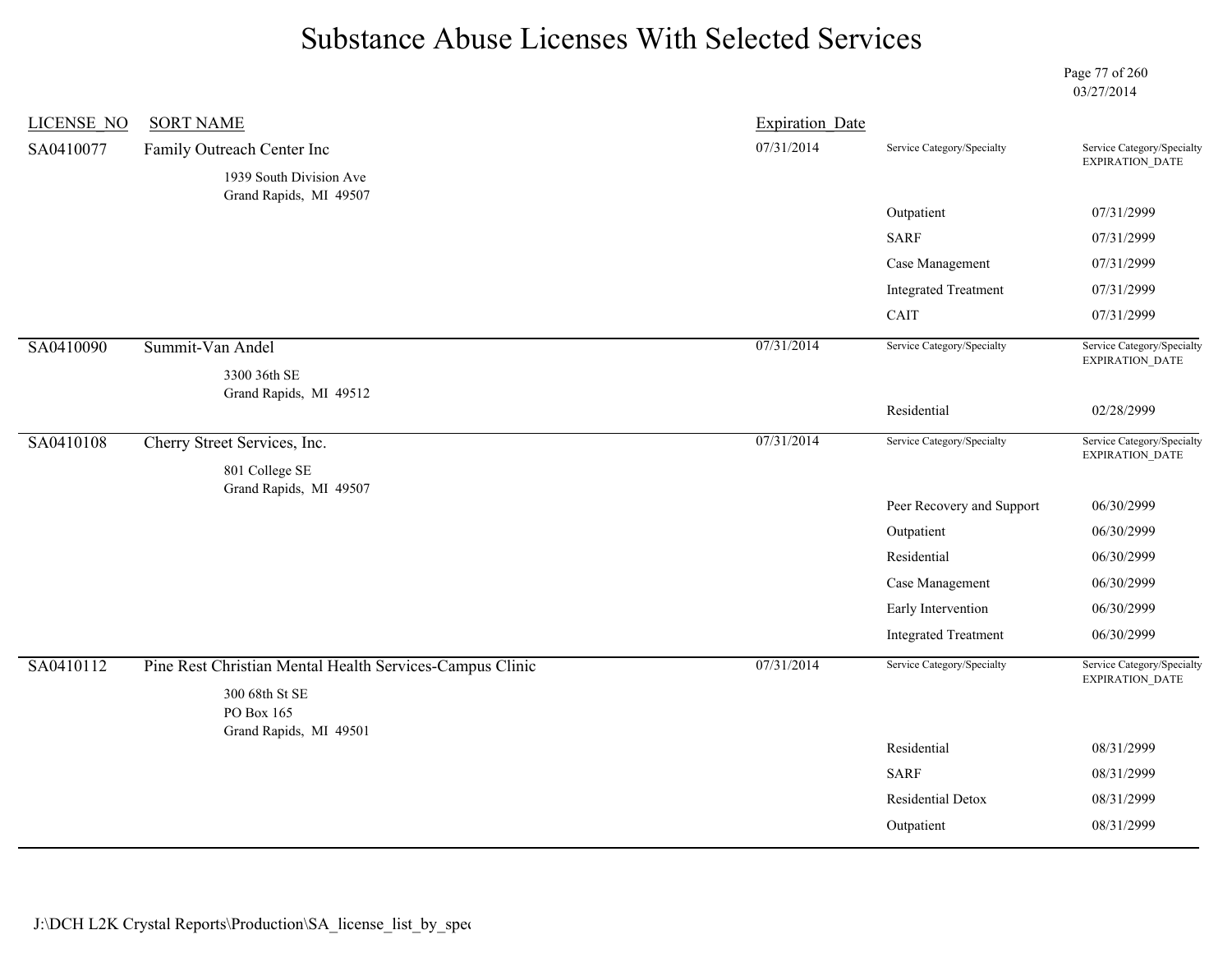Page 78 of 260 03/27/2014

| LICENSE NO | <b>SORT NAME</b>                                              | <b>Expiration Date</b> |                             |                                                      |
|------------|---------------------------------------------------------------|------------------------|-----------------------------|------------------------------------------------------|
| SA0410147  | Kent Co Health Dept-Prevention                                | 07/31/2014             | Service Category/Specialty  | Service Category/Specialty<br>EXPIRATION_DATE        |
|            | 700 Fuller NE<br>Grand Rapids, MI 49503                       |                        |                             |                                                      |
|            |                                                               |                        | CAIT                        | 08/31/2999                                           |
| SA0410156  | <b>Wedgwood Christian Services</b>                            | 07/31/2014             | Service Category/Specialty  | Service Category/Specialty<br>EXPIRATION_DATE        |
|            | 3300 36th St SE<br>Grand Rapids, MI 49512                     |                        |                             |                                                      |
|            |                                                               |                        | CAIT                        | 02/28/2999                                           |
|            |                                                               |                        | Outpatient                  | 02/28/2999                                           |
| SA0410165  | Eastern Clinic                                                | 07/31/2014             | Service Category/Specialty  | Service Category/Specialty<br>EXPIRATION_DATE        |
|            | 1555 Eastern St SE                                            |                        |                             |                                                      |
|            | Grand Rapids, MI 49507                                        |                        | Outpatient-Methadone        | 02/28/2999                                           |
|            |                                                               |                        | Outpatient                  | 02/28/2999                                           |
| SA0410171  | North Kent Guidance Services LLC                              | 07/31/2014             | Service Category/Specialty  | Service Category/Specialty<br><b>EXPIRATION DATE</b> |
|            | 5250 Northland Drive NE                                       |                        |                             |                                                      |
|            | Ste A<br>Grand Rapids, MI 49525                               |                        |                             |                                                      |
|            |                                                               |                        | <b>Integrated Treatment</b> | 03/31/2999                                           |
|            |                                                               |                        | Case Management             | 03/31/2999                                           |
|            |                                                               |                        | CAIT                        | 03/31/2999                                           |
|            |                                                               |                        | Outpatient                  | 03/31/2999                                           |
|            |                                                               |                        | <b>SARF</b>                 | 03/31/2999                                           |
|            |                                                               |                        | Early Intervention          | 12/31/2999                                           |
|            |                                                               |                        | Peer Recovery and Support   | 03/31/2999                                           |
| SA0410189  | Anderson Substance Abuse Treatment Center                     | 07/31/2014             | Service Category/Specialty  | Service Category/Specialty<br>EXPIRATION_DATE        |
|            | 3501 Lake Eastbrook Blvd<br>Ste 120<br>Grand Rapids, MI 49546 |                        |                             |                                                      |
|            |                                                               |                        | Outpatient                  | 04/30/2999                                           |
|            |                                                               |                        | <b>SARF</b>                 | 04/30/2999                                           |
|            |                                                               |                        |                             |                                                      |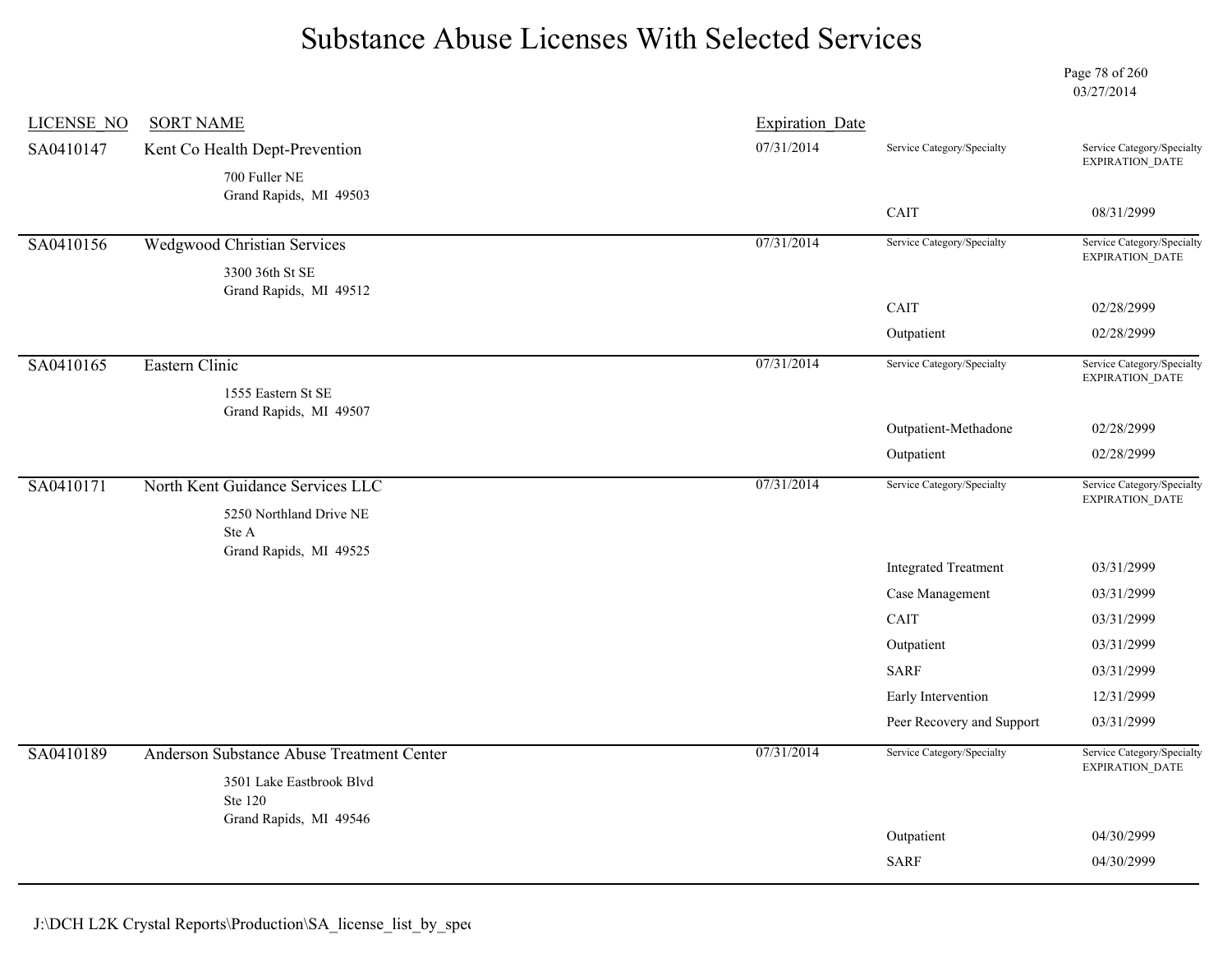Page 79 of 260 03/27/2014

| <b>LICENSE NO</b> | <b>SORT NAME</b>                                                                | <b>Expiration Date</b> |                             |                                               |
|-------------------|---------------------------------------------------------------------------------|------------------------|-----------------------------|-----------------------------------------------|
| SA0410218         | Bethany Christian Services/Substance Abuse Counseling Program<br>901 Eastern NE | 07/31/2014             | Service Category/Specialty  | Service Category/Specialty<br>EXPIRATION_DATE |
|                   | Grand Rapids, MI 49503                                                          |                        | Outpatient                  | 02/28/2999                                    |
|                   |                                                                                 |                        | <b>SARF</b>                 | 02/28/2999                                    |
|                   |                                                                                 |                        | CAIT                        | 02/28/2999                                    |
|                   |                                                                                 |                        | <b>Integrated Treatment</b> | 02/28/2999                                    |
| SA0410221         | Fountain Hill Center for Counseling and Consultation                            | 07/31/2014             | Service Category/Specialty  | Service Category/Specialty<br>EXPIRATION_DATE |
|                   | 534 Fountain St NE<br>Grand Rapids, MI 49503                                    |                        |                             |                                               |
|                   |                                                                                 |                        | Outpatient                  | 08/31/2999                                    |
|                   |                                                                                 |                        | <b>SARF</b>                 | 08/31/2999                                    |
| SA0410228         | Reality Counseling Services Inc                                                 | 07/31/2014             | Service Category/Specialty  | Service Category/Specialty<br>EXPIRATION_DATE |
|                   | 2610 Buchanan SW<br>Wyoming, MI 49548                                           |                        |                             |                                               |
|                   |                                                                                 |                        | Outpatient                  | 06/30/2999                                    |
|                   |                                                                                 |                        | CAIT                        | 06/30/2999                                    |
|                   |                                                                                 |                        | <b>SARF</b>                 | 06/30/2999                                    |
| SA0410234         | Cherry Street Services, Inc.                                                    | 07/31/2014             | Service Category/Specialty  | Service Category/Specialty<br>EXPIRATION_DATE |
|                   | 1400 Leonard Street NE<br>Grand Rapids, MI 49505                                |                        |                             |                                               |
|                   |                                                                                 |                        | Peer Recovery and Support   | 07/31/2999                                    |
|                   |                                                                                 |                        | Outpatient                  | 07/31/2999                                    |
|                   |                                                                                 |                        | <b>Integrated Treatment</b> | 07/31/2999                                    |
|                   |                                                                                 |                        | Case Management             | 07/31/2999                                    |
|                   |                                                                                 |                        | <b>SARF</b>                 | 07/31/2999                                    |
|                   |                                                                                 |                        | Early Intervention          | 07/31/2999                                    |
|                   |                                                                                 |                        | CAIT                        | 07/31/2999                                    |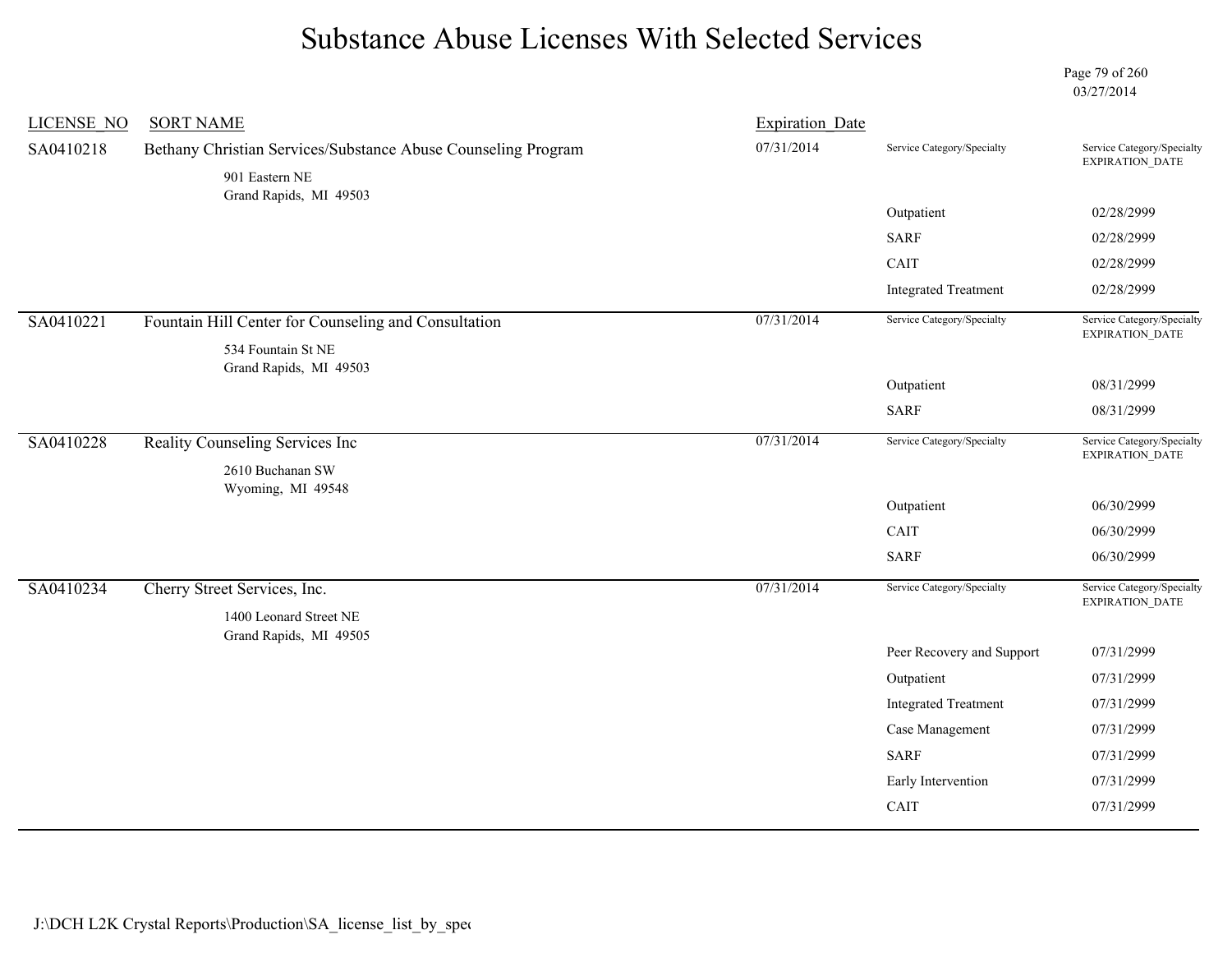Page 80 of 260 03/27/2014

| <b>LICENSE NO</b> | <b>SORT NAME</b>                                                                                              | <b>Expiration Date</b> |                             |                                                      |
|-------------------|---------------------------------------------------------------------------------------------------------------|------------------------|-----------------------------|------------------------------------------------------|
| SA0410249         | Arbor Circle Outpatient Counseling Center<br>1115 Ball NE                                                     | 07/31/2014             | Service Category/Specialty  | Service Category/Specialty<br>EXPIRATION_DATE        |
|                   | Grand Rapids, MI 49505                                                                                        |                        |                             |                                                      |
|                   |                                                                                                               |                        | Case Management             | 12/31/2999                                           |
|                   |                                                                                                               |                        | Early Intervention          | 12/31/2999                                           |
|                   |                                                                                                               |                        | <b>SARF</b>                 | 08/31/2999                                           |
|                   |                                                                                                               |                        | <b>Integrated Treatment</b> | 08/31/2999                                           |
|                   |                                                                                                               |                        | Peer Recovery and Support   | 12/31/2999                                           |
|                   |                                                                                                               |                        | CAIT                        | 08/31/2999                                           |
|                   |                                                                                                               |                        | Outpatient                  | 08/31/2999                                           |
| SA0410251         | Kent County Community Mental Health & Substance Abuse<br>Services-CornerstonenE                               | 07/31/2014             | Service Category/Specialty  | Service Category/Specialty<br><b>EXPIRATION DATE</b> |
|                   | Grand Rapids, MI 49503                                                                                        |                        | <b>SARF</b>                 | 04/30/2999                                           |
| SA0410291         | Pine Rest Christian Mental Health Services/Southwest Clinic<br>4211 Parkway Place<br><b>Ste 100</b>           | 07/31/2014             | Service Category/Specialty  | Service Category/Specialty<br>EXPIRATION_DATE        |
|                   | Grandville, MI 49418                                                                                          |                        | <b>SARF</b>                 | 08/31/2999                                           |
|                   |                                                                                                               |                        | Outpatient                  | 08/31/2999                                           |
| SA0410292         | Pine Rest Christian Mental Health Services/Northwest Clinic<br>2118 Three Mile Road<br>Grand Rapids, MI 49544 | 07/31/2014             | Service Category/Specialty  | Service Category/Specialty<br>EXPIRATION_DATE        |
|                   |                                                                                                               |                        | Outpatient                  | 08/31/2999                                           |
|                   |                                                                                                               |                        | <b>SARF</b>                 | 08/31/2999                                           |
| SA0410298         | Wedgwood Christian Counseling Center<br>100 Buckley SE                                                        | 07/31/2014             | Service Category/Specialty  | Service Category/Specialty<br>EXPIRATION_DATE        |
|                   | Grand Rapids, MI 49503                                                                                        |                        | Outpatient                  | 02/28/2999                                           |
|                   |                                                                                                               |                        |                             |                                                      |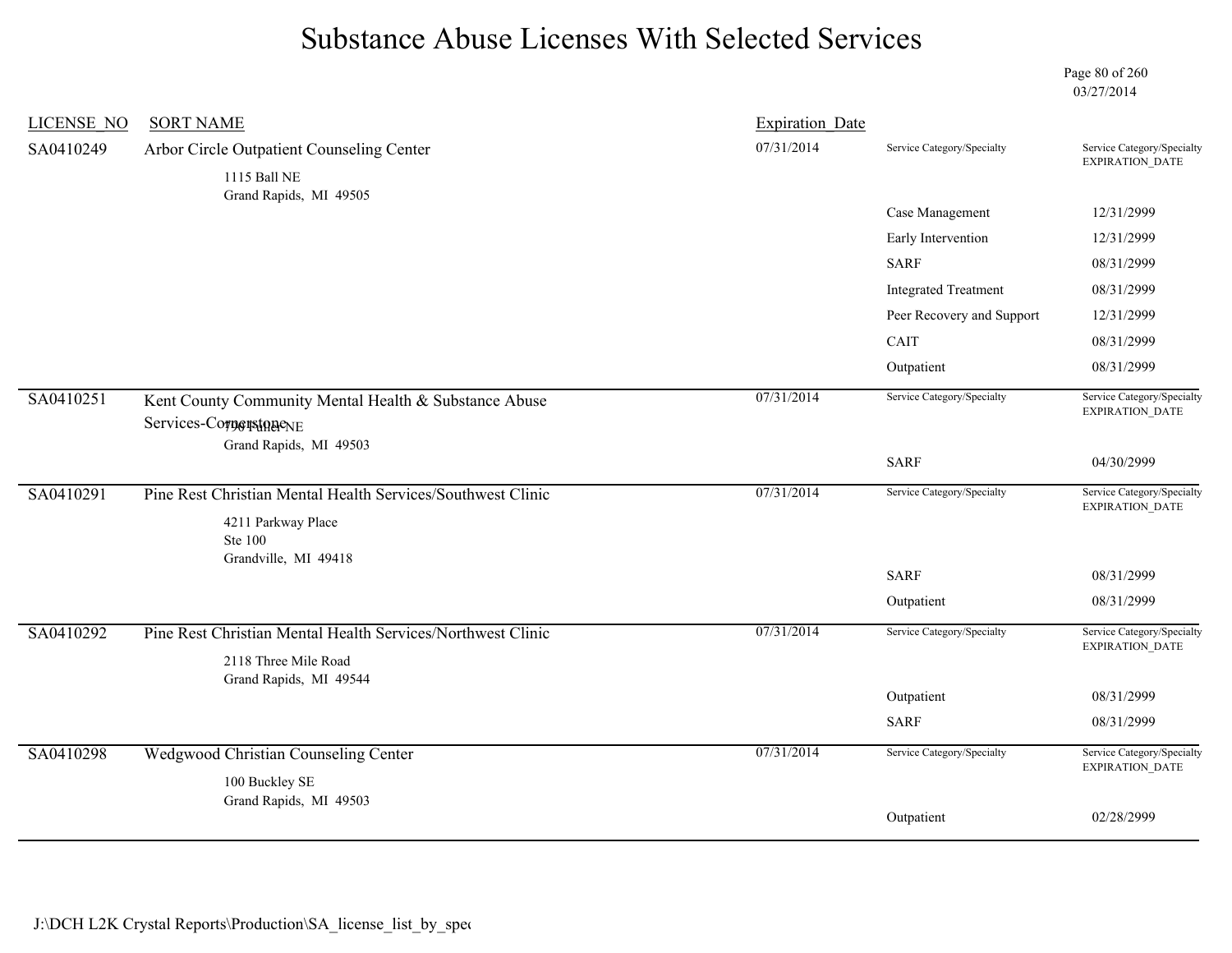Page 81 of 260 03/27/2014

| <b>LICENSE NO</b> | <b>SORT NAME</b>                                                      | <b>Expiration Date</b> |                             |                                                      |
|-------------------|-----------------------------------------------------------------------|------------------------|-----------------------------|------------------------------------------------------|
| SA0410299         | Cherry Street Services, Inc.                                          | 07/31/2014             | Service Category/Specialty  | Service Category/Specialty<br>EXPIRATION_DATE        |
|                   | 100 Cherry Street SE<br>Grand Rapids, MI 49503                        |                        |                             |                                                      |
|                   |                                                                       |                        | <b>Integrated Treatment</b> | 10/31/2999                                           |
|                   |                                                                       |                        | Outpatient                  | 10/31/2999                                           |
| SA0410301         | <b>Guiding Light Mission</b>                                          | 07/31/2014             | Service Category/Specialty  | Service Category/Specialty<br>EXPIRATION_DATE        |
|                   | 255 S Division<br>Grand Rapids, MI 49503                              |                        |                             |                                                      |
|                   |                                                                       |                        | Residential                 | 01/31/2999                                           |
| SA0410311         | LifeFocus Mental Health Assessment and Treatment                      | 07/31/2014             | Service Category/Specialty  | Service Category/Specialty<br><b>EXPIRATION DATE</b> |
|                   | 2525 East Paris SE<br>Ste 111<br>Grand Rapids, MI 49546               |                        |                             |                                                      |
|                   |                                                                       |                        | CAIT                        | 08/31/2999                                           |
|                   |                                                                       |                        | <b>SARF</b>                 | 08/31/2999                                           |
|                   |                                                                       |                        | Outpatient                  | 08/31/2999                                           |
| SA0410313         | <b>Claystone Clinical Associates</b>                                  | 07/31/2014             | Service Category/Specialty  | Service Category/Specialty<br><b>EXPIRATION DATE</b> |
|                   | 3330 Claystone SE<br>Grand Rapids, MI 49546                           |                        |                             |                                                      |
|                   |                                                                       |                        | Outpatient                  | 09/30/2999                                           |
|                   |                                                                       |                        | <b>SARF</b>                 | 09/30/2999                                           |
| SA0410318         | Journies, Inc.                                                        | 07/31/2014             | Service Category/Specialty  | Service Category/Specialty<br><b>EXPIRATION DATE</b> |
|                   | 528 Bridge St., NW<br>Suite $#3$                                      |                        |                             |                                                      |
|                   | Grand Rapids, MI 49504                                                |                        | Outpatient                  | 12/31/2999                                           |
|                   |                                                                       |                        | CAIT                        | 12/31/2999                                           |
|                   |                                                                       |                        | <b>SARF</b>                 | 12/31/2999                                           |
|                   |                                                                       |                        |                             |                                                      |
| SA0410319         | Resource Center on Aging/Older Adult Substance Abuse Treatment Center | 07/31/2014             | Service Category/Specialty  | Service Category/Specialty<br>EXPIRATION_DATE        |
|                   | 500 Cherry St SE<br>Grand Rapids, MI 49503                            |                        |                             |                                                      |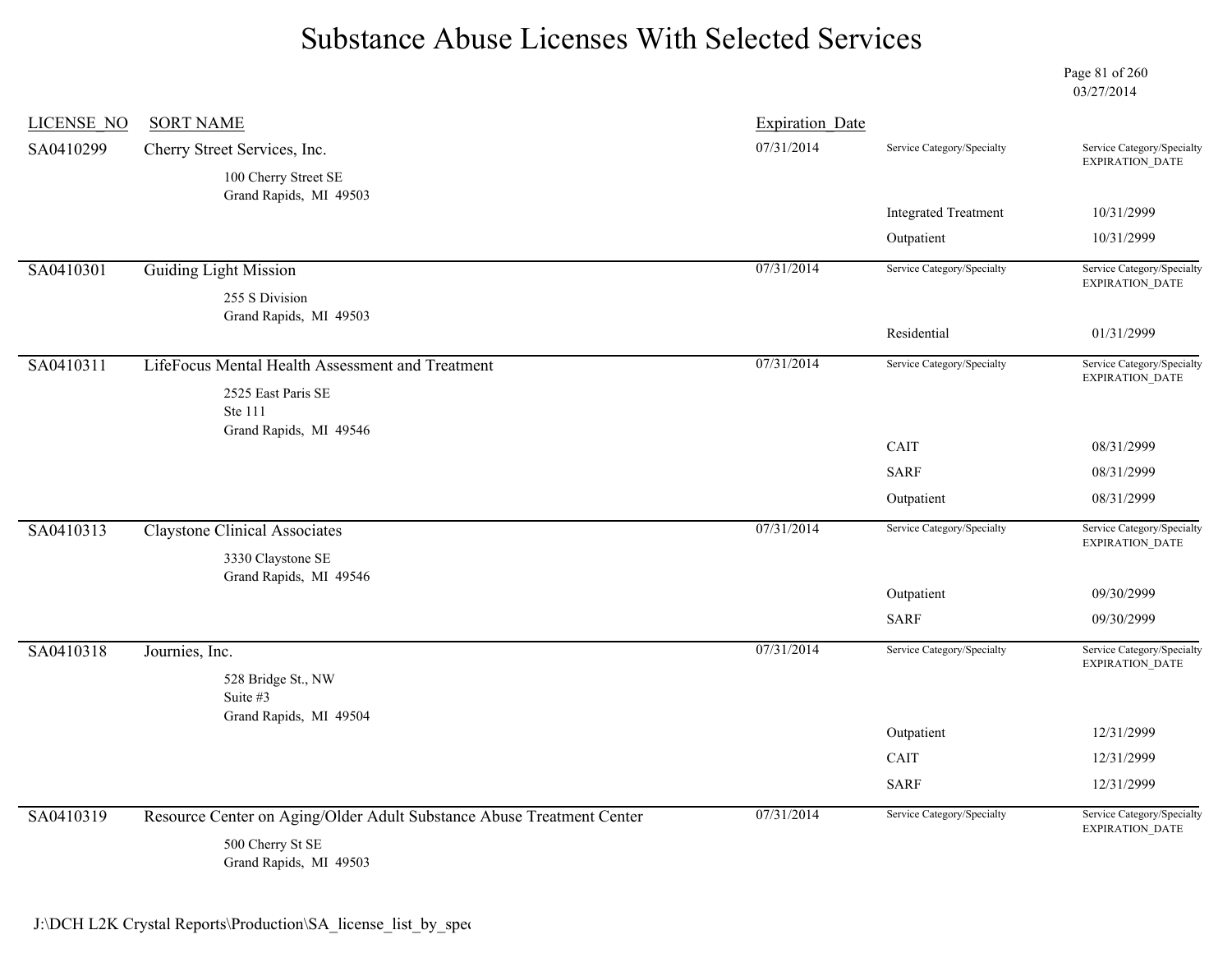Page 82 of 260 03/27/2014

| LICENSE NO | <b>SORT NAME</b>                                                  | <b>Expiration Date</b> |                             |                                               |
|------------|-------------------------------------------------------------------|------------------------|-----------------------------|-----------------------------------------------|
|            |                                                                   |                        | Outpatient                  | 04/30/2999                                    |
|            |                                                                   |                        | CAIT                        | 04/30/2999                                    |
| SA0410323  | Pine Rest Christian Mental Health Services/Northeast Clinic       | 07/31/2014             | Service Category/Specialty  | Service Category/Specialty<br>EXPIRATION_DATE |
|            | 3225 North Evergreen Drive<br>Suite 301<br>Grand Rapids, MI 49525 |                        |                             |                                               |
|            |                                                                   |                        | Outpatient                  | 08/31/2999                                    |
|            |                                                                   |                        | <b>SARF</b>                 | 08/31/2999                                    |
| SA0410324  | Pine Rest Christian Mental Health Services/Caledonia Clinic       | 07/31/2014             | Service Category/Specialty  | Service Category/Specialty<br>EXPIRATION_DATE |
|            | 9090 S Rogers Court<br>Ste. D<br>Caledonia, MI 49316              |                        |                             |                                               |
|            |                                                                   |                        | <b>SARF</b>                 | 08/31/2999                                    |
|            |                                                                   |                        | Outpatient                  | 08/31/2999                                    |
| SA0410329  | Catholic Charities West Michigan                                  | 07/31/2014             | Service Category/Specialty  | Service Category/Specialty<br>EXPIRATION_DATE |
|            | 40 Jefferson SE<br>Grand Rapids, MI 49503                         |                        |                             |                                               |
|            |                                                                   |                        | Case Management             | 04/30/2999                                    |
|            |                                                                   |                        | Early Intervention          | 04/30/2999                                    |
|            |                                                                   |                        | CAIT                        | 04/30/2999                                    |
|            |                                                                   |                        | Peer Recovery and Support   | 04/30/2999                                    |
|            |                                                                   |                        | Outpatient                  | 04/30/2999                                    |
|            |                                                                   |                        | <b>Integrated Treatment</b> | 04/30/2999                                    |
| SA0410331  | Northwest Counseling PLLC<br>4175 Three Mile Rd NW                | 07/31/2014             | Service Category/Specialty  | Service Category/Specialty<br>EXPIRATION_DATE |
|            | Walker, MI 49544                                                  |                        |                             |                                               |
|            |                                                                   |                        | CAIT                        | 01/31/2999                                    |
|            |                                                                   |                        | <b>SARF</b>                 | 01/31/2999                                    |
|            |                                                                   |                        | Outpatient                  | 01/31/2999                                    |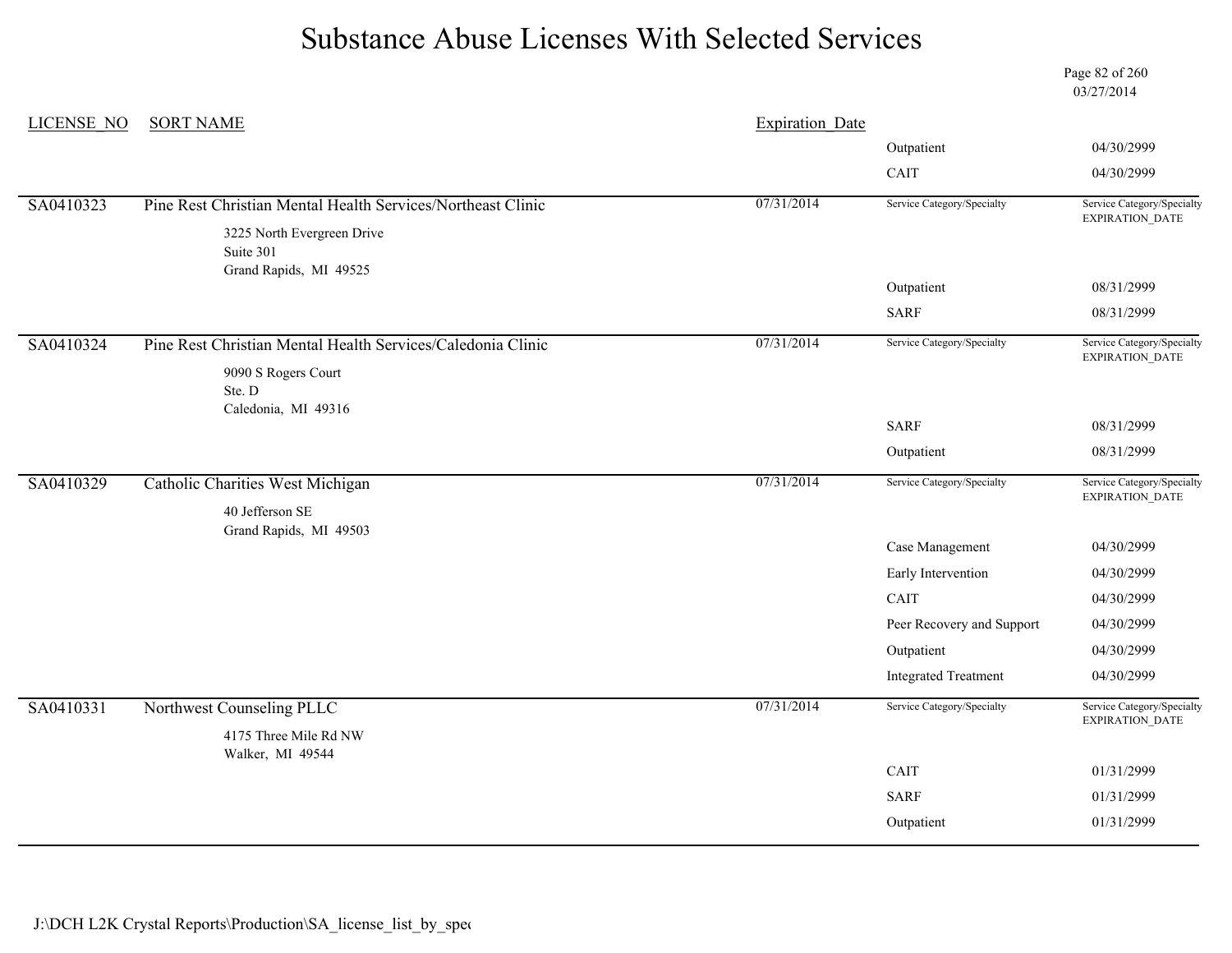Page 83 of 260 03/27/2014

| <b>LICENSE NO</b> | <b>SORT NAME</b>                                        | <b>Expiration Date</b> |                             |                                               |
|-------------------|---------------------------------------------------------|------------------------|-----------------------------|-----------------------------------------------|
| SA0410332         | Pine Rest Christian Mental Health Services/DeMey Clinic | 07/31/2014             | Service Category/Specialty  | Service Category/Specialty<br>EXPIRATION_DATE |
|                   | 620 Century SW<br>Grand Rapids, MI 49503                |                        |                             |                                               |
|                   |                                                         |                        | <b>Integrated Treatment</b> | 01/31/2999                                    |
|                   |                                                         |                        | CAIT                        | 01/31/2999                                    |
|                   |                                                         |                        | Outpatient                  | 01/31/2999                                    |
|                   |                                                         |                        | <b>SARF</b>                 | 01/31/2999                                    |
| SA0410333         | Jellema House                                           | 07/31/2014             | Service Category/Specialty  | Service Category/Specialty                    |
|                   | 523 Lyon St NE                                          |                        |                             | EXPIRATION_DATE                               |
|                   | Grand Rapids, MI 49503                                  |                        | CAIT                        | 07/31/2999                                    |
|                   |                                                         |                        |                             |                                               |
|                   |                                                         |                        | Outpatient                  | 07/31/2999                                    |
|                   |                                                         |                        | <b>Integrated Treatment</b> | 07/31/2999                                    |
|                   |                                                         |                        | Residential                 | 07/31/2999                                    |
|                   |                                                         |                        | <b>SARF</b>                 | 07/31/2999                                    |
| SA0410334         | Jellema Treatment Center                                | 07/31/2014             | Service Category/Specialty  | Service Category/Specialty<br>EXPIRATION_DATE |
|                   | 243 68th St                                             |                        |                             |                                               |
|                   | Grand Rapids, MI 49548                                  |                        | <b>Integrated Treatment</b> | 06/30/2999                                    |
|                   |                                                         |                        | Outpatient                  | 06/30/2999                                    |
|                   |                                                         |                        | Residential                 | 06/30/2999                                    |
|                   |                                                         |                        | Residential Detox           | 06/30/2999                                    |
|                   |                                                         |                        | <b>SARF</b>                 | 06/30/2999                                    |
| SA0410340         | New Life Counseling Services                            | 07/31/2014             | Service Category/Specialty  | Service Category/Specialty<br>EXPIRATION_DATE |
|                   | 2640 DeHoop Avenue SW<br>Wyoming, MI 49509              |                        |                             |                                               |
|                   |                                                         |                        | Outpatient                  | 07/31/2999                                    |
|                   |                                                         |                        | <b>SARF</b>                 | 07/31/2999                                    |
|                   |                                                         |                        |                             |                                               |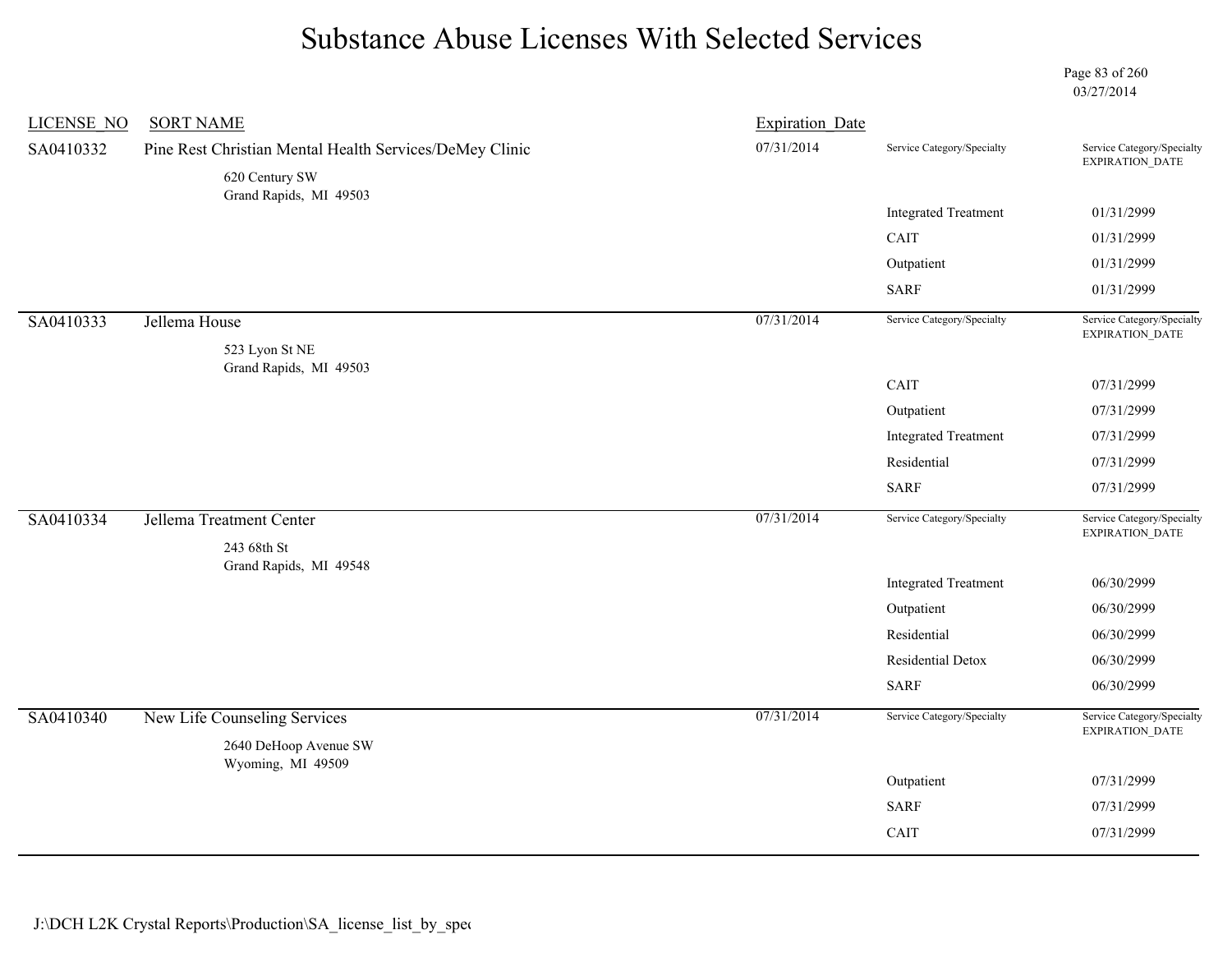Page 84 of 260 03/27/2014

| <b>LICENSE NO</b> | <b>SORT NAME</b>                                      | <b>Expiration Date</b> |                             |                                               |
|-------------------|-------------------------------------------------------|------------------------|-----------------------------|-----------------------------------------------|
| SA0410343         | Arbor Circle Counseling                               | 07/31/2014             | Service Category/Specialty  | Service Category/Specialty<br>EXPIRATION_DATE |
|                   | 740 36th Street SE                                    |                        |                             |                                               |
|                   | Grand Rapids, MI 49548                                |                        | Early Intervention          | 12/31/2999                                    |
|                   |                                                       |                        | <b>SARF</b>                 | 08/31/2999                                    |
|                   |                                                       |                        | Case Management             | 12/31/2999                                    |
|                   |                                                       |                        | Peer Recovery and Support   | 12/31/2999                                    |
|                   |                                                       |                        | Outpatient                  | 08/31/2999                                    |
|                   |                                                       |                        | CAIT                        | 08/31/2999                                    |
|                   |                                                       |                        | <b>Integrated Treatment</b> | 08/31/2999                                    |
| SA0410344         | <b>SOS Counseling Service</b><br>942 W. Fulton Street | 07/31/2014             | Service Category/Specialty  | Service Category/Specialty<br>EXPIRATION_DATE |
|                   | Grand Rapids, MI 49504                                |                        | Early Intervention          | 12/31/2999                                    |
|                   |                                                       |                        | <b>SARF</b>                 | 12/31/2999                                    |
|                   |                                                       |                        | CAIT                        | 12/31/2999                                    |
|                   |                                                       |                        | Peer Recovery and Support   | 12/31/2999                                    |
|                   |                                                       |                        | Case Management             | 12/31/2999                                    |
|                   |                                                       |                        | Outpatient                  | 12/31/2999                                    |
| SA0410346         | Cherry Street Services, Inc.                          | 07/31/2014             | Service Category/Specialty  | Service Category/Specialty<br>EXPIRATION_DATE |
|                   | 750 Cherry Street SE<br>Grand Rapids, MI 49503        |                        |                             |                                               |
|                   |                                                       |                        | <b>Integrated Treatment</b> | 06/30/2999                                    |
|                   |                                                       |                        | CAIT                        | 06/30/2999                                    |
|                   |                                                       |                        | Outpatient                  | 06/30/2999                                    |
|                   |                                                       |                        | Early Intervention          | 06/30/2999                                    |
|                   |                                                       |                        | Peer Recovery and Support   | 06/30/2999                                    |
|                   |                                                       |                        | <b>SARF</b>                 | 06/30/2999                                    |
|                   |                                                       |                        | Case Management             | 06/30/2999                                    |
|                   |                                                       |                        |                             |                                               |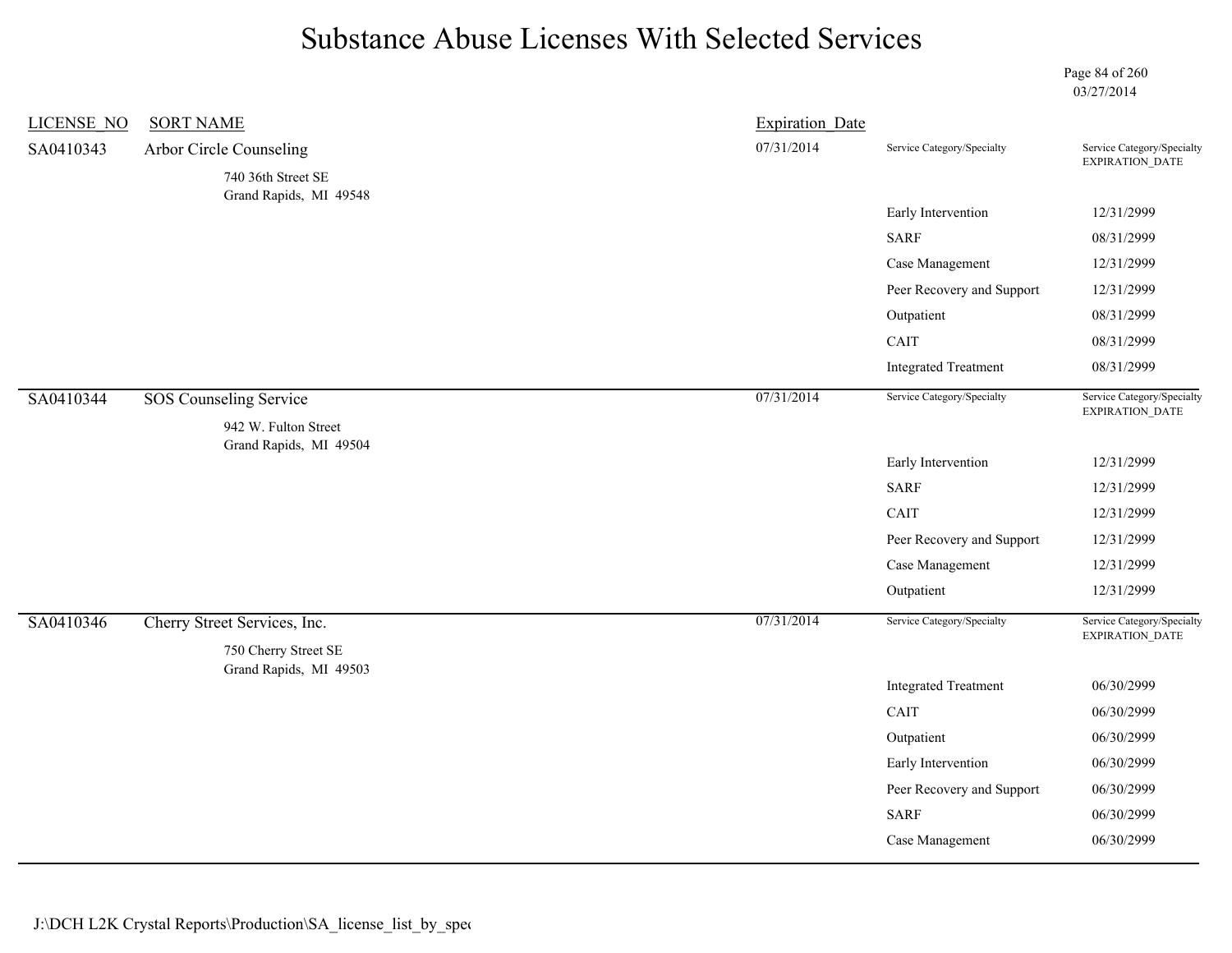Page 85 of 260 03/27/2014

| <b>LICENSE NO</b> | <b>SORT NAME</b>                                                    | <b>Expiration Date</b> |                             |                                               |
|-------------------|---------------------------------------------------------------------|------------------------|-----------------------------|-----------------------------------------------|
| SA0410347         | LLC Behavior & Lifestyle Modification Services<br>1960 Millbrook SE | 07/31/2014             | Service Category/Specialty  | Service Category/Specialty<br>EXPIRATION_DATE |
|                   | Grand Rapids, MI 49508                                              |                        | Outpatient                  | 06/30/2999                                    |
|                   |                                                                     |                        | <b>SARF</b>                 | 06/30/2999                                    |
|                   |                                                                     |                        | CAIT                        | 06/30/2999                                    |
|                   |                                                                     |                        | Early Intervention          | 06/30/2999                                    |
|                   |                                                                     |                        | Case Management             | 06/30/2999                                    |
| SA0410349         | <b>Gerontology Network</b>                                          | 07/31/2014             | Service Category/Specialty  | Service Category/Specialty<br>EXPIRATION_DATE |
|                   | 800 East Beltline NE                                                |                        |                             |                                               |
|                   | Grand Rapids, MI 49525                                              |                        | CAIT                        | 04/30/2999                                    |
|                   |                                                                     |                        | Outpatient                  | 04/30/2999                                    |
| SA0410350         | <b>Gerontology Network</b>                                          | 07/31/2014             | Service Category/Specialty  | Service Category/Specialty                    |
|                   |                                                                     |                        |                             | EXPIRATION_DATE                               |
|                   | 516 Cherry Street SE<br>Grand Rapids, MI 49503                      |                        |                             |                                               |
|                   |                                                                     |                        | Outpatient                  | 04/30/2999                                    |
|                   |                                                                     |                        | CAIT                        | 04/30/2999                                    |
|                   |                                                                     |                        | <b>Integrated Treatment</b> | 04/30/2999                                    |
| SA0410352         | West Brook Recovery Center LLC                                      | 07/31/2014             | Service Category/Specialty  | Service Category/Specialty                    |
|                   | 3210 Eagle Run Drive NE                                             |                        |                             | EXPIRATION_DATE                               |
|                   | Suite 200                                                           |                        |                             |                                               |
|                   | Grand Rapids, MI 49525                                              |                        | Outpatient                  | 11/30/2999                                    |
|                   |                                                                     |                        | Peer Recovery and Support   | 11/30/2999                                    |
| SA0410353         | Freedom House                                                       | 07/31/2014             | Service Category/Specialty  | Service Category/Specialty                    |
|                   | 160 68th St. SE                                                     |                        |                             | EXPIRATION_DATE                               |
|                   | Grand Rapids, MI 49548                                              |                        | Outpatient                  | 08/31/2999                                    |
|                   |                                                                     |                        | <b>SARF</b>                 | 08/31/2999                                    |
|                   |                                                                     |                        |                             |                                               |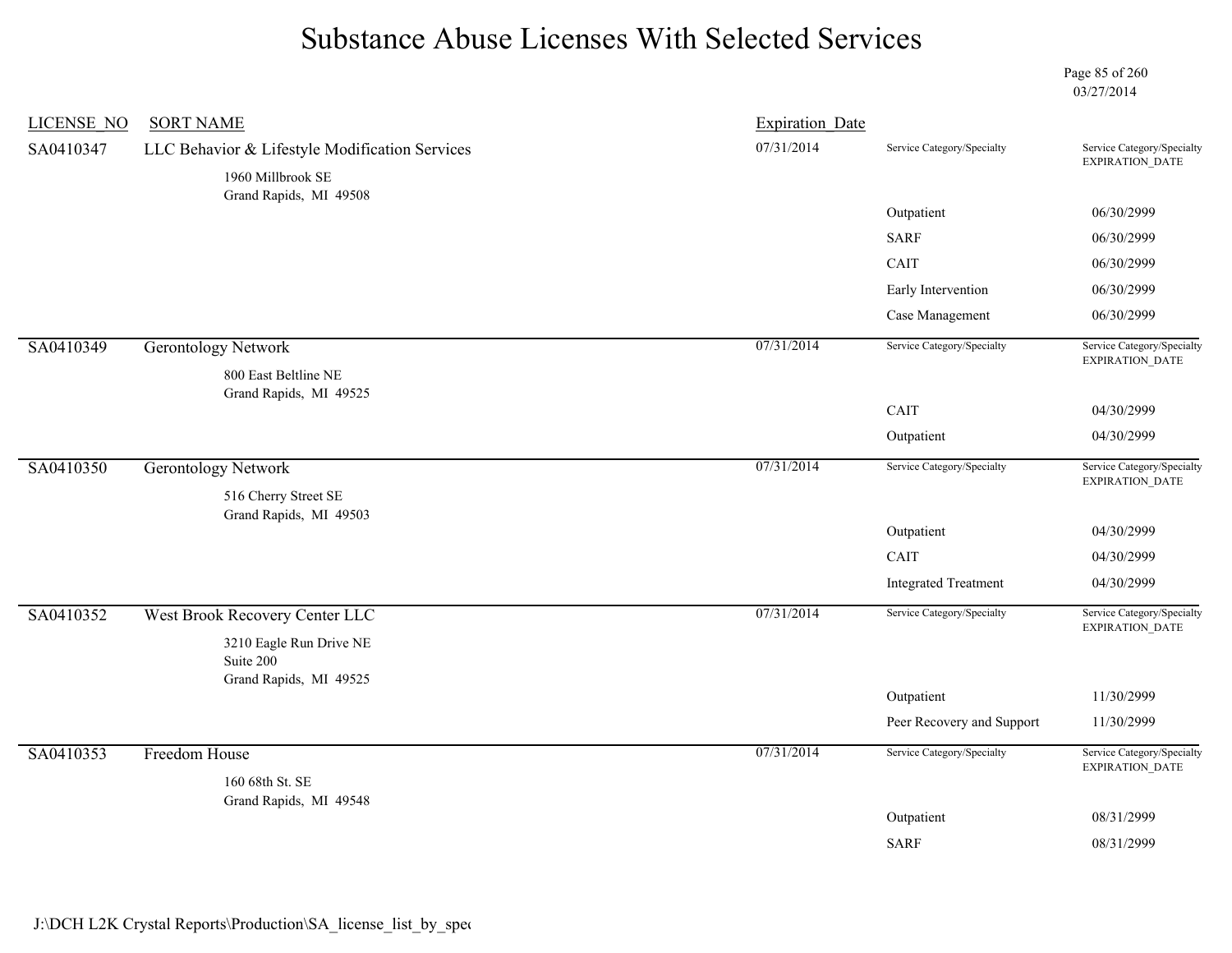Page 86 of 260 03/27/2014

| <b>LICENSE NO</b> | <b>SORT NAME</b>                                   | <b>Expiration</b> Date |                             |                                               |
|-------------------|----------------------------------------------------|------------------------|-----------------------------|-----------------------------------------------|
|                   |                                                    |                        | Case Management             | 08/31/2999                                    |
|                   |                                                    |                        | Residential                 | 08/31/2999                                    |
|                   |                                                    |                        | <b>Integrated Treatment</b> | 08/31/2999                                    |
| SA0410355         | Cherry Street Services, Inc.                       | 07/31/2014             | Service Category/Specialty  | Service Category/Specialty<br>EXPIRATION_DATE |
|                   | 669 Stocking NW                                    |                        |                             |                                               |
|                   | Grand Rapids, MI 49504                             |                        | <b>Integrated Treatment</b> | 06/30/2999                                    |
|                   |                                                    |                        | <b>SARF</b>                 | 06/30/2999                                    |
|                   |                                                    |                        | Outpatient                  | 06/30/2999                                    |
|                   |                                                    |                        | Peer Recovery and Support   | 06/30/2999                                    |
|                   |                                                    |                        | Early Intervention          | 06/30/2999                                    |
|                   |                                                    |                        | Case Management             | 06/30/2999                                    |
| SA0410356         | Pine Rest Community Case Management                | 07/31/2014             | Service Category/Specialty  | Service Category/Specialty                    |
|                   | 339 South Division                                 |                        |                             | EXPIRATION_DATE                               |
|                   | Grand Rapids, MI 49503                             |                        | CAIT                        | 08/31/2999                                    |
|                   |                                                    |                        | <b>Integrated Treatment</b> | 08/31/2999                                    |
|                   |                                                    |                        | Case Management             | 08/31/2999                                    |
|                   |                                                    |                        | <b>SARF</b>                 | 08/31/2999                                    |
|                   |                                                    |                        | Outpatient                  | 08/31/2999                                    |
| SA0410357         | Breakthrough Believers Recovery and Healing Center | 07/31/2014             | Service Category/Specialty  | Service Category/Specialty<br>EXPIRATION_DATE |
|                   | 1014 Dunham Street SE<br>Grand Rapids, MI 49506    |                        |                             |                                               |
|                   |                                                    |                        | Outpatient                  | 06/30/2999                                    |
|                   |                                                    |                        | Peer Recovery and Support   | 06/30/2999                                    |
|                   |                                                    |                        | Case Management             | 06/30/2999                                    |
|                   |                                                    |                        | CAIT                        | 06/30/2999                                    |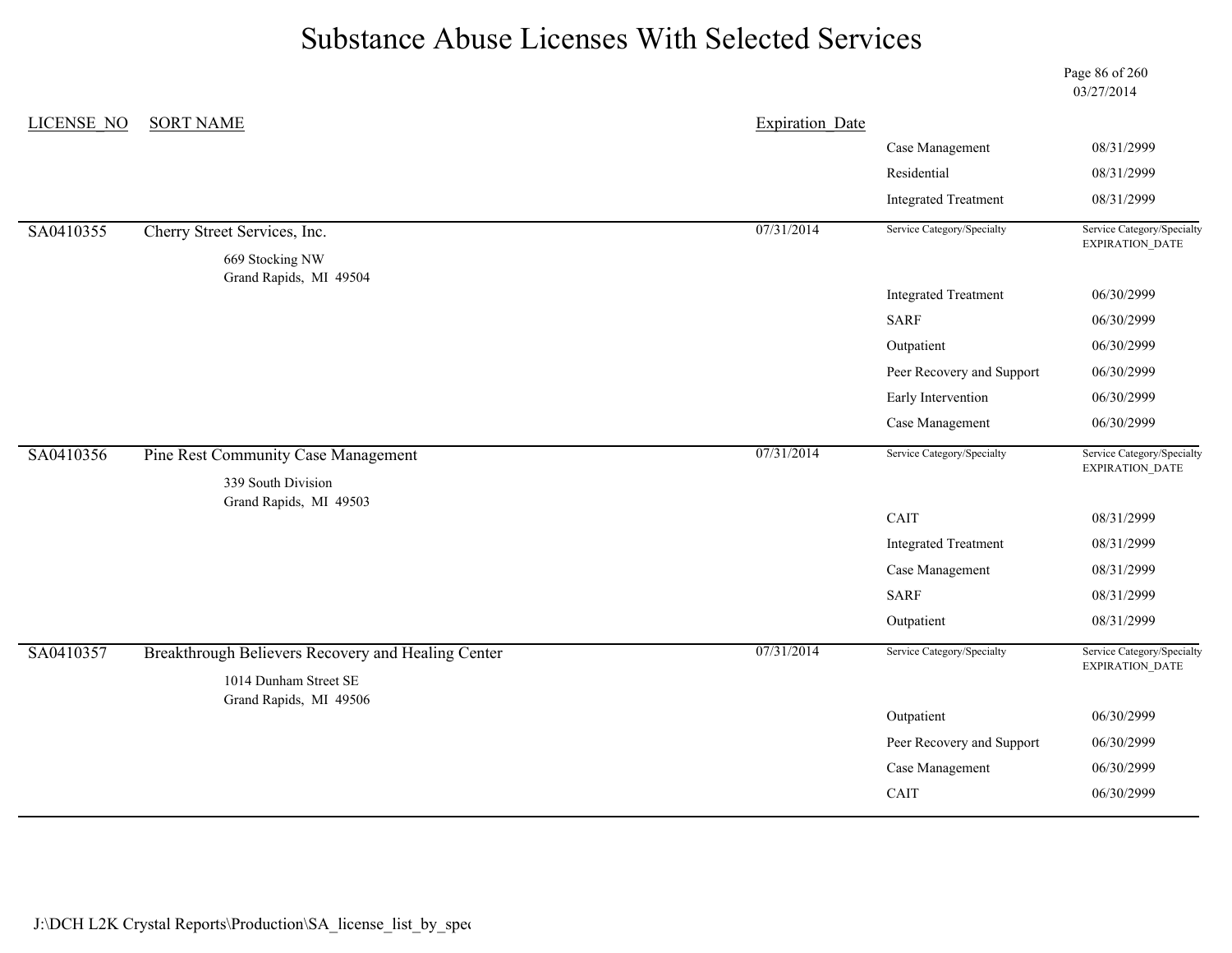Page 87 of 260 03/27/2014

| <b>LICENSE NO</b> | <b>SORT NAME</b>                                                    | <b>Expiration Date</b> |                             |                                                      |
|-------------------|---------------------------------------------------------------------|------------------------|-----------------------------|------------------------------------------------------|
| SA0410361         | Pine Rest Sub-Acute Detox                                           | 07/31/2014             | Service Category/Specialty  | Service Category/Specialty<br>EXPIRATION_DATE        |
|                   | 300 68th Street SE<br>P.O. Box 165, Birch Lodge                     |                        |                             |                                                      |
|                   | Grand Rapids, MI 49501                                              |                        | Residential Detox           | 08/31/2999                                           |
|                   |                                                                     |                        | Residential                 | 08/31/2999                                           |
|                   |                                                                     |                        | <b>Integrated Treatment</b> | 08/31/2999                                           |
|                   |                                                                     |                        | Outpatient                  | 08/31/2999                                           |
|                   |                                                                     |                        | Case Management             | 08/31/2999                                           |
| SA0410364         | The Thompson Institute                                              | 07/31/2014             | Service Category/Specialty  | Service Category/Specialty<br>EXPIRATION_DATE        |
|                   | 1345 Monroe Ave NW<br>Suite 216<br>Grand Rapids, MI 49505           |                        |                             |                                                      |
|                   |                                                                     |                        | Outpatient                  | 07/31/2999                                           |
|                   |                                                                     |                        | <b>SARF</b>                 | 07/31/2999                                           |
| SA0410367         | Steven DeGroot, PhD                                                 | 07/31/2014             | Service Category/Specialty  | Service Category/Specialty<br>EXPIRATION_DATE        |
|                   | 2015 Kalamazoo, SE<br>Grand Rapids, MI 49507                        |                        |                             |                                                      |
|                   |                                                                     |                        | Early Intervention          | 05/09/2999                                           |
|                   |                                                                     |                        | <b>SARF</b>                 | 05/09/2999                                           |
|                   |                                                                     |                        | CAIT                        | 05/09/2999                                           |
|                   |                                                                     |                        | Outpatient                  | 05/09/2999                                           |
|                   |                                                                     |                        | Peer Recovery and Support   | 05/09/2999                                           |
|                   |                                                                     |                        | <b>Integrated Treatment</b> | 05/09/2999                                           |
| SA0410370         | United Methodist Community House/First Step House<br>904 Sheldon SE | 07/31/2014             | Service Category/Specialty  | Service Category/Specialty<br>EXPIRATION_DATE        |
|                   | Grand Rapids, MI 49507                                              |                        |                             |                                                      |
|                   |                                                                     |                        | CAIT                        | 07/31/2999                                           |
| SA0410372         | The Comfort House                                                   | 07/31/2014             | Service Category/Specialty  | Service Category/Specialty<br><b>EXPIRATION DATE</b> |
|                   | 1139 Thomas<br>Grand Rapids, MI 49506                               |                        |                             |                                                      |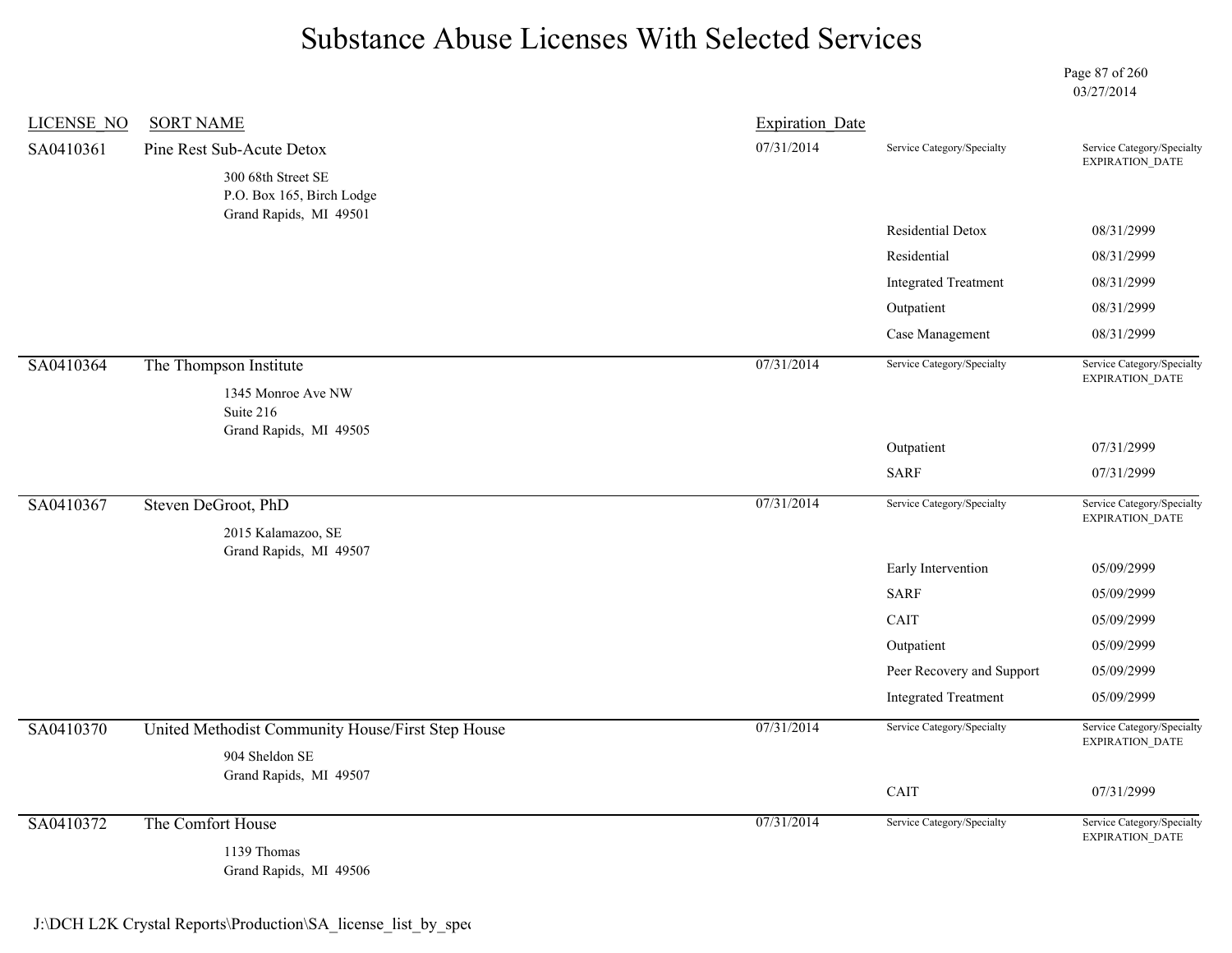Page 88 of 260 03/27/2014

| CAIT<br>07/31/2999<br>07/31/2014<br>Recovery Road LLC<br>Service Category/Specialty<br>EXPIRATION_DATE<br>130 Sweet Street, NE<br>Grand Rapids, MI 49505<br>CAIT<br>12/31/2999<br>07/31/2014<br>Recovery Road LLC<br>Service Category/Specialty<br>EXPIRATION_DATE<br>1137 Eastern Avenue, NE<br>Grand Rapids, MI 49503<br>CAIT<br>12/31/2999<br>07/31/2014<br>Service Category/Specialty<br>Recovery Road Charitable Non-Profit Organization<br>EXPIRATION_DATE<br>3036 Perry Avenue, SW<br>Wyoming, MI 46509<br>CAIT<br>12/31/2999<br>07/31/2014<br>Service Category/Specialty<br><b>Hope House</b><br>EXPIRATION_DATE<br>1740 Willard Ave SE<br>Grand Rapids, MI 49507<br>CAIT<br>07/31/2999<br>07/31/2014<br>Service Category/Specialty<br>Cherry Street Services, Inc.<br>EXPIRATION_DATE<br>550 Cherry Street SE<br>Grand Rapids, MI 49503<br><b>SARF</b><br>12/31/2999<br>12/31/2999<br>Outpatient<br>Peer Recovery and Support<br>12/31/2999<br>Early Intervention<br>12/31/2999<br><b>Integrated Treatment</b><br>12/31/2999<br>Case Management<br>12/31/2999<br>07/31/2014<br>Service Category/Specialty<br>Cherry Street Services, Inc.<br>EXPIRATION_DATE<br>201 Sheldon Blvd. SE<br>Grand Rapids, MI 49503<br><b>SARF</b><br>12/31/2999 | <b>LICENSE NO</b> | <b>SORT NAME</b> | <b>Expiration Date</b> |                            |
|------------------------------------------------------------------------------------------------------------------------------------------------------------------------------------------------------------------------------------------------------------------------------------------------------------------------------------------------------------------------------------------------------------------------------------------------------------------------------------------------------------------------------------------------------------------------------------------------------------------------------------------------------------------------------------------------------------------------------------------------------------------------------------------------------------------------------------------------------------------------------------------------------------------------------------------------------------------------------------------------------------------------------------------------------------------------------------------------------------------------------------------------------------------------------------------------------------------------------------------------------|-------------------|------------------|------------------------|----------------------------|
|                                                                                                                                                                                                                                                                                                                                                                                                                                                                                                                                                                                                                                                                                                                                                                                                                                                                                                                                                                                                                                                                                                                                                                                                                                                      |                   |                  |                        |                            |
|                                                                                                                                                                                                                                                                                                                                                                                                                                                                                                                                                                                                                                                                                                                                                                                                                                                                                                                                                                                                                                                                                                                                                                                                                                                      | SA0410373         |                  |                        | Service Category/Specialty |
|                                                                                                                                                                                                                                                                                                                                                                                                                                                                                                                                                                                                                                                                                                                                                                                                                                                                                                                                                                                                                                                                                                                                                                                                                                                      |                   |                  |                        |                            |
|                                                                                                                                                                                                                                                                                                                                                                                                                                                                                                                                                                                                                                                                                                                                                                                                                                                                                                                                                                                                                                                                                                                                                                                                                                                      |                   |                  |                        |                            |
|                                                                                                                                                                                                                                                                                                                                                                                                                                                                                                                                                                                                                                                                                                                                                                                                                                                                                                                                                                                                                                                                                                                                                                                                                                                      | SA0410374         |                  |                        | Service Category/Specialty |
|                                                                                                                                                                                                                                                                                                                                                                                                                                                                                                                                                                                                                                                                                                                                                                                                                                                                                                                                                                                                                                                                                                                                                                                                                                                      |                   |                  |                        |                            |
|                                                                                                                                                                                                                                                                                                                                                                                                                                                                                                                                                                                                                                                                                                                                                                                                                                                                                                                                                                                                                                                                                                                                                                                                                                                      |                   |                  |                        |                            |
|                                                                                                                                                                                                                                                                                                                                                                                                                                                                                                                                                                                                                                                                                                                                                                                                                                                                                                                                                                                                                                                                                                                                                                                                                                                      | SA0410375         |                  |                        | Service Category/Specialty |
|                                                                                                                                                                                                                                                                                                                                                                                                                                                                                                                                                                                                                                                                                                                                                                                                                                                                                                                                                                                                                                                                                                                                                                                                                                                      |                   |                  |                        |                            |
|                                                                                                                                                                                                                                                                                                                                                                                                                                                                                                                                                                                                                                                                                                                                                                                                                                                                                                                                                                                                                                                                                                                                                                                                                                                      |                   |                  |                        |                            |
|                                                                                                                                                                                                                                                                                                                                                                                                                                                                                                                                                                                                                                                                                                                                                                                                                                                                                                                                                                                                                                                                                                                                                                                                                                                      | SA0410376         |                  |                        | Service Category/Specialty |
|                                                                                                                                                                                                                                                                                                                                                                                                                                                                                                                                                                                                                                                                                                                                                                                                                                                                                                                                                                                                                                                                                                                                                                                                                                                      |                   |                  |                        |                            |
|                                                                                                                                                                                                                                                                                                                                                                                                                                                                                                                                                                                                                                                                                                                                                                                                                                                                                                                                                                                                                                                                                                                                                                                                                                                      |                   |                  |                        |                            |
|                                                                                                                                                                                                                                                                                                                                                                                                                                                                                                                                                                                                                                                                                                                                                                                                                                                                                                                                                                                                                                                                                                                                                                                                                                                      | SA0410377         |                  |                        | Service Category/Specialty |
|                                                                                                                                                                                                                                                                                                                                                                                                                                                                                                                                                                                                                                                                                                                                                                                                                                                                                                                                                                                                                                                                                                                                                                                                                                                      |                   |                  |                        |                            |
|                                                                                                                                                                                                                                                                                                                                                                                                                                                                                                                                                                                                                                                                                                                                                                                                                                                                                                                                                                                                                                                                                                                                                                                                                                                      |                   |                  |                        |                            |
|                                                                                                                                                                                                                                                                                                                                                                                                                                                                                                                                                                                                                                                                                                                                                                                                                                                                                                                                                                                                                                                                                                                                                                                                                                                      |                   |                  |                        |                            |
|                                                                                                                                                                                                                                                                                                                                                                                                                                                                                                                                                                                                                                                                                                                                                                                                                                                                                                                                                                                                                                                                                                                                                                                                                                                      |                   |                  |                        |                            |
|                                                                                                                                                                                                                                                                                                                                                                                                                                                                                                                                                                                                                                                                                                                                                                                                                                                                                                                                                                                                                                                                                                                                                                                                                                                      |                   |                  |                        |                            |
|                                                                                                                                                                                                                                                                                                                                                                                                                                                                                                                                                                                                                                                                                                                                                                                                                                                                                                                                                                                                                                                                                                                                                                                                                                                      |                   |                  |                        |                            |
|                                                                                                                                                                                                                                                                                                                                                                                                                                                                                                                                                                                                                                                                                                                                                                                                                                                                                                                                                                                                                                                                                                                                                                                                                                                      |                   |                  |                        |                            |
|                                                                                                                                                                                                                                                                                                                                                                                                                                                                                                                                                                                                                                                                                                                                                                                                                                                                                                                                                                                                                                                                                                                                                                                                                                                      | SA0410378         |                  |                        | Service Category/Specialty |
|                                                                                                                                                                                                                                                                                                                                                                                                                                                                                                                                                                                                                                                                                                                                                                                                                                                                                                                                                                                                                                                                                                                                                                                                                                                      |                   |                  |                        |                            |
|                                                                                                                                                                                                                                                                                                                                                                                                                                                                                                                                                                                                                                                                                                                                                                                                                                                                                                                                                                                                                                                                                                                                                                                                                                                      |                   |                  |                        |                            |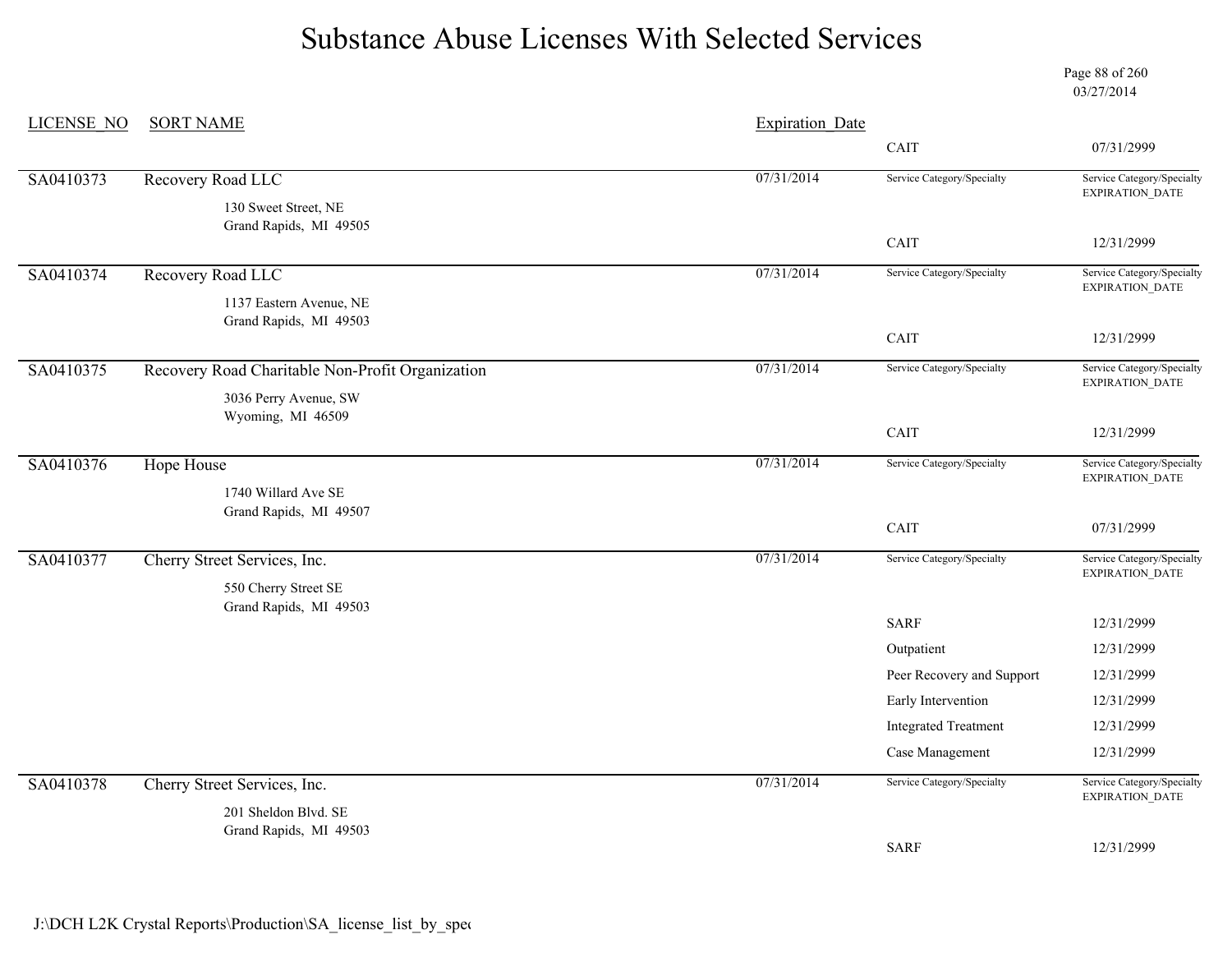Page 89 of 260 03/27/2014

| <b>LICENSE NO</b> | <b>SORT NAME</b>                           | <b>Expiration Date</b> |                             |                                                      |
|-------------------|--------------------------------------------|------------------------|-----------------------------|------------------------------------------------------|
|                   |                                            |                        | Peer Recovery and Support   | 12/31/2999                                           |
|                   |                                            |                        | Outpatient                  | 12/31/2999                                           |
|                   |                                            |                        | Case Management             | 12/31/2999                                           |
|                   |                                            |                        | <b>Integrated Treatment</b> | 12/31/2999                                           |
| SA0410379         | <b>Grand Recovery</b>                      | 07/31/2014             | Service Category/Specialty  | Service Category/Specialty<br>EXPIRATION_DATE        |
|                   | 1636 Leestma, SW<br>Grand Rapids, MI 49509 |                        |                             |                                                      |
|                   |                                            |                        | CAIT                        | 12/31/2999                                           |
| SA0410380         | <b>Grand Recovery</b>                      | 07/31/2014             | Service Category/Specialty  | Service Category/Specialty<br>EXPIRATION_DATE        |
|                   | 1653 Leestma, SW                           |                        |                             |                                                      |
|                   | Grand Rapids, MI 49509                     |                        | CAIT                        | 12/31/2999                                           |
| SA0410381         | <b>Grand Recovery</b>                      | 07/31/2014             | Service Category/Specialty  | Service Category/Specialty                           |
|                   | 1256 Joosten SW                            |                        |                             | EXPIRATION_DATE                                      |
|                   | Grand Rapids, MI 49509                     |                        | CAIT                        | 12/31/2999                                           |
| SA0410382         | The Comfort House                          | 07/31/2014             | Service Category/Specialty  | Service Category/Specialty<br><b>EXPIRATION DATE</b> |
|                   | 819 Sigsbee, SE                            |                        |                             |                                                      |
|                   | Grand Rapids, MI 49505                     |                        | CAIT                        | 12/31/2999                                           |
| SA0410383         | Next Phase Recovery                        | 07/31/2014             | Service Category/Specialty  | Service Category/Specialty                           |
|                   | 1145 Alexander                             |                        |                             | EXPIRATION_DATE                                      |
|                   | Grand Rapids, MI 49507                     |                        |                             |                                                      |
|                   |                                            |                        | CAIT                        | 07/31/2999                                           |
| SA0410384         | Touchstone Recovery                        | 07/31/2014             | Service Category/Specialty  | Service Category/Specialty<br>EXPIRATION_DATE        |
|                   | 138 Travis                                 |                        |                             |                                                      |
|                   | Grand Rapids, MI 49505                     |                        | CAIT                        | 07/31/2999                                           |
| SA0410385         | Recovery Road, LLC                         | 07/31/2014             | Service Category/Specialty  | Service Category/Specialty<br>EXPIRATION_DATE        |
|                   | 863 Clancy NE<br>Grand Rapids, MI 49503    |                        |                             |                                                      |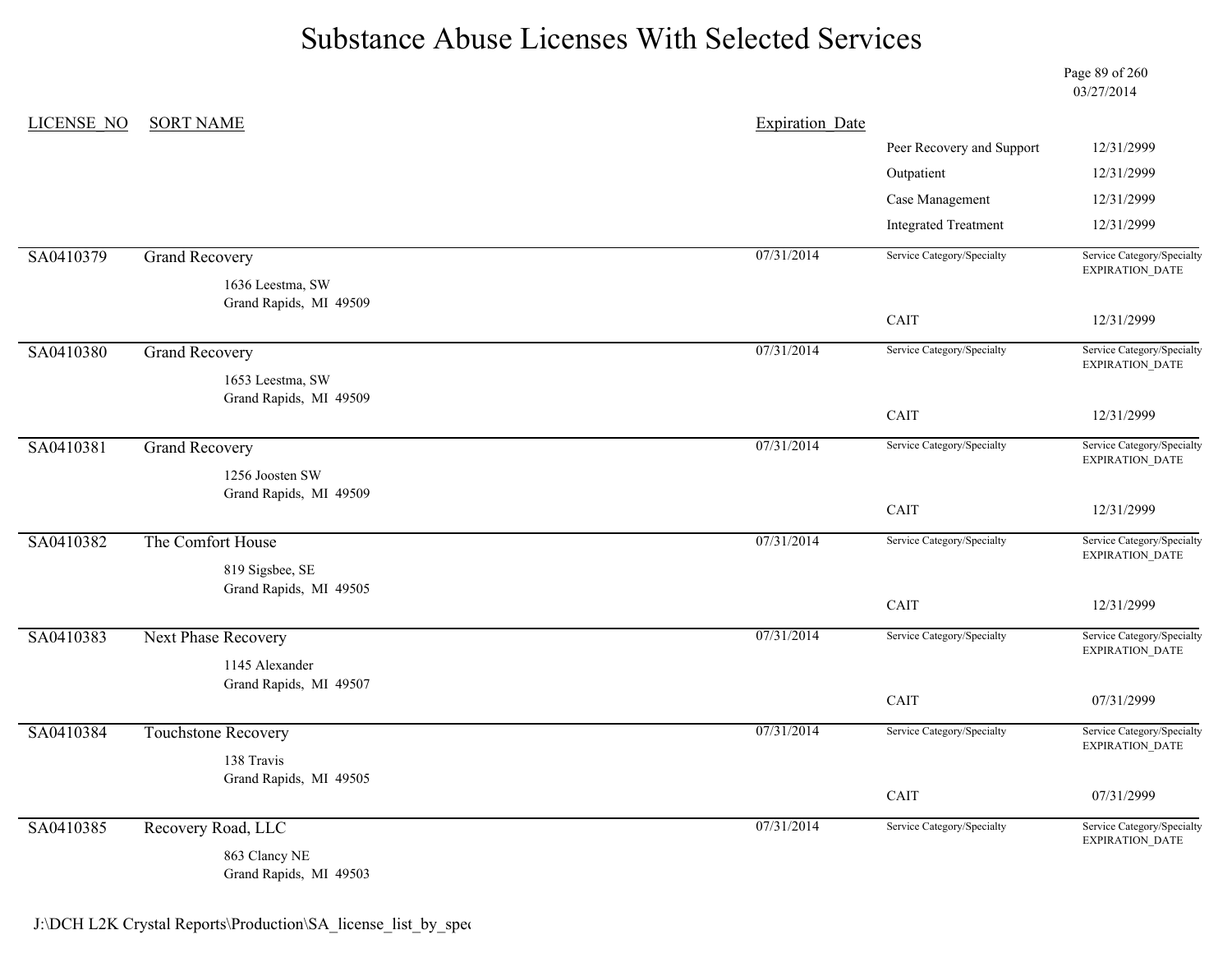Page 90 of 260 03/27/2014

| <b>LICENSE NO</b><br><b>SORT NAME</b><br><b>Expiration Date</b>                                  |                                               |
|--------------------------------------------------------------------------------------------------|-----------------------------------------------|
| CAIT                                                                                             | 07/31/2999                                    |
| 07/31/2014<br>Service Category/Specialty<br>SA0410386<br>Recovery Road, LLC                      | Service Category/Specialty<br>EXPIRATION_DATE |
| 3615 Kalamazoo SE<br>Grand Rapids, MI 49508                                                      |                                               |
| CAIT                                                                                             | 07/31/2999                                    |
| 07/31/2014<br>Service Category/Specialty<br>SA0410387<br>Recovery Road, LLC                      | Service Category/Specialty<br>EXPIRATION_DATE |
| 336 Wealthy SE<br>Grand Rapids, MI 49503                                                         |                                               |
| CAIT                                                                                             | 07/31/2999                                    |
| 07/31/2014<br>Service Category/Specialty<br>SA0410388<br>Family Outreach Center, Inc.            | Service Category/Specialty<br>EXPIRATION_DATE |
| 671 Davis Ave NW<br>Grand Rapids, MI 49504                                                       |                                               |
| Outpatient                                                                                       | 07/31/2999                                    |
| <b>Integrated Treatment</b>                                                                      | 07/31/2999                                    |
| Case Management                                                                                  | 07/31/2999                                    |
| 07/31/2014<br>SA0410390<br>Service Category/Specialty<br><b>Grand Rapids Counseling Services</b> | Service Category/Specialty<br>EXPIRATION_DATE |
| 2400 Eastern Avenue SE                                                                           |                                               |
| Grand Rapids, MI 49507<br><b>Integrated Treatment</b>                                            | 07/31/2999                                    |
| Early Intervention                                                                               | 07/31/2999                                    |
| Outpatient                                                                                       | 07/31/2999                                    |
| CAIT                                                                                             | 07/31/2999                                    |
| <b>SARF</b>                                                                                      | 07/31/2999                                    |
| 07/31/2014<br>Service Category/Specialty<br>SA0410391<br><b>Sacred Beginnings</b>                | Service Category/Specialty                    |
| 1366 Elliot Street                                                                               | EXPIRATION_DATE                               |
| Grand Rapids, MI 49507<br><b>SARF</b>                                                            | 05/31/2999                                    |
| Peer Recovery and Support                                                                        |                                               |
|                                                                                                  |                                               |
| Case Management                                                                                  | 05/31/2999<br>05/31/2999                      |

J:\DCH L2K Crystal Reports\Production\SA\_license\_list\_by\_spec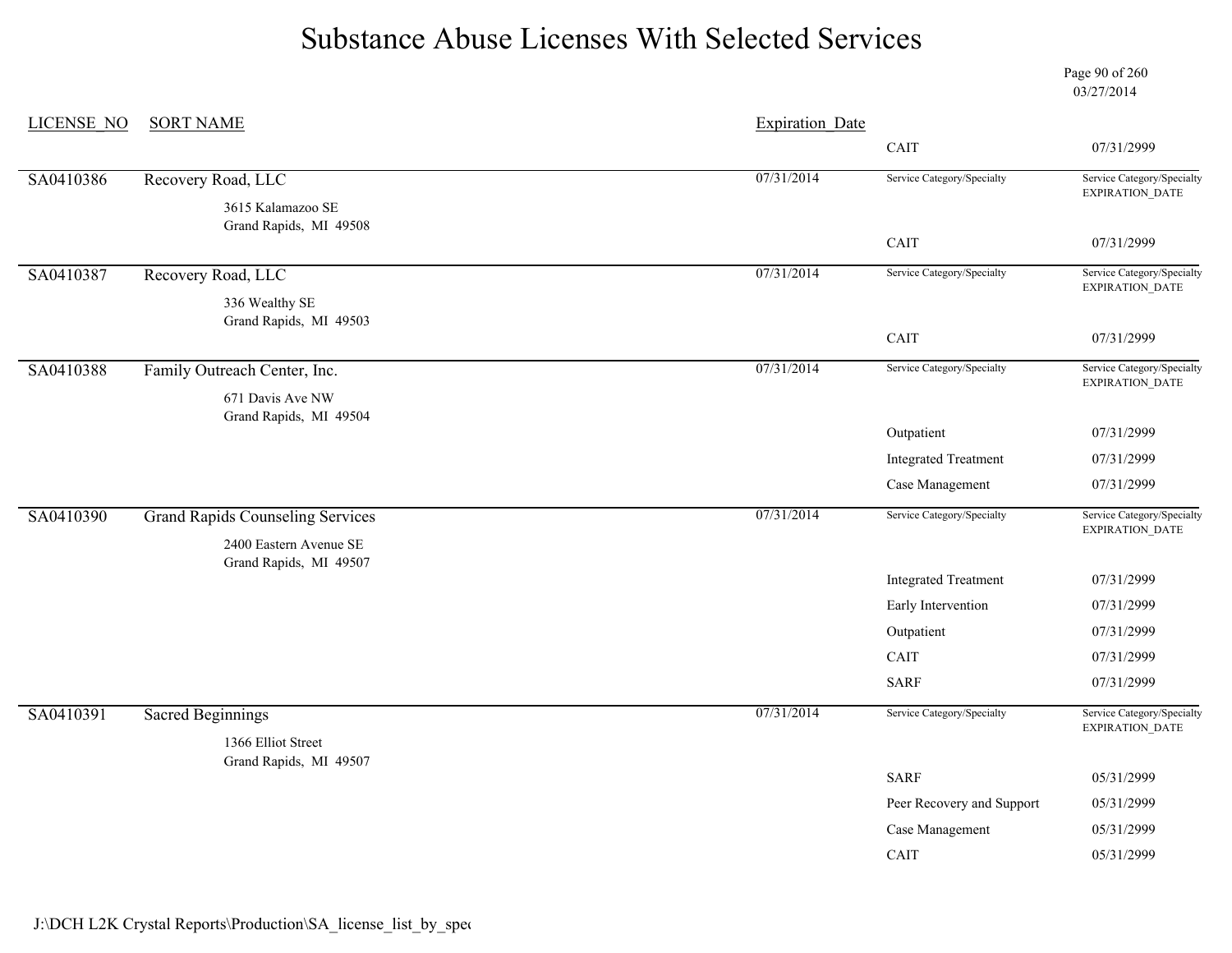Page 91 of 260 03/27/2014

| <b>LICENSE NO</b> | <b>SORT NAME</b>                                                           | <b>Expiration Date</b> |                             |                                                      |
|-------------------|----------------------------------------------------------------------------|------------------------|-----------------------------|------------------------------------------------------|
|                   |                                                                            |                        | Outpatient                  | 05/31/2999                                           |
| SA0410392         | InterAct of Michigan, Inc                                                  | 07/31/2014             | Service Category/Specialty  | Service Category/Specialty<br>EXPIRATION_DATE        |
|                   | 1131 Ionia NW<br>Grand Rapids, MI 49503                                    |                        |                             |                                                      |
|                   |                                                                            |                        | <b>Integrated Treatment</b> | 08/31/2014                                           |
|                   |                                                                            |                        | CAIT                        | 08/31/2014                                           |
|                   |                                                                            |                        | Case Management             | 08/31/2014                                           |
|                   |                                                                            |                        | Outpatient                  | 08/31/2014                                           |
|                   |                                                                            |                        | Peer Recovery and Support   | 08/31/2014                                           |
|                   |                                                                            |                        | Early Intervention          | 08/31/2014                                           |
| SA0430005         | Family Health Care - Counseling Center                                     | 07/31/2014             | Service Category/Specialty  | Service Category/Specialty<br><b>EXPIRATION DATE</b> |
|                   | 1101 E Washington Ave.<br>Baldwin, MI 49304                                |                        |                             |                                                      |
|                   |                                                                            |                        | <b>SARF</b>                 | 05/31/2999                                           |
|                   |                                                                            |                        | CAIT                        | 05/31/2999                                           |
|                   |                                                                            |                        | Outpatient                  | 05/31/2999                                           |
| SA0430010         | Baldwin Family Health Care Inc                                             | 07/31/2014             | Service Category/Specialty  | Service Category/Specialty<br>EXPIRATION_DATE        |
|                   | 1615 Michigan<br>Baldwin, MI 49304                                         |                        |                             |                                                      |
|                   |                                                                            |                        | Outpatient                  | 05/31/2999                                           |
|                   |                                                                            |                        | <b>SARF</b>                 | 05/31/2999                                           |
|                   |                                                                            |                        | CAIT                        | 05/31/2999                                           |
| SA0430012         | West Michigan Community Mental Health System<br>1090 North Michigan Avenue | 07/31/2014             | Service Category/Specialty  | Service Category/Specialty<br>EXPIRATION_DATE        |
|                   | Baldwin, MI 49304                                                          |                        |                             |                                                      |
|                   |                                                                            |                        | Case Management             | 09/30/2999                                           |
|                   |                                                                            |                        | Early Intervention          | 09/30/2999                                           |
|                   |                                                                            |                        | <b>Integrated Treatment</b> | 09/30/2999                                           |
|                   |                                                                            |                        | Outpatient                  | 09/30/2999                                           |
|                   |                                                                            |                        | Peer Recovery and Support   | 09/30/2999                                           |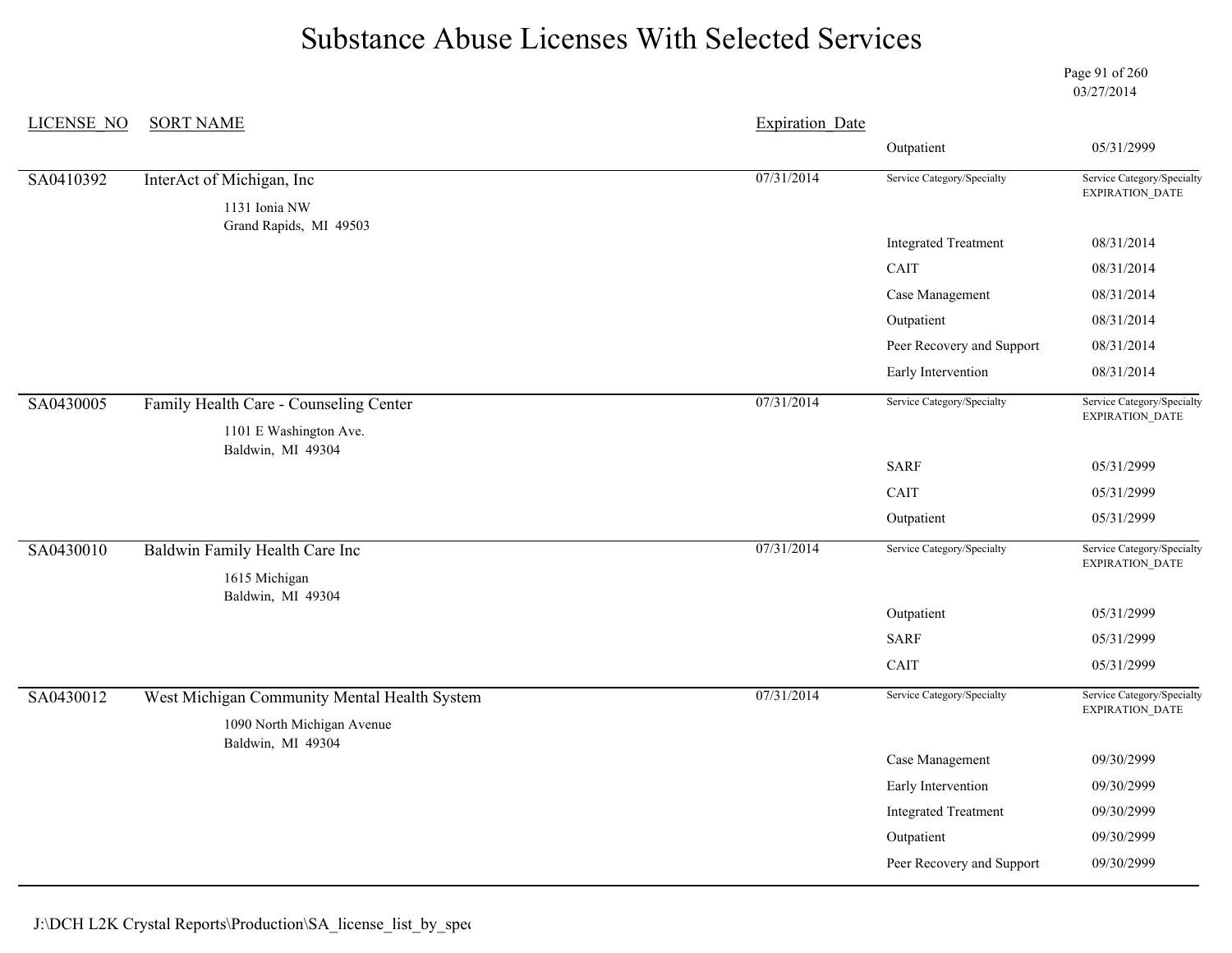Page 92 of 260 03/27/2014

| <b>LICENSE NO</b> | <b>SORT NAME</b> |                                                                                                  | <b>Expiration Date</b> |                             |                                               |
|-------------------|------------------|--------------------------------------------------------------------------------------------------|------------------------|-----------------------------|-----------------------------------------------|
| SA0430013         |                  | Baldwin Family Health Care Teen Health                                                           | 07/31/2014             | Service Category/Specialty  | Service Category/Specialty<br>EXPIRATION_DATE |
|                   |                  | 525 4th Street<br>Baldwin, MI 49304                                                              |                        |                             |                                               |
|                   |                  |                                                                                                  |                        | CAIT                        | 05/31/2999                                    |
|                   |                  |                                                                                                  |                        | Early Intervention          | 05/31/2999                                    |
|                   |                  |                                                                                                  |                        | <b>SARF</b>                 | 05/31/2999                                    |
|                   |                  |                                                                                                  |                        | Outpatient                  | 05/31/2999                                    |
| SA0440001         |                  | Catholic Charities of Southeast Michigan                                                         | 07/31/2014             | Service Category/Specialty  | Service Category/Specialty<br>EXPIRATION_DATE |
|                   |                  | 700 South Main Street<br>Lapeer, MI 48446                                                        |                        |                             |                                               |
|                   |                  |                                                                                                  |                        | <b>SARF</b>                 | 07/31/2999                                    |
|                   |                  |                                                                                                  |                        | CAIT                        | 07/31/2999                                    |
|                   |                  |                                                                                                  |                        | Outpatient                  | 07/31/2999                                    |
| SA0440003         | Dept             | Alcohol Information & Counseling Center/A Division of the Lapeer Co Health<br>1800 Imlay City Rd | 07/31/2014             | Service Category/Specialty  | Service Category/Specialty<br>EXPIRATION_DATE |
|                   |                  | Lapeer, MI 48446                                                                                 |                        | Case Management             | 03/31/2999                                    |
|                   |                  |                                                                                                  |                        | Outpatient                  | 03/31/2999                                    |
|                   |                  |                                                                                                  |                        | Early Intervention          | 03/31/2999                                    |
|                   |                  |                                                                                                  |                        | <b>SARF</b>                 | 03/31/2999                                    |
|                   |                  |                                                                                                  |                        | CAIT                        | 03/31/2999                                    |
|                   |                  |                                                                                                  |                        | <b>Integrated Treatment</b> | 03/31/2999                                    |
| SA0440030         |                  | Lapeer County Community Mental Health Center                                                     | 07/31/2014             | Service Category/Specialty  | Service Category/Specialty<br>EXPIRATION_DATE |
|                   |                  | 1570 Suncrest Drive<br>Lapeer, MI 48446                                                          |                        |                             |                                               |
|                   |                  |                                                                                                  |                        | Early Intervention          | 03/31/2999                                    |
|                   |                  |                                                                                                  |                        | Peer Recovery and Support   | 03/31/2999                                    |
|                   |                  |                                                                                                  |                        | <b>Integrated Treatment</b> | 03/31/2999                                    |
|                   |                  |                                                                                                  |                        | CAIT                        | 03/31/2999                                    |
|                   |                  |                                                                                                  |                        | Outpatient                  | 03/31/2999                                    |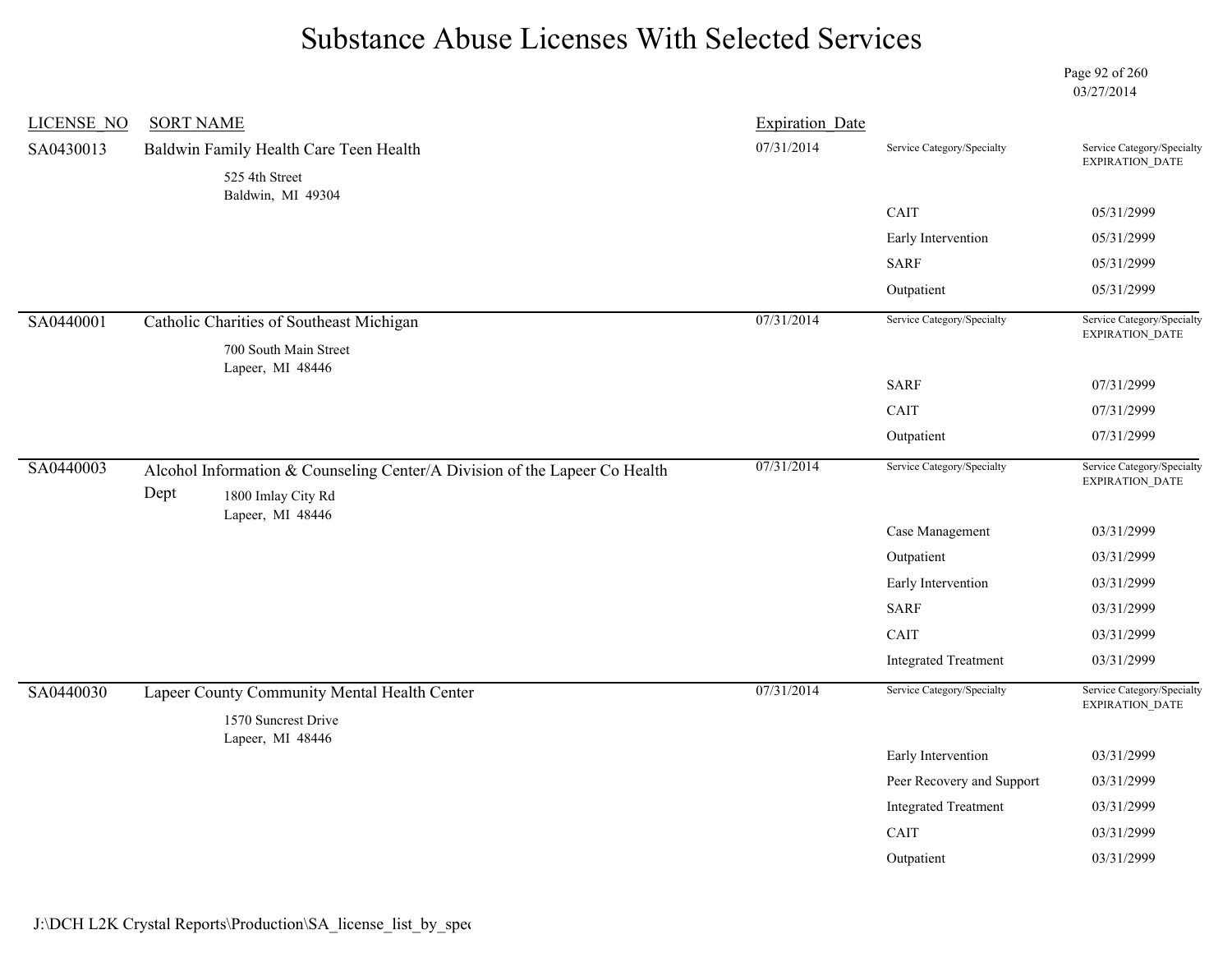Page 93 of 260 03/27/2014

| <b>LICENSE NO</b> | <b>SORT NAME</b>                                                                           | <b>Expiration Date</b> |                             |                                               |
|-------------------|--------------------------------------------------------------------------------------------|------------------------|-----------------------------|-----------------------------------------------|
|                   |                                                                                            |                        | Case Management             | 03/31/2999                                    |
| SA0440032         | List Psychological Services PLC                                                            | 07/31/2014             | Service Category/Specialty  | Service Category/Specialty                    |
|                   | 624 West Nepessing Street<br>Ste 300                                                       |                        |                             | EXPIRATION_DATE                               |
|                   | Lapeer, MI 48446                                                                           |                        | CAIT                        | 07/31/2999                                    |
|                   |                                                                                            |                        | Outpatient                  | 07/31/2999                                    |
|                   |                                                                                            |                        | <b>SARF</b>                 | 07/31/2999                                    |
|                   |                                                                                            |                        | <b>Integrated Treatment</b> | 07/31/2999                                    |
|                   |                                                                                            |                        | Peer Recovery and Support   | 07/31/2999                                    |
|                   |                                                                                            |                        | Case Management             | 07/31/2999                                    |
|                   |                                                                                            |                        | Early Intervention          | 07/31/2999                                    |
| SA0440039         | Concepts in Counseling, L.L.C.                                                             | 07/31/2014             | Service Category/Specialty  | Service Category/Specialty<br>EXPIRATION_DATE |
|                   | 608 Fox Street<br>Lapeer, MI 48446                                                         |                        |                             |                                               |
|                   |                                                                                            |                        | Outpatient                  | 07/31/2999                                    |
|                   |                                                                                            |                        | <b>SARF</b>                 | 07/31/2999                                    |
| SA0440041         | Lapeer County Community Mental Health Center/Touchstone/ACT Program<br>1570 Suncrest Drive | 07/31/2014             | Service Category/Specialty  | Service Category/Specialty<br>EXPIRATION_DATE |
|                   | Lapeer, MI 48446                                                                           |                        |                             |                                               |
|                   |                                                                                            |                        | Early Intervention          | 03/31/2999                                    |
|                   |                                                                                            |                        | Peer Recovery and Support   | 03/31/2999                                    |
|                   |                                                                                            |                        | Case Management             | 03/31/2999                                    |
|                   |                                                                                            |                        | Outpatient                  | 03/31/2999                                    |
|                   |                                                                                            |                        | <b>Integrated Treatment</b> | 03/31/2999                                    |
| SA0440042         | Blue Water Center for Independent Living                                                   | 07/31/2014             | Service Category/Specialty  | Service Category/Specialty<br>EXPIRATION_DATE |
|                   | 392 Nepessing<br>Lapeer, MI 48446                                                          |                        |                             |                                               |
|                   |                                                                                            |                        | CAIT                        | 05/31/2999                                    |
|                   |                                                                                            |                        | Outpatient                  | 05/31/2999                                    |
|                   |                                                                                            |                        |                             |                                               |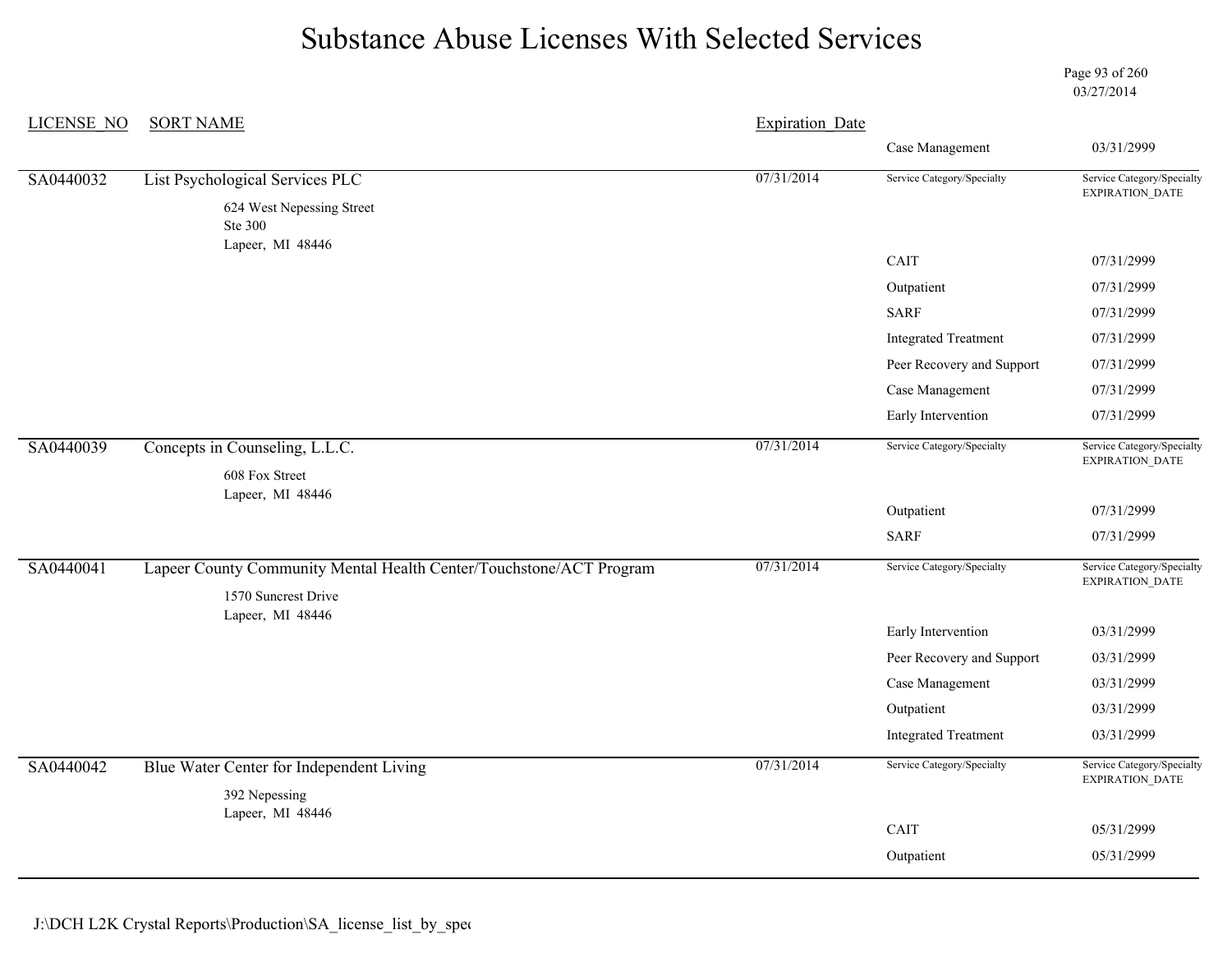Page 94 of 260 03/27/2014

| <b>LICENSE NO</b> | <b>SORT NAME</b>                                                       | <b>Expiration Date</b> |                            |                                                      |
|-------------------|------------------------------------------------------------------------|------------------------|----------------------------|------------------------------------------------------|
| SA0440044         | North Lapeer Counseling Center                                         | 07/31/2014             | Service Category/Specialty | Service Category/Specialty<br><b>EXPIRATION DATE</b> |
|                   | 5914 North Lapeer Road<br>North Branch, MI 48461                       |                        |                            |                                                      |
|                   |                                                                        |                        | <b>SARF</b>                | 02/28/2999                                           |
|                   |                                                                        |                        | Outpatient                 | 02/28/2999                                           |
| SA0440045         | Lapeer County Kids In New Directions                                   | 07/31/2014             | Service Category/Specialty | Service Category/Specialty<br>EXPIRATION_DATE        |
|                   | 1996 West Oregon Street                                                |                        |                            |                                                      |
|                   | Lapeer, MI 48416                                                       |                        | CAIT                       | 05/31/2999                                           |
|                   |                                                                        |                        |                            |                                                      |
| SA0440046         | Naandawi'ige Gamigong--The Healing Place, P.C.                         | 07/31/2014             | Service Category/Specialty | Service Category/Specialty<br><b>EXPIRATION DATE</b> |
|                   | 1709 Bowers Road<br>Lapeer, MI 48446                                   |                        |                            |                                                      |
|                   |                                                                        |                        | Outpatient                 | 12/31/2999                                           |
|                   |                                                                        |                        | <b>SARF</b>                | 12/31/2999                                           |
| SA0450001         | Grand Traverse Band Ottawa/Chippewa Indians Behavioral Health Services | 07/31/2014             | Service Category/Specialty | Service Category/Specialty<br>EXPIRATION_DATE        |
|                   | 2605 N West Bayshore Drive<br>Peshawbestown, MI 49682                  |                        |                            |                                                      |
|                   |                                                                        |                        | Outpatient                 | 07/31/2014                                           |
|                   |                                                                        |                        | CAIT                       | 07/31/2999                                           |
|                   |                                                                        |                        | <b>SARF</b>                | 07/31/2999                                           |
| SA0450006         | <b>Suttons Bay Public Schools</b>                                      | 07/31/2014             | Service Category/Specialty | Service Category/Specialty<br>EXPIRATION_DATE        |
|                   | 310 Elm Street                                                         |                        |                            |                                                      |
|                   | P.O. Box 367<br>Suttons Bay, MI 49682                                  |                        |                            |                                                      |
|                   |                                                                        |                        | CAIT                       | 07/31/2999                                           |
| SA0450007         | <b>FCD Educational Services</b>                                        | 07/31/2014             | Service Category/Specialty | Service Category/Specialty                           |
|                   | 3375 Burdickville Road                                                 |                        |                            | EXPIRATION_DATE                                      |
|                   | C/O Glen Lake Community Schools                                        |                        |                            |                                                      |
|                   | Maple City, MI 49664                                                   |                        | CAIT                       | 12/31/2999                                           |
|                   |                                                                        |                        |                            |                                                      |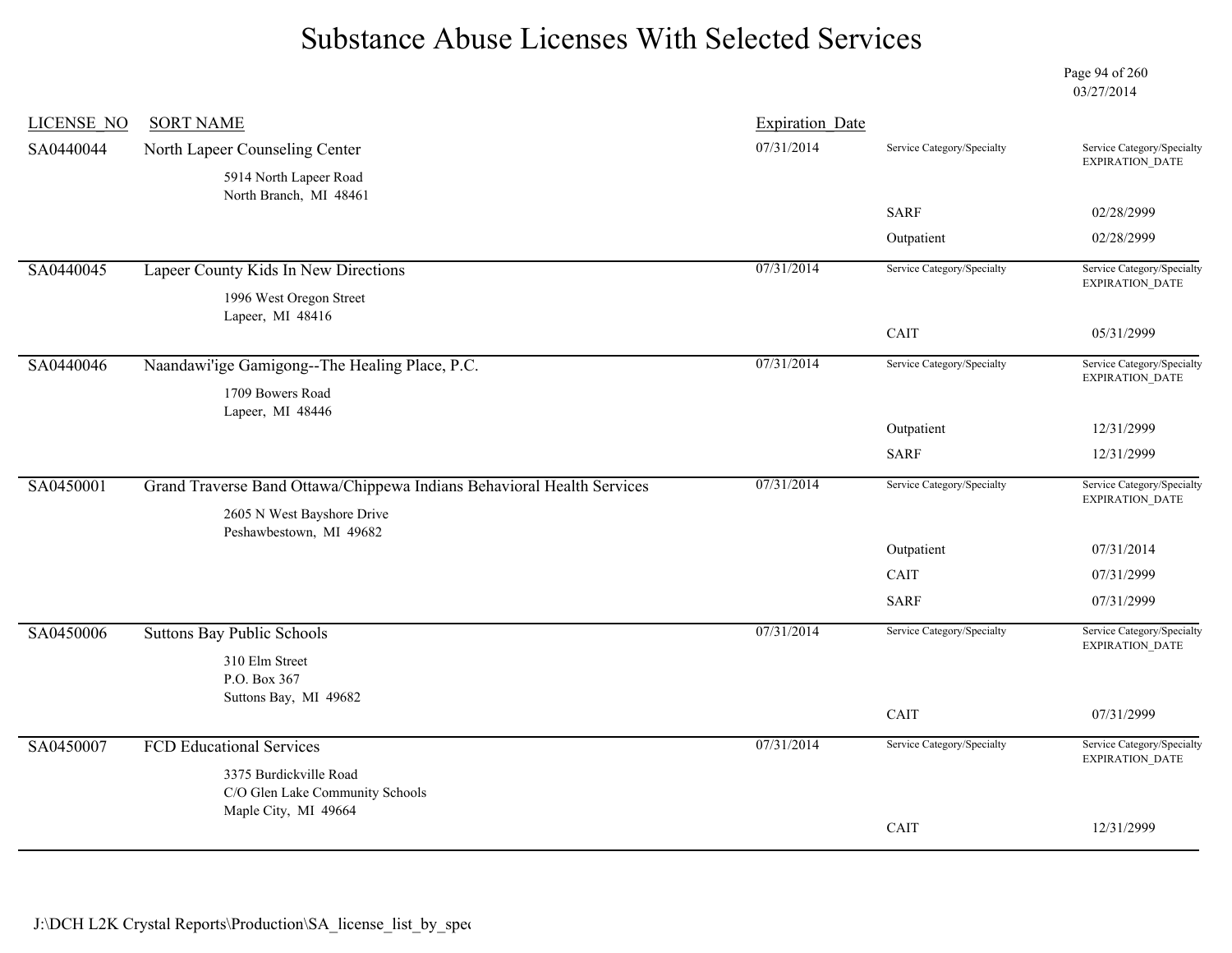Page 95 of 260 03/27/2014

| <b>LICENSE NO</b> | <b>SORT NAME</b>                             | <b>Expiration Date</b> |                             |                                               |
|-------------------|----------------------------------------------|------------------------|-----------------------------|-----------------------------------------------|
| SA0460036         | McCullough Vargas & Associates Inc           | 07/31/2014             | Service Category/Specialty  | Service Category/Specialty                    |
|                   | 770 Riverside Avenue<br>Suite 11             |                        |                             | EXPIRATION_DATE                               |
|                   | Adrian, MI 49221                             |                        | Case Management             | 09/30/2999                                    |
|                   |                                              |                        | <b>SARF</b>                 | 09/30/2999                                    |
|                   |                                              |                        | Outpatient                  | 09/30/2999                                    |
|                   |                                              |                        | Peer Recovery and Support   | 09/30/2999                                    |
|                   |                                              |                        | <b>Integrated Treatment</b> | 09/30/2999                                    |
|                   |                                              |                        | CAIT                        | 09/30/2999                                    |
| SA0460062         | Insight Counseling of Tecumseh LLC           | 07/31/2014             | Service Category/Specialty  | Service Category/Specialty                    |
|                   | 106 S Maumee St                              |                        |                             | EXPIRATION_DATE                               |
|                   | Tecumseh, MI 49286                           |                        | <b>SARF</b>                 | 03/31/2999                                    |
|                   |                                              |                        | CAIT                        | 03/31/2999                                    |
|                   |                                              |                        | Outpatient                  | 03/31/2999                                    |
|                   |                                              |                        |                             |                                               |
| SA0460064         | <b>Still Waters Counseling LLC</b>           | 07/31/2014             | Service Category/Specialty  | Service Category/Specialty<br>EXPIRATION_DATE |
|                   | 403 North Broad Street<br>Adrian, MI 49221   |                        |                             |                                               |
|                   |                                              |                        | Outpatient                  | 07/31/2999                                    |
|                   |                                              |                        | <b>SARF</b>                 | 07/31/2999                                    |
| SA0460066         | Counseling of Lenawee, PC                    | 07/31/2014             | Service Category/Specialty  | Service Category/Specialty                    |
|                   | 127 North Evans Street<br>Tecumseh, MI 49286 |                        |                             | <b>EXPIRATION DATE</b>                        |
|                   |                                              |                        | Outpatient                  | 05/31/2999                                    |
|                   |                                              |                        | <b>SARF</b>                 | 05/31/2999                                    |
| SA0460072         | Community Action Agency                      | 07/31/2014             | Service Category/Specialty  | Service Category/Specialty<br>EXPIRATION_DATE |
|                   | 400 West South Street                        |                        |                             |                                               |
|                   | Adrian, MI 49221                             |                        | CAIT                        | 08/31/2999                                    |
|                   |                                              |                        |                             |                                               |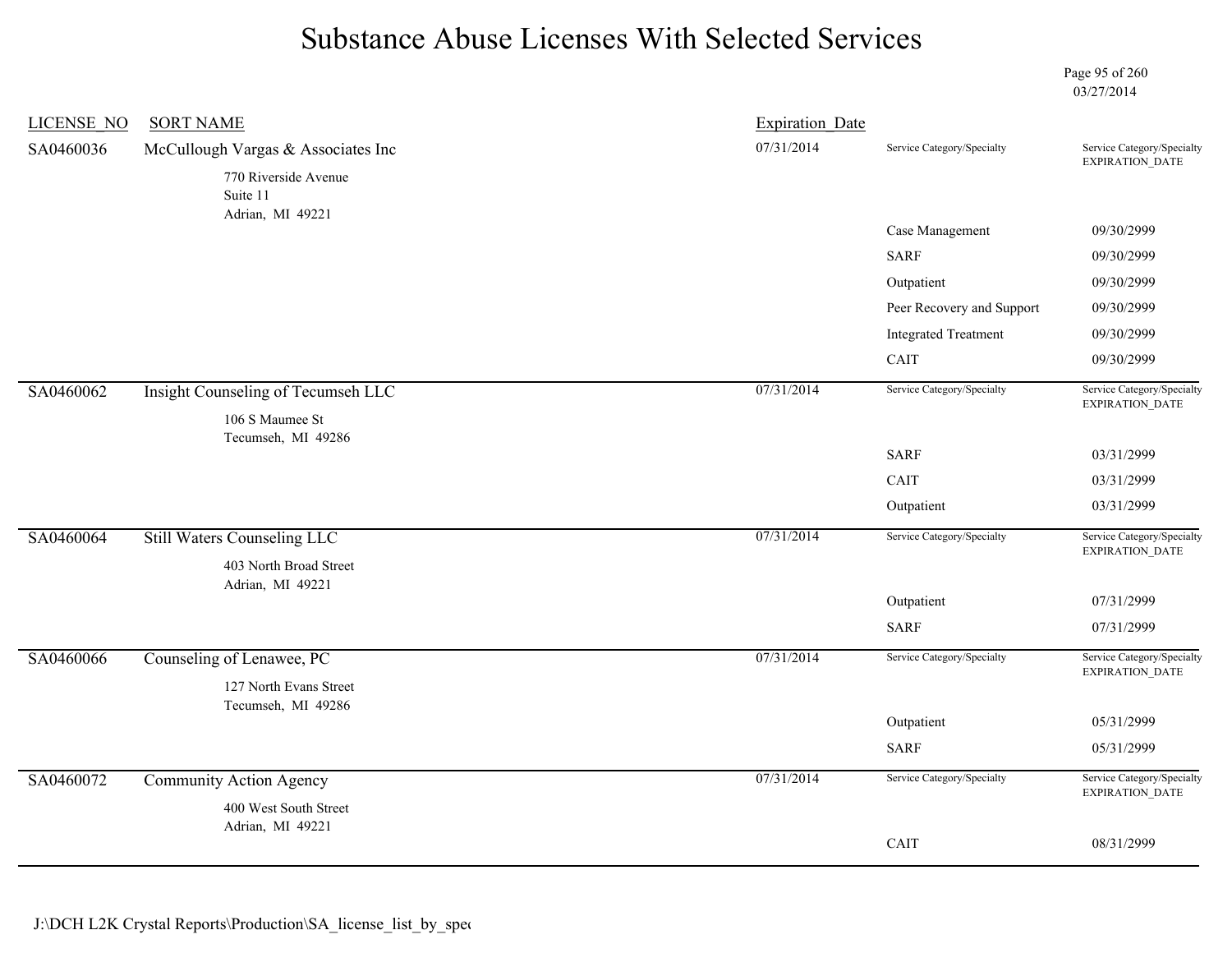Page 96 of 260 03/27/2014

| <b>LICENSE NO</b> | <b>SORT NAME</b>                                            | <b>Expiration Date</b> |                             |                                                      |
|-------------------|-------------------------------------------------------------|------------------------|-----------------------------|------------------------------------------------------|
| SA0460073         | Holy Cross Children's Services Hubert and Dearden Hall      | 07/31/2014             | Service Category/Specialty  | Service Category/Specialty<br><b>EXPIRATION DATE</b> |
|                   | 8744 Clinton-Macon Road                                     |                        |                             |                                                      |
|                   | Clinton, MI 49236                                           |                        | Residential                 | 02/28/2999                                           |
| SA0460074         | Sally Welsh LLPC CAAC DBA/Recovery Road                     | 07/31/2014             | Service Category/Specialty  | Service Category/Specialty                           |
|                   | 142 East Maumee Street                                      |                        |                             | EXPIRATION_DATE                                      |
|                   | Suite 4A<br>Adrian, MI 49221                                |                        |                             |                                                      |
|                   |                                                             |                        | CAIT                        | 12/31/2999                                           |
|                   |                                                             |                        | Outpatient                  | 12/31/2999                                           |
| SA0460075         | Catholic Charities of Jackson, Lenawee & Hillsdale Counties | 07/31/2014             | Service Category/Specialty  | Service Category/Specialty<br><b>EXPIRATION DATE</b> |
|                   | 199 North Broad<br>Adrian, MI 49221                         |                        |                             |                                                      |
|                   |                                                             |                        | <b>Integrated Treatment</b> | 09/30/2999                                           |
|                   |                                                             |                        | CAIT                        | 09/30/2999                                           |
|                   |                                                             |                        | Outpatient                  | 09/30/2999                                           |
|                   |                                                             |                        | Early Intervention          | 09/30/2999                                           |
|                   |                                                             |                        | <b>SARF</b>                 | 09/30/2999                                           |
| SA0460076         | Judith A. Seigneur                                          | 07/31/2014             | Service Category/Specialty  | Service Category/Specialty                           |
|                   | 142 E. Maumee St. #3                                        |                        |                             | EXPIRATION_DATE                                      |
|                   | Adrian, MI 49921                                            |                        | <b>Integrated Treatment</b> | 12/31/2999                                           |
|                   |                                                             |                        | <b>SARF</b>                 | 12/31/2999                                           |
| SA0460077         | Lenawee Community Mental Health Authority                   | 07/31/2014             | Service Category/Specialty  | Service Category/Specialty                           |
|                   |                                                             |                        |                             | <b>EXPIRATION DATE</b>                               |
|                   | 1040 S. Winter Street<br>Suite 1022<br>Adrian, MI 49221     |                        |                             |                                                      |
|                   |                                                             |                        | <b>Integrated Treatment</b> | 07/31/2999                                           |
|                   |                                                             |                        | Peer Recovery and Support   | 07/31/2999                                           |
|                   |                                                             |                        |                             |                                                      |
|                   |                                                             |                        | Case Management             | 07/31/2999                                           |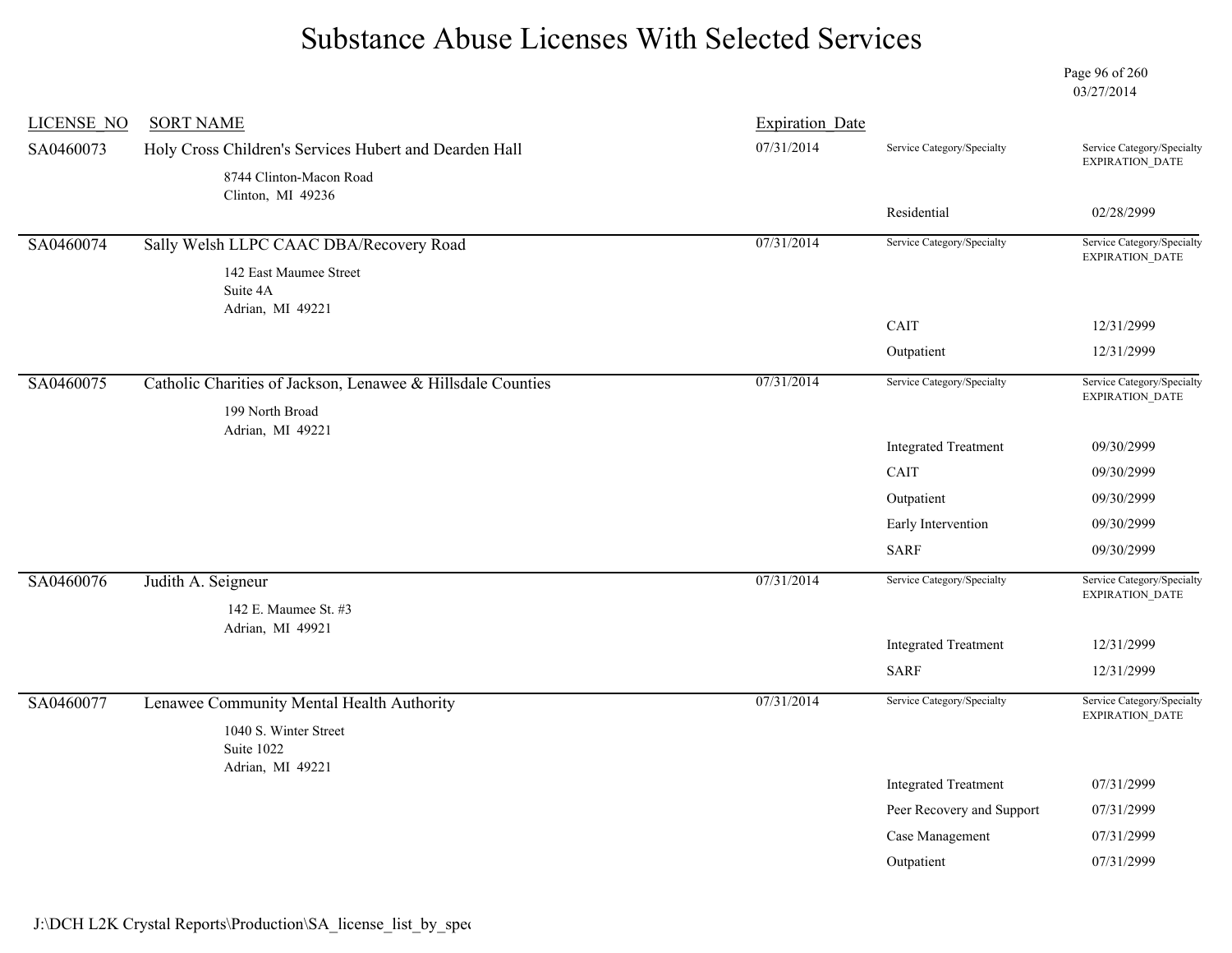Page 97 of 260 03/27/2014

| <b>LICENSE NO</b> | <b>SORT NAME</b>                                                       | <b>Expiration Date</b> |                             |                                               |
|-------------------|------------------------------------------------------------------------|------------------------|-----------------------------|-----------------------------------------------|
|                   |                                                                        |                        | CAIT                        | 07/31/2999                                    |
| SA0460078         | Parkside Family Counseling, LLC                                        | 07/31/2014             | Service Category/Specialty  | Service Category/Specialty                    |
|                   | 805 West Maumee Street<br>Adrian, MI 49221                             |                        |                             | EXPIRATION_DATE                               |
|                   |                                                                        |                        | CAIT                        | 07/31/2999                                    |
| SA0470001         | <b>Brighton Hospital</b>                                               | 07/31/2014             | Service Category/Specialty  | Service Category/Specialty                    |
|                   | 12851 E Grand River                                                    |                        |                             | EXPIRATION_DATE                               |
|                   | Brighton, MI 48116                                                     |                        | Residential Detox           | 08/31/2999                                    |
|                   |                                                                        |                        | Inpatient                   | 08/31/2999                                    |
|                   |                                                                        |                        | CAIT                        | 07/31/2999                                    |
|                   |                                                                        |                        | Outpatient                  | 08/31/2999                                    |
|                   |                                                                        |                        | Residential                 | 08/31/2999                                    |
|                   |                                                                        | 07/31/2014             | Service Category/Specialty  | Service Category/Specialty                    |
| SA0470014         | <b>LACASA</b>                                                          |                        |                             | EXPIRATION_DATE                               |
|                   | 2895 West Grand River<br>Howell, MI 48843                              |                        |                             |                                               |
|                   |                                                                        |                        | CAIT                        | 02/28/2999                                    |
| SA0470038         | Livingston County Catholic Charities                                   | 07/31/2014             | Service Category/Specialty  | Service Category/Specialty<br>EXPIRATION_DATE |
|                   | 2020 E Grand River<br>Ste 104                                          |                        |                             |                                               |
|                   | Howell, MI 48843                                                       |                        | Early Intervention          | 12/31/2999                                    |
|                   |                                                                        |                        | Outpatient                  | 12/31/2999                                    |
|                   |                                                                        |                        | <b>Integrated Treatment</b> | 12/31/2999                                    |
|                   |                                                                        |                        | Peer Recovery and Support   | 12/31/2999                                    |
|                   |                                                                        |                        | Case Management             | 12/31/2999                                    |
|                   |                                                                        |                        | CAIT                        | 12/31/2999                                    |
| SA0470048         | Downriver Mental Health Clinics PC/dba Advanced Counseling Services PC | 07/31/2014             | Service Category/Specialty  | Service Category/Specialty<br>EXPIRATION_DATE |
|                   | 7600 Grand River Avenue<br><b>Ste 290</b><br>Brighton, MI 48114        |                        |                             |                                               |

J:\DCH L2K Crystal Reports\Production\SA\_license\_list\_by\_spec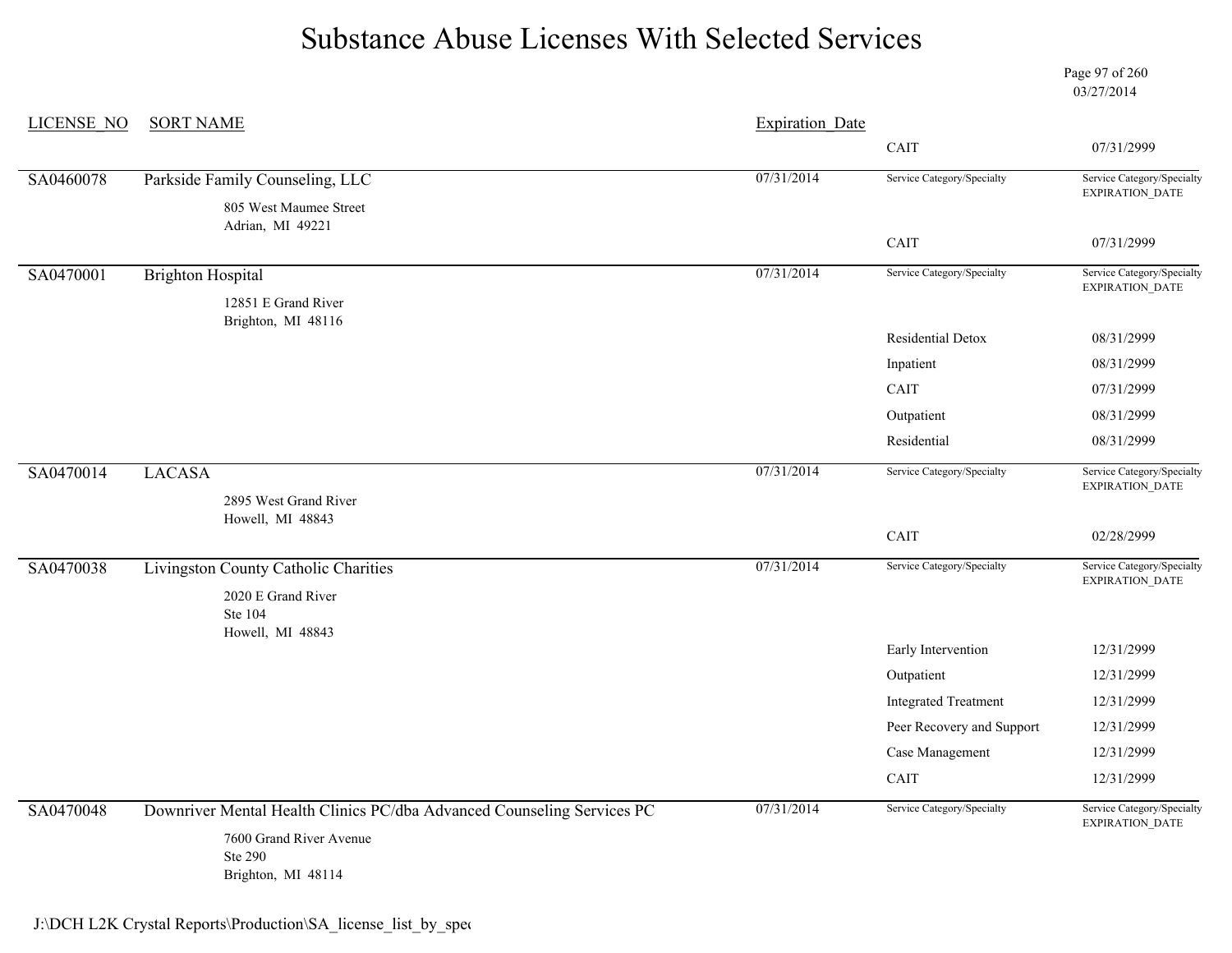Page 98 of 260 03/27/2014

| <b>LICENSE NO</b> | <b>SORT NAME</b>                                    | <b>Expiration Date</b> |                             |                                               |
|-------------------|-----------------------------------------------------|------------------------|-----------------------------|-----------------------------------------------|
|                   |                                                     |                        | Outpatient                  | 03/31/2999                                    |
| SA0470055         | Key Development Inc                                 | 07/31/2014             | Service Category/Specialty  | Service Category/Specialty<br>EXPIRATION_DATE |
|                   | 2060 Grand River Annex<br>Ste 600                   |                        |                             |                                               |
|                   | Brighton, MI 48116                                  |                        | Peer Recovery and Support   | 02/28/2999                                    |
|                   |                                                     |                        | <b>Integrated Treatment</b> | 02/28/2999                                    |
|                   |                                                     |                        | Outpatient                  | 02/28/2999                                    |
|                   |                                                     |                        | Early Intervention          | 02/28/2999                                    |
|                   |                                                     |                        | CAIT                        | 05/31/2999                                    |
|                   |                                                     |                        | <b>SARF</b>                 | 02/28/2999                                    |
|                   |                                                     |                        |                             |                                               |
| SA0470069         | Livingston Family Center                            | 07/31/2014             | Service Category/Specialty  | Service Category/Specialty<br>EXPIRATION_DATE |
|                   | 4736 E M36                                          |                        |                             |                                               |
|                   | Pinckney, MI 48169                                  |                        | CAIT                        | 05/31/2999                                    |
| SA0470070         | Livingston County Community Mental Health Authority | 07/31/2014             | Service Category/Specialty  | Service Category/Specialty                    |
|                   | 2280 E Grand River                                  |                        |                             | EXPIRATION_DATE                               |
|                   | Howell, MI 48843                                    |                        |                             |                                               |
|                   |                                                     |                        | Outpatient                  | 03/31/2999                                    |
|                   |                                                     |                        | CAIT                        | 03/31/2999                                    |
|                   |                                                     |                        | <b>Integrated Treatment</b> | 03/31/2999                                    |
|                   |                                                     |                        | Peer Recovery and Support   | 03/31/2999                                    |
|                   |                                                     |                        | Case Management             | 03/31/2999                                    |
| SA0470075         | <b>Complete Counseling Center Inc</b>               | 07/31/2014             | Service Category/Specialty  | Service Category/Specialty<br>EXPIRATION_DATE |
|                   | 721 East Grand River<br><b>Ste 100</b>              |                        |                             |                                               |
|                   | Howell, MI 48843                                    |                        | Outpatient                  | 02/28/2999                                    |
|                   |                                                     |                        | CAIT                        | 02/28/2999                                    |
|                   |                                                     |                        | <b>SARF</b>                 | 02/28/2999                                    |
|                   |                                                     |                        |                             |                                               |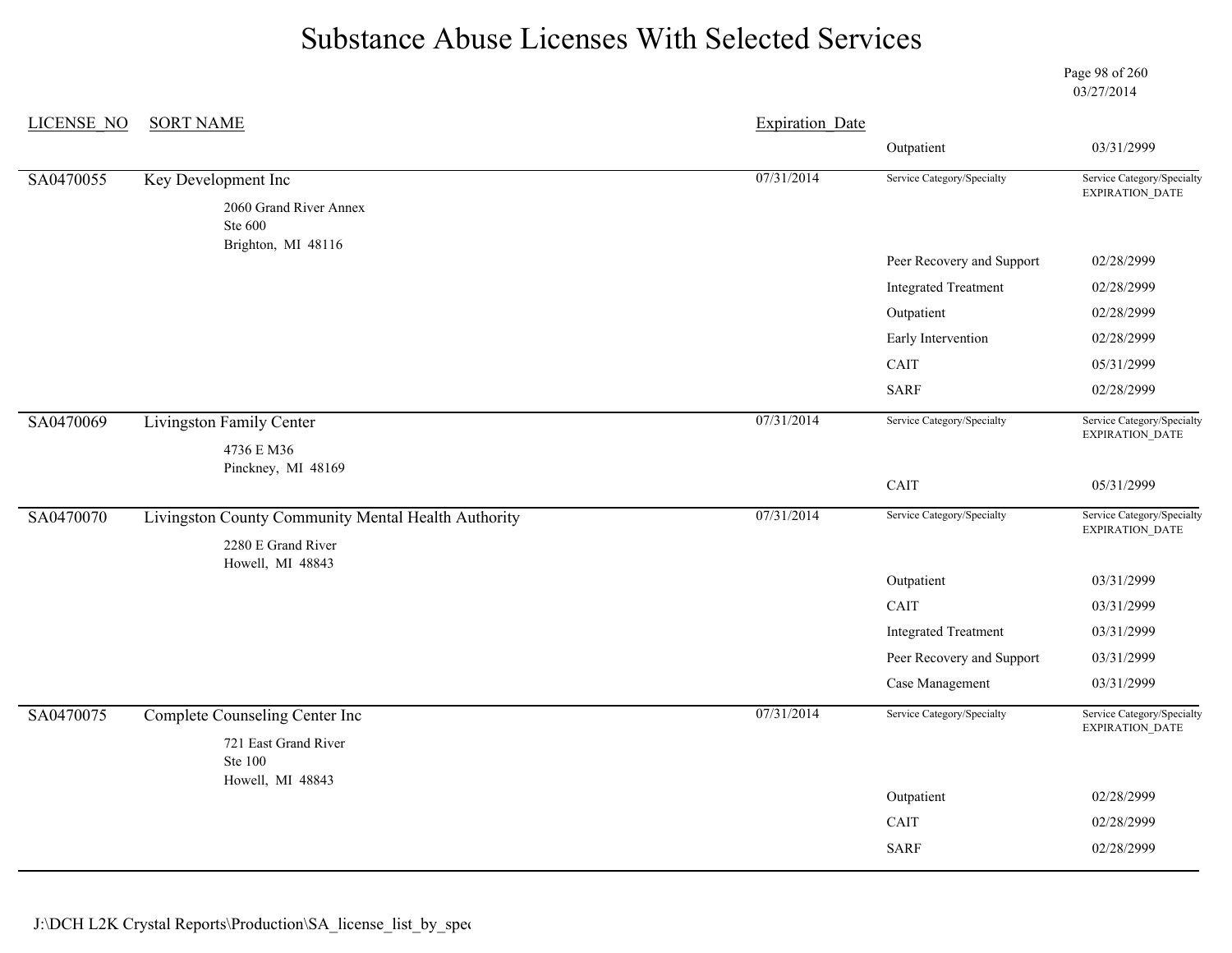Page 99 of 260 03/27/2014

| <b>LICENSE NO</b> | <b>SORT NAME</b>                                        | <b>Expiration Date</b> |                             |                                               |
|-------------------|---------------------------------------------------------|------------------------|-----------------------------|-----------------------------------------------|
| SA0470079         | St Joseph Mercy Hospital Outpatient Behavioral Services | 07/31/2014             | Service Category/Specialty  | Service Category/Specialty<br>EXPIRATION_DATE |
|                   | 2300 Genoa Business Park Drive                          |                        |                             |                                               |
|                   | <b>Ste 180</b>                                          |                        |                             |                                               |
|                   | Brighton, MI 48114                                      |                        | Outpatient                  | 06/30/2999                                    |
| SA0470084         | Hartland Community Education                            | 07/31/2014             | Service Category/Specialty  | Service Category/Specialty                    |
|                   | 9525 Highland Rd.<br>Howell, MI 48843                   |                        |                             | EXPIRATION_DATE                               |
|                   |                                                         |                        | CAIT                        | 08/31/2999                                    |
| SA0470090         | Ann Arbor Consultation Services Inc                     | 07/31/2014             | Service Category/Specialty  | Service Category/Specialty<br>EXPIRATION_DATE |
|                   | 2040 Grand River Annex<br>Ste 300                       |                        |                             |                                               |
|                   | Brighton, MI 48114                                      |                        | Outpatient                  | 01/31/2999                                    |
| SA0470092         | Karen Bergbower & Associates, P.C.                      | 07/31/2014             | Service Category/Specialty  | Service Category/Specialty<br>EXPIRATION_DATE |
|                   | 10299 Grand River                                       |                        |                             |                                               |
|                   | Suite P<br>Brighton, MI 48116                           |                        |                             |                                               |
|                   |                                                         |                        | CAIT                        | 02/28/2999                                    |
|                   |                                                         |                        | Outpatient                  | 02/28/2999                                    |
|                   |                                                         |                        | <b>SARF</b>                 | 02/28/2999                                    |
|                   |                                                         |                        | <b>Integrated Treatment</b> | 02/28/2999                                    |
|                   |                                                         |                        | Early Intervention          | 02/28/2999                                    |
| SA0470094         | Breaking the Chain Counseling Center                    | 07/31/2014             | Service Category/Specialty  | Service Category/Specialty<br>EXPIRATION_DATE |
|                   | 800 W. Grand River<br>Ste. 774                          |                        |                             |                                               |
|                   | Brighton, MI 48116                                      |                        | <b>SARF</b>                 | 07/31/2999                                    |
|                   |                                                         |                        | CAIT                        | 07/31/2999                                    |
|                   |                                                         |                        | Outpatient                  | 01/31/2999                                    |
|                   |                                                         |                        |                             |                                               |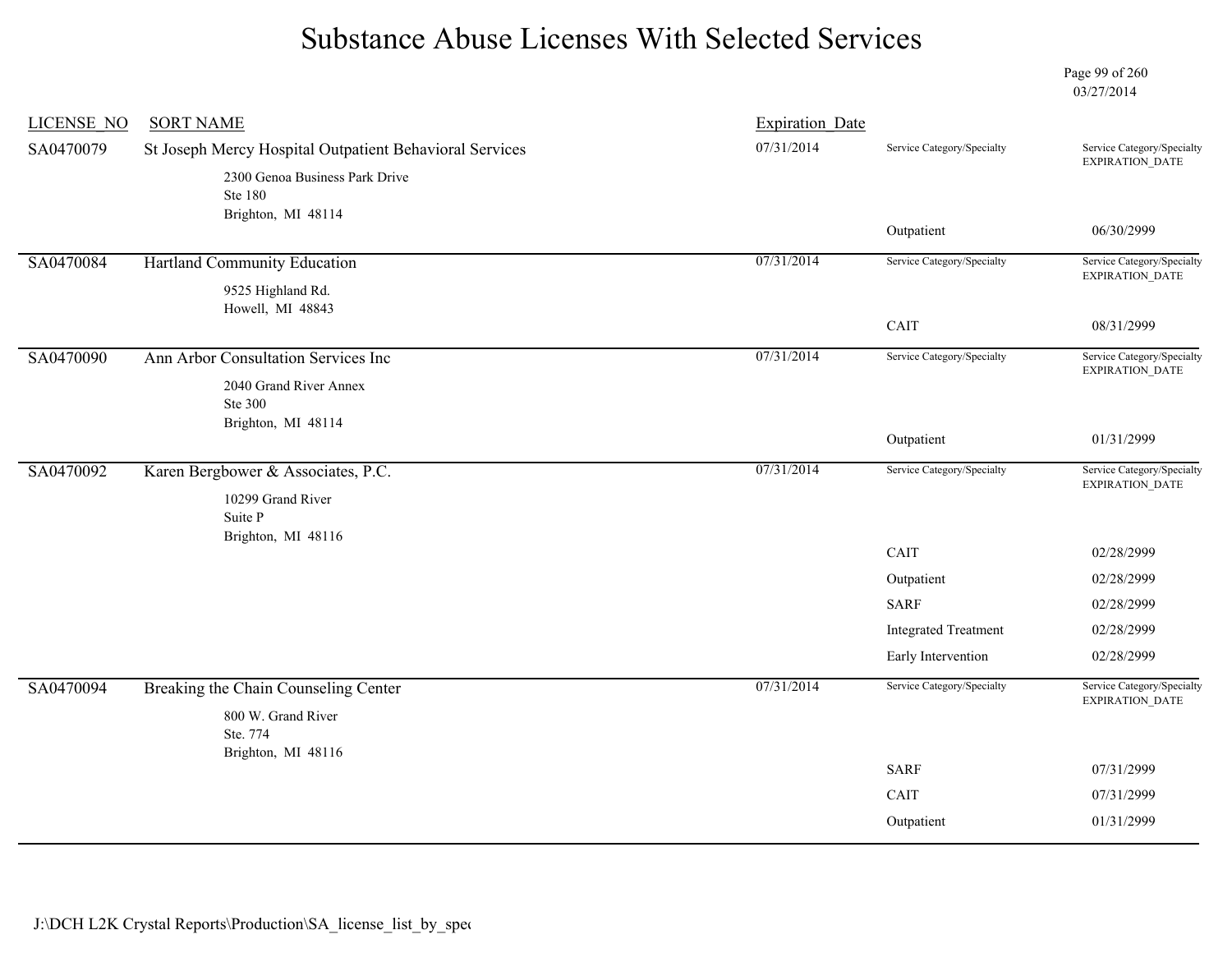Page 100 of 260 03/27/2014

| <b>LICENSE NO</b> | <b>SORT NAME</b>                            | <b>Expiration Date</b> |                             |                                                      |
|-------------------|---------------------------------------------|------------------------|-----------------------------|------------------------------------------------------|
| SA0470095         | The Brighton Center, Inc.                   | 06/30/2014             | Service Category/Specialty  | Service Category/Specialty                           |
|                   | 2512 Harte Drive                            |                        |                             | EXPIRATION_DATE                                      |
|                   | Brighton, MI 48116                          |                        | Outpatient-Methadone        | 06/30/2014                                           |
|                   |                                             |                        | Outpatient                  | 06/30/2014                                           |
| SA0480015         | <b>Great Lakes Recovery Centers</b>         | 07/31/2014             | Service Category/Specialty  | Service Category/Specialty<br><b>EXPIRATION DATE</b> |
|                   | 405 Newberry Avenue<br>Newberry, MI 49868   |                        |                             |                                                      |
|                   |                                             |                        | Outpatient                  | 06/30/2999                                           |
|                   |                                             |                        | CAIT                        | 06/30/2999                                           |
|                   |                                             |                        | <b>SARF</b>                 | 06/30/2999                                           |
|                   |                                             |                        | Peer Recovery and Support   | 06/30/2999                                           |
|                   |                                             |                        | <b>Integrated Treatment</b> | 06/30/2999                                           |
|                   |                                             |                        | Early Intervention          | 06/30/2999                                           |
|                   |                                             |                        | Case Management             | 06/30/2999                                           |
| SA0490014         | American Indian Substance Abuse Services    | 07/31/2014             | Service Category/Specialty  | Service Category/Specialty<br>EXPIRATION_DATE        |
|                   | 1140 N. State Street<br>St Ignace, MI 49781 |                        |                             |                                                      |
|                   |                                             |                        | CAIT                        | 07/31/2999                                           |
|                   |                                             |                        | Outpatient                  | 07/31/2999                                           |
| SA0490019         | Hiawatha Behavioral Health                  | 07/31/2014             | Service Category/Specialty  | Service Category/Specialty<br>EXPIRATION_DATE        |
|                   | 114 Elliot St                               |                        |                             |                                                      |
|                   | St Ignace, MI 49781                         |                        | Outpatient                  | 06/30/2999                                           |
|                   |                                             |                        | Peer Recovery and Support   | 06/30/2999                                           |
|                   |                                             |                        | <b>Integrated Treatment</b> | 06/30/2999                                           |
|                   |                                             |                        | CAIT                        | 06/30/2999                                           |
|                   |                                             |                        | <b>SARF</b>                 | 06/30/2999                                           |
|                   |                                             |                        |                             |                                                      |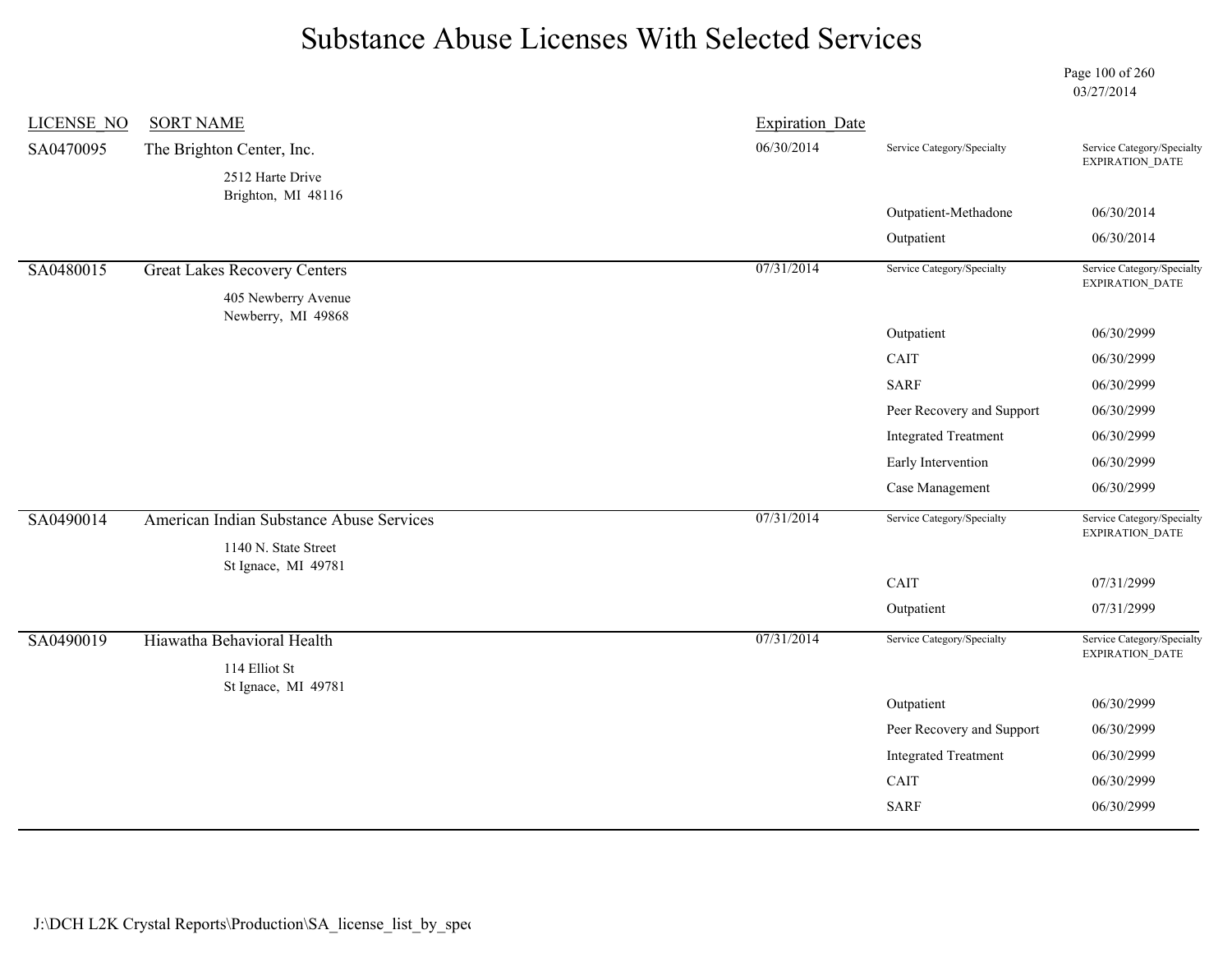Page 101 of 260 03/27/2014

| <b>LICENSE NO</b> | <b>SORT NAME</b>                                   | <b>Expiration Date</b> |                             |                                                                        |
|-------------------|----------------------------------------------------|------------------------|-----------------------------|------------------------------------------------------------------------|
| SA0490022         | <b>Great Lakes Recovery Centers</b>                | 07/31/2014             | Service Category/Specialty  | Service Category/Specialty<br>EXPIRATION_DATE                          |
|                   | 396 North State Street                             |                        |                             |                                                                        |
|                   | St. Ignace, MI 49781                               |                        | CAIT                        | 06/30/2999                                                             |
|                   |                                                    |                        | Early Intervention          | 06/30/2999                                                             |
|                   |                                                    |                        | <b>Integrated Treatment</b> | 06/30/2999                                                             |
|                   |                                                    |                        | Outpatient                  | 06/30/2999                                                             |
|                   |                                                    |                        | <b>SARF</b>                 | 06/30/2999                                                             |
|                   |                                                    |                        | Peer Recovery and Support   | 06/30/2999                                                             |
|                   |                                                    |                        | Case Management             | 06/30/2999                                                             |
| SA0500001         | Alcohol Highway Safety Program<br>32100 Utica Road | 07/31/2014             | Service Category/Specialty  | Service Category/Specialty<br>$\ensuremath{\mathsf{EXPIRATION\_DATA}}$ |
|                   | Fraser, MI 48026                                   |                        |                             |                                                                        |
|                   |                                                    |                        | <b>SARF</b>                 | 12/31/2999                                                             |
|                   |                                                    |                        | CAIT                        | 06/30/2999                                                             |
| SA0500016         | Care of Southeastern Michigan                      | 07/31/2014             | Service Category/Specialty  | Service Category/Specialty<br>EXPIRATION_DATE                          |
|                   | 31900 Utica Rd<br>Fraser, MI 48026                 |                        |                             |                                                                        |
|                   |                                                    |                        | <b>SARF</b>                 | 02/28/2999                                                             |
|                   |                                                    |                        | Peer Recovery and Support   | 12/31/2999                                                             |
|                   |                                                    |                        | Early Intervention          | 12/31/2999                                                             |
|                   |                                                    |                        | Case Management             | 02/28/2999                                                             |
|                   |                                                    |                        | CAIT                        | 02/28/2999                                                             |
|                   |                                                    |                        | <b>Integrated Treatment</b> | 12/31/2999                                                             |
|                   |                                                    |                        | Outpatient                  | 12/31/2999                                                             |
| SA0500017         | <b>CYS/Clinton Counseling Center</b>               | 07/31/2014             | Service Category/Specialty  | Service Category/Specialty<br>EXPIRATION_DATE                          |
|                   | Two Crocker Blvd<br><b>Ste 101</b>                 |                        |                             |                                                                        |
|                   | Mt Clemens, MI 48043                               |                        | <b>SARF</b>                 | 10/31/2999                                                             |
|                   |                                                    |                        |                             |                                                                        |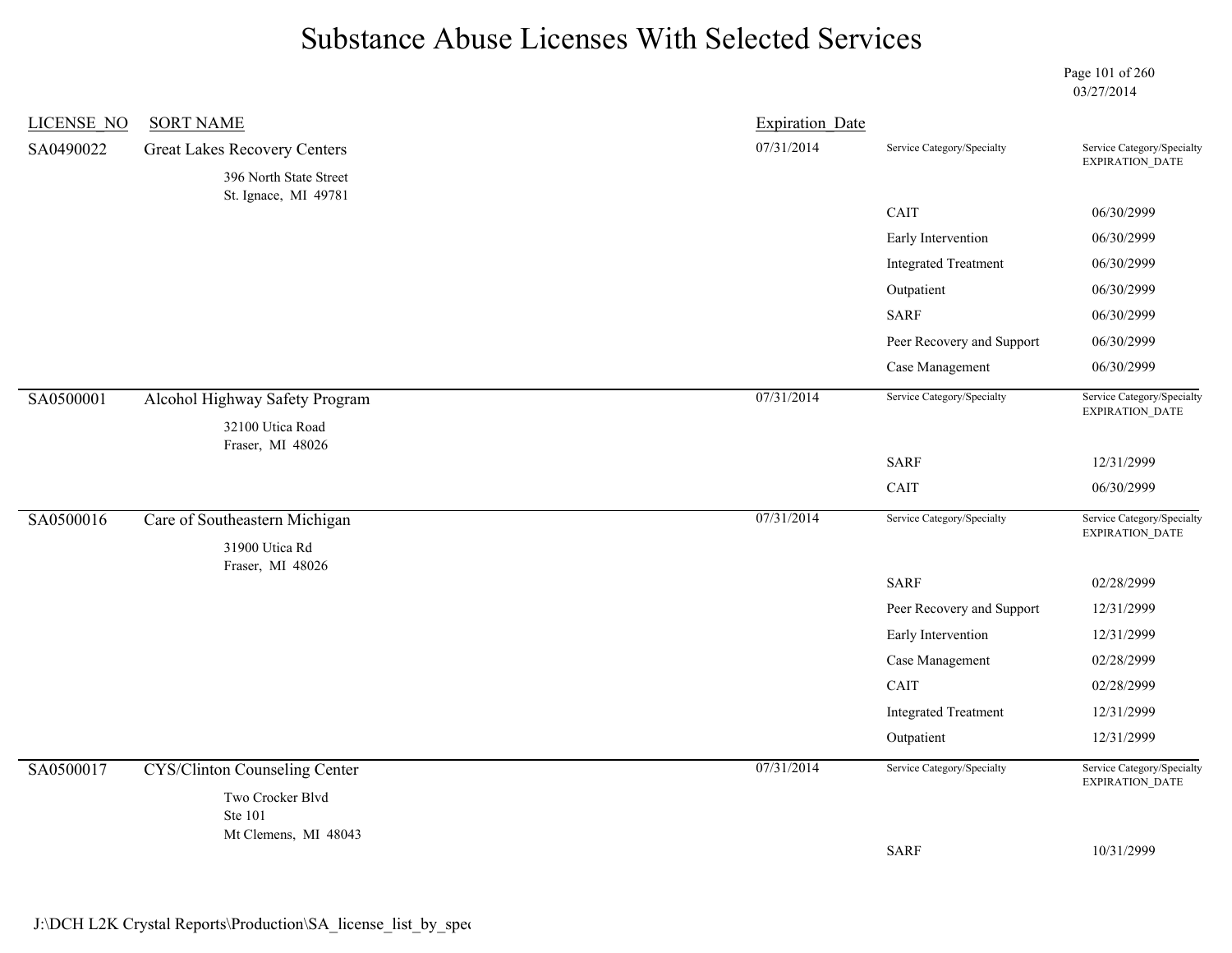Page 102 of 260 03/27/2014

| LICENSE NO | <b>SORT NAME</b>                                         | <b>Expiration Date</b> |                             |                                               |
|------------|----------------------------------------------------------|------------------------|-----------------------------|-----------------------------------------------|
|            |                                                          |                        | CAIT                        | 10/31/2999                                    |
|            |                                                          |                        | Outpatient                  | 10/31/2999                                    |
|            |                                                          |                        | <b>Integrated Treatment</b> | 10/31/2999                                    |
| SA0500018  | CYS/Clinton Counseling Center/Macomb County Jail Program | 07/31/2014             | Service Category/Specialty  | Service Category/Specialty<br>EXPIRATION_DATE |
|            | 43565 Elizabeth Road                                     |                        |                             |                                               |
|            | Mt Clemens, MI 48043                                     |                        | CAIT                        | 10/31/2999                                    |
|            |                                                          |                        | Outpatient                  | 10/31/2999                                    |
| SA0500028  | Catholic Charities of Southeast Michigan                 | 07/31/2014             | Service Category/Specialty  | Service Category/Specialty<br>EXPIRATION_DATE |
|            | 15945 Canal Road                                         |                        |                             |                                               |
|            | Clinton Township, MI 48038                               |                        | Outpatient                  | 02/28/2999                                    |
| SA0500044  | Sacred Heart Rehabilitation Center Inc                   | 07/31/2014             | Service Category/Specialty  | Service Category/Specialty                    |
|            |                                                          |                        |                             | EXPIRATION_DATE                               |
|            | 400 Stoddard Road<br>Richmond, MI 48062                  |                        |                             |                                               |
|            |                                                          |                        | Residential Detox           | 05/31/2999                                    |
|            |                                                          |                        | Residential                 | 05/31/2999                                    |
|            |                                                          |                        | Outpatient-Methadone        | 05/31/2999                                    |
|            |                                                          |                        | Outpatient                  | 05/31/2999                                    |
|            |                                                          |                        | <b>SARF</b>                 | 05/31/2999                                    |
|            |                                                          |                        | Case Management             | 05/31/2999                                    |
|            |                                                          |                        | Early Intervention          | 05/31/2999                                    |
|            |                                                          |                        | <b>Integrated Treatment</b> | 05/31/2999                                    |
|            |                                                          |                        | Peer Recovery and Support   | 05/31/2999                                    |
| SA0500046  | Macomb ISD Substance Abuse Prevention Education (MISD)   | 07/31/2014             | Service Category/Specialty  | Service Category/Specialty<br>EXPIRATION_DATE |
|            | 44001 Garfield Rd<br>Consultant Services Dept.           |                        |                             |                                               |
|            | Clinton Township, MI 48038                               |                        |                             |                                               |
|            |                                                          |                        | CAIT                        | 05/31/2999                                    |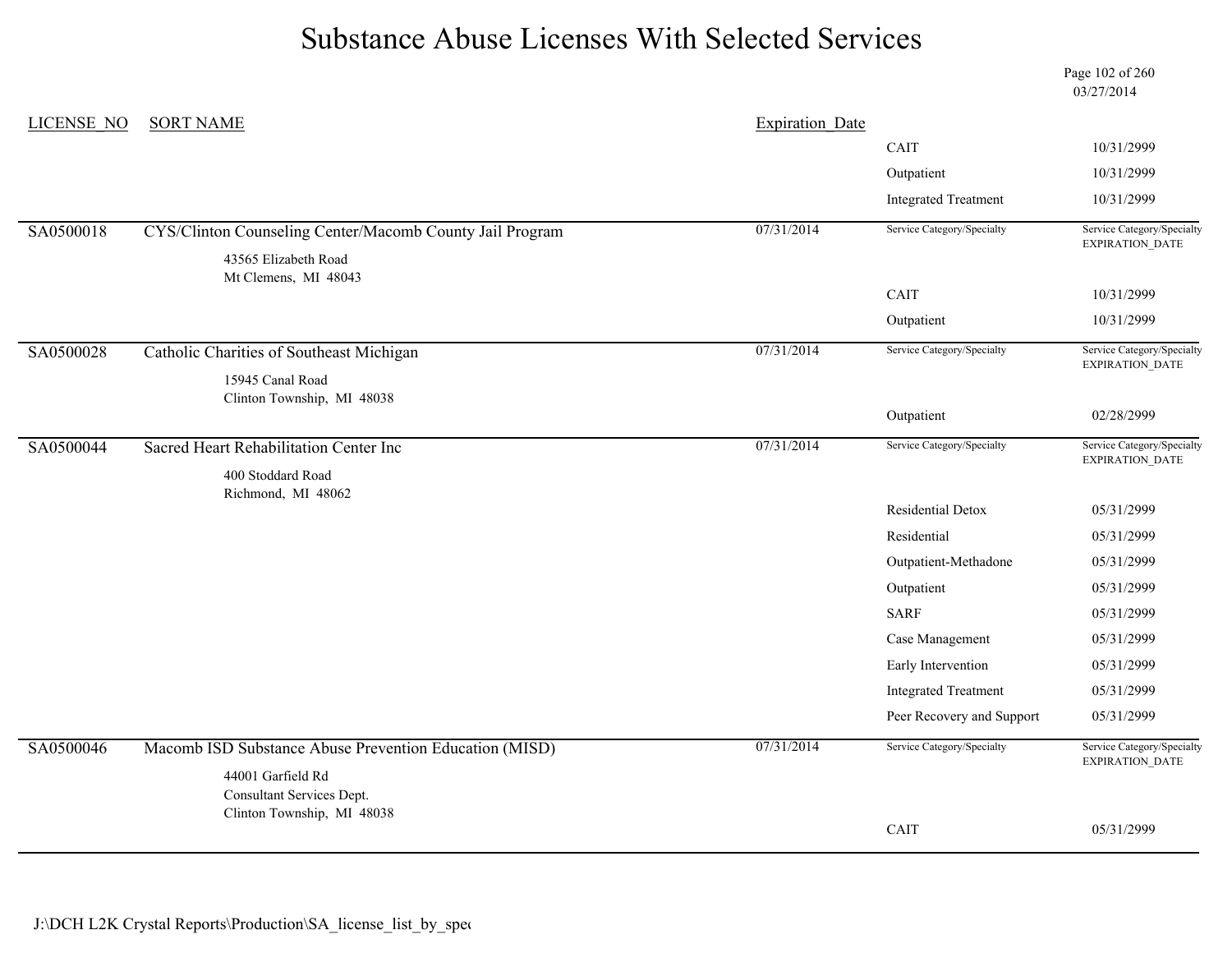Page 103 of 260 03/27/2014

| <b>LICENSE NO</b> | <b>SORT NAME</b> |                                                                                                                                      | <b>Expiration Date</b> |                             |                                               |
|-------------------|------------------|--------------------------------------------------------------------------------------------------------------------------------------|------------------------|-----------------------------|-----------------------------------------------|
| SA0500049         | Satellite        | The Salvation Army Harbor Light System/aka The Salvation Army Macomb<br>42590 Stepnitz<br>Clinton Twp, MI 48036                      | 07/31/2014             | Service Category/Specialty  | Service Category/Specialty<br>EXPIRATION_DATE |
|                   |                  |                                                                                                                                      |                        | Residential Detox           | 01/31/2999                                    |
|                   |                  |                                                                                                                                      |                        | Outpatient                  | 01/31/2999                                    |
|                   |                  |                                                                                                                                      |                        | CAIT                        | 01/31/2999                                    |
|                   |                  |                                                                                                                                      |                        | <b>SARF</b>                 | 01/31/2999                                    |
|                   |                  |                                                                                                                                      |                        | Residential                 | 01/31/2999                                    |
| SA0500060         | Eastwood Clinics | 35455 Garfield Rd                                                                                                                    | 07/31/2014             | Service Category/Specialty  | Service Category/Specialty<br>EXPIRATION_DATE |
|                   |                  | Ste C<br>Clinton Township, MI 48035                                                                                                  |                        |                             |                                               |
|                   |                  |                                                                                                                                      |                        | <b>Integrated Treatment</b> | 11/30/2999                                    |
|                   |                  |                                                                                                                                      |                        | Peer Recovery and Support   | 11/30/2999                                    |
|                   |                  |                                                                                                                                      |                        | Outpatient                  | 11/30/2999                                    |
|                   |                  |                                                                                                                                      |                        | <b>SARF</b>                 | 11/30/2999                                    |
|                   |                  |                                                                                                                                      |                        | Early Intervention          | 11/30/2999                                    |
| SA0500067         |                  | 40TH District Court Education Programs/Traffic Awareness Program & Alcohol<br>Prevention Program Avenue<br>St Clair Shores, MI 48081 | 07/31/2014             | Service Category/Specialty  | Service Category/Specialty<br>EXPIRATION_DATE |
|                   |                  |                                                                                                                                      |                        | CAIT                        | 09/30/2999                                    |
| SA0500073         |                  | Macomb Family Services Inc                                                                                                           | 07/31/2014             | Service Category/Specialty  | Service Category/Specialty<br>EXPIRATION_DATE |
|                   |                  | 36975 Utica Rd<br>Ste 104<br>Clinton Township, MI 48306                                                                              |                        |                             |                                               |
|                   |                  |                                                                                                                                      |                        | <b>SARF</b>                 | 08/31/2999                                    |
|                   |                  |                                                                                                                                      |                        | Outpatient                  | 08/31/2999                                    |
|                   |                  |                                                                                                                                      |                        | CAIT                        | 08/31/2999                                    |
|                   |                  |                                                                                                                                      |                        | Early Intervention          | 08/31/2999                                    |
|                   |                  |                                                                                                                                      |                        | <b>Integrated Treatment</b> | 08/31/2999                                    |
|                   |                  |                                                                                                                                      |                        |                             |                                               |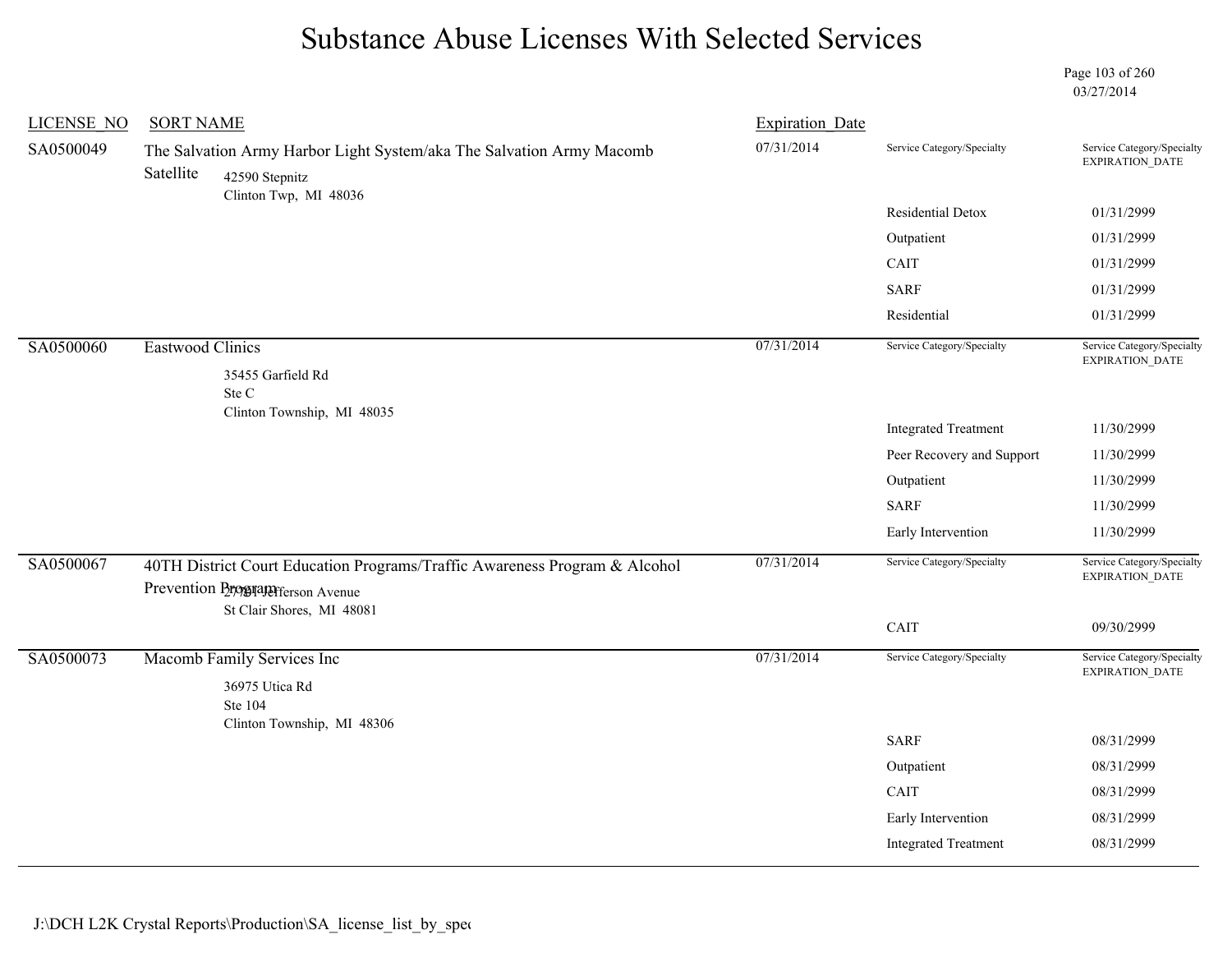Page 104 of 260 03/27/2014

| LICENSE NO | <b>SORT NAME</b>                                            | <b>Expiration Date</b> |                             |                                               |
|------------|-------------------------------------------------------------|------------------------|-----------------------------|-----------------------------------------------|
| SA0500076  | <b>Eastwood Clinics</b>                                     | 07/31/2014             | Service Category/Specialty  | Service Category/Specialty<br>EXPIRATION_DATE |
|            | 22708 Harper Avenue                                         |                        |                             |                                               |
|            | St. Claire Shores, MI 48080                                 |                        | <b>Integrated Treatment</b> | 11/30/2999                                    |
|            |                                                             |                        | <b>SARF</b>                 | 11/30/2999                                    |
|            |                                                             |                        | CAIT                        | 11/30/2999                                    |
|            |                                                             |                        | Outpatient                  | 11/30/2999                                    |
|            |                                                             |                        | Peer Recovery and Support   | 11/30/2999                                    |
|            |                                                             |                        | Early Intervention          | 11/30/2999                                    |
|            |                                                             |                        | Case Management             | 11/30/2999                                    |
| SA0500110  | Oakland Psychological Clinic PC<br>16664 Fifteen Mile Road  | 07/31/2014             | Service Category/Specialty  | Service Category/Specialty<br>EXPIRATION_DATE |
|            | Fraser, MI 48026                                            |                        | Outpatient                  | 11/30/2999                                    |
|            |                                                             |                        | <b>Integrated Treatment</b> | 11/30/2999                                    |
|            |                                                             |                        | Case Management             | 11/30/2999                                    |
|            |                                                             |                        | CAIT                        | 11/30/2999                                    |
| SA0500123  | Macomb Family Services Inc<br>43200 Dequindre,<br>Suite 105 | 07/31/2014             | Service Category/Specialty  | Service Category/Specialty<br>EXPIRATION_DATE |
|            | Sterling Heights, MI 48314                                  |                        | <b>Integrated Treatment</b> | 08/31/2999                                    |
|            |                                                             |                        | CAIT                        | 08/31/2999                                    |
|            |                                                             |                        | Early Intervention          | 08/31/2999                                    |
|            |                                                             |                        | <b>SARF</b>                 | 08/31/2999                                    |
|            |                                                             |                        | Outpatient                  | 08/31/2999                                    |
| SA0500233  | Diagnostic Assessment Center                                | 07/31/2014             | Service Category/Specialty  | Service Category/Specialty<br>EXPIRATION_DATE |
|            | 25805 Harper Avenue<br>St. Clair Shores, MI 48081           |                        |                             |                                               |
|            |                                                             |                        | Outpatient                  | 06/30/2999                                    |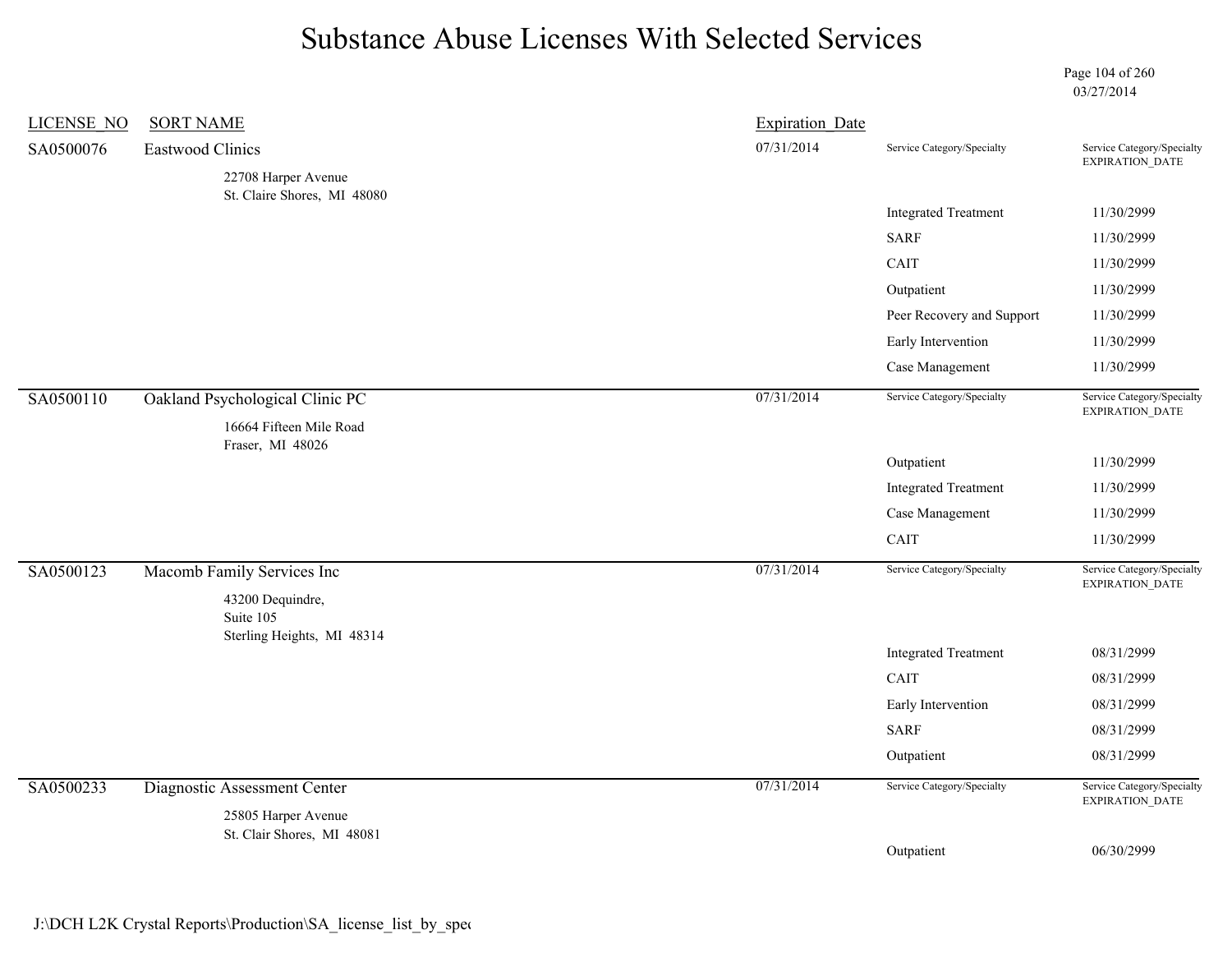Page 105 of 260 03/27/2014

| <b>LICENSE NO</b> | <b>SORT NAME</b>                                                      | <b>Expiration Date</b> |                             |                                               |
|-------------------|-----------------------------------------------------------------------|------------------------|-----------------------------|-----------------------------------------------|
|                   |                                                                       |                        | <b>SARF</b>                 | 06/30/2999                                    |
|                   |                                                                       |                        | Peer Recovery and Support   | 06/30/2999                                    |
|                   |                                                                       |                        | CAIT                        | 06/30/2999                                    |
| SA0500235         | Downriver Mental Health Clinic PC/dba Advanced Counseling Services PC | 07/31/2014             | Service Category/Specialty  | Service Category/Specialty<br>EXPIRATION_DATE |
|                   | 24715 Little Mack                                                     |                        |                             |                                               |
|                   | <b>Ste 200</b>                                                        |                        |                             |                                               |
|                   | St Clair Shores, MI 48080                                             |                        | Outpatient                  | 03/31/2999                                    |
| SA0500249         | Macomb Family Services Inc                                            | 07/31/2014             | Service Category/Specialty  | Service Category/Specialty<br>EXPIRATION_DATE |
|                   | 35000 Division                                                        |                        |                             |                                               |
|                   | Ste 2                                                                 |                        |                             |                                               |
|                   | Richmond, MI 48062                                                    |                        | <b>SARF</b>                 | 08/31/2999                                    |
|                   |                                                                       |                        | Outpatient                  | 08/31/2999                                    |
|                   |                                                                       |                        | Early Intervention          | 08/31/2999                                    |
|                   |                                                                       |                        | CAIT                        | 08/31/2999                                    |
|                   |                                                                       |                        | <b>Integrated Treatment</b> | 08/31/2999                                    |
| SA0500255         | Tina M Persha MA LPC                                                  | 07/31/2014             | Service Category/Specialty  | Service Category/Specialty<br>EXPIRATION_DATE |
|                   | 52188 VanDyke<br>Ste 320                                              |                        |                             |                                               |
|                   | Shelby Twp, MI 48316                                                  |                        | Outpatient                  | 08/31/2999                                    |
|                   |                                                                       |                        | CAIT                        | 08/31/2999                                    |
|                   |                                                                       |                        | <b>SARF</b>                 | 08/31/2999                                    |
| SA0500271         | PHC of Michigan Inc/dba Harbor Oaks Hospital                          | 07/31/2014             | Service Category/Specialty  | Service Category/Specialty                    |
|                   | 35031 23 Mile Road                                                    |                        |                             | EXPIRATION_DATE                               |
|                   | New Baltimore, MI 48047                                               |                        | Outpatient                  | 12/31/2999                                    |
|                   |                                                                       |                        | CAIT                        |                                               |
|                   |                                                                       |                        |                             | 12/31/2999                                    |
|                   |                                                                       |                        | Inpatient                   | 12/31/2999                                    |
|                   |                                                                       |                        | Residential Detox           | 12/31/2999                                    |

#### J:\DCH L2K Crystal Reports\Production\SA\_license\_list\_by\_spec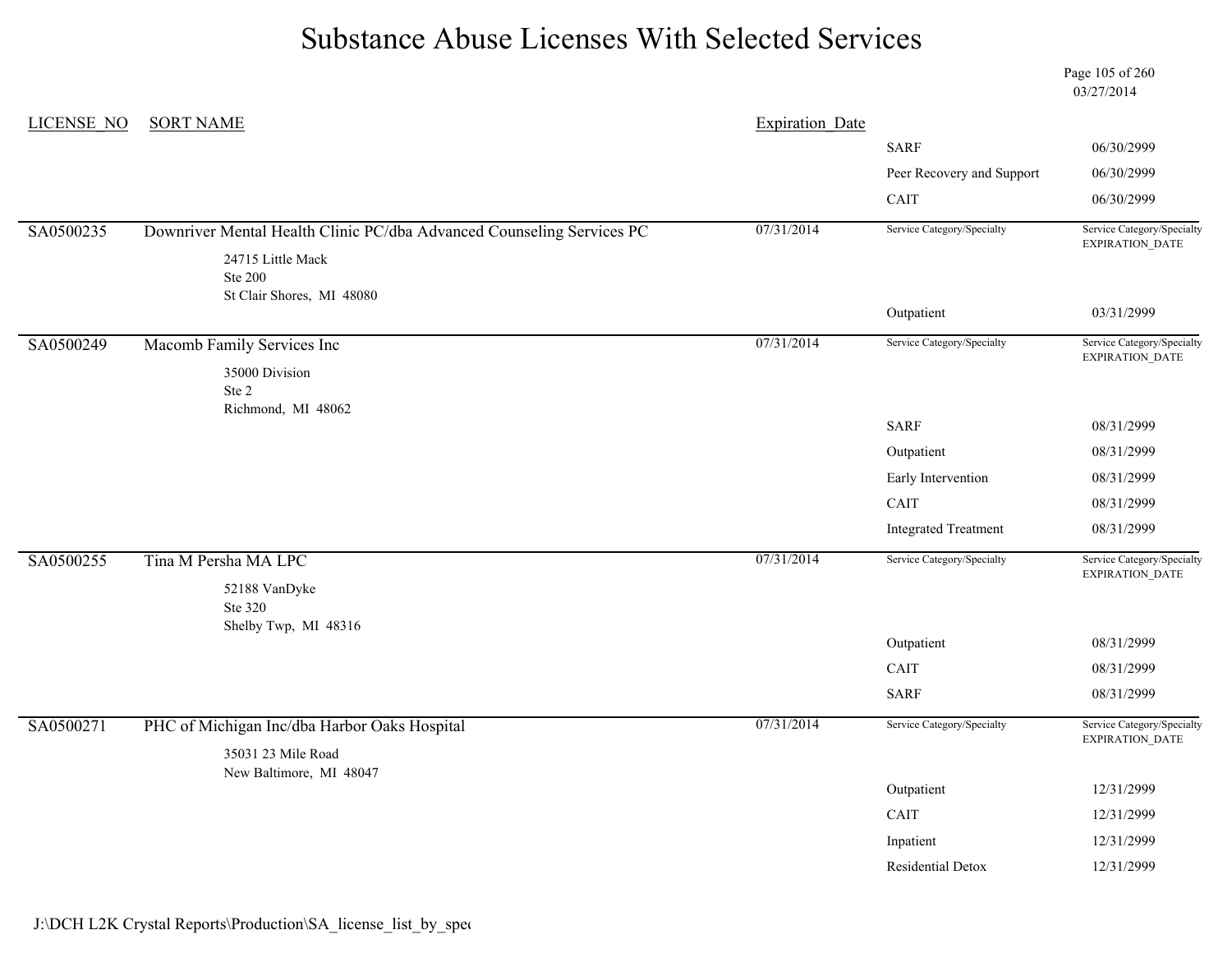LICENSE\_NO SORT NAME Page 106 of 260 03/27/2014 Expiration Date Residential 12/31/2999 SARF 12/31/2999 Integrated Treatment 12/31/2999 SA0500272 Christian Community Development Corporation 07/31/2014 Service Category/Specialty Service Category/Specialty EXPIRATION\_DATE 216 Court Street P O Box 46338 Mt Clemens, MI 48046 CAIT 01/31/2999 SA0500279 CUBE CUBE CHERA CUBE CHERA CUBE Service Category/Specialty Service Category/Specialty Service Category/Specialty EXPIRATION\_DATE 42657 Garfield Ste 213 Clinton Oak Professional Ctr Clinton Township, MI 48038 CAIT 12/31/2999 SA0500282 Metro Family Support Counseling PC 07/31/2014 Service Category/Specialty Service Category/Specialty EXPIRATION\_DATE 39393 Van Dyke Ste 209 Sterling Heights, MI 48313 Early Intervention 02/28/2999 Integrated Treatment 02/28/2999 Case Management 02/28/2999 Outpatient 02/28/2999 SA0500307 Sacred Heart Rehabilitation Center Inc 07/31/2014 Service Category/Specialty Service Category/Specialty EXPIRATION\_DATE 8150 E Old 13 Mile Road Ste 100 Warren, MI 48088 CAIT 05/31/2999 Integrated Treatment 05/31/2999 SARF 05/31/2999 Case Management 05/31/2999 Early Intervention 05/31/2999

Outpatient 05/31/2999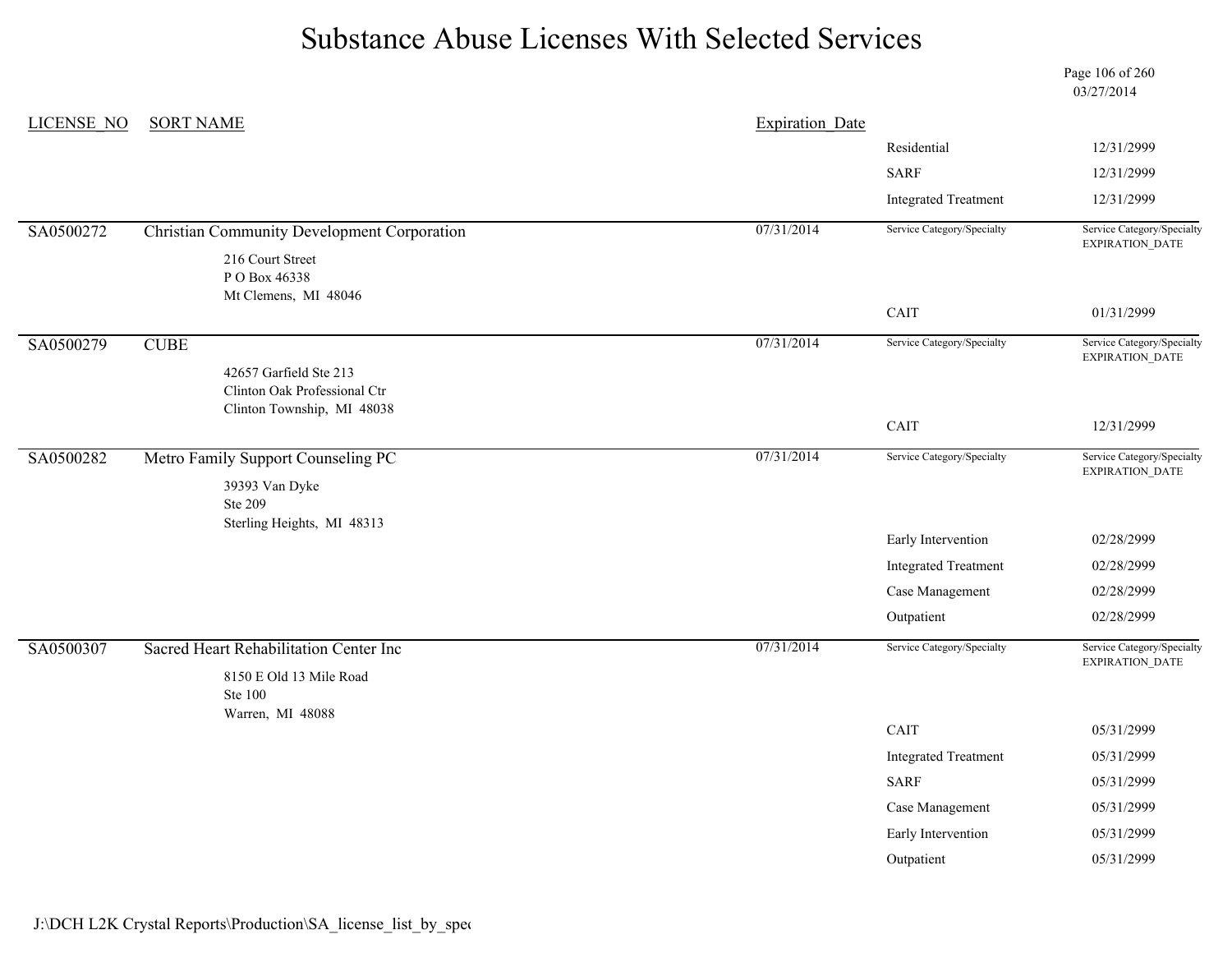Page 107 of 260 03/27/2014

| <b>LICENSE NO</b> | <b>SORT NAME</b>                                                                 | <b>Expiration Date</b> |                             |                                               |
|-------------------|----------------------------------------------------------------------------------|------------------------|-----------------------------|-----------------------------------------------|
|                   |                                                                                  |                        | Peer Recovery and Support   | 05/31/2999                                    |
| SA0500309         | PHC of MI Inc/dba Pioneer Counseling Centers-Sterling Heights<br>36250 Dequindre |                        | Service Category/Specialty  | Service Category/Specialty<br>EXPIRATION_DATE |
|                   | Ste 310                                                                          |                        |                             |                                               |
|                   | Sterling Heights, MI 48310                                                       |                        | <b>Integrated Treatment</b> | 12/31/2999                                    |
|                   |                                                                                  |                        | Outpatient                  | 12/31/2999                                    |
|                   |                                                                                  |                        | <b>SARF</b>                 | 12/31/2999                                    |
|                   |                                                                                  |                        | CAIT                        | 12/31/2999                                    |
| SA0500310         | Abaris Health, P.C. DBA Great Lakes Counseling                                   | 07/31/2014             | Service Category/Specialty  | Service Category/Specialty<br>EXPIRATION_DATE |
|                   | 50505 Schoenherr Road<br>Suite 270                                               |                        |                             |                                               |
|                   | Shelby Township, MI 48315                                                        |                        | CAIT                        | 12/31/2999                                    |
|                   |                                                                                  |                        | Outpatient                  | 12/31/2999                                    |
|                   |                                                                                  |                        | <b>Integrated Treatment</b> | 12/31/2999                                    |
|                   |                                                                                  |                        | <b>SARF</b>                 | 12/31/2999                                    |
| SA0500316         | New Alternatives Inc                                                             | 07/31/2014             | Service Category/Specialty  | Service Category/Specialty<br>EXPIRATION_DATE |
|                   | 26120 Van Dyke Boulevard<br>Centerline, MI 48015                                 |                        |                             |                                               |
|                   |                                                                                  |                        | <b>SARF</b>                 | 01/31/2999                                    |
|                   |                                                                                  |                        | Outpatient                  | 01/31/2999                                    |
| SA0500343         | Bio Med Behavioral Health Care Inc                                               | 07/31/2014             | Service Category/Specialty  | Service Category/Specialty<br>EXPIRATION_DATE |
|                   | 31581 Gratiot Avenue<br>Roseville, MI 48066                                      |                        |                             |                                               |
|                   |                                                                                  |                        | Outpatient                  | 07/31/2014                                    |
|                   |                                                                                  |                        | Outpatient-Methadone        | 07/31/2014                                    |
|                   |                                                                                  |                        | <b>Integrated Treatment</b> | 07/31/2014                                    |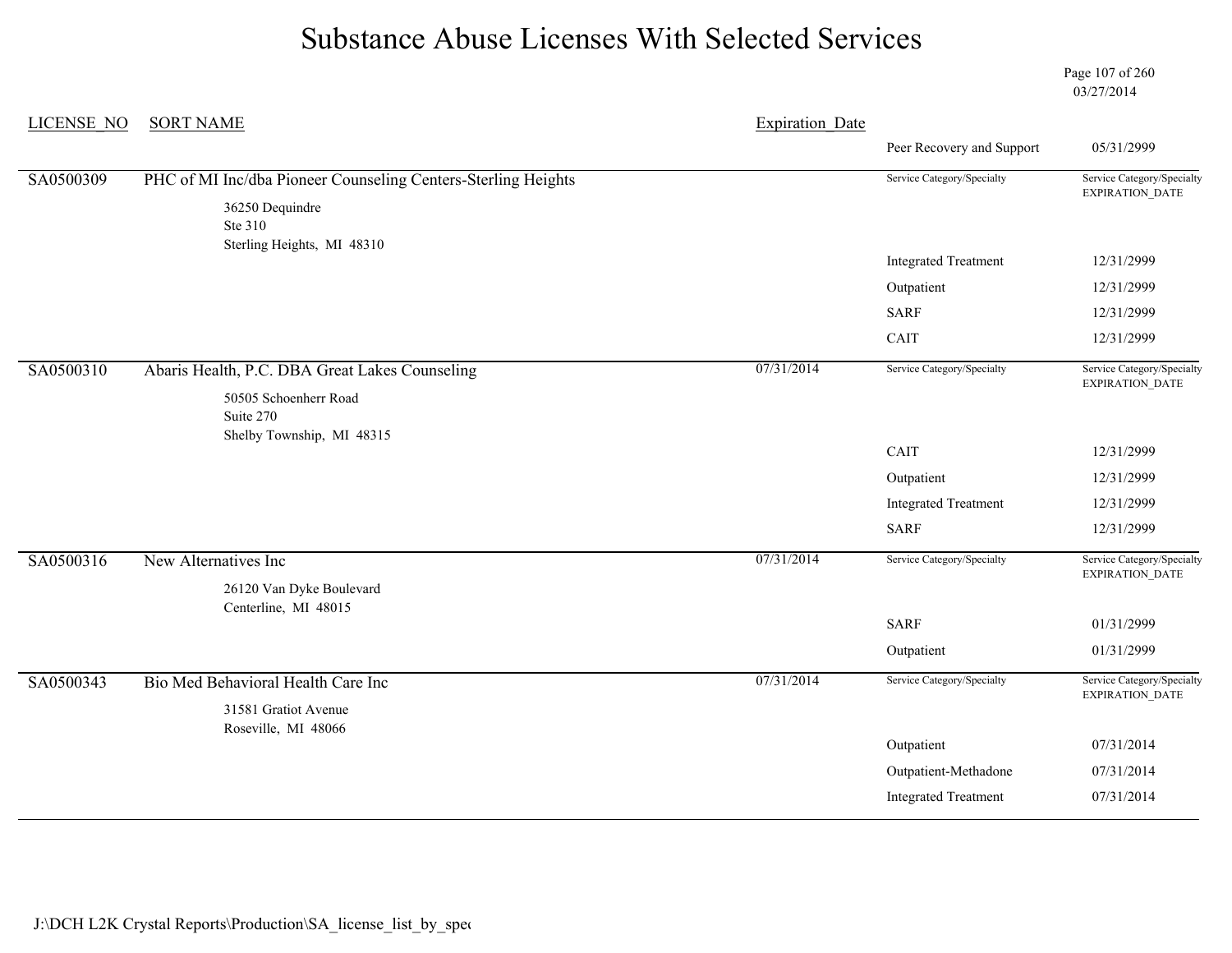Page 108 of 260 03/27/2014

| <b>LICENSE NO</b> | <b>SORT NAME</b>                                                                   | <b>Expiration Date</b> |                             |                                               |
|-------------------|------------------------------------------------------------------------------------|------------------------|-----------------------------|-----------------------------------------------|
| SA0500356         | Macomb Family Services Inc<br>124 W Gates<br>Mellen Center Ste 103 N               | 07/31/2014             | Service Category/Specialty  | Service Category/Specialty<br>EXPIRATION_DATE |
|                   | Romeo, MI 48065                                                                    |                        |                             |                                               |
|                   |                                                                                    |                        | <b>Integrated Treatment</b> | 08/31/2999                                    |
|                   |                                                                                    |                        | <b>SARF</b>                 | 08/31/2999                                    |
|                   |                                                                                    |                        | Early Intervention          | 08/31/2999                                    |
|                   |                                                                                    |                        | Outpatient                  | 08/31/2999                                    |
|                   |                                                                                    |                        | CAIT                        | 08/31/2999                                    |
| SA0500376         | <b>Time Out Counseling Services</b><br>8242 East Twelve Mile Road                  | 07/31/2014             | Service Category/Specialty  | Service Category/Specialty<br>EXPIRATION_DATE |
|                   | Warren, MI 48093                                                                   |                        |                             |                                               |
|                   |                                                                                    |                        | <b>SARF</b>                 | 07/31/2999                                    |
|                   |                                                                                    |                        | CAIT                        | 07/31/2999                                    |
|                   |                                                                                    |                        | Outpatient                  | 07/31/2999                                    |
| SA0500379         | Henry Ford Behavioral Health Chemical Dependency/Clinton Oaks<br>42633 Garfield Rd | 07/31/2014             | Service Category/Specialty  | Service Category/Specialty<br>EXPIRATION_DATE |
|                   | Ste 314                                                                            |                        |                             |                                               |
|                   | Clinton Township, MI 48038                                                         |                        | CAIT                        | 09/30/2999                                    |
|                   |                                                                                    |                        | Outpatient                  | 09/30/2999                                    |
| SA0500381         | Debra L Gainor MA LLP                                                              | 07/31/2014             | Service Category/Specialty  | Service Category/Specialty<br>EXPIRATION_DATE |
|                   | 52188 Van Dyke<br>Ste 320                                                          |                        |                             |                                               |
|                   | Shelby Township, MI 48316                                                          |                        | <b>SARF</b>                 | 09/30/2999                                    |
|                   |                                                                                    |                        | Outpatient                  | 09/30/2999                                    |
| SA0500384         | Driver Intervention Program                                                        | 07/31/2014             | Service Category/Specialty  | Service Category/Specialty<br>EXPIRATION_DATE |
|                   | 68332 Stoecker Lane<br>Richmond, MI 48062                                          |                        |                             |                                               |
|                   |                                                                                    |                        | CAIT                        | 08/31/2999                                    |
|                   |                                                                                    |                        |                             |                                               |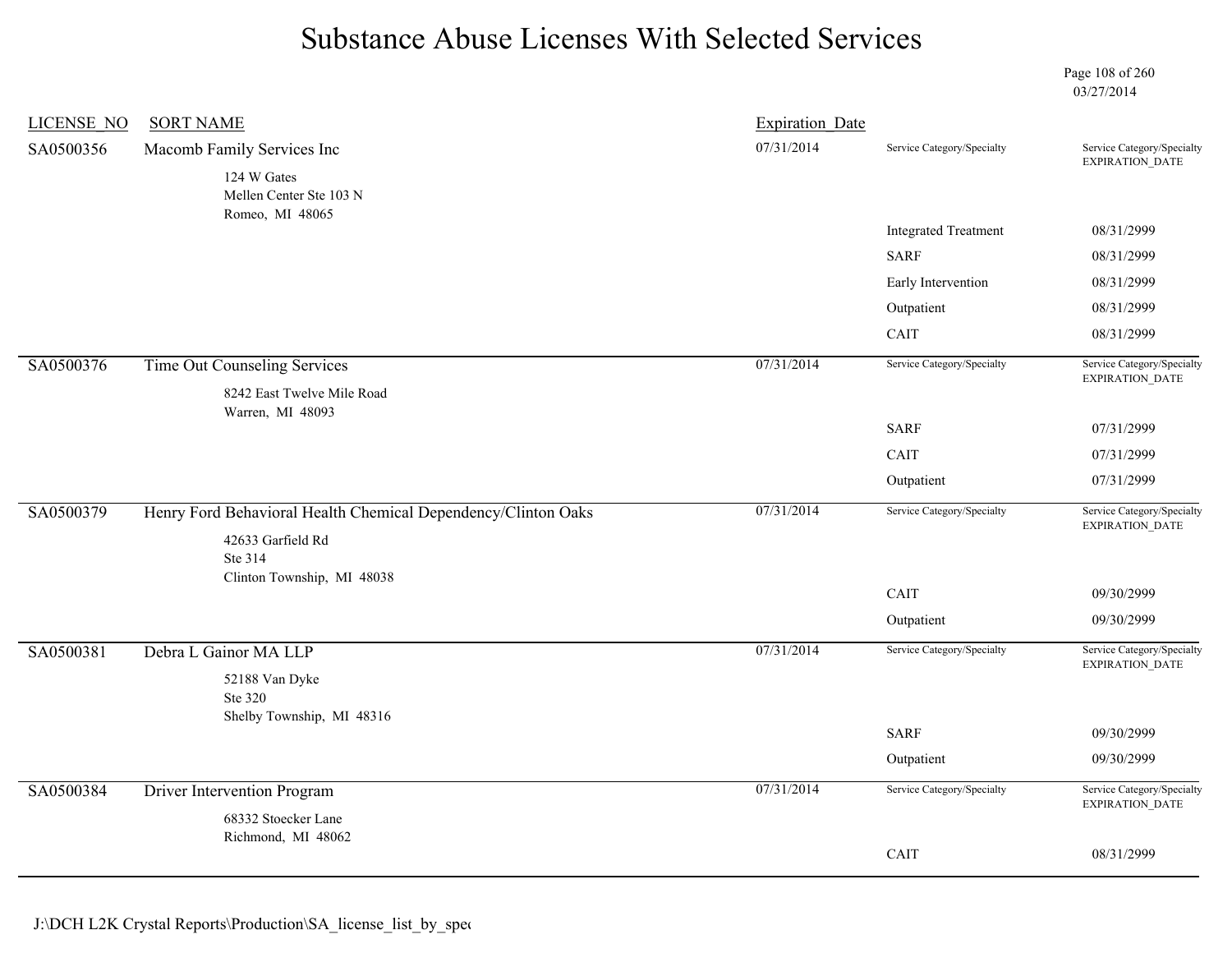Page 109 of 260 03/27/2014

| <b>LICENSE NO</b> | <b>SORT NAME</b>                                  | <b>Expiration Date</b> |                             |                                                      |
|-------------------|---------------------------------------------------|------------------------|-----------------------------|------------------------------------------------------|
| SA0500394         | Choices Counseling Center                         | 07/31/2014             | Service Category/Specialty  | Service Category/Specialty<br><b>EXPIRATION DATE</b> |
|                   | 27730 Gratiot Ave                                 |                        |                             |                                                      |
|                   | Roseville, MI 48066                               |                        | <b>SARF</b>                 | 01/31/2999                                           |
|                   |                                                   |                        | CAIT                        | 01/31/2999                                           |
|                   |                                                   |                        |                             | 01/31/2999                                           |
|                   |                                                   |                        | Outpatient                  |                                                      |
| SA0500400         | New Oakland Child Adolescent & Family Center      | 07/31/2014             | Service Category/Specialty  | Service Category/Specialty<br>EXPIRATION_DATE        |
|                   | 42669 Garfield                                    |                        |                             |                                                      |
|                   | Clinton Township, MI 48038                        |                        | Outpatient                  | 05/31/2999                                           |
|                   |                                                   |                        |                             |                                                      |
| SA0500401         | Perspectives of Troy PC                           | 07/31/2014             | Service Category/Specialty  | Service Category/Specialty<br><b>EXPIRATION DATE</b> |
|                   | 4151 17 Mile Rd<br>Ste #D                         |                        |                             |                                                      |
|                   | Sterling Heights, MI 48310                        |                        |                             |                                                      |
|                   |                                                   |                        | Outpatient                  | 01/31/2999                                           |
| SA0500402         | <b>MLR Consultants</b>                            | 07/31/2014             | Service Category/Specialty  | Service Category/Specialty                           |
|                   | 79 South Wilson Boulevard                         |                        |                             | <b>EXPIRATION DATE</b>                               |
|                   | Mt Clemens, MI 48043                              |                        |                             |                                                      |
|                   |                                                   |                        | CAIT                        | 06/30/2999                                           |
| SA0500405         | Alternative Community Living Inc/dba New Passages | 07/31/2014             | Service Category/Specialty  | Service Category/Specialty<br>EXPIRATION_DATE        |
|                   | 175 N Groesbeck Hwy                               |                        |                             |                                                      |
|                   | Mt Clemens, MI 48043                              |                        | Case Management             | 03/31/2999                                           |
|                   |                                                   |                        | Peer Recovery and Support   | 03/31/2999                                           |
|                   |                                                   |                        | <b>Integrated Treatment</b> | 03/31/2999                                           |
|                   |                                                   |                        | Outpatient                  | 03/31/2999                                           |
|                   |                                                   |                        |                             |                                                      |
| SA0500416         | <b>Rainbow Treatment Services</b>                 | 07/31/2014             | Service Category/Specialty  | Service Category/Specialty<br><b>EXPIRATION DATE</b> |
|                   | 29619 Harper Ave<br>St Clair Shores, MI 48080     |                        |                             |                                                      |
|                   |                                                   |                        | Outpatient                  | 06/30/2999                                           |
|                   |                                                   |                        |                             |                                                      |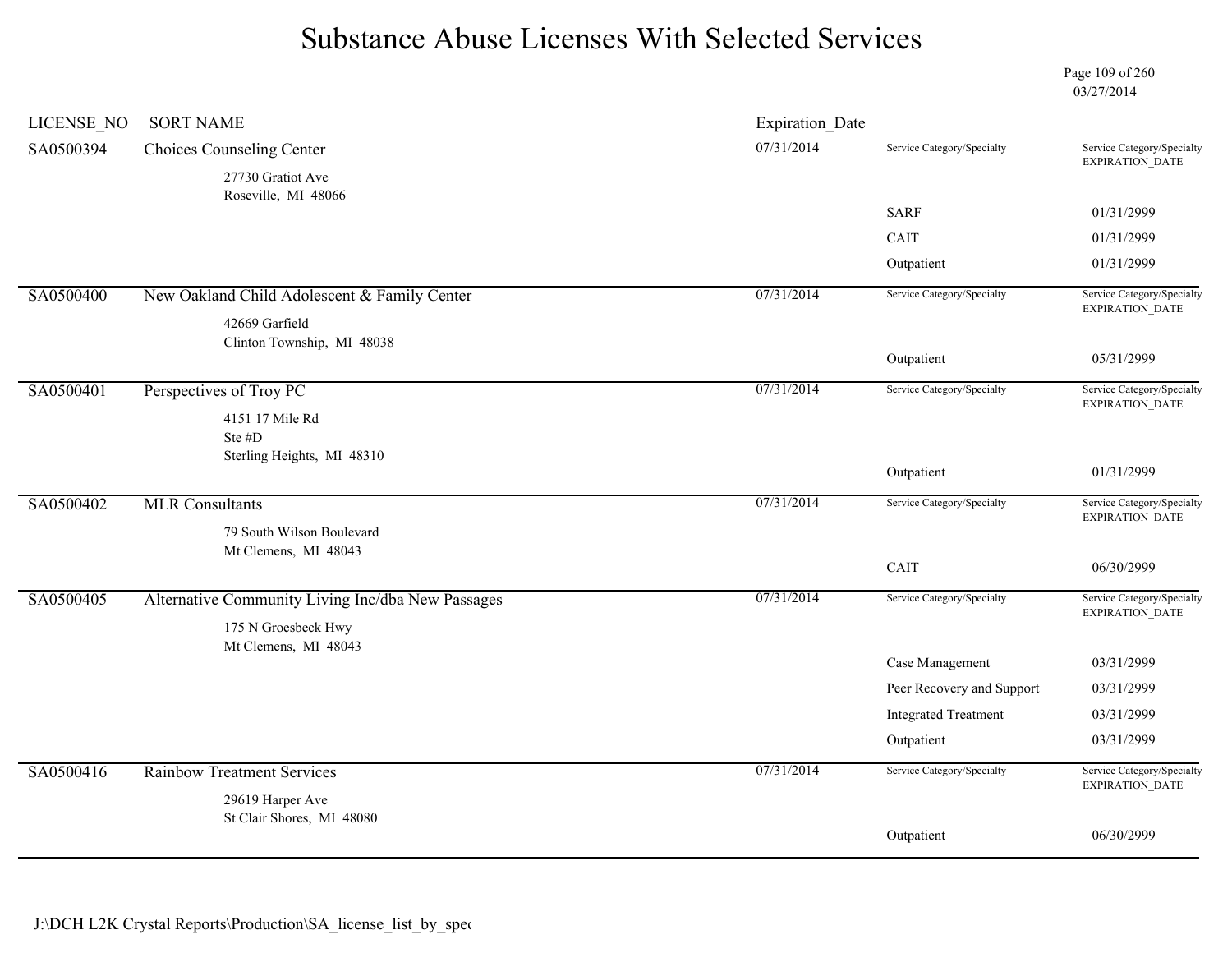Page 110 of 260 03/27/2014

| <b>LICENSE NO</b> | <b>SORT NAME</b>                          | <b>Expiration Date</b> |                             |                                                      |
|-------------------|-------------------------------------------|------------------------|-----------------------------|------------------------------------------------------|
| SA0500422         | Wentworth and Associates, P.C.            | 07/31/2014             | Service Category/Specialty  | Service Category/Specialty<br>EXPIRATION_DATE        |
|                   | 11111 Hall Road                           |                        |                             |                                                      |
|                   | Suite 303<br>Utica, MI 48317              |                        |                             |                                                      |
|                   |                                           |                        | Outpatient                  | 01/31/2999                                           |
|                   |                                           |                        | <b>Integrated Treatment</b> | 01/31/2999                                           |
|                   |                                           |                        | <b>SARF</b>                 | 01/31/2999                                           |
| SA0500430         | Introspections, LLC                       | 07/31/2014             | Service Category/Specialty  | Service Category/Specialty<br>EXPIRATION_DATE        |
|                   | 21610 Eleven Mile Road, #4                |                        |                             |                                                      |
|                   | St. Clair Shores, MI 48081                |                        | <b>SARF</b>                 | 08/31/2999                                           |
|                   |                                           |                        | Outpatient                  | 08/31/2999                                           |
| SA0500433         | <b>Kenvin Consulting</b>                  | 07/31/2014             | Service Category/Specialty  | Service Category/Specialty<br><b>EXPIRATION DATE</b> |
|                   | 22982 Gary Lane                           |                        |                             |                                                      |
|                   | St. Clair Shores, MI 48080                |                        | CAIT                        | 02/28/2999                                           |
| SA0500435         | Renewal Christian Counseling Center, Inc. | 07/31/2014             | Service Category/Specialty  | Service Category/Specialty                           |
|                   | 24401 Capital Boulevard                   |                        |                             | EXPIRATION_DATE                                      |
|                   | Clinton Township, MI 48036                |                        |                             |                                                      |
|                   |                                           |                        | <b>SARF</b>                 | 03/31/2999                                           |
|                   |                                           |                        | Outpatient                  | 03/31/2999                                           |
|                   |                                           |                        | CAIT                        | 03/31/2999                                           |
| SA0500436         | T & G Corporation                         | 07/31/2014             | Service Category/Specialty  | Service Category/Specialty<br>EXPIRATION_DATE        |
|                   | 4050 East Twelve Mile Road                |                        |                             |                                                      |
|                   | Warren, MI 48092                          |                        | <b>Integrated Treatment</b> | 07/31/2999                                           |
|                   |                                           |                        | Inpatient                   | 07/31/2999                                           |
|                   |                                           |                        | Case Management             | 07/31/2999                                           |
|                   |                                           |                        |                             |                                                      |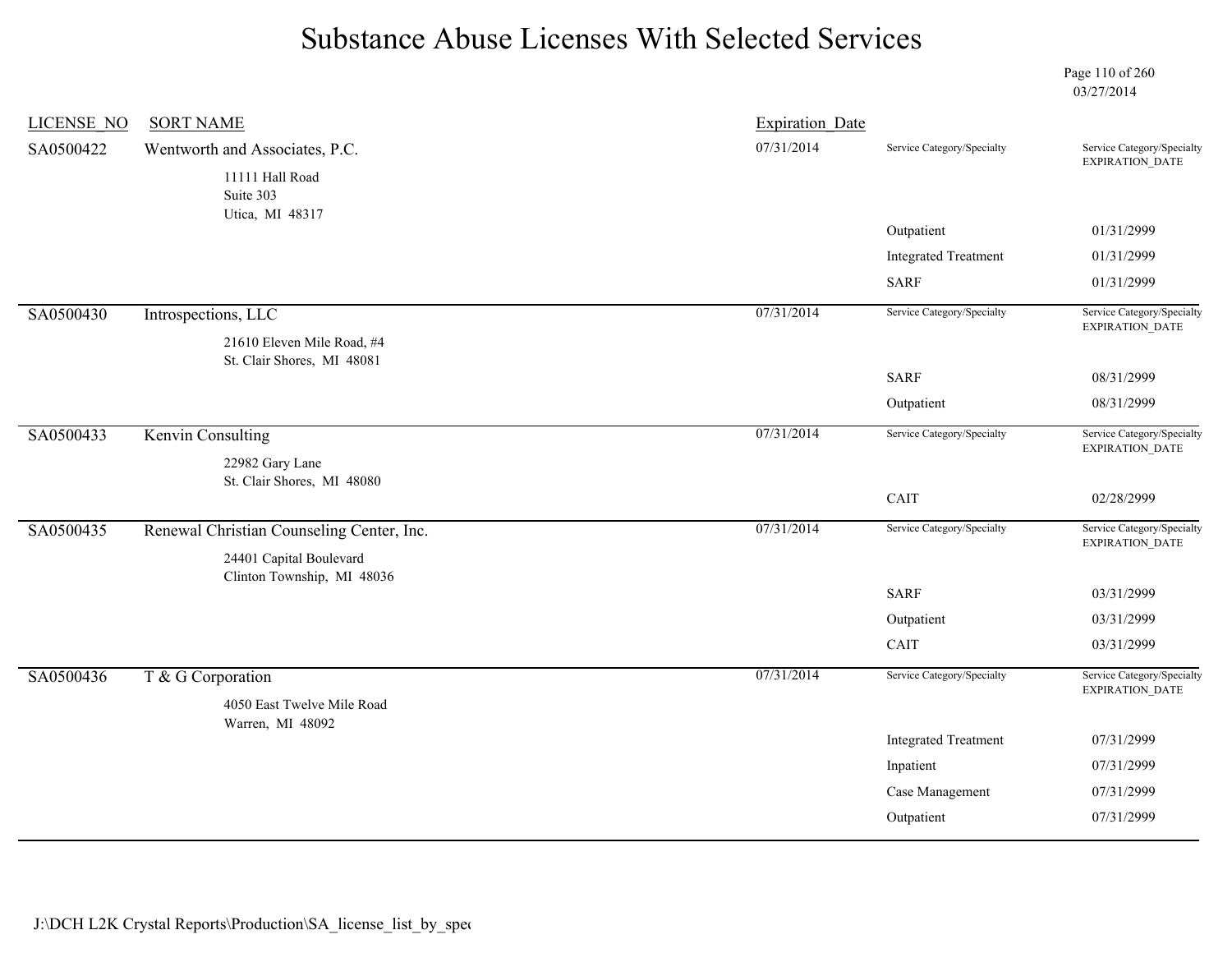Page 111 of 260 03/27/2014

| 07/31/2014<br>Dr. Ronald Fenton & Associates, PLLC<br>Service Category/Specialty<br>EXPIRATION_DATE<br>39949 Garfield Road<br>Clinton Township, MI 48038<br>Outpatient<br>09/30/2999<br><b>SARF</b><br>09/30/2999<br>07/31/2014<br>Service Category/Specialty<br>Service Category/Specialty<br>SA0500441<br>Sacred Heart Rehabilitation Center, Inc.<br>EXPIRATION_DATE<br>58144 Gratiot<br>PO Box 480430<br>New Haven, MI 48048<br><b>Integrated Treatment</b><br>05/31/2999<br>05/31/2999<br>Peer Recovery and Support<br><b>SARF</b><br>05/31/2999<br>CAIT<br>05/31/2999<br>Case Management<br>05/31/2999<br>Early Intervention<br>05/31/2999<br>Outpatient<br>05/31/2999<br>07/31/2014<br>Khalil Family Wellness & Intervention, LLC<br>Service Category/Specialty<br>EXPIRATION_DATE<br>22790 Kelly Road<br>Suite A<br>Eastpointe, MI 48021<br>CAIT<br>10/31/2999<br>10/31/2999<br>Outpatient<br>SARF<br>10/31/2999<br>S.A.T.E.C. LLC<br>07/31/2014<br>Service Category/Specialty<br>Service Category/Specialty<br>EXPIRATION_DATE<br>26615 Gratiot Avenue<br>Roseville, MI 48066<br>Outpatient<br>07/31/2999<br>Case Management<br>07/31/2999<br><b>SARF</b><br>07/31/2999 | <b>LICENSE NO</b> | <b>SORT NAME</b> | <b>Expiration Date</b> |                            |
|----------------------------------------------------------------------------------------------------------------------------------------------------------------------------------------------------------------------------------------------------------------------------------------------------------------------------------------------------------------------------------------------------------------------------------------------------------------------------------------------------------------------------------------------------------------------------------------------------------------------------------------------------------------------------------------------------------------------------------------------------------------------------------------------------------------------------------------------------------------------------------------------------------------------------------------------------------------------------------------------------------------------------------------------------------------------------------------------------------------------------------------------------------------------------------|-------------------|------------------|------------------------|----------------------------|
|                                                                                                                                                                                                                                                                                                                                                                                                                                                                                                                                                                                                                                                                                                                                                                                                                                                                                                                                                                                                                                                                                                                                                                                  | SA0500438         |                  |                        | Service Category/Specialty |
|                                                                                                                                                                                                                                                                                                                                                                                                                                                                                                                                                                                                                                                                                                                                                                                                                                                                                                                                                                                                                                                                                                                                                                                  |                   |                  |                        |                            |
|                                                                                                                                                                                                                                                                                                                                                                                                                                                                                                                                                                                                                                                                                                                                                                                                                                                                                                                                                                                                                                                                                                                                                                                  |                   |                  |                        |                            |
|                                                                                                                                                                                                                                                                                                                                                                                                                                                                                                                                                                                                                                                                                                                                                                                                                                                                                                                                                                                                                                                                                                                                                                                  |                   |                  |                        |                            |
|                                                                                                                                                                                                                                                                                                                                                                                                                                                                                                                                                                                                                                                                                                                                                                                                                                                                                                                                                                                                                                                                                                                                                                                  |                   |                  |                        |                            |
|                                                                                                                                                                                                                                                                                                                                                                                                                                                                                                                                                                                                                                                                                                                                                                                                                                                                                                                                                                                                                                                                                                                                                                                  |                   |                  |                        |                            |
|                                                                                                                                                                                                                                                                                                                                                                                                                                                                                                                                                                                                                                                                                                                                                                                                                                                                                                                                                                                                                                                                                                                                                                                  |                   |                  |                        |                            |
|                                                                                                                                                                                                                                                                                                                                                                                                                                                                                                                                                                                                                                                                                                                                                                                                                                                                                                                                                                                                                                                                                                                                                                                  |                   |                  |                        |                            |
|                                                                                                                                                                                                                                                                                                                                                                                                                                                                                                                                                                                                                                                                                                                                                                                                                                                                                                                                                                                                                                                                                                                                                                                  |                   |                  |                        |                            |
|                                                                                                                                                                                                                                                                                                                                                                                                                                                                                                                                                                                                                                                                                                                                                                                                                                                                                                                                                                                                                                                                                                                                                                                  |                   |                  |                        |                            |
|                                                                                                                                                                                                                                                                                                                                                                                                                                                                                                                                                                                                                                                                                                                                                                                                                                                                                                                                                                                                                                                                                                                                                                                  |                   |                  |                        |                            |
|                                                                                                                                                                                                                                                                                                                                                                                                                                                                                                                                                                                                                                                                                                                                                                                                                                                                                                                                                                                                                                                                                                                                                                                  |                   |                  |                        |                            |
|                                                                                                                                                                                                                                                                                                                                                                                                                                                                                                                                                                                                                                                                                                                                                                                                                                                                                                                                                                                                                                                                                                                                                                                  |                   |                  |                        |                            |
|                                                                                                                                                                                                                                                                                                                                                                                                                                                                                                                                                                                                                                                                                                                                                                                                                                                                                                                                                                                                                                                                                                                                                                                  |                   |                  |                        |                            |
|                                                                                                                                                                                                                                                                                                                                                                                                                                                                                                                                                                                                                                                                                                                                                                                                                                                                                                                                                                                                                                                                                                                                                                                  | SA0500442         |                  |                        | Service Category/Specialty |
|                                                                                                                                                                                                                                                                                                                                                                                                                                                                                                                                                                                                                                                                                                                                                                                                                                                                                                                                                                                                                                                                                                                                                                                  |                   |                  |                        |                            |
|                                                                                                                                                                                                                                                                                                                                                                                                                                                                                                                                                                                                                                                                                                                                                                                                                                                                                                                                                                                                                                                                                                                                                                                  |                   |                  |                        |                            |
|                                                                                                                                                                                                                                                                                                                                                                                                                                                                                                                                                                                                                                                                                                                                                                                                                                                                                                                                                                                                                                                                                                                                                                                  |                   |                  |                        |                            |
|                                                                                                                                                                                                                                                                                                                                                                                                                                                                                                                                                                                                                                                                                                                                                                                                                                                                                                                                                                                                                                                                                                                                                                                  |                   |                  |                        |                            |
|                                                                                                                                                                                                                                                                                                                                                                                                                                                                                                                                                                                                                                                                                                                                                                                                                                                                                                                                                                                                                                                                                                                                                                                  | SA0500443         |                  |                        |                            |
|                                                                                                                                                                                                                                                                                                                                                                                                                                                                                                                                                                                                                                                                                                                                                                                                                                                                                                                                                                                                                                                                                                                                                                                  |                   |                  |                        |                            |
|                                                                                                                                                                                                                                                                                                                                                                                                                                                                                                                                                                                                                                                                                                                                                                                                                                                                                                                                                                                                                                                                                                                                                                                  |                   |                  |                        |                            |
|                                                                                                                                                                                                                                                                                                                                                                                                                                                                                                                                                                                                                                                                                                                                                                                                                                                                                                                                                                                                                                                                                                                                                                                  |                   |                  |                        |                            |
|                                                                                                                                                                                                                                                                                                                                                                                                                                                                                                                                                                                                                                                                                                                                                                                                                                                                                                                                                                                                                                                                                                                                                                                  |                   |                  |                        |                            |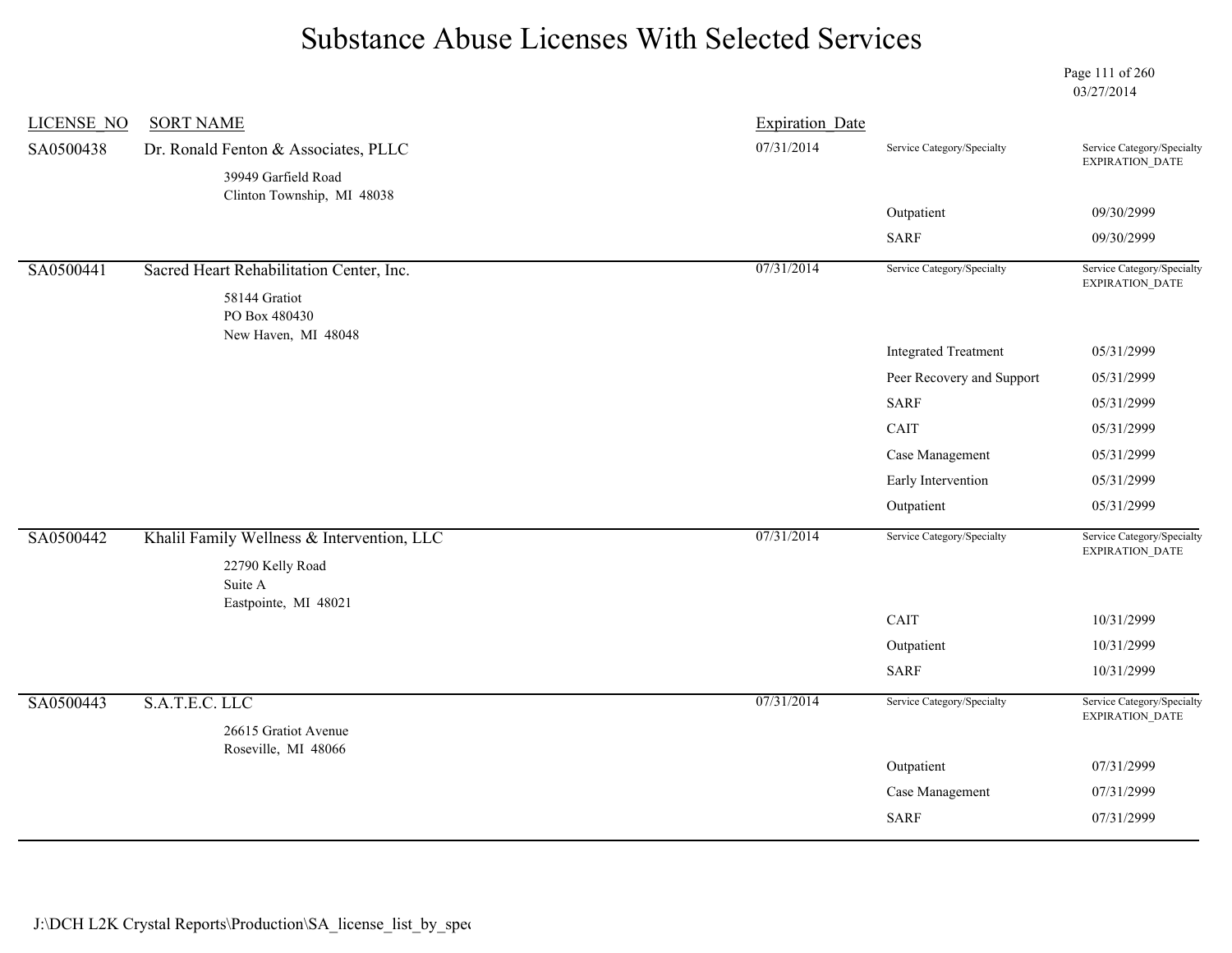Page 112 of 260 03/27/2014

| <b>LICENSE NO</b> | <b>SORT NAME</b>                                                | <b>Expiration Date</b> |                             |                                               |
|-------------------|-----------------------------------------------------------------|------------------------|-----------------------------|-----------------------------------------------|
| SA0500444         | Macomb County CMH Ventures - ACT                                | 07/31/2014             | Service Category/Specialty  | Service Category/Specialty<br>EXPIRATION_DATE |
|                   | 38251 Groesbeck                                                 |                        |                             |                                               |
|                   | Clinton Township, MI 48036                                      |                        | Outpatient                  | 02/28/2999                                    |
|                   |                                                                 |                        | <b>Integrated Treatment</b> | 02/28/2999                                    |
|                   |                                                                 |                        | Case Management             | 12/31/2999                                    |
|                   |                                                                 |                        |                             |                                               |
| SA0500445         | Premier Services of Michigan, LLC                               | 07/31/2014             | Service Category/Specialty  | Service Category/Specialty<br>EXPIRATION_DATE |
|                   | 23700 Van Dyke Avenue<br>Warren, MI 48089                       |                        |                             |                                               |
|                   |                                                                 |                        | Case Management             | 08/31/2999                                    |
|                   |                                                                 |                        | Outpatient                  | 08/31/2999                                    |
|                   |                                                                 |                        | Outpatient-Methadone        | 08/31/2999                                    |
| SA0500447         | Self Help Addiction Rehabilitation, Inc.                        | 07/31/2014             | Service Category/Specialty  | Service Category/Specialty                    |
|                   | 6902 Chicago Road                                               |                        |                             | EXPIRATION_DATE                               |
|                   | Warren, MI 48092                                                |                        |                             |                                               |
|                   |                                                                 |                        | Case Management             | 01/31/2999                                    |
|                   |                                                                 |                        | Peer Recovery and Support   | 01/31/2999                                    |
|                   |                                                                 |                        | <b>Integrated Treatment</b> | 01/31/2999                                    |
|                   |                                                                 |                        | CAIT                        | 01/31/2999                                    |
|                   |                                                                 |                        | Outpatient                  | 01/31/2999                                    |
|                   |                                                                 |                        | Residential                 | 01/31/2999                                    |
|                   |                                                                 |                        | Early Intervention          | 01/31/2999                                    |
| SA0500448         | ABH Corporation d.b.a. Abaris Behavioral Health                 | 07/31/2014             | Service Category/Specialty  | Service Category/Specialty                    |
|                   | 51221 Schoenherr Road<br>Suite 107<br>Shelby Township, MI 48315 |                        |                             | EXPIRATION_DATE                               |
|                   |                                                                 |                        | <b>SARF</b>                 | 07/31/2999                                    |
|                   |                                                                 |                        | <b>Integrated Treatment</b> | 07/31/2999                                    |
|                   |                                                                 |                        | Outpatient                  | 07/31/2999                                    |
|                   |                                                                 |                        |                             |                                               |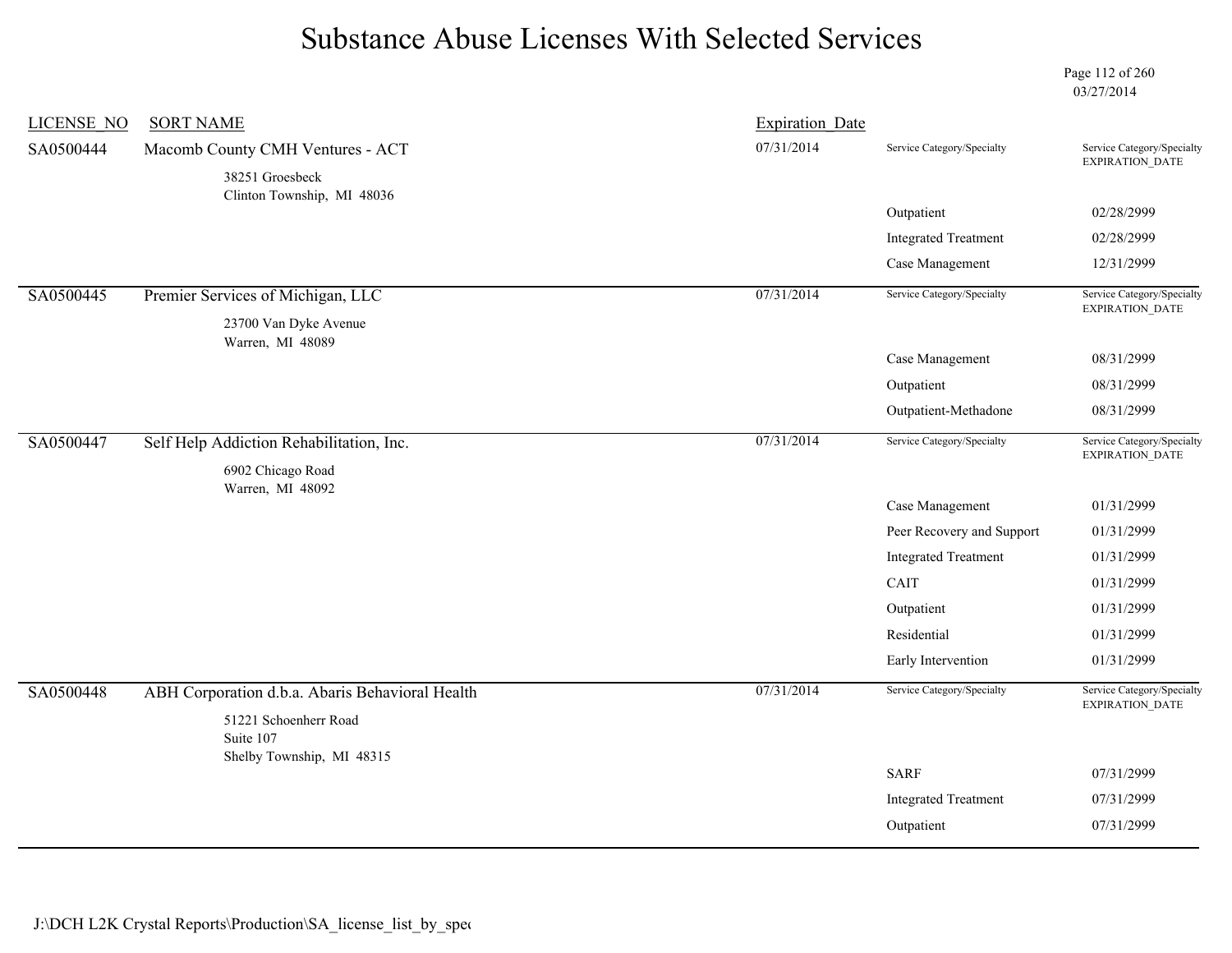Page 113 of 260 03/27/2014

| <b>LICENSE NO</b> | <b>SORT NAME</b>                                      | <b>Expiration Date</b> |                                         |                                                      |
|-------------------|-------------------------------------------------------|------------------------|-----------------------------------------|------------------------------------------------------|
| SA0500450         | New Frontier Counseling                               | 07/31/2014             | Service Category/Specialty              | Service Category/Specialty<br><b>EXPIRATION DATE</b> |
|                   | 29400 Van Dyke                                        |                        |                                         |                                                      |
|                   | #102<br>Warren, MI 48093                              |                        |                                         |                                                      |
|                   |                                                       |                        | CAIT                                    | 06/30/2999                                           |
|                   |                                                       |                        | Outpatient                              | 06/30/2999                                           |
|                   |                                                       |                        | <b>SARF</b>                             | 06/30/2999                                           |
| SA0500453         | Abaris Health, P.C. DBA Great Lakes Counseling        | 07/31/2014             | Service Category/Specialty              | Service Category/Specialty<br><b>EXPIRATION DATE</b> |
|                   | 42475 Schoenherr Road<br>Sterling Heights, MI 48313   |                        |                                         |                                                      |
|                   |                                                       |                        | Residential                             | 12/31/2999                                           |
|                   |                                                       |                        | <b>Integrated Treatment</b>             | 12/31/2999                                           |
| SA0500454         | Abaris Health, P.C. DBA Great Lakes Counseling        | 07/31/2014             | Service Category/Specialty              | Service Category/Specialty<br>EXPIRATION_DATE        |
|                   | 5010 South Nocturne Lane<br>Shelby Township, MI 48316 |                        |                                         |                                                      |
|                   |                                                       |                        | <b>Integrated Treatment</b>             | 12/31/2999                                           |
|                   |                                                       |                        | Residential                             | 12/31/2999                                           |
| SA0500456         | New Oakland Child Adolescent and Family Center        | 07/31/2014             | Service Category/Specialty              | Service Category/Specialty<br>EXPIRATION_DATE        |
|                   | 26522 Van Dyke Ave.                                   |                        |                                         |                                                      |
|                   | Center Line, MI 48015                                 |                        | <b>Integrated Treatment</b>             | 12/31/2999                                           |
|                   |                                                       |                        |                                         |                                                      |
|                   |                                                       |                        | Outpatient                              | 12/31/2999                                           |
|                   |                                                       |                        | Early Intervention                      | 12/31/2999                                           |
| SA0500457         | Eastwood Clinics - Shelby Township                    | 07/31/2014             | Service Category/Specialty              | Service Category/Specialty                           |
|                   | 45660 Schoenherr                                      |                        |                                         | <b>EXPIRATION DATE</b>                               |
|                   | Shelby Township, MI 48315                             |                        |                                         |                                                      |
|                   |                                                       |                        | Early Intervention                      | 12/31/2999                                           |
|                   |                                                       |                        | <b>Integrated Treatment</b>             | 12/31/2999                                           |
|                   |                                                       |                        | Outpatient<br>Peer Recovery and Support | 12/31/2999<br>12/31/2999                             |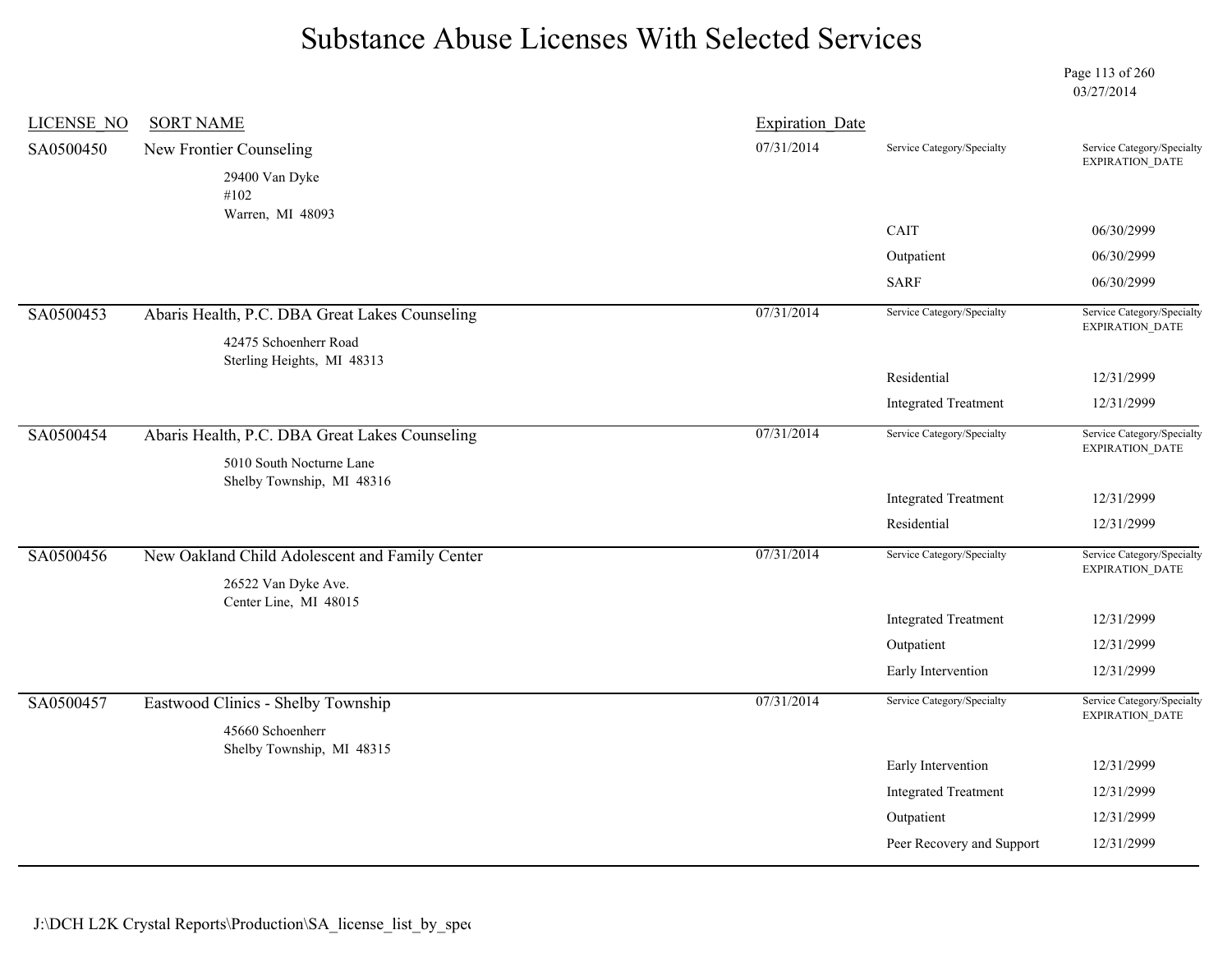Page 114 of 260 03/27/2014

| LICENSE NO | <b>SORT NAME</b>                                  | <b>Expiration Date</b> |                             |                                                      |
|------------|---------------------------------------------------|------------------------|-----------------------------|------------------------------------------------------|
| SA0500458  | Easter Seals Michigan - Macomb                    | 07/31/2014             | Service Category/Specialty  | Service Category/Specialty<br>EXPIRATION_DATE        |
|            | 6900 E. Ten Mile Road<br>Centerline, MI 48015     |                        |                             |                                                      |
|            |                                                   |                        | CAIT                        | 12/31/2999                                           |
|            |                                                   |                        | <b>Integrated Treatment</b> | 12/31/2999                                           |
|            |                                                   |                        | Outpatient                  | 12/31/2999                                           |
|            |                                                   |                        | Peer Recovery and Support   | 12/31/2999                                           |
|            |                                                   |                        | Case Management             | 12/31/2999                                           |
|            |                                                   |                        | Early Intervention          | 12/31/2999                                           |
| SA0500459  | Judson Center<br>12220 East 13 Mile               | 07/31/2014             | Service Category/Specialty  | Service Category/Specialty<br>EXPIRATION_DATE        |
|            | Suite 300                                         |                        |                             |                                                      |
|            | Warren, MI 48093                                  |                        |                             |                                                      |
|            |                                                   |                        | <b>Integrated Treatment</b> | 12/31/2999                                           |
|            |                                                   |                        | Outpatient                  | 12/31/2999                                           |
| SA0500462  | <b>First Resources and Treatment North</b>        | 07/31/2014             | Service Category/Specialty  | Service Category/Specialty<br><b>EXPIRATION DATE</b> |
|            | 43740 North Groesbeck                             |                        |                             |                                                      |
|            | Clinton Township, MI 48036                        |                        | Outpatient                  | 12/05/2999                                           |
|            |                                                   |                        | <b>Integrated Treatment</b> | 12/05/2999                                           |
|            |                                                   |                        | Case Management             | 12/05/2999                                           |
| SA0500463  | First Resources and Treatment Southeast           | 07/31/2014             | Service Category/Specialty  | Service Category/Specialty                           |
|            | 25401 Harper Avenue<br>St. Clair Shores, MI 48048 |                        |                             | <b>EXPIRATION DATE</b>                               |
|            |                                                   |                        | Outpatient                  | 12/05/2999                                           |
|            |                                                   |                        | Case Management             | 12/05/2999                                           |
| SA0500464  | First Resources and Treatment - Southwest         | 07/31/2014             | Service Category/Specialty  | Service Category/Specialty<br><b>EXPIRATION DATE</b> |
|            | 6555 15 Mile Road                                 |                        |                             |                                                      |
|            | Sterling Heights, MI 48312                        |                        | <b>Integrated Treatment</b> | 12/05/2999                                           |
|            |                                                   |                        |                             |                                                      |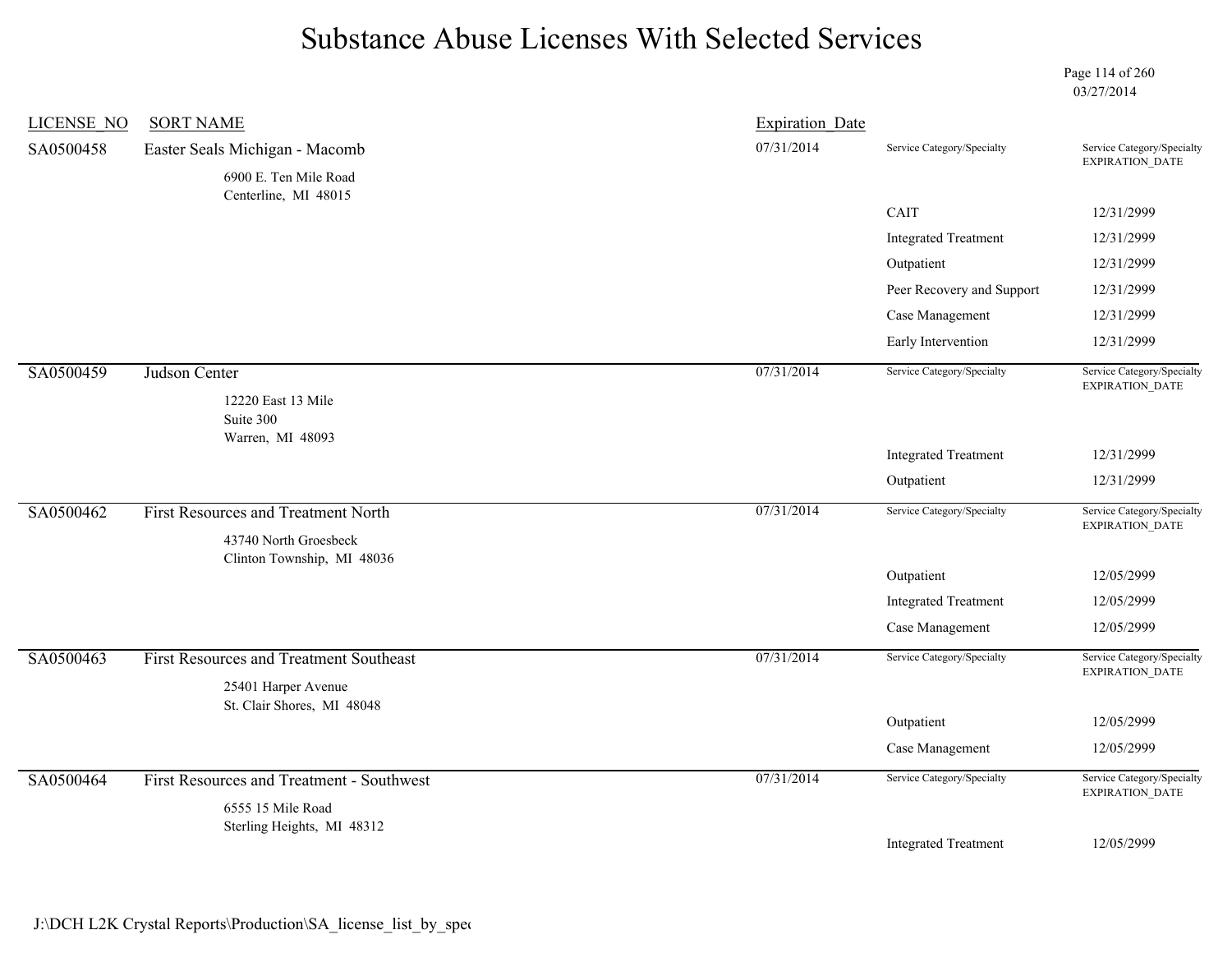Page 115 of 260 03/27/2014

| <b>LICENSE NO</b> | <b>SORT NAME</b>                                   |            | <b>Expiration Date</b>      |                                                      |  |
|-------------------|----------------------------------------------------|------------|-----------------------------|------------------------------------------------------|--|
|                   |                                                    |            | Outpatient                  | 12/05/2999                                           |  |
|                   |                                                    |            | Case Management             | 12/05/2999                                           |  |
| SA0500465         | <b>Class A Training Center</b>                     | 07/31/2014 | Service Category/Specialty  | Service Category/Specialty<br>EXPIRATION_DATE        |  |
|                   | 69096 Powell Road<br>Armada, MI 48005              |            |                             |                                                      |  |
|                   |                                                    |            | CAIT                        | 12/31/2999                                           |  |
| SA0500466         | Adult Well-Being Services Substance Abuse          | 07/31/2014 | Service Category/Specialty  | Service Category/Specialty<br><b>EXPIRATION DATE</b> |  |
|                   | 16645 15 Mile Road                                 |            |                             |                                                      |  |
|                   | Clinton Township, MI 48035                         |            | Case Management             | 07/31/2999                                           |  |
|                   |                                                    |            | CAIT                        | 07/31/2999                                           |  |
|                   |                                                    |            | Outpatient                  | 07/31/2999                                           |  |
|                   |                                                    |            | <b>SARF</b>                 | 07/31/2999                                           |  |
|                   |                                                    |            | <b>Integrated Treatment</b> | 07/31/2999                                           |  |
| SA0500468         | <b>NCADD Macomb Office</b>                         | 07/31/2014 | Service Category/Specialty  | Service Category/Specialty<br>EXPIRATION_DATE        |  |
|                   | 4250 East 11 Mile Road<br>Warren, MI 48091         |            |                             |                                                      |  |
|                   |                                                    |            | Outpatient                  | 12/31/2999                                           |  |
| SA0500469         | Apex Downriver Behavioral Health                   | 07/31/2014 | Service Category/Specialty  | Service Category/Specialty<br><b>EXPIRATION DATE</b> |  |
|                   | 17200 E. Ten Mile Road                             |            |                             |                                                      |  |
|                   | Suite 155<br>Eastpointe, MI 48021                  |            |                             |                                                      |  |
|                   |                                                    |            | Outpatient                  | 12/31/2999                                           |  |
|                   |                                                    |            | CAIT                        | 12/31/2999                                           |  |
| SA0500470         | Quality Behavioral Health Inc                      | 07/31/2014 | Service Category/Specialty  | Service Category/Specialty<br>EXPIRATION_DATE        |  |
|                   | 37490 Dequindre Road<br>Sterling Heights, MI 48310 |            |                             |                                                      |  |
|                   |                                                    |            | <b>Integrated Treatment</b> | 07/31/2999                                           |  |
|                   |                                                    |            | Peer Recovery and Support   | 07/31/2999                                           |  |
|                   |                                                    |            | CAIT                        | 07/31/2999                                           |  |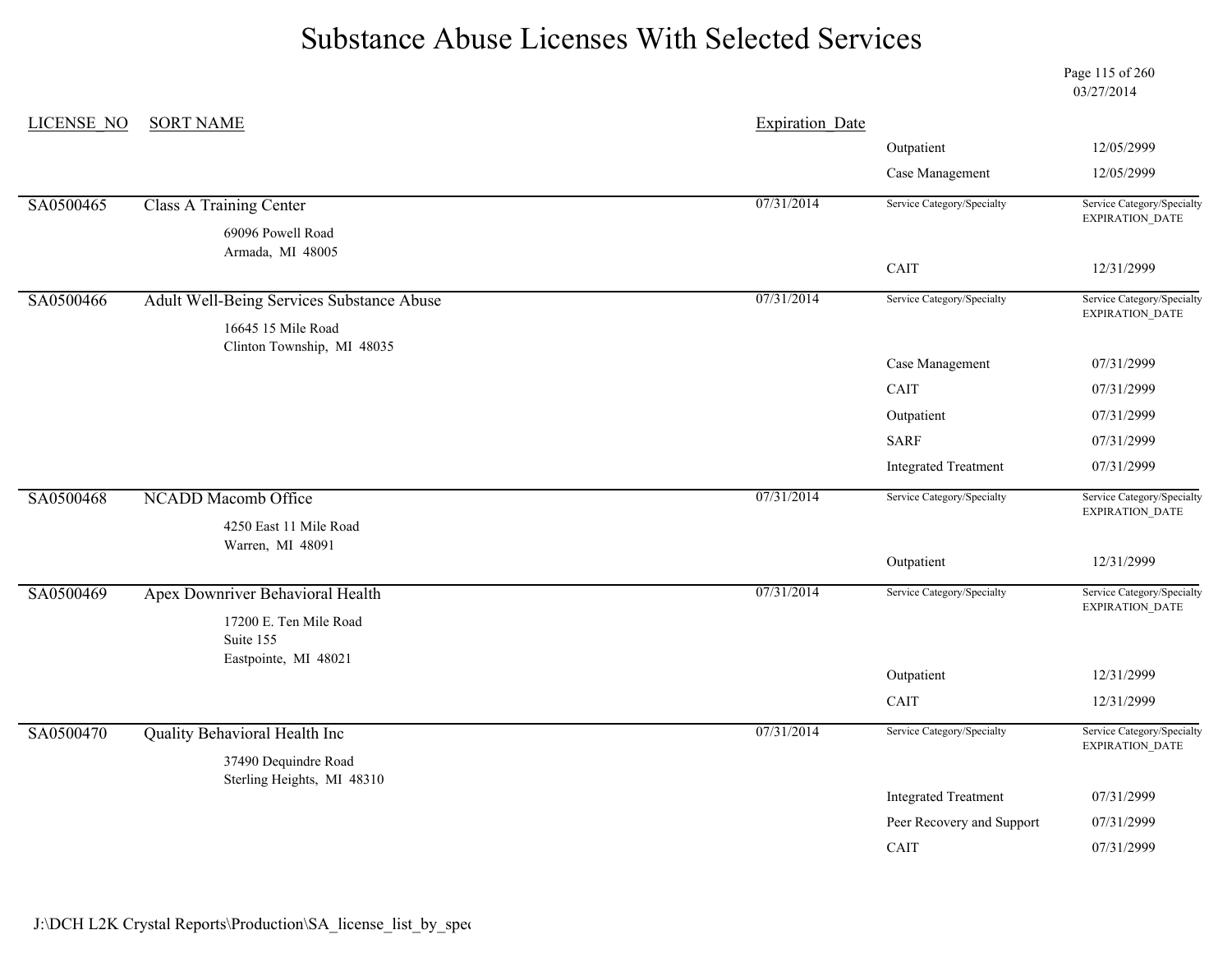Page 116 of 260 03/27/2014

| 07/31/2999<br>Early Intervention<br>Outpatient<br>07/31/2999<br>Case Management<br>07/31/2999<br>07/31/2014<br>Time Out Counseling Services, LLC<br>Service Category/Specialty<br>SA0500472<br>EXPIRATION_DATE<br>47517 Van Dyke<br>Shelby Township, MI 48317<br>CAIT<br>07/31/2999<br>07/31/2014<br>SA0510002<br><b>Centra Wellness Network</b><br>Service Category/Specialty<br>EXPIRATION_DATE<br>2198 U.S. 31 South<br>Manistee, MI 49660<br><b>Integrated Treatment</b><br>02/28/2999<br>Case Management<br>02/28/2999<br><b>SARF</b><br>02/28/2999<br>Peer Recovery and Support<br>02/28/2999<br>CAIT<br>02/28/2999<br>02/28/2999<br>Outpatient<br>07/31/2014<br>Service Category/Specialty<br>Service Category/Specialty<br>SA0510019<br>Be-Da-Bin<br>EXPIRATION_DATE<br>2608 Government Center Drive<br>Manistee, MI 49660<br>Outpatient<br>07/31/2999<br><b>Integrated Treatment</b><br>07/31/2999<br>CAIT<br>07/31/2999<br>07/31/2014<br>Service Category/Specialty<br>SA0510021<br><b>Catholic Social Services</b><br>Service Category/Specialty<br>EXPIRATION_DATE<br>1672 US 31 South<br>FIA Building<br>Manistee, MI 49660<br><b>SARF</b><br>05/31/2999<br>CAIT<br>05/31/2999<br>Outpatient<br>05/31/2999 | <b>LICENSE NO</b> | <b>SORT NAME</b> | <b>Expiration Date</b> |                            |
|-------------------------------------------------------------------------------------------------------------------------------------------------------------------------------------------------------------------------------------------------------------------------------------------------------------------------------------------------------------------------------------------------------------------------------------------------------------------------------------------------------------------------------------------------------------------------------------------------------------------------------------------------------------------------------------------------------------------------------------------------------------------------------------------------------------------------------------------------------------------------------------------------------------------------------------------------------------------------------------------------------------------------------------------------------------------------------------------------------------------------------------------------------------------------------------------------------------------------|-------------------|------------------|------------------------|----------------------------|
|                                                                                                                                                                                                                                                                                                                                                                                                                                                                                                                                                                                                                                                                                                                                                                                                                                                                                                                                                                                                                                                                                                                                                                                                                         |                   |                  |                        |                            |
|                                                                                                                                                                                                                                                                                                                                                                                                                                                                                                                                                                                                                                                                                                                                                                                                                                                                                                                                                                                                                                                                                                                                                                                                                         |                   |                  |                        |                            |
|                                                                                                                                                                                                                                                                                                                                                                                                                                                                                                                                                                                                                                                                                                                                                                                                                                                                                                                                                                                                                                                                                                                                                                                                                         |                   |                  |                        |                            |
|                                                                                                                                                                                                                                                                                                                                                                                                                                                                                                                                                                                                                                                                                                                                                                                                                                                                                                                                                                                                                                                                                                                                                                                                                         |                   |                  |                        | Service Category/Specialty |
|                                                                                                                                                                                                                                                                                                                                                                                                                                                                                                                                                                                                                                                                                                                                                                                                                                                                                                                                                                                                                                                                                                                                                                                                                         |                   |                  |                        |                            |
|                                                                                                                                                                                                                                                                                                                                                                                                                                                                                                                                                                                                                                                                                                                                                                                                                                                                                                                                                                                                                                                                                                                                                                                                                         |                   |                  |                        |                            |
|                                                                                                                                                                                                                                                                                                                                                                                                                                                                                                                                                                                                                                                                                                                                                                                                                                                                                                                                                                                                                                                                                                                                                                                                                         |                   |                  |                        | Service Category/Specialty |
|                                                                                                                                                                                                                                                                                                                                                                                                                                                                                                                                                                                                                                                                                                                                                                                                                                                                                                                                                                                                                                                                                                                                                                                                                         |                   |                  |                        |                            |
|                                                                                                                                                                                                                                                                                                                                                                                                                                                                                                                                                                                                                                                                                                                                                                                                                                                                                                                                                                                                                                                                                                                                                                                                                         |                   |                  |                        |                            |
|                                                                                                                                                                                                                                                                                                                                                                                                                                                                                                                                                                                                                                                                                                                                                                                                                                                                                                                                                                                                                                                                                                                                                                                                                         |                   |                  |                        |                            |
|                                                                                                                                                                                                                                                                                                                                                                                                                                                                                                                                                                                                                                                                                                                                                                                                                                                                                                                                                                                                                                                                                                                                                                                                                         |                   |                  |                        |                            |
|                                                                                                                                                                                                                                                                                                                                                                                                                                                                                                                                                                                                                                                                                                                                                                                                                                                                                                                                                                                                                                                                                                                                                                                                                         |                   |                  |                        |                            |
|                                                                                                                                                                                                                                                                                                                                                                                                                                                                                                                                                                                                                                                                                                                                                                                                                                                                                                                                                                                                                                                                                                                                                                                                                         |                   |                  |                        |                            |
|                                                                                                                                                                                                                                                                                                                                                                                                                                                                                                                                                                                                                                                                                                                                                                                                                                                                                                                                                                                                                                                                                                                                                                                                                         |                   |                  |                        |                            |
|                                                                                                                                                                                                                                                                                                                                                                                                                                                                                                                                                                                                                                                                                                                                                                                                                                                                                                                                                                                                                                                                                                                                                                                                                         |                   |                  |                        |                            |
|                                                                                                                                                                                                                                                                                                                                                                                                                                                                                                                                                                                                                                                                                                                                                                                                                                                                                                                                                                                                                                                                                                                                                                                                                         |                   |                  |                        |                            |
|                                                                                                                                                                                                                                                                                                                                                                                                                                                                                                                                                                                                                                                                                                                                                                                                                                                                                                                                                                                                                                                                                                                                                                                                                         |                   |                  |                        |                            |
|                                                                                                                                                                                                                                                                                                                                                                                                                                                                                                                                                                                                                                                                                                                                                                                                                                                                                                                                                                                                                                                                                                                                                                                                                         |                   |                  |                        |                            |
|                                                                                                                                                                                                                                                                                                                                                                                                                                                                                                                                                                                                                                                                                                                                                                                                                                                                                                                                                                                                                                                                                                                                                                                                                         |                   |                  |                        |                            |
|                                                                                                                                                                                                                                                                                                                                                                                                                                                                                                                                                                                                                                                                                                                                                                                                                                                                                                                                                                                                                                                                                                                                                                                                                         |                   |                  |                        |                            |
|                                                                                                                                                                                                                                                                                                                                                                                                                                                                                                                                                                                                                                                                                                                                                                                                                                                                                                                                                                                                                                                                                                                                                                                                                         |                   |                  |                        |                            |
|                                                                                                                                                                                                                                                                                                                                                                                                                                                                                                                                                                                                                                                                                                                                                                                                                                                                                                                                                                                                                                                                                                                                                                                                                         |                   |                  |                        |                            |
|                                                                                                                                                                                                                                                                                                                                                                                                                                                                                                                                                                                                                                                                                                                                                                                                                                                                                                                                                                                                                                                                                                                                                                                                                         |                   |                  |                        |                            |
|                                                                                                                                                                                                                                                                                                                                                                                                                                                                                                                                                                                                                                                                                                                                                                                                                                                                                                                                                                                                                                                                                                                                                                                                                         |                   |                  |                        |                            |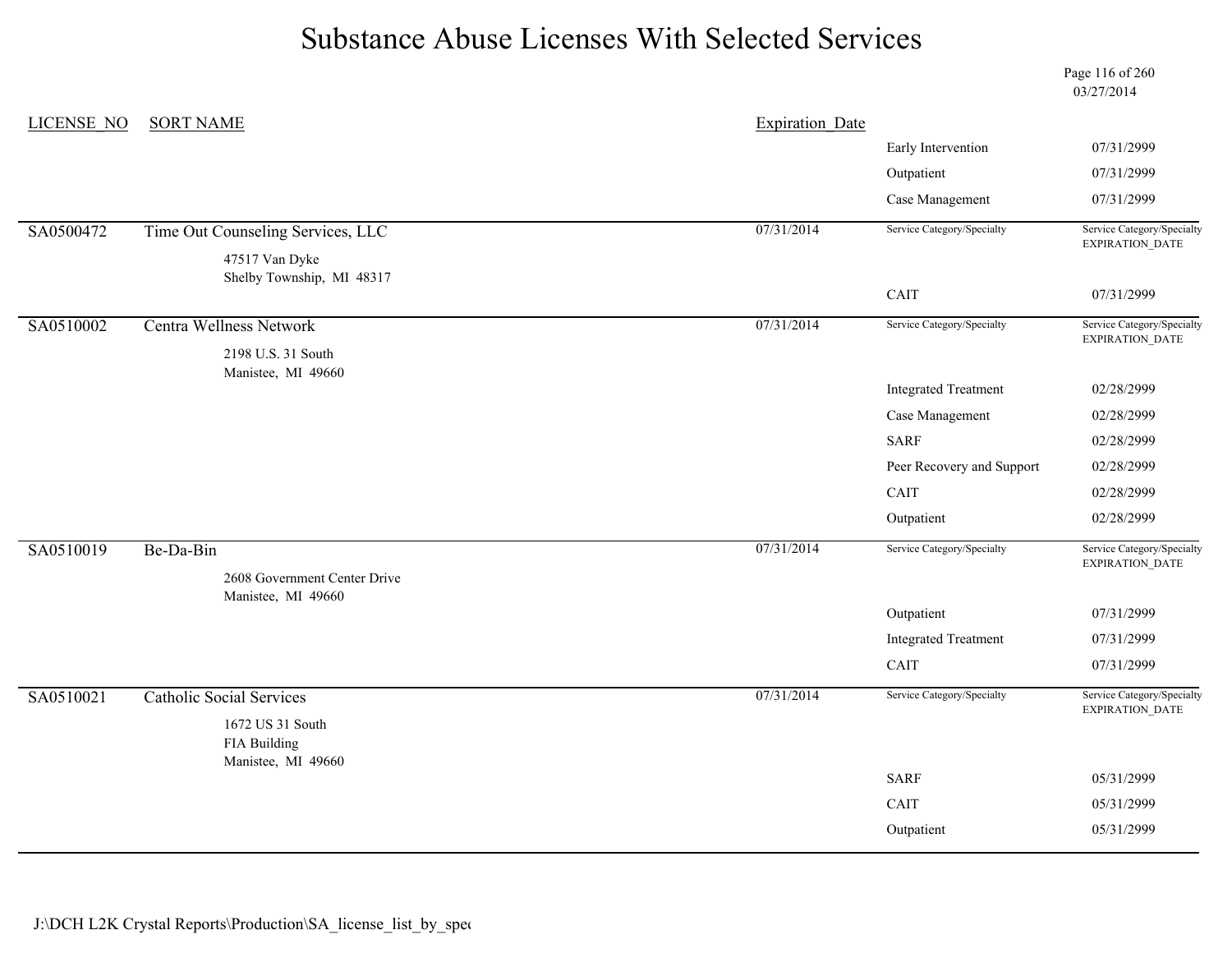Page 117 of 260 03/27/2014

| <b>LICENSE NO</b> | <b>SORT NAME</b>                                                         | <b>Expiration Date</b> |                             |                                                      |
|-------------------|--------------------------------------------------------------------------|------------------------|-----------------------------|------------------------------------------------------|
| SA0510022         | Open Door Assessments LLC                                                | 07/31/2014             | Service Category/Specialty  | Service Category/Specialty<br>EXPIRATION_DATE        |
|                   | 241 E Kott Rd<br>Manistee, MI 49660                                      |                        |                             |                                                      |
|                   |                                                                          |                        | CAIT                        | 07/31/2999                                           |
|                   |                                                                          |                        | <b>SARF</b>                 | 07/31/2999                                           |
| SA0510023         | Catholic Human Services, Inc.                                            | 07/31/2014             | Service Category/Specialty  | Service Category/Specialty<br>EXPIRATION_DATE        |
|                   | 2198 US 31 South<br>Manistee, MI 49660                                   |                        |                             |                                                      |
|                   |                                                                          |                        | Case Management             | 07/31/2999                                           |
|                   |                                                                          |                        | Early Intervention          | 07/31/2999                                           |
|                   |                                                                          |                        | CAIT                        | 07/31/2999                                           |
|                   |                                                                          |                        | <b>SARF</b>                 | 07/31/2999                                           |
|                   |                                                                          |                        | Outpatient                  | 07/31/2999                                           |
|                   |                                                                          |                        | <b>Integrated Treatment</b> | 07/31/2999                                           |
|                   |                                                                          |                        | Peer Recovery and Support   | 07/31/2999                                           |
| SA0510026         | <b>Best Drug Rehabilitation Services</b>                                 | 07/31/2014             | Service Category/Specialty  | Service Category/Specialty<br>EXPIRATION_DATE        |
|                   | 300 Care Center Drive<br>Manistee, MI 49660                              |                        |                             |                                                      |
|                   |                                                                          |                        | CAIT                        | 12/31/2999                                           |
|                   |                                                                          |                        | <b>Integrated Treatment</b> | 12/31/2999                                           |
|                   |                                                                          |                        | Residential                 | 12/31/2999                                           |
|                   |                                                                          |                        | Outpatient                  | 07/31/2999                                           |
|                   |                                                                          |                        | Early Intervention          | 12/31/2999                                           |
|                   |                                                                          |                        | Case Management             | 12/31/2999                                           |
| SA0520006         | Marquette General Hospital Behavioral Health Services/Addiction Services | 07/31/2014             | Service Category/Specialty  | Service Category/Specialty<br><b>EXPIRATION DATE</b> |
|                   | 420 W Magnetic Street                                                    |                        |                             |                                                      |
|                   | Marquette, MI 49855                                                      |                        | Residential                 | 06/30/2999                                           |
|                   |                                                                          |                        | Residential Detox           | 06/30/2999                                           |
|                   |                                                                          |                        | Inpatient                   | 06/30/2999                                           |
|                   |                                                                          |                        |                             |                                                      |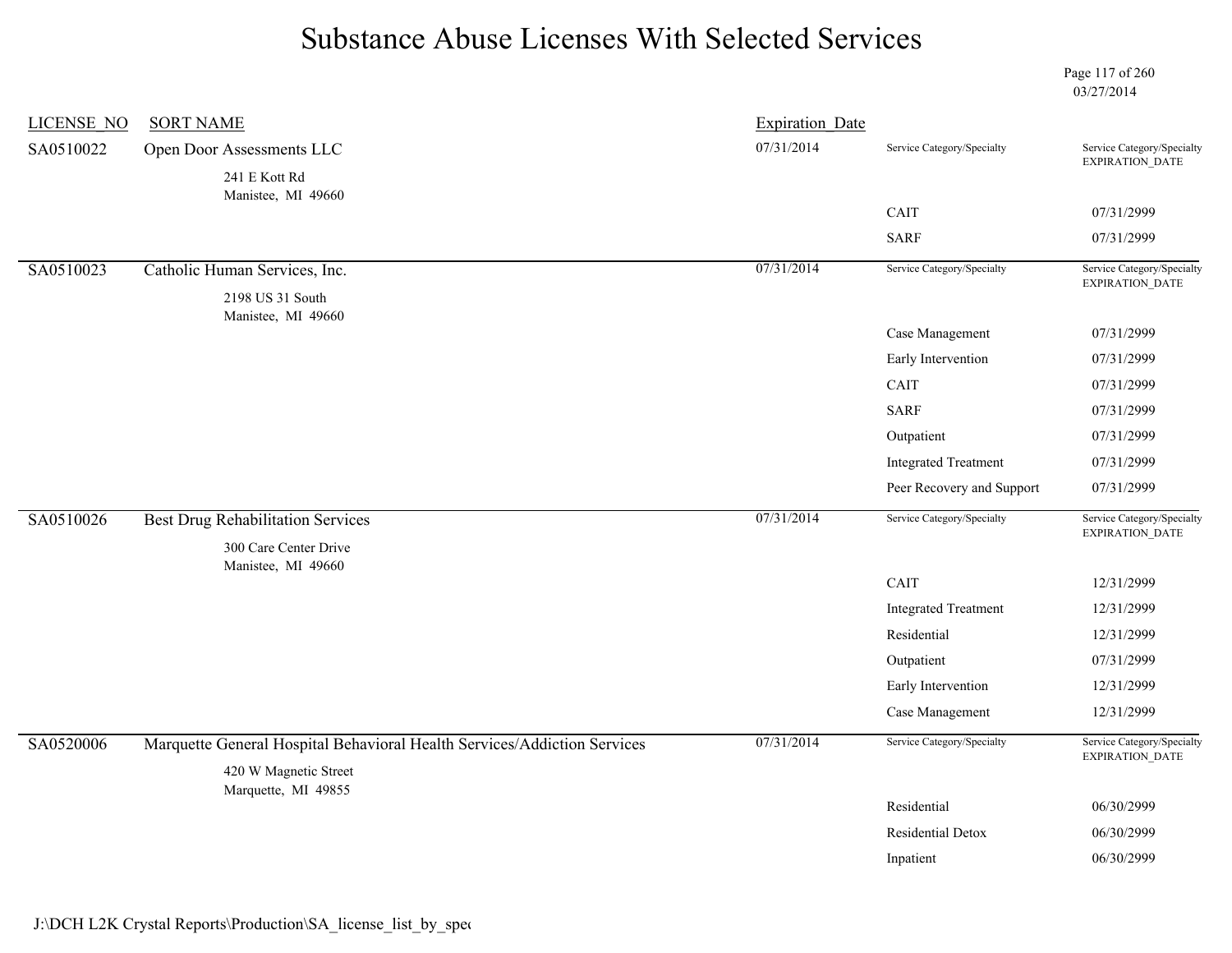Page 118 of 260 03/27/2014

| LICENSE NO | <b>SORT NAME</b>                                      | <b>Expiration Date</b> |                             |                                               |
|------------|-------------------------------------------------------|------------------------|-----------------------------|-----------------------------------------------|
|            |                                                       |                        | Outpatient                  | 06/30/2999                                    |
|            |                                                       |                        | Peer Recovery and Support   | 06/30/2999                                    |
|            |                                                       |                        | <b>Integrated Treatment</b> | 06/30/2999                                    |
|            |                                                       |                        | CAIT                        | 06/30/2999                                    |
|            |                                                       |                        | Early Intervention          | 06/30/2999                                    |
|            |                                                       |                        | Case Management             | 06/30/2999                                    |
|            |                                                       |                        | <b>SARF</b>                 | 06/30/2999                                    |
| SA0520014  | Strategic Alternatives in Prevention Education (SAPE) | 07/31/2014             | Service Category/Specialty  | Service Category/Specialty                    |
|            | 321 East Ohio                                         |                        |                             | <b>EXPIRATION DATE</b>                        |
|            | Marquette-Alger RESA<br>Marquette, MI 49855           |                        |                             |                                               |
|            |                                                       |                        | CAIT                        | 06/30/2999                                    |
| SA0520015  | Great Lakes Recovery Centers Inc                      | 07/31/2014             | Service Category/Specialty  | Service Category/Specialty                    |
|            | 241 Wright Street                                     |                        |                             | EXPIRATION_DATE                               |
|            | Marquette, MI 49855                                   |                        |                             |                                               |
|            |                                                       |                        | Residential                 | 07/31/2999                                    |
|            |                                                       |                        | Residential Detox           | 07/31/2999                                    |
|            |                                                       |                        | Outpatient                  | 07/31/2999                                    |
|            |                                                       |                        | CAIT                        | 07/31/2999                                    |
|            |                                                       |                        | Case Management             | 07/31/2999                                    |
|            |                                                       |                        | Peer Recovery and Support   | 07/31/2999                                    |
|            |                                                       |                        | <b>Integrated Treatment</b> | 07/31/2999                                    |
| SA0520038  | Marquette Co Health Dept (HIV/AIDS Office)            | 07/31/2014             | Service Category/Specialty  | Service Category/Specialty<br>EXPIRATION_DATE |
|            | 184 US 41 Hwy East                                    |                        |                             |                                               |
|            | Negaunee, MI 49866                                    |                        | CAIT                        | 06/30/2999                                    |
| SA0520039  | Great Lakes Recovery Centers Inc/Marquette Outpatient | 07/31/2014             | Service Category/Specialty  | Service Category/Specialty                    |
|            |                                                       |                        |                             | EXPIRATION_DATE                               |
|            | 1009 Ridge Street<br>Suite C                          |                        |                             |                                               |
|            | Marquette, MI 49855                                   |                        |                             |                                               |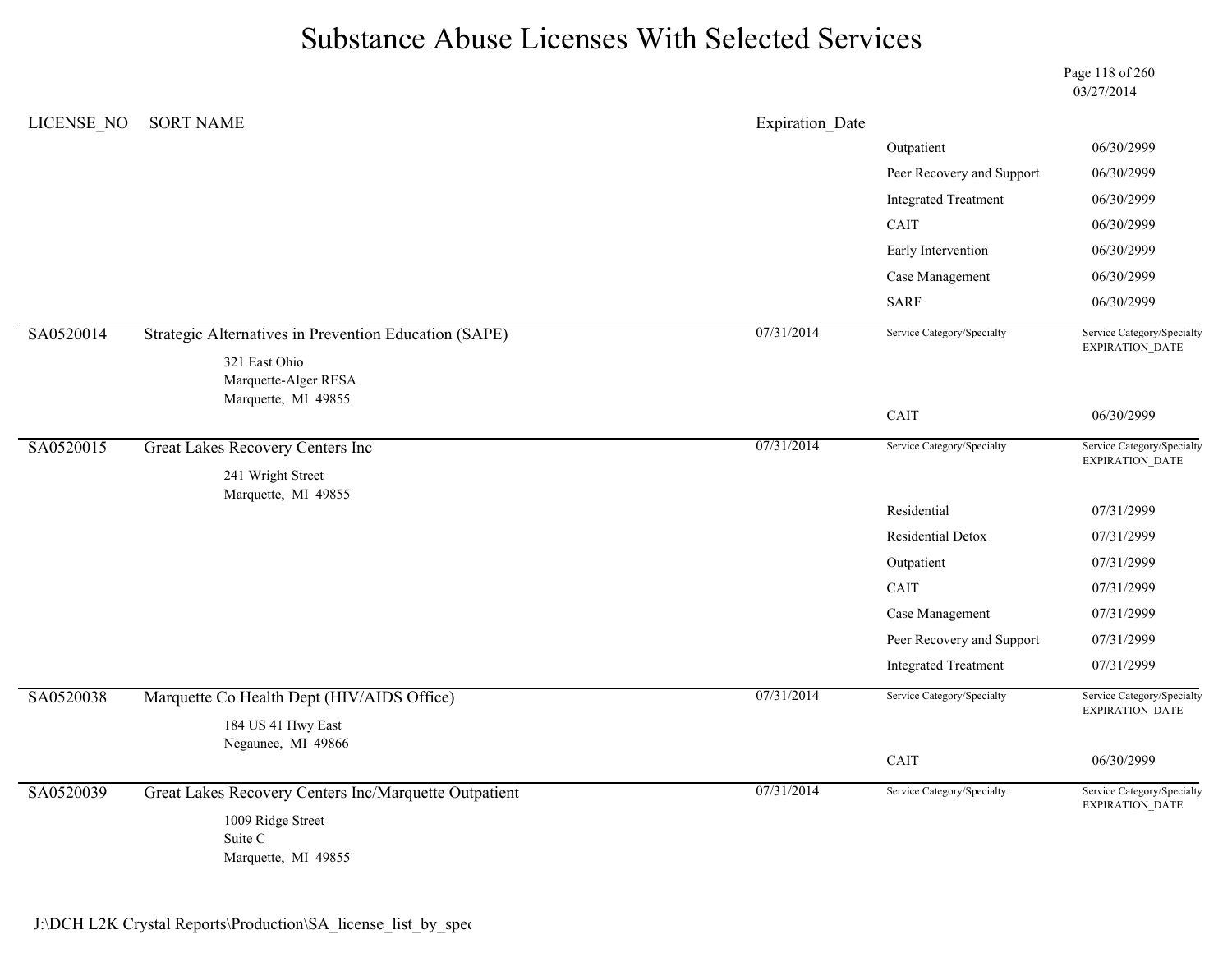Page 119 of 260 03/27/2014

| <b>LICENSE NO</b> | <b>SORT NAME</b>                                               | <b>Expiration Date</b> |                             |                                                      |
|-------------------|----------------------------------------------------------------|------------------------|-----------------------------|------------------------------------------------------|
|                   |                                                                |                        | CAIT                        | 06/30/2999                                           |
|                   |                                                                |                        | Early Intervention          | 06/30/2999                                           |
|                   |                                                                |                        | <b>SARF</b>                 | 06/30/2999                                           |
|                   |                                                                |                        | <b>Integrated Treatment</b> | 06/30/2999                                           |
|                   |                                                                |                        | Outpatient                  | 06/30/2999                                           |
|                   |                                                                |                        | Case Management             | 06/30/2999                                           |
| SA0520045         | Marquette County Sheriff's Office                              | 07/31/2014             | Service Category/Specialty  | Service Category/Specialty<br>EXPIRATION_DATE        |
|                   | 236 West Baraga Ave                                            |                        |                             |                                                      |
|                   | Marquette, MI 49855                                            |                        | CAIT                        | 02/28/2999                                           |
| SA0520048         | Pathways Substance Abuse CDR Access Center                     | 07/31/2014             | Service Category/Specialty  | Service Category/Specialty<br><b>EXPIRATION DATE</b> |
|                   | 200 W Spring St<br>Marquette, MI 49855                         |                        |                             |                                                      |
|                   |                                                                |                        | <b>SARF</b>                 | 07/31/2999                                           |
| SA0520055         | Great Lakes Recovery Centers/Sawyer Outpatient Services        | 07/31/2014             | Service Category/Specialty  | Service Category/Specialty<br>EXPIRATION_DATE        |
|                   | 301 Explorer St<br>Gwinn, MI 49841                             |                        |                             |                                                      |
|                   |                                                                |                        | <b>SARF</b>                 | 06/30/2999                                           |
|                   |                                                                |                        | Case Management             | 06/30/2999                                           |
|                   |                                                                |                        | Outpatient                  | 06/30/2999                                           |
|                   |                                                                |                        | CAIT                        | 06/30/2999                                           |
|                   |                                                                |                        | Early Intervention          | 06/30/2999                                           |
|                   |                                                                |                        | <b>Integrated Treatment</b> | 06/30/2999                                           |
| SA0520056         | Catholic Social Services of the Upper Peninsula<br>347 Rock St | 07/31/2014             | Service Category/Specialty  | Service Category/Specialty<br>EXPIRATION_DATE        |
|                   | Marquette, MI 49855                                            |                        |                             |                                                      |
|                   |                                                                |                        | CAIT                        | 03/31/2999                                           |
|                   |                                                                |                        | Outpatient                  | 03/31/2999                                           |
|                   |                                                                |                        | <b>Integrated Treatment</b> | 03/31/2999                                           |
|                   |                                                                |                        | Early Intervention          | 03/31/2999                                           |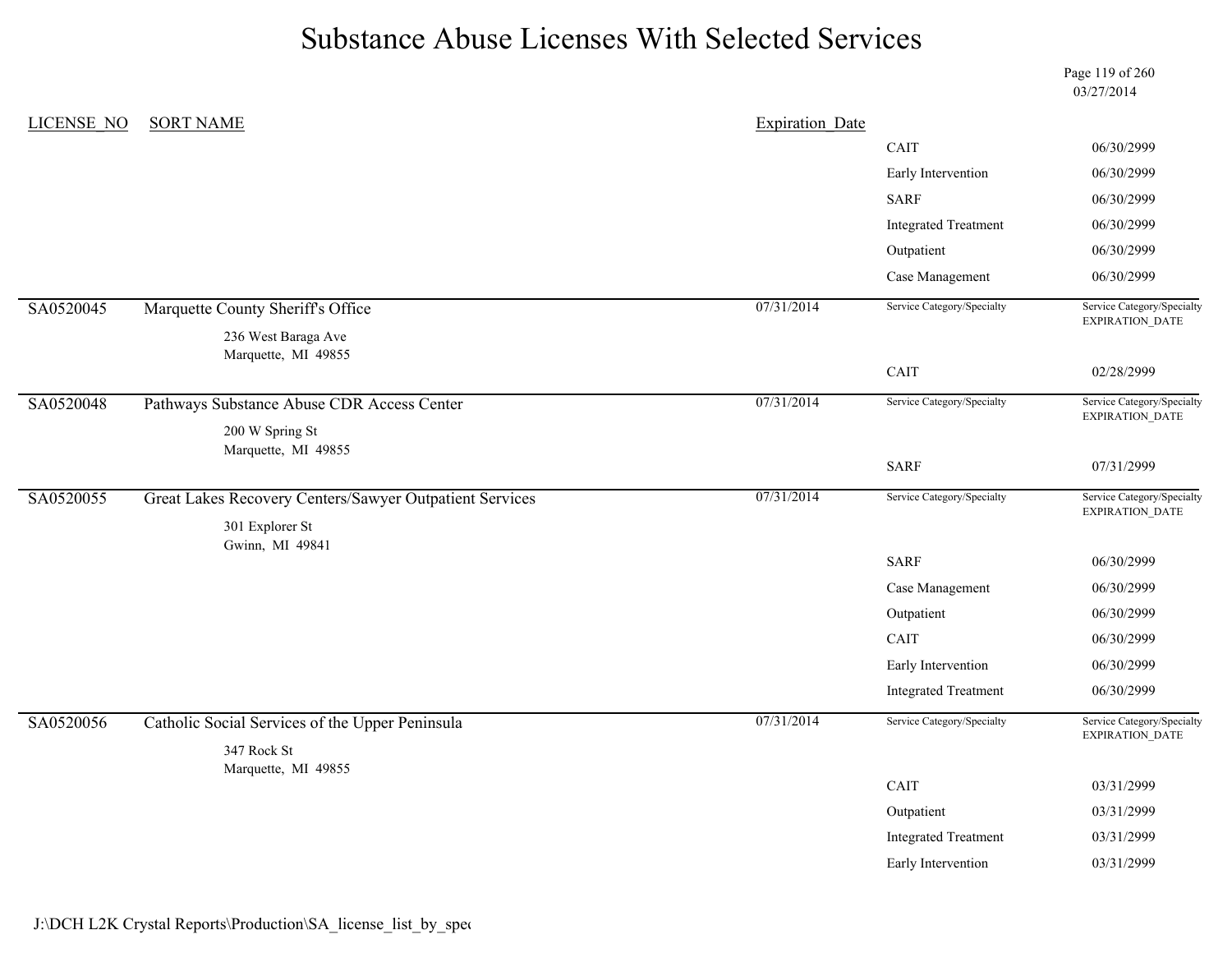Page 120 of 260 03/27/2014

| <b>LICENSE NO</b> | <b>SORT NAME</b>                                                | <b>Expiration Date</b> |                             |                                                      |
|-------------------|-----------------------------------------------------------------|------------------------|-----------------------------|------------------------------------------------------|
|                   |                                                                 |                        | Case Management             | 03/31/2999                                           |
| SA0520066         | Big Brothers Big Sisters of Marquette County                    | 07/31/2014             | Service Category/Specialty  | Service Category/Specialty<br>EXPIRATION_DATE        |
|                   | 101 South Pioneer Street                                        |                        |                             |                                                      |
|                   | Negaunee, MI 49866                                              |                        | CAIT                        | 02/28/2999                                           |
| SA0520069         | Strengthening Families Program for Youth                        | 07/31/2014             | Service Category/Specialty  | Service Category/Specialty                           |
|                   | 706 Chippewa Square                                             |                        |                             | EXPIRATION_DATE                                      |
|                   | Suite 200<br>Marquette, MI 49855                                |                        |                             |                                                      |
|                   |                                                                 |                        | CAIT                        | 06/30/2999                                           |
| SA0520070         | Marquette Area Schools                                          | 07/31/2014             | Service Category/Specialty  | Service Category/Specialty<br><b>EXPIRATION DATE</b> |
|                   | 1201 West Fair Avenue                                           |                        |                             |                                                      |
|                   | Marquette, MI 49855                                             |                        | CAIT                        | 07/31/2999                                           |
| SA0520071         | Pathways Mental Health Authority                                | 07/31/2014             | Service Category/Specialty  | Service Category/Specialty<br>EXPIRATION_DATE        |
|                   | 200 West Spring Street<br>Marquette, MI 49855                   |                        |                             |                                                      |
|                   |                                                                 |                        | Outpatient                  | 05/31/2999                                           |
|                   |                                                                 |                        | <b>Integrated Treatment</b> | 05/31/2999                                           |
| SA0520072         | Great Lakes Recovery Centers, Inc.                              | 07/31/2014             | Service Category/Specialty  | Service Category/Specialty<br><b>EXPIRATION DATE</b> |
|                   | 97 South Fourth Street                                          |                        |                             |                                                      |
|                   | Ishpeming, MI 49849                                             |                        | <b>SARF</b>                 | 06/30/2999                                           |
|                   |                                                                 |                        | Outpatient                  | 06/30/2999                                           |
|                   |                                                                 |                        | CAIT                        | 06/30/2999                                           |
| SA0520075         | Prevention Services-Marquette Alger Educational Services Agency | 07/31/2014             | Service Category/Specialty  | Service Category/Specialty<br><b>EXPIRATION DATE</b> |
|                   | 321 E. Ohio Street                                              |                        |                             |                                                      |
|                   | Marquette, MI 49855                                             |                        | CAIT                        | 07/31/2014                                           |
|                   |                                                                 |                        |                             |                                                      |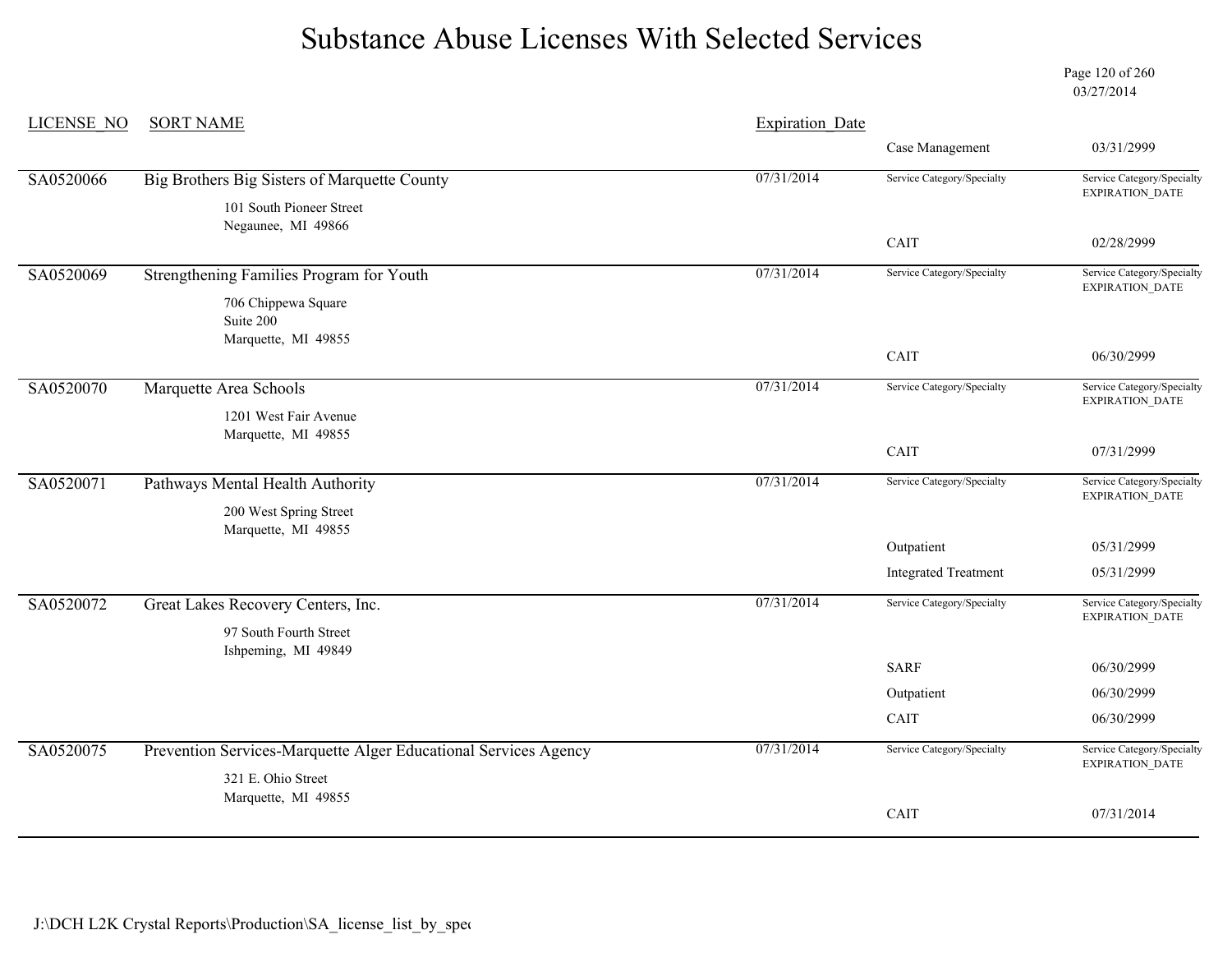Page 121 of 260 03/27/2014

| <b>LICENSE NO</b> | <b>SORT NAME</b>                                            | <b>Expiration Date</b> |                             |                                               |
|-------------------|-------------------------------------------------------------|------------------------|-----------------------------|-----------------------------------------------|
| SA0520076         | Great Lakes Recovery Centers-Adolescent Services Center     | 07/31/2014             | Service Category/Specialty  | Service Category/Specialty<br>EXPIRATION_DATE |
|                   | 104 Malton Road<br>Negaunee, MI 49866                       |                        |                             |                                               |
|                   |                                                             |                        | Residential                 | 09/30/2014                                    |
|                   |                                                             |                        | Outpatient                  | 09/30/2014                                    |
| SA0530021         | The 5 A's                                                   | 07/31/2014             | Service Category/Specialty  | Service Category/Specialty                    |
|                   | 922 North Gaylord Avenue                                    |                        |                             | EXPIRATION_DATE                               |
|                   | P.O. Box 894                                                |                        |                             |                                               |
|                   | Ludington, MI 49431                                         |                        | CAIT                        | 10/31/2999                                    |
| SA0530023         | Catholic Charities West Michigan                            | 07/31/2014             | Service Category/Specialty  | Service Category/Specialty<br>EXPIRATION_DATE |
|                   | 5816 W US 10                                                |                        |                             |                                               |
|                   | Ste C<br>Ludington, MI 49431                                |                        |                             |                                               |
|                   |                                                             |                        | Early Intervention          | 04/30/2999                                    |
|                   |                                                             |                        | <b>Integrated Treatment</b> | 04/30/2999                                    |
|                   |                                                             |                        | Case Management             | 04/30/2999                                    |
|                   |                                                             |                        | Outpatient                  | 04/30/2999                                    |
|                   |                                                             |                        | <b>SARF</b>                 | 04/30/2999                                    |
|                   |                                                             |                        | CAIT                        | 04/30/2999                                    |
|                   |                                                             |                        | Peer Recovery and Support   | 04/30/2999                                    |
| SA0530025         | Thomas J Walsh at Northern Clinical & Diagnostic Associates | 07/31/2014             | Service Category/Specialty  | Service Category/Specialty<br>EXPIRATION_DATE |
|                   | 101 S James St                                              |                        |                             |                                               |
|                   | Ste 215<br>Ludington, MI 49431                              |                        |                             |                                               |
|                   |                                                             |                        | Outpatient                  | 01/31/2999                                    |
|                   |                                                             |                        | <b>SARF</b>                 | 01/31/2999                                    |
| SA0530027         | West Michigan Community Mental Health System                | 07/31/2014             | Service Category/Specialty  | Service Category/Specialty<br>EXPIRATION_DATE |
|                   | 920 Diana Street                                            |                        |                             |                                               |
|                   | Ludington, MI 49431                                         |                        | Early Intervention          | 09/30/2999                                    |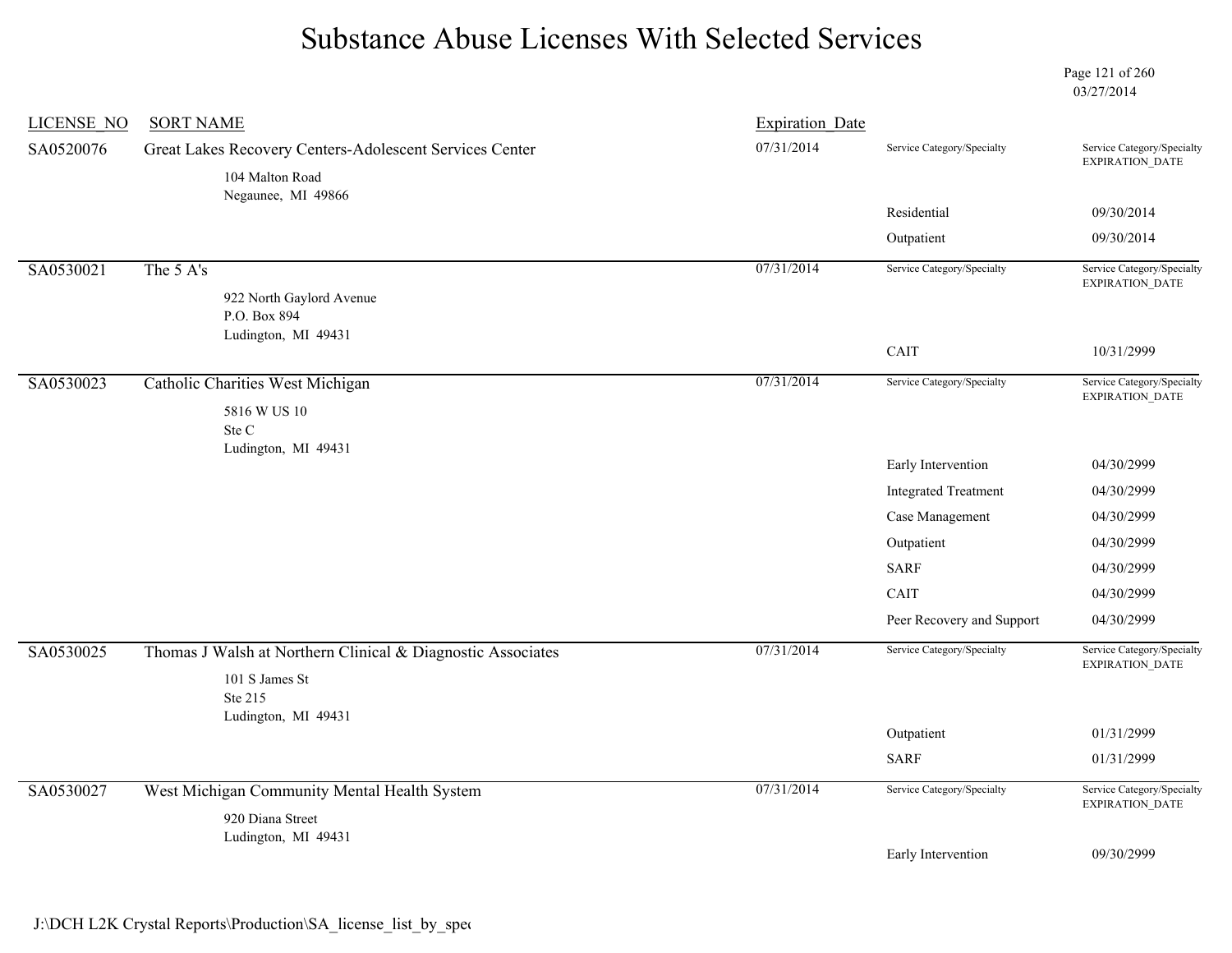Page 122 of 260 03/27/2014

| <b>LICENSE NO</b> | <b>SORT NAME</b>                              | <b>Expiration Date</b> |                             |                                               |
|-------------------|-----------------------------------------------|------------------------|-----------------------------|-----------------------------------------------|
|                   |                                               |                        | Outpatient                  | 09/30/2999                                    |
|                   |                                               |                        | <b>Integrated Treatment</b> | 09/30/2999                                    |
|                   |                                               |                        | Peer Recovery and Support   | 09/30/2999                                    |
|                   |                                               |                        | Case Management             | 09/30/2999                                    |
| SA0530028         | District Health Department #10                | 07/31/2014             | Service Category/Specialty  | Service Category/Specialty<br>EXPIRATION_DATE |
|                   | 916 Diana Street                              |                        |                             |                                               |
|                   | Ludington, MI 49431                           |                        | CAIT                        | 07/31/2999                                    |
|                   |                                               |                        |                             | Service Category/Specialty                    |
| SA0530029         | Work it Out                                   | 07/31/2014             | Service Category/Specialty  | EXPIRATION_DATE                               |
|                   | 80 North Jebavy Drive<br>Ludington, MI 49431  |                        |                             |                                               |
|                   |                                               |                        | <b>SARF</b>                 | 09/30/2999                                    |
|                   |                                               |                        | <b>Integrated Treatment</b> | 09/30/2999                                    |
|                   |                                               |                        | Outpatient                  | 09/30/2999                                    |
|                   |                                               |                        | Early Intervention          | 09/30/2999                                    |
| SA0540022         | Nova Counseling Associates Inc                | 07/31/2014             | Service Category/Specialty  | Service Category/Specialty<br>EXPIRATION_DATE |
|                   | 1724 N State                                  |                        |                             |                                               |
|                   | Big Rapids, MI 49307                          |                        | <b>SARF</b>                 | 04/30/2999                                    |
|                   |                                               |                        | Outpatient                  | 04/30/2999                                    |
| SA0540029         | Professional Assessment and Screening Service | 07/31/2014             | Service Category/Specialty  | Service Category/Specialty                    |
|                   | 226 S Warren                                  |                        |                             | EXPIRATION_DATE                               |
|                   | Big Rapids, MI 49307                          |                        |                             |                                               |
|                   |                                               |                        | <b>SARF</b>                 | 08/31/2999                                    |
| SA0540030         | <b>Catholic Charities West Michigan</b>       | 07/31/2014             | Service Category/Specialty  | Service Category/Specialty<br>EXPIRATION_DATE |
|                   | 605 S. Third Ave.<br>Suite AA                 |                        |                             |                                               |
|                   | Big Rapids, MI 49307                          |                        |                             |                                               |
|                   |                                               |                        | Early Intervention          | 10/31/2999                                    |
|                   |                                               |                        | <b>Integrated Treatment</b> | 10/31/2999                                    |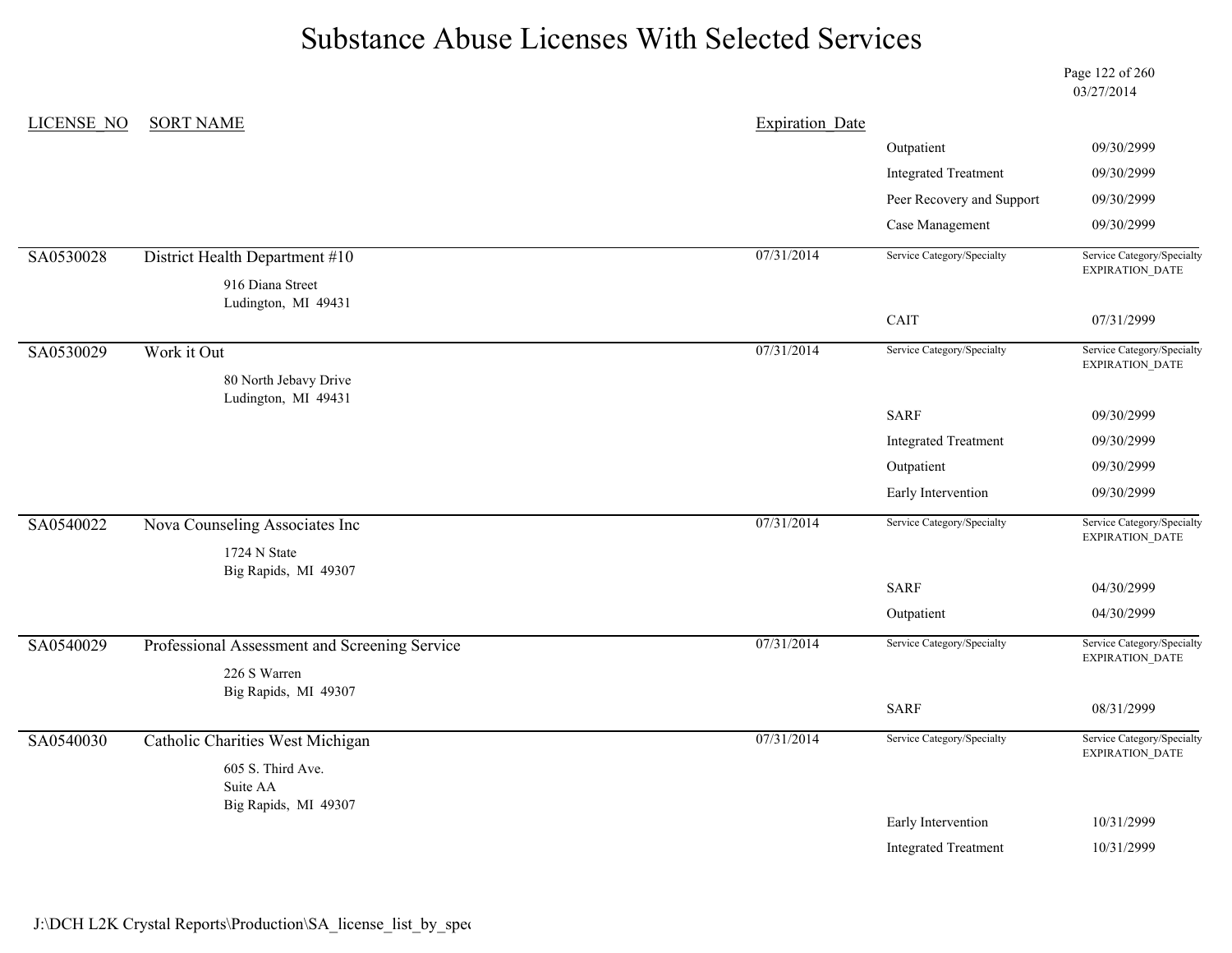Page 123 of 260 03/27/2014

| <b>LICENSE NO</b> | <b>SORT NAME</b>                                                                             | <b>Expiration Date</b> |                             |                                                      |
|-------------------|----------------------------------------------------------------------------------------------|------------------------|-----------------------------|------------------------------------------------------|
|                   |                                                                                              |                        | Peer Recovery and Support   | 10/31/2999                                           |
|                   |                                                                                              |                        | Case Management             | 10/31/2999                                           |
|                   |                                                                                              |                        | CAIT                        | 10/31/2999                                           |
|                   |                                                                                              |                        | Outpatient                  | 10/31/2999                                           |
| SA0540033         | Community Mental Health of Central Michigan-Mecosta                                          | 07/31/2014             | Service Category/Specialty  | Service Category/Specialty<br><b>EXPIRATION DATE</b> |
|                   | 500 South Third Street<br>Big Rapids, MI 49307                                               |                        |                             |                                                      |
|                   |                                                                                              |                        | <b>Integrated Treatment</b> | 04/30/2999                                           |
|                   |                                                                                              |                        | Outpatient                  | 04/30/2999                                           |
| SA0540034         | Ten Sixteen Recovery Network                                                                 | 07/31/2014             | Service Category/Specialty  | Service Category/Specialty<br>EXPIRATION_DATE        |
|                   | 21061 19 Mile Road                                                                           |                        |                             |                                                      |
|                   | Big Rapids, MI 49307                                                                         |                        | Early Intervention          | 04/30/2999                                           |
|                   |                                                                                              |                        | <b>Integrated Treatment</b> | 04/30/2999                                           |
|                   |                                                                                              |                        | Outpatient                  | 04/30/2999                                           |
|                   |                                                                                              |                        | <b>SARF</b>                 | 04/30/2999                                           |
|                   |                                                                                              |                        | CAIT                        | 04/30/2999                                           |
|                   |                                                                                              |                        | Case Management             | 04/30/2999                                           |
| SA0550022         | Alcohol & Other Drug Services of Public Health Delta & Menominee Counties<br>909 10th Avenue | 07/31/2014             | Service Category/Specialty  | Service Category/Specialty<br>EXPIRATION_DATE        |
|                   | Menominee, MI 49858                                                                          |                        | Early Intervention          | 07/31/2014                                           |
|                   |                                                                                              |                        | Outpatient                  | 07/31/2014                                           |
|                   |                                                                                              |                        | <b>Integrated Treatment</b> | 07/31/2014                                           |
|                   |                                                                                              |                        | CAIT                        | 06/30/2999                                           |
|                   |                                                                                              |                        | <b>SARF</b>                 | 06/30/2999                                           |
|                   |                                                                                              |                        | Case Management             | 07/31/2014                                           |
| SA0550026         | Northpointe Behavioral Healthcare Systems                                                    | 07/31/2014             | Service Category/Specialty  | Service Category/Specialty<br>EXPIRATION_DATE        |
|                   | 401 Tenth Avenue<br>Menominee, MI 49858                                                      |                        |                             |                                                      |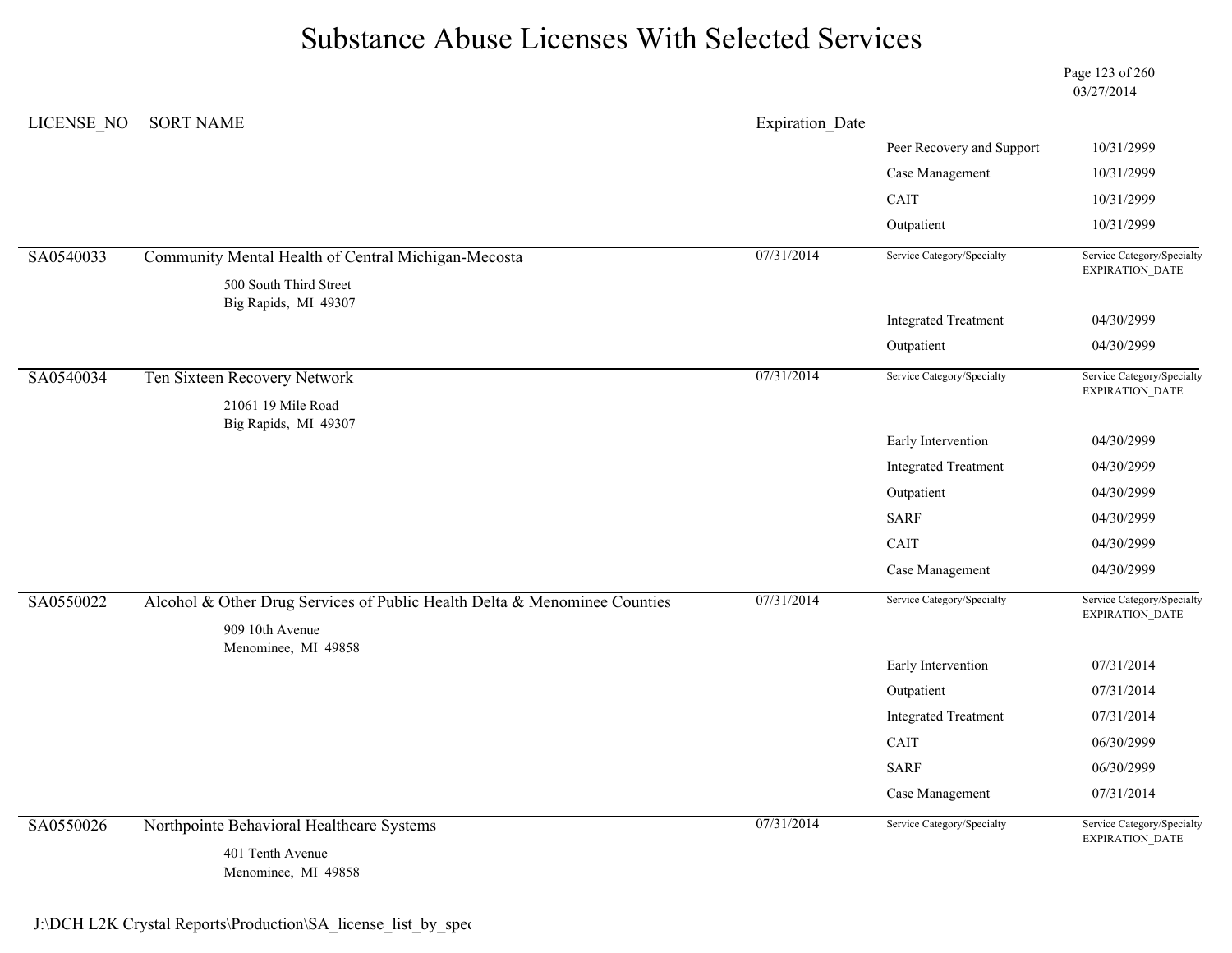Page 124 of 260 03/27/2014

| LICENSE NO | <b>SORT NAME</b>                               | <b>Expiration Date</b> |                             |                                                      |
|------------|------------------------------------------------|------------------------|-----------------------------|------------------------------------------------------|
|            |                                                |                        | Outpatient                  | 02/28/2999                                           |
|            |                                                |                        | Case Management             | 02/28/2999                                           |
|            |                                                |                        | <b>Integrated Treatment</b> | 02/28/2999                                           |
| SA0550027  | Great Lakes Recovery Centers, Inc.             | 07/31/2014             | Service Category/Specialty  | Service Category/Specialty<br>EXPIRATION_DATE        |
|            | 3120 Tenth Street                              |                        |                             |                                                      |
|            | Suite 2<br>Menominee, MI 49858                 |                        |                             |                                                      |
|            |                                                |                        | Peer Recovery and Support   | 12/31/2999                                           |
|            |                                                |                        | Outpatient                  | 12/31/2999                                           |
|            |                                                |                        | <b>Integrated Treatment</b> | 12/31/2999                                           |
|            |                                                |                        | Early Intervention          | 12/31/2999                                           |
|            |                                                |                        | Case Management             | 12/31/2999                                           |
| SA0560004  | Community Mental Health for Central Michigan   | 07/31/2014             | Service Category/Specialty  | Service Category/Specialty                           |
|            | 218 Fast Ice Drive                             |                        |                             | EXPIRATION_DATE                                      |
|            | Midland, MI 48642                              |                        | Outpatient                  | 04/30/2999                                           |
|            |                                                |                        | <b>Integrated Treatment</b> | 04/30/2999                                           |
|            |                                                |                        |                             |                                                      |
| SA0560008  | Ten Sixteen Recovery Network                   | 07/31/2014             | Service Category/Specialty  | Service Category/Specialty<br>EXPIRATION_DATE        |
|            | 1213 Isabella Road (M-20)<br>Midland, MI 48640 |                        |                             |                                                      |
|            |                                                |                        | Early Intervention          | 04/30/2999                                           |
|            |                                                |                        | <b>Integrated Treatment</b> | 04/30/2999                                           |
|            |                                                |                        | Outpatient                  | 04/30/2999                                           |
|            |                                                |                        | Residential                 | 04/30/2999                                           |
|            |                                                |                        | Case Management             | 04/30/2999                                           |
| SA0560020  | Family and Childrens Service of Mid-Michigan   | 07/31/2014             | Service Category/Specialty  | Service Category/Specialty<br><b>EXPIRATION DATE</b> |
|            | 1714 Eastman Ave                               |                        |                             |                                                      |
|            | Midland, MI 48640                              |                        | Outpatient                  | 07/31/2999                                           |
|            |                                                |                        | CAIT                        | 07/31/2999                                           |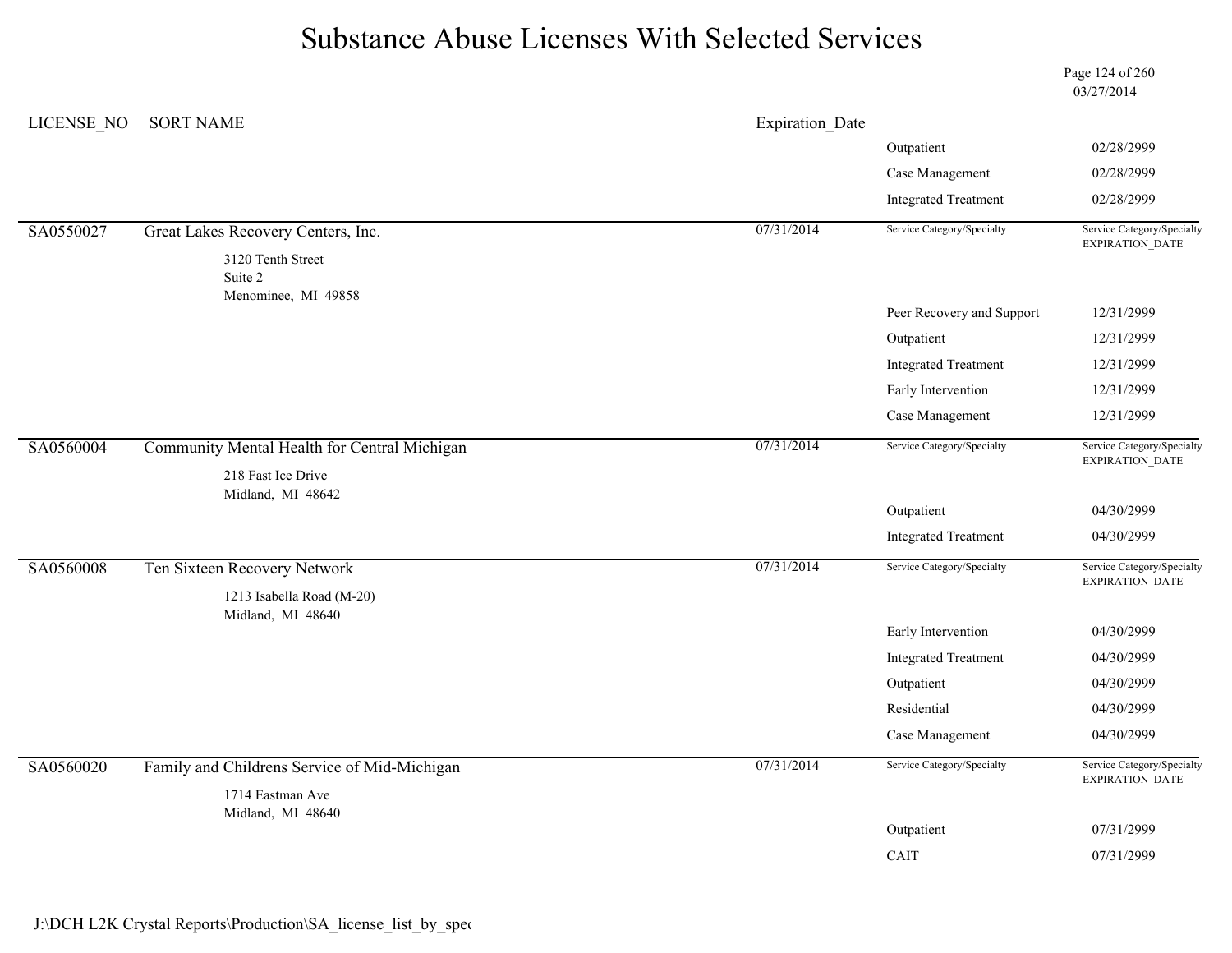Page 125 of 260 03/27/2014

| <b>LICENSE NO</b> | <b>SORT NAME</b>                                             | <b>Expiration Date</b> |                             |                                               |
|-------------------|--------------------------------------------------------------|------------------------|-----------------------------|-----------------------------------------------|
|                   |                                                              |                        | <b>Integrated Treatment</b> | 07/31/2999                                    |
| SA0560031         | Ten Sixteen Recovery Network                                 | 07/31/2014             | Service Category/Specialty  | Service Category/Specialty<br>EXPIRATION_DATE |
|                   | 220 W Main St<br>Ste 202                                     |                        |                             |                                               |
|                   | Midland, MI 48640                                            |                        | CAIT                        | 04/30/2999                                    |
|                   |                                                              |                        | <b>SARF</b>                 | 04/30/2999                                    |
|                   |                                                              |                        | Outpatient                  | 04/30/2999                                    |
|                   |                                                              |                        | <b>Integrated Treatment</b> | 04/30/2999                                    |
|                   |                                                              |                        | Peer Recovery and Support   | 04/30/2999                                    |
|                   |                                                              |                        | Case Management             | 04/30/2999                                    |
| SA0560033         | The Legacy Center for Community Success                      | 07/31/2014             | Service Category/Specialty  | Service Category/Specialty                    |
|                   | 3200 James Savage Road<br>Suite 5                            |                        |                             | EXPIRATION_DATE                               |
|                   | Midland, MI 48642                                            |                        | CAIT                        | 07/31/2999                                    |
| SA0560036         | Partners in Change: Psychological and Community Services PLC | 07/31/2014             | Service Category/Specialty  | Service Category/Specialty<br>EXPIRATION_DATE |
|                   | 720 W. Wackerly Road<br>Suite 11                             |                        |                             |                                               |
|                   | Midland, MI 48640                                            |                        | Outpatient                  | 08/31/2999                                    |
|                   |                                                              |                        | CAIT                        | 08/31/2999                                    |
|                   |                                                              |                        | <b>SARF</b>                 | 08/31/2999                                    |
| SA0560042         | $J & A$ Counseling and Evaluations Inc                       | 07/31/2014             | Service Category/Specialty  | Service Category/Specialty<br>EXPIRATION_DATE |
|                   | 5100 Eastman Ave<br>Ste 2<br>Midland, MI 48640               |                        |                             |                                               |
|                   |                                                              |                        | <b>SARF</b>                 | 03/31/2999                                    |
|                   |                                                              |                        | Outpatient                  | 03/31/2999                                    |
|                   |                                                              |                        | CAIT                        | 03/31/2999                                    |
|                   |                                                              |                        |                             |                                               |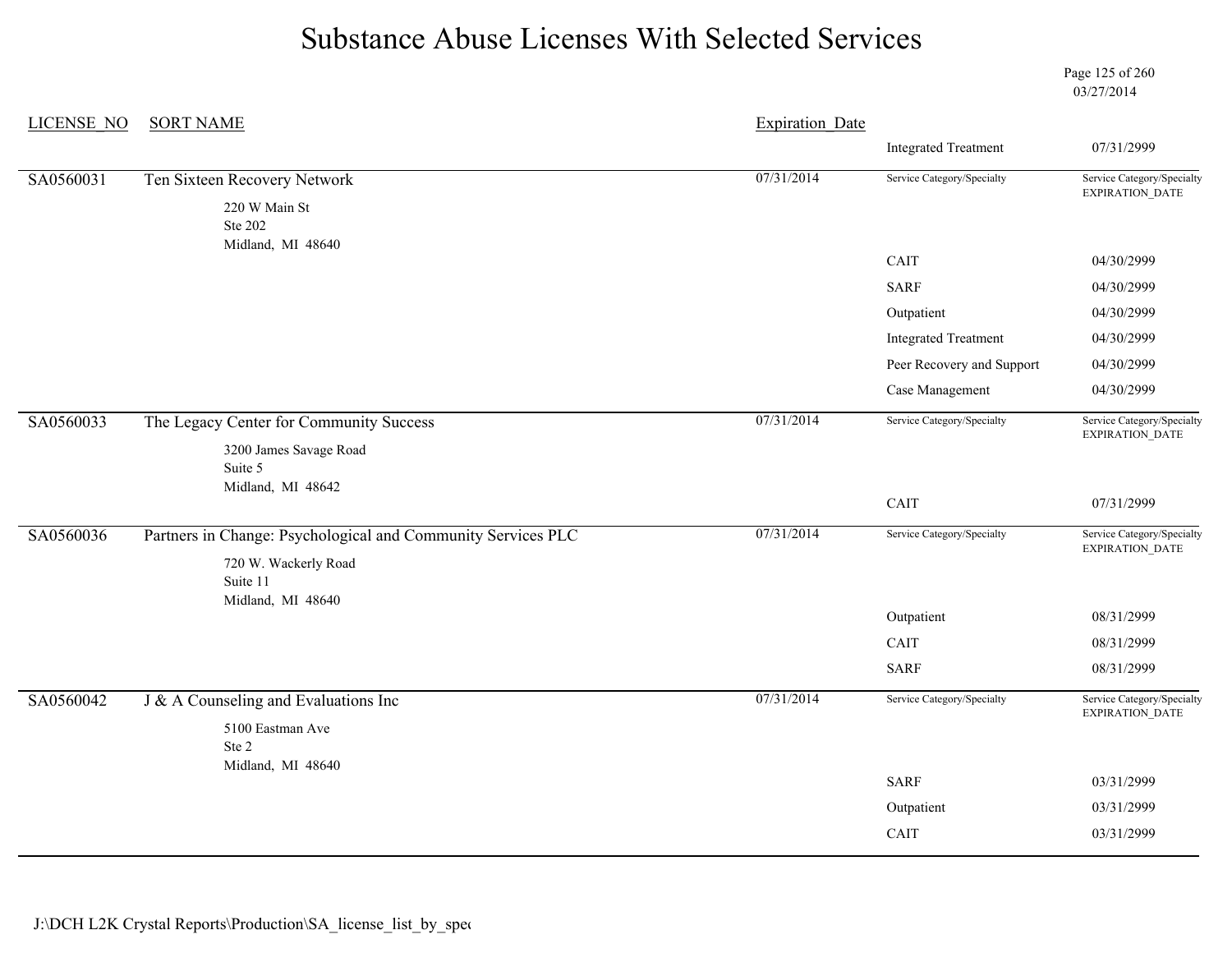Page 126 of 260 03/27/2014

| <b>LICENSE NO</b> | <b>SORT NAME</b>                                              | <b>Expiration Date</b> |                             |                                                      |
|-------------------|---------------------------------------------------------------|------------------------|-----------------------------|------------------------------------------------------|
| SA0580013         | Salvation Army Harbor Light-Monroe Satellite                  | 07/31/2014             | Service Category/Specialty  | Service Category/Specialty<br>EXPIRATION_DATE        |
|                   | 3250 North Monroe Street<br>Monroe, MI 48162                  |                        |                             |                                                      |
|                   |                                                               |                        | CAIT                        | 01/31/2999                                           |
|                   |                                                               |                        | Residential Detox           | 01/31/2999                                           |
|                   |                                                               |                        | <b>SARF</b>                 | 01/31/2999                                           |
|                   |                                                               |                        | Outpatient                  | 01/31/2999                                           |
|                   |                                                               |                        | Residential                 | 01/31/2999                                           |
| SA0580017         | Catholic Charities of Southeast Michigan                      | 07/31/2014             | Service Category/Specialty  | Service Category/Specialty<br>EXPIRATION_DATE        |
|                   | 1070 South Telegraph                                          |                        |                             |                                                      |
|                   | Monroe, MI 48161                                              |                        | Outpatient                  | 12/31/2999                                           |
|                   |                                                               |                        | <b>Integrated Treatment</b> | 12/31/2999                                           |
|                   |                                                               |                        | Early Intervention          | 12/31/2999                                           |
|                   |                                                               |                        | <b>SARF</b>                 | 12/31/2999                                           |
|                   |                                                               |                        | CAIT                        | 12/31/2999                                           |
|                   |                                                               |                        | Case Management             | 12/31/2999                                           |
| SA0580032         | Monroe Community Mental Health Authority                      | 07/31/2014             | Service Category/Specialty  | Service Category/Specialty<br><b>EXPIRATION DATE</b> |
|                   | 1001 South Raisinville Road<br>PO Box 726<br>Monroe, MI 48161 |                        |                             |                                                      |
|                   |                                                               |                        | Outpatient                  | 03/31/2999                                           |
| SA0580034         | Mercy Memorial Hospital Family Center                         | 07/31/2014             | Service Category/Specialty  | Service Category/Specialty<br>EXPIRATION_DATE        |
|                   | 700 Stewart Road<br>Ste 105                                   |                        |                             |                                                      |
|                   | Monroe, MI 48162                                              |                        | Outpatient                  | 10/31/2999                                           |
|                   |                                                               |                        | CAIT                        | 10/31/2999                                           |
| SA0580035         | Monroe Public School                                          | 07/31/2014             | Service Category/Specialty  | Service Category/Specialty                           |
|                   | 901 Herr Road<br>Monroe, MI 48161                             |                        |                             | EXPIRATION_DATE                                      |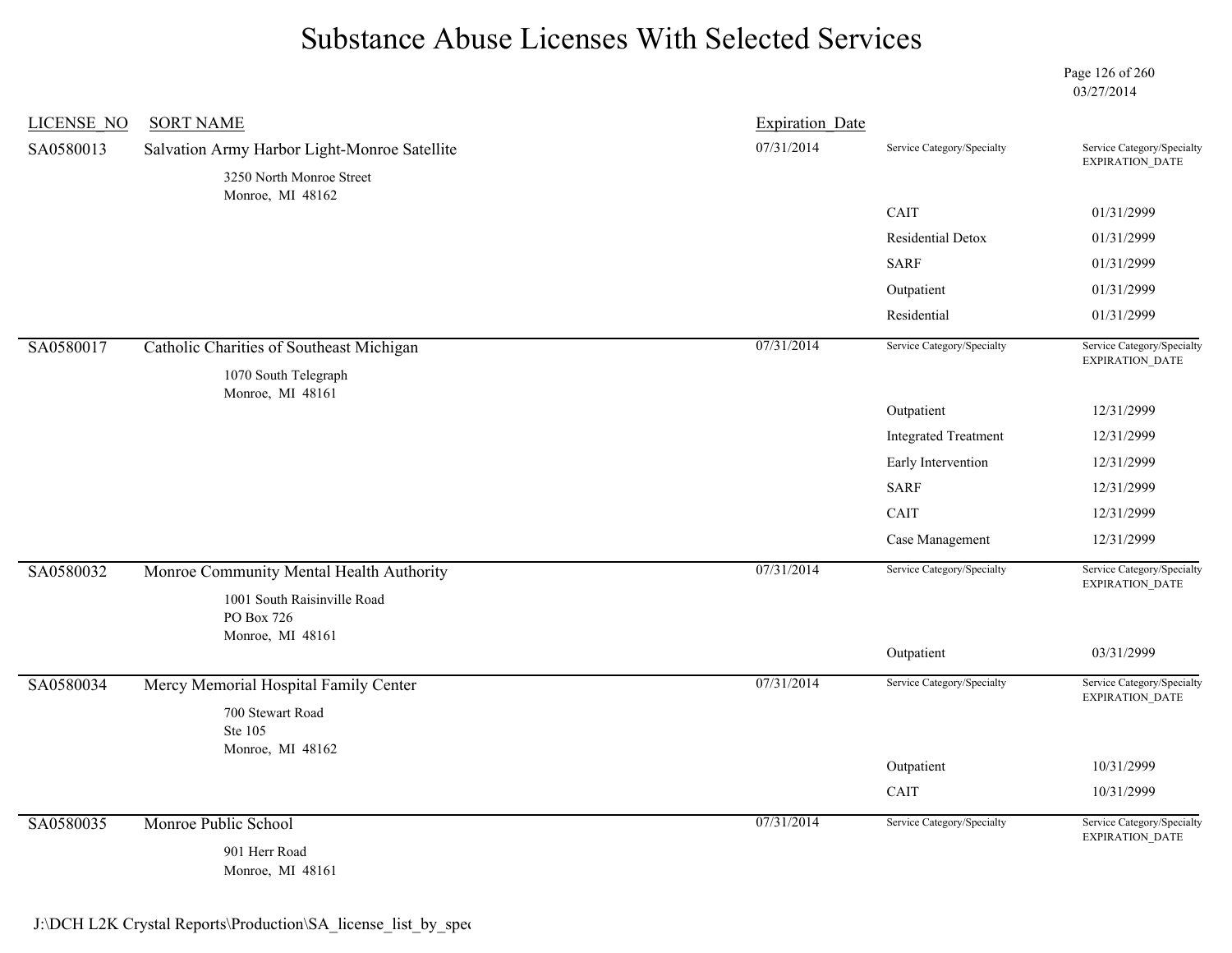Page 127 of 260 03/27/2014

| <b>LICENSE NO</b> | <b>SORT NAME</b>                                         | <b>Expiration Date</b> |                            |                                                      |  |
|-------------------|----------------------------------------------------------|------------------------|----------------------------|------------------------------------------------------|--|
|                   |                                                          |                        | CAIT                       | 01/31/2999                                           |  |
| SA0580036         | The Salvation Army Harbor Light System/Monroe Outpatient | 07/31/2014             | Service Category/Specialty | Service Category/Specialty                           |  |
|                   | 3250 North Monroe Street<br>Monroe, MI 48162             |                        |                            | <b>EXPIRATION DATE</b>                               |  |
|                   |                                                          |                        | Outpatient                 | 01/31/2999                                           |  |
|                   |                                                          |                        | <b>SARF</b>                | 01/31/2999                                           |  |
|                   |                                                          |                        | CAIT                       | 01/31/2999                                           |  |
| SA0580041         | Monroe County Jail Substance Abuse Program               | 07/31/2014             | Service Category/Specialty | Service Category/Specialty<br><b>EXPIRATION DATE</b> |  |
|                   | 100 E Second Street<br>Monroe, MI 48161                  |                        |                            |                                                      |  |
|                   |                                                          |                        | CAIT                       | 01/31/2999                                           |  |
|                   |                                                          |                        | Outpatient                 | 01/31/2999                                           |  |
| SA0580048         | Monroe County Intermediate School District               | 07/31/2014             | Service Category/Specialty | Service Category/Specialty<br>EXPIRATION_DATE        |  |
|                   | 1101 S Raisinville Road<br>Monroe, MI 48161              |                        |                            |                                                      |  |
|                   |                                                          |                        | CAIT                       | 06/30/2999                                           |  |
|                   |                                                          |                        | <b>SARF</b>                | 06/30/2999                                           |  |
| SA0580064         | <b>Value Options</b>                                     | 07/31/2014             | Service Category/Specialty | Service Category/Specialty<br><b>EXPIRATION DATE</b> |  |
|                   | 20600 Eureka Road<br>Ste 511                             |                        |                            |                                                      |  |
|                   | Taylor, MI 48180                                         |                        | <b>SARF</b>                | 11/30/2999                                           |  |
|                   |                                                          |                        |                            |                                                      |  |
| SA0580066         | Awareness                                                | 07/31/2014             | Service Category/Specialty | Service Category/Specialty<br>EXPIRATION_DATE        |  |
|                   | 2205 Hollywood Drive                                     |                        |                            |                                                      |  |
|                   | Monroe, MI 48162                                         |                        | CAIT                       | 11/30/2999                                           |  |
| SA0580070         | Monroe County Inmate Dormitory Substance Abuse Program   | 07/31/2014             | Service Category/Specialty | Service Category/Specialty                           |  |
|                   | 7000 E Dunbar                                            |                        |                            | EXPIRATION_DATE                                      |  |
|                   | Monroe, MI 48161                                         |                        |                            |                                                      |  |
|                   |                                                          |                        | Outpatient                 | 01/31/2999                                           |  |
|                   |                                                          |                        | CAIT                       | 01/31/2999                                           |  |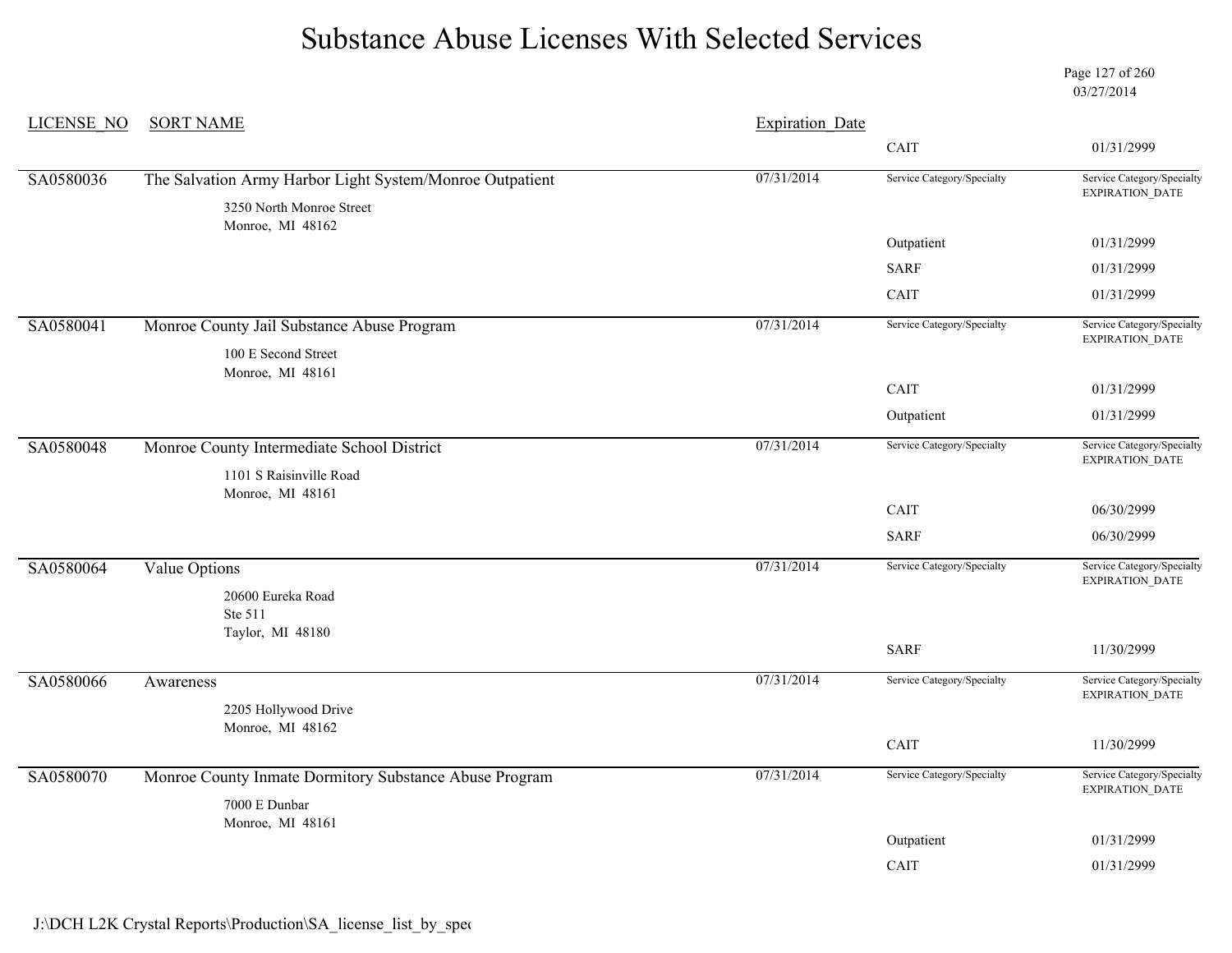Page 128 of 260 03/27/2014

| <b>LICENSE NO</b> | <b>SORT NAME</b>                                                        | <b>Expiration Date</b> |                             |                                               |
|-------------------|-------------------------------------------------------------------------|------------------------|-----------------------------|-----------------------------------------------|
| SA0580077         | Walter J. Searcey Center, Inc.                                          | 07/31/2014             | Service Category/Specialty  | Service Category/Specialty<br>EXPIRATION_DATE |
|                   | 14733 S Telegraph Rd<br>Monroe, MI 48161                                |                        |                             |                                               |
|                   |                                                                         |                        | Outpatient                  | 02/28/2999                                    |
|                   |                                                                         |                        | Outpatient-Methadone        | 02/28/2999                                    |
| SA0580081         | Paula's House                                                           | 07/31/2014             | Service Category/Specialty  | Service Category/Specialty<br>EXPIRATION_DATE |
|                   | P.O. BOX 2002<br>902 NORTH MONROE<br>Monroe, MI 48161                   |                        |                             |                                               |
|                   |                                                                         |                        | CAIT                        | 03/31/2999                                    |
|                   |                                                                         |                        | <b>SARF</b>                 | 03/31/2999                                    |
|                   |                                                                         |                        | Residential                 | 03/31/2999                                    |
|                   |                                                                         |                        | <b>Integrated Treatment</b> | 03/31/2999                                    |
|                   |                                                                         |                        | Peer Recovery and Support   | 03/31/2999                                    |
|                   |                                                                         |                        | Case Management             | 03/31/2999                                    |
| SA0580082         | Caring Alternatives<br>2092 South Custer                                | 07/31/2999             | Service Category/Specialty  | Service Category/Specialty<br>EXPIRATION_DATE |
|                   | Monroe, MI 48161                                                        |                        |                             |                                               |
|                   |                                                                         |                        | <b>SARF</b>                 | 07/31/2999                                    |
|                   |                                                                         |                        | CAIT                        | 07/31/2999                                    |
|                   |                                                                         |                        | Outpatient                  | 01/31/2999                                    |
| SA0580084         | Family Counseling and Shelter Services of Monroe County                 | 07/31/2014             | Service Category/Specialty  | Service Category/Specialty<br>EXPIRATION_DATE |
|                   | 14930 LaPlaisance Road<br>Suite 106<br>Monroe, MI 49161                 |                        |                             |                                               |
|                   |                                                                         |                        | Outpatient                  | 12/31/2999                                    |
|                   |                                                                         |                        | Case Management             | 12/31/2999                                    |
| SA0580085         | United Way of Monroe County/DBA Monroe County Substance Abuse Coalition | 07/31/2014             | Service Category/Specialty  | Service Category/Specialty<br>EXPIRATION_DATE |
|                   | 216 North Monroe Street                                                 |                        |                             |                                               |
|                   | Monroe, MI 48162                                                        |                        | CAIT                        | 07/31/2999                                    |
|                   |                                                                         |                        |                             |                                               |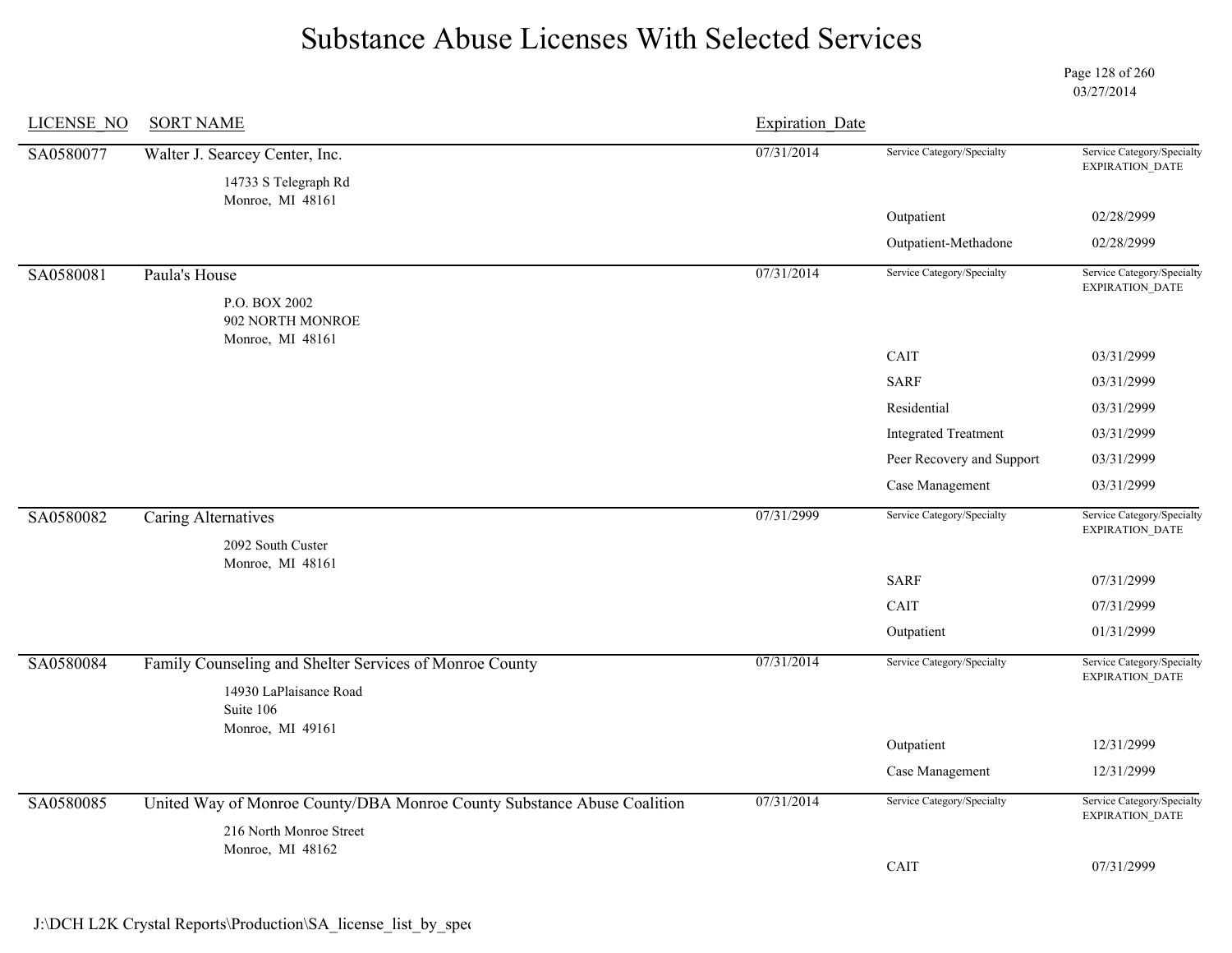Page 129 of 260 03/27/2014

| LICENSE NO | <b>SORT NAME</b>                                          | <b>Expiration Date</b> |                             |                                               |
|------------|-----------------------------------------------------------|------------------------|-----------------------------|-----------------------------------------------|
| SA0580086  | Community Programs, Inc.<br>23 E. Front Street, Suite 200 | 07/31/2014             | Service Category/Specialty  | Service Category/Specialty<br>EXPIRATION_DATE |
|            | Monroe, MI 48161                                          |                        | <b>Integrated Treatment</b> | 06/30/2999                                    |
|            |                                                           |                        | <b>SARF</b>                 | 06/30/2999                                    |
|            |                                                           |                        | Outpatient                  | 06/30/2999                                    |
|            |                                                           |                        |                             |                                               |
| SA0590021  | North Kent Guidance Services LLC                          | 07/31/2014             | Service Category/Specialty  | Service Category/Specialty<br>EXPIRATION_DATE |
|            | 106 S Greenville West Drive                               |                        |                             |                                               |
|            | Greenville, MI 48838                                      |                        | <b>Integrated Treatment</b> | 03/31/2999                                    |
|            |                                                           |                        | Case Management             | 03/31/2999                                    |
|            |                                                           |                        | Early Intervention          | 12/31/2999                                    |
|            |                                                           |                        | CAIT                        | 03/31/2999                                    |
|            |                                                           |                        | <b>SARF</b>                 | 03/31/2999                                    |
|            |                                                           |                        | Outpatient                  | 03/31/2999                                    |
|            |                                                           |                        | Peer Recovery and Support   | 03/31/2999                                    |
| SA0590027  | NBC New Beginning Counseling                              | 07/31/2014             | Service Category/Specialty  | Service Category/Specialty<br>EXPIRATION_DATE |
|            | 129 E Main St<br>P.O. Box 817                             |                        |                             |                                               |
|            | Stanton, MI 48888                                         |                        | Outpatient                  | 04/30/2999                                    |
|            |                                                           |                        | <b>SARF</b>                 | 04/30/2999                                    |
|            |                                                           |                        | CAIT                        | 04/30/2999                                    |
| SA0590032  | <b>Catholic Charities West Michigan</b>                   | 07/31/2014             | Service Category/Specialty  | Service Category/Specialty<br>EXPIRATION_DATE |
|            | 212 W Main<br>Ste B                                       |                        |                             |                                               |
|            | Stanton, MI 48888                                         |                        |                             |                                               |
|            |                                                           |                        | Outpatient                  | 10/31/2999                                    |
|            |                                                           |                        | Case Management             | 10/31/2999                                    |
|            |                                                           |                        | Early Intervention          | 10/31/2999                                    |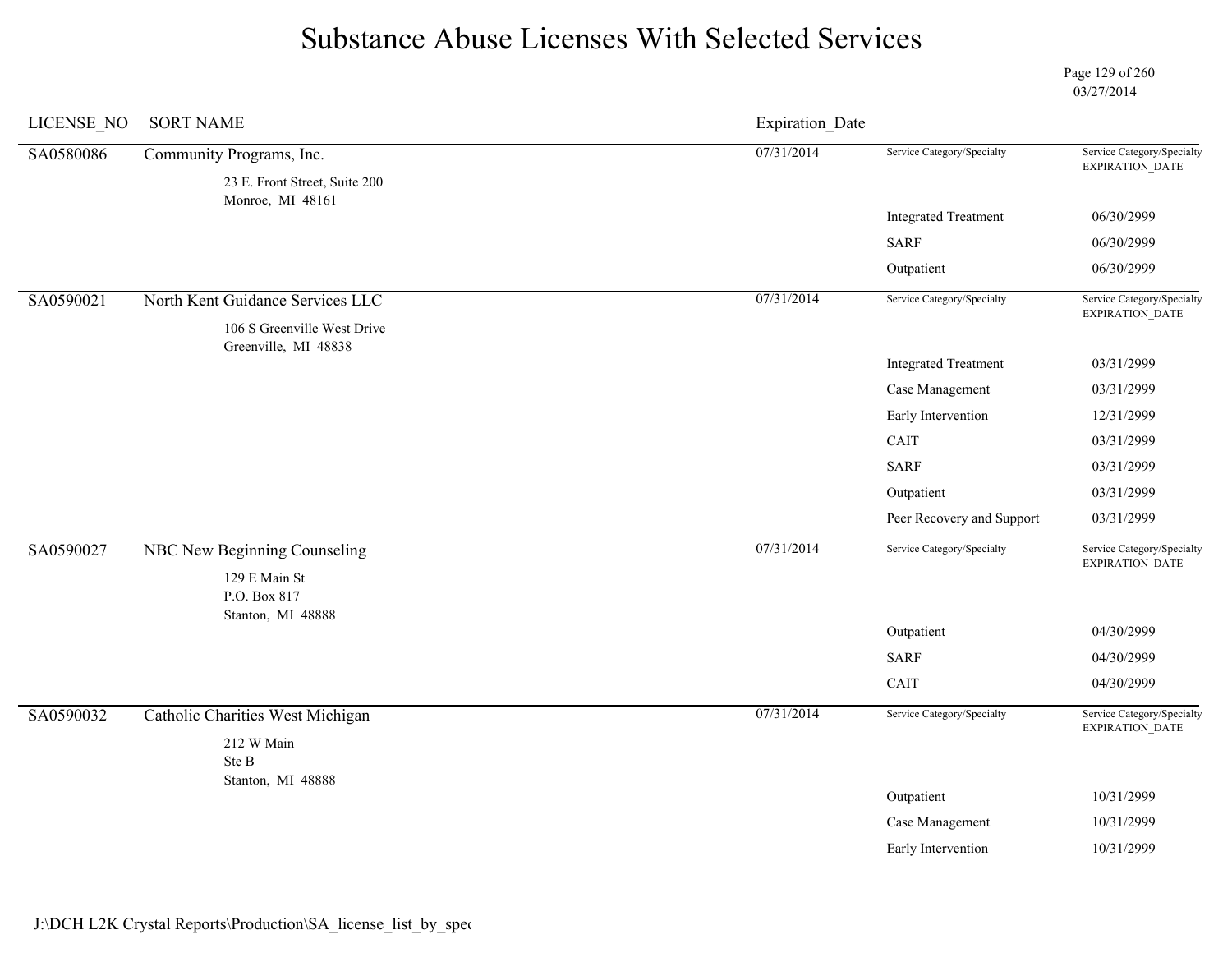Page 130 of 260 03/27/2014

| LICENSE NO | <b>SORT NAME</b>                                             | <b>Expiration Date</b> |                             |                                               |
|------------|--------------------------------------------------------------|------------------------|-----------------------------|-----------------------------------------------|
|            |                                                              |                        | Peer Recovery and Support   | 10/31/2999                                    |
|            |                                                              |                        | <b>Integrated Treatment</b> | 10/31/2999                                    |
|            |                                                              |                        | CAIT                        | 10/31/2999                                    |
| SA0590034  | Community Hope/Christian Counseling and Mental Health Center | 07/31/2014             | Service Category/Specialty  | Service Category/Specialty<br>EXPIRATION_DATE |
|            | 6728 Vining Rd                                               |                        |                             |                                               |
|            | Greenville, MI 48838                                         |                        | Outpatient                  | 04/30/2999                                    |
|            |                                                              |                        |                             |                                               |
| SA0590035  | Montcalm Center for Behavioral Health                        | 07/31/2014             | Service Category/Specialty  | Service Category/Specialty<br>EXPIRATION_DATE |
|            | 611 North State Street                                       |                        |                             |                                               |
|            | Stanton, MI 48888                                            |                        | Case Management             | 10/31/2999                                    |
|            |                                                              |                        | <b>Integrated Treatment</b> | 10/31/2999                                    |
|            |                                                              |                        | Early Intervention          | 10/31/2999                                    |
|            |                                                              |                        | Outpatient                  | 10/31/2999                                    |
| SA0590036  | <b>Wedgwood Christian Services</b>                           | 07/31/2014             | Service Category/Specialty  | Service Category/Specialty<br>EXPIRATION_DATE |
|            | 126 East Cass Street                                         |                        |                             |                                               |
|            | Greenville, MI 48838                                         |                        |                             |                                               |
|            |                                                              |                        | Early Intervention          | 07/31/2999                                    |
|            |                                                              |                        | <b>SARF</b>                 | 07/31/2999                                    |
|            |                                                              |                        | CAIT                        | 07/13/2999                                    |
|            |                                                              |                        | Outpatient                  | 07/13/2999                                    |
|            |                                                              |                        | Peer Recovery and Support   | 07/31/2999                                    |
|            |                                                              |                        | Case Management             | 07/13/2999                                    |
| SA0590037  | Cherry Street Services, Inc.                                 | 07/31/2014             | Service Category/Specialty  | Service Category/Specialty<br>EXPIRATION_DATE |
|            | 1003 N. Lafayette                                            |                        |                             |                                               |
|            | Greenville, MI 48838                                         |                        | <b>SARF</b>                 | 12/31/2999                                    |
|            |                                                              |                        |                             | 12/31/2999                                    |
|            |                                                              |                        | Case Management             |                                               |
|            |                                                              |                        | Outpatient                  | 12/31/2999                                    |
|            |                                                              |                        | Peer Recovery and Support   | 12/31/2999                                    |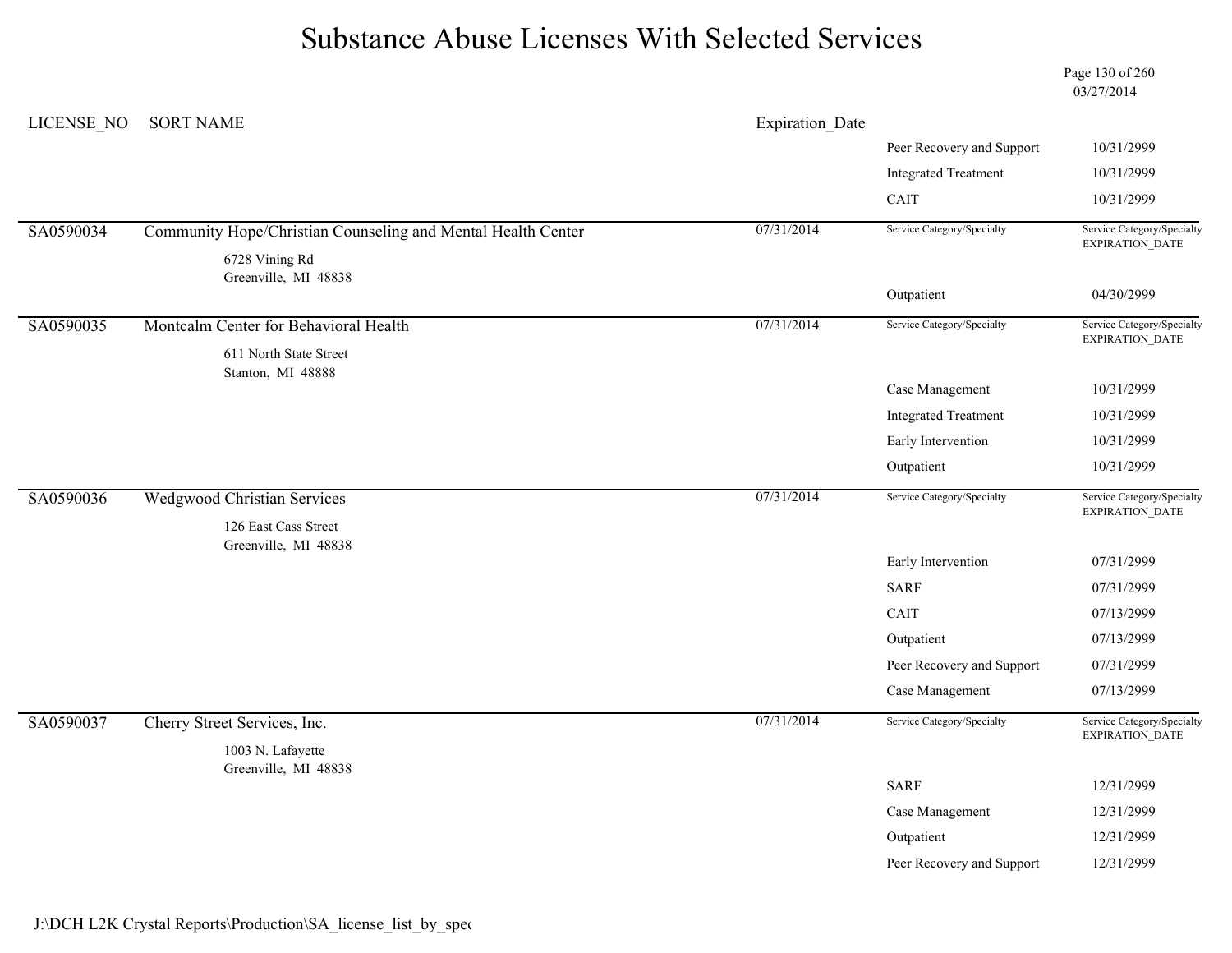Page 131 of 260 03/27/2014

| <b>LICENSE NO</b> | <b>SORT NAME</b>                     |            | <b>Expiration Date</b>       |                                                                                                                                                                                                                                                                                                                                                                                               |  |
|-------------------|--------------------------------------|------------|------------------------------|-----------------------------------------------------------------------------------------------------------------------------------------------------------------------------------------------------------------------------------------------------------------------------------------------------------------------------------------------------------------------------------------------|--|
|                   |                                      |            | Early Intervention           | 12/31/2999                                                                                                                                                                                                                                                                                                                                                                                    |  |
|                   |                                      |            | <b>Integrated Treatment</b>  | 12/31/2999<br>12/31/2999<br>Service Category/Specialty<br>EXPIRATION_DATE<br>06/30/2014<br>06/30/2014<br>06/30/2014<br>06/30/2014<br>06/30/2014<br>06/30/2014<br>Service Category/Specialty<br>EXPIRATION_DATE<br>03/31/2999<br>03/31/2999<br>03/31/2999<br>03/31/2999<br>03/31/2999<br>03/31/2999<br>03/31/2999<br>Service Category/Specialty<br>EXPIRATION_DATE<br>07/31/2999<br>07/31/2999 |  |
|                   |                                      |            | $\mathop{\rm CAIT}\nolimits$ |                                                                                                                                                                                                                                                                                                                                                                                               |  |
| SA0590038         | <b>SOS Counseling Services</b>       | 06/30/2014 | Service Category/Specialty   |                                                                                                                                                                                                                                                                                                                                                                                               |  |
|                   | 720 Richardson<br>Lakeview, MI 48850 |            |                              |                                                                                                                                                                                                                                                                                                                                                                                               |  |
|                   |                                      |            | <b>SARF</b>                  |                                                                                                                                                                                                                                                                                                                                                                                               |  |
|                   |                                      |            | Outpatient                   |                                                                                                                                                                                                                                                                                                                                                                                               |  |
|                   |                                      |            | Early Intervention           |                                                                                                                                                                                                                                                                                                                                                                                               |  |
|                   |                                      |            | Peer Recovery and Support    |                                                                                                                                                                                                                                                                                                                                                                                               |  |
|                   |                                      |            | CAIT                         |                                                                                                                                                                                                                                                                                                                                                                                               |  |
|                   |                                      |            | Case Management              |                                                                                                                                                                                                                                                                                                                                                                                               |  |
| SA0600010         | Catholic Human Services Inc          | 07/31/2014 | Service Category/Specialty   |                                                                                                                                                                                                                                                                                                                                                                                               |  |
|                   | 12519 State St<br>Atlanta, MI 49709  |            |                              |                                                                                                                                                                                                                                                                                                                                                                                               |  |
|                   |                                      |            | Outpatient                   |                                                                                                                                                                                                                                                                                                                                                                                               |  |
|                   |                                      |            | CAIT                         |                                                                                                                                                                                                                                                                                                                                                                                               |  |
|                   |                                      |            | <b>SARF</b>                  |                                                                                                                                                                                                                                                                                                                                                                                               |  |
|                   |                                      |            | <b>Integrated Treatment</b>  |                                                                                                                                                                                                                                                                                                                                                                                               |  |
|                   |                                      |            | Early Intervention           |                                                                                                                                                                                                                                                                                                                                                                                               |  |
|                   |                                      |            | Peer Recovery and Support    |                                                                                                                                                                                                                                                                                                                                                                                               |  |
|                   |                                      |            | Case Management              |                                                                                                                                                                                                                                                                                                                                                                                               |  |
| SA0610004         | <b>Hackley Life Counseling</b>       | 07/31/2014 | Service Category/Specialty   |                                                                                                                                                                                                                                                                                                                                                                                               |  |
|                   | 125 E. Southern Avenue               |            |                              |                                                                                                                                                                                                                                                                                                                                                                                               |  |
|                   | Muskegon, MI 49442                   |            | <b>SARF</b>                  |                                                                                                                                                                                                                                                                                                                                                                                               |  |
|                   |                                      |            | Early Intervention           |                                                                                                                                                                                                                                                                                                                                                                                               |  |
|                   |                                      |            | Case Management              | 07/31/2999                                                                                                                                                                                                                                                                                                                                                                                    |  |
|                   |                                      |            | Outpatient                   | 07/31/2999                                                                                                                                                                                                                                                                                                                                                                                    |  |
|                   |                                      |            |                              |                                                                                                                                                                                                                                                                                                                                                                                               |  |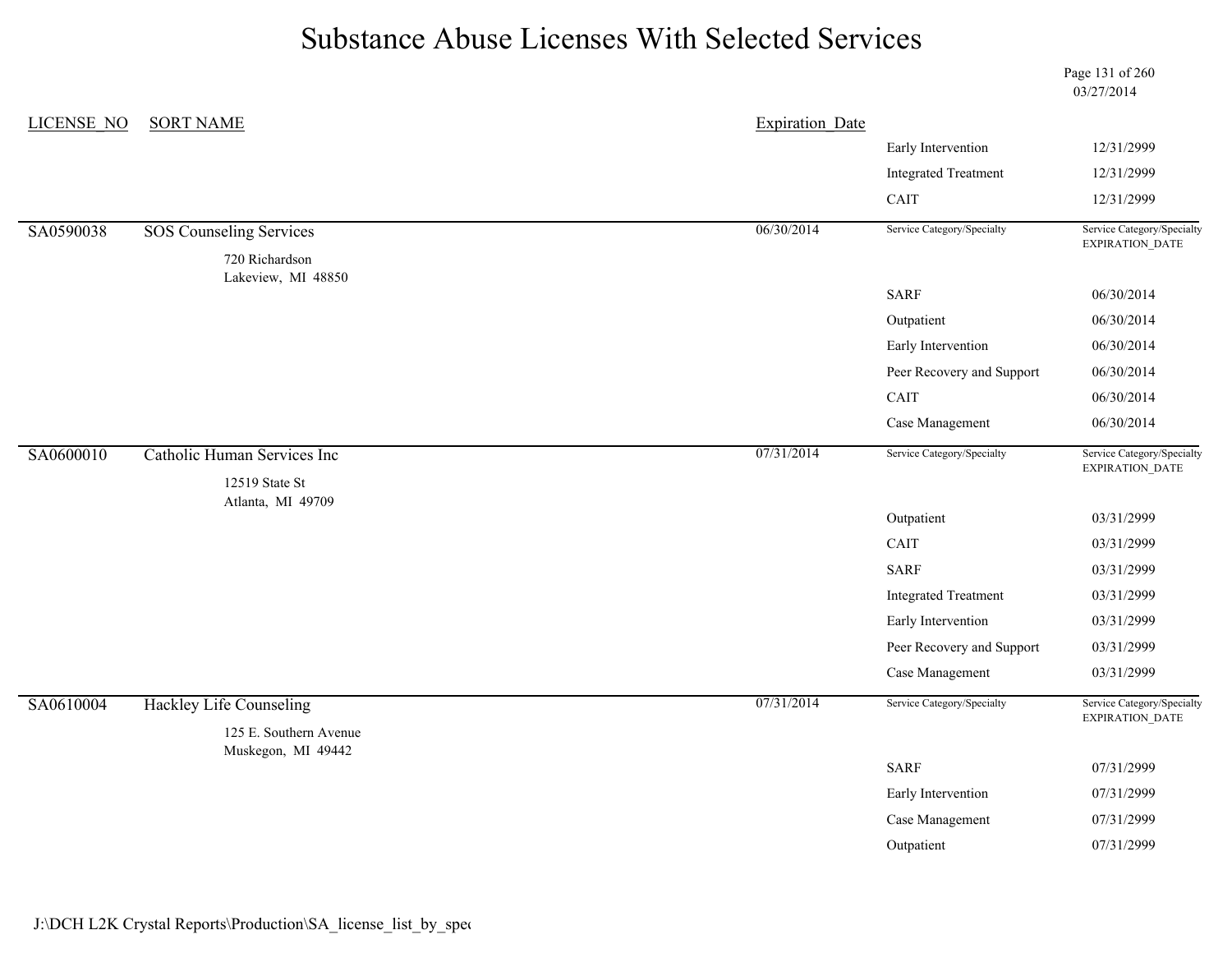Page 132 of 260 03/27/2014

| <b>LICENSE NO</b> | <b>SORT NAME</b>                                   | <b>Expiration Date</b> |                             |                                                      |
|-------------------|----------------------------------------------------|------------------------|-----------------------------|------------------------------------------------------|
|                   |                                                    |                        | CAIT                        | 07/31/2999                                           |
|                   |                                                    |                        | <b>Integrated Treatment</b> | 07/31/2999                                           |
| SA0610006         | Muskegon County Substance Abuse Prevention Program | 07/31/2014             | Service Category/Specialty  | Service Category/Specialty<br>EXPIRATION_DATE        |
|                   | 209 East Apple Ave<br>Ste D-160                    |                        |                             |                                                      |
|                   | Muskegon, MI 49442                                 |                        | CAIT                        | 07/31/2999                                           |
| SA0610022         | West Michigan Therapy Inc                          | 07/31/2014             | Service Category/Specialty  | Service Category/Specialty<br>EXPIRATION_DATE        |
|                   | 1823 Commerce Street<br>Muskegon, MI 49441         |                        |                             |                                                      |
|                   |                                                    |                        | <b>SARF</b>                 | 09/30/2999                                           |
|                   |                                                    |                        | Case Management             | 09/30/2999                                           |
|                   |                                                    |                        | Peer Recovery and Support   | 09/30/2999                                           |
|                   |                                                    |                        | Early Intervention          | 09/30/2999                                           |
|                   |                                                    |                        | <b>Integrated Treatment</b> | 09/30/2999                                           |
|                   |                                                    |                        | CAIT                        | 09/30/2999                                           |
|                   |                                                    |                        | Outpatient                  | 09/30/2999                                           |
| SA0610025         | Every Woman's Place Inc                            | 07/31/2014             | Service Category/Specialty  | Service Category/Specialty<br><b>EXPIRATION DATE</b> |
|                   | 175 W Apple Ave                                    |                        |                             |                                                      |
|                   | Muskegon, MI 49441                                 |                        | CAIT                        | 11/30/2999                                           |
| SA0610030         | Eastside Outpatient Services, PLLC                 | 07/31/2014             | Service Category/Specialty  | Service Category/Specialty<br>EXPIRATION_DATE        |
|                   | 445 E Sherman Blvd<br>Muskegon Heights, MI 49444   |                        |                             |                                                      |
|                   |                                                    |                        | Outpatient                  | 02/28/2999                                           |
|                   |                                                    |                        | Outpatient-Methadone        | 02/28/2999                                           |
|                   |                                                    |                        | <b>Integrated Treatment</b> | 12/31/2999                                           |
|                   |                                                    |                        | Peer Recovery and Support   | 12/31/2999                                           |
|                   |                                                    |                        | Early Intervention          | 12/31/2999                                           |
|                   |                                                    |                        | Case Management             | 12/31/2999                                           |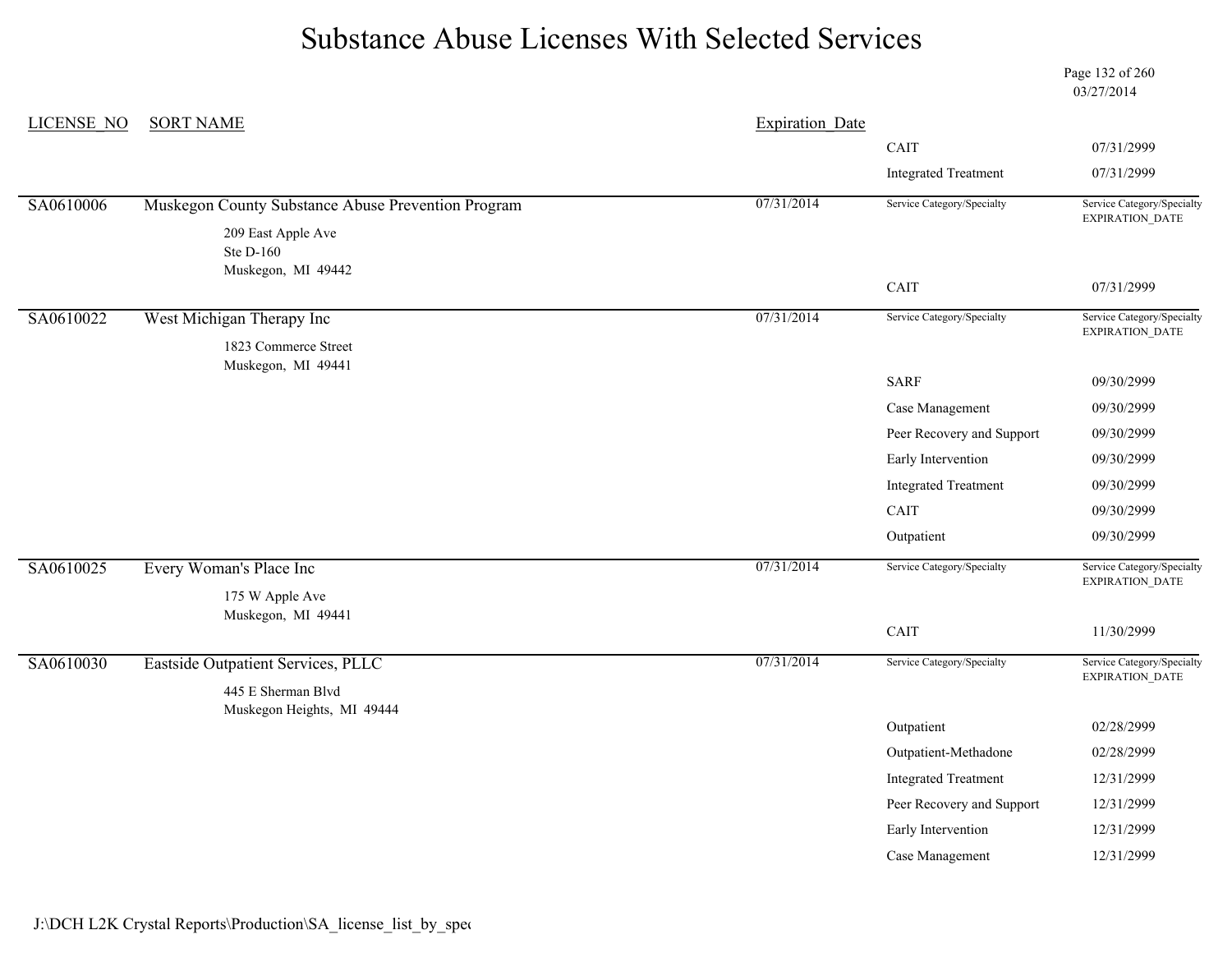Page 133 of 260 03/27/2014

| <b>LICENSE NO</b> | <b>SORT NAME</b>                                     | <b>Expiration Date</b> |                             |                                                      |  |
|-------------------|------------------------------------------------------|------------------------|-----------------------------|------------------------------------------------------|--|
|                   |                                                      |                        | <b>SARF</b>                 | 12/31/2999                                           |  |
| SA0610039         | <b>ACAC</b> Inc                                      | 07/31/2014             | Service Category/Specialty  | Service Category/Specialty<br>EXPIRATION_DATE        |  |
|                   | 635 West Summit                                      |                        |                             |                                                      |  |
|                   | Muskegon, MI 49441                                   |                        | <b>SARF</b>                 | 10/31/2999                                           |  |
|                   |                                                      |                        | Outpatient                  | 10/31/2999                                           |  |
| SA0610042         | <b>Shoreline Consultation Services</b>               | 07/31/2014             | Service Category/Specialty  | Service Category/Specialty                           |  |
|                   | 1435 Peck Street                                     |                        |                             | EXPIRATION_DATE                                      |  |
|                   | Muskegon, MI 49441                                   |                        | Outpatient                  | 12/31/2999                                           |  |
|                   |                                                      |                        | <b>SARF</b>                 | 12/31/2999                                           |  |
|                   |                                                      |                        | Case Management             | 12/31/2999                                           |  |
| SA0610050         | West Michigan Therapy Inc/Transitional Living Center | 07/31/2014             | Service Category/Specialty  | Service Category/Specialty                           |  |
|                   | 2333 E Jarman St                                     |                        |                             | EXPIRATION_DATE                                      |  |
|                   | Muskegon Heights, MI 49444                           |                        |                             |                                                      |  |
|                   |                                                      |                        | Peer Recovery and Support   | 09/30/2999                                           |  |
|                   |                                                      |                        | Case Management             | 09/30/2999                                           |  |
|                   |                                                      |                        | Outpatient                  | 09/30/2999                                           |  |
|                   |                                                      |                        | CAIT                        | 09/30/2999                                           |  |
|                   |                                                      |                        | Residential                 | 09/30/2999                                           |  |
|                   |                                                      |                        | <b>Integrated Treatment</b> | 09/30/2999                                           |  |
|                   |                                                      |                        | Early Intervention          | 09/30/2999                                           |  |
| SA0610059         | <b>Catholic Charities West Michigan</b>              | 07/31/2014             | Service Category/Specialty  | Service Category/Specialty<br><b>EXPIRATION DATE</b> |  |
|                   | 1095 Third St.<br>Suite 125                          |                        |                             |                                                      |  |
|                   | Muskegon, MI 49441                                   |                        |                             |                                                      |  |
|                   |                                                      |                        | Early Intervention          | 04/30/2999                                           |  |
|                   |                                                      |                        | <b>Integrated Treatment</b> | 04/30/2999                                           |  |
|                   |                                                      |                        | CAIT                        | 04/30/2999                                           |  |
|                   |                                                      |                        | Outpatient                  | 04/30/2999                                           |  |
|                   |                                                      |                        |                             |                                                      |  |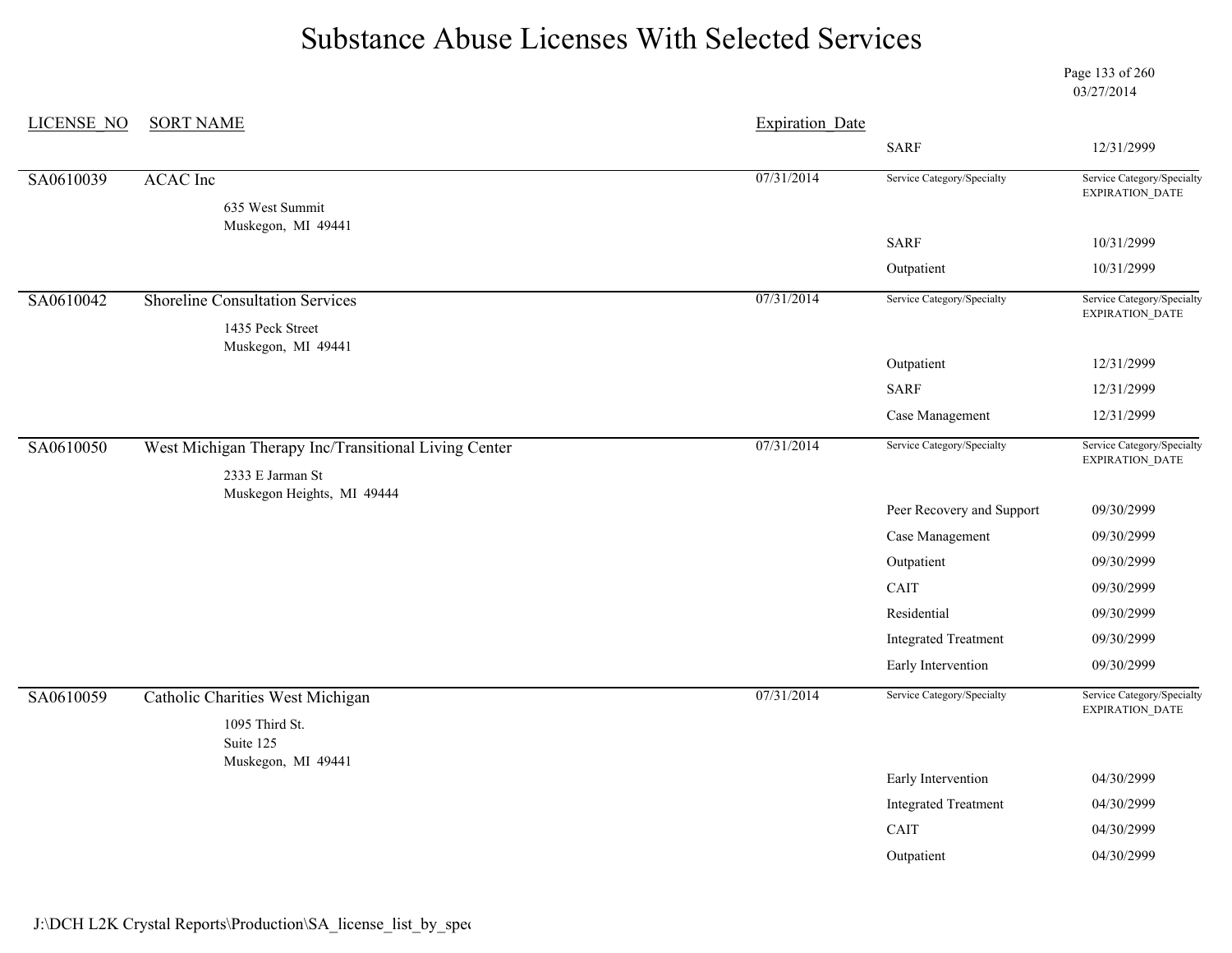Page 134 of 260 03/27/2014

| LICENSE NO | <b>SORT NAME</b>                                                                            | <b>Expiration Date</b> |                             |                                                      |
|------------|---------------------------------------------------------------------------------------------|------------------------|-----------------------------|------------------------------------------------------|
|            |                                                                                             |                        | <b>SARF</b>                 | 04/30/2999                                           |
|            |                                                                                             |                        | Case Management             | 04/30/2999                                           |
|            |                                                                                             |                        | Peer Recovery and Support   | 04/30/2999                                           |
| SA0610063  | Community Mental Health Services of Muskegon County                                         | 07/31/2014             | Service Category/Specialty  | Service Category/Specialty<br><b>EXPIRATION DATE</b> |
|            | 376 E. Apple Avenue<br>Muskegon, MI 49442                                                   |                        |                             |                                                      |
|            |                                                                                             |                        | <b>SARF</b>                 | 03/31/2999                                           |
|            |                                                                                             |                        | Outpatient                  | 03/31/2999                                           |
|            |                                                                                             |                        | <b>Integrated Treatment</b> | 03/31/2999                                           |
|            |                                                                                             |                        | Peer Recovery and Support   | 03/31/2999                                           |
| SA0610074  | The Pathfinders (of Temple United Methodist Church)                                         | 07/31/2014             | Service Category/Specialty  | Service Category/Specialty<br><b>EXPIRATION DATE</b> |
|            | 2500 Jefferson St                                                                           |                        |                             |                                                      |
|            | Muskegon Heights, MI 49444                                                                  |                        | CAIT                        | 06/30/2999                                           |
|            |                                                                                             |                        |                             |                                                      |
| SA0610077  | Muskegon Community Health Project                                                           | 07/31/2014             | Service Category/Specialty  | Service Category/Specialty<br><b>EXPIRATION DATE</b> |
|            | 565 West Western Avenue<br>Muskegon, MI 49440                                               |                        |                             |                                                      |
|            |                                                                                             |                        | CAIT                        | 06/30/2999                                           |
| SA0610078  | Public Protection LLC (dba) Public Protection Transitional Services                         | 07/31/2014             | Service Category/Specialty  | Service Category/Specialty<br>EXPIRATION_DATE        |
|            | 84 Seaway Drive                                                                             |                        |                             |                                                      |
|            | Muskegon, MI 49444                                                                          |                        | CAIT                        | 01/31/2999                                           |
|            |                                                                                             |                        | <b>SARF</b>                 | 01/31/2999                                           |
|            |                                                                                             |                        |                             |                                                      |
|            |                                                                                             |                        | Outpatient                  | 01/31/2999                                           |
| SA0610079  | Total Man Outreach Ministries-Faith Based Recovery and Healing Center<br>2140 Valley Street | 07/31/2014             | Service Category/Specialty  | Service Category/Specialty<br><b>EXPIRATION DATE</b> |
|            | Muskegon, MI 49442                                                                          |                        |                             |                                                      |
|            |                                                                                             |                        | CAIT                        | 11/30/2999                                           |
|            |                                                                                             |                        |                             |                                                      |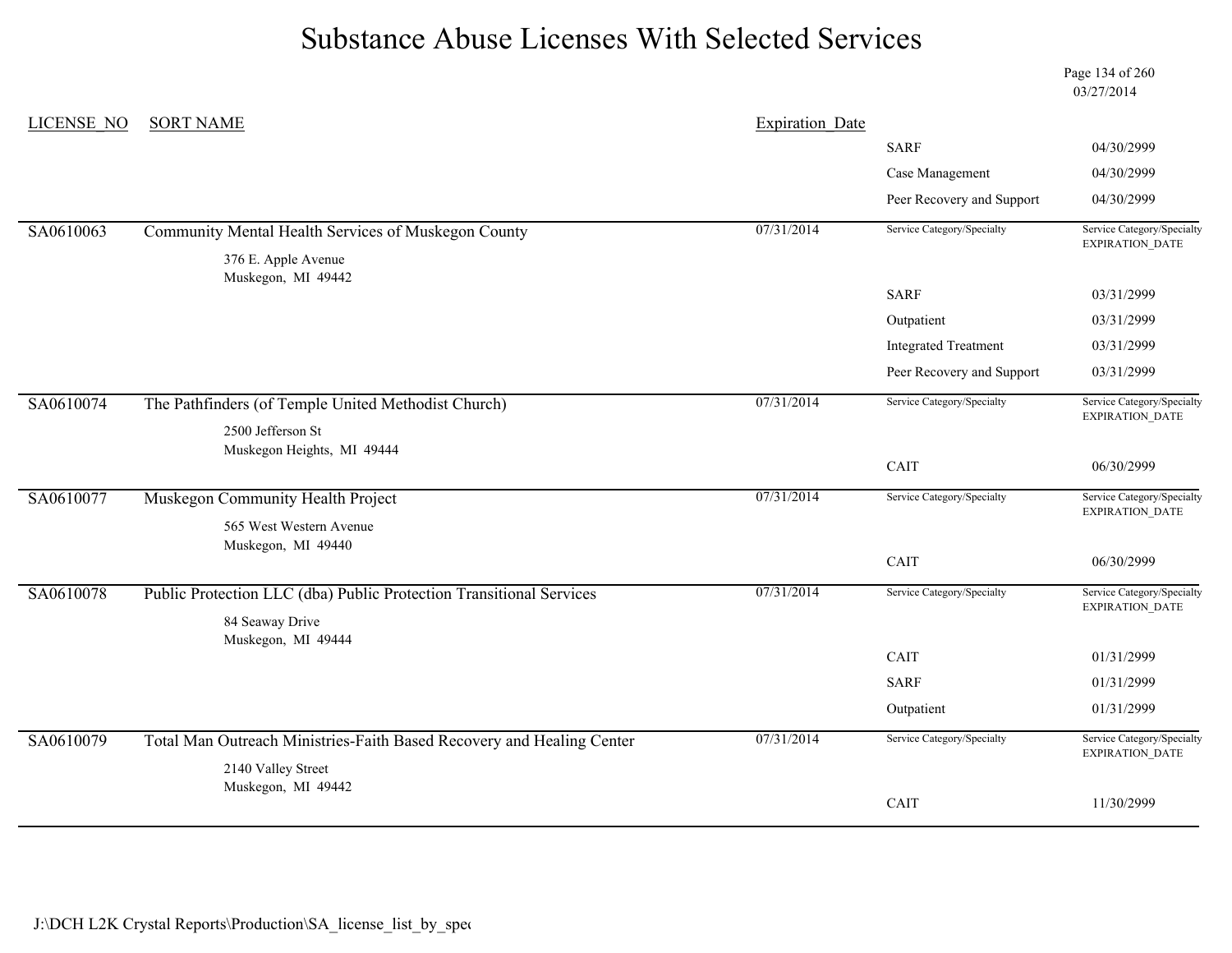Page 135 of 260 03/27/2014

| <b>LICENSE NO</b> | <b>SORT NAME</b>                                    | <b>Expiration Date</b> |                            |                                               |
|-------------------|-----------------------------------------------------|------------------------|----------------------------|-----------------------------------------------|
| SA0610080         | Kalamazoo Probation Enhancement Program (KPEP)      | 07/31/2014             | Service Category/Specialty | Service Category/Specialty<br>EXPIRATION_DATE |
|                   | 985 East Barney Road<br>Muskegon, MI 49444          |                        |                            |                                               |
|                   |                                                     |                        | Outpatient                 | 07/31/2999                                    |
|                   |                                                     |                        | Residential                | 07/31/2999                                    |
|                   |                                                     |                        | CAIT                       | 07/31/2999                                    |
|                   |                                                     |                        | <b>SARF</b>                | 07/31/2999                                    |
|                   |                                                     |                        | Case Management            | 07/31/2999                                    |
|                   |                                                     |                        | Early Intervention         | 07/31/2999                                    |
| SA0610081         | Breakthrough Believers Recovery and Healing Center  | 07/31/2014             | Service Category/Specialty | Service Category/Specialty<br>EXPIRATION_DATE |
|                   | 349 Jackson Ave.                                    |                        |                            |                                               |
|                   | Muskegon, MI 49442                                  |                        | CAIT                       | 07/31/2999                                    |
|                   |                                                     |                        | Peer Recovery and Support  | 07/31/2999                                    |
|                   |                                                     |                        | Case Management            | 07/31/2999                                    |
|                   |                                                     |                        | Outpatient                 | 07/31/2999                                    |
| SA0610082         | Country-side Counseling & Consultation Services, PC | 07/31/2014             | Service Category/Specialty | Service Category/Specialty                    |
|                   | 388 North 3rd Street                                |                        |                            | EXPIRATION_DATE                               |
|                   | Suite F                                             |                        |                            |                                               |
|                   | Fruitport, MI 49415                                 |                        |                            |                                               |
|                   |                                                     |                        | Outpatient                 | 07/31/2999                                    |
|                   |                                                     |                        | <b>SARF</b>                | 07/31/2999                                    |
| SA0610084         | <b>Hackley Life Counseling</b>                      | 07/31/2014             | Service Category/Specialty | Service Category/Specialty<br>EXPIRATION_DATE |
|                   | Norton Family Practice<br>3535 Park Street          |                        |                            |                                               |
|                   | Attn: Susan Blackburn<br>Muskegon, MI 49441         |                        |                            |                                               |
|                   |                                                     |                        | <b>SARF</b>                | 07/31/2999                                    |
|                   |                                                     |                        | Outpatient                 | 07/31/2999                                    |
|                   |                                                     |                        |                            |                                               |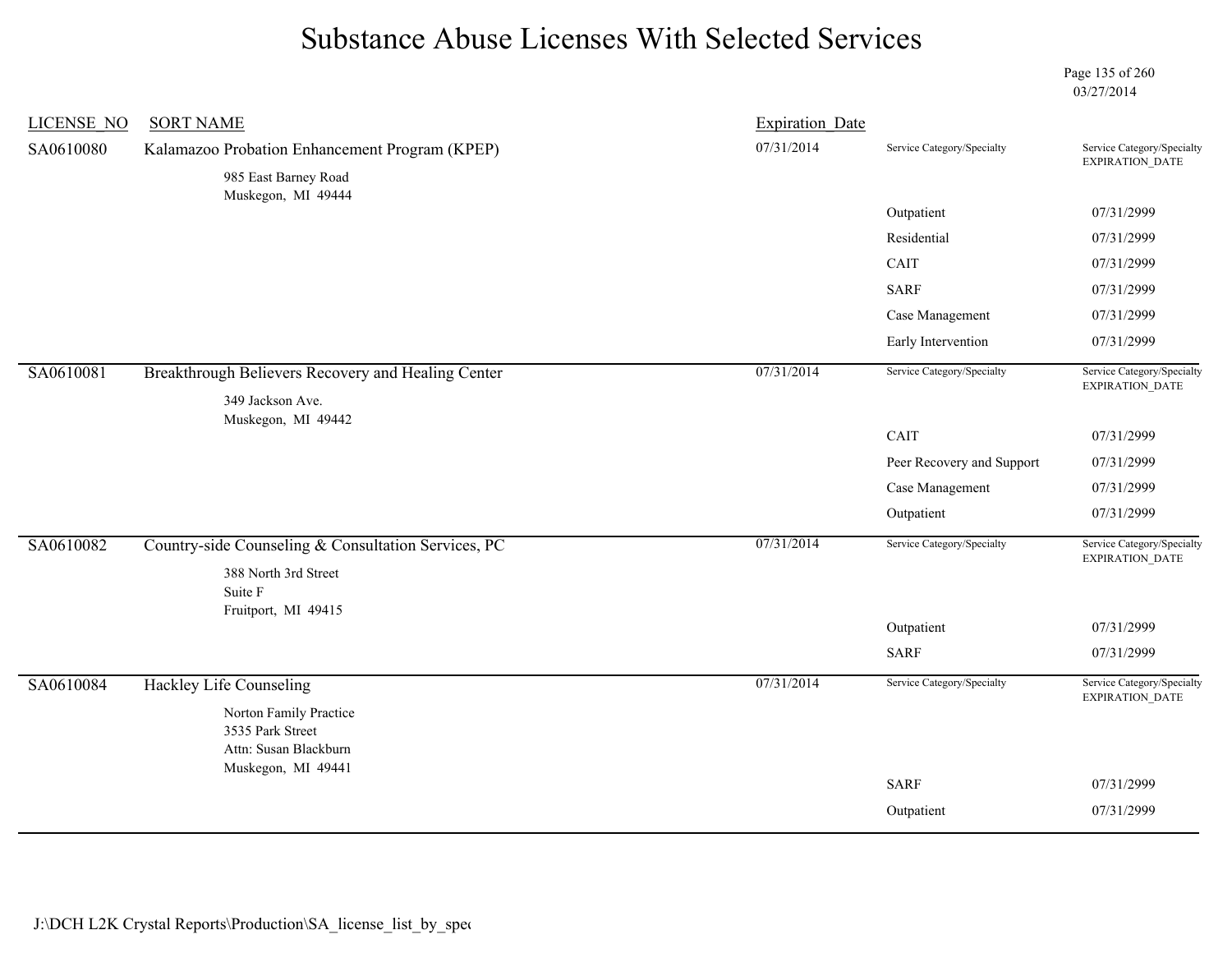Page 136 of 260 03/27/2014

| LICENSE NO | <b>SORT NAME</b>                                   | <b>Expiration Date</b> |                             |                                               |
|------------|----------------------------------------------------|------------------------|-----------------------------|-----------------------------------------------|
| SA0610085  | Hackley Life Counseling                            | 07/31/2014             | Service Category/Specialty  | Service Category/Specialty<br>EXPIRATION_DATE |
|            | 1223 Mercy Drive                                   |                        |                             |                                               |
|            | Muskegon, MI 49444                                 |                        | <b>SARF</b>                 | 07/31/2999                                    |
|            |                                                    |                        | Outpatient                  | 07/31/2999                                    |
| SA0610088  | The Way Out Transitional Housing                   | 07/31/2014             | Service Category/Specialty  | Service Category/Specialty                    |
|            | 3071 Second Street<br>Twin Lake, MI 49457          |                        |                             | EXPIRATION_DATE                               |
|            |                                                    |                        | CAIT                        | 07/31/2999                                    |
| SA0620019  | <b>Arbor Circle Counseling</b>                     | 07/31/2014             | Service Category/Specialty  | Service Category/Specialty<br>EXPIRATION_DATE |
|            | 231 West Pine Lake Drive                           |                        |                             |                                               |
|            | Newaygo, MI 49337                                  |                        | CAIT                        | 08/31/2999                                    |
|            |                                                    |                        | <b>Integrated Treatment</b> | 08/31/2999                                    |
|            |                                                    |                        | Early Intervention          | 12/31/2999                                    |
|            |                                                    |                        | Outpatient                  | 08/31/2999                                    |
|            |                                                    |                        | Peer Recovery and Support   | 12/31/2999                                    |
|            |                                                    |                        | Case Management             | 12/31/2999                                    |
|            |                                                    |                        | <b>SARF</b>                 | 08/31/2999                                    |
| SA0620020  | Newaygo County Mental Health Center                | 07/31/2014             | Service Category/Specialty  | Service Category/Specialty<br>EXPIRATION_DATE |
|            | 1049 Newell<br>PO Box 867                          |                        |                             |                                               |
|            | White Cloud, MI 49349                              |                        | CAIT                        | 06/30/2999                                    |
|            |                                                    |                        | Outpatient                  | 06/30/2999                                    |
|            |                                                    |                        | <b>Integrated Treatment</b> | 06/30/2999                                    |
|            |                                                    |                        | Case Management             | 06/30/2999                                    |
| SA0620025  | Newaygo County Regional Educational Service Agency | 07/31/2014             | Service Category/Specialty  | Service Category/Specialty<br>EXPIRATION_DATE |
|            | 4747 West 48th Street<br>Fremont, MI 49412         |                        |                             |                                               |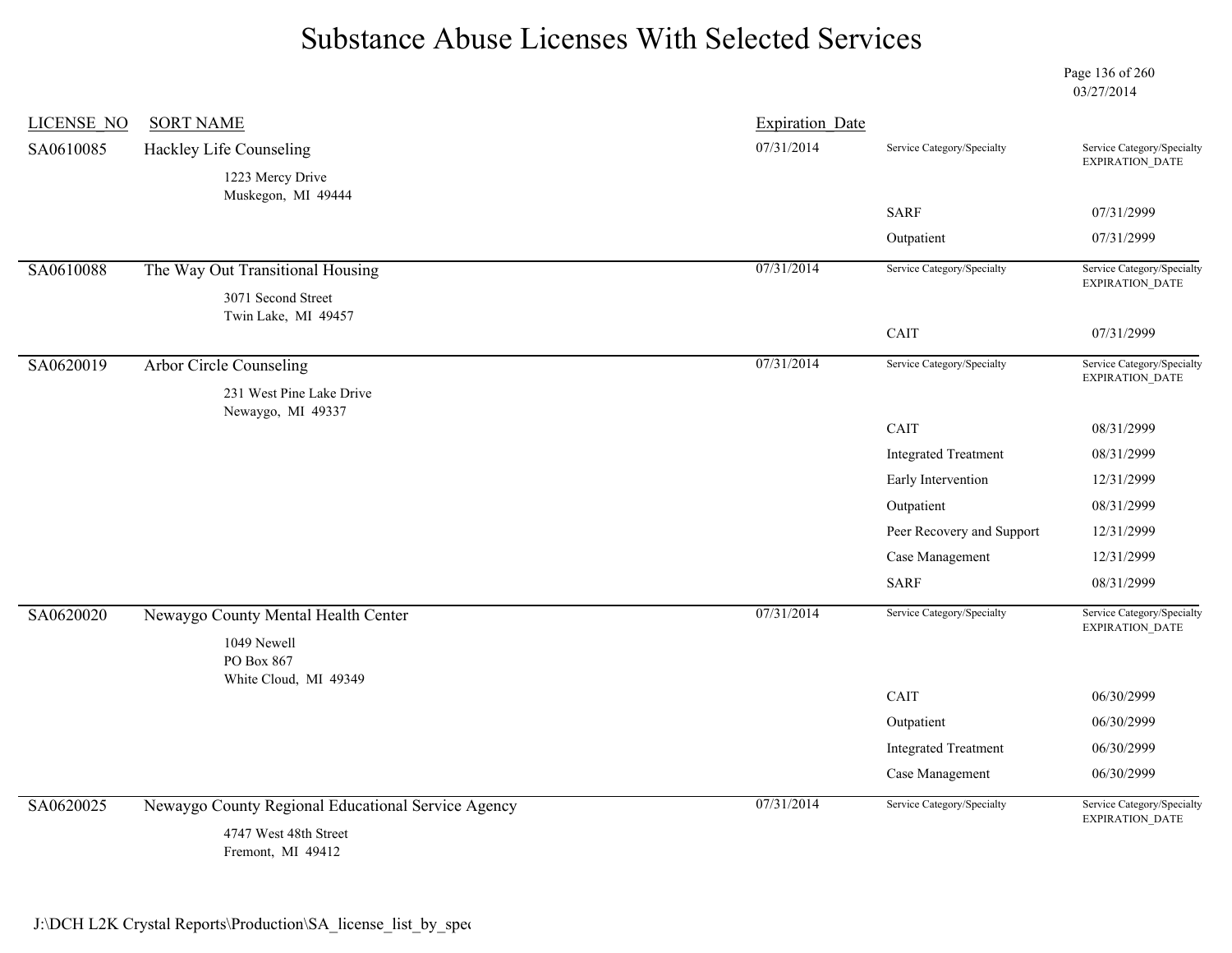Page 137 of 260 03/27/2014

| <b>LICENSE NO</b> | <b>SORT NAME</b>                                     | <b>Expiration Date</b> |                             |                                                      |
|-------------------|------------------------------------------------------|------------------------|-----------------------------|------------------------------------------------------|
|                   |                                                      |                        | CAIT                        | 09/30/2999                                           |
| SA0620026         | Newaygo County Diversion Programs                    | 07/31/2014             | Service Category/Specialty  | Service Category/Specialty                           |
|                   | 1092 Newell Street<br>P.O. Box 885                   |                        |                             | EXPIRATION_DATE                                      |
|                   | White Cloud, MI 49349                                |                        | CAIT                        | 09/30/2999                                           |
| SA0620027         | The Farm: Where Living Things Grow, Inc.             | 07/31/2014             | Service Category/Specialty  | Service Category/Specialty<br>EXPIRATION_DATE        |
|                   | 623 E. Main Street<br>PO Box 67<br>Fremont, MI 49412 |                        |                             |                                                      |
|                   |                                                      |                        | CAIT                        | 02/28/2999                                           |
| SA0620028         | Catholic Charities West Michigan<br>1195 East Wilcox | 07/31/2014             | Service Category/Specialty  | Service Category/Specialty<br><b>EXPIRATION DATE</b> |
|                   | PO Box 912<br>White Cloud, MI 49349                  |                        |                             |                                                      |
|                   |                                                      |                        | <b>Integrated Treatment</b> | 04/30/2999                                           |
|                   |                                                      |                        | CAIT                        | 04/30/2999                                           |
|                   |                                                      |                        | Outpatient                  | 04/30/2999                                           |
|                   |                                                      |                        | <b>SARF</b>                 | 04/30/2999                                           |
|                   |                                                      |                        | Early Intervention          | 04/30/2999                                           |
|                   |                                                      |                        | Case Management             | 04/30/2999                                           |
|                   |                                                      |                        | Peer Recovery and Support   | 04/30/2999                                           |
| SA0630008         | Catholic Charities of Southeast Michigan             | 07/31/2014             | Service Category/Specialty  | Service Category/Specialty<br>EXPIRATION_DATE        |
|                   | 1424 E Eleven Mile Road<br>Royal Oak, MI 48067       |                        |                             |                                                      |
|                   |                                                      |                        | CAIT                        | 03/31/2999                                           |
|                   |                                                      |                        | <b>SARF</b>                 | 03/31/2999                                           |
|                   |                                                      |                        | Case Management             | 03/31/2999                                           |
|                   |                                                      |                        | <b>Integrated Treatment</b> | 03/31/2999                                           |
|                   |                                                      |                        | Outpatient                  | 03/31/2999                                           |
|                   |                                                      |                        | Early Intervention          | 03/31/2999                                           |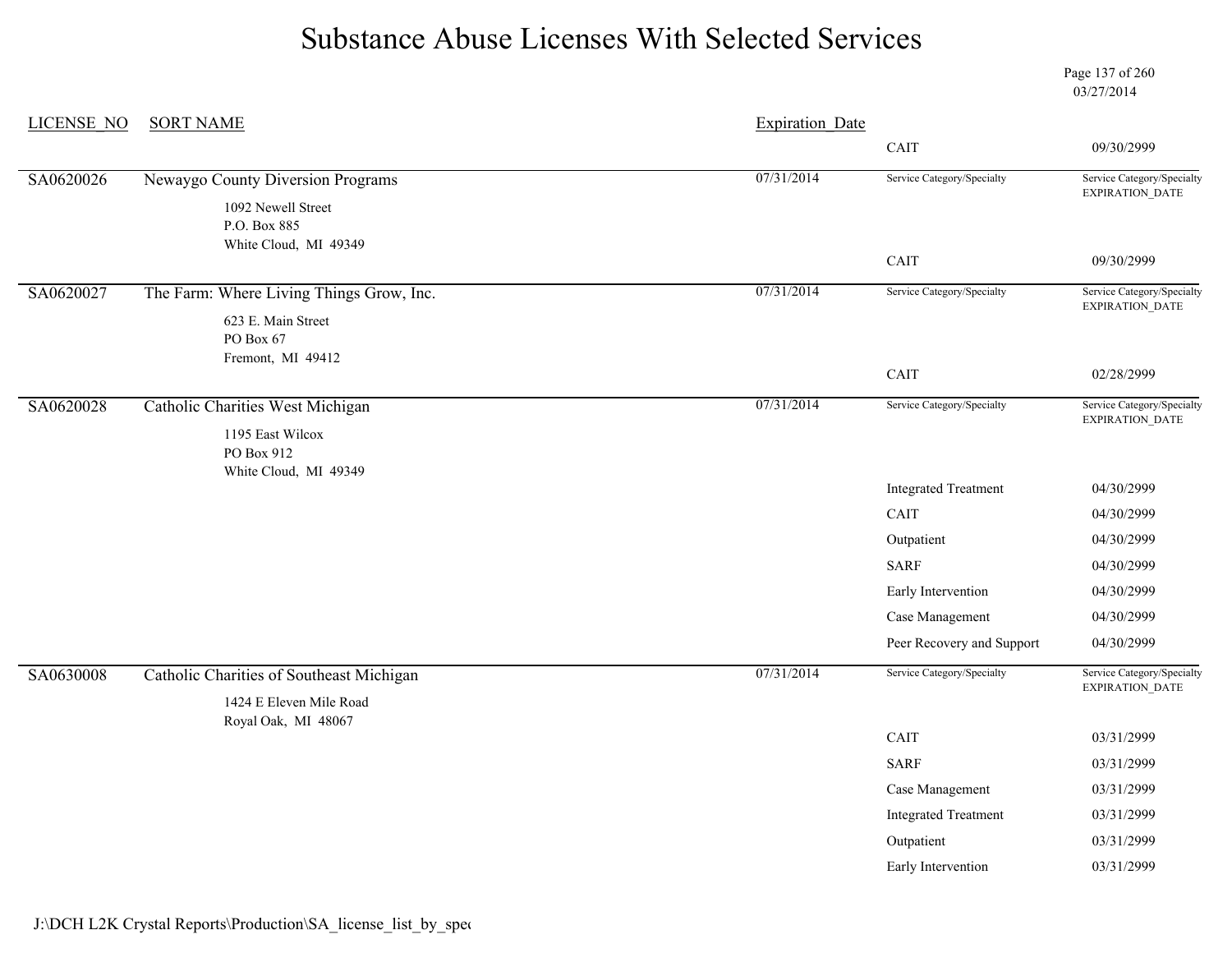Page 138 of 260 03/27/2014

| <b>LICENSE NO</b> | <b>SORT NAME</b>                                                                           | <b>Expiration Date</b> |                             |                                                      |
|-------------------|--------------------------------------------------------------------------------------------|------------------------|-----------------------------|------------------------------------------------------|
| SA0630013         | Counseling Associates Inc<br>6960 Orchard Lake Rd.<br>Ste 100<br>West Bloomfield, MI 48322 | 07/31/2014             | Service Category/Specialty  | Service Category/Specialty<br>EXPIRATION_DATE        |
|                   |                                                                                            |                        | Outpatient                  | 03/31/2999                                           |
|                   |                                                                                            |                        | <b>SARF</b>                 | 03/31/2999                                           |
| SA0630016         | <b>Oakland Family Services</b><br>114 Orchard Lake Road<br>Pontiac, MI 48341               | 07/31/2014             | Service Category/Specialty  | Service Category/Specialty<br>EXPIRATION_DATE        |
|                   |                                                                                            |                        | CAIT                        | 05/31/2999                                           |
|                   |                                                                                            |                        | Early Intervention          | 05/31/2999                                           |
|                   |                                                                                            |                        | Case Management             | 05/31/2999                                           |
|                   |                                                                                            |                        | <b>Integrated Treatment</b> | 05/31/2999                                           |
|                   |                                                                                            |                        | Peer Recovery and Support   | 05/31/2999                                           |
|                   |                                                                                            |                        | Outpatient                  | 05/31/2999                                           |
|                   |                                                                                            |                        | <b>SARF</b>                 | 05/31/2999                                           |
| SA0630018         | <b>Gateway Counseling Center</b><br>2011 Crooks Road<br>Royal Oak, MI 48073                | 07/31/2014             | Service Category/Specialty  | Service Category/Specialty<br>EXPIRATION_DATE        |
|                   |                                                                                            |                        | <b>SARF</b>                 | 07/31/2999                                           |
|                   |                                                                                            |                        | CAIT                        | 07/31/2999                                           |
|                   |                                                                                            |                        | Outpatient                  | 07/31/2999                                           |
| SA0630019         | Guest House for Women Religious<br>1720 W Scripps Rd                                       | 07/31/2014             | Service Category/Specialty  | Service Category/Specialty<br><b>EXPIRATION DATE</b> |
|                   | Lake Orion, MI 48360                                                                       |                        |                             |                                                      |
|                   |                                                                                            |                        | Residential                 | 08/31/2999                                           |
|                   |                                                                                            |                        | CAIT                        | 08/31/2999                                           |
| SA0630051         | Providence Hospital and Medical Centers<br>16001 W Nine Mile Rd<br>Southfield, MI 48037    | 07/31/2014             | Service Category/Specialty  | Service Category/Specialty<br>EXPIRATION_DATE        |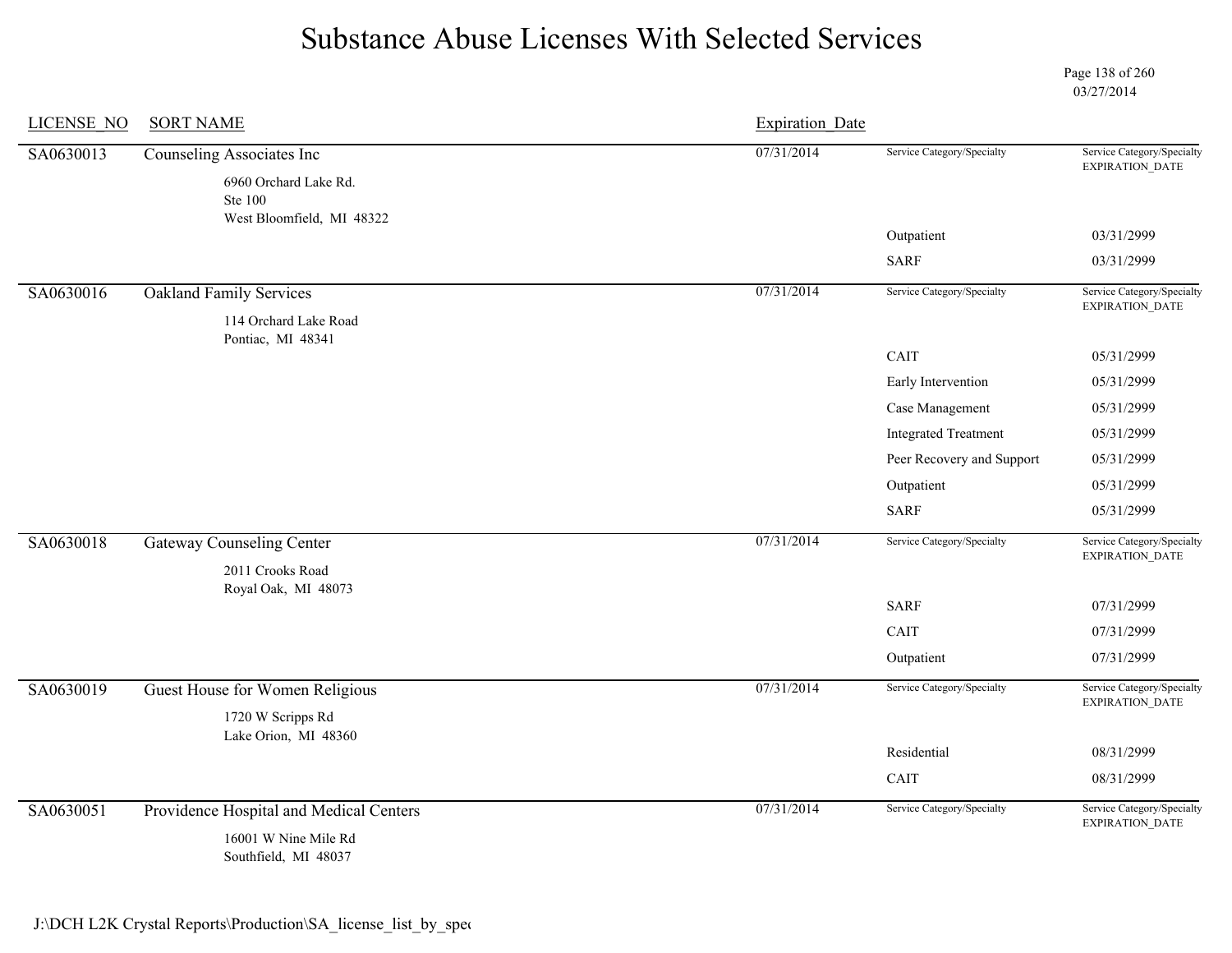Page 139 of 260 03/27/2014

| LICENSE NO | <b>SORT NAME</b>                                                   | <b>Expiration Date</b> |                             |                                                      |
|------------|--------------------------------------------------------------------|------------------------|-----------------------------|------------------------------------------------------|
|            |                                                                    |                        | Inpatient                   | 05/31/2999                                           |
|            |                                                                    |                        | <b>Integrated Treatment</b> | 05/31/2999                                           |
| SA0630142  | Henry Ford Behavioral Health Chemical Dependency/Maplegrove Center | 07/31/2014             | Service Category/Specialty  | Service Category/Specialty<br><b>EXPIRATION DATE</b> |
|            | 6773 W Maple Road<br>West Bloomfield, MI 48322                     |                        |                             |                                                      |
|            |                                                                    |                        | CAIT                        | 09/30/2999                                           |
|            |                                                                    |                        | Outpatient                  | 09/30/2999                                           |
|            |                                                                    |                        | Residential Detox           | 09/30/2999                                           |
|            |                                                                    |                        | Residential                 | 09/30/2999                                           |
| SA0630249  | Catholic Charities of Southeast Michigan                           | 07/31/2014             | Service Category/Specialty  | Service Category/Specialty<br><b>EXPIRATION DATE</b> |
|            | 3300 South Adams Road<br>Auburn Hills, MI 48326                    |                        |                             |                                                      |
|            |                                                                    |                        | Outpatient                  | 03/31/2999                                           |
|            |                                                                    |                        | <b>SARF</b>                 | 03/31/2999                                           |
|            |                                                                    |                        | CAIT                        | 03/31/2999                                           |
|            |                                                                    |                        | Early Intervention          | 03/31/2999                                           |
|            |                                                                    |                        | <b>Integrated Treatment</b> | 03/31/2999                                           |
| SA0630255  | Catholic Charities of Southeast Michigan                           | 07/31/2014             | Service Category/Specialty  | Service Category/Specialty<br>EXPIRATION_DATE        |
|            | 6637 Highland Road                                                 |                        |                             |                                                      |
|            | Waterford, MI 48327                                                |                        | <b>SARF</b>                 | 03/31/2999                                           |
|            |                                                                    |                        | <b>Integrated Treatment</b> | 03/31/2999                                           |
|            |                                                                    |                        | Case Management             | 03/31/2999                                           |
|            |                                                                    |                        | Outpatient                  | 03/31/2999                                           |
|            |                                                                    |                        | CAIT                        | 03/31/2999                                           |
|            |                                                                    |                        | Early Intervention          | 03/31/2999                                           |
| SA0630260  | <b>Eastwood Clinics</b>                                            | 07/31/2014             | Service Category/Specialty  | Service Category/Specialty<br>EXPIRATION_DATE        |
|            | 30701 Woodward Ave<br><b>Ste 200</b><br>Royal Oak, MI 48073        |                        |                             |                                                      |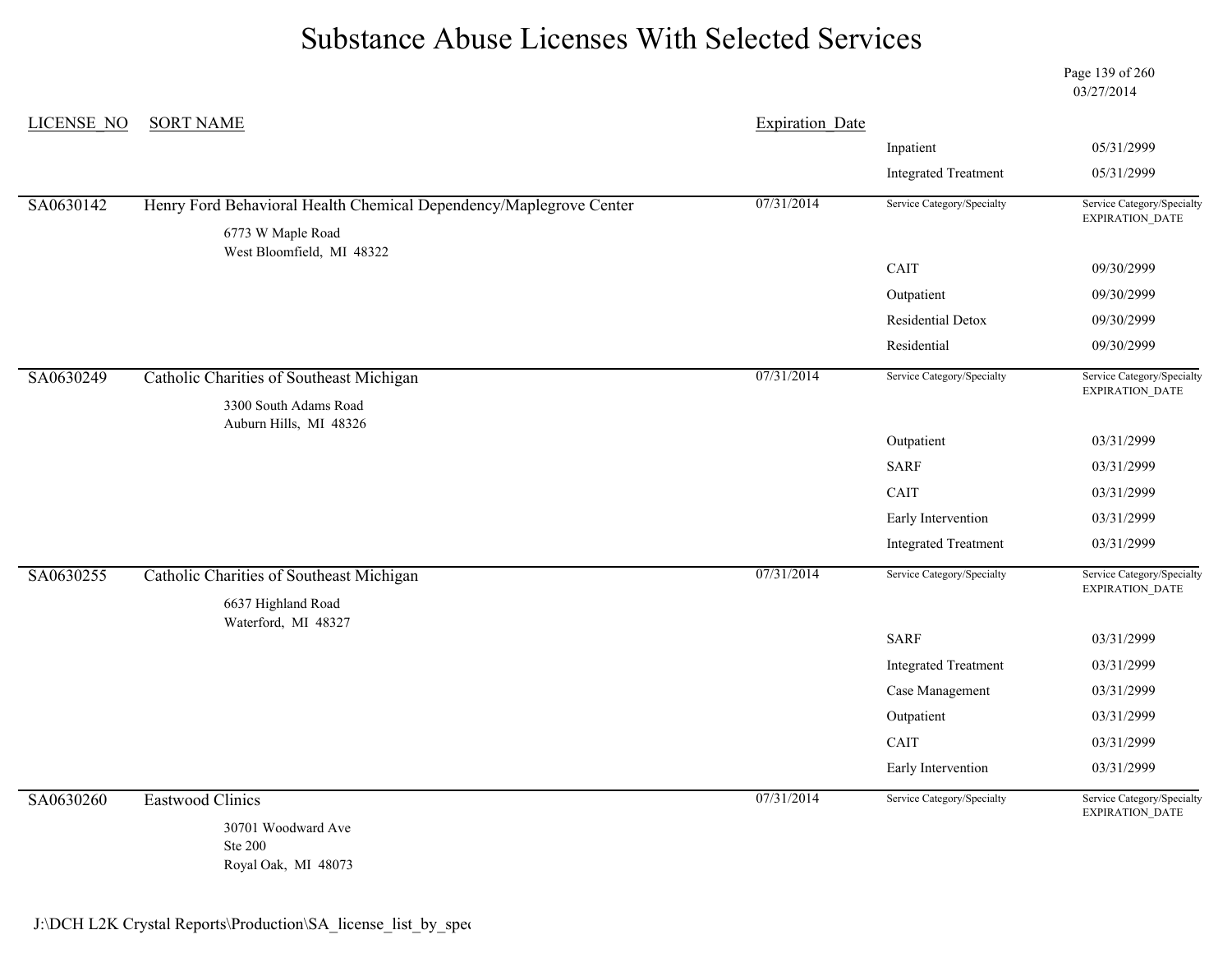Page 140 of 260 03/27/2014

| LICENSE NO | <b>SORT NAME</b>                           | <b>Expiration Date</b> |                             |                                               |
|------------|--------------------------------------------|------------------------|-----------------------------|-----------------------------------------------|
|            |                                            |                        | Early Intervention          | 11/30/2999                                    |
|            |                                            |                        | CAIT                        | 11/30/2999                                    |
|            |                                            |                        | <b>SARF</b>                 | 11/30/2999                                    |
|            |                                            |                        | Peer Recovery and Support   | 11/30/2999                                    |
|            |                                            |                        | <b>Integrated Treatment</b> | 11/30/2999                                    |
|            |                                            |                        | Outpatient                  | 11/30/2999                                    |
| SA0630286  | <b>Smith Counseling Centre</b>             | 07/31/2014             | Service Category/Specialty  | Service Category/Specialty<br>EXPIRATION_DATE |
|            | 2790 Coolidge Highway<br>Berkley, MI 48072 |                        |                             |                                               |
|            |                                            |                        | Outpatient                  | 08/31/2999                                    |
|            |                                            |                        | CAIT                        | 08/31/2999                                    |
|            |                                            |                        | <b>SARF</b>                 | 08/31/2999                                    |
| SA0630287  | <b>Auro Medical Center</b>                 | 07/31/2014             | Service Category/Specialty  | Service Category/Specialty<br>EXPIRATION_DATE |
|            | 43368 Woodward<br>Ste 102                  |                        |                             |                                               |
|            | Bloomfield Hills, MI 48302                 |                        | Outpatient                  | 08/31/2999                                    |
| SA0630311  | <b>Eastwood Clinics</b>                    | 07/31/2014             | Service Category/Specialty  | Service Category/Specialty<br>EXPIRATION_DATE |
|            | 1515 N Stephenson Hwy                      |                        |                             |                                               |
|            | Royal Oak, MI 48067                        |                        | <b>Integrated Treatment</b> | 11/30/2999                                    |
|            |                                            |                        | Outpatient                  | 11/30/2999                                    |
|            |                                            |                        | Residential                 | 11/30/2999                                    |
|            |                                            |                        | Peer Recovery and Support   | 11/30/2999                                    |
| SA0630316  | <b>Oakland Family Services</b>             | 07/31/2014             | Service Category/Specialty  | Service Category/Specialty<br>EXPIRATION_DATE |
|            | 2045 West Maple Rd                         |                        |                             |                                               |
|            | Ste D-407<br>Walled Lake, MI 48390         |                        |                             |                                               |
|            |                                            |                        | CAIT                        | 05/31/2999                                    |
|            |                                            |                        | <b>SARF</b>                 | 05/31/2999                                    |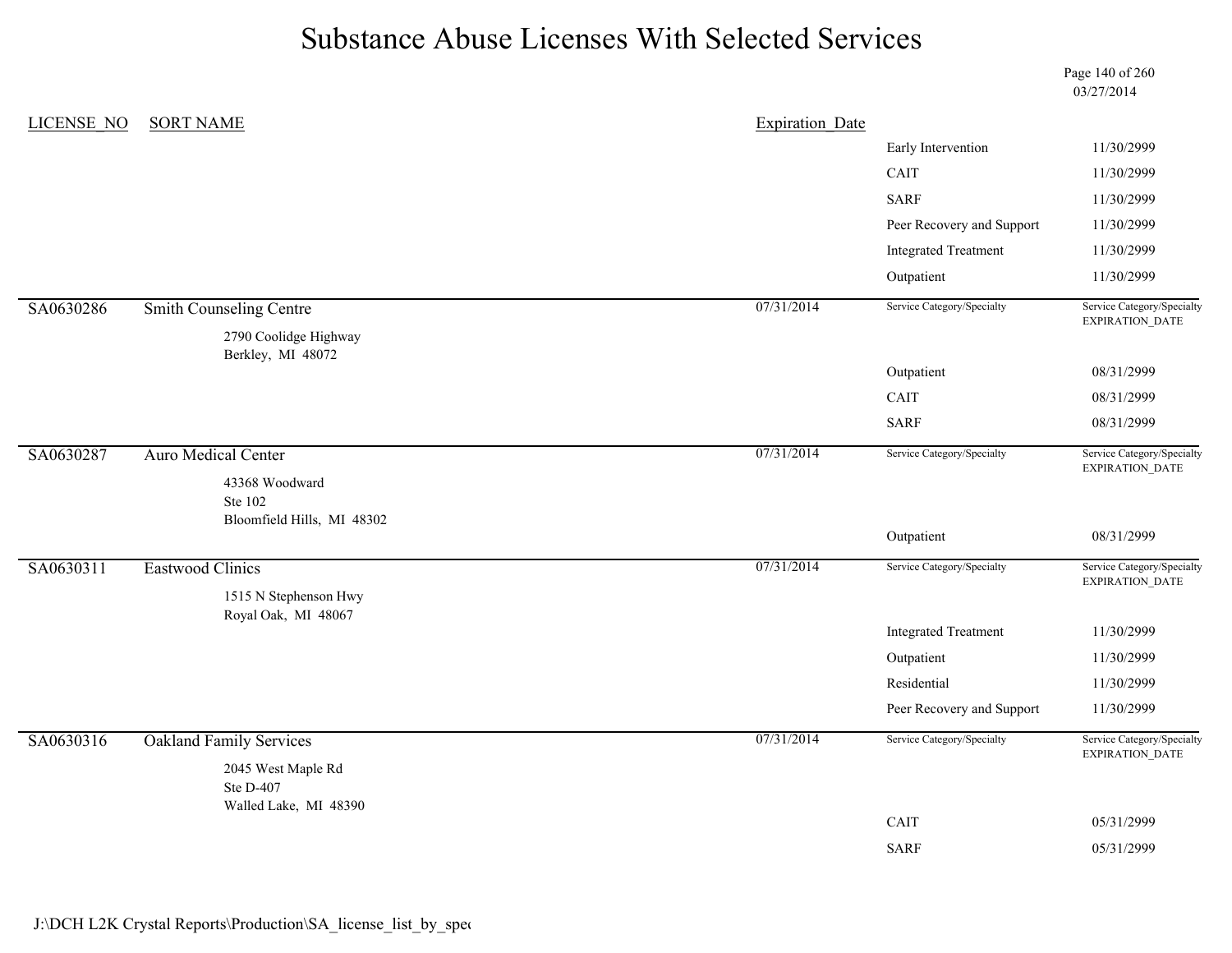Page 141 of 260 03/27/2014

| LICENSE NO | <b>SORT NAME</b>                                           | <b>Expiration Date</b> |                             |                                               |
|------------|------------------------------------------------------------|------------------------|-----------------------------|-----------------------------------------------|
|            |                                                            |                        | Case Management             | 05/31/2999                                    |
|            |                                                            |                        | Outpatient                  | 05/31/2999                                    |
|            |                                                            |                        | <b>Integrated Treatment</b> | 05/31/2999                                    |
|            |                                                            |                        | Early Intervention          | 05/31/2999                                    |
|            |                                                            |                        | Peer Recovery and Support   | 05/31/2999                                    |
| SA0630317  | <b>Oakland Family Services</b>                             | 07/31/2014             | Service Category/Specialty  | Service Category/Specialty<br>EXPIRATION_DATE |
|            | 2351 W Twelve Mile Road<br>Berkley, MI 48072               |                        |                             |                                               |
|            |                                                            |                        | Outpatient                  | 05/31/2999                                    |
|            |                                                            |                        | CAIT                        | 05/31/2999                                    |
|            |                                                            |                        | Case Management             | 05/31/2999                                    |
|            |                                                            |                        | Early Intervention          | 05/31/2999                                    |
|            |                                                            |                        | Peer Recovery and Support   | 05/31/2999                                    |
|            |                                                            |                        | <b>SARF</b>                 | 05/31/2999                                    |
|            |                                                            |                        | <b>Integrated Treatment</b> | 05/31/2999                                    |
| SA0630323  | Oakland Psychological Clinic PC<br>2550 South Telegraph Rd | 07/31/2014             | Service Category/Specialty  | Service Category/Specialty<br>EXPIRATION_DATE |
|            | Ste 250<br>Bloomfield Hills, MI 48302                      |                        |                             |                                               |
|            |                                                            |                        | Outpatient                  | 11/30/2999                                    |
|            |                                                            |                        | <b>Integrated Treatment</b> | 11/30/2999                                    |
|            |                                                            |                        | CAIT                        | 11/30/2999                                    |
|            |                                                            |                        | Case Management             | 11/30/2999                                    |
| SA0630333  | Oakland Psychological Clinic PC<br>17352 W. 12 Mile Rd.    | 07/31/2014             | Service Category/Specialty  | Service Category/Specialty<br>EXPIRATION_DATE |
|            | Suite 100<br>Southfield, MI 48076                          |                        |                             |                                               |
|            |                                                            |                        | Case Management             | 11/30/2999                                    |
|            |                                                            |                        | Outpatient                  | 11/30/2999                                    |
|            |                                                            |                        | <b>Integrated Treatment</b> | 11/30/2999                                    |
|            |                                                            |                        |                             |                                               |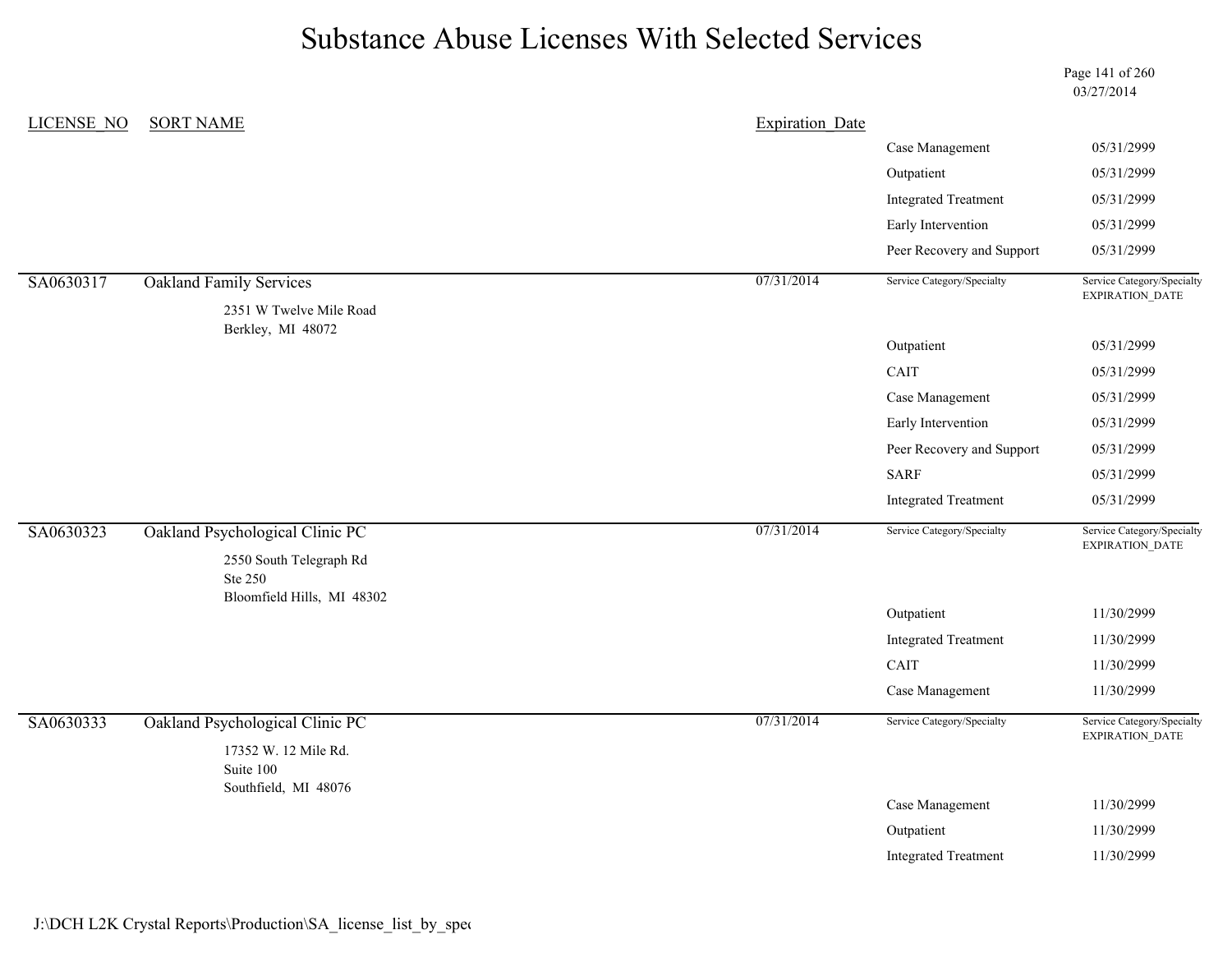Page 142 of 260 03/27/2014

| <b>LICENSE NO</b> | <b>SORT NAME</b>                                  | <b>Expiration Date</b> |                             |                                                      |
|-------------------|---------------------------------------------------|------------------------|-----------------------------|------------------------------------------------------|
|                   |                                                   |                        | CAIT                        | 11/30/2999                                           |
| SA0630334         | Oakland Psychological Clinic PC                   | 07/31/2014             | Service Category/Specialty  | Service Category/Specialty                           |
|                   | 1800 North Milford Rd<br><b>Ste 100</b>           |                        |                             | <b>EXPIRATION DATE</b>                               |
|                   | Milford, MI 48381                                 |                        | CAIT                        | 11/30/2999                                           |
|                   |                                                   |                        | Case Management             | 11/30/2999                                           |
|                   |                                                   |                        | <b>Integrated Treatment</b> | 11/30/2999                                           |
|                   |                                                   |                        | Outpatient                  | 11/30/2999                                           |
| SA0630335         | Oakland Psychological Clinic PC                   | 07/31/2014             | Service Category/Specialty  | Service Category/Specialty<br>EXPIRATION_DATE        |
|                   | 1455 South Lapeer Rd<br>Suite 175 North           |                        |                             |                                                      |
|                   | Lake Orion, MI 48360                              |                        | CAIT                        | 11/30/2999                                           |
|                   |                                                   |                        | Case Management             | 11/30/2999                                           |
|                   |                                                   |                        | <b>Integrated Treatment</b> | 11/30/2999                                           |
|                   |                                                   |                        | Outpatient                  | 11/30/2999                                           |
| SA0630344         | Sis Wenger and Associates                         | 07/31/2014             | Service Category/Specialty  | Service Category/Specialty<br><b>EXPIRATION DATE</b> |
|                   | 3355 Bradway Blvd<br>Bloomfield Village, MI 48301 |                        |                             |                                                      |
|                   |                                                   |                        | CAIT                        | 09/30/2999                                           |
| SA0630385         | Abaris Health PC dba Great Lakes Counseling       | 07/31/2014             | Service Category/Specialty  | Service Category/Specialty<br>EXPIRATION_DATE        |
|                   | 550 West Hamlin Road<br>Rochester Hills, MI 48307 |                        |                             |                                                      |
|                   |                                                   |                        | Early Intervention          | 04/30/2014                                           |
|                   |                                                   |                        | Peer Recovery and Support   | 04/30/2014                                           |
|                   |                                                   |                        | Residential                 | 04/30/2014                                           |
|                   |                                                   |                        | Outpatient                  | 04/30/2014                                           |
|                   |                                                   |                        | <b>SARF</b>                 | 07/31/2999                                           |
|                   |                                                   |                        | Case Management             | 04/30/2014                                           |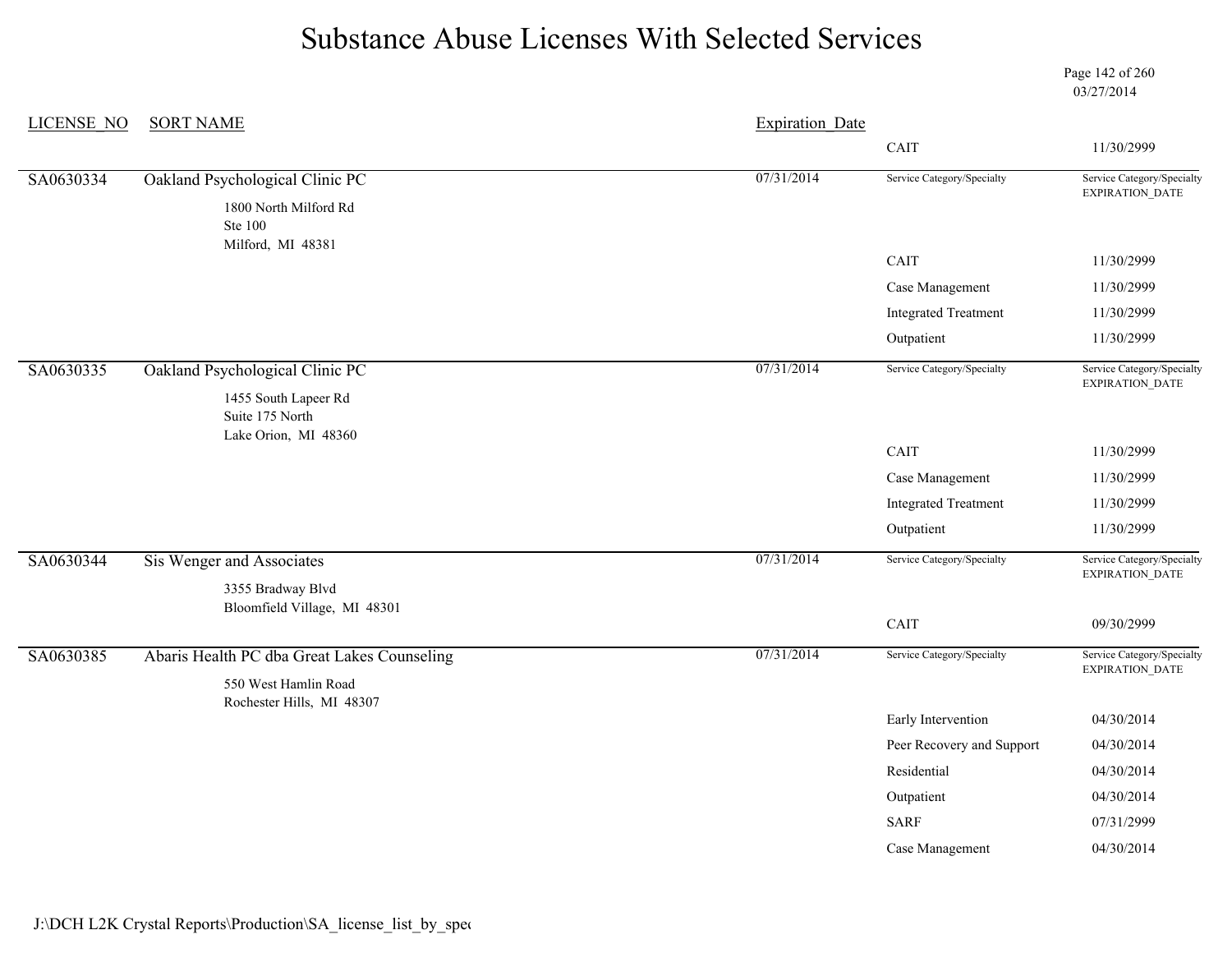Page 143 of 260 03/27/2014

| <b>LICENSE NO</b> | <b>SORT NAME</b>                                                | <b>Expiration Date</b> |                             |                                                      |
|-------------------|-----------------------------------------------------------------|------------------------|-----------------------------|------------------------------------------------------|
|                   |                                                                 |                        | <b>Integrated Treatment</b> | 04/30/2014                                           |
| SA0630417         | Metropolitan Rehabilitation Clinics Inc                         | 07/31/2014             | Service Category/Specialty  | Service Category/Specialty                           |
|                   | 21700 Greenfield<br>Ste 130                                     |                        |                             | EXPIRATION_DATE                                      |
|                   | Oak Park, MI 48237                                              |                        | CAIT                        | 07/31/2999                                           |
|                   |                                                                 |                        | <b>SARF</b>                 | 07/31/2999                                           |
|                   |                                                                 |                        | Outpatient-Methadone        | 07/31/2999                                           |
|                   |                                                                 |                        | Outpatient                  | 07/31/2999                                           |
| SA0630472         | Eastwood Clinics                                                | 07/31/2014             | Service Category/Specialty  | Service Category/Specialty<br>EXPIRATION_DATE        |
|                   | 3950 Rochester Rd<br>Ste 1400                                   |                        |                             |                                                      |
|                   | Rochester Hills, MI 48307                                       |                        | Outpatient                  | 11/30/2999                                           |
|                   |                                                                 |                        | <b>Integrated Treatment</b> | 11/30/2999                                           |
|                   |                                                                 |                        | Early Intervention          | 11/30/2999                                           |
| SA0630473         | ACC Drug & Substance Abuse Prevention for Arab & Chaldean Youth | 07/31/2014             | Service Category/Specialty  | Service Category/Specialty<br>EXPIRATION_DATE        |
|                   | 28551 Southfield Rd<br>Lathrup Village, MI 48076                |                        |                             |                                                      |
|                   |                                                                 |                        | CAIT                        | 10/31/2999                                           |
| SA0630525         | <b>Assessment Center</b>                                        | 07/31/2014             | Service Category/Specialty  | Service Category/Specialty<br>EXPIRATION_DATE        |
|                   | 2820 W Maple Rd<br>Ste 133                                      |                        |                             |                                                      |
|                   | Troy, MI 48084                                                  |                        | <b>SARF</b>                 | 07/31/2999                                           |
| SA0630581         | Havenwyck Hospital Inc                                          | 07/31/2014             | Service Category/Specialty  | Service Category/Specialty<br><b>EXPIRATION DATE</b> |
|                   | 1525 University Drive<br>Auburn Hills, MI 48326                 |                        |                             |                                                      |
|                   |                                                                 |                        | Inpatient                   | 11/30/2999                                           |
|                   |                                                                 |                        | CAIT                        | 11/30/2999                                           |
|                   |                                                                 |                        | Residential                 | 11/30/2999                                           |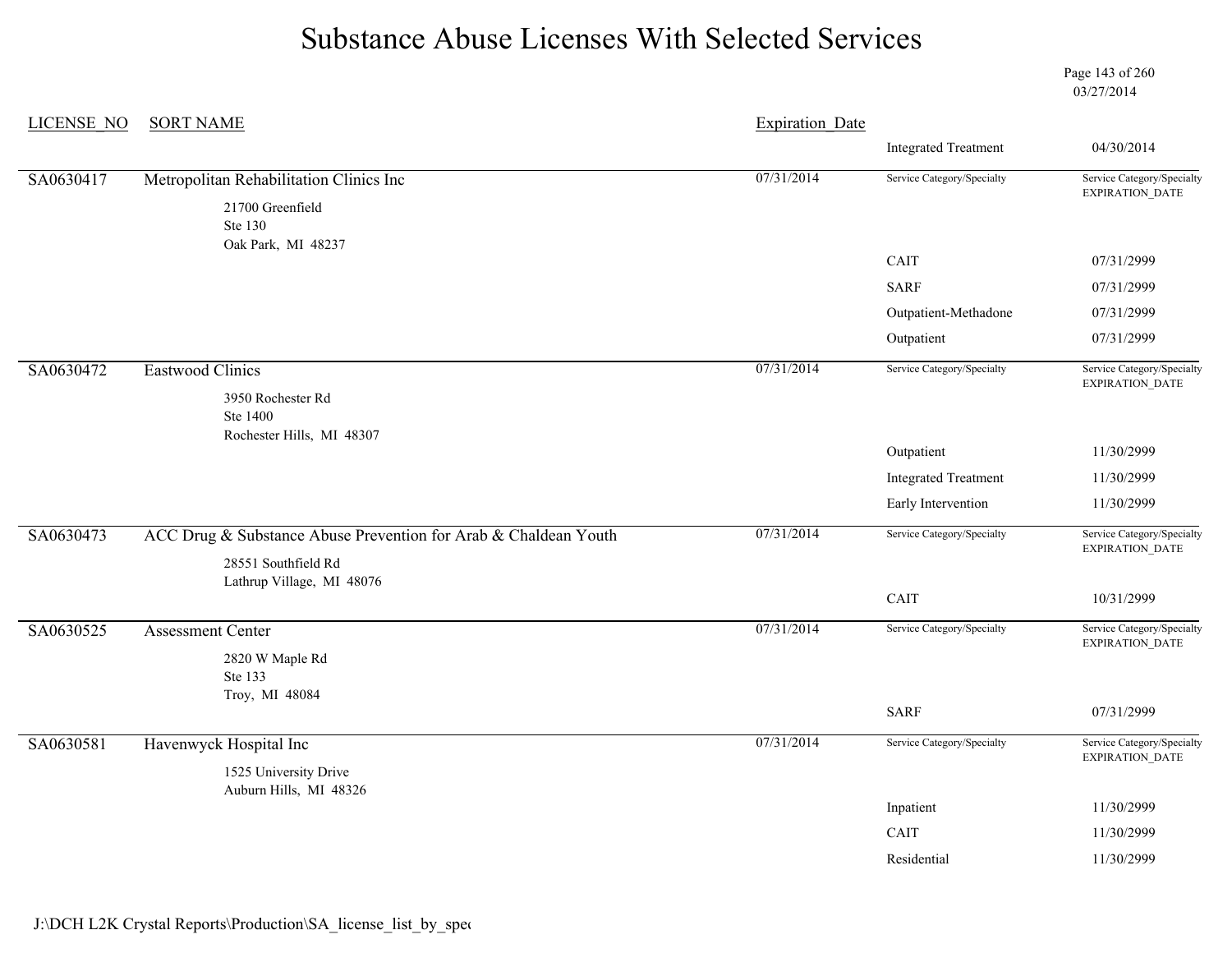Page 144 of 260 03/27/2014

| <b>LICENSE NO</b> | <b>SORT NAME</b>                                      | <b>Expiration Date</b> |                             |                                               |
|-------------------|-------------------------------------------------------|------------------------|-----------------------------|-----------------------------------------------|
|                   |                                                       |                        | Outpatient                  | 11/30/2999                                    |
| SA0630584         | Oakland University Substance Abuse Prevention Program | 07/31/2014             | Service Category/Specialty  | Service Category/Specialty<br>EXPIRATION_DATE |
|                   | East Wing<br>Graham Health Center                     |                        |                             |                                               |
|                   | Rochester, MI 48309                                   |                        | CAIT                        | 02/28/2999                                    |
|                   |                                                       |                        |                             |                                               |
| SA0630605         | Living Life Drug Free                                 | 07/31/2014             | Service Category/Specialty  | Service Category/Specialty<br>EXPIRATION_DATE |
|                   | 2276 Shore Hill Drive<br>West Bloomfield, MI 48323    |                        |                             |                                               |
|                   |                                                       |                        | CAIT                        | 03/31/2999                                    |
| SA0630622         | Turning Point Recovery Center                         | 07/31/2014             | Service Category/Specialty  | Service Category/Specialty<br>EXPIRATION_DATE |
|                   | 54 Seneca Street<br>Pontiac, MI 48342                 |                        |                             |                                               |
|                   |                                                       |                        | <b>SARF</b>                 | 07/31/2999                                    |
|                   |                                                       |                        | <b>Integrated Treatment</b> | 07/31/2014                                    |
|                   |                                                       |                        | Outpatient                  | 07/31/2014                                    |
|                   |                                                       |                        | Residential                 | 07/31/2014                                    |
|                   |                                                       |                        | CAIT                        | 07/31/2999                                    |
| SA0630635         | Michigan Court Services Inc                           | 07/31/2014             | Service Category/Specialty  | Service Category/Specialty                    |
|                   | 3526 Sashabaw Road                                    |                        |                             | EXPIRATION_DATE                               |
|                   | Waterford, MI 48329                                   |                        | CAIT                        | 05/31/2999                                    |
|                   |                                                       |                        | <b>SARF</b>                 | 05/31/2999                                    |
|                   |                                                       |                        |                             |                                               |
|                   |                                                       |                        | Outpatient                  | 05/31/2999                                    |
| SA0630647         | Joyce (Marty) K Frazho                                | 07/31/2014             | Service Category/Specialty  | Service Category/Specialty<br>EXPIRATION_DATE |
|                   | 300 East Maple<br>Suite 309                           |                        |                             |                                               |
|                   | Birmingham, MI 48009                                  |                        | Outpatient                  | 07/31/2999                                    |
|                   |                                                       |                        |                             |                                               |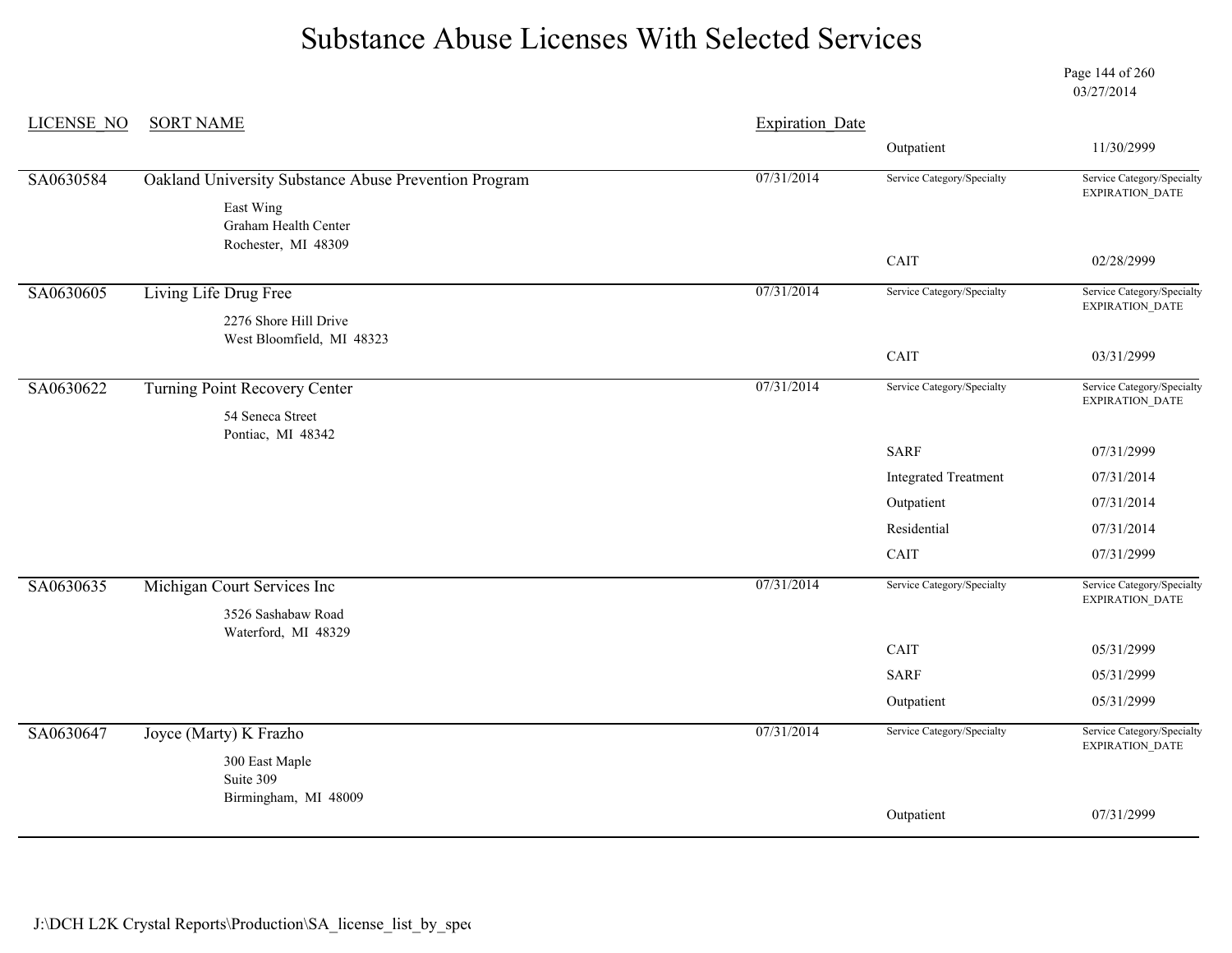Page 145 of 260 03/27/2014

| <b>LICENSE NO</b> | <b>SORT NAME</b>                                                      | <b>Expiration Date</b> |                             |                                               |
|-------------------|-----------------------------------------------------------------------|------------------------|-----------------------------|-----------------------------------------------|
| SA0630658         | <b>Oakland Family Services</b>                                        | 07/31/2014             | Service Category/Specialty  | Service Category/Specialty<br>EXPIRATION_DATE |
|                   | 130 Hampton Circle<br><b>Ste 100</b><br>Rochester Hills, MI 48307     |                        |                             |                                               |
|                   |                                                                       |                        | CAIT                        | 05/31/2999                                    |
|                   |                                                                       |                        | <b>SARF</b>                 | 05/31/2999                                    |
|                   |                                                                       |                        | Case Management             | 05/31/2999                                    |
|                   |                                                                       |                        | Early Intervention          | 05/31/2999                                    |
|                   |                                                                       |                        | Outpatient                  | 05/31/2999                                    |
|                   |                                                                       |                        | Peer Recovery and Support   | 05/31/2999                                    |
|                   |                                                                       |                        | <b>Integrated Treatment</b> | 05/31/2999                                    |
| SA0630677         | Community Programs Inc                                                | 07/31/2014             | Service Category/Specialty  | Service Category/Specialty<br>EXPIRATION_DATE |
|                   | 1435 N Oakland Boulevard<br>Waterford, MI 48327                       |                        |                             |                                               |
|                   |                                                                       |                        | <b>SARF</b>                 | 06/30/2999                                    |
|                   |                                                                       |                        | Outpatient                  | 06/30/2999                                    |
|                   |                                                                       |                        | CAIT                        | 06/30/2999                                    |
|                   |                                                                       |                        | Residential                 | 06/30/2999                                    |
|                   |                                                                       |                        | <b>Integrated Treatment</b> | 06/30/2999                                    |
| SA0630687         | North Oakland Counseling Associates                                   | 07/31/2014             | Service Category/Specialty  | Service Category/Specialty<br>EXPIRATION_DATE |
|                   | 6887 Dixie Highway<br>Ste A<br>Clarkston, MI 48346                    |                        |                             |                                               |
|                   |                                                                       |                        | <b>SARF</b>                 | 03/31/2999                                    |
|                   |                                                                       |                        | Outpatient                  | 03/31/2999                                    |
|                   |                                                                       |                        | CAIT                        | 03/31/2999                                    |
| SA0630690         | Downriver Mental Health Clinic PC/dba Advanced Counseling Services PC | 07/31/2014             | Service Category/Specialty  | Service Category/Specialty<br>EXPIRATION_DATE |
|                   | 29201 Telegraph Rd<br>Ste 550                                         |                        |                             |                                               |
|                   | Southfield, MI 48034                                                  |                        |                             |                                               |
|                   |                                                                       |                        | Outpatient                  | 03/31/2999                                    |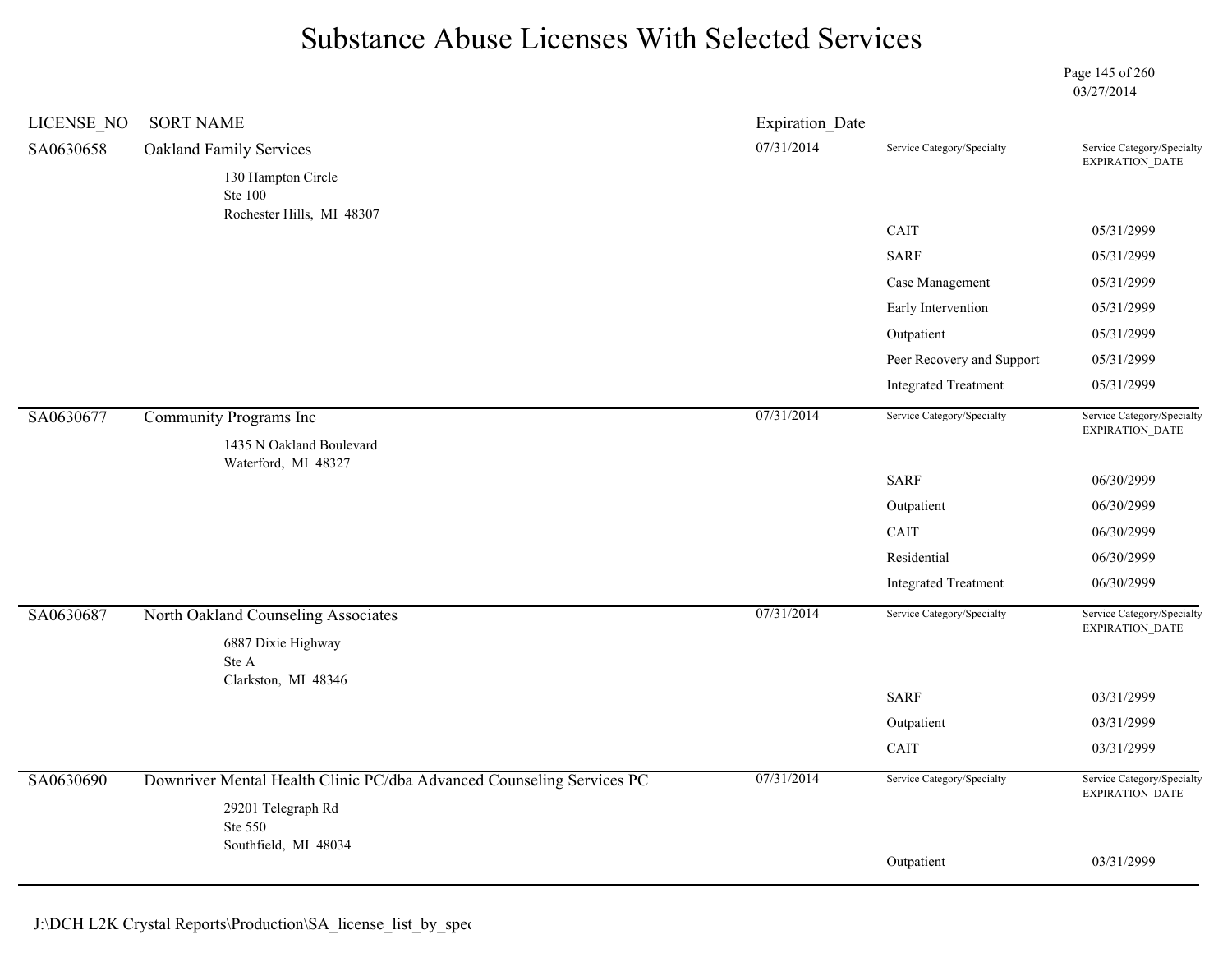Page 146 of 260 03/27/2014

| <b>LICENSE NO</b> | <b>SORT NAME</b>                                                      | <b>Expiration Date</b> |                            |                                                      |
|-------------------|-----------------------------------------------------------------------|------------------------|----------------------------|------------------------------------------------------|
| SA0630704         | Affirmations                                                          | 07/31/2014             | Service Category/Specialty | Service Category/Specialty<br><b>EXPIRATION DATE</b> |
|                   | 290 W Nine Mile Rd                                                    |                        |                            |                                                      |
|                   | Ferndale, MI 48220                                                    |                        | CAIT                       | 06/30/2999                                           |
| SA0630712         | <b>Triad Associates PC</b>                                            | 07/31/2014             | Service Category/Specialty | Service Category/Specialty<br>EXPIRATION_DATE        |
|                   | 8062 Ortonville Rd<br>Clarkston, MI 48348                             |                        |                            |                                                      |
|                   |                                                                       |                        | Outpatient                 | 04/30/2999                                           |
| SA0630723         | Waterford S.A.F.E.                                                    | 07/31/2013             | Service Category/Specialty | Service Category/Specialty<br><b>EXPIRATION DATE</b> |
|                   | 1150 Scott Lake Rd                                                    |                        |                            |                                                      |
|                   | Waterford, MI 48328                                                   |                        | CAIT                       | 03/31/2999                                           |
| SA0630724         | Broe Rehabilitation Services Inc                                      | 07/31/2014             | Service Category/Specialty | Service Category/Specialty<br><b>EXPIRATION DATE</b> |
|                   | 33634 W Eight Mile Rd<br>Farmington Hills, MI 48335                   |                        |                            |                                                      |
|                   |                                                                       |                        | Outpatient                 | 02/28/2999                                           |
|                   |                                                                       |                        | CAIT                       | 02/28/2999                                           |
| SA0630745         | New Oakland Child-Adolescent & Family Center                          | 07/31/2014             | Service Category/Specialty | Service Category/Specialty<br><b>EXPIRATION DATE</b> |
|                   | 6549 Town Center Drive                                                |                        |                            |                                                      |
|                   | Ste A<br>Clarkston, MI 48346                                          |                        |                            |                                                      |
|                   |                                                                       |                        | Outpatient                 | 05/31/2999                                           |
| SA0630765         | Downriver Mental Health Clinic PC/dba Advanced Counseling Services PC | 07/31/2014             | Service Category/Specialty | Service Category/Specialty<br>EXPIRATION_DATE        |
|                   | 7300 Dixie Highway<br>Suite 1000                                      |                        |                            |                                                      |
|                   | Clarkston, MI 48346                                                   |                        |                            |                                                      |
|                   |                                                                       |                        | Outpatient                 | 03/31/2999                                           |
| SA0630795         | Henry Ford Behavioral Health Chemical Dependency/Kingswood Hospital   | 07/31/2014             | Service Category/Specialty | Service Category/Specialty<br><b>EXPIRATION DATE</b> |
|                   | 10300 W Eight Mile Road<br>Ferndale, MI 48220                         |                        |                            |                                                      |
|                   |                                                                       |                        | Outpatient                 | 09/30/2999                                           |
|                   |                                                                       |                        |                            |                                                      |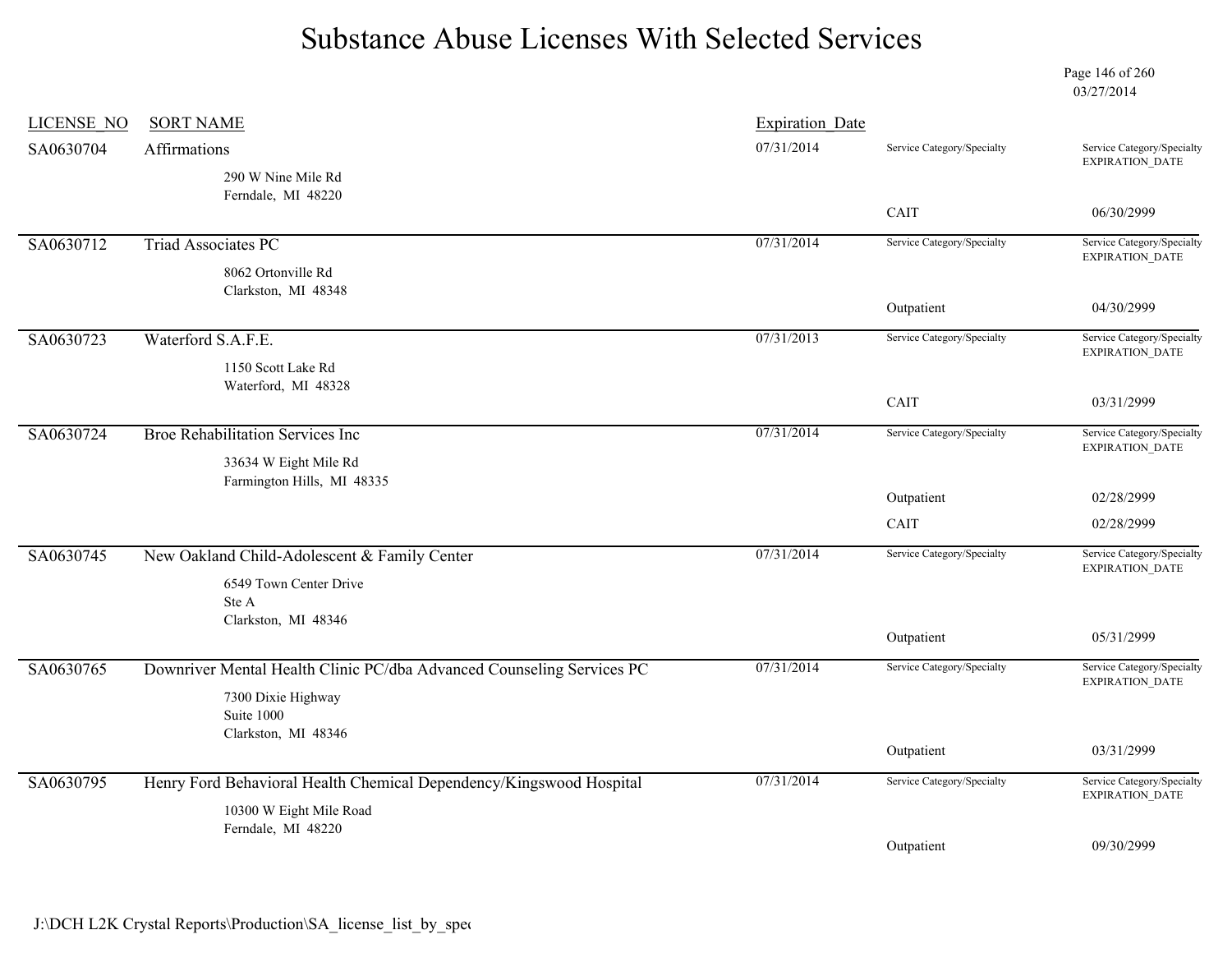Page 147 of 260 03/27/2014

| LICENSE NO | <b>SORT NAME</b>                               | <b>Expiration Date</b> |                            | 09/30/2999<br>09/30/2999<br>Service Category/Specialty<br><b>EXPIRATION DATE</b>                                                                                                                                                                                                                                                                                         |
|------------|------------------------------------------------|------------------------|----------------------------|--------------------------------------------------------------------------------------------------------------------------------------------------------------------------------------------------------------------------------------------------------------------------------------------------------------------------------------------------------------------------|
|            |                                                |                        | CAIT                       |                                                                                                                                                                                                                                                                                                                                                                          |
|            |                                                |                        | Inpatient                  | 09/30/2999<br>09/30/2999<br>Service Category/Specialty<br>EXPIRATION_DATE<br>02/28/2999<br>Service Category/Specialty<br>EXPIRATION_DATE<br>08/31/2999<br>08/31/2999<br>08/31/2999<br>Service Category/Specialty<br>EXPIRATION_DATE<br>04/30/2999<br>Service Category/Specialty<br><b>EXPIRATION DATE</b><br>05/31/2999<br>Service Category/Specialty<br>EXPIRATION_DATE |
| SA0630796  | Henry Ford Behavioral Health/Troy              | 07/31/2014             | Service Category/Specialty |                                                                                                                                                                                                                                                                                                                                                                          |
|            | 2825 Livernois<br>Troy, MI 48083               |                        |                            |                                                                                                                                                                                                                                                                                                                                                                          |
|            |                                                |                        | Outpatient                 |                                                                                                                                                                                                                                                                                                                                                                          |
|            |                                                |                        | CAIT                       |                                                                                                                                                                                                                                                                                                                                                                          |
| SA0630804  | <b>WLC Consulting</b>                          | 07/31/2014             | Service Category/Specialty |                                                                                                                                                                                                                                                                                                                                                                          |
|            | 31021 McKinney                                 |                        |                            |                                                                                                                                                                                                                                                                                                                                                                          |
|            | Franklin, MI 48025                             |                        | CAIT                       |                                                                                                                                                                                                                                                                                                                                                                          |
| SA0630823  | Chambers and Associates Co                     | 07/31/2014             | Service Category/Specialty |                                                                                                                                                                                                                                                                                                                                                                          |
|            | 12 Church Ave                                  |                        |                            |                                                                                                                                                                                                                                                                                                                                                                          |
|            | Clawson, MI 48017                              |                        | <b>SARF</b>                |                                                                                                                                                                                                                                                                                                                                                                          |
|            |                                                |                        | CAIT                       |                                                                                                                                                                                                                                                                                                                                                                          |
|            |                                                |                        | Outpatient                 |                                                                                                                                                                                                                                                                                                                                                                          |
| SA0630848  | Rivers Bend PC                                 | 07/31/2014             | Service Category/Specialty |                                                                                                                                                                                                                                                                                                                                                                          |
|            | 800 Stephenson Highway<br>Suite 250            |                        |                            |                                                                                                                                                                                                                                                                                                                                                                          |
|            | Troy, MI 48083                                 |                        |                            |                                                                                                                                                                                                                                                                                                                                                                          |
|            |                                                |                        | Outpatient                 |                                                                                                                                                                                                                                                                                                                                                                          |
| SA0630866  | New Oakland Child-Adolescent & Family Center   | 07/31/2014             | Service Category/Specialty |                                                                                                                                                                                                                                                                                                                                                                          |
|            | 32961 Middlebelt Road                          |                        |                            |                                                                                                                                                                                                                                                                                                                                                                          |
|            | Farmington Hills, MI 48334                     |                        | Outpatient                 |                                                                                                                                                                                                                                                                                                                                                                          |
| SA0630897  | Abaris Health, P.C. DBA Great Lakes Counseling | 07/31/2014             | Service Category/Specialty |                                                                                                                                                                                                                                                                                                                                                                          |
|            | 2300 Haggerty Road                             |                        |                            |                                                                                                                                                                                                                                                                                                                                                                          |
|            | Suite 2160<br>West Bloomfield, MI 48323        |                        |                            |                                                                                                                                                                                                                                                                                                                                                                          |
|            |                                                |                        | CAIT                       | 12/31/2999                                                                                                                                                                                                                                                                                                                                                               |
|            |                                                |                        |                            |                                                                                                                                                                                                                                                                                                                                                                          |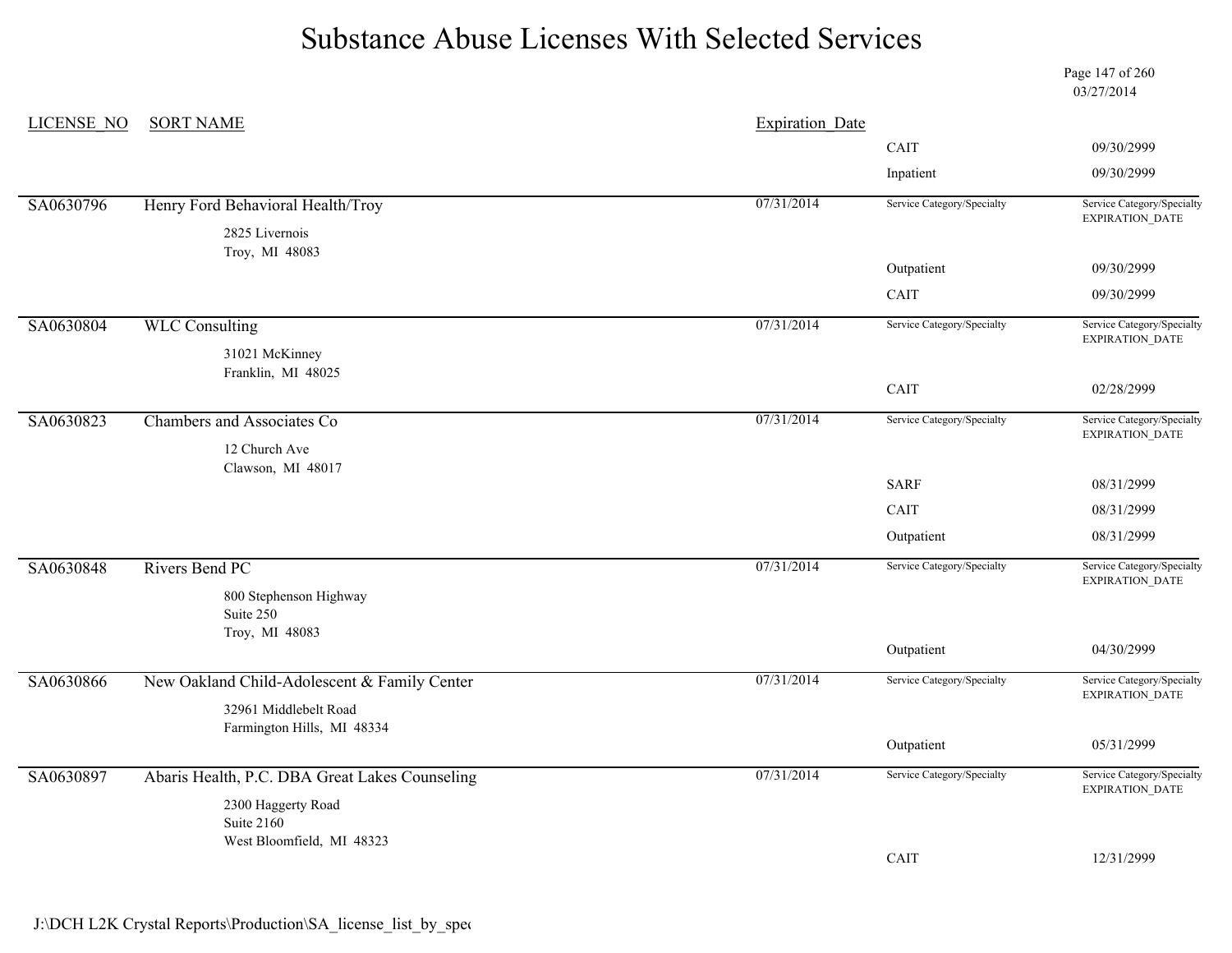Page 148 of 260 03/27/2014

| LICENSE NO | <b>SORT NAME</b>                                       | <b>Expiration Date</b> |                             |                                                                                                                                                                                                                                                                                                                                                                                               |
|------------|--------------------------------------------------------|------------------------|-----------------------------|-----------------------------------------------------------------------------------------------------------------------------------------------------------------------------------------------------------------------------------------------------------------------------------------------------------------------------------------------------------------------------------------------|
|            |                                                        |                        | Outpatient                  | 12/31/2999                                                                                                                                                                                                                                                                                                                                                                                    |
|            |                                                        |                        | <b>SARF</b>                 | 12/31/2999<br>12/31/2999<br>Service Category/Specialty<br>EXPIRATION_DATE<br>07/31/2999<br>07/31/2999<br>Service Category/Specialty<br>EXPIRATION_DATE<br>07/31/2999<br>07/31/2999<br>07/31/2999<br>Service Category/Specialty<br>EXPIRATION_DATE<br>02/28/2999<br>02/28/2999<br>Service Category/Specialty<br><b>EXPIRATION DATE</b><br>08/31/2999<br>08/31/2999<br>08/31/2999<br>08/31/2999 |
|            |                                                        |                        | <b>Integrated Treatment</b> |                                                                                                                                                                                                                                                                                                                                                                                               |
| SA0630899  | Turning Point Women's Program                          | 07/31/2014             | Service Category/Specialty  |                                                                                                                                                                                                                                                                                                                                                                                               |
|            | 239 State Street<br>Pontiac, MI 48341                  |                        |                             |                                                                                                                                                                                                                                                                                                                                                                                               |
|            |                                                        |                        | CAIT                        |                                                                                                                                                                                                                                                                                                                                                                                               |
|            |                                                        |                        | <b>SARF</b>                 |                                                                                                                                                                                                                                                                                                                                                                                               |
| SA0630904  | ETRS Corp/dba Education Training Research Services Inc | 07/31/2014             | Service Category/Specialty  |                                                                                                                                                                                                                                                                                                                                                                                               |
|            | 27423 Woodward                                         |                        |                             |                                                                                                                                                                                                                                                                                                                                                                                               |
|            | Berkley, MI 48072                                      |                        | CAIT                        |                                                                                                                                                                                                                                                                                                                                                                                               |
|            |                                                        |                        | <b>SARF</b>                 |                                                                                                                                                                                                                                                                                                                                                                                               |
|            |                                                        |                        | Outpatient                  |                                                                                                                                                                                                                                                                                                                                                                                               |
| SA0630909  | Oakland Co Health Division                             | 07/31/2014             | Service Category/Specialty  |                                                                                                                                                                                                                                                                                                                                                                                               |
|            | 1200 North Telegraph Road<br>Pontiac, MI 48341         |                        |                             |                                                                                                                                                                                                                                                                                                                                                                                               |
|            |                                                        |                        | <b>SARF</b>                 |                                                                                                                                                                                                                                                                                                                                                                                               |
|            |                                                        |                        | CAIT                        |                                                                                                                                                                                                                                                                                                                                                                                               |
| SA0630913  | Centro Multicultural La Familia, Inc.                  | 07/31/2014             | Service Category/Specialty  |                                                                                                                                                                                                                                                                                                                                                                                               |
|            | 35 West Huron St<br>Ste 500                            |                        |                             |                                                                                                                                                                                                                                                                                                                                                                                               |
|            | Pontiac, MI 48342                                      |                        | Outpatient                  |                                                                                                                                                                                                                                                                                                                                                                                               |
|            |                                                        |                        | Case Management             |                                                                                                                                                                                                                                                                                                                                                                                               |
|            |                                                        |                        | <b>Integrated Treatment</b> |                                                                                                                                                                                                                                                                                                                                                                                               |
|            |                                                        |                        | Early Intervention          |                                                                                                                                                                                                                                                                                                                                                                                               |
|            |                                                        |                        | Peer Recovery and Support   | 08/31/2999                                                                                                                                                                                                                                                                                                                                                                                    |
|            |                                                        |                        | CAIT                        | 08/31/2999                                                                                                                                                                                                                                                                                                                                                                                    |
|            |                                                        |                        | <b>SARF</b>                 | 08/31/2999                                                                                                                                                                                                                                                                                                                                                                                    |
|            |                                                        |                        |                             |                                                                                                                                                                                                                                                                                                                                                                                               |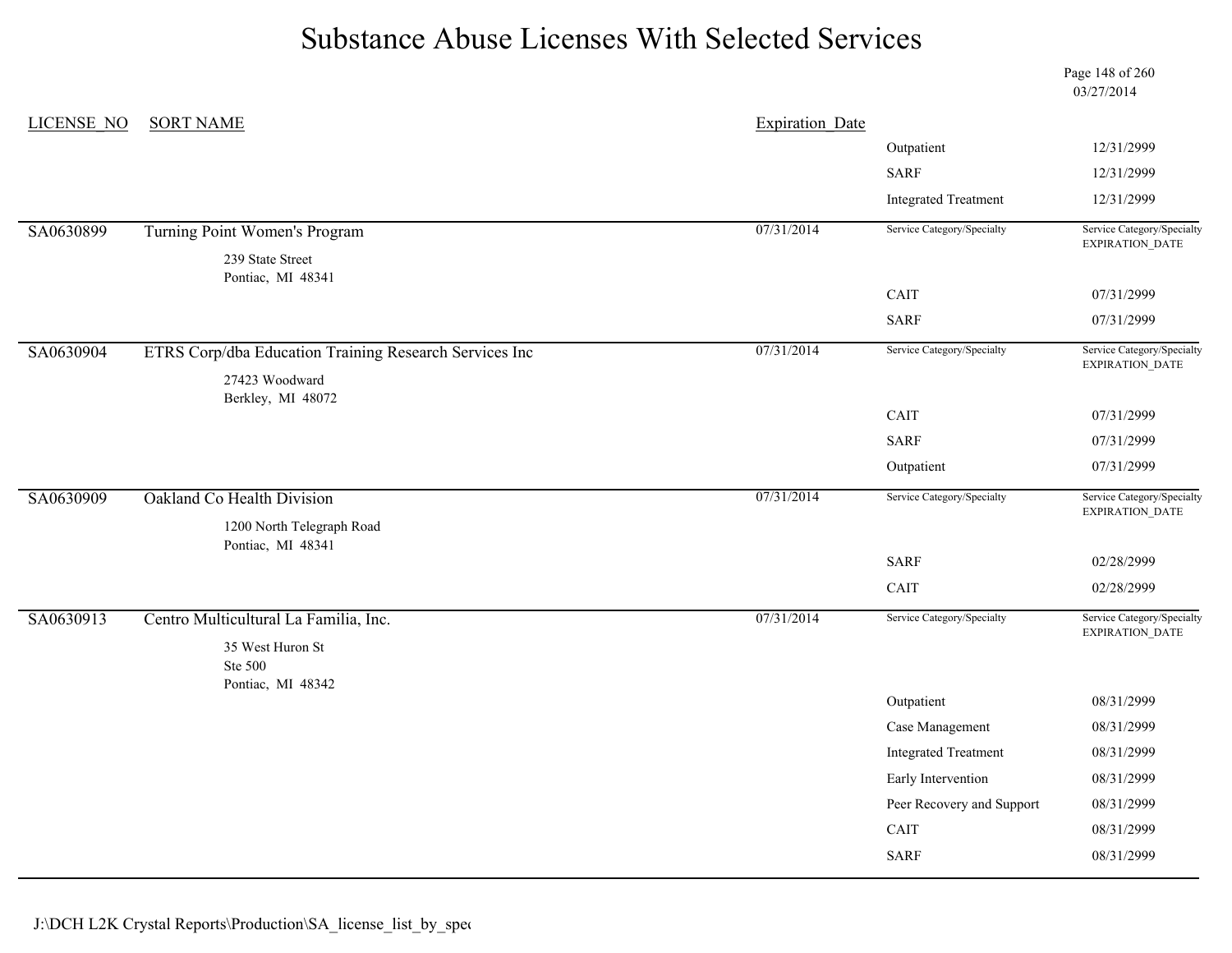Page 149 of 260 03/27/2014

| LICENSE NO | <b>SORT NAME</b>                              | <b>Expiration Date</b> |                            |                                                      |
|------------|-----------------------------------------------|------------------------|----------------------------|------------------------------------------------------|
| SA0630925  | Troy Community Coalition                      | 07/31/2014             | Service Category/Specialty | Service Category/Specialty<br>EXPIRATION_DATE        |
|            | 4420 Livernois<br>Troy, MI 48098              |                        |                            |                                                      |
|            |                                               |                        | CAIT                       | 08/31/2999                                           |
| SA0630928  | <b>Tri Community Coalition</b>                | 07/31/2014             | Service Category/Specialty | Service Category/Specialty<br>EXPIRATION_DATE        |
|            | 14700 West Lincoln Road<br>Oak Park, MI 48237 |                        |                            |                                                      |
|            |                                               |                        | CAIT                       | 03/31/2999                                           |
| SA0630957  | Family Service Inc                            | 07/31/2014             | Service Category/Specialty | Service Category/Specialty<br>EXPIRATION_DATE        |
|            | 13560 East McNichols<br>Detroit, MI 48205     |                        |                            |                                                      |
|            |                                               |                        | Outpatient                 | 07/31/2014                                           |
|            |                                               |                        | CAIT                       | 07/31/2999                                           |
| SA0630985  | <b>AA Quality Works</b>                       | 07/31/2014             | Service Category/Specialty | Service Category/Specialty<br>EXPIRATION_DATE        |
|            | 6946 Cedarbrook<br>Bloomfield, MI 48301       |                        |                            |                                                      |
|            |                                               |                        | CAIT                       | 07/31/2999                                           |
| SA0631009  | Common Ground                                 | 07/31/2014             | Service Category/Specialty | Service Category/Specialty<br>EXPIRATION_DATE        |
|            | 1410 S Telegraph                              |                        |                            |                                                      |
|            | Bloomfield Hills, MI 48302                    |                        | CAIT                       | 06/30/2999                                           |
| SA0631033  | Student Leadership Services Inc               | 07/31/2014             | Service Category/Specialty | Service Category/Specialty<br>EXPIRATION_DATE        |
|            | 1150 Scott Lake Road                          |                        |                            |                                                      |
|            | Waterford, MI 48328                           |                        | CAIT                       | 07/31/2999                                           |
| SA0631045  | A.R.M. Program                                | 07/31/2014             | Service Category/Specialty | Service Category/Specialty<br><b>EXPIRATION DATE</b> |
|            | 5600 West Maple, Ste. B-203                   |                        |                            |                                                      |
|            | P.O. Box 252404<br>West Bloomfield, MI 48325  |                        |                            |                                                      |
|            |                                               |                        | CAIT                       | 11/30/2999                                           |
|            |                                               |                        |                            |                                                      |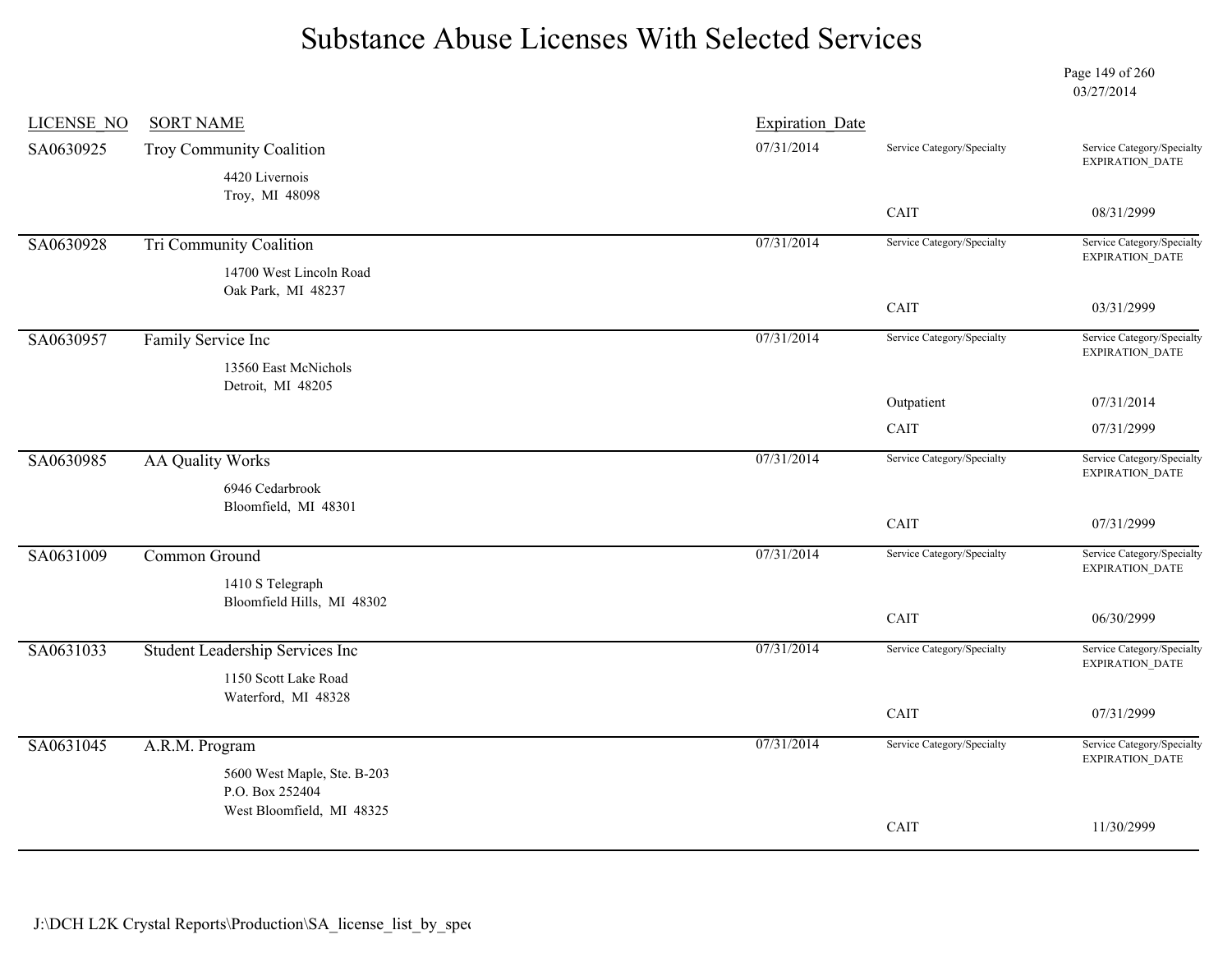Page 150 of 260 03/27/2014

| LICENSE NO | <b>SORT NAME</b>                             | <b>Expiration Date</b> |                                                                                                                                                                                                                                                    |                                                                                                                                                                                             |            |
|------------|----------------------------------------------|------------------------|----------------------------------------------------------------------------------------------------------------------------------------------------------------------------------------------------------------------------------------------------|---------------------------------------------------------------------------------------------------------------------------------------------------------------------------------------------|------------|
| SA0631050  | Jewish Family Service                        | 07/31/2014             | Service Category/Specialty                                                                                                                                                                                                                         | Service Category/Specialty<br>EXPIRATION_DATE                                                                                                                                               |            |
|            | 6555 West Maple<br>West Bloomfield, MI 48322 |                        |                                                                                                                                                                                                                                                    |                                                                                                                                                                                             |            |
|            |                                              |                        | CAIT                                                                                                                                                                                                                                               | 01/31/2999                                                                                                                                                                                  |            |
|            |                                              |                        |                                                                                                                                                                                                                                                    | 01/31/2999                                                                                                                                                                                  |            |
|            |                                              |                        |                                                                                                                                                                                                                                                    | 01/31/2999                                                                                                                                                                                  |            |
|            |                                              |                        | <b>Integrated Treatment</b><br>Case Management<br>Outpatient<br>Early Intervention<br>Peer Recovery and Support<br>Service Category/Specialty<br>Peer Recovery and Support<br><b>Integrated Treatment</b><br>Outpatient<br>CAIT<br>Case Management |                                                                                                                                                                                             | 01/31/2999 |
|            |                                              |                        |                                                                                                                                                                                                                                                    | 01/31/2999<br>01/31/2999<br>Service Category/Specialty<br>EXPIRATION_DATE<br>01/31/2999<br>01/31/2999<br>01/31/2999<br>01/31/2999<br>01/31/2999<br>01/31/2999<br>Service Category/Specialty |            |
|            |                                              |                        |                                                                                                                                                                                                                                                    |                                                                                                                                                                                             |            |
| SA0631051  | Jewish Family Service                        | 07/31/2014             |                                                                                                                                                                                                                                                    |                                                                                                                                                                                             |            |
|            | 25900 Greenfield Rd                          |                        |                                                                                                                                                                                                                                                    |                                                                                                                                                                                             |            |
|            | Ste 430<br>Oak Park, MI 48237                |                        |                                                                                                                                                                                                                                                    |                                                                                                                                                                                             |            |
|            |                                              |                        |                                                                                                                                                                                                                                                    |                                                                                                                                                                                             |            |
|            |                                              |                        |                                                                                                                                                                                                                                                    |                                                                                                                                                                                             |            |
|            |                                              |                        |                                                                                                                                                                                                                                                    |                                                                                                                                                                                             |            |
|            |                                              |                        |                                                                                                                                                                                                                                                    |                                                                                                                                                                                             |            |
|            |                                              |                        |                                                                                                                                                                                                                                                    |                                                                                                                                                                                             |            |
|            |                                              |                        | Early Intervention                                                                                                                                                                                                                                 |                                                                                                                                                                                             |            |
| SA0631056  | Heron Ridge Associates PLC                   | 07/31/2014             | Service Category/Specialty                                                                                                                                                                                                                         | EXPIRATION_DATE                                                                                                                                                                             |            |
|            | 31000 Telegraph Road                         |                        |                                                                                                                                                                                                                                                    |                                                                                                                                                                                             |            |
|            | Suite 120<br>Bingham Farms, MI 48025         |                        |                                                                                                                                                                                                                                                    |                                                                                                                                                                                             |            |
|            |                                              |                        | <b>SARF</b>                                                                                                                                                                                                                                        | 07/31/2999                                                                                                                                                                                  |            |
|            |                                              |                        | Outpatient                                                                                                                                                                                                                                         | 07/31/2999                                                                                                                                                                                  |            |
|            |                                              |                        | $\mathop{\rm CAIT}\nolimits$                                                                                                                                                                                                                       | 07/31/2999                                                                                                                                                                                  |            |
| SA0631057  | Heron Ridge Associates PLC                   | 07/31/2014             | Service Category/Specialty                                                                                                                                                                                                                         | Service Category/Specialty<br>EXPIRATION_DATE                                                                                                                                               |            |
|            | 3694 Clarkston Rd                            |                        |                                                                                                                                                                                                                                                    |                                                                                                                                                                                             |            |
|            | Ste D<br>Clarkston, MI 48348                 |                        |                                                                                                                                                                                                                                                    |                                                                                                                                                                                             |            |
|            |                                              |                        | <b>SARF</b>                                                                                                                                                                                                                                        | 07/31/2999                                                                                                                                                                                  |            |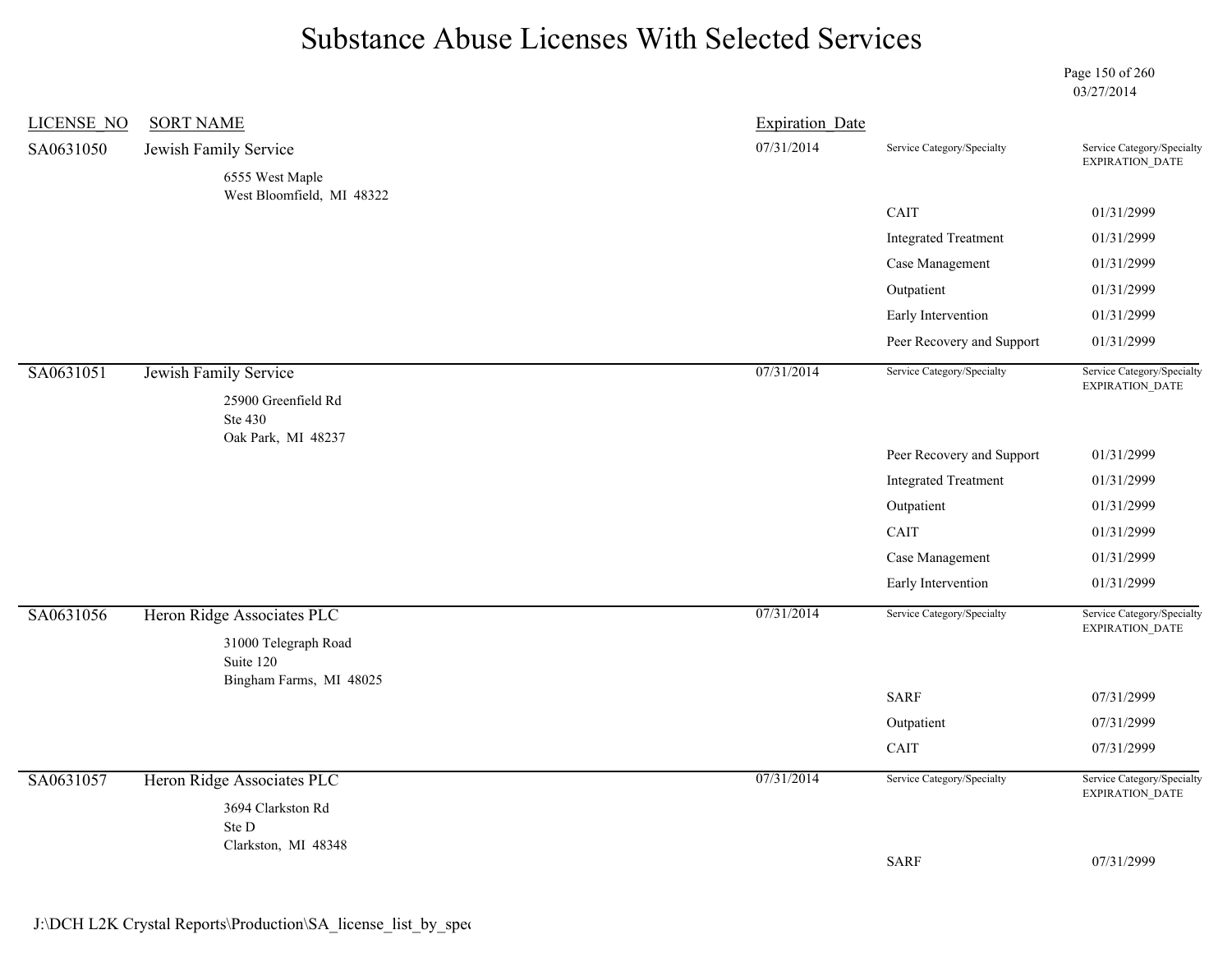Page 151 of 260 03/27/2014

| <b>LICENSE NO</b> | <b>SORT NAME</b>                                                              | <b>Expiration Date</b> |                             |                                                      |
|-------------------|-------------------------------------------------------------------------------|------------------------|-----------------------------|------------------------------------------------------|
|                   |                                                                               |                        | Outpatient                  | 07/31/2999                                           |
|                   |                                                                               | CAIT                   | 07/31/2999                  |                                                      |
| SA0631104         | Oakland County Community Corrections Step Forward Program                     | 07/31/2014             | Service Category/Specialty  | Service Category/Specialty<br>EXPIRATION_DATE        |
|                   | 250 Elizabeth Lake Road<br>Ste 1520                                           |                        |                             |                                                      |
|                   | Pontiac, MI 48341                                                             |                        | CAIT                        | 07/31/2999                                           |
|                   |                                                                               |                        | <b>SARF</b>                 | 07/31/2999                                           |
| SA0631107         | <b>Easter Seals Collaborative Solutions</b><br>1685 Baldwin Avenue<br>Suite A | 07/31/2014             | Service Category/Specialty  | Service Category/Specialty<br>EXPIRATION_DATE        |
|                   | Pontiac, MI 48340                                                             |                        | <b>Integrated Treatment</b> | 03/31/2999                                           |
|                   |                                                                               |                        | Peer Recovery and Support   | 12/31/2999                                           |
|                   |                                                                               |                        | Case Management             | 12/31/2999                                           |
|                   |                                                                               |                        | Early Intervention          | 12/31/2999                                           |
|                   |                                                                               |                        | CAIT                        | 03/31/2999                                           |
|                   |                                                                               |                        | Outpatient                  | 03/31/2999                                           |
| SA0631108         | Easter Seals/Adult Mental Health Services<br>22170 W Nine Mile Rd             | 07/31/2014             | Service Category/Specialty  | Service Category/Specialty<br>EXPIRATION_DATE        |
|                   | Southfield, MI 48033                                                          |                        | CAIT                        | 03/31/2999                                           |
|                   |                                                                               |                        | Outpatient                  | 03/31/2999                                           |
|                   |                                                                               |                        | Case Management             | 12/31/2999                                           |
|                   |                                                                               |                        | Early Intervention          | 12/31/2999                                           |
|                   |                                                                               |                        | <b>Integrated Treatment</b> | 03/31/2999                                           |
|                   |                                                                               |                        | Peer Recovery and Support   | 12/31/2999                                           |
| SA0631109         | Easter Seals Centro Latino<br>1685 Baldwin Avenue<br>Suite A                  | 07/31/2014             | Service Category/Specialty  | Service Category/Specialty<br><b>EXPIRATION DATE</b> |
|                   | Pontiac, MI 48340                                                             |                        |                             |                                                      |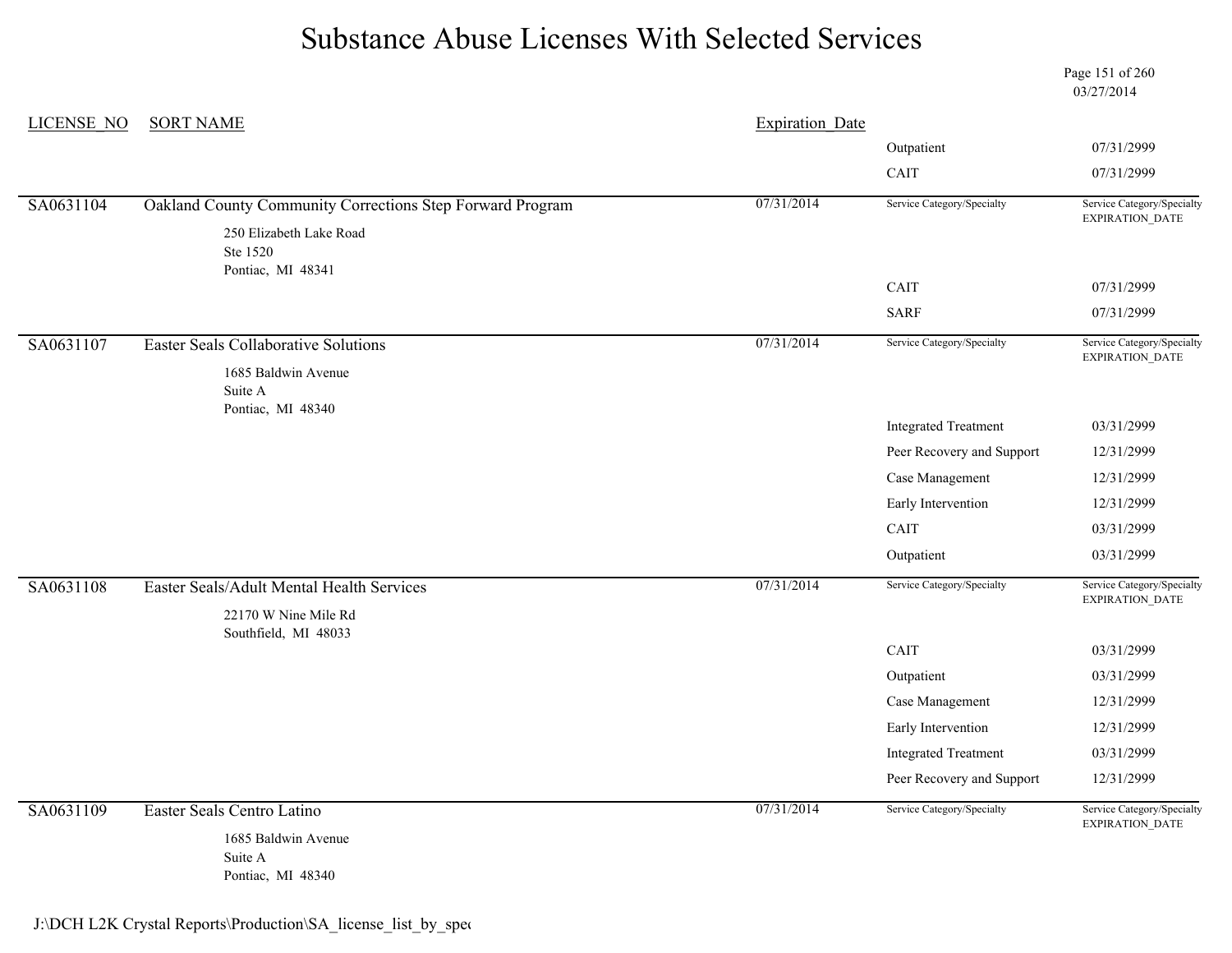Page 152 of 260 03/27/2014

| <b>LICENSE NO</b> | <b>SORT NAME</b>                                                                                                    | <b>Expiration Date</b> |                             |                                                      |
|-------------------|---------------------------------------------------------------------------------------------------------------------|------------------------|-----------------------------|------------------------------------------------------|
|                   |                                                                                                                     |                        | <b>SARF</b>                 | 03/31/2999                                           |
|                   |                                                                                                                     |                        | <b>Integrated Treatment</b> | 03/31/2999                                           |
|                   |                                                                                                                     |                        | Case Management             | 12/31/2999                                           |
|                   |                                                                                                                     |                        | CAIT                        | 03/31/2999                                           |
|                   |                                                                                                                     |                        | Early Intervention          | 12/31/2999                                           |
|                   |                                                                                                                     |                        | Outpatient                  | 03/31/2999                                           |
|                   |                                                                                                                     |                        | Peer Recovery and Support   | 12/31/2999                                           |
| SA0631111         | Safe Harbor Prevention Services                                                                                     | 07/31/2014             | Service Category/Specialty  | Service Category/Specialty<br>EXPIRATION_DATE        |
|                   | 3655 N. Squirrel Rd.<br>Auburn Hills, MI 48321                                                                      |                        |                             |                                                      |
|                   |                                                                                                                     |                        | CAIT                        | 09/30/2999                                           |
| SA0631121         | Holly Area Community Coalition                                                                                      | 07/31/2014             | Service Category/Specialty  | Service Category/Specialty<br>EXPIRATION_DATE        |
|                   | 920 Baird Street<br>Holly, MI 48442                                                                                 |                        |                             |                                                      |
|                   |                                                                                                                     |                        | CAIT                        | 05/31/2999                                           |
| SA0631148         | <b>Catholic Charities of Southeast Michigan</b>                                                                     | 07/31/2014             | Service Category/Specialty  | Service Category/Specialty<br>EXPIRATION_DATE        |
|                   | 76 Williams<br>Pontiac, MI 48341                                                                                    |                        |                             |                                                      |
|                   |                                                                                                                     |                        | CAIT                        | 07/31/2999                                           |
| SA0631162         | Rochester Auburn Hills Community Coalition                                                                          | 07/31/2014             | Service Category/Specialty  | Service Category/Specialty<br>EXPIRATION_DATE        |
|                   | 1435 West Auburn Road<br>Meadows Upper Middle School, Room 134<br>Attn: Renee Campbell<br>Rochester Hills, MI 48309 |                        |                             |                                                      |
|                   |                                                                                                                     |                        | CAIT                        | 03/31/2999                                           |
| SA0631165         | <b>Recovery Consultants Inc</b>                                                                                     | 07/31/2014             | Service Category/Specialty  | Service Category/Specialty<br><b>EXPIRATION DATE</b> |
|                   | 2710 W 12 Mile Rd<br>Berkley, MI 48072                                                                              |                        |                             |                                                      |
|                   |                                                                                                                     |                        | Outpatient                  | 02/28/2999                                           |
|                   |                                                                                                                     |                        | <b>SARF</b>                 | 02/28/2999                                           |
|                   |                                                                                                                     |                        | <b>Integrated Treatment</b> | 02/28/2999                                           |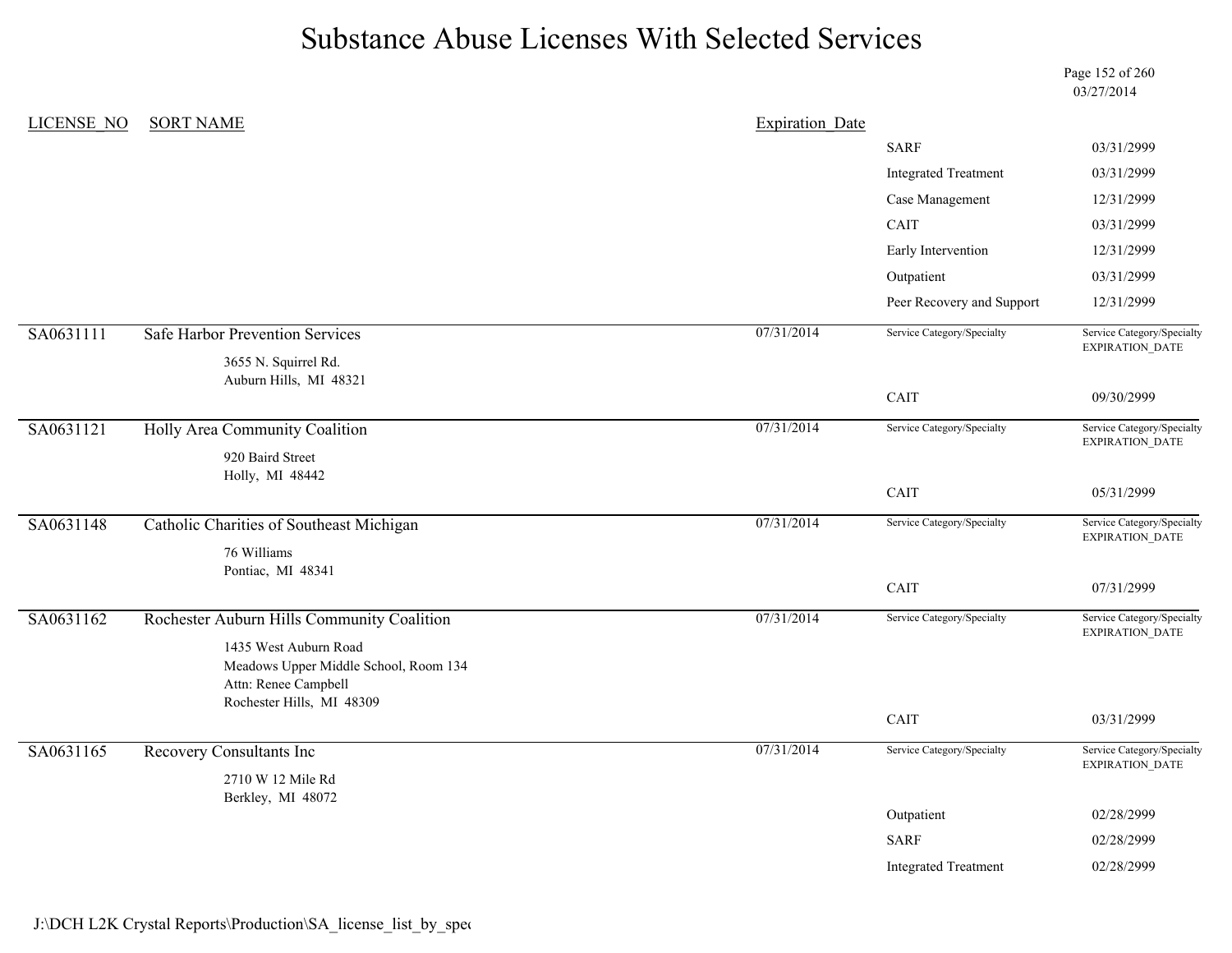Page 153 of 260 03/27/2014

| <b>LICENSE NO</b> | <b>SORT NAME</b>                                                 | <b>Expiration Date</b> |                                                                                                                                                                                                                                                                                                                                                                                                            |                                                                                                                                                                                           |
|-------------------|------------------------------------------------------------------|------------------------|------------------------------------------------------------------------------------------------------------------------------------------------------------------------------------------------------------------------------------------------------------------------------------------------------------------------------------------------------------------------------------------------------------|-------------------------------------------------------------------------------------------------------------------------------------------------------------------------------------------|
|                   |                                                                  |                        | Case Management<br>02/28/2999<br>Early Intervention<br>02/28/2999<br>Service Category/Specialty<br>Service Category/Specialty<br>EXPIRATION_DATE<br>Outpatient<br>02/28/2999<br><b>Integrated Treatment</b><br>02/28/2999<br>Case Management<br>02/28/2999<br><b>SARF</b><br>02/28/2999<br>Early Intervention<br>02/28/2999<br>Service Category/Specialty<br>Service Category/Specialty<br>EXPIRATION_DATE |                                                                                                                                                                                           |
|                   |                                                                  |                        |                                                                                                                                                                                                                                                                                                                                                                                                            |                                                                                                                                                                                           |
| SA0631166         | <b>Recovery Consultants Inc</b>                                  | 07/31/2014             |                                                                                                                                                                                                                                                                                                                                                                                                            |                                                                                                                                                                                           |
|                   | 3139 West Huron                                                  |                        |                                                                                                                                                                                                                                                                                                                                                                                                            |                                                                                                                                                                                           |
|                   | Waterford Twnsp, MI 48328                                        |                        |                                                                                                                                                                                                                                                                                                                                                                                                            |                                                                                                                                                                                           |
|                   |                                                                  |                        |                                                                                                                                                                                                                                                                                                                                                                                                            |                                                                                                                                                                                           |
|                   |                                                                  |                        |                                                                                                                                                                                                                                                                                                                                                                                                            |                                                                                                                                                                                           |
|                   |                                                                  |                        |                                                                                                                                                                                                                                                                                                                                                                                                            |                                                                                                                                                                                           |
|                   |                                                                  |                        |                                                                                                                                                                                                                                                                                                                                                                                                            | 07/31/2999<br>Service Category/Specialty<br>EXPIRATION_DATE<br>09/30/2999<br>Service Category/Specialty<br>EXPIRATION_DATE<br>10/31/2999<br>Service Category/Specialty<br>EXPIRATION_DATE |
| SA0631168         | The Madison Heights Community Family Coalition                   | 07/31/2014             |                                                                                                                                                                                                                                                                                                                                                                                                            |                                                                                                                                                                                           |
|                   | 300 W Thirteen Mile Rd                                           |                        |                                                                                                                                                                                                                                                                                                                                                                                                            |                                                                                                                                                                                           |
|                   | Madison Heights, MI 48071                                        |                        | CAIT                                                                                                                                                                                                                                                                                                                                                                                                       |                                                                                                                                                                                           |
| SA0631172         | Greater West Bloomfield Community Coalition                      | 07/31/2014             | Service Category/Specialty                                                                                                                                                                                                                                                                                                                                                                                 |                                                                                                                                                                                           |
|                   |                                                                  |                        |                                                                                                                                                                                                                                                                                                                                                                                                            |                                                                                                                                                                                           |
|                   | 4245 Normanwood<br>West Bloomfield, MI 48323                     |                        |                                                                                                                                                                                                                                                                                                                                                                                                            |                                                                                                                                                                                           |
|                   |                                                                  |                        | CAIT                                                                                                                                                                                                                                                                                                                                                                                                       |                                                                                                                                                                                           |
| SA0631178         | Oakland High School                                              | 07/31/2014             | Service Category/Specialty                                                                                                                                                                                                                                                                                                                                                                                 |                                                                                                                                                                                           |
|                   | 2436 West Lincoln<br>Seaholm High School                         |                        |                                                                                                                                                                                                                                                                                                                                                                                                            |                                                                                                                                                                                           |
|                   | Birmingham, MI 48009                                             |                        |                                                                                                                                                                                                                                                                                                                                                                                                            |                                                                                                                                                                                           |
|                   |                                                                  |                        | CAIT                                                                                                                                                                                                                                                                                                                                                                                                       |                                                                                                                                                                                           |
| SA0631184         | Action Net Psychological Services PLLC                           | 07/31/2014             | Service Category/Specialty                                                                                                                                                                                                                                                                                                                                                                                 |                                                                                                                                                                                           |
|                   | 27600 Farmington Road<br>Suite 103<br>Farmington Hills, MI 48334 |                        |                                                                                                                                                                                                                                                                                                                                                                                                            |                                                                                                                                                                                           |
|                   |                                                                  |                        | <b>SARF</b>                                                                                                                                                                                                                                                                                                                                                                                                | 07/31/2999                                                                                                                                                                                |
|                   |                                                                  |                        | Outpatient                                                                                                                                                                                                                                                                                                                                                                                                 | 07/31/2999                                                                                                                                                                                |
|                   |                                                                  |                        | CAIT                                                                                                                                                                                                                                                                                                                                                                                                       | 07/31/2999                                                                                                                                                                                |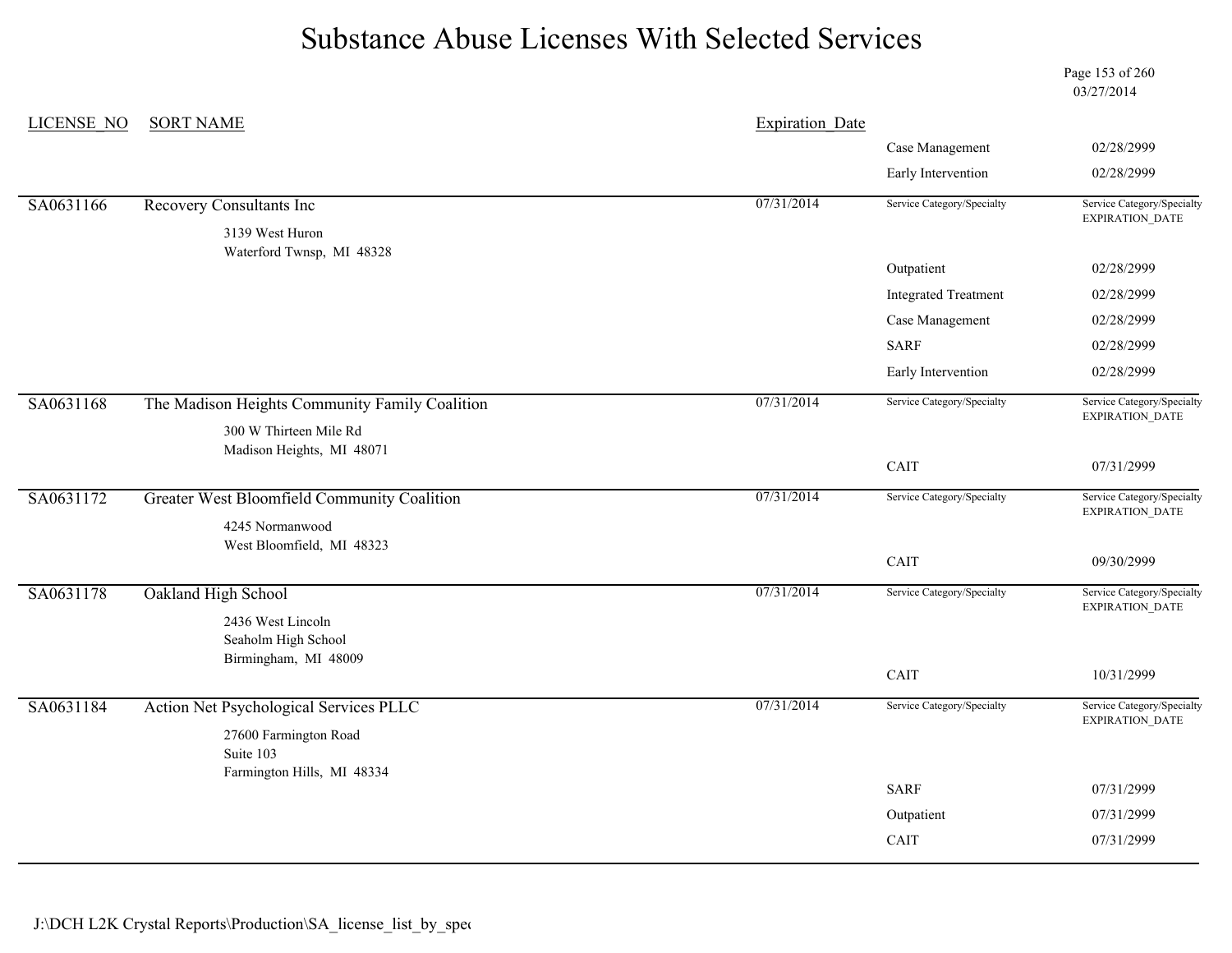Page 154 of 260 03/27/2014

| <b>LICENSE NO</b> | <b>SORT NAME</b>                                                             | <b>Expiration Date</b> |                             |                                                      |
|-------------------|------------------------------------------------------------------------------|------------------------|-----------------------------|------------------------------------------------------|
| SA0631191         | Perspectives of Troy PC                                                      | 07/31/2014             | Service Category/Specialty  | Service Category/Specialty<br><b>EXPIRATION DATE</b> |
|                   | 888 West Big Beaver Rd<br>#1450                                              |                        |                             |                                                      |
|                   | Troy, MI 48084                                                               |                        | <b>SARF</b>                 | 01/31/2999                                           |
|                   |                                                                              |                        | Outpatient                  | 01/31/2999                                           |
| SA0631193         | Waterford Coalition for Youth                                                | 07/31/2014             | Service Category/Specialty  | Service Category/Specialty                           |
|                   | 5150 Civic Center Drive<br>Waterford, MI 48329                               |                        |                             | EXPIRATION_DATE                                      |
|                   |                                                                              |                        | CAIT                        | 10/31/2999                                           |
| SA0631198         | Community Network Services Inc<br>279 Summit Drive                           | 07/31/2014             | Service Category/Specialty  | Service Category/Specialty<br>EXPIRATION_DATE        |
|                   | Waterford, MI 48328                                                          |                        |                             |                                                      |
|                   |                                                                              |                        | <b>Integrated Treatment</b> | 06/30/2999                                           |
|                   |                                                                              |                        | Outpatient                  | 06/30/2999                                           |
|                   |                                                                              |                        | CAIT                        | 06/30/2999                                           |
|                   |                                                                              |                        | <b>SARF</b>                 | 06/30/2999                                           |
| SA0631199         | <b>Community Network Services Inc</b><br>38855 Hills Tech Drive<br>Suite 200 | 07/31/2014             | Service Category/Specialty  | Service Category/Specialty<br>EXPIRATION_DATE        |
|                   | Farmington Hills, MI 48331                                                   |                        |                             |                                                      |
|                   |                                                                              |                        | <b>Integrated Treatment</b> | 06/30/2999                                           |
|                   |                                                                              |                        | Outpatient                  | 06/30/2999                                           |
|                   |                                                                              |                        | CAIT                        | 06/30/2999                                           |
|                   |                                                                              |                        | <b>SARF</b>                 | 06/30/2999                                           |
| SA0631206         | Huron Valley Community Coalition<br>2390 South Milford Road                  | 07/31/2014             | Service Category/Specialty  | Service Category/Specialty<br><b>EXPIRATION DATE</b> |
|                   | Highland, MI 48357                                                           |                        | CAIT                        | 07/31/2999                                           |
|                   |                                                                              |                        |                             |                                                      |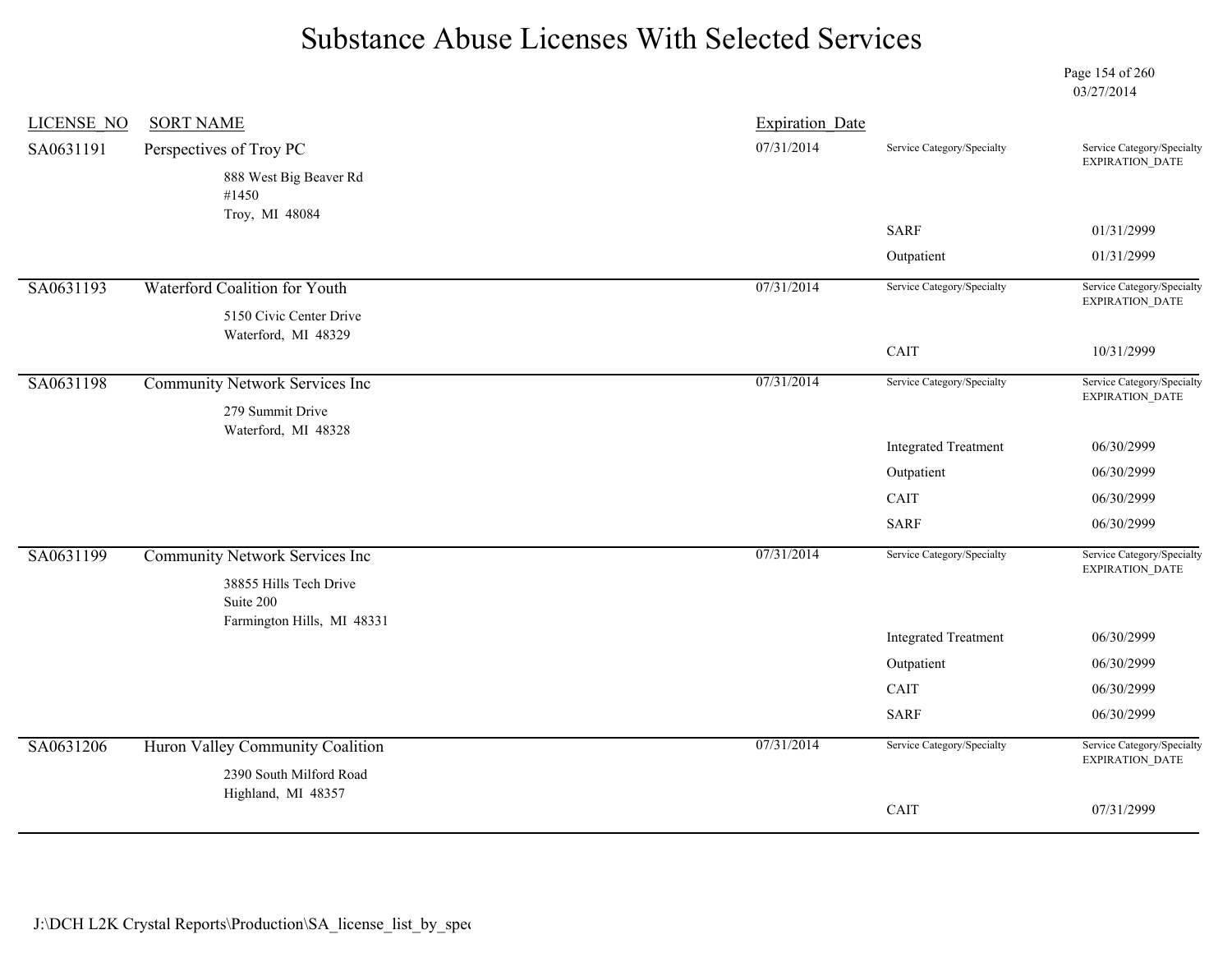Page 155 of 260 03/27/2014

| <b>LICENSE NO</b> | <b>SORT NAME</b>                          | Expiration Date |                             |                                                                                                                                                                                                                       |
|-------------------|-------------------------------------------|-----------------|-----------------------------|-----------------------------------------------------------------------------------------------------------------------------------------------------------------------------------------------------------------------|
| SA0631208         | <b>Clawson Community Coalition</b>        | 07/31/2014      | Service Category/Specialty  | Service Category/Specialty<br><b>EXPIRATION DATE</b>                                                                                                                                                                  |
|                   | 101 John M                                |                 |                             |                                                                                                                                                                                                                       |
|                   | Clawson, MI 48017                         |                 | CAIT                        | 03/31/2999                                                                                                                                                                                                            |
|                   |                                           |                 |                             |                                                                                                                                                                                                                       |
| SA0631215         | <b>Clarkston Coalition for Youth</b>      | 07/31/2014      | Service Category/Specialty  |                                                                                                                                                                                                                       |
|                   | P.O. Box 702<br>Clarkston, MI 48347       |                 |                             | Service Category/Specialty<br>EXPIRATION_DATE<br>03/31/2999<br>Service Category/Specialty<br>EXPIRATION_DATE<br>11/30/2999<br>11/30/2999<br>11/30/2999<br>Service Category/Specialty<br>EXPIRATION_DATE<br>04/30/2999 |
|                   |                                           |                 | CAIT                        |                                                                                                                                                                                                                       |
| SA0631224         | <b>Solutions To Recovery</b>              | 07/31/2014      | Service Category/Specialty  |                                                                                                                                                                                                                       |
|                   | 354 North Saginaw St                      |                 |                             |                                                                                                                                                                                                                       |
|                   | Pontiac, MI 48342                         |                 | <b>Integrated Treatment</b> |                                                                                                                                                                                                                       |
|                   |                                           |                 | Residential                 |                                                                                                                                                                                                                       |
|                   |                                           |                 | Outpatient                  |                                                                                                                                                                                                                       |
|                   |                                           |                 |                             |                                                                                                                                                                                                                       |
| SA0631225         | Birmingham Bloomfield Community Coalition | 07/31/2014      | Service Category/Specialty  |                                                                                                                                                                                                                       |
|                   | 1525 Covington Road                       |                 |                             |                                                                                                                                                                                                                       |
|                   | Bloomfield Hills, MI 48301                |                 | CAIT                        |                                                                                                                                                                                                                       |
|                   |                                           | 07/31/2014      | Service Category/Specialty  | Service Category/Specialty                                                                                                                                                                                            |
| SA0631233         | Counseling & Assessment Associates LLC    |                 |                             | <b>EXPIRATION DATE</b>                                                                                                                                                                                                |
|                   | 32969 Hamilton Ct<br><b>Ste 100</b>       |                 |                             |                                                                                                                                                                                                                       |
|                   | Farmington Hills, MI 48334                |                 |                             |                                                                                                                                                                                                                       |
|                   |                                           |                 | CAIT                        | 10/31/2999                                                                                                                                                                                                            |
|                   |                                           |                 | Outpatient                  | 10/31/2999                                                                                                                                                                                                            |
|                   |                                           |                 | <b>SARF</b>                 | 10/31/2999                                                                                                                                                                                                            |
| SA0631239         | Royal Oak Prevention Coalition            | 07/31/2014      | Service Category/Specialty  | Service Category/Specialty<br>EXPIRATION_DATE                                                                                                                                                                         |
|                   | 1500 N. Stephenson Hwy                    |                 |                             |                                                                                                                                                                                                                       |
|                   | Royal Oak, MI 48067                       |                 | CAIT                        | 01/31/2999                                                                                                                                                                                                            |
|                   |                                           |                 |                             |                                                                                                                                                                                                                       |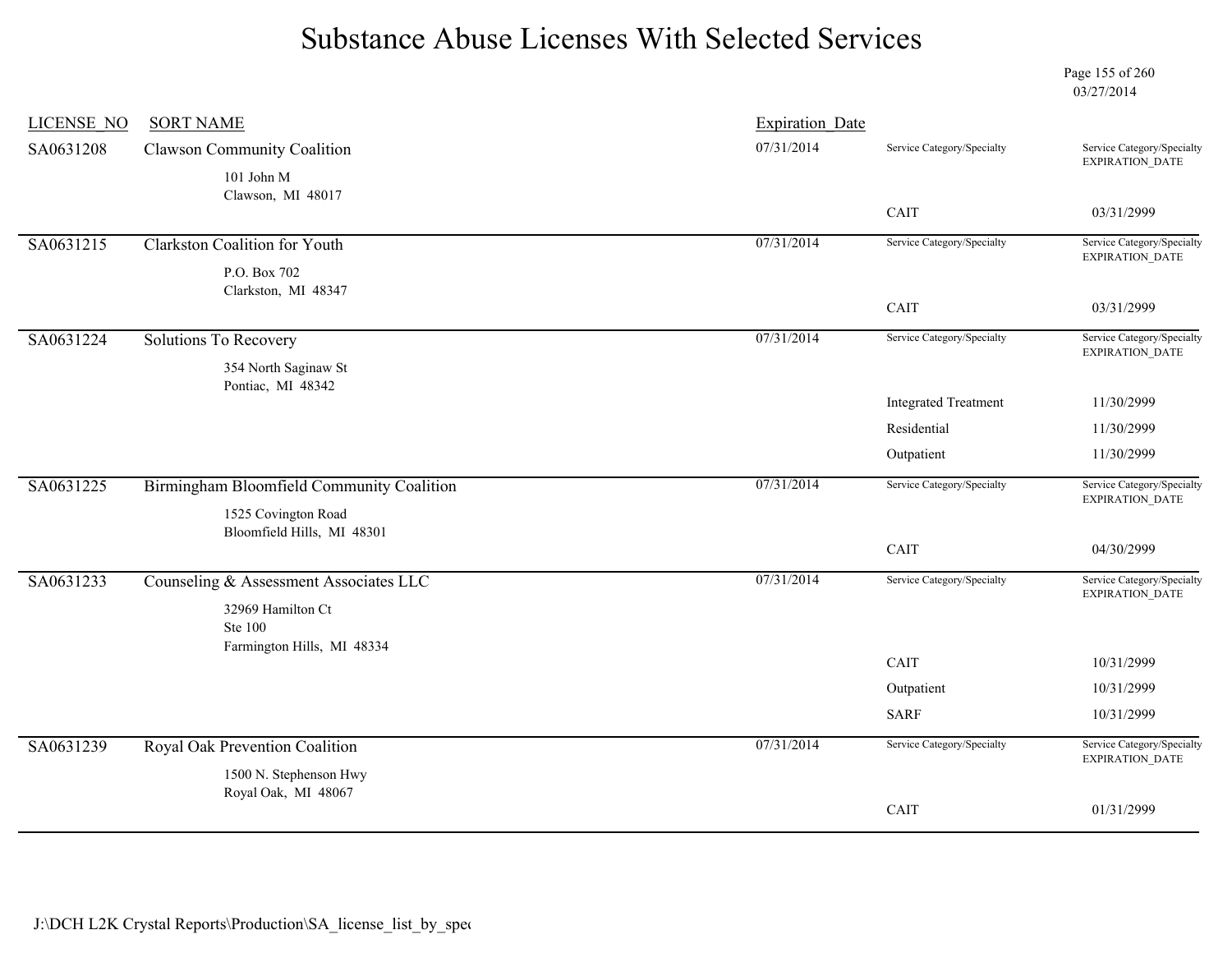Page 156 of 260 03/27/2014

| <b>LICENSE NO</b> | <b>SORT NAME</b>                               | <b>Expiration Date</b> |                             |                                                                        |
|-------------------|------------------------------------------------|------------------------|-----------------------------|------------------------------------------------------------------------|
| SA0631247         | McLaren Oakland Addiction Recovery Center      | 07/31/2014             | Service Category/Specialty  | Service Category/Specialty<br>EXPIRATION_DATE                          |
|                   | 50 North Perry St<br>Pontiac, MI 48342         |                        |                             |                                                                        |
|                   |                                                |                        | Inpatient                   | 07/31/2999                                                             |
|                   |                                                |                        | Residential Detox           | 07/31/2999                                                             |
|                   |                                                |                        | Outpatient                  | 07/31/2999                                                             |
|                   |                                                |                        | Residential                 | 07/31/2999                                                             |
| SA0631251         | Alliance of Coalitions for Healthy Communities | 07/31/2014             | Service Category/Specialty  | Service Category/Specialty                                             |
|                   | 1075 Featherstone Road                         |                        |                             | EXPIRATION_DATE                                                        |
|                   | Pontiac, MI 48342                              |                        | CAIT                        | 07/31/2999                                                             |
|                   |                                                |                        |                             |                                                                        |
| SA0631254         | Solutions To Recovery                          | 07/31/2014             | Service Category/Specialty  | Service Category/Specialty<br>EXPIRATION_DATE                          |
|                   | 32 W Tennyson<br>Pontiac, MI 48340             |                        |                             |                                                                        |
|                   |                                                |                        | <b>Integrated Treatment</b> | 11/30/2999                                                             |
|                   |                                                |                        | Outpatient                  | 11/30/2999                                                             |
|                   |                                                |                        | Residential                 | 11/30/2999                                                             |
| SA0631255         | Pro-Med Substance Abuse Program                | 07/31/2014             | Service Category/Specialty  | Service Category/Specialty<br>EXPIRATION_DATE                          |
|                   | 25932 Dequindre Road                           |                        |                             |                                                                        |
|                   | Suite C<br>Warren, MI 48091                    |                        |                             |                                                                        |
|                   |                                                |                        | Outpatient                  | 06/30/2999                                                             |
|                   |                                                |                        | CAIT                        | 06/30/2999                                                             |
|                   |                                                |                        | <b>SARF</b>                 | 06/30/2999                                                             |
| SA0631262         | Tri Care PC - dba Northland Clinic             | 07/31/2014             | Service Category/Specialty  | Service Category/Specialty<br>$\ensuremath{\mathsf{EXPIRATION\_DATA}}$ |
|                   | 200 Diversion                                  |                        |                             |                                                                        |
|                   | Ste 10<br>Rochester Hills, MI 48307            |                        |                             |                                                                        |
|                   |                                                |                        | Outpatient                  | 09/30/2999                                                             |
|                   |                                                |                        | <b>SARF</b>                 | 09/30/2999                                                             |
|                   |                                                |                        |                             |                                                                        |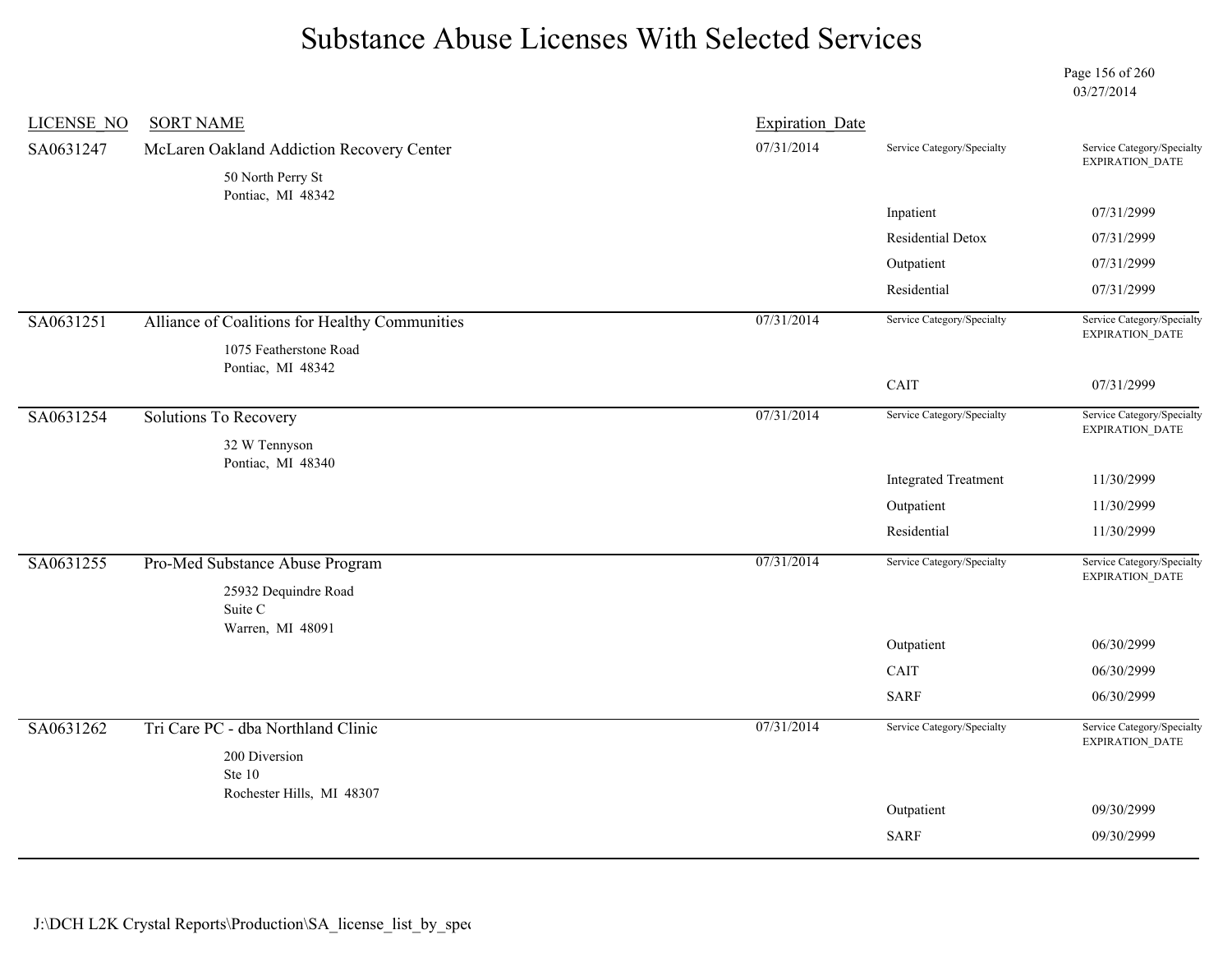Page 157 of 260 03/27/2014

| <b>LICENSE NO</b> | <b>SORT NAME</b>                                           | <b>Expiration Date</b> |                             |                                               |
|-------------------|------------------------------------------------------------|------------------------|-----------------------------|-----------------------------------------------|
| SA0631263         | Tri Care PC - dba Northland Clinic                         | 07/31/2014             | Service Category/Specialty  | Service Category/Specialty<br>EXPIRATION_DATE |
|                   | 31800 Northwestern Hwy<br>Farmington, MI 48334             |                        |                             |                                               |
|                   |                                                            |                        | Outpatient                  | 07/31/2999                                    |
|                   |                                                            |                        | <b>SARF</b>                 | 07/31/2999                                    |
| SA0631265         | New Life Counseling Center                                 | 07/31/2014             | Service Category/Specialty  | Service Category/Specialty<br>EXPIRATION_DATE |
|                   | 1494 Commerce Pine Dr<br>Commerce, MI 48390                |                        |                             |                                               |
|                   |                                                            |                        | Outpatient                  | 04/30/2999                                    |
|                   |                                                            |                        | CAIT                        | 04/30/2999                                    |
|                   |                                                            |                        | <b>SARF</b>                 | 04/30/2999                                    |
| SA0631269         | <b>Horizon Treatment Services</b>                          | 07/31/2014             | Service Category/Specialty  | Service Category/Specialty<br>EXPIRATION_DATE |
|                   | 24681 Northwestern Hwy<br>Ste. 306<br>Southfield, MI 48075 |                        |                             |                                               |
|                   |                                                            |                        | <b>SARF</b>                 | 07/31/2999                                    |
|                   |                                                            |                        | Outpatient                  | 07/31/2999                                    |
| SA0631275         | <b>Community Counseling Center</b>                         | 07/31/2014             | Service Category/Specialty  | Service Category/Specialty<br>EXPIRATION_DATE |
|                   | 43000 West Nine Mile<br>Ste 106                            |                        |                             |                                               |
|                   | Novi, MI 48375                                             |                        | Outpatient                  | 01/31/2999                                    |
|                   |                                                            |                        | CAIT                        | 01/31/2999                                    |
|                   |                                                            |                        | <b>SARF</b>                 | 01/31/2999                                    |
| SA0631281         | Community Programs Inc                                     | 07/31/2014             | Service Category/Specialty  | Service Category/Specialty<br>EXPIRATION_DATE |
|                   | 1255 North Oakland Blvd<br>Waterford, MI 48327             |                        |                             |                                               |
|                   |                                                            |                        | Residential                 | 06/30/2999                                    |
|                   |                                                            |                        | Residential Detox           | 06/30/2999                                    |
|                   |                                                            |                        | <b>Integrated Treatment</b> | 06/30/2999                                    |
|                   |                                                            |                        | Outpatient                  | 06/30/2999                                    |
|                   |                                                            |                        |                             |                                               |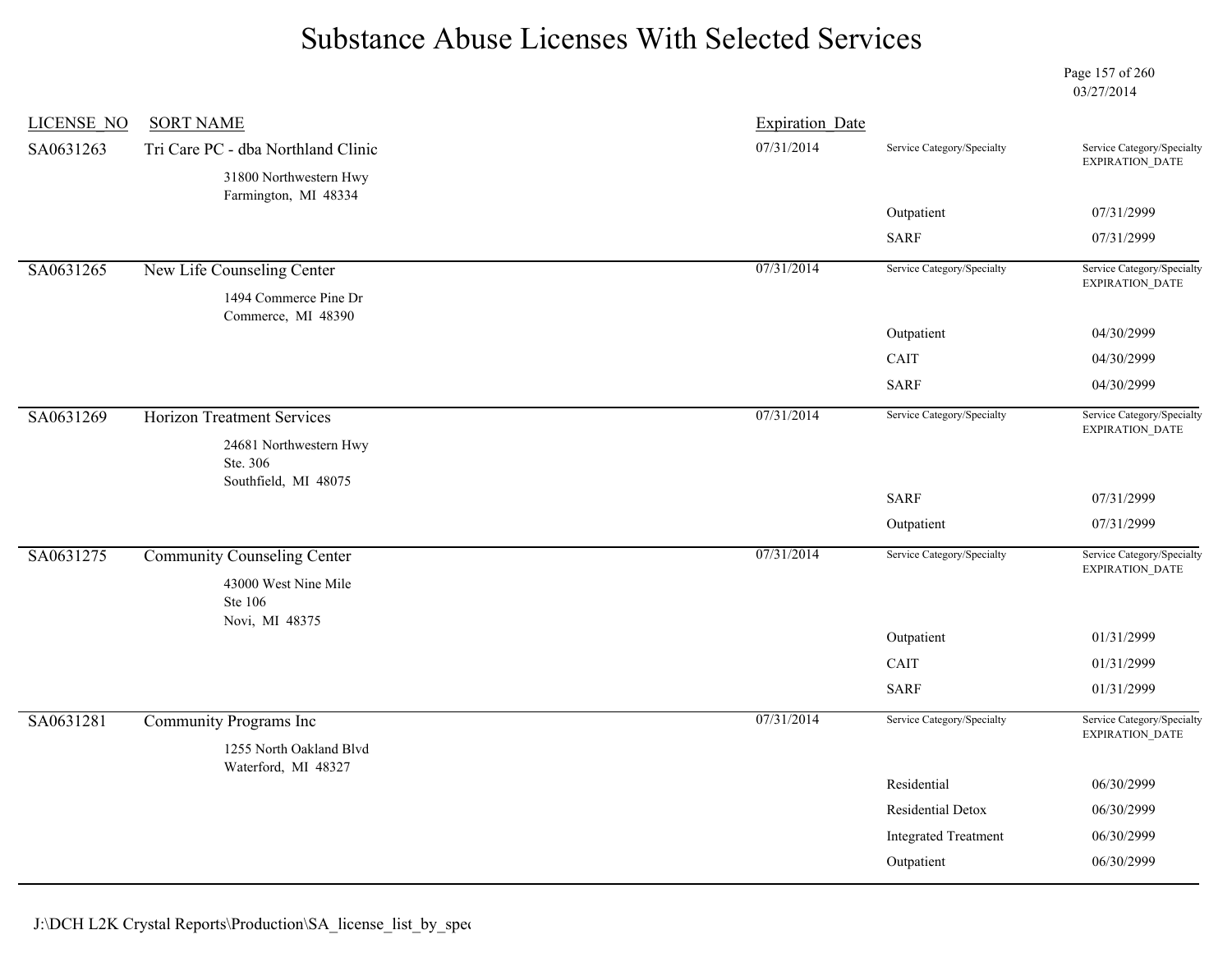Page 158 of 260 03/27/2014

| <b>LICENSE NO</b> | <b>SORT NAME</b>                              | <b>Expiration Date</b> |                             |                                               |
|-------------------|-----------------------------------------------|------------------------|-----------------------------|-----------------------------------------------|
| SA0631287         | Catholic Charities of Southeast Michigan      | 07/31/2014             | Service Category/Specialty  | Service Category/Specialty<br>EXPIRATION_DATE |
|                   | 715 North Lapeer Road<br>Lake Orion, MI 48362 |                        |                             |                                               |
|                   |                                               |                        | Early Intervention          | 03/31/2999                                    |
|                   |                                               |                        | Outpatient                  | 03/31/2999                                    |
|                   |                                               |                        | <b>Integrated Treatment</b> | 03/31/2999                                    |
| SA0631288         | Southeast Oakland Coalition                   | 07/31/2014             | Service Category/Specialty  | Service Category/Specialty<br>EXPIRATION_DATE |
|                   | 1201 Livernois                                |                        |                             |                                               |
|                   | Ferndale, MI 48220                            |                        | CAIT                        | 04/30/2999                                    |
| SA0631290         | Mt. Zion Temple                               | 07/31/2014             | Service Category/Specialty  | Service Category/Specialty                    |
|                   | 4900 Maybee                                   |                        |                             | EXPIRATION_DATE                               |
|                   | Clarkston, MI 48348                           |                        |                             |                                               |
|                   |                                               |                        | CAIT                        | 09/30/2999                                    |
| SA0631292         | Training and Treatment Innovations, Inc.      | 07/31/2014             | Service Category/Specialty  | Service Category/Specialty<br>EXPIRATION_DATE |
|                   | 1450 South Lapeer<br>Oxford, MI 48371         |                        |                             |                                               |
|                   |                                               |                        | Peer Recovery and Support   | 01/31/2999                                    |
|                   |                                               |                        | Case Management             | 01/31/2999                                    |
|                   |                                               |                        | Early Intervention          | 01/31/2999                                    |
|                   |                                               |                        | CAIT                        | 01/31/2999                                    |
|                   |                                               |                        | Outpatient                  | 01/31/2999                                    |
|                   |                                               |                        | <b>Integrated Treatment</b> | 01/31/2999                                    |
| SA0631294         | Training and Treatment Innovations, Inc.      | 07/31/2014             | Service Category/Specialty  | Service Category/Specialty<br>EXPIRATION_DATE |
|                   | 1225 East Big Beaver                          |                        |                             |                                               |
|                   | Troy, MI 48083                                |                        | CAIT                        | 07/31/2999                                    |
|                   |                                               |                        | <b>Integrated Treatment</b> | 07/31/2999                                    |
|                   |                                               |                        | Case Management             | 07/31/2999                                    |
|                   |                                               |                        | Early Intervention          | 07/31/2999                                    |
|                   |                                               |                        |                             |                                               |
|                   |                                               |                        |                             |                                               |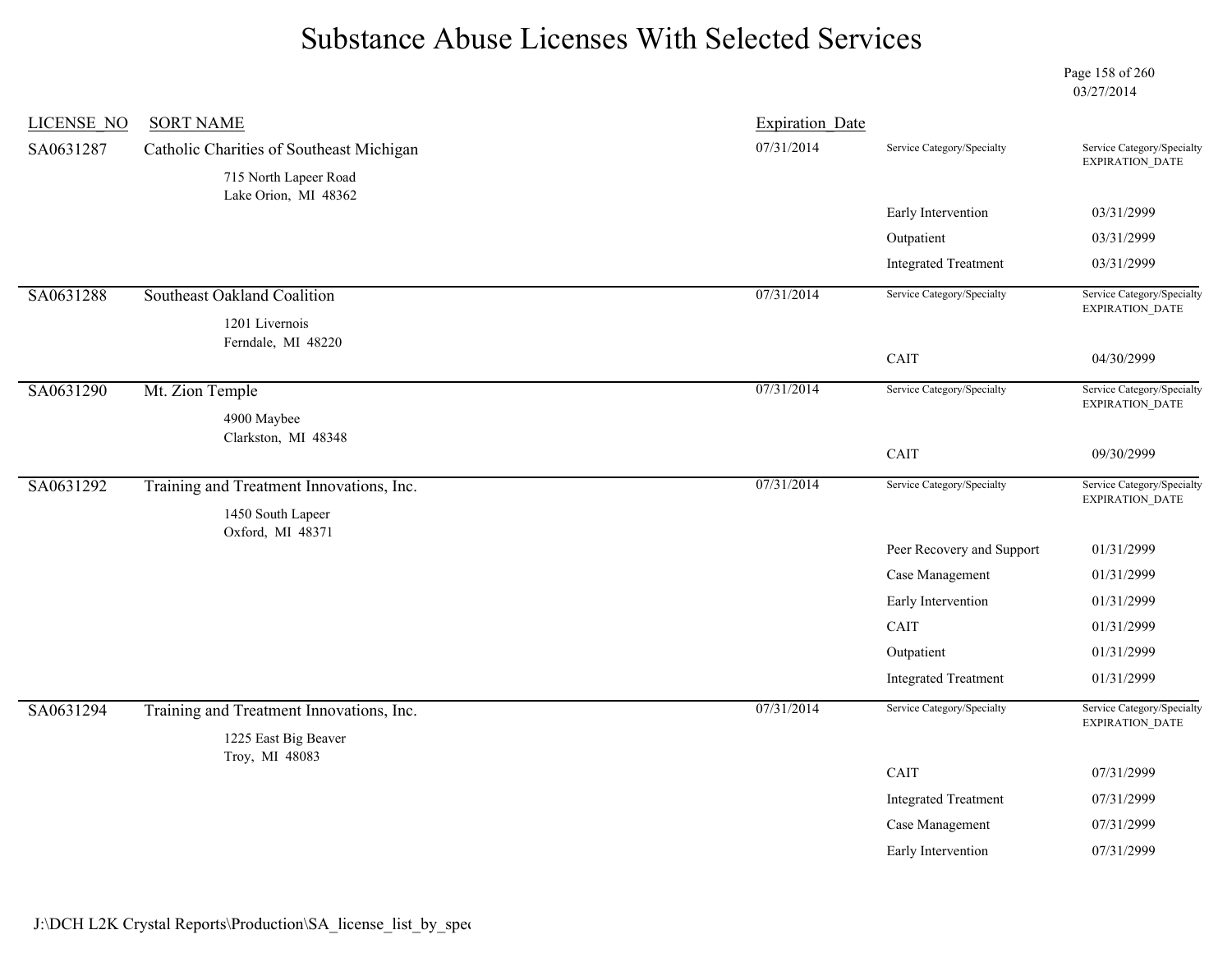Page 159 of 260 03/27/2014

| LICENSE NO | <b>SORT NAME</b>                         | <b>Expiration Date</b> |                             |                                               |
|------------|------------------------------------------|------------------------|-----------------------------|-----------------------------------------------|
|            |                                          |                        | Peer Recovery and Support   | 07/31/2999                                    |
|            |                                          |                        | Outpatient                  | 07/31/2999                                    |
| SA0631295  | <b>Bio-Medical Behavioral Healthcare</b> | 07/31/2014             | Service Category/Specialty  | Service Category/Specialty<br>EXPIRATION_DATE |
|            | 2520 Elizabeth Lake Road                 |                        |                             |                                               |
|            | Waterford, MI 48328                      |                        | <b>Integrated Treatment</b> | 12/31/2999                                    |
|            |                                          |                        | Outpatient                  | 05/31/2999                                    |
|            |                                          |                        | Outpatient-Methadone        | 05/31/2999                                    |
|            |                                          |                        |                             |                                               |
| SA0631296  | TBI Solutions, LLC                       | 07/31/2014             | Service Category/Specialty  | Service Category/Specialty<br>EXPIRATION_DATE |
|            | 24750 Swanson<br>Southfield, MI 48033    |                        |                             |                                               |
|            |                                          |                        | CAIT                        | 09/30/2999                                    |
|            |                                          |                        | <b>Integrated Treatment</b> | 09/30/2999                                    |
|            |                                          |                        | Outpatient                  | 09/30/2999                                    |
|            |                                          |                        | Early Intervention          | 09/30/2999                                    |
|            |                                          |                        | Peer Recovery and Support   | 09/30/2999                                    |
|            |                                          |                        | <b>SARF</b>                 | 09/30/2999                                    |
| SA0631297  | Community Programs, Inc.                 | 07/31/2014             | Service Category/Specialty  | Service Category/Specialty                    |
|            | 28 N. Saginaw Street                     |                        |                             | EXPIRATION_DATE                               |
|            | Suite 500                                |                        |                             |                                               |
|            | Pontiac, MI 48342                        |                        | Outpatient                  | 06/30/2999                                    |
| SA0631298  | Abaris Behavioral Health                 | 07/31/2014             | Service Category/Specialty  | Service Category/Specialty                    |
|            |                                          |                        |                             | EXPIRATION_DATE                               |
|            | 1202 Walton Boulevard<br>Suite 212       |                        |                             |                                               |
|            | Rochester Hills, MI 48307                |                        |                             |                                               |
|            |                                          |                        | <b>SARF</b>                 | 07/31/2999                                    |
|            |                                          |                        | Outpatient                  | 07/31/2999                                    |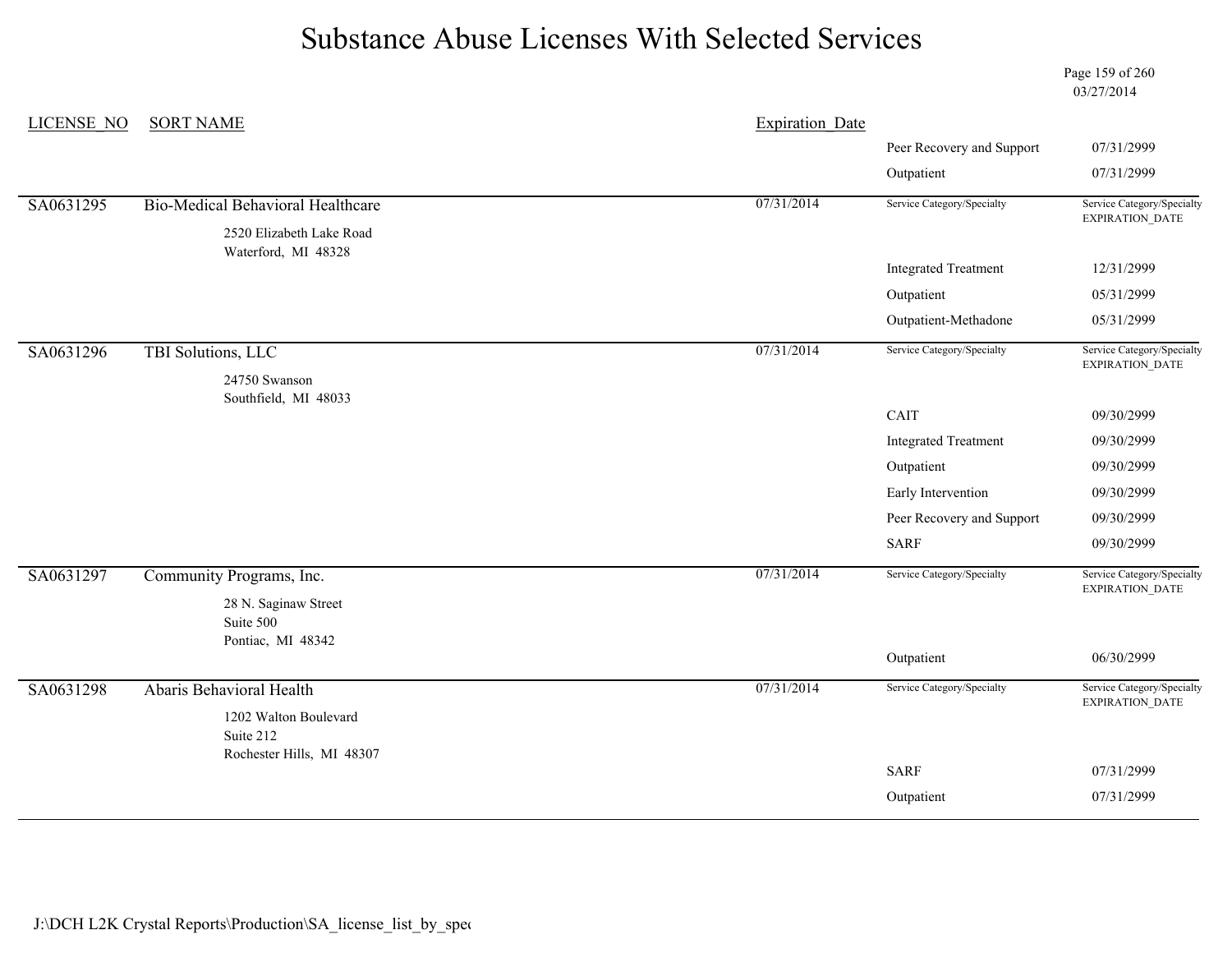Page 160 of 260 03/27/2014

| <b>LICENSE NO</b> | <b>SORT NAME</b>                                                 | <b>Expiration Date</b> |                             |                                               |
|-------------------|------------------------------------------------------------------|------------------------|-----------------------------|-----------------------------------------------|
| SA0631301         | Abaris Behavioral Health                                         | 07/31/2014             | Service Category/Specialty  | Service Category/Specialty<br>EXPIRATION_DATE |
|                   | 40000 Grand River Avenue<br>Suite 306                            |                        |                             |                                               |
|                   | Novi, MI 48375                                                   |                        | <b>SARF</b>                 | 07/31/2999                                    |
|                   |                                                                  |                        | Outpatient                  | 07/31/2999                                    |
| SA0631302         | Action Prevention, LLC                                           | 07/31/2014             | Service Category/Specialty  | Service Category/Specialty<br>EXPIRATION_DATE |
|                   | 27600 Farmington Road<br>Suite 103                               |                        |                             |                                               |
|                   | Farmington Hills, MI 48334                                       |                        | CAIT                        | 04/30/2999                                    |
|                   |                                                                  |                        | Peer Recovery and Support   | 04/30/2999                                    |
|                   |                                                                  |                        | Early Intervention          | 04/30/2999                                    |
| SA0631304         | <b>SAFA Consulting Services</b>                                  | 07/31/2014             | Service Category/Specialty  | Service Category/Specialty                    |
|                   | 4787 Shoreline Boulevard<br>Waterford, MI 48329                  |                        |                             | EXPIRATION_DATE                               |
|                   |                                                                  |                        | CAIT                        | 05/31/2999                                    |
| SA0631308         | Milford Counseling, Inc.                                         | 07/31/2014             | Service Category/Specialty  | Service Category/Specialty<br>EXPIRATION_DATE |
|                   | 120 Main Street<br>Suite C                                       |                        |                             |                                               |
|                   | Milford, MI 48381                                                |                        | <b>Integrated Treatment</b> | 08/31/2999                                    |
|                   |                                                                  |                        | <b>SARF</b>                 | 08/31/2999                                    |
|                   |                                                                  |                        | Case Management             | 08/31/2999                                    |
|                   |                                                                  |                        | CAIT                        | 08/31/2999                                    |
|                   |                                                                  |                        | Outpatient                  | 08/31/2999                                    |
| SA0631310         | Henry Ford Behavioral Health Chemical Dependency/Columbus Center | 07/31/2014             | Service Category/Specialty  | Service Category/Specialty<br>EXPIRATION_DATE |
|                   | 39450 West Twelve Mile Road                                      |                        |                             |                                               |
|                   | Suite 2B<br>Novi, MI 48377                                       |                        |                             |                                               |
|                   |                                                                  |                        | Outpatient                  | 09/30/2999                                    |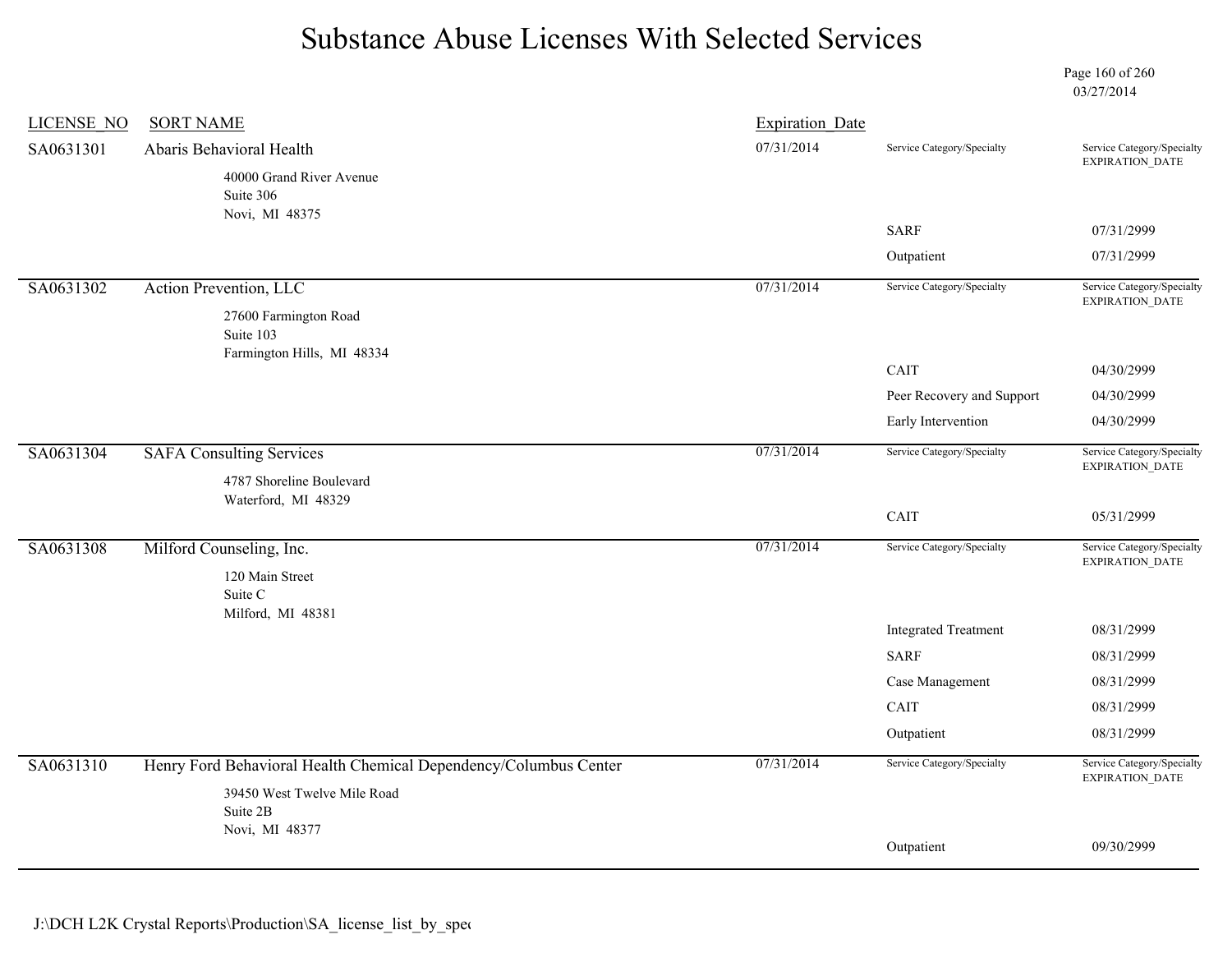Page 161 of 260 03/27/2014

| <b>LICENSE NO</b> | <b>SORT NAME</b>                                                                 | <b>Expiration Date</b> |                             |                                                                                                                                                                                                                                                                                                                                                                                                 |
|-------------------|----------------------------------------------------------------------------------|------------------------|-----------------------------|-------------------------------------------------------------------------------------------------------------------------------------------------------------------------------------------------------------------------------------------------------------------------------------------------------------------------------------------------------------------------------------------------|
| SA0631314         | Jump Start Consulting, LLC, D/B/A Inner Door Center<br>317 East Eleven Mile Road | 07/31/2014             | Service Category/Specialty  | EXPIRATION_DATE                                                                                                                                                                                                                                                                                                                                                                                 |
|                   | Royal Oak, MI 48067                                                              |                        |                             |                                                                                                                                                                                                                                                                                                                                                                                                 |
|                   |                                                                                  |                        | <b>Integrated Treatment</b> | 02/28/2999                                                                                                                                                                                                                                                                                                                                                                                      |
|                   |                                                                                  |                        | Peer Recovery and Support   | Service Category/Specialty<br>02/28/2999<br>02/28/2999<br>Service Category/Specialty<br><b>EXPIRATION DATE</b><br>03/31/2999<br>03/31/2999<br>03/31/2999<br>12/31/2999<br>12/31/2999<br>12/31/2999<br>Service Category/Specialty<br><b>EXPIRATION DATE</b><br>12/31/2999<br>12/31/2999<br>12/31/2999<br>03/31/2999<br>03/31/2999<br>03/31/2999<br>Service Category/Specialty<br>EXPIRATION_DATE |
|                   |                                                                                  |                        | Outpatient                  |                                                                                                                                                                                                                                                                                                                                                                                                 |
| SA0631315         | Easter Seals-Family Mental Health South                                          | 07/31/2014             | Service Category/Specialty  |                                                                                                                                                                                                                                                                                                                                                                                                 |
|                   | 24445 Northwestern Hwy.<br>Suite 100<br>Southfield, MI 48075                     |                        |                             |                                                                                                                                                                                                                                                                                                                                                                                                 |
|                   |                                                                                  |                        | Outpatient                  |                                                                                                                                                                                                                                                                                                                                                                                                 |
|                   |                                                                                  |                        | CAIT                        |                                                                                                                                                                                                                                                                                                                                                                                                 |
|                   |                                                                                  |                        | <b>Integrated Treatment</b> |                                                                                                                                                                                                                                                                                                                                                                                                 |
|                   |                                                                                  |                        | Early Intervention          |                                                                                                                                                                                                                                                                                                                                                                                                 |
|                   |                                                                                  |                        | Case Management             |                                                                                                                                                                                                                                                                                                                                                                                                 |
|                   |                                                                                  |                        | Peer Recovery and Support   |                                                                                                                                                                                                                                                                                                                                                                                                 |
| SA0631316         | Easter Seals-Family Mental Health North                                          | 07/31/2014             | Service Category/Specialty  |                                                                                                                                                                                                                                                                                                                                                                                                 |
|                   | 2387 East Walton Boulevard<br>Auburn Hills, MI 48326                             |                        |                             |                                                                                                                                                                                                                                                                                                                                                                                                 |
|                   |                                                                                  |                        | Peer Recovery and Support   |                                                                                                                                                                                                                                                                                                                                                                                                 |
|                   |                                                                                  |                        | Case Management             |                                                                                                                                                                                                                                                                                                                                                                                                 |
|                   |                                                                                  |                        | Early Intervention          |                                                                                                                                                                                                                                                                                                                                                                                                 |
|                   |                                                                                  |                        | <b>Integrated Treatment</b> |                                                                                                                                                                                                                                                                                                                                                                                                 |
|                   |                                                                                  |                        | CAIT                        |                                                                                                                                                                                                                                                                                                                                                                                                 |
|                   |                                                                                  |                        | Outpatient                  |                                                                                                                                                                                                                                                                                                                                                                                                 |
| SA0631317         | Tom Wilson Counseling Centers, Inc.                                              | 07/31/2014             | Service Category/Specialty  |                                                                                                                                                                                                                                                                                                                                                                                                 |
|                   | 30600 Telegraph Road<br>Suite 2345                                               |                        |                             |                                                                                                                                                                                                                                                                                                                                                                                                 |
|                   | Bingham Farms, MI 48025                                                          |                        | CAIT                        | 04/30/2999                                                                                                                                                                                                                                                                                                                                                                                      |
|                   |                                                                                  |                        |                             |                                                                                                                                                                                                                                                                                                                                                                                                 |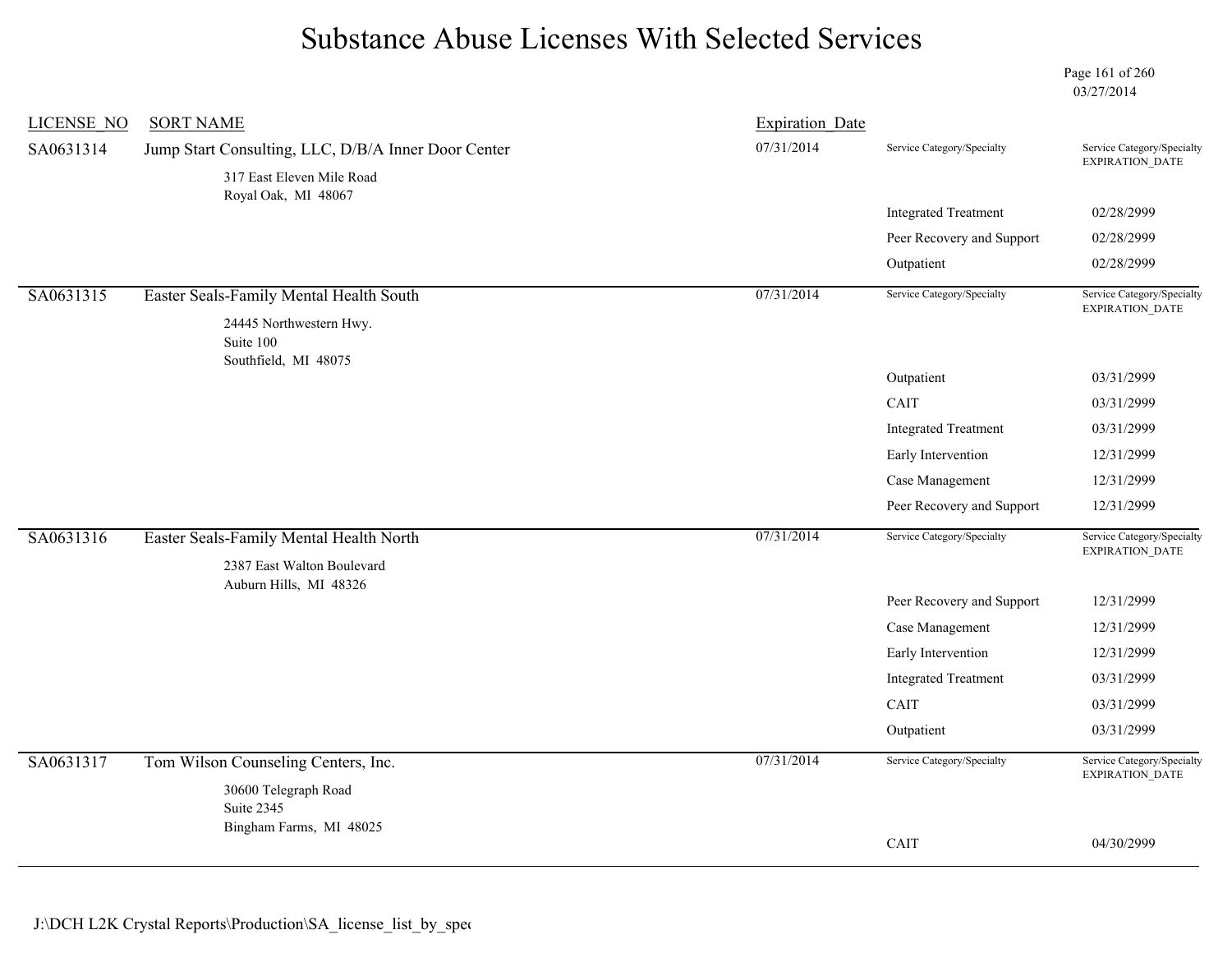Page 162 of 260 03/27/2014

| <b>LICENSE NO</b> | <b>SORT NAME</b>                                               | <b>Expiration Date</b> |                             |                                                      |
|-------------------|----------------------------------------------------------------|------------------------|-----------------------------|------------------------------------------------------|
| SA0631319         | Gueststar Inc.                                                 | 07/31/2999             | Service Category/Specialty  | Service Category/Specialty<br>EXPIRATION_DATE        |
|                   | 6689 Orchard Lake<br>Unit 253<br>West Bloomfield, MI 48322     |                        |                             |                                                      |
|                   |                                                                |                        | CAIT                        | 05/31/2999                                           |
| SA0631320         | The Baldwin Center, Inc.                                       | 07/31/2014             | Service Category/Specialty  | Service Category/Specialty<br><b>EXPIRATION DATE</b> |
|                   | 212 Baldwin Avenue<br>P.O. Box 420700<br>Pontiac, MI 48342     |                        |                             |                                                      |
|                   |                                                                |                        | CAIT                        | 05/31/2999                                           |
| SA0631321         | Cope Personal Development Center                               | 07/31/2014             | Service Category/Specialty  | Service Category/Specialty<br>EXPIRATION_DATE        |
|                   | 28 North Saginaw Street<br>Suite 806                           |                        |                             |                                                      |
|                   | Pontiac, MI 48342                                              |                        | CAIT                        | 09/30/2999                                           |
|                   |                                                                |                        | Outpatient                  | 09/30/2999                                           |
|                   |                                                                |                        | <b>SARF</b>                 | 09/30/2999                                           |
| SA0631322         | Stop Think Talk It Out Prevention Program                      | 07/31/2014             | Service Category/Specialty  | Service Category/Specialty<br><b>EXPIRATION DATE</b> |
|                   | 27155 Fairfax<br>Southfield, MI 48076                          |                        |                             |                                                      |
|                   |                                                                |                        | CAIT                        | 10/31/2999                                           |
| SA0631328         | Solutions to Recovery                                          | 07/31/2014             | Service Category/Specialty  | Service Category/Specialty<br>EXPIRATION_DATE        |
|                   | 24 West Tennyson<br>Administrative Office<br>Pontiac, MI 48340 |                        |                             |                                                      |
|                   |                                                                |                        | Outpatient                  | 11/30/2999                                           |
|                   |                                                                |                        | Residential                 | 11/30/2999                                           |
| SA0631329         | A.D.F. Counseling Associates, LPC                              | 07/31/2014             | Service Category/Specialty  | Service Category/Specialty<br>EXPIRATION_DATE        |
|                   | 31583 Alameda Drive                                            |                        |                             |                                                      |
|                   | Farmington Hills, MI 48336                                     |                        | Case Management             | 12/31/2999                                           |
|                   |                                                                |                        | <b>Integrated Treatment</b> | 12/31/2999                                           |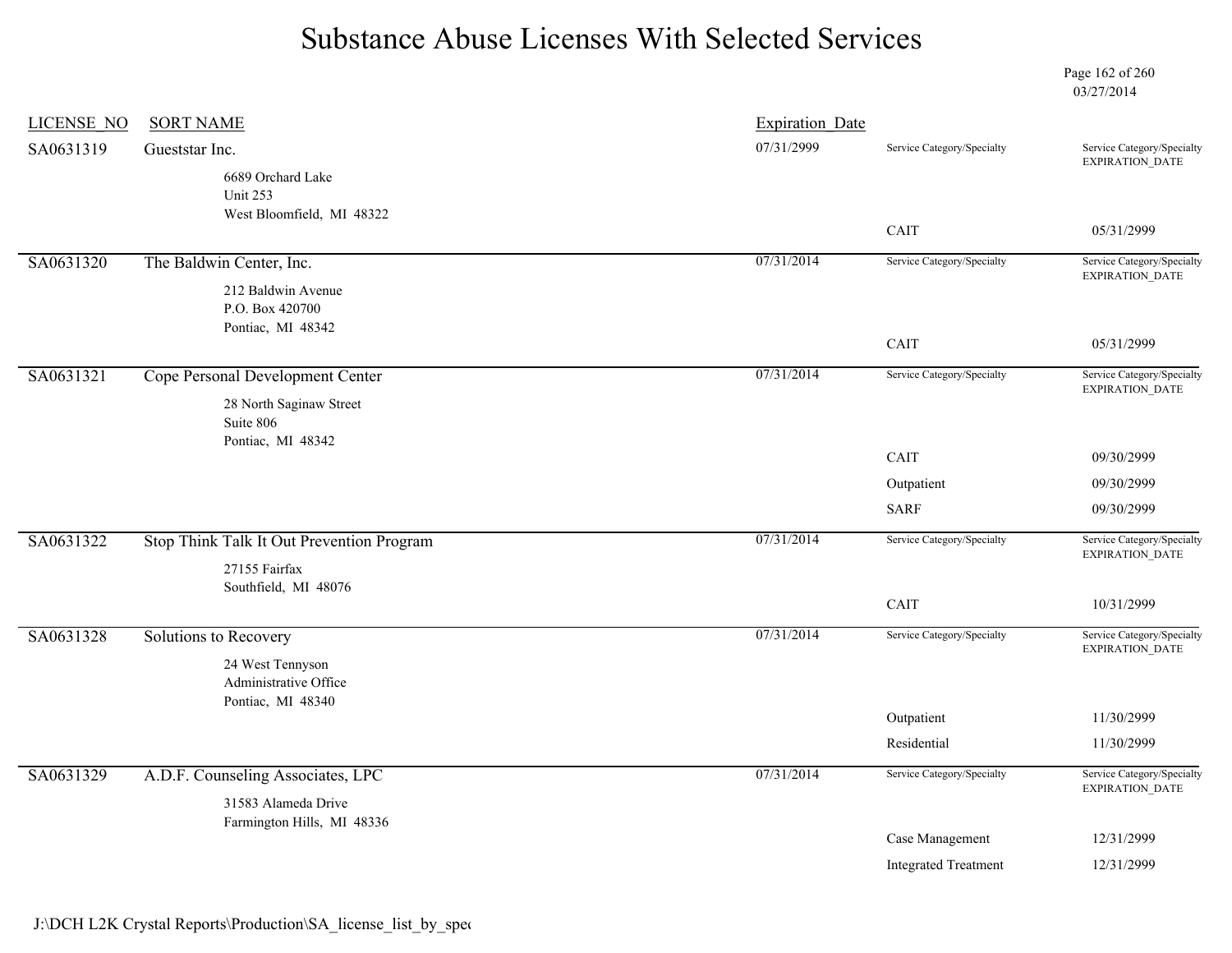Page 163 of 260 03/27/2014

|           | LICENSE NO<br><b>SORT NAME</b>                                  | <b>Expiration Date</b> |                            |                                               |
|-----------|-----------------------------------------------------------------|------------------------|----------------------------|-----------------------------------------------|
|           |                                                                 |                        | Early Intervention         | 12/31/2999                                    |
|           |                                                                 |                        | Peer Recovery and Support  | 12/31/2999                                    |
|           |                                                                 |                        | Outpatient                 | 12/31/2999                                    |
|           |                                                                 |                        | CAIT                       | 12/31/2999                                    |
|           |                                                                 |                        | <b>SARF</b>                | 12/31/2999                                    |
| SA0631330 | EIP, Inc. (Education Intervention Programs)                     | 07/31/2014             | Service Category/Specialty | Service Category/Specialty<br>EXPIRATION_DATE |
|           | 4120 West Maple Road<br>Suite 201<br>Bloomfield Hills, MI 48301 |                        |                            |                                               |
|           |                                                                 |                        | CAIT                       | 02/28/2999                                    |
| SA0631332 | New Frontier Counseling Services                                | 07/31/2014             | Service Category/Specialty | Service Category/Specialty<br>EXPIRATION_DATE |
|           | 22720 Woodward Ave.<br>Suite 105<br>Ferndale, MI 48220          |                        |                            |                                               |
|           |                                                                 |                        | Outpatient                 | 06/30/2999                                    |
|           |                                                                 |                        | CAIT                       | 06/30/2999                                    |
| SA0631336 | Solutions to Recovery                                           | 07/31/2014             | Service Category/Specialty | Service Category/Specialty<br>EXPIRATION_DATE |
|           | 36 West Tennyson                                                |                        |                            |                                               |
|           |                                                                 |                        |                            |                                               |
|           | Pontiac, MI 48340                                               |                        | Residential                | 11/30/2999                                    |
|           |                                                                 |                        | Outpatient                 | 11/30/2999                                    |
| SA0631337 | <b>Sacred Heart Rehabilitation Center</b>                       | 07/31/2014             | Service Category/Specialty |                                               |
|           | 1400 East Twelve Mile Road                                      |                        |                            | Service Category/Specialty<br>EXPIRATION_DATE |
|           | Madison Heights, MI 48071                                       |                        | <b>SARF</b>                | 12/31/2999                                    |
|           |                                                                 |                        | Early Intervention         | 12/31/2999                                    |
|           |                                                                 |                        | Case Management            | 12/31/2999                                    |
|           |                                                                 |                        | Outpatient-Methadone       | 12/31/2999                                    |
|           |                                                                 |                        | Peer Recovery and Support  | 12/31/2999                                    |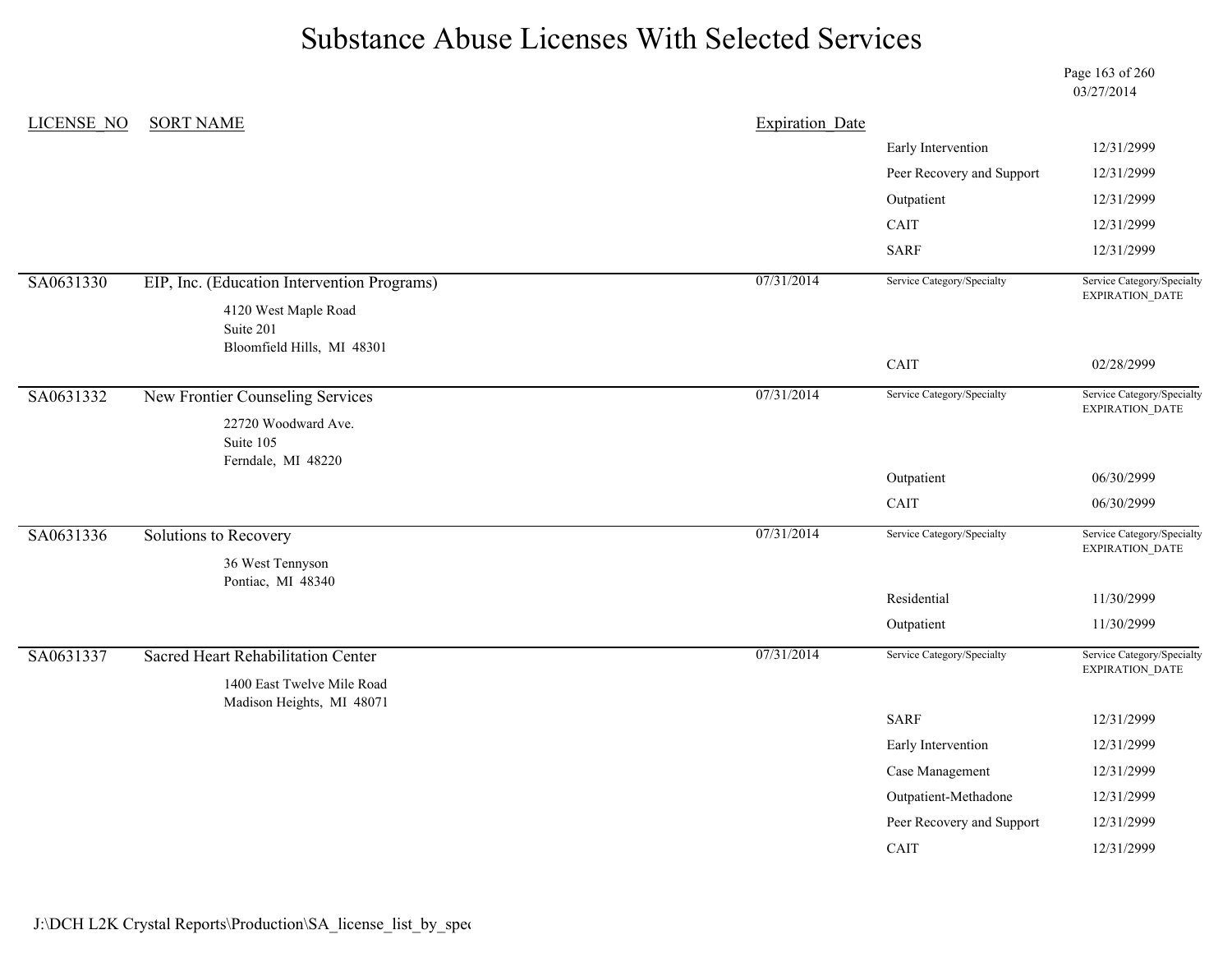Page 164 of 260 03/27/2014

| <b>LICENSE NO</b> | <b>SORT NAME</b>                                              | <b>Expiration Date</b> |                             |                                               |
|-------------------|---------------------------------------------------------------|------------------------|-----------------------------|-----------------------------------------------|
|                   |                                                               |                        | <b>Integrated Treatment</b> | 12/31/2999                                    |
|                   |                                                               |                        | Outpatient                  | 12/31/2999                                    |
| SA0631338         | Making a Difference Everyday/M.A.D.E.                         | 07/31/2014             | Service Category/Specialty  | Service Category/Specialty<br>EXPIRATION_DATE |
|                   | 17515 West 9 Mile Road<br>Suite 180                           |                        |                             |                                               |
|                   | Southfield, MI 48075                                          |                        | Peer Recovery and Support   | 01/31/2999                                    |
|                   |                                                               |                        | CAIT                        | 01/31/2999                                    |
| SA0631339         | Abaris Health, P.C. DBA Great Lakes Counseling                | 07/31/2014             | Service Category/Specialty  | Service Category/Specialty<br>EXPIRATION_DATE |
|                   | 2501 Rochester Court<br>Troy, MI 48083                        |                        |                             |                                               |
|                   |                                                               |                        | Residential                 | 12/31/2999                                    |
|                   |                                                               |                        | <b>Integrated Treatment</b> | 12/31/2999                                    |
| SA0631340         | Kadima Jewish Support Services for Adults With Mental Illness | 07/31/2014             | Service Category/Specialty  | Service Category/Specialty<br>EXPIRATION_DATE |
|                   | 15999 West Twelve Mile Road<br>Southfield, MI 48076           |                        |                             |                                               |
|                   |                                                               |                        | Outpatient                  | 07/31/2999                                    |
|                   |                                                               |                        | <b>SARF</b>                 | 07/31/2999                                    |
| SA0631341         | Guidance and Prevention Services, Inc.                        | 07/31/2014             | Service Category/Specialty  | Service Category/Specialty<br>EXPIRATION_DATE |
|                   | 1500 North Stephenson Highway                                 |                        |                             |                                               |
|                   | Royal Oak, MI 48067                                           |                        | Outpatient                  | 12/31/2999                                    |
|                   |                                                               |                        | CAIT                        | 12/31/2999                                    |
|                   |                                                               |                        | <b>SARF</b>                 | 12/31/2999                                    |
| SA0631343         | Continuous Independence Program                               | 07/31/2014             | Service Category/Specialty  | Service Category/Specialty<br>EXPIRATION_DATE |
|                   | 28 North Francis<br>Pontiac, MI 48342                         |                        |                             |                                               |
|                   |                                                               |                        | <b>Integrated Treatment</b> | 12/31/2999                                    |
|                   |                                                               |                        | Outpatient                  | 12/31/2999                                    |
|                   |                                                               |                        | CAIT                        | 12/31/2999                                    |
|                   |                                                               |                        |                             |                                               |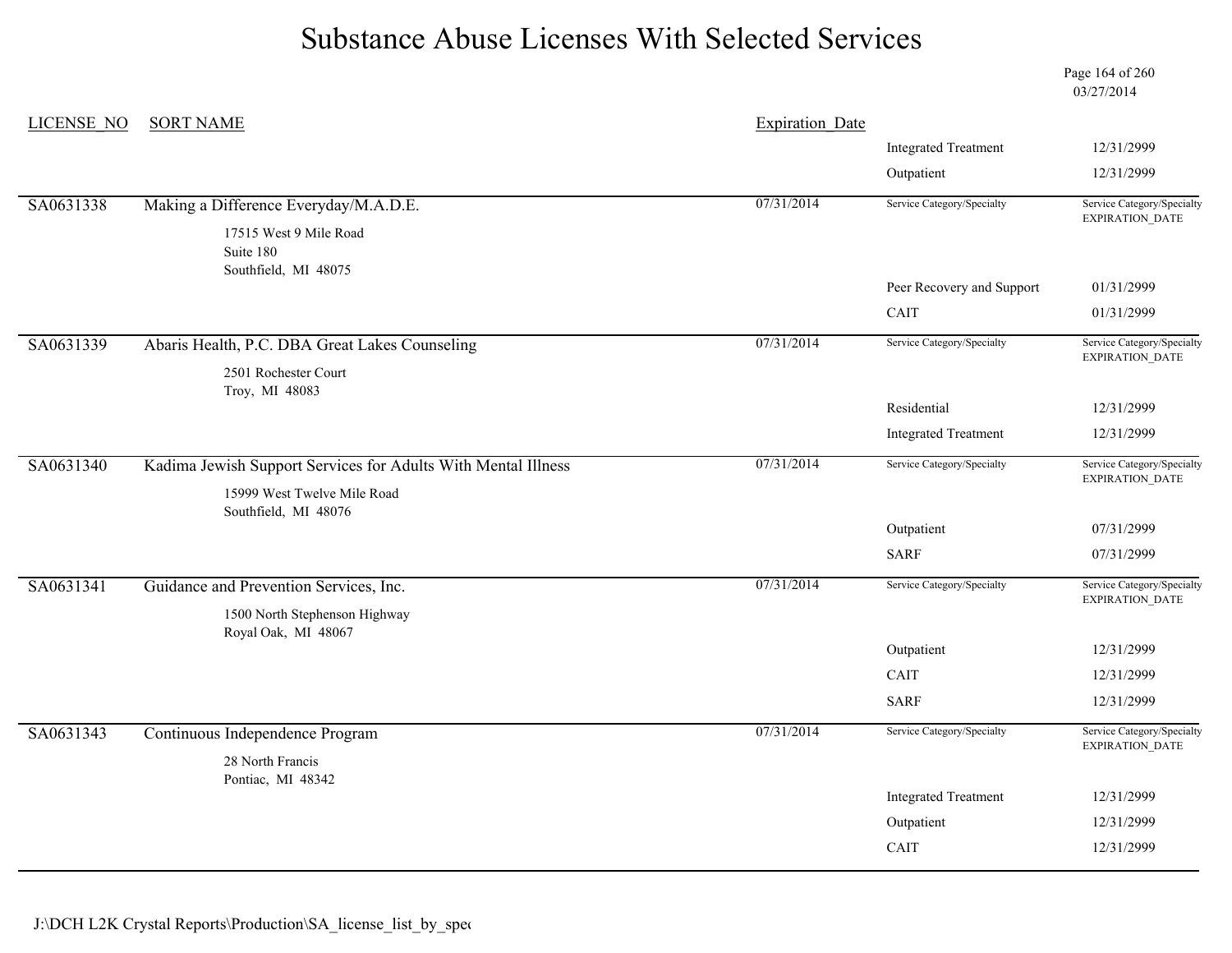Page 165 of 260 03/27/2014

| <b>LICENSE NO</b> | <b>SORT NAME</b>                                   | <b>Expiration Date</b> |                             |                                                      |
|-------------------|----------------------------------------------------|------------------------|-----------------------------|------------------------------------------------------|
| SA0631344         | True Path                                          | 07/31/2014             | Service Category/Specialty  | Service Category/Specialty<br><b>EXPIRATION DATE</b> |
|                   | 429 Livernois                                      |                        |                             |                                                      |
|                   | Ferndale, MI 48220                                 |                        | Outpatient                  | 10/30/2999                                           |
|                   |                                                    | 07/31/2014             | Service Category/Specialty  | Service Category/Specialty                           |
| SA0631347         | Eastwood Clinics - Novi                            |                        |                             | EXPIRATION_DATE                                      |
|                   | 26850 Providence Parkway<br>#410<br>Novi, MI 48374 |                        |                             |                                                      |
|                   |                                                    |                        | <b>Integrated Treatment</b> | 12/31/2999                                           |
|                   |                                                    |                        | Early Intervention          | 12/31/2999                                           |
|                   |                                                    |                        | Outpatient                  | 12/31/2999                                           |
|                   |                                                    |                        | Peer Recovery and Support   | 12/31/2999                                           |
| SA0631348         | Eastwood Clinics - Southfield                      | 07/31/2014             | Service Category/Specialty  | Service Category/Specialty                           |
|                   | 22255 Greenfield Road<br>Suite 505                 |                        |                             | EXPIRATION_DATE                                      |
|                   | Southfield, MI 48075                               |                        | Early Intervention          | 12/31/2999                                           |
|                   |                                                    |                        | Peer Recovery and Support   | 12/31/2999                                           |
|                   |                                                    |                        | Outpatient                  | 12/31/2999                                           |
|                   |                                                    |                        | <b>Integrated Treatment</b> | 12/31/2999                                           |
| SA0631349         | Educated Stars of Tomorrow, LLC                    | 07/31/2014             | Service Category/Specialty  | Service Category/Specialty<br>EXPIRATION_DATE        |
|                   | 1826 Shaker Heights                                |                        |                             |                                                      |
|                   | Bloomfield Hills, MI 48304                         |                        | CAIT                        | 12/31/2999                                           |
|                   |                                                    | 07/31/2014             | Service Category/Specialty  | Service Category/Specialty                           |
| SA0631352         | Gomez Addiction Treatment & Evaluation Services    |                        |                             | EXPIRATION_DATE                                      |
|                   | 2011 Crooks Road<br>Royal Oak, MI 48073            |                        |                             |                                                      |
|                   |                                                    |                        | Outpatient                  | 12/31/2999                                           |
|                   |                                                    |                        | CAIT                        | 12/31/2999                                           |
|                   |                                                    |                        | Early Intervention          | 12/31/2999                                           |
|                   |                                                    |                        | <b>SARF</b>                 | 12/31/2999                                           |
|                   |                                                    |                        |                             |                                                      |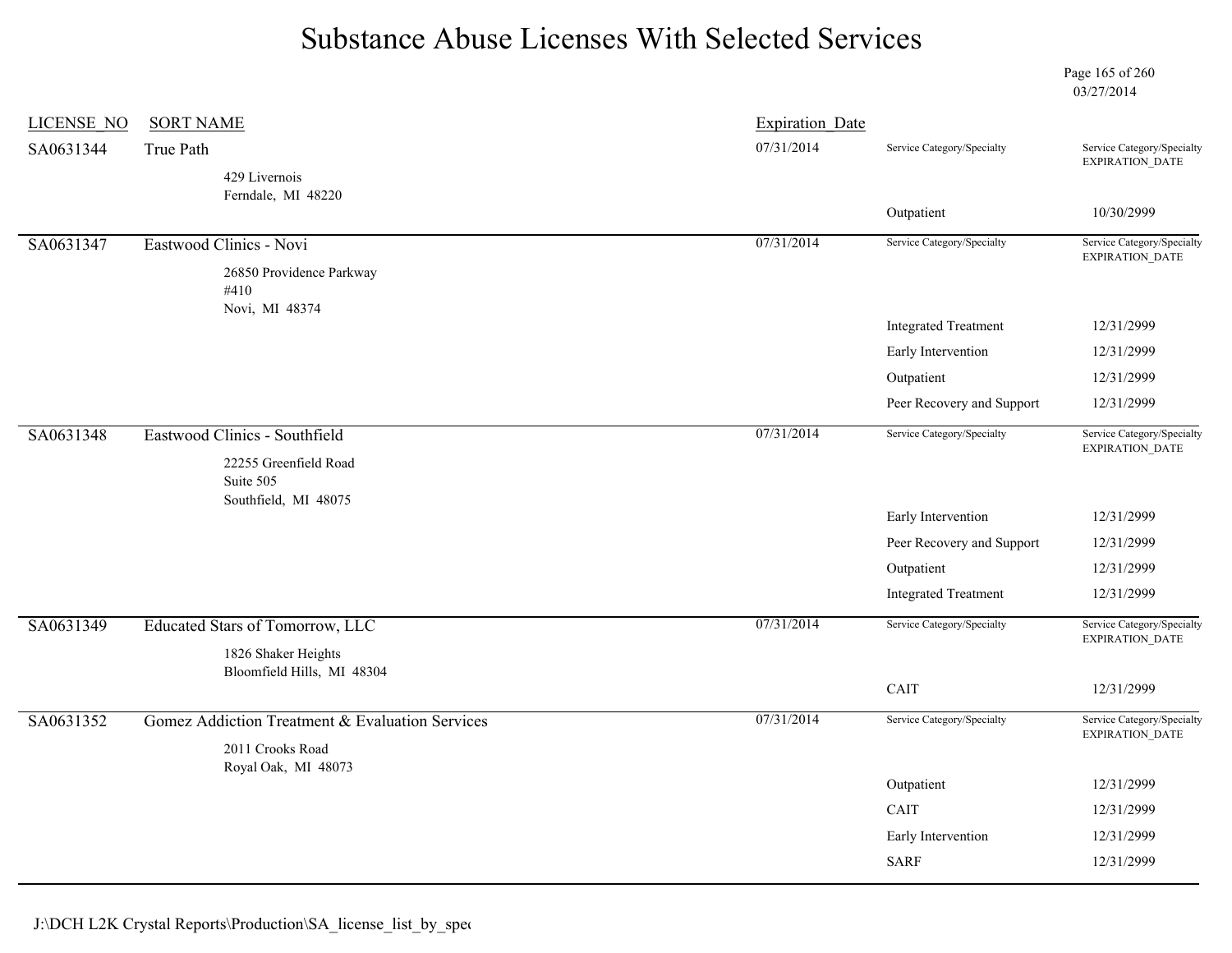Page 166 of 260 03/27/2014

| <b>LICENSE NO</b> | <b>SORT NAME</b>                               | <b>Expiration Date</b> |                             |                                                      |
|-------------------|------------------------------------------------|------------------------|-----------------------------|------------------------------------------------------|
| SA0631353         | Abaris Health, P.C. DBA Great Lakes Counseling | 07/31/2014             | Service Category/Specialty  | Service Category/Specialty<br>EXPIRATION_DATE        |
|                   | 1202 Walton Blvd.                              |                        |                             |                                                      |
|                   | Suite 210<br>Rochester Hills, MI 48307         |                        |                             |                                                      |
|                   |                                                |                        | <b>Integrated Treatment</b> | 07/31/2999                                           |
|                   |                                                |                        | Outpatient                  | 07/31/2999                                           |
|                   |                                                |                        | <b>SARF</b>                 | 07/31/2999                                           |
| SA0631356         | <b>Sunrise Treatment Center</b>                | 07/31/2014             | Service Category/Specialty  | Service Category/Specialty<br><b>EXPIRATION DATE</b> |
|                   | 989 University Drive                           |                        |                             |                                                      |
|                   | Suite 108<br>Pontiac, MI 48342                 |                        |                             |                                                      |
|                   |                                                |                        | Case Management             | 07/31/2014                                           |
|                   |                                                |                        | Outpatient-Methadone        | 07/31/2014                                           |
|                   |                                                |                        | <b>Integrated Treatment</b> | 07/31/2014                                           |
| SA0631357         | L & L Recovery                                 | 07/31/2014             | Service Category/Specialty  | Service Category/Specialty<br><b>EXPIRATION DATE</b> |
|                   | 3720 Elizabeth Lake Road                       |                        |                             |                                                      |
|                   | Waterford, MI 48328                            |                        | Outpatient                  | 07/31/2999                                           |
| SA0631358         | Drug Free Recovery Systems, LLC                | 07/31/2014             | Service Category/Specialty  | Service Category/Specialty                           |
|                   | 28175 Haggerty Road                            |                        |                             | EXPIRATION_DATE                                      |
|                   | Novi, MI 48377                                 |                        |                             |                                                      |
|                   |                                                |                        | CAIT                        | 07/31/2999                                           |
|                   |                                                |                        | Outpatient                  | 07/31/2999                                           |
|                   |                                                |                        | <b>SARF</b>                 | 07/31/2999                                           |
| SA0631359         | Personalized Nursing LIGHT House Inc.          | 07/31/2014             | Service Category/Specialty  | Service Category/Specialty<br>EXPIRATION_DATE        |
|                   | 23133 Orchard Lake Road                        |                        |                             |                                                      |
|                   | Ste 203<br>Farmington Hills, MI 48336          |                        |                             |                                                      |
|                   |                                                |                        | Case Management             | 07/31/2999                                           |
|                   |                                                |                        | Outpatient                  | 07/31/2999                                           |
|                   |                                                |                        | Peer Recovery and Support   | 07/31/2999                                           |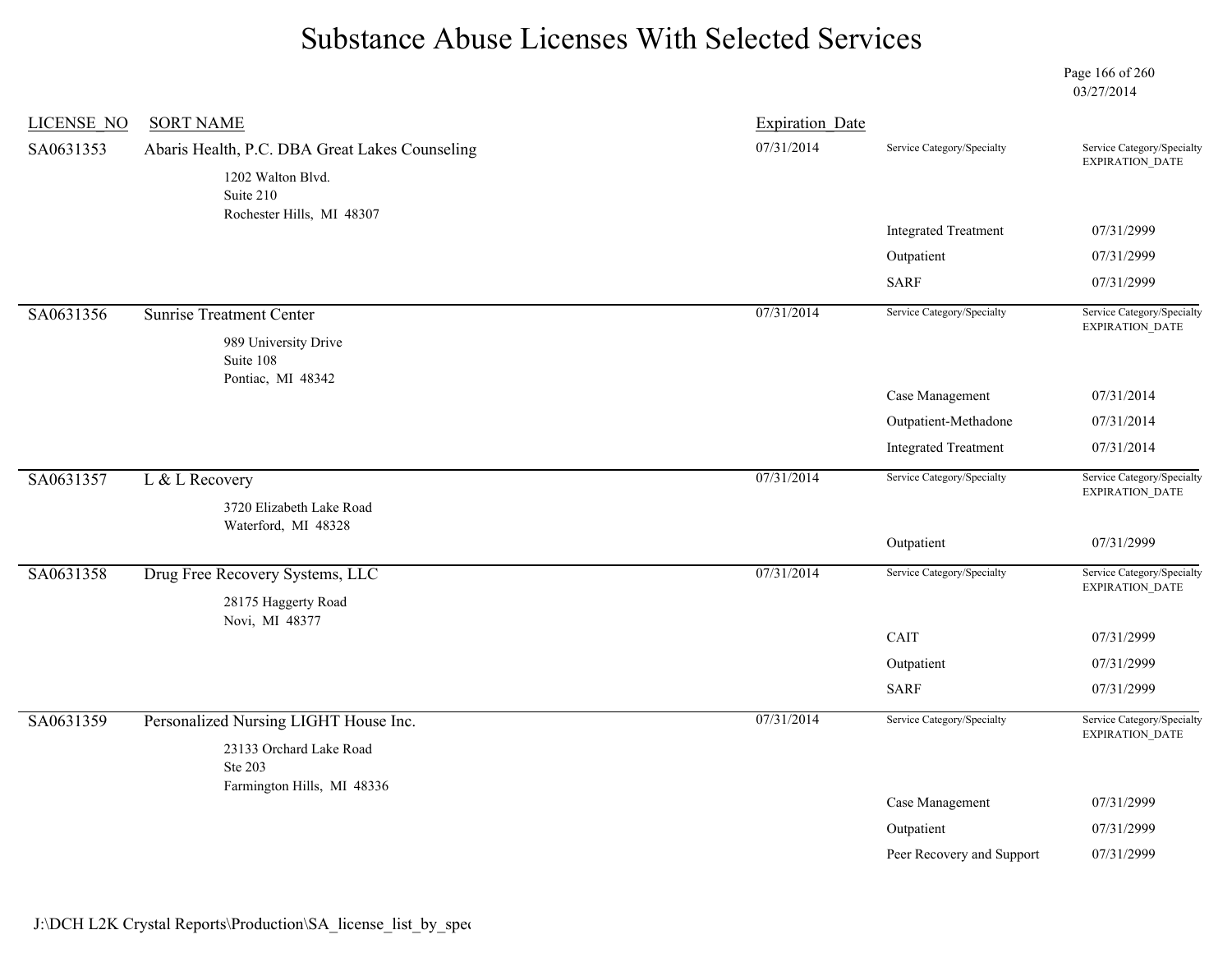Page 167 of 260 03/27/2014

| <b>LICENSE NO</b> | <b>SORT NAME</b>                                                 |            | <b>Expiration Date</b>      |                                                      |
|-------------------|------------------------------------------------------------------|------------|-----------------------------|------------------------------------------------------|
|                   |                                                                  |            | <b>Integrated Treatment</b> | 07/31/2999                                           |
| SA0631360         | Eagle Advancement Institute                                      | 07/31/2014 | Service Category/Specialty  | Service Category/Specialty<br><b>EXPIRATION DATE</b> |
|                   | 7091 Orchard Lake Road<br>Suite 200                              |            |                             |                                                      |
|                   | West Bloomfield, MI 48322                                        |            | <b>Integrated Treatment</b> | 07/31/2999                                           |
|                   |                                                                  |            | Case Management             | 07/31/2999                                           |
|                   |                                                                  |            | Outpatient                  | 07/31/2999                                           |
| SA0631361         | Spaulding for Children, Inc.                                     | 07/31/2014 | Service Category/Specialty  | Service Category/Specialty<br><b>EXPIRATION DATE</b> |
|                   | 16250 Northland Drive<br>Ste 120                                 |            |                             |                                                      |
|                   | Southfield, MI 48075                                             |            | CAIT                        | 07/31/2999                                           |
| SA0631363         | HCYFS Outpatient Centers, Inc DBA Holy Cross Counseling Services | 07/31/2014 | Service Category/Specialty  | Service Category/Specialty<br>EXPIRATION_DATE        |
|                   | 35 S Johnson Street<br>Suite 0-C                                 |            |                             |                                                      |
|                   | Ponitac, MI 48341                                                |            | <b>Integrated Treatment</b> | 07/31/2999                                           |
|                   |                                                                  |            | CAIT                        | 07/31/2999                                           |
|                   |                                                                  |            | Case Management             | 07/31/2999                                           |
|                   |                                                                  |            | Outpatient                  | 07/31/2999                                           |
|                   |                                                                  |            | Early Intervention          | 07/31/2999                                           |
|                   |                                                                  |            | <b>SARF</b>                 | 07/31/2999                                           |
|                   |                                                                  |            | Peer Recovery and Support   | 07/31/2999                                           |
| SA0631364         | The Art of Hope, Healing & Hapiness                              | 05/31/2014 | Service Category/Specialty  | Service Category/Specialty<br>EXPIRATION_DATE        |
|                   | 29260 Franklin Road<br>Suite 121<br>Southfield, MI 48034         |            |                             |                                                      |
|                   |                                                                  |            | Case Management             | 07/31/2999                                           |
|                   |                                                                  |            | Outpatient                  | 07/31/2999                                           |
|                   |                                                                  |            | <b>SARF</b>                 | 07/31/2999                                           |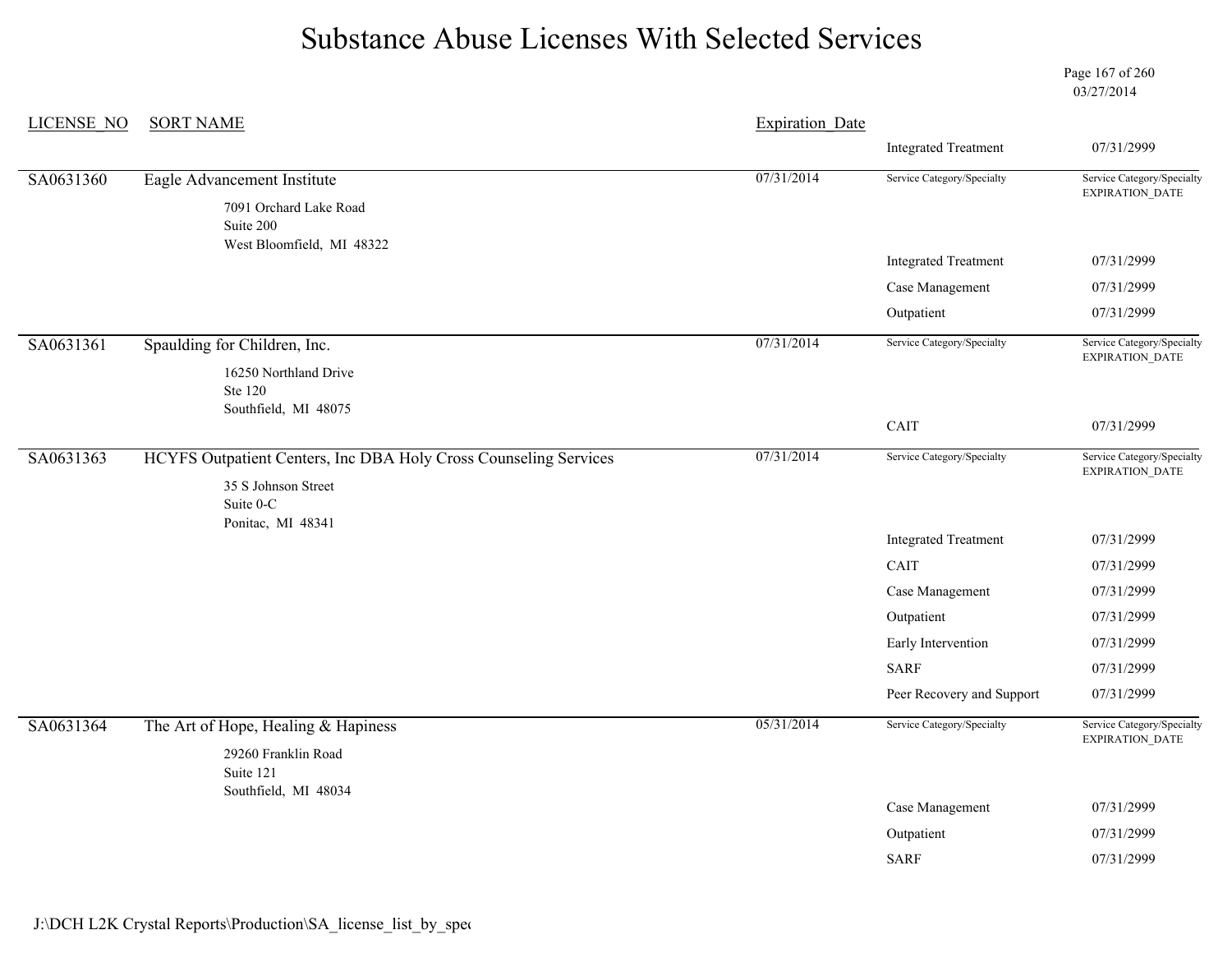Page 168 of 260 03/27/2014

| LICENSE NO | <b>SORT NAME</b>                                               | <b>Expiration Date</b> |                             |                                               |
|------------|----------------------------------------------------------------|------------------------|-----------------------------|-----------------------------------------------|
|            |                                                                |                        | Early Intervention          | 07/31/2999                                    |
|            |                                                                |                        | CAIT                        | 07/31/2999                                    |
|            |                                                                |                        | <b>Integrated Treatment</b> | 07/31/2999                                    |
| SA0631365  | New Passages Behavioral Health & Rehabilitation Services       | 06/30/2014             | Service Category/Specialty  | Service Category/Specialty<br>EXPIRATION_DATE |
|            | 631 E Big Beaver Road<br>Suite 209A                            |                        |                             |                                               |
|            | Troy, MI 48083                                                 |                        | Case Management             | 06/30/2014                                    |
|            |                                                                |                        | <b>SARF</b>                 | 06/30/2014                                    |
|            |                                                                |                        | Peer Recovery and Support   | 06/30/2014                                    |
|            |                                                                |                        | Outpatient                  | 06/30/2014                                    |
|            |                                                                |                        | CAIT                        | 06/30/2014                                    |
|            |                                                                |                        | Early Intervention          | 06/30/2014                                    |
|            |                                                                |                        | <b>Integrated Treatment</b> | 06/30/2014                                    |
| SA0631366  | New Frontier Counseling Services                               | 06/30/2014             | Service Category/Specialty  | Service Category/Specialty<br>EXPIRATION_DATE |
|            | 56849 Grand River<br>Suite 11<br>New Hudson, MI 48165          |                        |                             |                                               |
|            |                                                                |                        | Outpatient                  | 06/30/2014                                    |
|            |                                                                |                        | <b>Integrated Treatment</b> | 06/30/2014                                    |
|            |                                                                |                        | Early Intervention          | 06/30/2014                                    |
|            |                                                                |                        | <b>SARF</b>                 | 06/30/2014                                    |
|            |                                                                |                        | CAIT                        | 06/30/2014                                    |
| SA0631367  | Susan Gross, PYSD, PLLC                                        | 07/31/2014             | Service Category/Specialty  | Service Category/Specialty<br>EXPIRATION_DATE |
|            | 838 W. Long Lake Road, Suite 230<br>Bloomfield Hills, MI 48302 |                        |                             |                                               |
|            |                                                                |                        | Outpatient                  | 07/31/2014                                    |
|            |                                                                |                        | <b>Integrated Treatment</b> | 07/31/2014                                    |
|            |                                                                |                        | Early Intervention          | 07/31/2014                                    |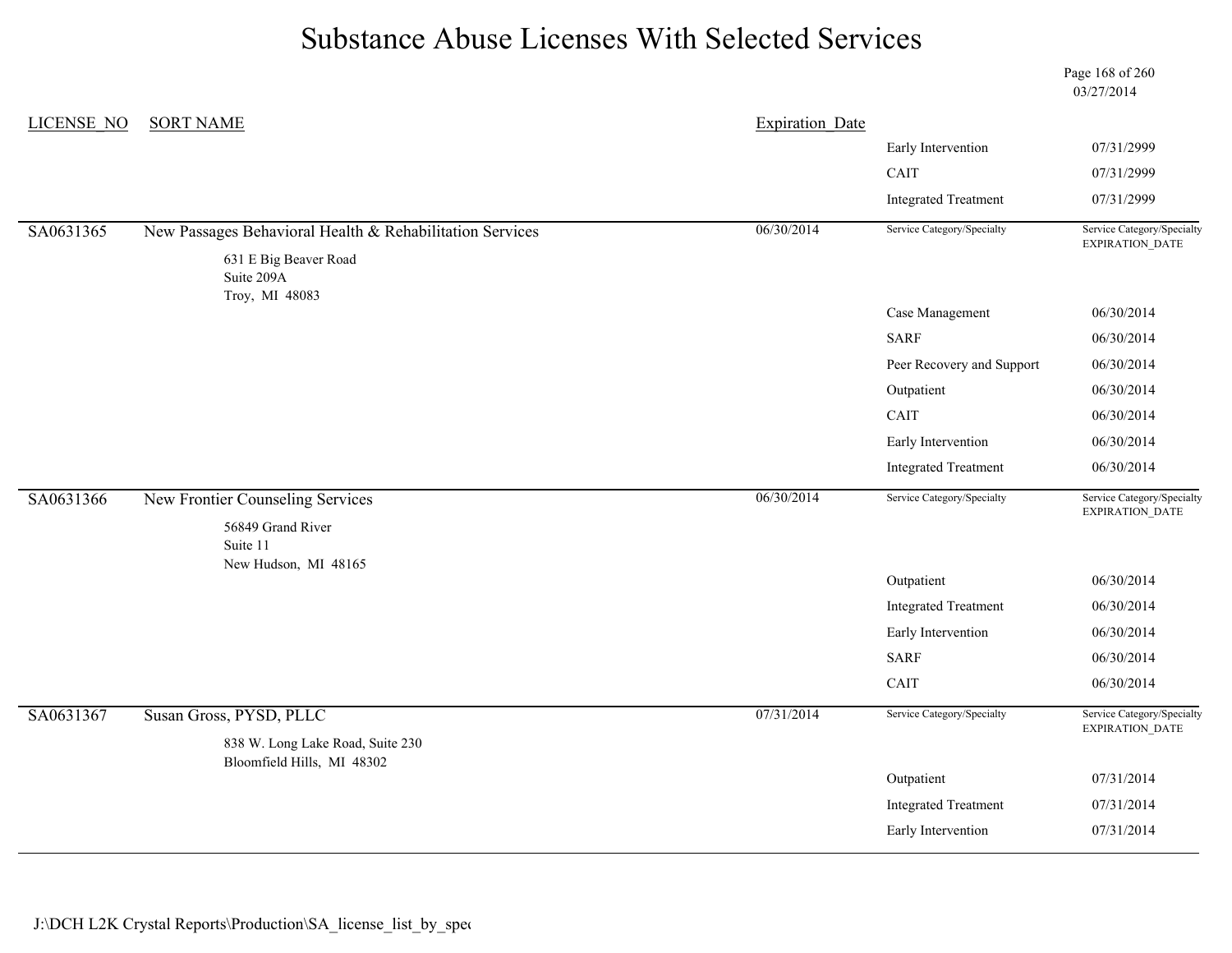Page 169 of 260 03/27/2014

| <b>LICENSE NO</b> | <b>SORT NAME</b>                                        | <b>Expiration Date</b> |                             |                                               |
|-------------------|---------------------------------------------------------|------------------------|-----------------------------|-----------------------------------------------|
| SA0631368         | Garwood & Associates                                    | 07/31/2014             | Service Category/Specialty  | Service Category/Specialty<br>EXPIRATION_DATE |
|                   | 9340 Dixie Highway                                      |                        |                             |                                               |
|                   | Clarkston, MI 48348                                     |                        | <b>Integrated Treatment</b> | 07/31/2014                                    |
|                   |                                                         |                        | Peer Recovery and Support   | 07/31/2014                                    |
|                   |                                                         |                        | CAIT                        | 07/31/2014                                    |
|                   |                                                         |                        | <b>SARF</b>                 | 07/31/2014                                    |
|                   |                                                         |                        | Case Management             | 07/31/2014                                    |
|                   |                                                         |                        | Outpatient                  | 07/31/2014                                    |
|                   |                                                         |                        | Early Intervention          | 07/31/2014                                    |
| SA0640010         | Choices West Counseling Services Inc<br>36 State Street | 07/31/2014             | Service Category/Specialty  | Service Category/Specialty<br>EXPIRATION_DATE |
|                   | Hart, MI 49420                                          |                        |                             |                                               |
|                   |                                                         |                        | CAIT                        | 04/30/2999                                    |
|                   |                                                         |                        | <b>SARF</b>                 | 04/30/2999                                    |
|                   |                                                         |                        | Outpatient                  | 04/30/2999                                    |
| SA0640012         | Catholic Charities West Michigan<br>11 Washington       | 07/31/2014             | Service Category/Specialty  | Service Category/Specialty<br>EXPIRATION_DATE |
|                   | Hart, MI 49420                                          |                        | <b>Integrated Treatment</b> | 04/30/2999                                    |
|                   |                                                         |                        | <b>SARF</b>                 | 04/30/2999                                    |
|                   |                                                         |                        | CAIT                        | 04/30/2999                                    |
|                   |                                                         |                        | Peer Recovery and Support   | 04/30/2999                                    |
|                   |                                                         |                        | Case Management             | 04/30/2999                                    |
|                   |                                                         |                        | Outpatient                  | 04/30/2999                                    |
|                   |                                                         |                        | Early Intervention          | 04/30/2999                                    |
| SA0640013         | West Michigan Community Mental Health System            | 07/31/2014             | Service Category/Specialty  | Service Category/Specialty<br>EXPIRATION_DATE |
|                   | 105 Lincoln Street<br>Hart, MI 49420                    |                        |                             |                                               |
|                   |                                                         |                        | <b>Integrated Treatment</b> | 09/30/2999                                    |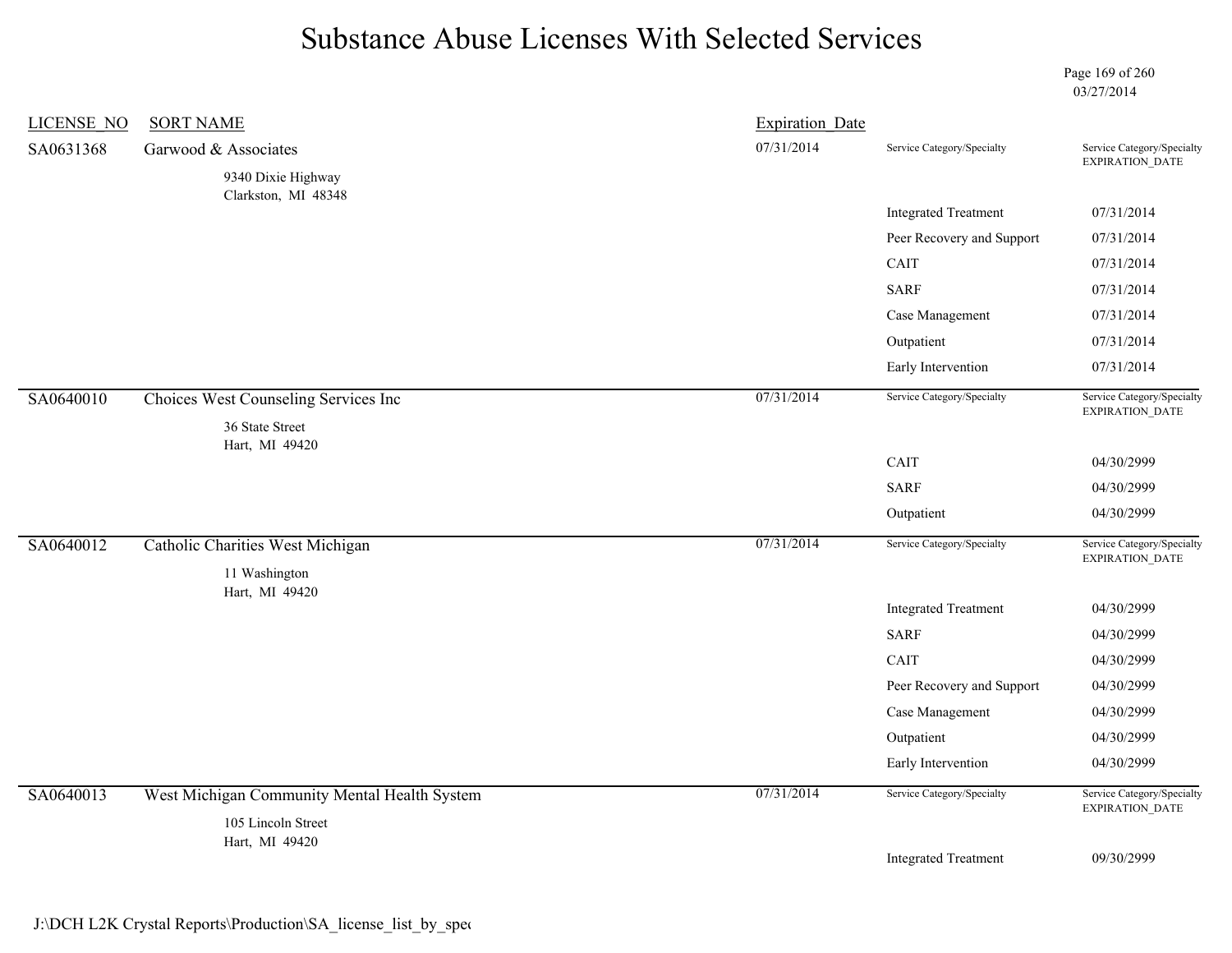Page 170 of 260 03/27/2014

| LICENSE NO | <b>SORT NAME</b>                                    | <b>Expiration Date</b> |                             |                                               |
|------------|-----------------------------------------------------|------------------------|-----------------------------|-----------------------------------------------|
|            |                                                     |                        | Early Intervention          | 09/30/2999                                    |
|            |                                                     |                        | Case Management             | 09/30/2999                                    |
|            |                                                     |                        | Outpatient                  | 09/30/2999                                    |
|            |                                                     |                        | Peer Recovery and Support   | 09/30/2999                                    |
| SA0640015  | Hackley Life Counseling                             | 07/31/2014             | Service Category/Specialty  | Service Category/Specialty<br>EXPIRATION_DATE |
|            | 905 E. Colby Street<br>Whitehall, MI 49461          |                        |                             |                                               |
|            |                                                     |                        | Outpatient                  | 07/31/2999                                    |
|            |                                                     |                        | <b>SARF</b>                 | 07/31/2999                                    |
| SA0660014  | North Country Counseling Services PC                | 07/31/2014             | Service Category/Specialty  | Service Category/Specialty<br>EXPIRATION_DATE |
|            | 902 River St                                        |                        |                             |                                               |
|            | Ontonagon, MI 49953                                 |                        | CAIT                        | 06/30/2999                                    |
|            |                                                     |                        | Outpatient                  | 06/30/2999                                    |
|            |                                                     |                        | <b>SARF</b>                 | 06/30/2999                                    |
| SA0660015  | Western UP District Health Department               | 07/31/2014             | Service Category/Specialty  | Service Category/Specialty<br>EXPIRATION_DATE |
|            | 408 Copper Street<br>Ontonagon, MI 49930            |                        |                             |                                               |
|            |                                                     |                        | Outpatient                  | 08/31/2999                                    |
|            |                                                     |                        | CAIT                        | 08/31/2999                                    |
| SA0670004  | Muskegon River Youth Home                           | 07/31/2014             | Service Category/Specialty  | Service Category/Specialty<br>EXPIRATION_DATE |
|            | 3030 Long Lane                                      |                        |                             |                                               |
|            | Evart, MI 49631                                     |                        | Residential                 | 02/28/2999                                    |
| SA0670008  | Community Mental Health of Central Michigan-Osceola | 07/31/2014             | Service Category/Specialty  | Service Category/Specialty                    |
|            |                                                     |                        |                             | <b>EXPIRATION DATE</b>                        |
|            | 4473 220th Avenue<br>P.O. Box 32                    |                        |                             |                                               |
|            | Reed City, MI 49677                                 |                        |                             |                                               |
|            |                                                     |                        | <b>Integrated Treatment</b> | 04/30/2999                                    |
|            |                                                     |                        | Outpatient                  | 04/30/2999                                    |
|            |                                                     |                        |                             |                                               |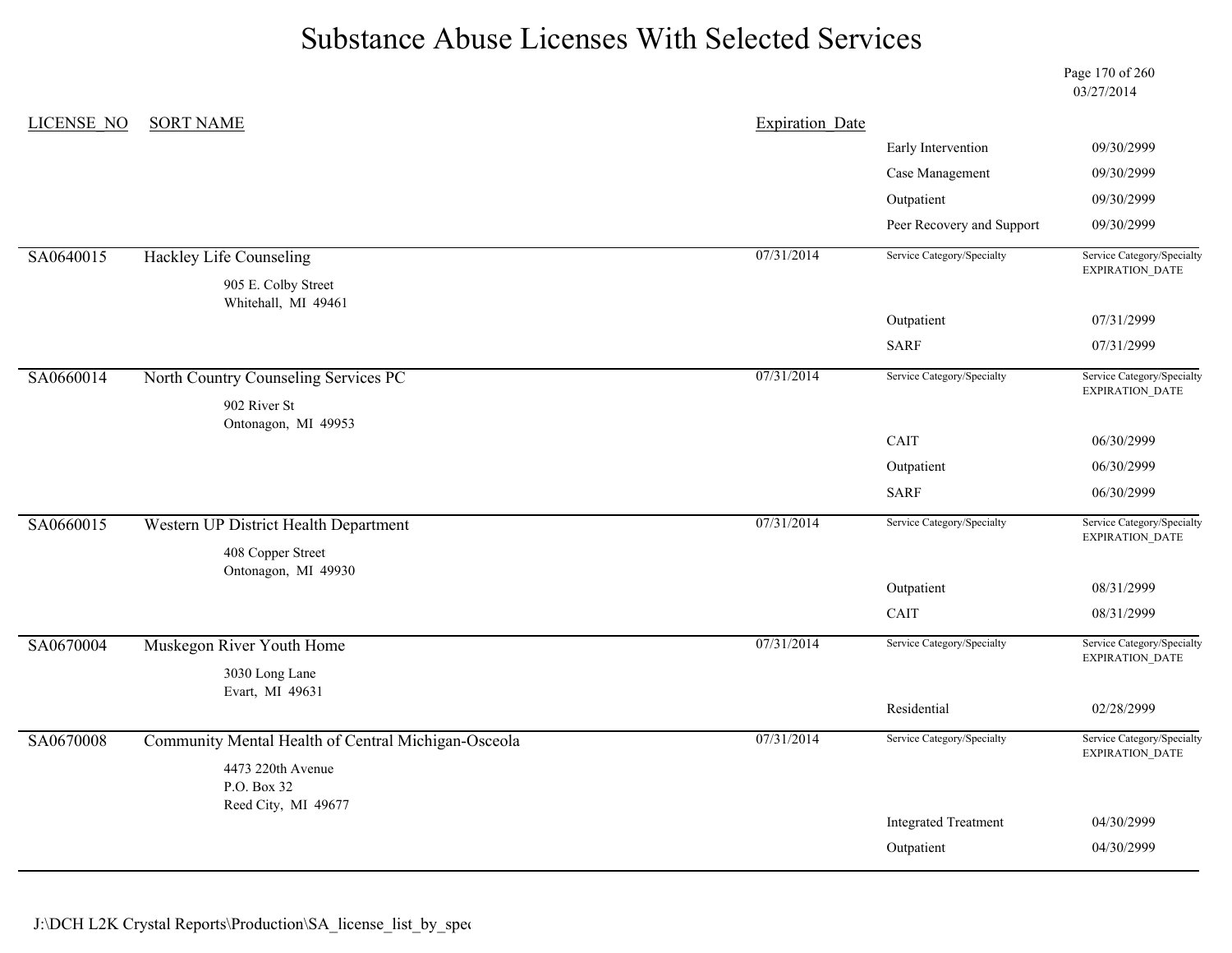Page 171 of 260 03/27/2014

| <b>LICENSE NO</b> | <b>SORT NAME</b>                                             | <b>Expiration Date</b> |                             |                                               |
|-------------------|--------------------------------------------------------------|------------------------|-----------------------------|-----------------------------------------------|
| SA0680002         | AuSable Valley Community Mental Health Services              | 07/31/2014             | Service Category/Specialty  | Service Category/Specialty<br>EXPIRATION_DATE |
|                   | 42 N Mount Tom Road<br>PO Box 148                            |                        |                             |                                               |
|                   | Mio, MI 48647                                                |                        | Outpatient                  | 05/31/2999                                    |
|                   |                                                              |                        | <b>Integrated Treatment</b> | 05/31/2999                                    |
|                   |                                                              |                        | <b>SARF</b>                 | 05/31/2999                                    |
|                   |                                                              |                        | CAIT                        | 05/31/2999                                    |
| SA0690008         | Catholic Human Services Inc                                  | 07/31/2014             | Service Category/Specialty  | Service Category/Specialty<br>EXPIRATION_DATE |
|                   | 829 W. Main Street<br>Suite C-3<br>Gaylord, MI 49735         |                        |                             |                                               |
|                   |                                                              |                        | Early Intervention          | 03/31/2999                                    |
|                   |                                                              |                        | Peer Recovery and Support   | 03/31/2999                                    |
|                   |                                                              |                        | Outpatient                  | 03/31/2999                                    |
|                   |                                                              |                        | Case Management             | 03/31/2999                                    |
|                   |                                                              |                        | CAIT                        | 03/31/2999                                    |
|                   |                                                              |                        | <b>SARF</b>                 | 03/31/2999                                    |
|                   |                                                              |                        | <b>Integrated Treatment</b> | 03/31/2999                                    |
| SA0690031         | Northern Michigan Substance Abuse Services<br>2136 West M-32 | 07/31/2014             | Service Category/Specialty  | Service Category/Specialty<br>EXPIRATION_DATE |
|                   | Gaylord, MI 49735                                            |                        | <b>Integrated Treatment</b> | 10/01/2014                                    |
|                   |                                                              |                        | Case Management             | 05/08/2014                                    |
|                   |                                                              |                        | Outpatient                  | 10/01/2014                                    |
|                   |                                                              |                        | Outpatient-Methadone        | 10/01/2014                                    |
|                   |                                                              |                        | <b>SARF</b>                 | 05/08/2014                                    |
|                   |                                                              |                        | Peer Recovery and Support   | 05/08/2014                                    |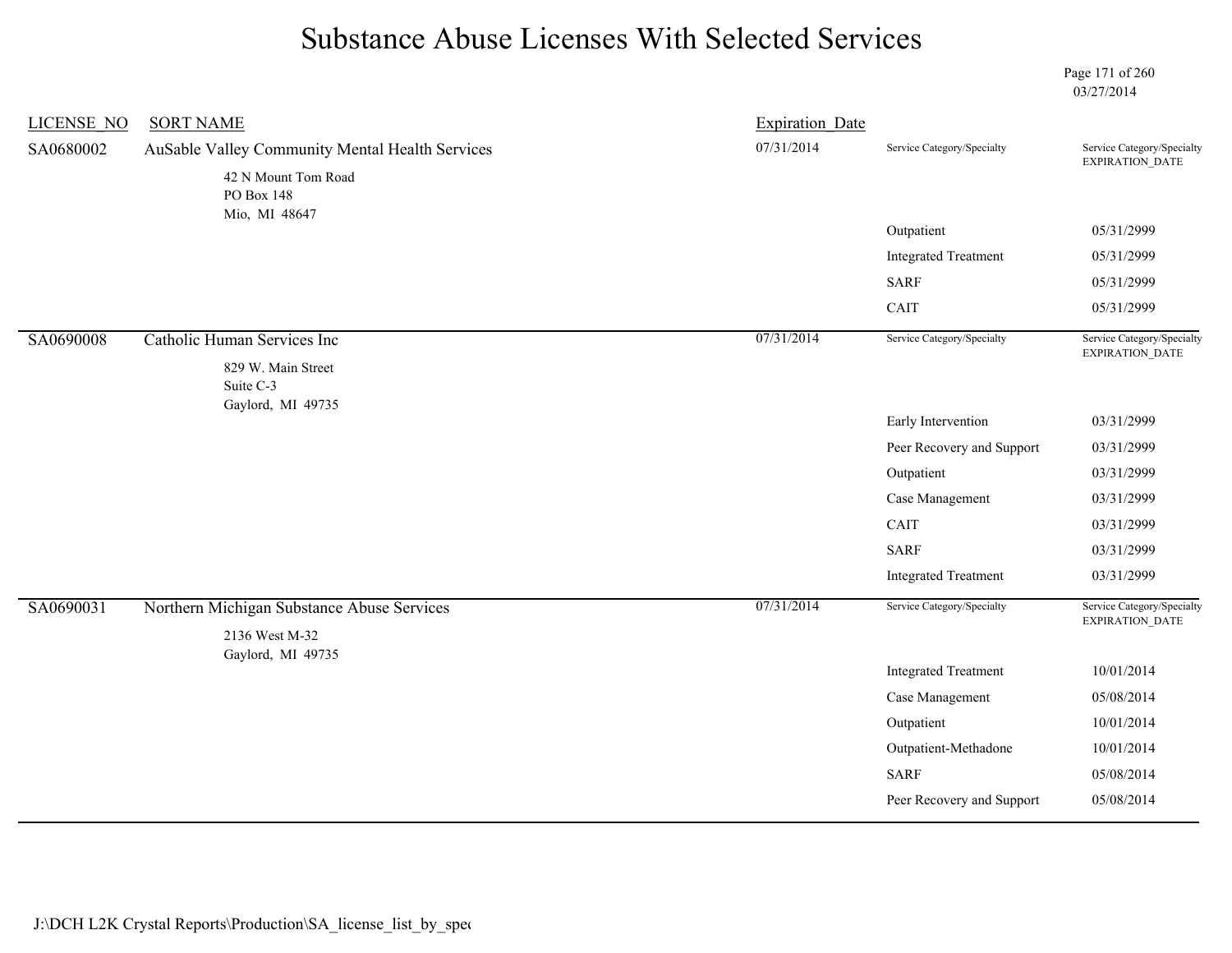Page 172 of 260 03/27/2014

| <b>LICENSE NO</b> | <b>SORT NAME</b>                                       | <b>Expiration Date</b> |                             |                                                      |
|-------------------|--------------------------------------------------------|------------------------|-----------------------------|------------------------------------------------------|
| SA0690032         | Michigan Therapeutic Consultants                       | 07/31/2014             | Service Category/Specialty  | Service Category/Specialty                           |
|                   | 711 S. Illinois Ave.                                   |                        |                             | EXPIRATION_DATE                                      |
|                   | Gaylord, MI 49735                                      |                        | Outpatient-Methadone        | 04/30/2014                                           |
|                   |                                                        |                        |                             | Service Category/Specialty                           |
| SA0700003         | Ottagan Addictions Recovery Inc (Chester A Ray Center) | 07/31/2014             | Service Category/Specialty  | <b>EXPIRATION DATE</b>                               |
|                   | 231 Washington Blvd.<br>Holland, MI 49423              |                        |                             |                                                      |
|                   |                                                        |                        | Case Management             | 04/30/2999                                           |
|                   |                                                        |                        | <b>Integrated Treatment</b> | 04/30/2999                                           |
|                   |                                                        |                        | Residential                 | 04/30/2999                                           |
| SA0700016         | Pathwaysmi                                             | 07/31/2014             | Service Category/Specialty  | Service Category/Specialty<br>EXPIRATION_DATE        |
|                   | 412 Century Lane                                       |                        |                             |                                                      |
|                   | Holland, MI 49423                                      |                        | Outpatient                  | 07/31/2999                                           |
|                   |                                                        |                        | <b>Integrated Treatment</b> | 07/31/2999                                           |
|                   |                                                        |                        | Case Management             | 07/31/2999                                           |
|                   |                                                        |                        | Peer Recovery and Support   | 07/31/2999                                           |
|                   |                                                        |                        | CAIT                        | 04/30/2999                                           |
|                   |                                                        |                        | <b>SARF</b>                 | 04/30/2999                                           |
|                   |                                                        |                        | Early Intervention          | 07/31/2999                                           |
| SA0700025         | <b>Ottagan Addictions Recovery Inc</b>                 | 07/31/2014             | Service Category/Specialty  | Service Category/Specialty<br><b>EXPIRATION DATE</b> |
|                   | 700 Washington Ave.                                    |                        |                             |                                                      |
|                   | Suite 220<br>Grand Haven, MI 49417                     |                        |                             |                                                      |
|                   |                                                        |                        | <b>Integrated Treatment</b> | 04/30/2999                                           |
|                   |                                                        |                        | Early Intervention          | 04/30/2999                                           |
|                   |                                                        |                        | <b>SARF</b>                 | 04/30/2999                                           |
|                   |                                                        |                        | Case Management             | 04/30/2999                                           |
|                   |                                                        |                        | CAIT                        | 04/30/2999                                           |
|                   |                                                        |                        | Outpatient                  | 04/30/2999                                           |
|                   |                                                        |                        |                             |                                                      |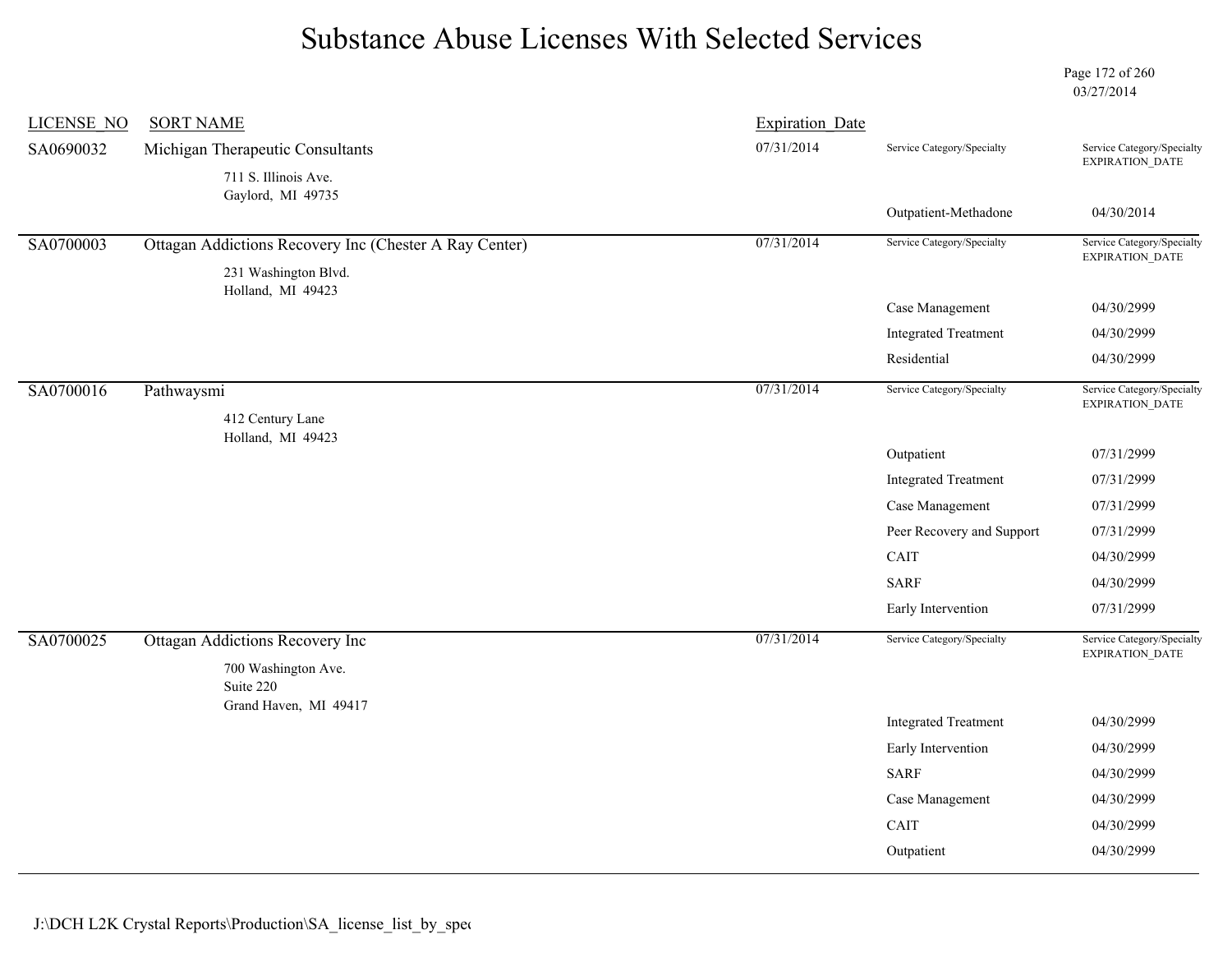Page 173 of 260 03/27/2014

| <b>LICENSE NO</b><br><b>SORT NAME</b>                     |                                                                                             |                             |                                                                    |
|-----------------------------------------------------------|---------------------------------------------------------------------------------------------|-----------------------------|--------------------------------------------------------------------|
| Ottagan Addictions Recovery Inc<br>483 Century Lane       | 07/31/2014                                                                                  | Service Category/Specialty  | Service Category/Specialty<br>EXPIRATION_DATE                      |
| Holland, MI 49423                                         |                                                                                             |                             |                                                                    |
|                                                           |                                                                                             |                             | 04/30/2999                                                         |
|                                                           |                                                                                             |                             | 04/30/2999                                                         |
|                                                           |                                                                                             | Case Management             | 04/30/2999                                                         |
|                                                           |                                                                                             | <b>Integrated Treatment</b> | 04/30/2999                                                         |
|                                                           |                                                                                             | CAIT                        | 04/30/2999                                                         |
|                                                           |                                                                                             | Early Intervention          | 04/30/2999                                                         |
| Pathwaysmi                                                | 07/31/2014                                                                                  | Service Category/Specialty  | Service Category/Specialty<br>EXPIRATION_DATE                      |
|                                                           |                                                                                             |                             |                                                                    |
|                                                           |                                                                                             | Peer Recovery and Support   | 07/31/2999                                                         |
|                                                           |                                                                                             | <b>Integrated Treatment</b> | 07/31/2999                                                         |
|                                                           |                                                                                             | CAIT                        | 07/31/2999                                                         |
|                                                           |                                                                                             | Early Intervention          | 07/31/2999                                                         |
|                                                           |                                                                                             | <b>SARF</b>                 | 07/31/2999                                                         |
|                                                           |                                                                                             | Case Management             | 07/31/2999                                                         |
|                                                           |                                                                                             | Outpatient                  | 07/31/2999                                                         |
| Pine Rest Christian Mental Health Services-Holland Clinic | 07/31/2014                                                                                  | Service Category/Specialty  | Service Category/Specialty<br>EXPIRATION_DATE                      |
| 926 S Washington Ave<br>Ste 210                           |                                                                                             |                             |                                                                    |
|                                                           |                                                                                             |                             | 08/31/2999                                                         |
|                                                           |                                                                                             | Outpatient                  | 08/31/2999                                                         |
| Ottagan Addictions Recovery Inc (Harbor House for Women)  | 07/31/2014                                                                                  | Service Category/Specialty  | Service Category/Specialty<br>EXPIRATION_DATE                      |
|                                                           |                                                                                             |                             |                                                                    |
| Holland, MI 49423                                         |                                                                                             |                             |                                                                    |
|                                                           | PO Box 1875<br>321 S Beechtree<br>Grand Haven, MI 49417<br>Holland, MI 49423<br>377 Lincoln |                             | <b>Expiration Date</b><br>Outpatient<br><b>SARF</b><br><b>SARF</b> |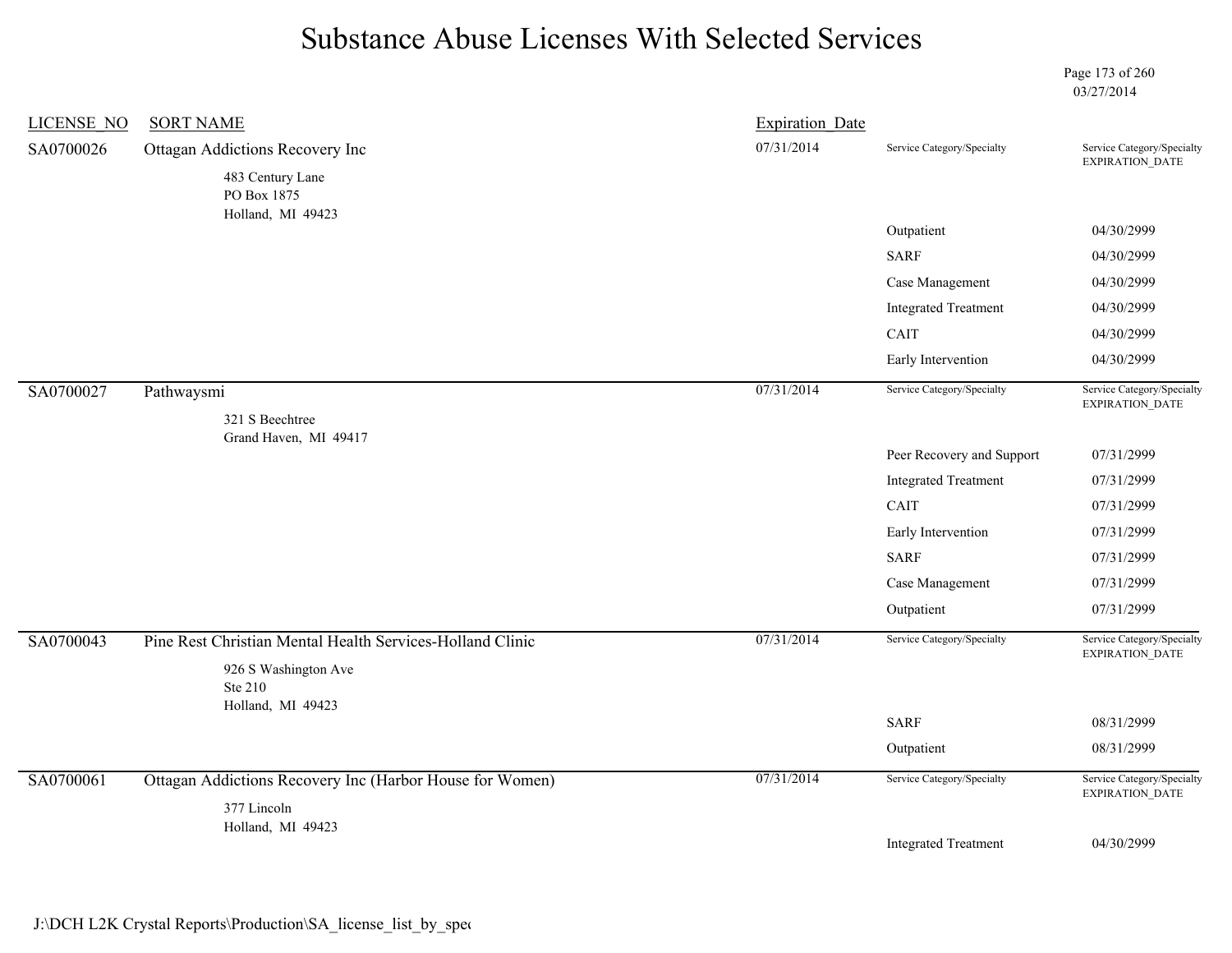Page 174 of 260 03/27/2014

| LICENSE NO | <b>SORT NAME</b>                                              | <b>Expiration Date</b> |                             |                                               |
|------------|---------------------------------------------------------------|------------------------|-----------------------------|-----------------------------------------------|
|            |                                                               |                        | Case Management             | 04/30/2999                                    |
|            |                                                               |                        | Residential                 | 04/30/2999                                    |
| SA0700072  | <b>Catholic Charities West Michigan</b>                       | 07/31/2014             | Service Category/Specialty  | Service Category/Specialty<br>EXPIRATION_DATE |
|            | 355 Settler Road                                              |                        |                             |                                               |
|            | Holland, MI 49424                                             |                        | Peer Recovery and Support   | 04/30/2999                                    |
|            |                                                               |                        | Case Management             | 04/30/2999                                    |
|            |                                                               |                        | Early Intervention          | 04/30/2999                                    |
|            |                                                               |                        | <b>SARF</b>                 | 04/30/2999                                    |
|            |                                                               |                        | Outpatient                  | 04/30/2999                                    |
|            |                                                               |                        | <b>Integrated Treatment</b> | 04/30/2999                                    |
|            |                                                               |                        | CAIT                        | 04/30/2999                                    |
| SA0700079  | Pine Rest Christian Mental Health Services North Shore Clinic | 07/31/2014             | Service Category/Specialty  | Service Category/Specialty                    |
|            | 17325 Vanwagoner Road<br>Spring Lake, MI 49456                |                        |                             | EXPIRATION_DATE                               |
|            |                                                               |                        | Outpatient                  | 07/31/2999                                    |
|            |                                                               |                        | <b>SARF</b>                 | 07/31/2999                                    |
| SA0700086  | <b>Lakeshore Counseling Services</b>                          | 07/31/2014             | Service Category/Specialty  | Service Category/Specialty<br>EXPIRATION_DATE |
|            | 220 Hoover Blvd                                               |                        |                             |                                               |
|            | <b>Building 4B</b><br>Holland, MI 49423                       |                        |                             |                                               |
|            |                                                               |                        | Outpatient                  | 05/31/2999                                    |
|            |                                                               |                        | <b>SARF</b>                 | 05/31/2999                                    |
|            |                                                               |                        | CAIT                        | 05/31/2999                                    |
| SA0700087  | Center for Women in Transition                                | 07/31/2014             | Service Category/Specialty  | Service Category/Specialty<br>EXPIRATION_DATE |
|            | 411 Butternut Drive                                           |                        |                             |                                               |
|            | Holland, MI 49424                                             |                        | CAIT                        | 09/30/2999                                    |
|            |                                                               |                        |                             |                                               |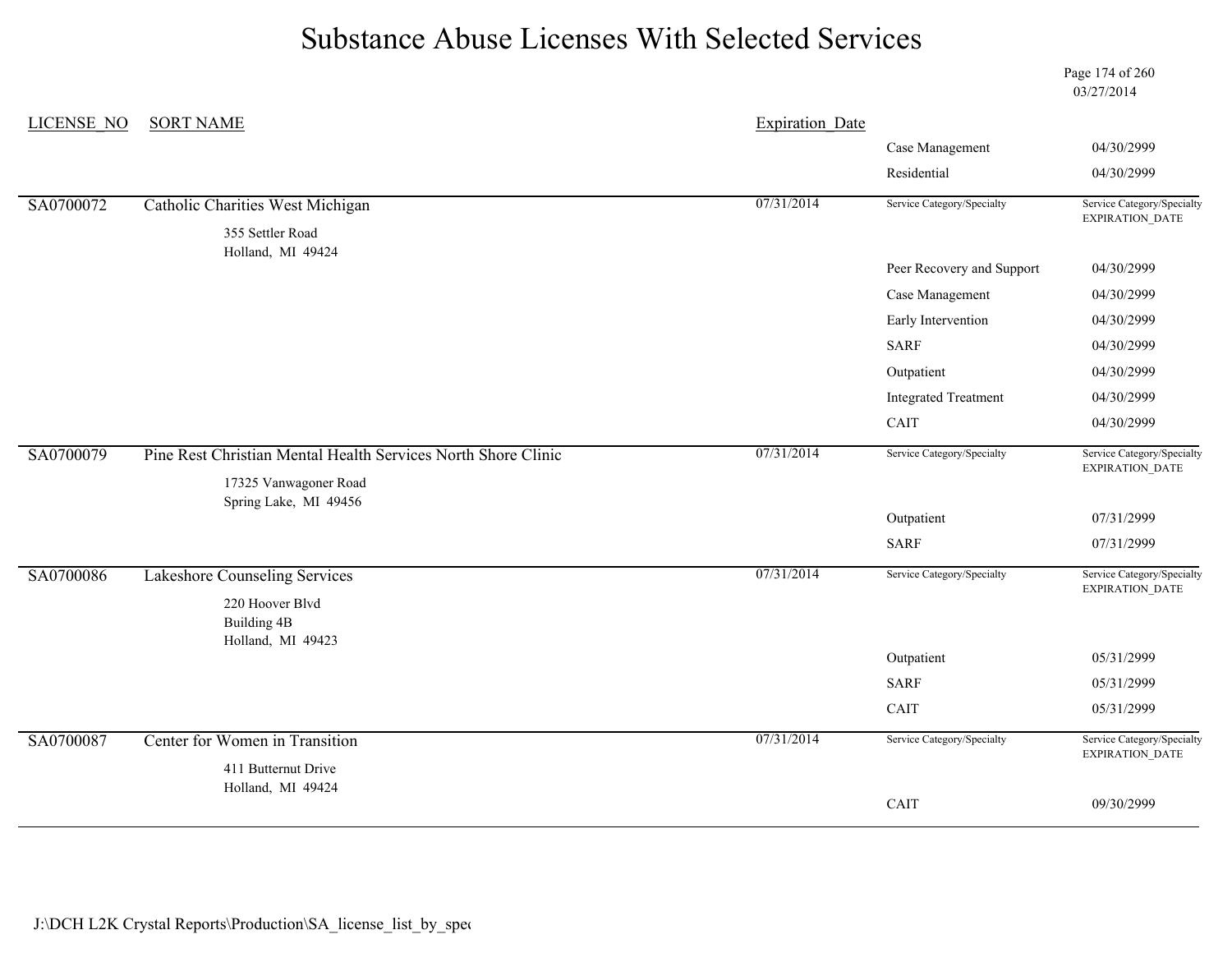Page 175 of 260 03/27/2014

| <b>LICENSE NO</b> | <b>SORT NAME</b>                           | <b>Expiration Date</b> |                             |                                               |
|-------------------|--------------------------------------------|------------------------|-----------------------------|-----------------------------------------------|
| SA0700090         | Cherry Street Services, Inc.               | 07/31/2014             | Service Category/Specialty  | Service Category/Specialty<br>EXPIRATION_DATE |
|                   | 100 Cherry Street SE                       |                        |                             |                                               |
|                   | Grand Rapids, MI 49503                     |                        | Outpatient                  | 07/31/2999                                    |
|                   |                                            |                        | <b>SARF</b>                 | 07/31/2999                                    |
|                   |                                            |                        | CAIT                        | 07/31/2999                                    |
|                   |                                            |                        |                             |                                               |
| SA0700091         | Cherry Street Services, Inc.               | 07/31/2014             | Service Category/Specialty  | Service Category/Specialty<br>EXPIRATION_DATE |
|                   | 321 Fulton Street<br>Grand Haven, MI 49417 |                        |                             |                                               |
|                   |                                            |                        | <b>SARF</b>                 | 07/31/2999                                    |
|                   |                                            |                        | CAIT                        | 07/31/2999                                    |
|                   |                                            |                        | Outpatient                  | 07/31/2999                                    |
| SA0700094         | <b>Ottawa County Health Department</b>     | 07/31/2014             | Service Category/Specialty  | Service Category/Specialty                    |
|                   | 12251 James Street                         |                        |                             | EXPIRATION_DATE                               |
|                   | Suite 400                                  |                        |                             |                                               |
|                   | Holland, MI 49424                          |                        | CAIT                        | 02/28/2999                                    |
| SA0700095         | Community Mental Health Ottawa County      | 07/31/2014             | Service Category/Specialty  | Service Category/Specialty                    |
|                   | 12265 James Street                         |                        |                             | EXPIRATION_DATE                               |
|                   | Holland, MI 49424                          |                        |                             |                                               |
|                   |                                            |                        | <b>Integrated Treatment</b> | 08/31/2999                                    |
|                   |                                            |                        | Outpatient                  | 08/31/2999                                    |
|                   |                                            |                        | Case Management             | 08/31/2999                                    |
| SA0700096         | Community Mental Health of Ottawa County   | 07/31/2014             | Service Category/Specialty  | Service Category/Specialty                    |
|                   | 1111 Fulton Street                         |                        |                             | <b>EXPIRATION DATE</b>                        |
|                   | Grand Haven, MI 49417                      |                        |                             |                                               |
|                   |                                            |                        | Case Management             | 08/31/2999                                    |
|                   |                                            |                        | Outpatient                  | 08/31/2999                                    |
|                   |                                            |                        | <b>Integrated Treatment</b> | 08/31/2999                                    |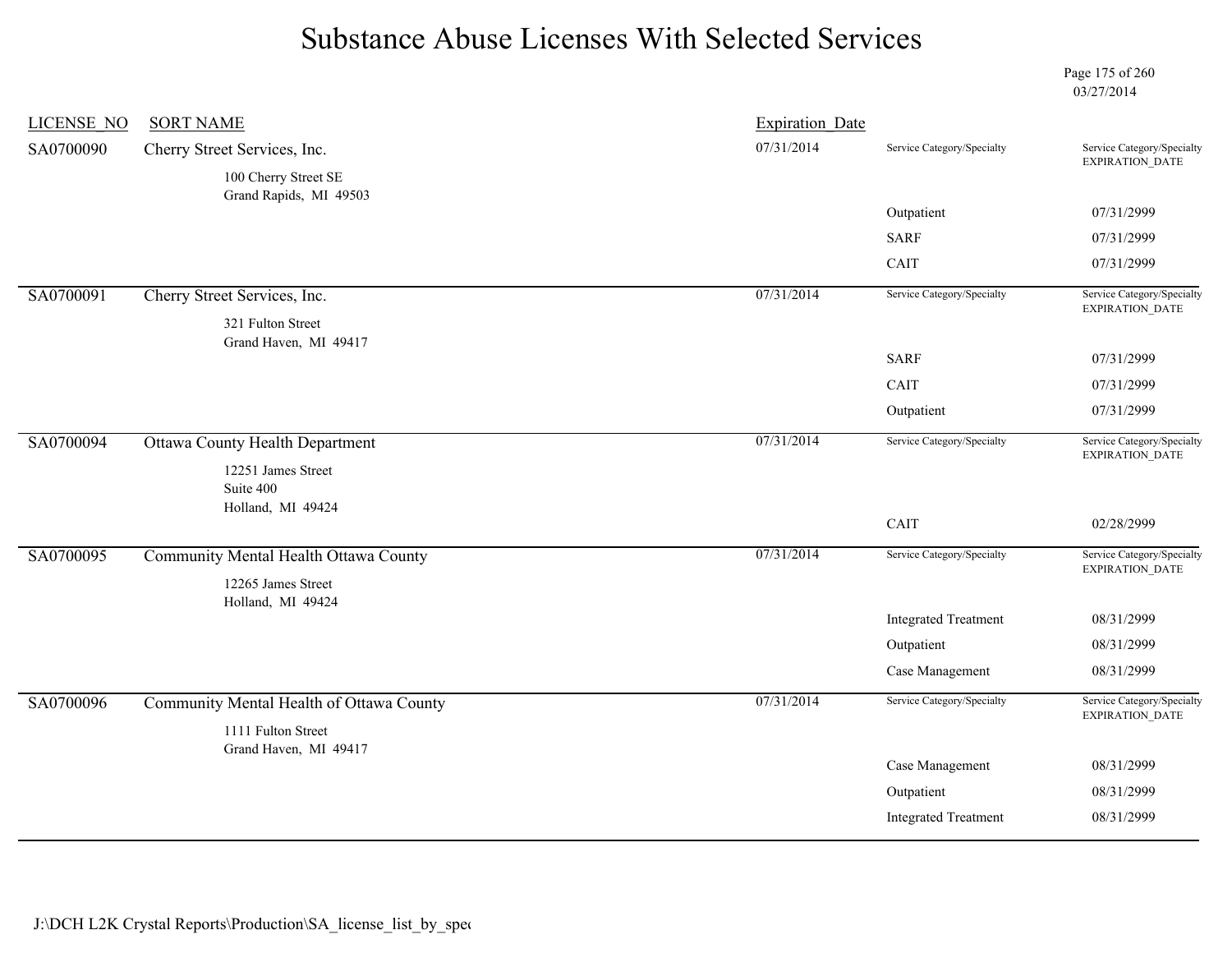Page 176 of 260 03/27/2014

| <b>LICENSE NO</b> | <b>SORT NAME</b>                                           | <b>Expiration Date</b> |                             |                                                      |
|-------------------|------------------------------------------------------------|------------------------|-----------------------------|------------------------------------------------------|
| SA0700097         | Community Mental Health of Ottawa County                   | 07/31/2014             | Service Category/Specialty  | Service Category/Specialty<br>EXPIRATION_DATE        |
|                   | 3100 Port Sheldon<br>Hudsonville, MI 49426                 |                        |                             |                                                      |
|                   |                                                            |                        | Outpatient                  | 08/31/2999                                           |
|                   |                                                            |                        | <b>Integrated Treatment</b> | 08/31/2999                                           |
|                   |                                                            |                        | Case Management             | 08/31/2999                                           |
| SA0700099         | Breakthrough Believers Recovery and Healing Center         | 07/31/2014             | Service Category/Specialty  | Service Category/Specialty<br>EXPIRATION_DATE        |
|                   | 1447 Washington Avenue                                     |                        |                             |                                                      |
|                   | Grand Haven, MI 49417                                      |                        | Peer Recovery and Support   | 12/31/2999                                           |
|                   |                                                            |                        | <b>CAIT</b>                 | 12/31/2999                                           |
|                   |                                                            |                        | Outpatient                  | 12/31/2999                                           |
|                   |                                                            |                        | Case Management             | 12/31/2999                                           |
| SA0700100         | EnCourage Counseling, LLC                                  | 07/31/2014             | Service Category/Specialty  | Service Category/Specialty<br>EXPIRATION_DATE        |
|                   | 607 Heritage Court                                         |                        |                             |                                                      |
|                   | Holland, MI 49423                                          |                        | Outpatient                  | 07/31/2999                                           |
|                   |                                                            |                        |                             |                                                      |
| SA0700103         | <b>Supported Recovery Services</b>                         | 07/31/2014             | Service Category/Specialty  | Service Category/Specialty<br><b>EXPIRATION DATE</b> |
|                   | 923 S. Beechtree Street<br>Professional Suites Suite 10    |                        |                             |                                                      |
|                   | Grand Haven, MI 49417                                      |                        | Early Intervention          | 07/31/2999                                           |
|                   |                                                            |                        | CAIT                        | 07/31/2999                                           |
|                   |                                                            |                        | Outpatient                  | 07/31/2999                                           |
|                   |                                                            |                        | Case Management             | 07/31/2999                                           |
|                   |                                                            | 07/31/2014             |                             | Service Category/Specialty                           |
| SA0700105         | Building Men for Life, Inc.                                |                        | Service Category/Specialty  | <b>EXPIRATION DATE</b>                               |
|                   | Hope House <sub>131</sub> W. 17th St.<br>Holland, MI 49423 |                        |                             |                                                      |
|                   |                                                            |                        | CAIT                        | 07/31/2999                                           |
|                   |                                                            |                        |                             |                                                      |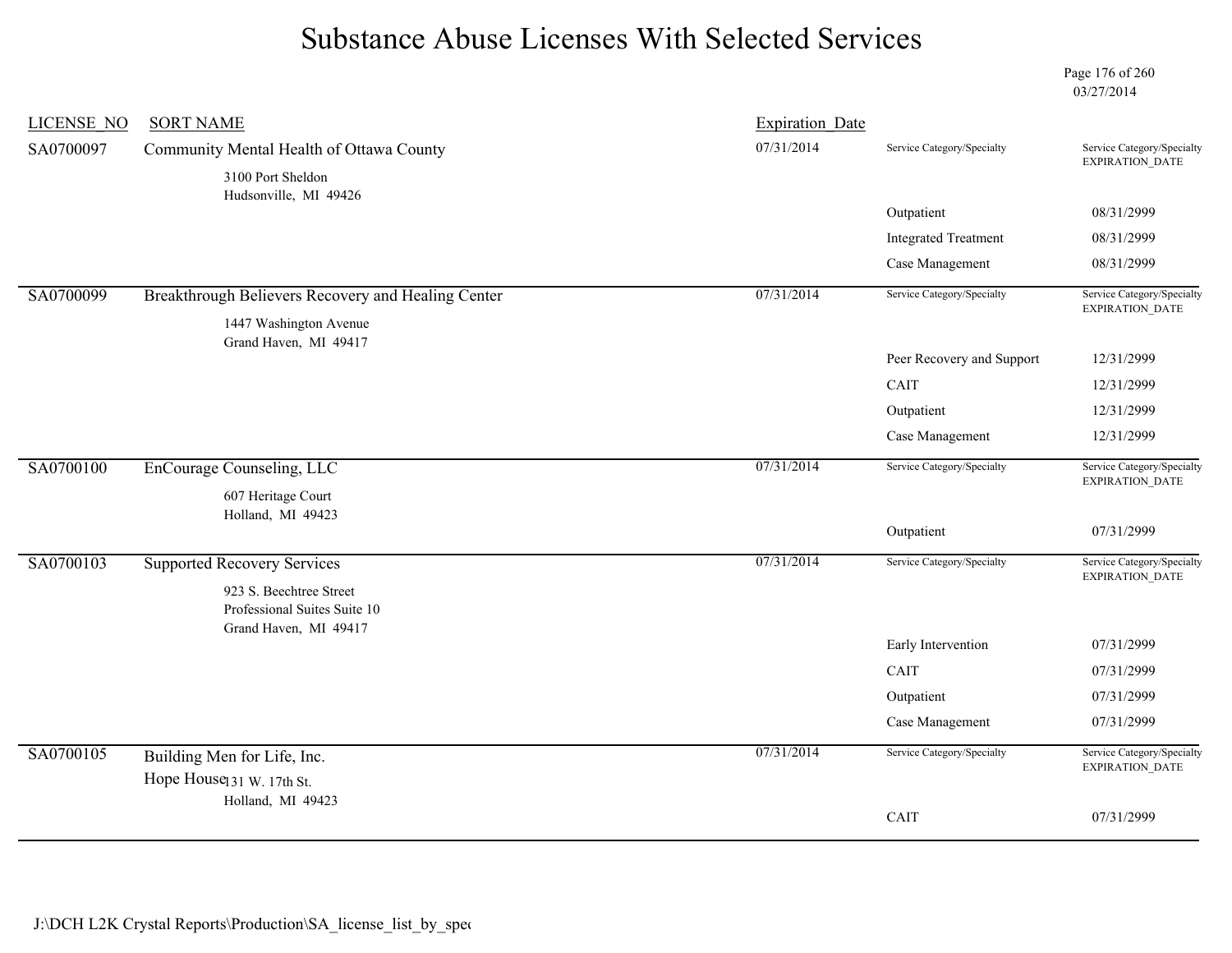Page 177 of 260 03/27/2014

| <b>LICENSE NO</b> | <b>SORT NAME</b>                                          | <b>Expiration Date</b>  |                            |                                                      |
|-------------------|-----------------------------------------------------------|-------------------------|----------------------------|------------------------------------------------------|
| SA0700106         | Building Men for Life, Inc.                               | 07/31/2014              | Service Category/Specialty | Service Category/Specialty<br><b>EXPIRATION DATE</b> |
|                   | Freedom House136th Ave                                    |                         |                            |                                                      |
|                   | Holland, MI 49424                                         |                         | CAIT                       | 07/31/2999                                           |
| SA0700107         | Building Men for Life, Inc.                               | 07/31/2014              | Service Category/Specialty | Service Category/Specialty                           |
|                   | Courage Honse W. 14th St.                                 |                         |                            | EXPIRATION_DATE                                      |
|                   | Holland, MI 49423                                         |                         |                            |                                                      |
|                   |                                                           |                         | CAIT                       | 07/31/2999                                           |
| SA0700108         | Building Men for Life, Inc.                               | 07/31/2014              | Service Category/Specialty | Service Category/Specialty<br><b>EXPIRATION DATE</b> |
|                   | Gratitude H949S Washington Ave.                           |                         |                            |                                                      |
|                   | Holland, MI 49423                                         |                         | CAIT                       | 07/31/2999                                           |
|                   |                                                           |                         |                            |                                                      |
| SA0700109         | Building Men for Life, Inc.                               | 07/31/2014              | Service Category/Specialty | Service Category/Specialty<br><b>EXPIRATION DATE</b> |
|                   | Genesis Horge <sub>E. 18th St.</sub><br>Holland, MI 49423 |                         |                            |                                                      |
|                   |                                                           |                         | CAIT                       | 07/31/2999                                           |
| SA0700110         | Building Men for Life, Inc.                               | 07/31/2014              | Service Category/Specialty | Service Category/Specialty                           |
|                   | Acceptance Howeshington Blvd.                             |                         |                            | <b>EXPIRATION DATE</b>                               |
|                   | Holland, MI 49423                                         |                         |                            |                                                      |
|                   |                                                           |                         | CAIT                       | 07/31/2999                                           |
| SA0700111         | Building Men for Life, Inc.                               | $\overline{07/31/2014}$ | Service Category/Specialty | Service Category/Specialty<br><b>EXPIRATION DATE</b> |
|                   | Anonymity Howse 7th St.                                   |                         |                            |                                                      |
|                   | Holland, MI 49423                                         |                         | CAIT                       | 07/31/2999                                           |
|                   |                                                           |                         |                            |                                                      |
| SA0700112         | Building Men for Life, Inc.                               | 07/31/2014              | Service Category/Specialty | Service Category/Specialty<br><b>EXPIRATION DATE</b> |
|                   | Cornerstone3klowse20th St.<br>Holland, MI 49423           |                         |                            |                                                      |
|                   |                                                           |                         | CAIT                       | 07/31/2999                                           |
| SA0700113         | Building Men for Life, Inc.                               | 07/31/2014              | Service Category/Specialty | Service Category/Specialty                           |
|                   | Shepherds House, 16th St.                                 |                         |                            | EXPIRATION_DATE                                      |
|                   | Holland, MI 49423                                         |                         |                            |                                                      |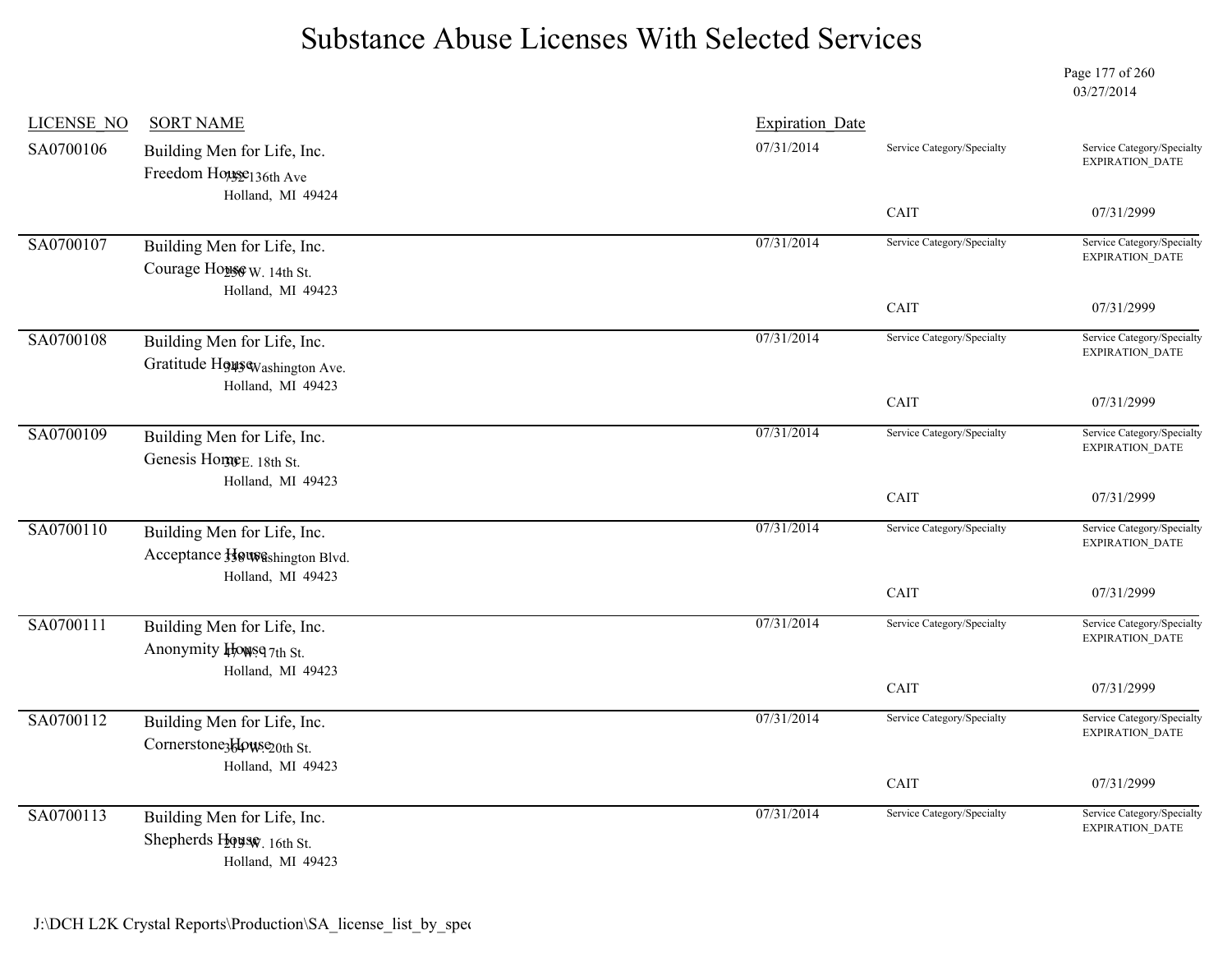Page 178 of 260 03/27/2014

| <b>LICENSE NO</b> | <b>SORT NAME</b>                                 | <b>Expiration Date</b> |                            |                                                                        |
|-------------------|--------------------------------------------------|------------------------|----------------------------|------------------------------------------------------------------------|
|                   |                                                  |                        | CAIT                       | 07/31/2999                                                             |
| SA0700114         | Building Men for Life, Inc.                      | 07/31/2014             | Service Category/Specialty | Service Category/Specialty                                             |
|                   | Reality Houses Lincoln Ave.<br>Holland, MI 49423 |                        |                            | EXPIRATION_DATE                                                        |
|                   |                                                  |                        | CAIT                       | 07/31/2999                                                             |
| SA0700115         | Building Men for Life, Inc.                      | 07/31/2014             | Service Category/Specialty | Service Category/Specialty<br>EXPIRATION_DATE                          |
|                   | Progress Hogse, 17th St.<br>Holland, MI 49423    |                        |                            |                                                                        |
|                   |                                                  |                        | CAIT                       | 07/31/2999                                                             |
| SA0700116         | Building Men for Life, Inc.                      | 07/31/2014             | Service Category/Specialty | Service Category/Specialty<br><b>EXPIRATION DATE</b>                   |
|                   | New Beginning W. 12th St.<br>Holland, MI 49423   |                        |                            |                                                                        |
|                   |                                                  |                        | CAIT                       | 07/31/2999                                                             |
| SA0700117         | Building Men for Life, Inc.                      | 07/31/2014             | Service Category/Specialty | Service Category/Specialty<br>EXPIRATION_DATE                          |
|                   | Foundation <i>bouse</i> akewood Blvd             |                        |                            |                                                                        |
|                   | Holland, MI 49423                                |                        | CAIT                       | 07/31/2999                                                             |
| SA0700118         | Building Men for Life, Inc.                      | 07/31/2014             | Service Category/Specialty | Service Category/Specialty<br>EXPIRATION_DATE                          |
|                   | Serenity Shopesw. 8th St.                        |                        |                            |                                                                        |
|                   | Holland, MI 49423                                |                        | CAIT                       | 07/31/2999                                                             |
| SA0700119         | Building Men for Life, Inc.                      | 07/31/2014             | Service Category/Specialty | Service Category/Specialty<br>$\ensuremath{\mathsf{EXPIRATION\_DATA}}$ |
|                   | 12th Step Høysew. 23rd St.                       |                        |                            |                                                                        |
|                   | Holland, MI 49423                                |                        | CAIT                       | 07/31/2999                                                             |
| SA0710006         | Catholic Human Services Inc                      | 07/31/2014             | Service Category/Specialty | Service Category/Specialty<br>EXPIRATION_DATE                          |
|                   | 201 S Bradley Highway<br>Rogers City, MI 49779   |                        |                            |                                                                        |
|                   |                                                  |                        | Outpatient                 | 03/31/2999                                                             |
|                   |                                                  |                        | <b>SARF</b>                | 03/31/2999                                                             |
|                   |                                                  |                        | CAIT                       | 03/31/2999                                                             |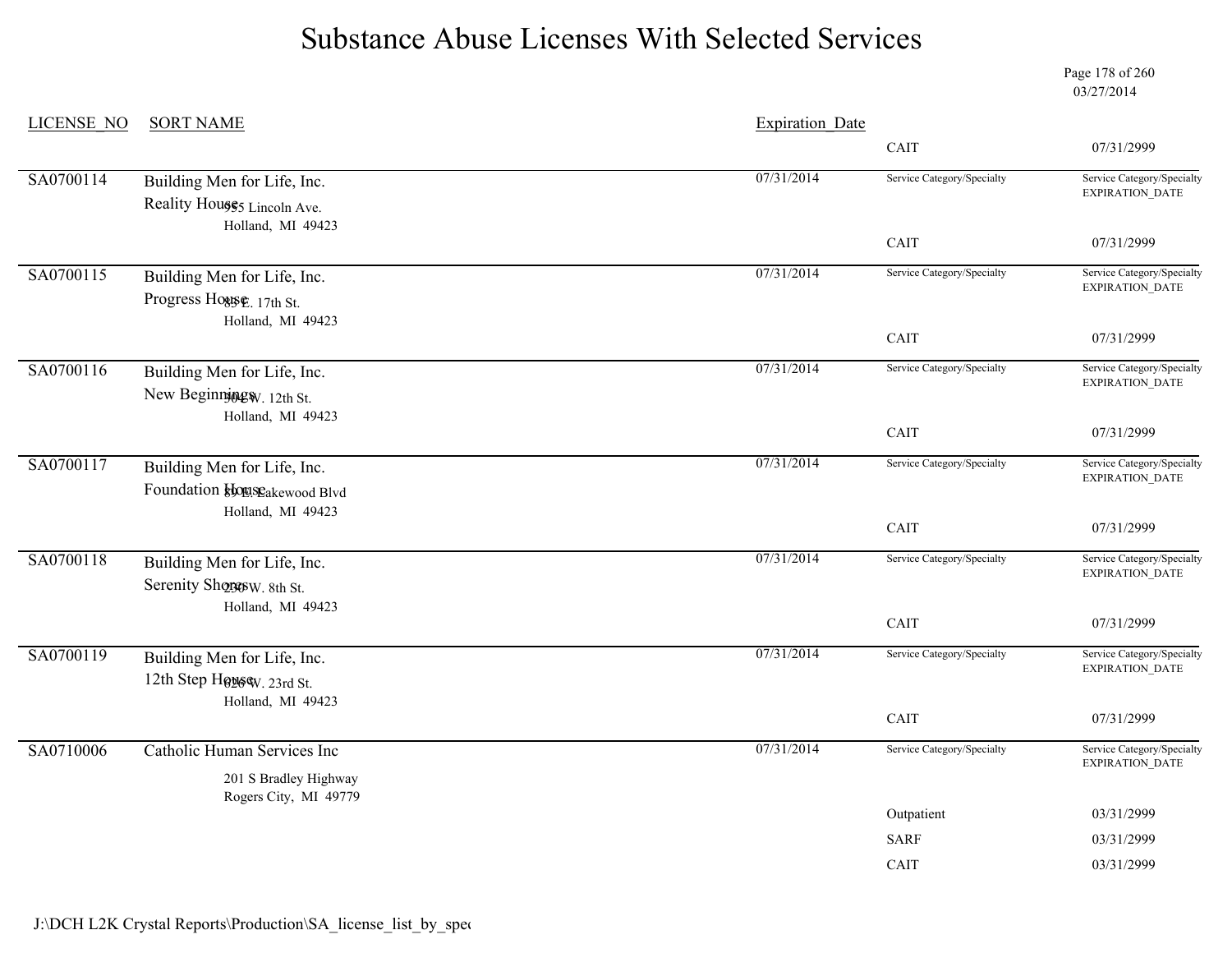Page 179 of 260 03/27/2014

| LICENSE NO | <b>SORT NAME</b>                                                   | <b>Expiration Date</b> |                              |                                                      |
|------------|--------------------------------------------------------------------|------------------------|------------------------------|------------------------------------------------------|
|            |                                                                    |                        | <b>Integrated Treatment</b>  | 03/31/2999                                           |
|            |                                                                    |                        | Early Intervention           | 03/31/2999                                           |
|            |                                                                    |                        | Peer Recovery and Support    | 03/31/2999                                           |
|            |                                                                    |                        | Case Management              | 03/31/2999                                           |
| SA0720010  | Northern Lakes Community Mental Health                             | 07/31/2014             | Service Category/Specialty   | Service Category/Specialty<br><b>EXPIRATION DATE</b> |
|            | 2715 Townline Road<br>Houghton Lake, MI 48629                      |                        |                              |                                                      |
|            |                                                                    |                        | <b>Integrated Treatment</b>  | 10/31/2999                                           |
|            |                                                                    |                        | Outpatient                   | 10/31/2999                                           |
| SA0730017  | Prevention and Youth Services                                      | 07/31/2014             | Service Category/Specialty   | Service Category/Specialty<br>EXPIRATION_DATE        |
|            | 1226 N Michigan Ave                                                |                        |                              |                                                      |
|            | Saginaw, MI 48602                                                  |                        | CAIT                         | 08/31/2999                                           |
|            |                                                                    |                        |                              |                                                      |
| SA0730034  | HealthSource Saginaw Inc/dba Pathways Chemical Dependency Services | 07/31/2014             | Service Category/Specialty   | Service Category/Specialty<br>EXPIRATION_DATE        |
|            | 3340 Hospital Road                                                 |                        |                              |                                                      |
|            | Box 6280<br>Saginaw, MI 48608                                      |                        |                              |                                                      |
|            |                                                                    |                        | Outpatient                   | 12/31/2999                                           |
|            |                                                                    |                        | <b>SARF</b>                  | 12/31/2999                                           |
|            |                                                                    |                        | Inpatient                    | 12/31/2999                                           |
|            |                                                                    |                        | Residential                  | 12/31/2999                                           |
|            |                                                                    |                        | Residential Detox            | 12/31/2999                                           |
| SA0730038  | Saginaw Valley Ctrs Inc/dba DOT Caring Centers Inc                 | 07/31/2014             | Service Category/Specialty   | Service Category/Specialty<br>EXPIRATION_DATE        |
|            | 3190 Hallmark Court                                                |                        |                              |                                                      |
|            | Saginaw, MI 48603                                                  |                        |                              |                                                      |
|            |                                                                    |                        | Peer Recovery and Support    | 09/30/2999                                           |
|            |                                                                    |                        | Case Management              | 09/30/2999                                           |
|            |                                                                    |                        | <b>Integrated Treatment</b>  | 09/30/2999                                           |
|            |                                                                    |                        | $\mathop{\rm CAIT}\nolimits$ | 09/30/2999                                           |
|            |                                                                    |                        | <b>SARF</b>                  | 09/30/2999                                           |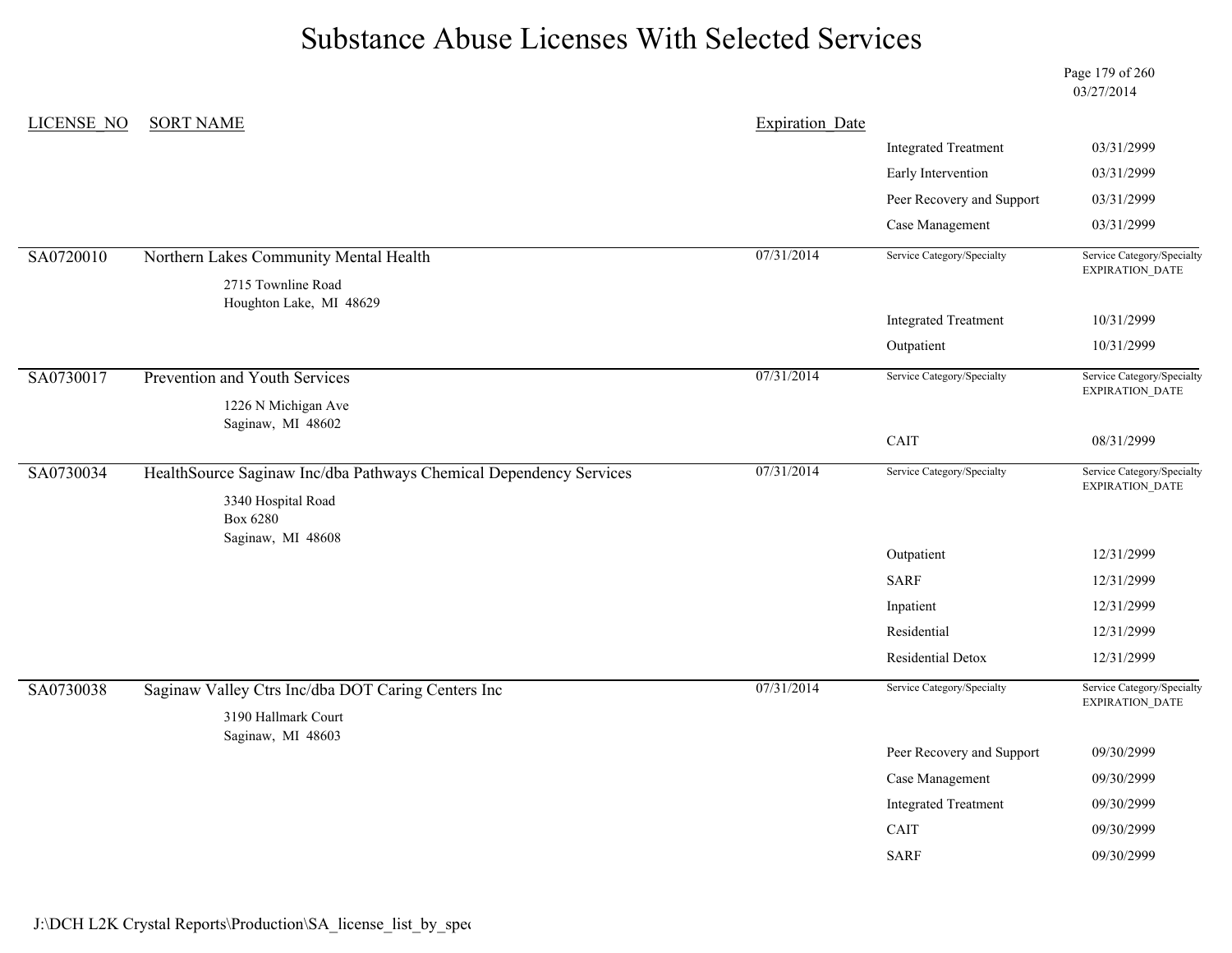Page 180 of 260 03/27/2014

| LICENSE NO | <b>SORT NAME</b>                                                      | <b>Expiration Date</b> |                             |                                                      |
|------------|-----------------------------------------------------------------------|------------------------|-----------------------------|------------------------------------------------------|
|            |                                                                       |                        | Outpatient                  | 09/30/2999                                           |
|            |                                                                       |                        | Early Intervention          | 09/30/2999                                           |
| SA0730056  | Professional Psychological & Psychiatric Services/PPPS III            | 07/31/2014             | Service Category/Specialty  | Service Category/Specialty<br><b>EXPIRATION DATE</b> |
|            | 1600 N Michigan Ave<br><b>Ste 404</b><br>Saginaw, MI 48605            |                        |                             |                                                      |
|            |                                                                       |                        | <b>SARF</b>                 | 02/28/2999                                           |
|            |                                                                       |                        | <b>Integrated Treatment</b> | 02/28/2999                                           |
|            |                                                                       |                        | Early Intervention          | 02/28/2999                                           |
|            |                                                                       |                        | CAIT                        | 02/28/2999                                           |
|            |                                                                       |                        | Outpatient                  | 02/28/2999                                           |
|            |                                                                       |                        | Peer Recovery and Support   | 12/31/2999                                           |
| SA0730062  | <b>First Ward Community Services</b>                                  | 07/31/2014             | Service Category/Specialty  | Service Category/Specialty<br>EXPIRATION_DATE        |
|            | 1410 N 12th Street                                                    |                        |                             |                                                      |
|            | Saginaw, MI 48601                                                     |                        | CAIT                        | 10/31/2999                                           |
| SA0730098  | Saginaw Valley Centers Inc/dba DOT Caring Ctrs Inc<br>6840 Midland Rd | 07/31/2014             | Service Category/Specialty  | Service Category/Specialty<br><b>EXPIRATION DATE</b> |
|            | Freeland, MI 48623                                                    |                        | Residential                 | 09/30/2999                                           |
|            |                                                                       |                        | Residential Detox           | 09/30/2999                                           |
|            |                                                                       |                        | <b>Integrated Treatment</b> | 09/30/2999                                           |
|            |                                                                       |                        | Peer Recovery and Support   | 09/30/2999                                           |
|            |                                                                       |                        | Early Intervention          | 09/30/2999                                           |
|            |                                                                       |                        | <b>SARF</b>                 | 09/30/2999                                           |
|            |                                                                       |                        | Case Management             | 09/30/2999                                           |
| SA0730113  | Betty J Martin Restoration Community Outreach Inc Outpatient Center   | 07/31/2014             | Service Category/Specialty  | Service Category/Specialty<br>EXPIRATION_DATE        |
|            | 1205 Norman Street<br>PO Box 2192<br>Saginaw, MI 48601                |                        |                             |                                                      |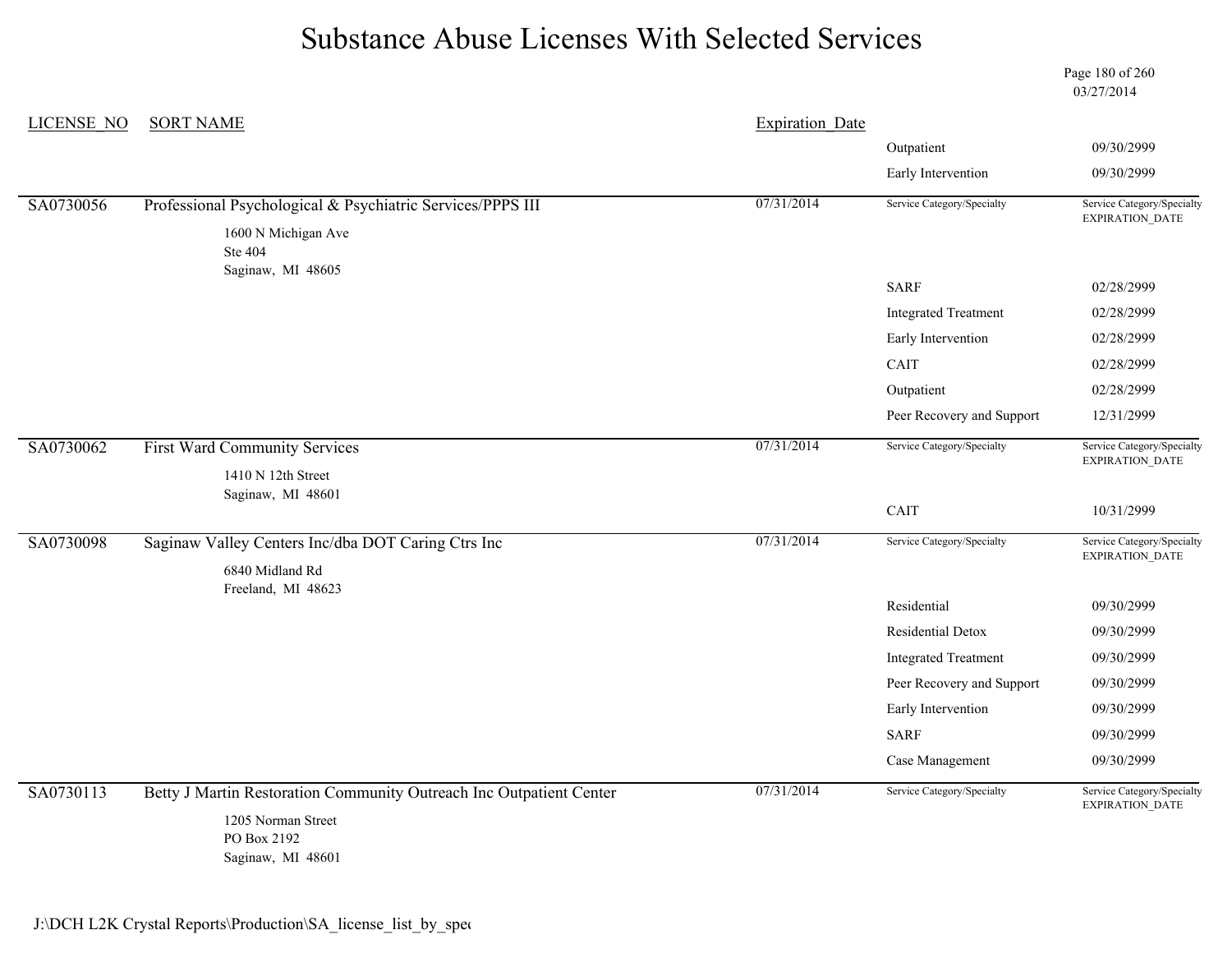|                   |                                                                         |                        |                             | Page 181 of 260<br>03/27/2014                        |
|-------------------|-------------------------------------------------------------------------|------------------------|-----------------------------|------------------------------------------------------|
| <b>LICENSE NO</b> | <b>SORT NAME</b>                                                        | <b>Expiration Date</b> |                             |                                                      |
|                   |                                                                         |                        | Outpatient                  | 07/31/2999                                           |
|                   |                                                                         |                        | <b>SARF</b>                 | 07/31/2999                                           |
|                   |                                                                         |                        | CAIT                        | 07/31/2999                                           |
| SA0730131         | Saginaw Odyssey House Inc                                               | 07/31/2014             | Service Category/Specialty  | Service Category/Specialty<br>EXPIRATION_DATE        |
|                   | 128 N Warren Street<br>Saginaw, MI 48607                                |                        |                             |                                                      |
|                   |                                                                         |                        | Peer Recovery and Support   | 07/31/2999                                           |
|                   |                                                                         |                        | Residential                 | 07/31/2999                                           |
|                   |                                                                         |                        | <b>Integrated Treatment</b> | 07/31/2999                                           |
|                   |                                                                         |                        | CAIT                        | 07/31/2999                                           |
|                   |                                                                         |                        | <b>SARF</b>                 | 07/31/2999                                           |
|                   |                                                                         |                        | Case Management             | 07/31/2999                                           |
|                   |                                                                         |                        | Outpatient                  | 07/31/2999                                           |
| SA0730161         | Saginaw County Substance Abuse Treatment & Prevention Services Division | 07/31/2014             | Service Category/Specialty  | Service Category/Specialty<br>EXPIRATION_DATE        |
|                   | 1600 N Michigan Avenue<br>Ste 501                                       |                        |                             |                                                      |
|                   | Saginaw, MI 48601                                                       |                        | <b>SARF</b>                 | 02/28/2999                                           |
|                   |                                                                         |                        | CAIT                        | 02/28/2999                                           |
| SA0730175         | Safe Haven House                                                        | 07/31/2014             | Service Category/Specialty  | Service Category/Specialty<br><b>EXPIRATION DATE</b> |
|                   | 621 S Fayette                                                           |                        |                             |                                                      |
|                   | P.O. Box 1086<br>Saginaw, MI 48602                                      |                        |                             |                                                      |
|                   |                                                                         |                        | CAIT                        | 02/28/2999                                           |
| SA0730182         | List Psychological Services PLC                                         | 07/31/2014             | Service Category/Specialty  | Service Category/Specialty                           |
|                   | 5024 N Center Rd                                                        |                        |                             |                                                      |
|                   | Saginaw, MI 48604                                                       |                        | Peer Recovery and Support   | 07/31/2999                                           |
|                   |                                                                         |                        |                             |                                                      |
|                   |                                                                         |                        |                             |                                                      |
|                   |                                                                         |                        |                             | <b>EXPIRATION DATE</b>                               |
|                   |                                                                         |                        | Case Management             | 07/31/2999                                           |
|                   |                                                                         |                        | <b>Integrated Treatment</b> | 07/31/2999                                           |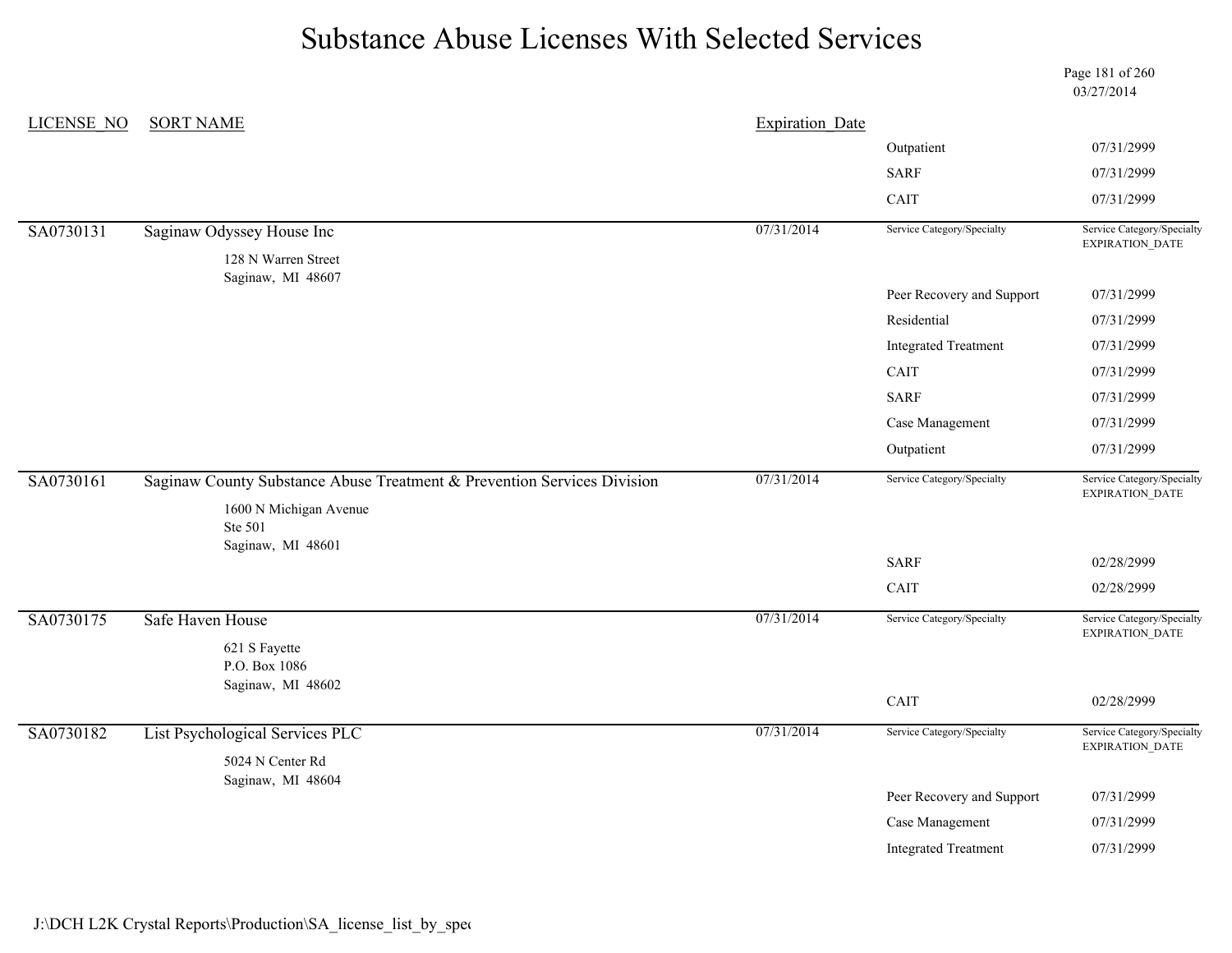|            |                                                            |                        |                             | Page 182 of 260<br>03/27/2014                        |
|------------|------------------------------------------------------------|------------------------|-----------------------------|------------------------------------------------------|
| LICENSE NO | <b>SORT NAME</b>                                           | <b>Expiration Date</b> |                             |                                                      |
|            |                                                            |                        | Early Intervention          | 07/31/2999                                           |
|            |                                                            |                        | <b>SARF</b>                 | 07/31/2999                                           |
|            |                                                            |                        | CAIT                        | 07/31/2999                                           |
|            |                                                            |                        | Outpatient                  | 07/31/2999                                           |
| SA0730185  | Wolverine Human Services/Wolverine Secure Treatment Center | 07/31/2014             | Service Category/Specialty  | Service Category/Specialty<br>EXPIRATION_DATE        |
|            | 2424 N Outer Drive<br>Saginaw, MI 48601                    |                        |                             |                                                      |
|            |                                                            |                        | Residential                 | 12/31/2999                                           |
|            |                                                            |                        | <b>CAIT</b>                 | 12/31/2999                                           |
|            |                                                            |                        | <b>Integrated Treatment</b> | 12/31/2999                                           |
|            |                                                            |                        | Early Intervention          | 12/31/2999                                           |
| SA0730191  | The Hearth Home                                            | 07/31/2014             | Service Category/Specialty  | Service Category/Specialty<br>EXPIRATION_DATE        |
|            | 732 Hoyt St                                                |                        |                             |                                                      |
|            | Saginaw, MI 48607                                          |                        | CAIT                        | 09/30/2999                                           |
| SA0730192  | Hope Christian Counseling PLLC Substance Abuse Program     | 07/31/2014             | Service Category/Specialty  | Service Category/Specialty<br><b>EXPIRATION DATE</b> |
|            | 1711 Court Street                                          |                        |                             |                                                      |
|            | Saginaw, MI 48602                                          |                        | Early Intervention          | 02/28/2999                                           |
|            |                                                            |                        | <b>Integrated Treatment</b> | 02/28/2999                                           |
|            |                                                            |                        | <b>SARF</b>                 | 02/28/2999                                           |
|            |                                                            |                        | Outpatient                  | 02/28/2999                                           |
| SA0730195  | Saginaw Psychological Services Inc                         | 07/31/2014             | Service Category/Specialty  | Service Category/Specialty<br><b>EXPIRATION DATE</b> |
|            | 2100 Hemmeter                                              |                        |                             |                                                      |
|            | Saginaw, MI 48603                                          |                        | Case Management             | 12/31/2999                                           |
|            |                                                            |                        | <b>SARF</b>                 | 12/31/2999                                           |
|            |                                                            |                        | CAIT                        | 12/31/2999                                           |
|            |                                                            |                        | Peer Recovery and Support   | 12/31/2999                                           |
|            |                                                            |                        | Outpatient                  | 12/31/2999                                           |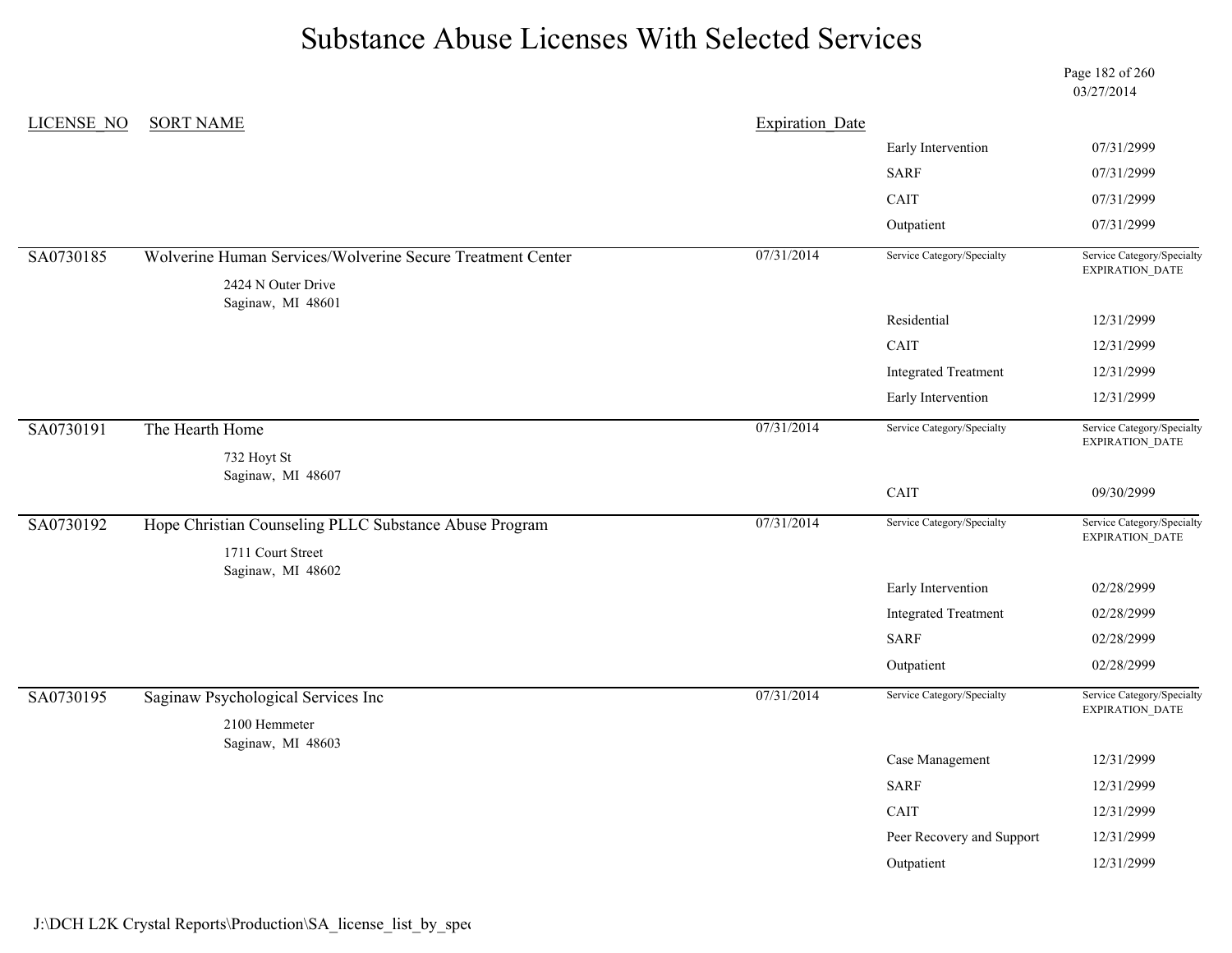Page 183 of 260 03/27/2014

| <b>LICENSE NO</b> | <b>SORT NAME</b>                                      | <b>Expiration Date</b> |                             |                                                      |
|-------------------|-------------------------------------------------------|------------------------|-----------------------------|------------------------------------------------------|
|                   |                                                       |                        | <b>Integrated Treatment</b> | 12/31/2999                                           |
| SA0730198         | Bay Arenac Behavioral Health                          | 07/31/2014             | Service Category/Specialty  | Service Category/Specialty<br>EXPIRATION_DATE        |
|                   | 201 Mulholland<br>Bay City, MI 48708                  |                        |                             |                                                      |
|                   |                                                       |                        | <b>SARF</b>                 | 09/30/2999                                           |
| SA0730206         | Training and Treatment Innovations, Inc.              | 07/31/2014             | Service Category/Specialty  | Service Category/Specialty<br>EXPIRATION_DATE        |
|                   | 304 South Niagara Street<br>Saginaw, MI 48602         |                        |                             |                                                      |
|                   |                                                       |                        | CAIT                        | 01/31/2999                                           |
|                   |                                                       |                        | <b>Integrated Treatment</b> | 01/31/2999                                           |
|                   |                                                       |                        | Case Management             | 01/31/2999                                           |
|                   |                                                       |                        | Peer Recovery and Support   | 01/31/2999                                           |
|                   |                                                       |                        | Outpatient                  | 01/31/2999                                           |
|                   |                                                       |                        | Early Intervention          | 01/31/2999                                           |
| SA0730207         | Training and Treatment Innovations, Inc.              | 07/31/2014             | Service Category/Specialty  | Service Category/Specialty<br>EXPIRATION_DATE        |
|                   | 13213 East 14 Mile Road<br>Sterling Heights, MI 48312 |                        |                             |                                                      |
|                   |                                                       |                        | <b>Integrated Treatment</b> | 01/31/2999                                           |
|                   |                                                       |                        | CAIT                        | 01/31/2999                                           |
|                   |                                                       |                        | Peer Recovery and Support   | 01/31/2999                                           |
|                   |                                                       |                        | Early Intervention          | 01/31/2999                                           |
|                   |                                                       |                        | Case Management             | 01/31/2999                                           |
|                   |                                                       |                        | Outpatient                  | 01/31/2999                                           |
| SA0730208         | Victory Clinical Services IV                          | 07/31/2014             | Service Category/Specialty  | Service Category/Specialty<br><b>EXPIRATION DATE</b> |
|                   | 502-508 Shattuck<br>Saginaw, MI 48604                 |                        |                             |                                                      |
|                   |                                                       |                        | <b>Integrated Treatment</b> | 06/30/2999                                           |
|                   |                                                       |                        | Peer Recovery and Support   | 06/30/2999                                           |
|                   |                                                       |                        | <b>SARF</b>                 | 06/30/2999                                           |
|                   |                                                       |                        | Early Intervention          | 06/30/2999                                           |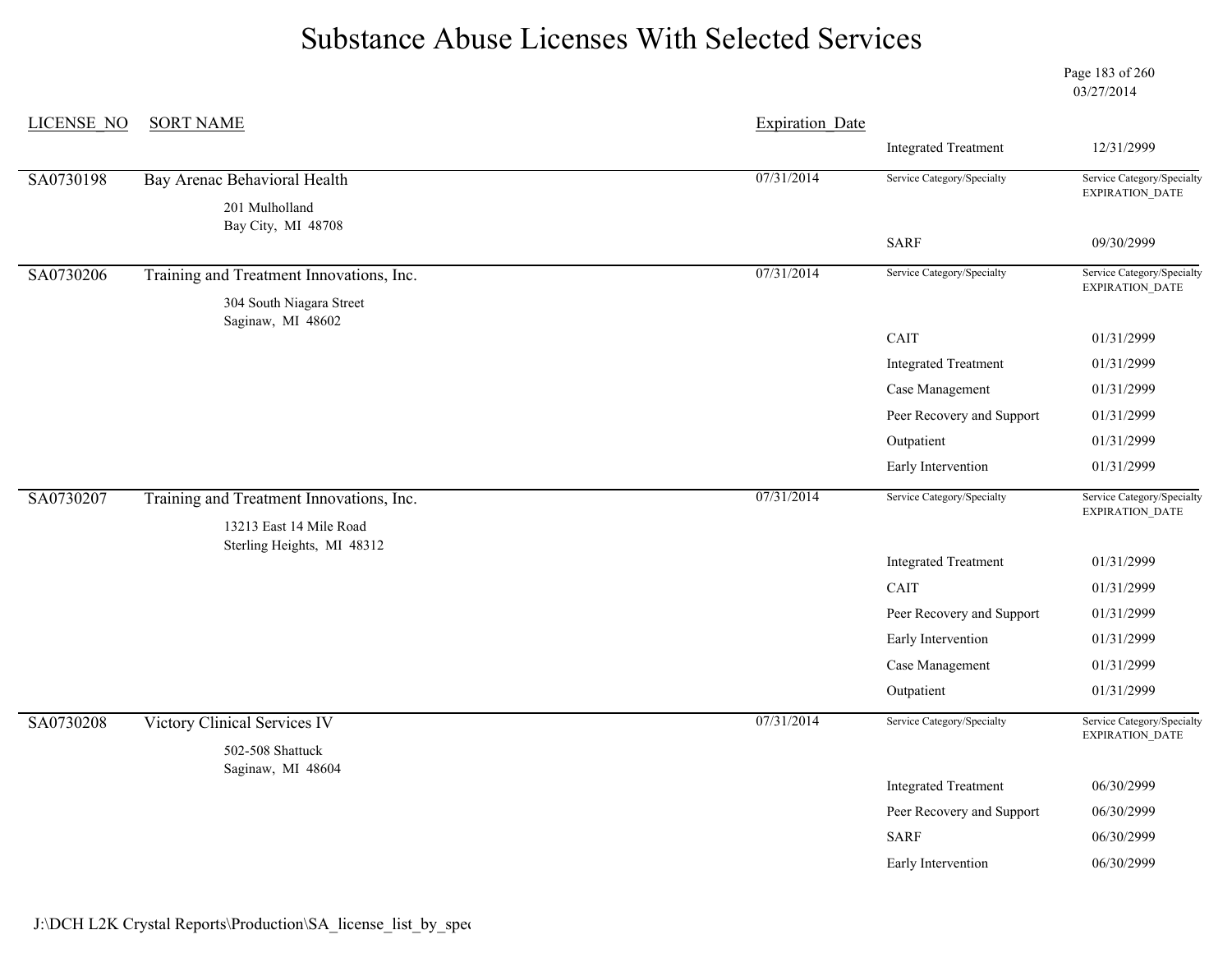Page 184 of 260 03/27/2014

| LICENSE NO | <b>SORT NAME</b>                                                                                | <b>Expiration Date</b> |                             |                                               |
|------------|-------------------------------------------------------------------------------------------------|------------------------|-----------------------------|-----------------------------------------------|
|            |                                                                                                 |                        | Outpatient-Methadone        | 06/30/2999                                    |
|            |                                                                                                 |                        | Outpatient                  | 06/30/2999                                    |
|            |                                                                                                 |                        | Case Management             | 06/30/2999                                    |
| SA0730210  | <b>EDM Counseling Centers</b>                                                                   | 07/31/2014             | Service Category/Specialty  | Service Category/Specialty<br>EXPIRATION_DATE |
|            | 3605 Davenport<br>Saginaw, MI 48602                                                             |                        |                             |                                               |
|            |                                                                                                 |                        | <b>SARF</b>                 | 12/31/2999                                    |
|            |                                                                                                 |                        | Peer Recovery and Support   | 12/31/2999                                    |
|            |                                                                                                 |                        | Outpatient                  | 12/31/2999                                    |
|            |                                                                                                 |                        | Early Intervention          | 12/31/2999                                    |
|            |                                                                                                 |                        | <b>Integrated Treatment</b> | 12/31/2999                                    |
| SA0730211  | Saginaw County Community Mental Health Authority Community Support<br>Services, Programacband 2 | 07/31/2014             | Service Category/Specialty  | Service Category/Specialty<br>EXPIRATION_DATE |
|            | Saginaw, MI 48602                                                                               |                        | Outpatient                  | 03/31/2999                                    |
|            |                                                                                                 |                        | <b>Integrated Treatment</b> | 03/31/2999                                    |
|            |                                                                                                 |                        | Case Management             | 03/31/2999                                    |
|            |                                                                                                 |                        | <b>SARF</b>                 | 03/31/2999                                    |
| SA0730212  | <b>Foundational Truth Family Services</b><br>3144 Davenport<br>Saginaw, MI 48602                | 07/31/2014             | Service Category/Specialty  | Service Category/Specialty<br>EXPIRATION_DATE |
|            |                                                                                                 |                        | CAIT                        | 05/31/2999                                    |
|            |                                                                                                 |                        | Outpatient                  | 05/31/2999                                    |
|            |                                                                                                 |                        | <b>SARF</b>                 | 05/31/2999                                    |
| SA0730213  | Inez Williams (STRIVE)                                                                          | 07/31/2014             | Service Category/Specialty  | Service Category/Specialty<br>EXPIRATION_DATE |
|            | 521 South 15th Street<br>Saginaw, MI 48601                                                      |                        |                             |                                               |
|            |                                                                                                 |                        | CAIT                        | 01/31/2999                                    |
|            |                                                                                                 |                        |                             |                                               |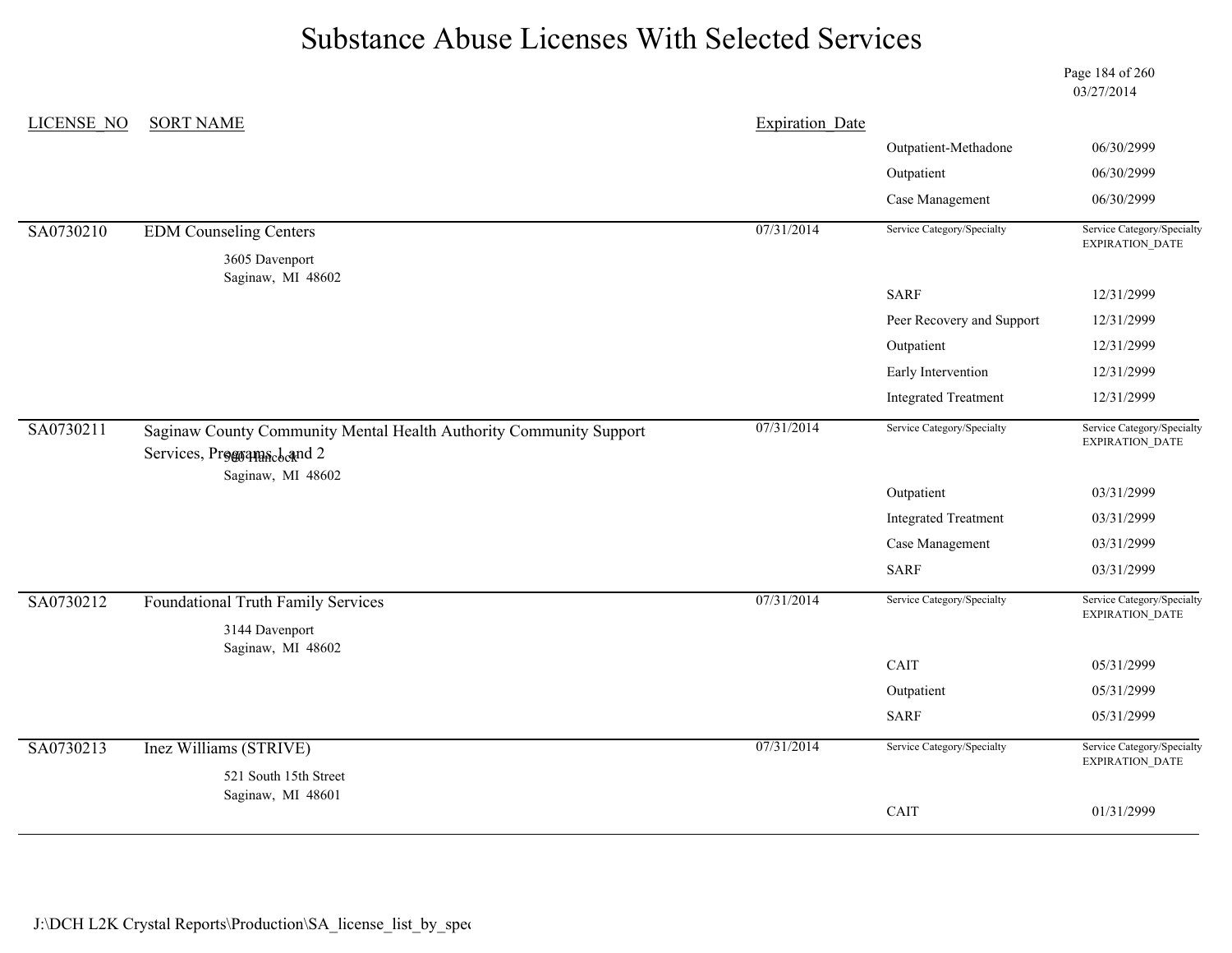Page 185 of 260 03/27/2014

| <b>LICENSE NO</b> | <b>SORT NAME</b>                             | <b>Expiration Date</b> |                             |                                                      |
|-------------------|----------------------------------------------|------------------------|-----------------------------|------------------------------------------------------|
| SA0730214         | Sacred Heart Rehabilitation Center, Inc.     | 07/31/2014             | Service Category/Specialty  | Service Category/Specialty<br>EXPIRATION_DATE        |
|                   | 301 East Genesee Street<br>Saginaw, MI 48607 |                        |                             |                                                      |
|                   |                                              |                        | CAIT                        | 05/31/2999                                           |
|                   |                                              |                        | Outpatient                  | 05/31/2999                                           |
|                   |                                              |                        | Peer Recovery and Support   | 05/31/2999                                           |
|                   |                                              |                        | Early Intervention          | 05/31/2999                                           |
|                   |                                              |                        | <b>Integrated Treatment</b> | 05/31/2999                                           |
|                   |                                              |                        | Case Management             | 05/31/2999                                           |
|                   |                                              |                        | <b>SARF</b>                 | 05/31/2999                                           |
| SA0730216         | City of Saginaw Police Department            | 07/31/2014             | Service Category/Specialty  | Service Category/Specialty<br>EXPIRATION_DATE        |
|                   | 612 Federal Avenue<br>Saginaw, MI 48607      |                        |                             |                                                      |
|                   |                                              |                        | CAIT                        | 11/30/2999                                           |
| SA0730219         | Ames United Methodist Church                 | 07/31/2014             | Service Category/Specialty  | Service Category/Specialty<br>EXPIRATION_DATE        |
|                   | 801 State Street<br>Saginaw, MI 40602        |                        |                             |                                                      |
|                   |                                              |                        | CAIT                        | 05/31/2999                                           |
| SA0730221         | Safety Net at Holy Communion                 | 07/31/2014             | Service Category/Specialty  | Service Category/Specialty<br>EXPIRATION_DATE        |
|                   | 1245 East Genesee                            |                        |                             |                                                      |
|                   | Saginaw, MI 48607                            |                        | CAIT                        | 05/31/2999                                           |
| SA0730222         | Shield of Faith                              | 07/31/2014             | Service Category/Specialty  | Service Category/Specialty<br>EXPIRATION_DATE        |
|                   | 10322 Swan Creek                             |                        |                             |                                                      |
|                   | Saginaw, MI 48609                            |                        | CAIT                        | 06/30/2999                                           |
|                   |                                              |                        |                             |                                                      |
| SA0730223         | Women of Colors, Inc.                        | 07/31/2014             | Service Category/Specialty  | Service Category/Specialty<br><b>EXPIRATION DATE</b> |
|                   | 612 Millard Street                           |                        |                             |                                                      |
|                   | P.O. Box 5525<br>Saginaw, MI 48603           |                        |                             |                                                      |
|                   |                                              |                        | CAIT                        | 06/30/2999                                           |
|                   |                                              |                        |                             |                                                      |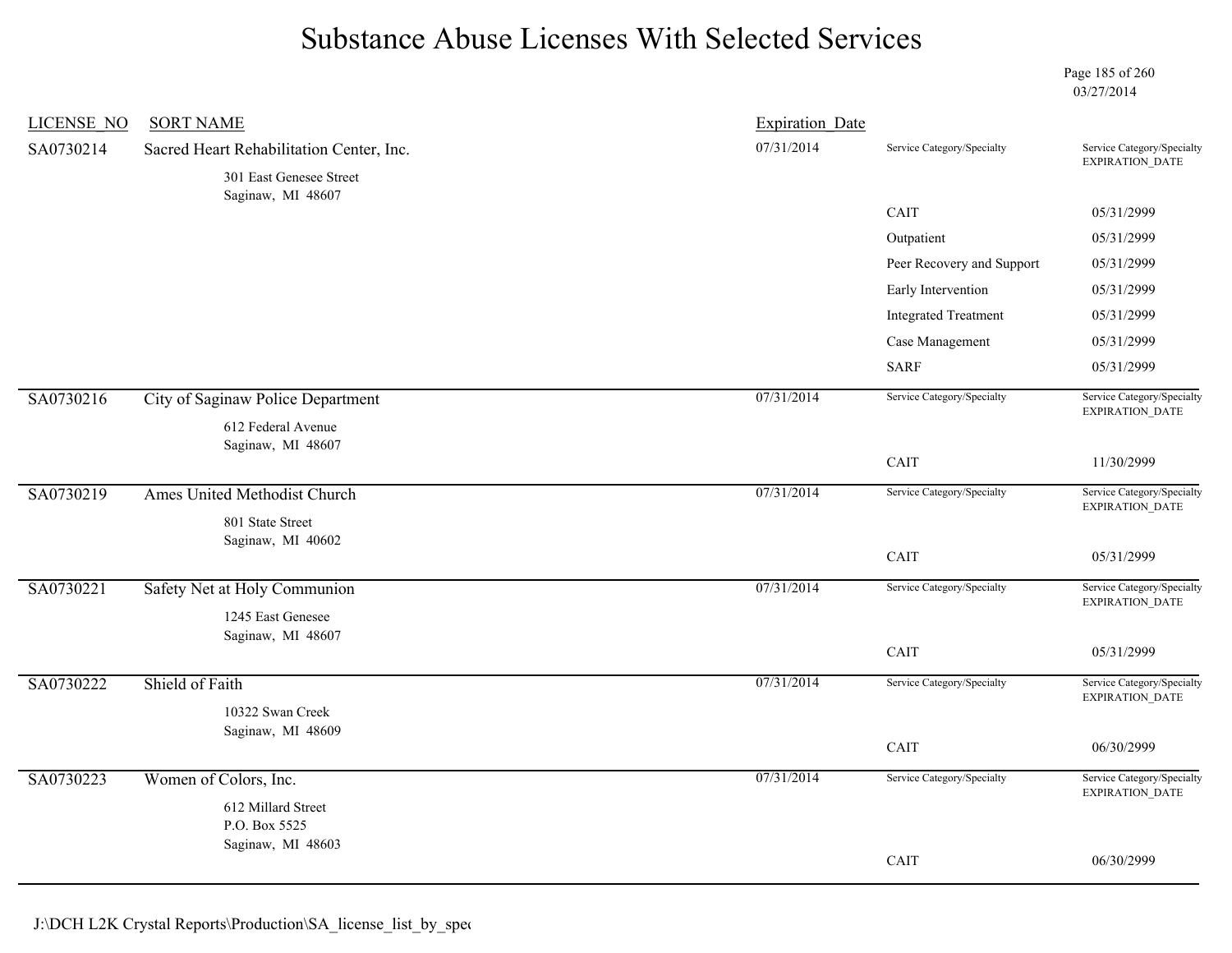Page 186 of 260 03/27/2014

| <b>LICENSE NO</b> | <b>SORT NAME</b>                                               | <b>Expiration Date</b> |                             |                                                      |
|-------------------|----------------------------------------------------------------|------------------------|-----------------------------|------------------------------------------------------|
| SA0730225         | Tabernacle Missionary Baptist Church                           | 07/31/2014             | Service Category/Specialty  | Service Category/Specialty<br><b>EXPIRATION DATE</b> |
|                   | 810 Cathay Street<br>Saginaw, MI 48601                         |                        | CAIT                        | 10/31/2999                                           |
|                   |                                                                |                        |                             |                                                      |
| SA0730226         | New Birth Missionary Baptist Church                            | 07/31/2014             | Service Category/Specialty  | Service Category/Specialty<br>EXPIRATION_DATE        |
|                   | 1418 South Warren Street<br>Saginaw, MI 48601                  |                        | CAIT                        | 10/31/2999                                           |
|                   |                                                                |                        |                             |                                                      |
| SA0730227         | Parishioners on Patrol Saginaw                                 | 07/31/2014             | Service Category/Specialty  | Service Category/Specialty<br><b>EXPIRATION DATE</b> |
|                   | 2303 Hess Street                                               |                        |                             |                                                      |
|                   | Saginaw, MI 48601                                              |                        | CAIT                        | 10/31/2999                                           |
| SA0730228         | Dream Advocates, LLC                                           | 07/31/2014             | Service Category/Specialty  | Service Category/Specialty                           |
|                   |                                                                |                        |                             | <b>EXPIRATION DATE</b>                               |
|                   | 3135 Tausend Street<br>Saginaw, MI 48601                       |                        |                             |                                                      |
|                   |                                                                |                        | CAIT                        | 08/31/2999                                           |
| SA0730229         | Holy Cross Youth & Family Services/DBA Kairos Healthcare, Inc  | 07/31/2014             | Service Category/Specialty  | Service Category/Specialty                           |
|                   | 3400 S. Washington                                             |                        |                             | EXPIRATION_DATE                                      |
|                   | Saginaw, MI 48601                                              |                        | Case Management             | 07/31/2999                                           |
|                   |                                                                |                        | Residential                 | 07/31/2999                                           |
|                   |                                                                |                        | Peer Recovery and Support   | 07/31/2999                                           |
|                   |                                                                |                        | <b>Integrated Treatment</b> | 07/31/2999                                           |
|                   |                                                                |                        | Early Intervention          | 07/31/2999                                           |
|                   |                                                                |                        | Outpatient                  | 07/31/2999                                           |
|                   |                                                                |                        | CAIT                        | 07/31/2999                                           |
|                   |                                                                |                        | <b>SARF</b>                 | 07/31/2999                                           |
|                   |                                                                |                        | Residential Detox           | 07/31/2999                                           |
| SA0730230         | Holy Cross Youth & Family Services /DBA Kairos Healthcare, Inc | 07/31/2014             | Service Category/Specialty  | Service Category/Specialty                           |
|                   | 1321 S. Fayette<br>Saginaw, MI 48602                           |                        |                             | EXPIRATION_DATE                                      |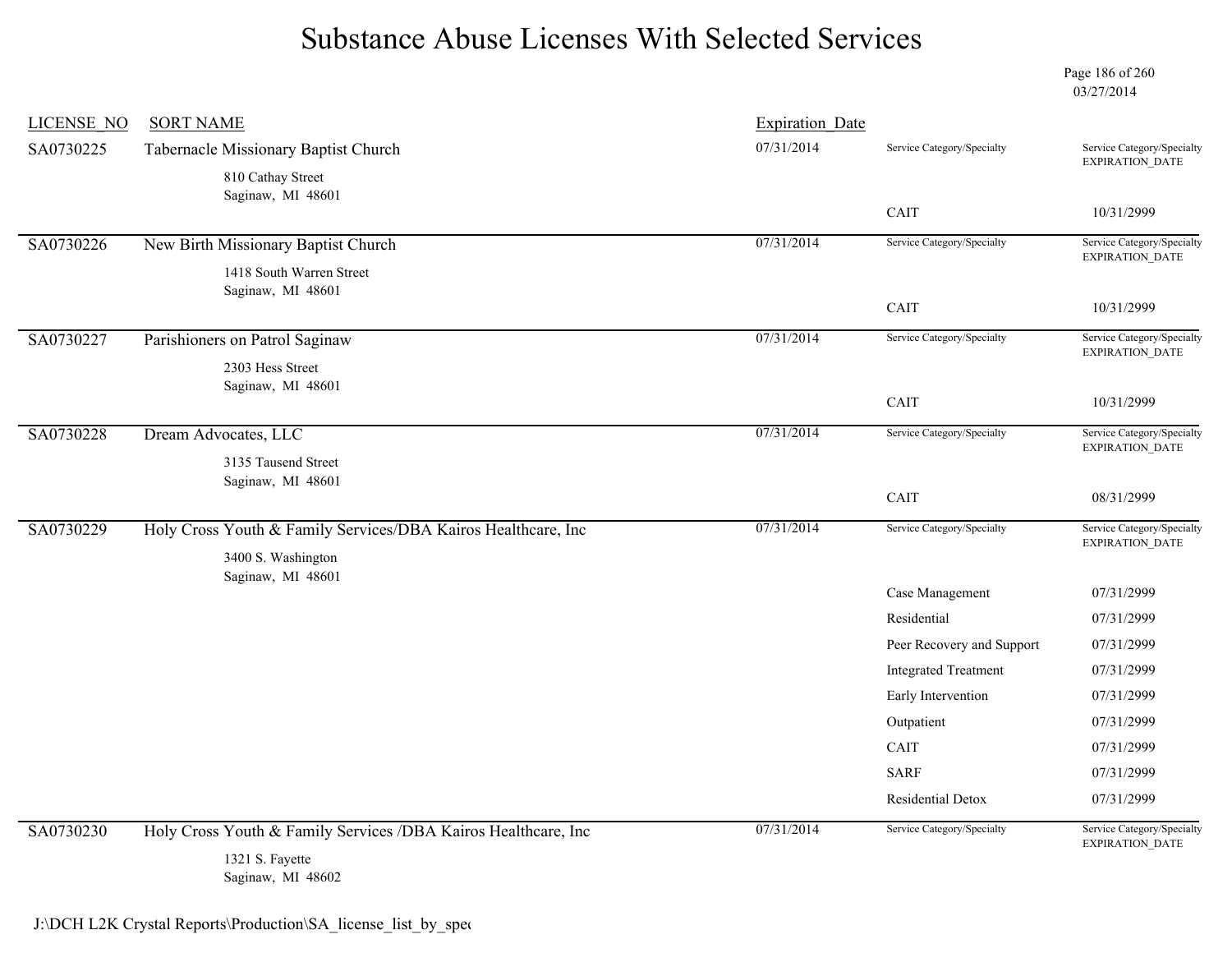Page 187 of 260 03/27/2014

| <b>LICENSE NO</b> | <b>SORT NAME</b>                                                | <b>Expiration Date</b> |                             |                                               |
|-------------------|-----------------------------------------------------------------|------------------------|-----------------------------|-----------------------------------------------|
|                   |                                                                 |                        | Early Intervention          | 07/31/2999                                    |
|                   |                                                                 |                        | Peer Recovery and Support   | 07/31/2999                                    |
|                   |                                                                 |                        | Residential                 | 07/31/2999                                    |
|                   |                                                                 |                        | Outpatient                  | 07/31/2999                                    |
|                   |                                                                 |                        | CAIT                        | 07/31/2999                                    |
|                   |                                                                 |                        | <b>SARF</b>                 | 07/31/2999                                    |
|                   |                                                                 |                        | Case Management             | 07/31/2999                                    |
|                   |                                                                 |                        | <b>Integrated Treatment</b> | 07/31/2999                                    |
| SA0730231         | Solutions Behavioral Health, LLC                                | 07/31/2014             | Service Category/Specialty  | Service Category/Specialty<br>EXPIRATION_DATE |
|                   | 1203 N. Michigan Ave.                                           |                        |                             |                                               |
|                   | Saginaw, MI 48602                                               |                        | Outpatient                  | 07/31/2999                                    |
|                   |                                                                 |                        | <b>Integrated Treatment</b> | 07/31/2999                                    |
|                   |                                                                 |                        | CAIT                        | 01/31/2999                                    |
| SA0730232         | Holy Cross Youth and Family Services/DBA Kairos Healthcare      | 07/31/2014             | Service Category/Specialty  | Service Category/Specialty                    |
|                   | 2084 Hemmeter                                                   |                        |                             | EXPIRATION_DATE                               |
|                   | Saginaw, MI 48603                                               |                        | <b>Integrated Treatment</b> | 07/31/2999                                    |
|                   |                                                                 |                        | Outpatient                  | 07/31/2999                                    |
|                   |                                                                 |                        | <b>SARF</b>                 | 07/31/2999                                    |
|                   |                                                                 |                        | CAIT                        | 07/31/2999                                    |
|                   |                                                                 |                        | Case Management             | 07/31/2999                                    |
| SA0730235         | Health Delivery Integrated Behavioral Health<br>1522 Janes Ave. | 07/31/2014             | Service Category/Specialty  | Service Category/Specialty<br>EXPIRATION_DATE |
|                   | Saginaw, MI 48601                                               |                        | Outpatient                  | 07/31/2999                                    |
|                   |                                                                 |                        | <b>Integrated Treatment</b> | 07/31/2999                                    |
|                   |                                                                 |                        | Early Intervention          | 07/31/2999                                    |
|                   |                                                                 |                        |                             |                                               |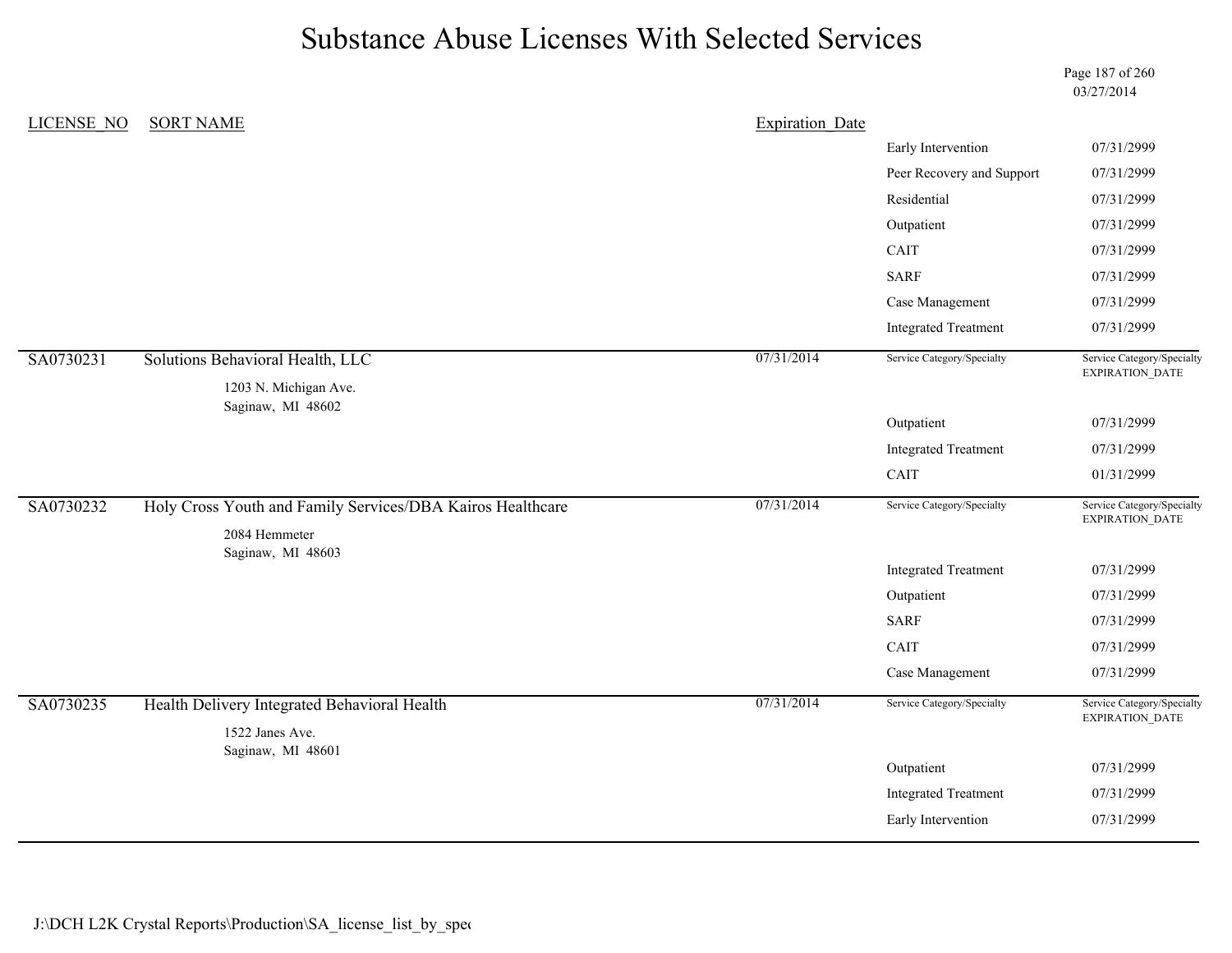Page 188 of 260 03/27/2014

| <b>LICENSE NO</b> | <b>SORT NAME</b>                             | <b>Expiration Date</b> |                             |                                                                                                                                                                                                         |
|-------------------|----------------------------------------------|------------------------|-----------------------------|---------------------------------------------------------------------------------------------------------------------------------------------------------------------------------------------------------|
| SA0740002         | Catholic Charities of Southeast Michigan     | 07/31/2014             | Service Category/Specialty  | Service Category/Specialty<br><b>EXPIRATION DATE</b>                                                                                                                                                    |
|                   | 2601 13th Street<br>Port Huron, MI 48060     |                        |                             | 07/31/2999<br>07/31/2999<br>07/31/2999<br>07/31/2999<br>07/31/2999<br>07/31/2999<br>Service Category/Specialty<br>EXPIRATION_DATE<br>01/31/2999<br>12/31/2999<br>01/31/2999<br>01/31/2999<br>12/31/2999 |
|                   |                                              |                        | <b>Integrated Treatment</b> |                                                                                                                                                                                                         |
|                   |                                              |                        | Early Intervention          |                                                                                                                                                                                                         |
|                   |                                              |                        | <b>SARF</b>                 |                                                                                                                                                                                                         |
|                   |                                              |                        | Case Management             |                                                                                                                                                                                                         |
|                   |                                              |                        | Outpatient                  |                                                                                                                                                                                                         |
|                   |                                              |                        | CAIT                        |                                                                                                                                                                                                         |
| SA0740040         | Professional Counseling Center PC            | 07/31/2014             | Service Category/Specialty  |                                                                                                                                                                                                         |
|                   | 520 Superior Street<br>Port Huron, MI 48060  |                        |                             |                                                                                                                                                                                                         |
|                   |                                              |                        | <b>SARF</b>                 |                                                                                                                                                                                                         |
|                   |                                              |                        | Case Management             |                                                                                                                                                                                                         |
|                   |                                              |                        | CAIT                        |                                                                                                                                                                                                         |
|                   |                                              |                        | Outpatient                  |                                                                                                                                                                                                         |
|                   |                                              |                        | Early Intervention          |                                                                                                                                                                                                         |
|                   |                                              |                        | <b>Integrated Treatment</b> | 01/31/2999                                                                                                                                                                                              |
| SA0740061         | Eastern Michigan Counseling Associates, PLLC | 07/31/2014             | Service Category/Specialty  | Service Category/Specialty                                                                                                                                                                              |
|                   | 1600 Gratiot Blvd.<br>Bldg B Ste 4           |                        |                             | <b>EXPIRATION DATE</b>                                                                                                                                                                                  |
|                   | Marysville, MI 48040                         |                        |                             |                                                                                                                                                                                                         |
|                   |                                              |                        | Outpatient                  | 07/31/2999                                                                                                                                                                                              |
| SA0740067         | St. Clair County Health Department           | 07/31/2014             | Service Category/Specialty  | Service Category/Specialty<br>EXPIRATION_DATE                                                                                                                                                           |
|                   | 3415 28th Street<br>Port Huron, MI 48060     |                        |                             |                                                                                                                                                                                                         |
|                   |                                              |                        | CAIT                        | 07/31/2999                                                                                                                                                                                              |
| SA0740076         | The Cornell Center                           | 07/31/2014             | Service Category/Specialty  | Service Category/Specialty<br>EXPIRATION_DATE                                                                                                                                                           |
|                   | 1025 Court Street<br>Port Huron, MI 48060    |                        |                             |                                                                                                                                                                                                         |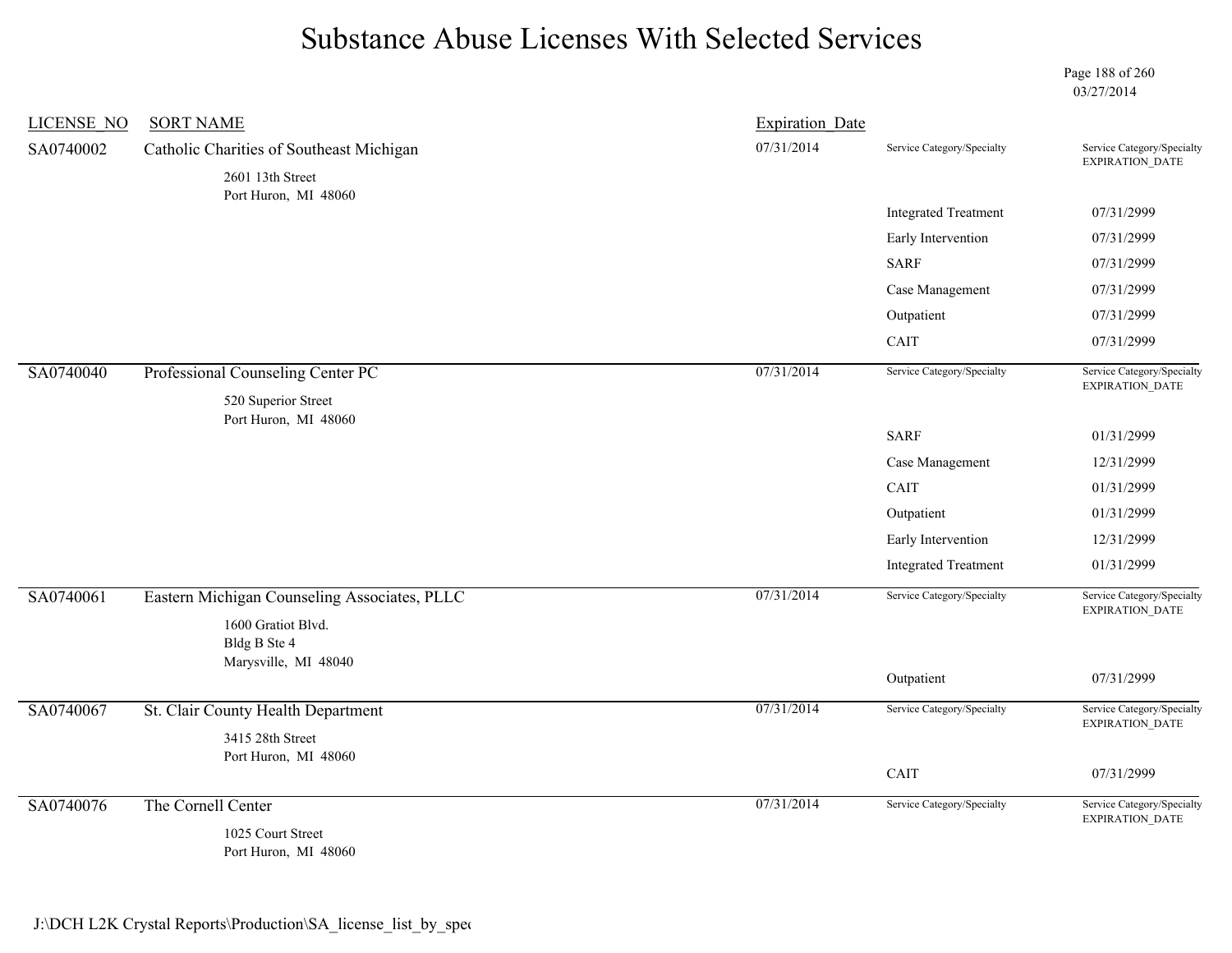|                   |                                                                            |                        |                             | Page 189 of 260<br>03/27/2014                 |
|-------------------|----------------------------------------------------------------------------|------------------------|-----------------------------|-----------------------------------------------|
| <b>LICENSE NO</b> | <b>SORT NAME</b>                                                           | <b>Expiration Date</b> |                             |                                               |
|                   |                                                                            |                        | <b>SARF</b>                 | 10/31/2999                                    |
|                   |                                                                            |                        | CAIT                        | 10/31/2999                                    |
|                   |                                                                            |                        | Outpatient                  | 10/31/2999                                    |
| SA0740083         | Blue Water Center for Independent Living                                   | 07/31/2014             | Service Category/Specialty  | Service Category/Specialty<br>EXPIRATION_DATE |
|                   | 1042 Griswold Street                                                       |                        |                             |                                               |
|                   | Suite 2<br>Port Huron, MI 48060                                            |                        |                             |                                               |
|                   |                                                                            |                        | <b>SARF</b>                 | 05/31/2999                                    |
|                   |                                                                            |                        | Outpatient                  | 05/31/2999                                    |
|                   |                                                                            |                        | CAIT                        | 05/31/2999                                    |
| SA0740088         | <b>Summer Team</b>                                                         | 07/31/2014             | Service Category/Specialty  | Service Category/Specialty                    |
|                   | 1170 Michigan Road<br>St Clair Co Sheriff's Office<br>Port Huron, MI 48027 |                        |                             | EXPIRATION_DATE                               |
|                   |                                                                            |                        | CAIT                        | 03/31/2999                                    |
| SA0740089         | Eastwood Clinics                                                           | 07/31/2014             | Service Category/Specialty  | Service Category/Specialty<br>EXPIRATION_DATE |
|                   | 132 Trumbull                                                               |                        |                             |                                               |
|                   | St Clair, MI 48072                                                         |                        | Outpatient                  | 11/30/2999                                    |
|                   |                                                                            |                        | <b>SARF</b>                 | 11/30/2999                                    |
|                   |                                                                            |                        | Early Intervention          | 11/30/2999                                    |
|                   |                                                                            |                        | Peer Recovery and Support   | 11/30/2999                                    |
|                   |                                                                            |                        | CAIT                        | 11/30/2999                                    |
| SA0740090         | St Clair County Community Mental Health Authority                          | 07/31/2014             | Service Category/Specialty  | Service Category/Specialty                    |
|                   | 3111 Electric Street                                                       |                        |                             | EXPIRATION_DATE                               |
|                   | Port Huron, MI 48060                                                       |                        |                             |                                               |
|                   |                                                                            |                        | Outpatient                  | 06/30/2999                                    |
|                   |                                                                            |                        | <b>Integrated Treatment</b> | 06/30/2999                                    |
|                   |                                                                            |                        | Peer Recovery and Support   | 06/30/2999                                    |
|                   |                                                                            |                        | <b>SARF</b>                 | 06/30/2999                                    |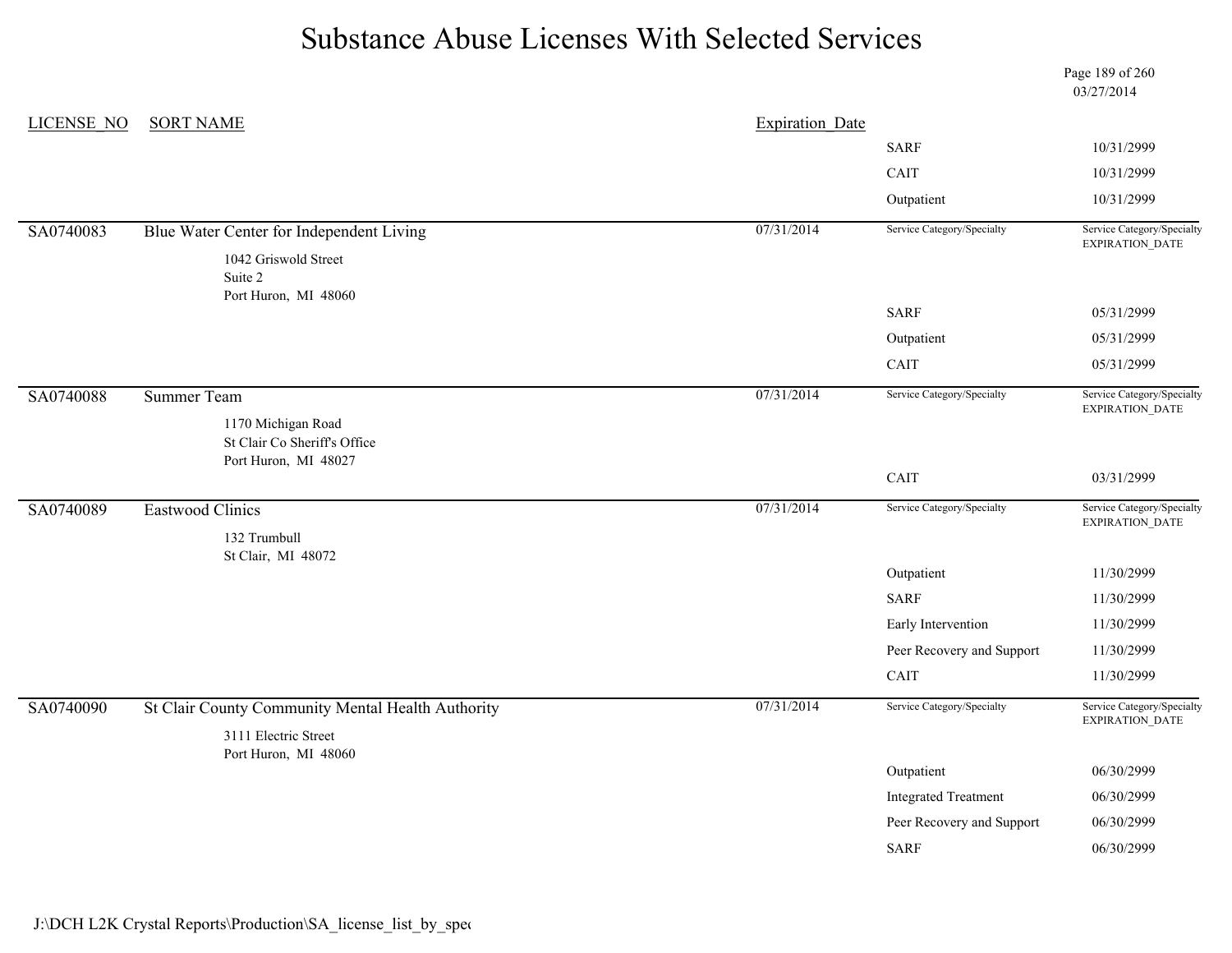Page 190 of 260 03/27/2014

| <b>LICENSE NO</b> | <b>SORT NAME</b><br><b>Expiration Date</b>                                                   |            |                             |                                                      |
|-------------------|----------------------------------------------------------------------------------------------|------------|-----------------------------|------------------------------------------------------|
|                   |                                                                                              |            | Case Management             | 06/30/2999                                           |
| SA0740093         | St Clair County CMH Authority South-Marine City                                              |            | Service Category/Specialty  | Service Category/Specialty                           |
|                   | 135 Broadway<br>Marine City, MI 48039                                                        |            |                             | <b>EXPIRATION DATE</b>                               |
|                   |                                                                                              |            | Outpatient                  | 07/31/2999                                           |
|                   |                                                                                              |            | <b>Integrated Treatment</b> | 07/31/2999                                           |
|                   |                                                                                              |            | Case Management             | 07/31/2999                                           |
|                   |                                                                                              |            | Peer Recovery and Support   | 07/31/2999                                           |
| SA0740094         | St Clair County CMH West: Capac                                                              | 07/31/2014 | Service Category/Specialty  | Service Category/Specialty<br><b>EXPIRATION DATE</b> |
|                   | 411 North Glassford Street                                                                   |            |                             |                                                      |
|                   | Capac, MI 48014                                                                              |            | Peer Recovery and Support   | 06/30/2999                                           |
|                   |                                                                                              |            | Outpatient                  | 06/30/2999                                           |
|                   |                                                                                              |            | <b>Integrated Treatment</b> | 06/30/2999                                           |
|                   |                                                                                              |            | Case Management             | 06/30/2999                                           |
| SA0740100         | Sacred Heart Rehabilitation Center Inc/dba Clearview Substance Abuse Services<br>1406 8th St | 07/31/2014 | Service Category/Specialty  | Service Category/Specialty<br>EXPIRATION_DATE        |
|                   | Port Huron, MI 48061                                                                         |            | Outpatient                  | 05/31/2999                                           |
|                   |                                                                                              |            | Case Management             | 05/31/2999                                           |
|                   |                                                                                              |            | Residential                 | 05/31/2999                                           |
|                   |                                                                                              |            | CAIT                        | 05/31/2999                                           |
|                   |                                                                                              |            | Early Intervention          | 05/31/2999                                           |
|                   |                                                                                              |            | <b>SARF</b>                 | 05/31/2999                                           |
|                   |                                                                                              |            | Peer Recovery and Support   | 05/31/2999                                           |
|                   |                                                                                              |            | <b>Integrated Treatment</b> | 05/31/2999                                           |
| SA0740104         | I.M.P.A.C.T./dba The Center for Human Resources<br>1001 Military Street                      | 07/31/2014 | Service Category/Specialty  | Service Category/Specialty<br>EXPIRATION_DATE        |
|                   | Port Huron, MI 48060                                                                         |            |                             |                                                      |
|                   |                                                                                              |            | Outpatient                  | 08/31/2999                                           |
|                   |                                                                                              |            |                             |                                                      |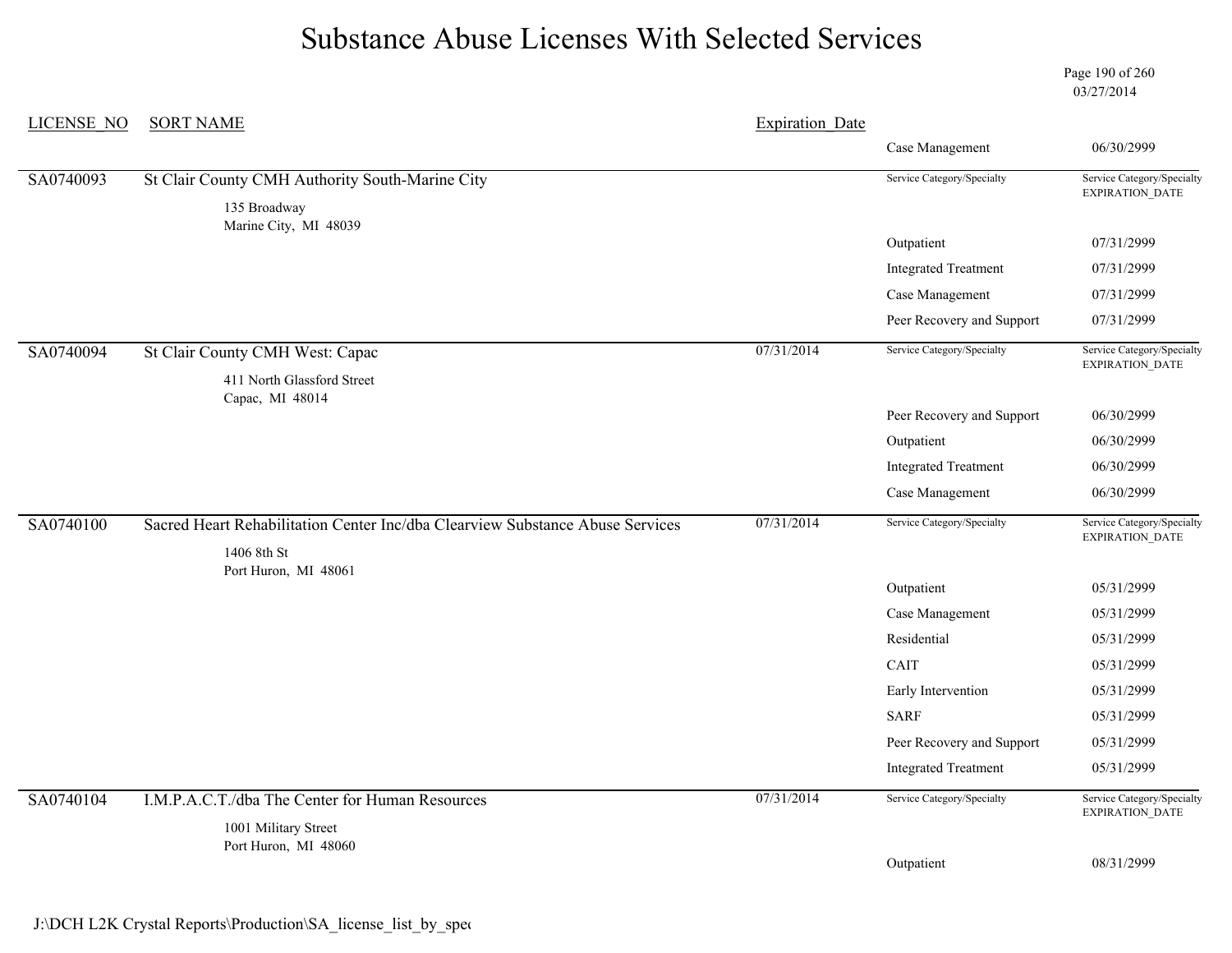|                   |                                                                       |                        |                             | Page 191 of 260<br>03/27/2014                        |
|-------------------|-----------------------------------------------------------------------|------------------------|-----------------------------|------------------------------------------------------|
| <b>LICENSE NO</b> | <b>SORT NAME</b>                                                      | <b>Expiration Date</b> |                             |                                                      |
|                   |                                                                       |                        | Case Management             | 08/31/2999                                           |
|                   |                                                                       |                        | <b>SARF</b>                 | 08/31/2999                                           |
|                   |                                                                       |                        | CAIT                        | 08/31/2999                                           |
|                   |                                                                       |                        | <b>Integrated Treatment</b> | 08/31/2999                                           |
| SA0740106         | Sacred Heart Rehabilitation Center, Inc.<br>555 St. Clair River Drive | 07/31/2014             | Service Category/Specialty  | Service Category/Specialty<br>EXPIRATION_DATE        |
|                   | Algonac, MI 48001                                                     |                        | Peer Recovery and Support   | 05/31/2999                                           |
|                   |                                                                       |                        | Early Intervention          | 05/31/2999                                           |
|                   |                                                                       |                        | <b>SARF</b>                 | 05/31/2999                                           |
|                   |                                                                       |                        | Case Management             | 05/31/2999                                           |
|                   |                                                                       |                        | Outpatient                  | 05/31/2999                                           |
|                   |                                                                       |                        | CAIT                        | 05/31/2999                                           |
|                   |                                                                       |                        | <b>Integrated Treatment</b> | 05/31/2999                                           |
| SA0740110         | The Center for Human Resources-Algonac                                | 07/31/2014             | Service Category/Specialty  | Service Category/Specialty<br>EXPIRATION_DATE        |
|                   | 502 Michigan Street<br>Algonac, MI 48001                              |                        |                             |                                                      |
|                   |                                                                       |                        | Outpatient                  | 08/31/2999                                           |
|                   |                                                                       |                        | <b>Integrated Treatment</b> | 08/31/2999                                           |
| SA0740111         | Renewal Christian Counseling Center, Inc.<br>3899 24th Avenue         | 07/31/2014             | Service Category/Specialty  | Service Category/Specialty<br><b>EXPIRATION DATE</b> |
|                   | Fort Gratiot, MI 48059                                                |                        |                             |                                                      |
|                   |                                                                       |                        | CAIT                        | 03/31/2999                                           |
|                   |                                                                       |                        | Outpatient                  | 03/31/2999                                           |
|                   |                                                                       |                        | <b>SARF</b>                 | 03/31/2999                                           |
| SA0750015         | <b>Community Healing Center Sturgis</b>                               | 07/31/2014             | Service Category/Specialty  | Service Category/Specialty<br>EXPIRATION_DATE        |
|                   | 203 Williams<br>Sturgis, MI 49093                                     |                        |                             |                                                      |
|                   |                                                                       |                        | Outpatient                  | 12/31/2999                                           |
|                   |                                                                       |                        | CAIT                        | 12/31/2999                                           |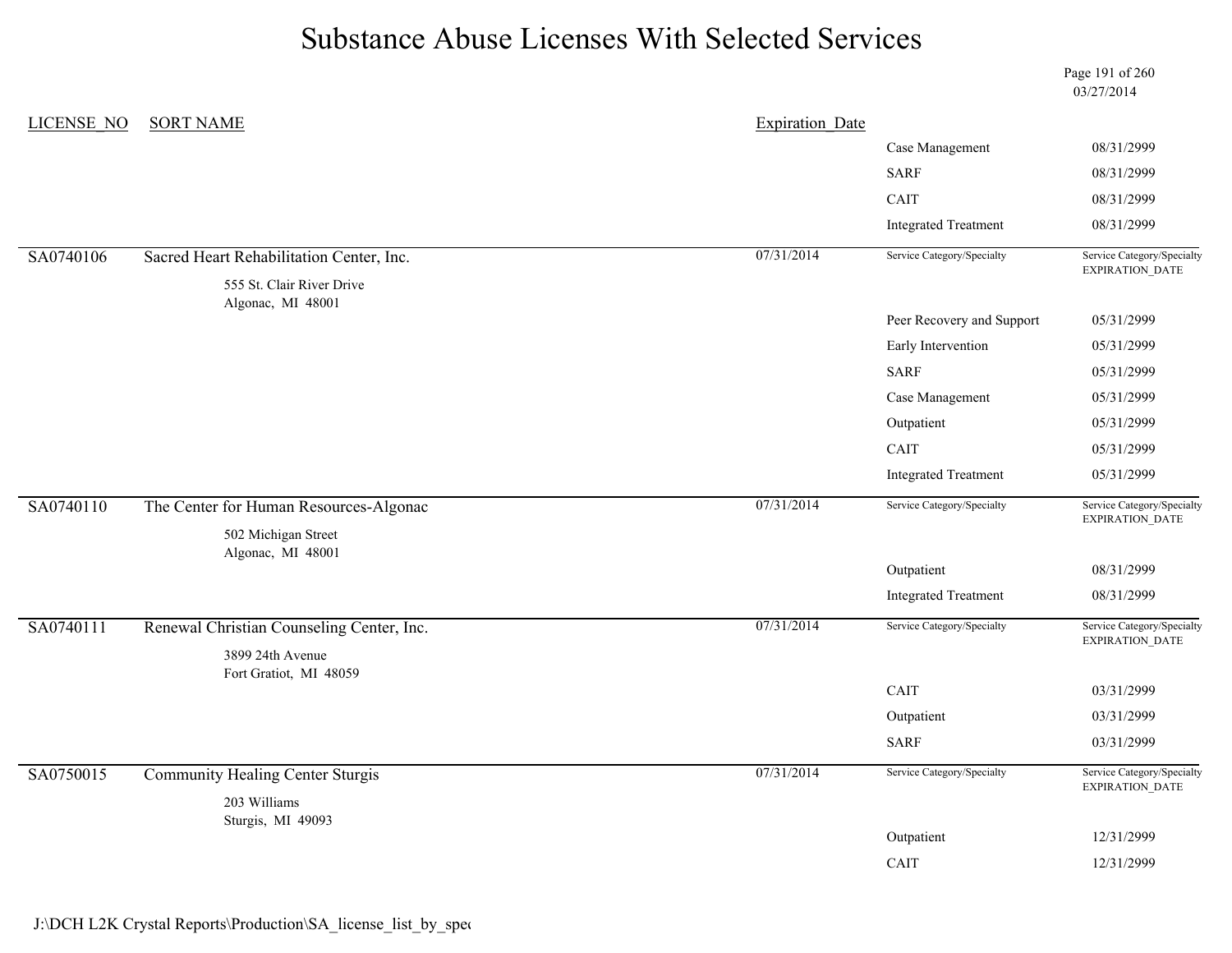Page 192 of 260 03/27/2014

| <b>LICENSE NO</b> | <b>SORT NAME</b><br><b>Expiration Date</b>                                |            |                             |                                               |  |
|-------------------|---------------------------------------------------------------------------|------------|-----------------------------|-----------------------------------------------|--|
|                   |                                                                           |            | <b>SARF</b>                 | 12/31/2999                                    |  |
| SA0750026         | Community Mental Health and Substance Abuse Services of St. Joseph County | 07/31/2014 | Service Category/Specialty  | Service Category/Specialty<br>EXPIRATION_DATE |  |
|                   | 677 East Main Street<br>Suite A                                           |            |                             |                                               |  |
|                   | Centreville, MI 49032                                                     |            | Early Intervention          | 07/31/2999                                    |  |
|                   |                                                                           |            | Peer Recovery and Support   | 07/31/2999                                    |  |
|                   |                                                                           |            | <b>Integrated Treatment</b> | 07/31/2999                                    |  |
|                   |                                                                           |            | CAIT                        | 07/31/2999                                    |  |
|                   |                                                                           |            | Outpatient                  | 07/31/2999                                    |  |
|                   |                                                                           |            | Case Management             | 07/31/2999                                    |  |
| SA0760001         | <b>Sanilac County Counseling Services</b>                                 | 07/31/2014 | Service Category/Specialty  | Service Category/Specialty<br>EXPIRATION_DATE |  |
|                   | 171 Dawson Street                                                         |            |                             |                                               |  |
|                   | Sandusky, MI 48471                                                        |            | CAIT                        | 02/28/2999                                    |  |
|                   |                                                                           |            | <b>Integrated Treatment</b> | 02/28/2999                                    |  |
|                   |                                                                           |            | <b>SARF</b>                 | 02/28/2999                                    |  |
|                   |                                                                           |            | Outpatient                  | 02/28/2999                                    |  |
| SA0760014         | Blue Water Center for Independent Living                                  | 07/31/2014 | Service Category/Specialty  | Service Category/Specialty                    |  |
|                   | 103 East Sanilac                                                          |            |                             | EXPIRATION_DATE                               |  |
|                   | Ste. 3                                                                    |            |                             |                                               |  |
|                   | Sandusky, MI 48471                                                        |            | CAIT                        | 05/31/2999                                    |  |
|                   |                                                                           |            | Outpatient                  | 05/31/2999                                    |  |
| SA0760016         | <b>Sanilac County CMHA</b>                                                | 07/31/2014 | Service Category/Specialty  | Service Category/Specialty                    |  |
|                   | 217 E Sanilac                                                             |            |                             | EXPIRATION_DATE                               |  |
|                   | Sandusky, MI 48471                                                        |            |                             |                                               |  |
|                   |                                                                           |            | <b>Integrated Treatment</b> | 05/31/2999                                    |  |
|                   |                                                                           |            | Case Management             | 05/31/2999                                    |  |
|                   |                                                                           |            | Outpatient                  | 05/31/2999                                    |  |
|                   |                                                                           |            |                             |                                               |  |

J:\DCH L2K Crystal Reports\Production\SA\_license\_list\_by\_spec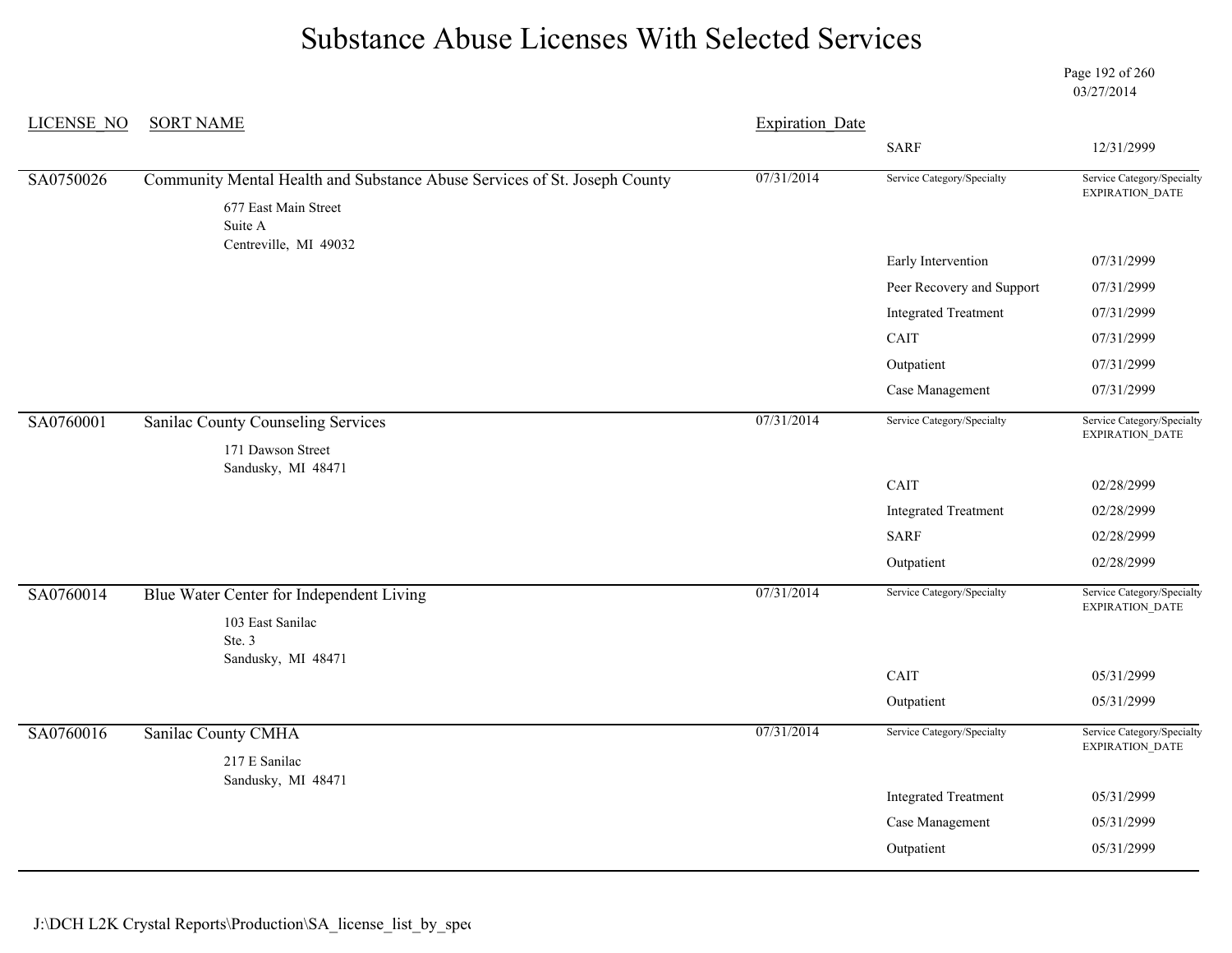Page 193 of 260 03/27/2014

| <b>LICENSE NO</b> | <b>SORT NAME</b>                                              | <b>Expiration Date</b> |                             |                                               |
|-------------------|---------------------------------------------------------------|------------------------|-----------------------------|-----------------------------------------------|
| SA0760017         | Lexington Community Counseling Center                         | 07/31/2014             | Service Category/Specialty  | Service Category/Specialty<br>EXPIRATION_DATE |
|                   | 5517 Main Street<br>Lexington, MI 48450                       |                        |                             |                                               |
|                   |                                                               |                        | Outpatient                  | 08/31/2999                                    |
|                   |                                                               |                        | <b>Integrated Treatment</b> | 08/31/2999                                    |
| SA0770015         | Hiawatha Behavioral Health                                    | 07/31/2014             | Service Category/Specialty  | Service Category/Specialty<br>EXPIRATION_DATE |
|                   | 125 N Lake Street<br>Manistique, MI 49854                     |                        |                             |                                               |
|                   |                                                               |                        | CAIT                        | 06/30/2999                                    |
|                   |                                                               |                        | <b>Integrated Treatment</b> | 06/30/2999                                    |
|                   |                                                               |                        | Peer Recovery and Support   | 06/30/2999                                    |
|                   |                                                               |                        | <b>SARF</b>                 | 06/30/2999                                    |
|                   |                                                               |                        | Outpatient                  | 06/30/2999                                    |
| SA0770017         | American Indian Substance Abuse Program                       | 07/31/2014             | Service Category/Specialty  | Service Category/Specialty<br>EXPIRATION_DATE |
|                   | 5698 Highway US 2<br>Manistique, MI 49854                     |                        |                             |                                               |
|                   |                                                               |                        | <b>SARF</b>                 | 06/30/2999                                    |
|                   |                                                               |                        | Outpatient                  | 06/30/2999                                    |
|                   |                                                               |                        | CAIT                        | 06/30/2999                                    |
| SA0770019         | <b>Great Lakes Recovery Centers</b>                           | 07/31/2014             | Service Category/Specialty  | Service Category/Specialty<br>EXPIRATION_DATE |
|                   | 601 East Lakeshore Drive<br>Suite 101<br>Manistique, MI 49854 |                        |                             |                                               |
|                   |                                                               |                        | Case Management             | 06/30/2999                                    |
|                   |                                                               |                        | CAIT                        | 06/30/2999                                    |
|                   |                                                               |                        | <b>Integrated Treatment</b> | 06/30/2999                                    |
|                   |                                                               |                        | Early Intervention          | 06/30/2999                                    |
|                   |                                                               |                        | Outpatient                  | 06/30/2999                                    |
|                   |                                                               |                        | Peer Recovery and Support   | 06/30/2999                                    |
|                   |                                                               |                        | <b>SARF</b>                 | 06/30/2999                                    |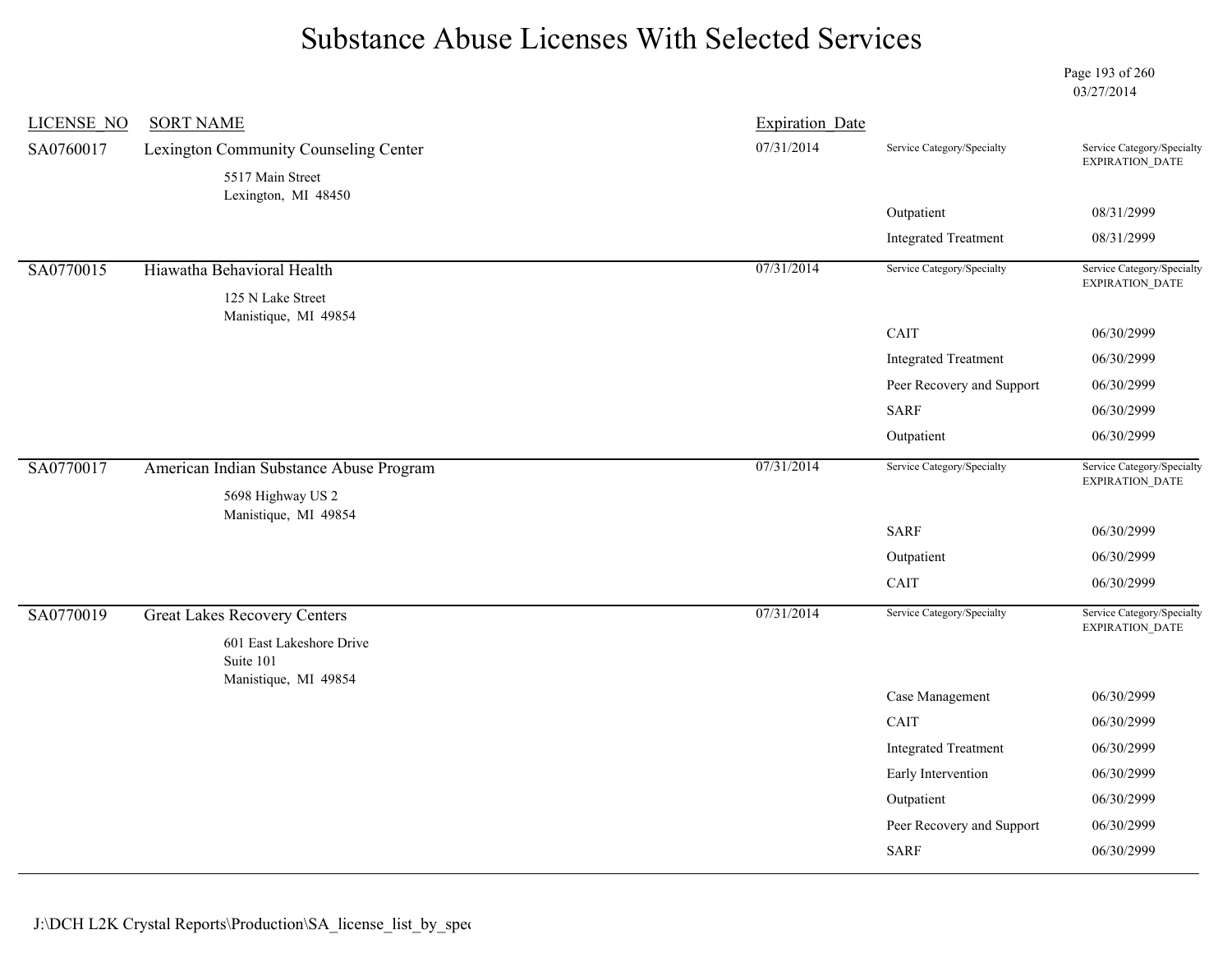Page 194 of 260 03/27/2014

| <b>LICENSE NO</b> | <b>SORT NAME</b>                 | <b>Expiration Date</b> |                             |                                               |
|-------------------|----------------------------------|------------------------|-----------------------------|-----------------------------------------------|
| SA0780023         | Alcohol Driving Education (ADE)  | 07/31/2014             | Service Category/Specialty  | Service Category/Specialty<br>EXPIRATION_DATE |
|                   | 1067 E Main St                   |                        |                             |                                               |
|                   | Owosso, MI 48867                 |                        | CAIT                        | 02/28/2999                                    |
|                   |                                  |                        |                             |                                               |
| SA0780024         | In-Home Supervision Program      | 07/31/2014             | Service Category/Specialty  | Service Category/Specialty<br>EXPIRATION_DATE |
|                   | 110 E Mack Street                |                        |                             |                                               |
|                   | Corunna, MI 48817                |                        | CAIT                        | 05/31/2999                                    |
| SA0780033         | Catholic Charities/Owosso Office | 07/31/2014             | Service Category/Specialty  | Service Category/Specialty                    |
|                   |                                  |                        |                             | EXPIRATION_DATE                               |
|                   | 120 W Exchange St<br>Ste 300     |                        |                             |                                               |
|                   | Owosso, MI 48867                 |                        |                             |                                               |
|                   |                                  |                        | Case Management             | 08/31/2999                                    |
|                   |                                  |                        | <b>Integrated Treatment</b> | 08/31/2999                                    |
|                   |                                  |                        | CAIT                        | 08/31/2999                                    |
|                   |                                  |                        | <b>SARF</b>                 | 08/31/2999                                    |
|                   |                                  |                        | Outpatient                  | 08/31/2999                                    |
|                   |                                  |                        | Early Intervention          | 08/31/2999                                    |
|                   |                                  |                        | Peer Recovery and Support   | 08/31/2999                                    |
| SA0780038         | <b>DOT Caring Centers Inc</b>    | 07/31/2014             | Service Category/Specialty  | Service Category/Specialty                    |
|                   | 510 South Washington             |                        |                             | EXPIRATION_DATE                               |
|                   | Suite A                          |                        |                             |                                               |
|                   | Owosso, MI 48867                 |                        | Case Management             | 09/30/2999                                    |
|                   |                                  |                        | CAIT                        | 09/30/2999                                    |
|                   |                                  |                        | <b>SARF</b>                 | 09/30/2999                                    |
|                   |                                  |                        | <b>Integrated Treatment</b> | 09/30/2999                                    |
|                   |                                  |                        | Outpatient                  | 09/30/2999                                    |
|                   |                                  |                        | Peer Recovery and Support   | 09/30/2999                                    |
|                   |                                  |                        |                             | 09/30/2999                                    |
|                   |                                  |                        | Early Intervention          |                                               |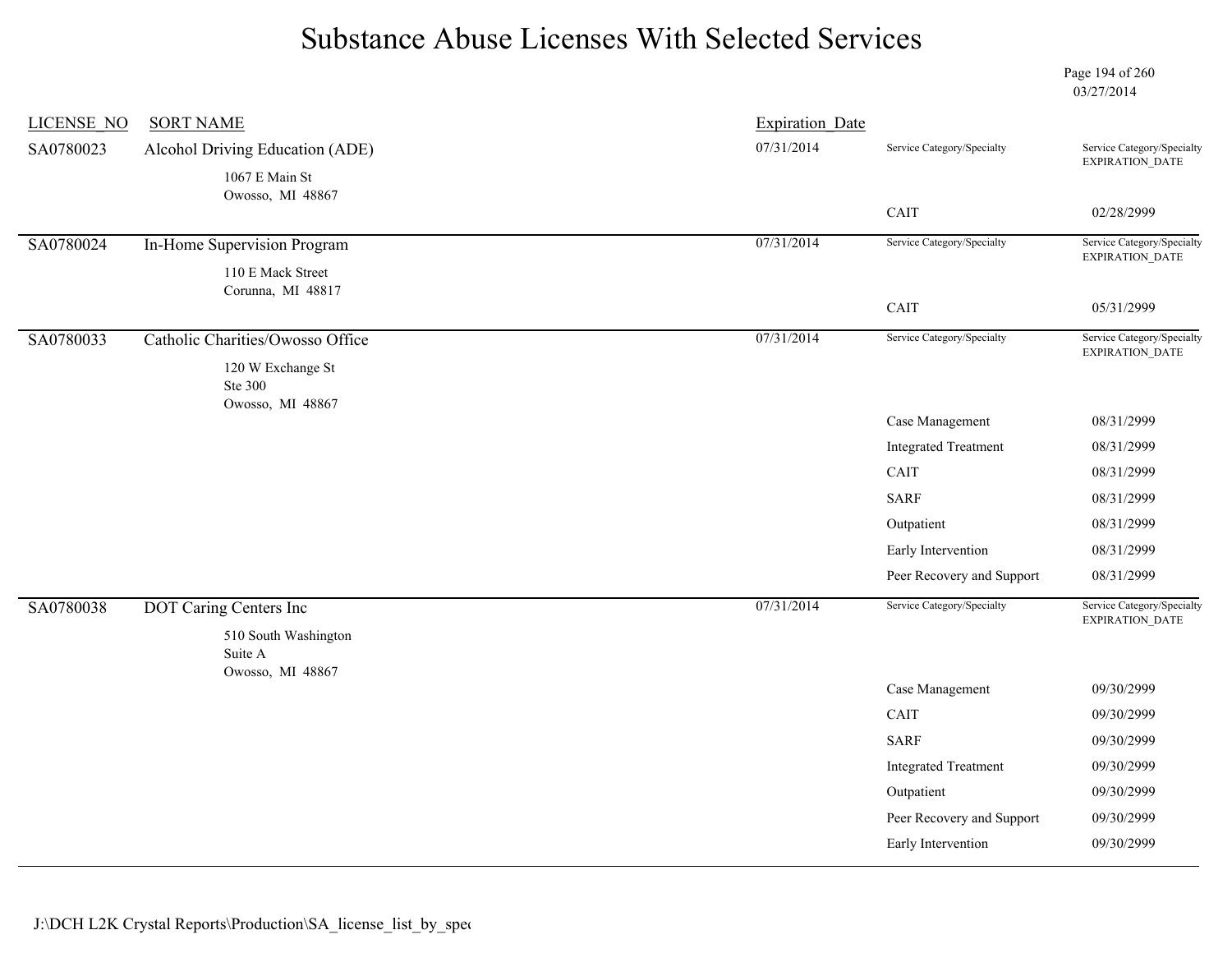Page 195 of 260 03/27/2014

| <b>LICENSE NO</b> | <b>SORT NAME</b>                                    | <b>Expiration Date</b> |                             |                                               |
|-------------------|-----------------------------------------------------|------------------------|-----------------------------|-----------------------------------------------|
| SA0780046         | Taylor Life Center                                  | 07/31/2014             | Service Category/Specialty  | Service Category/Specialty                    |
|                   | 632 Shiawassee                                      |                        |                             | EXPIRATION_DATE                               |
|                   | Owosso, MI 48867                                    |                        | <b>SARF</b>                 | 05/31/2999                                    |
|                   |                                                     |                        | Peer Recovery and Support   | 05/31/2999                                    |
|                   |                                                     |                        | Early Intervention          | 05/31/2999                                    |
|                   |                                                     |                        | Outpatient                  | 05/31/2999                                    |
|                   |                                                     |                        | <b>Integrated Treatment</b> | 05/31/2999                                    |
|                   |                                                     |                        | Case Management             | 05/31/2999                                    |
| SA0780048         | Shiawassee County Community Mental Health Authority | 07/31/2014             | Service Category/Specialty  | Service Category/Specialty<br>EXPIRATION_DATE |
|                   | 1555 Industrial Avenue                              |                        |                             |                                               |
|                   | P.O. Box 428<br>Owosso, MI 48867                    |                        |                             |                                               |
|                   |                                                     |                        | Outpatient                  | 08/31/2999                                    |
|                   |                                                     |                        | <b>Integrated Treatment</b> | 08/31/2999                                    |
| SA0790015         | List Psychological Services PLC                     | 07/31/2014             | Service Category/Specialty  | Service Category/Specialty<br>EXPIRATION_DATE |
|                   | 651 N State Street<br>Caro, MI 48723                |                        |                             |                                               |
|                   |                                                     |                        | CAIT                        | 07/31/2999                                    |
|                   |                                                     |                        | <b>SARF</b>                 | 07/31/2999                                    |
|                   |                                                     |                        | <b>Integrated Treatment</b> | 07/31/2999                                    |
|                   |                                                     |                        | Early Intervention          | 07/31/2999                                    |
|                   |                                                     |                        | Peer Recovery and Support   | 07/31/2999                                    |
|                   |                                                     |                        | Case Management             | 07/31/2999                                    |
|                   |                                                     |                        | Outpatient                  | 07/31/2999                                    |
| SA0790022         | Human Development Commission                        | 07/31/2014             | Service Category/Specialty  | Service Category/Specialty<br>EXPIRATION_DATE |
|                   | 429 Montague Avenue                                 |                        |                             |                                               |
|                   | Caro, MI 48723                                      |                        | <b>SARF</b>                 | 05/31/2999                                    |
|                   |                                                     |                        |                             |                                               |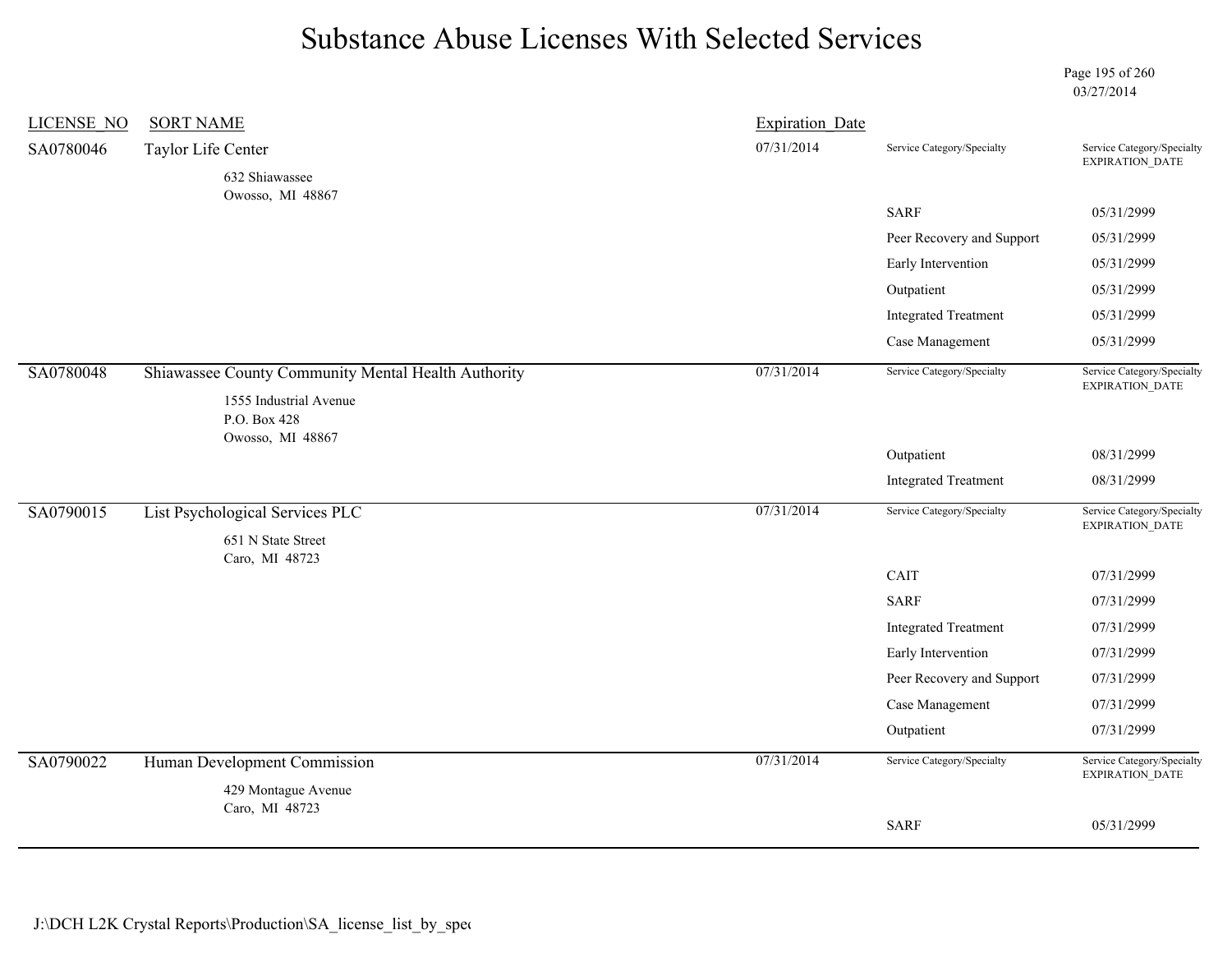Page 196 of 260 03/27/2014

| <b>LICENSE NO</b> | <b>SORT NAME</b>                                            | <b>Expiration Date</b> |                             |                                               |
|-------------------|-------------------------------------------------------------|------------------------|-----------------------------|-----------------------------------------------|
| SA0790026         | New Light Consultants Inc                                   | 07/31/2014             | Service Category/Specialty  | Service Category/Specialty<br>EXPIRATION_DATE |
|                   | 8511 State Street                                           |                        |                             |                                               |
|                   | Millington, MI 48746                                        |                        | Early Intervention          | 09/30/2999                                    |
|                   |                                                             |                        | <b>SARF</b>                 | 09/30/2999                                    |
|                   |                                                             |                        | <b>Integrated Treatment</b> | 09/30/2999                                    |
|                   |                                                             |                        | Peer Recovery and Support   | 12/31/2999                                    |
|                   |                                                             |                        | Case Management             | 09/30/2999                                    |
|                   |                                                             |                        | CAIT                        | 09/30/2999                                    |
|                   |                                                             |                        | Outpatient                  | 09/30/2999                                    |
| SA0790033         | Blue Water Center for Independent Living<br>1184 Cleaver Rd | 07/31/2014             | Service Category/Specialty  | Service Category/Specialty<br>EXPIRATION_DATE |
|                   | Caro, MI 48723                                              |                        |                             |                                               |
|                   |                                                             |                        | Outpatient                  | 05/31/2999                                    |
|                   |                                                             |                        | CAIT                        | 05/31/2999                                    |
| SA0790035         | <b>Wolverine Human Services</b>                             | 07/31/2014             | Service Category/Specialty  | Service Category/Specialty<br>EXPIRATION_DATE |
|                   | 150 Enterprise Drive<br>Vassar, MI 48768                    |                        |                             |                                               |
|                   |                                                             |                        | CAIT                        | 12/31/2999                                    |
|                   |                                                             |                        | Residential                 | 12/31/2999                                    |
|                   |                                                             |                        | <b>Integrated Treatment</b> | 12/31/2999                                    |
|                   |                                                             |                        | Early Intervention          | 12/31/2999                                    |
| SA0790042         | <b>List Psychological Services</b>                          | 07/31/2014             | Service Category/Specialty  | Service Category/Specialty<br>EXPIRATION_DATE |
|                   | 467 North State Street<br>Caro, MI 48723                    |                        |                             |                                               |
|                   |                                                             |                        | Early Intervention          | 07/31/2999                                    |
|                   |                                                             |                        | Peer Recovery and Support   | 07/31/2999                                    |
|                   |                                                             |                        | Outpatient                  | 07/31/2999                                    |
|                   |                                                             |                        | CAIT                        | 07/31/2999                                    |
|                   |                                                             |                        | Case Management             | 07/31/2999                                    |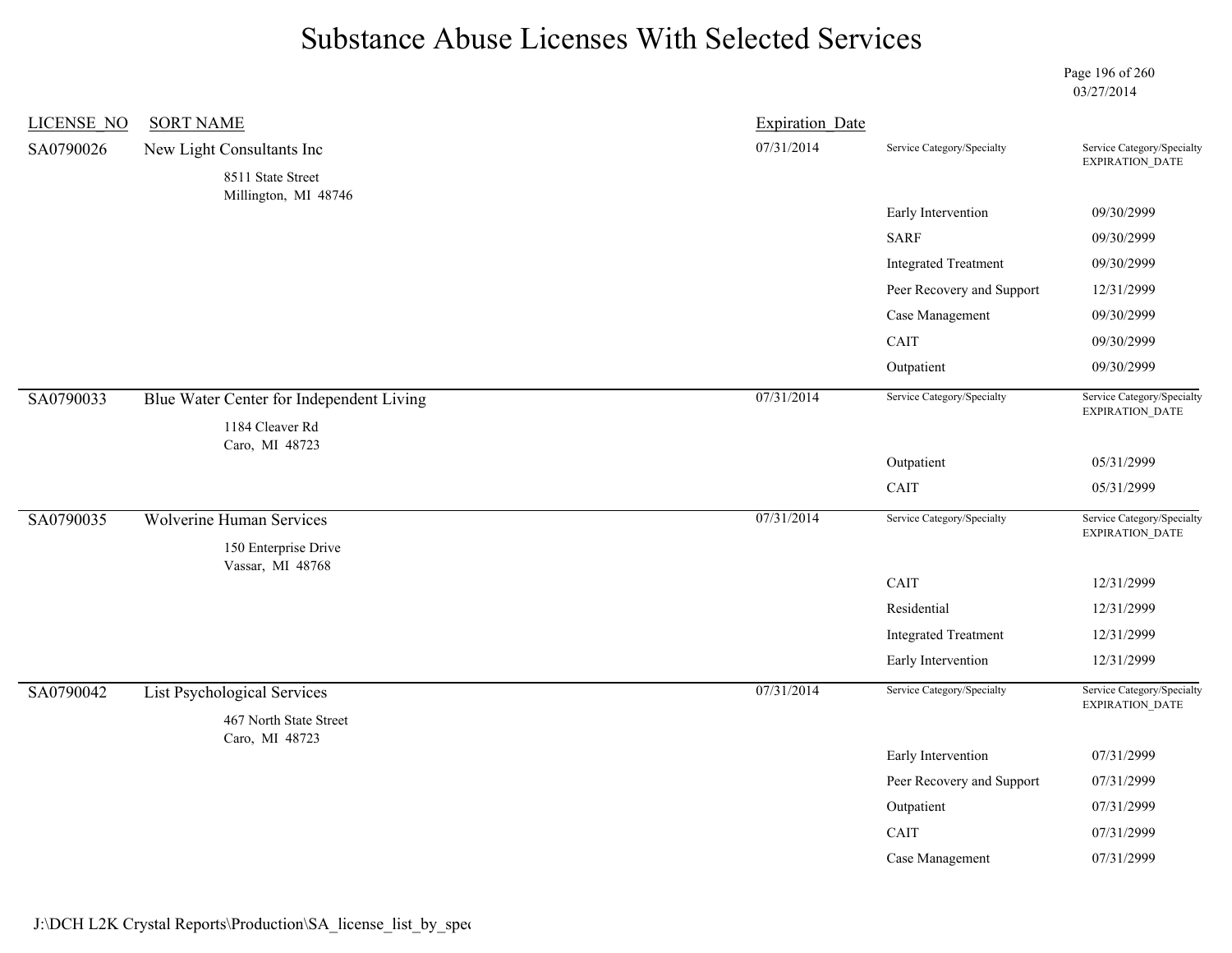Page 197 of 260 03/27/2014

| LICENSE NO | <b>SORT NAME</b>                                                       | <b>Expiration Date</b> |                             |                                                      |
|------------|------------------------------------------------------------------------|------------------------|-----------------------------|------------------------------------------------------|
|            |                                                                        |                        | <b>SARF</b>                 | 07/31/2999                                           |
|            |                                                                        |                        | <b>Integrated Treatment</b> | 07/31/2999                                           |
| SA0790043  | <b>Wolverine Human Services</b>                                        | 07/31/2014             | Service Category/Specialty  | Service Category/Specialty<br>EXPIRATION_DATE        |
|            | 955 Commerce Drive<br>Vassar, MI 48768                                 |                        |                             |                                                      |
|            |                                                                        |                        | Early Intervention          | 12/31/2999                                           |
|            |                                                                        |                        | Residential                 | 12/31/2999                                           |
|            |                                                                        |                        | <b>Integrated Treatment</b> | 12/31/2999                                           |
| SA0790044  | Tuscola Behavioral Health Systems                                      | 07/31/2014             | Service Category/Specialty  | Service Category/Specialty<br>EXPIRATION_DATE        |
|            | 1332 Prospect Avenue<br>PO Box 239                                     |                        |                             |                                                      |
|            | Caro, MI 48723                                                         |                        | Outpatient                  | 02/28/2999                                           |
|            |                                                                        |                        | Case Management             | 02/28/2999                                           |
|            |                                                                        |                        | <b>Integrated Treatment</b> | 02/28/2999                                           |
| SA0790046  | <b>Get Back Recovery</b>                                               | 07/31/2014             | Service Category/Specialty  | Service Category/Specialty<br><b>EXPIRATION DATE</b> |
|            | 4875 Mayville Road                                                     |                        |                             |                                                      |
|            | Silverwood, MI 487609403                                               |                        | Outpatient                  | 12/31/2999                                           |
| SA0800001  | Van Buren/Cass Co District Public Health Dept Substance Abuse Services | 07/31/2014             | Service Category/Specialty  | Service Category/Specialty                           |
|            | 57418 County Road 681                                                  |                        |                             | EXPIRATION_DATE                                      |
|            | Hartford, MI 49057                                                     |                        | CAIT                        | 06/30/2999                                           |
|            |                                                                        |                        | Peer Recovery and Support   | 06/30/2999                                           |
|            |                                                                        |                        | Outpatient                  | 06/30/2999                                           |
|            |                                                                        |                        | <b>Integrated Treatment</b> | 06/30/2999                                           |
|            |                                                                        |                        | <b>SARF</b>                 | 06/30/2999                                           |
| SA0800002  |                                                                        | 06/30/2014             | Service Category/Specialty  | Service Category/Specialty                           |
|            | Van Buren/Cass Co District Public Health Dept Substance Abuse Services |                        |                             | <b>EXPIRATION DATE</b>                               |
|            | 23200 Red Arrow Highway<br>Mattawan, MI 49071                          |                        |                             |                                                      |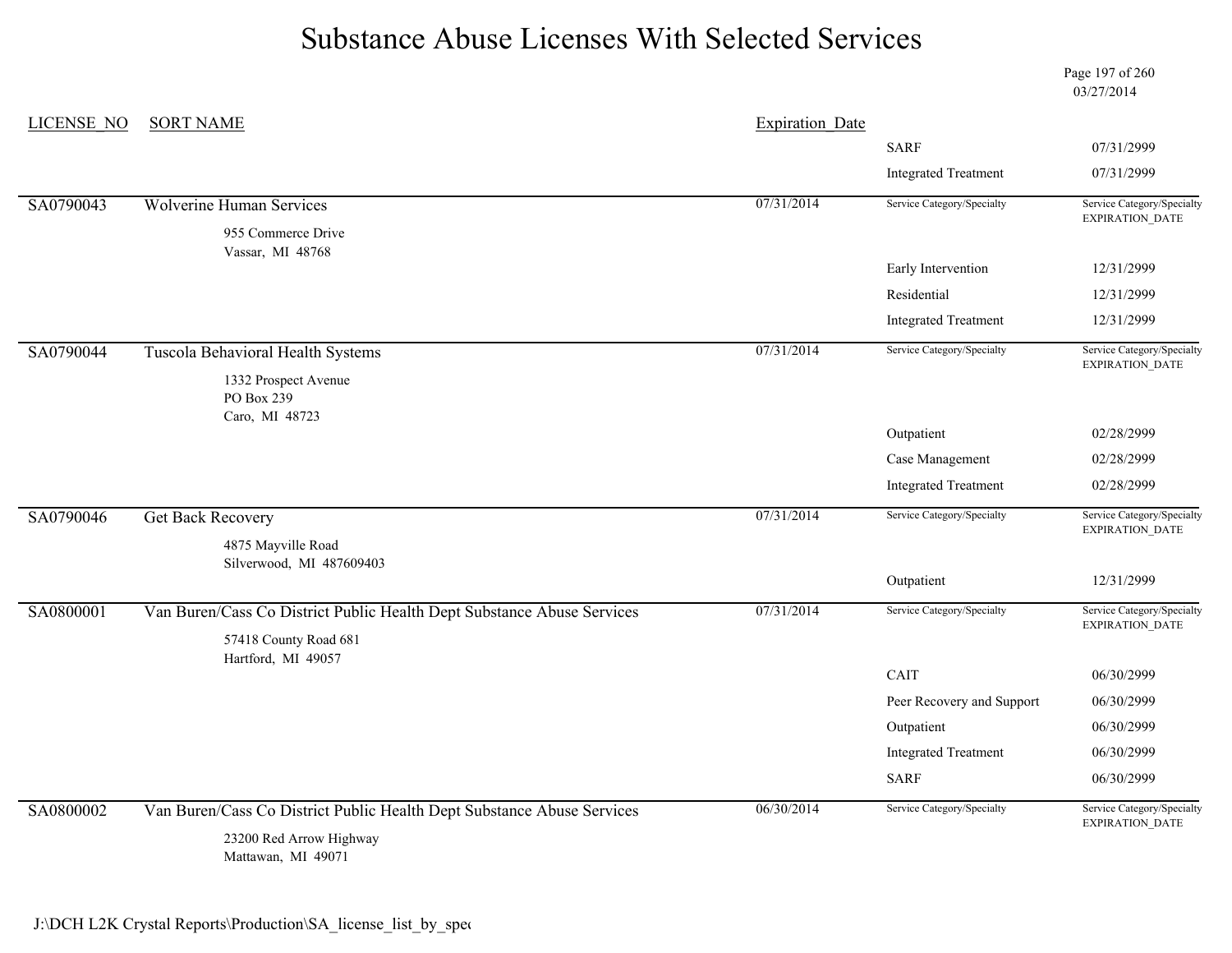Page 198 of 260 03/27/2014

| <b>LICENSE NO</b> | <b>SORT NAME</b>                                           | <b>Expiration Date</b> |                             |                                                      |
|-------------------|------------------------------------------------------------|------------------------|-----------------------------|------------------------------------------------------|
|                   |                                                            |                        | Outpatient                  | 06/30/2014                                           |
|                   |                                                            |                        | <b>Integrated Treatment</b> | 06/30/2014                                           |
|                   |                                                            |                        | Peer Recovery and Support   | 06/30/2014                                           |
|                   |                                                            |                        | Early Intervention          | 06/30/2014                                           |
|                   |                                                            |                        | Case Management             | 06/30/2014                                           |
|                   |                                                            |                        | <b>SARF</b>                 | 06/30/2014                                           |
|                   |                                                            |                        | CAIT                        | 06/30/2014                                           |
| SA0800020         | Van Buren Community Mental Health                          | 07/31/2014             | Service Category/Specialty  | Service Category/Specialty                           |
|                   | 801 Hazen Street, Ste C<br>PO Box 249<br>Paw Paw, MI 49079 |                        |                             | EXPIRATION_DATE                                      |
|                   |                                                            |                        | Outpatient                  | 07/31/2999                                           |
|                   |                                                            |                        | <b>Integrated Treatment</b> | 07/31/2999                                           |
| SA0800032         | Changes and Beyond                                         | 07/31/2014             | Service Category/Specialty  | Service Category/Specialty<br>EXPIRATION_DATE        |
|                   | 19677 72nd Street<br>South Haven, MI 49090                 |                        |                             |                                                      |
|                   |                                                            |                        | Outpatient                  | 07/31/2999                                           |
|                   |                                                            |                        | CAIT                        | 07/31/2999                                           |
|                   |                                                            |                        | <b>SARF</b>                 | 07/31/2999                                           |
| SA0800033         | Blue Seahorse, Inc.                                        | 07/31/2014             | Service Category/Specialty  | Service Category/Specialty<br><b>EXPIRATION DATE</b> |
|                   | 104 South Phelps Street<br>Decatur, MI 49045               |                        |                             |                                                      |
|                   |                                                            |                        | Outpatient                  | 07/31/2999                                           |
|                   |                                                            |                        | CAIT                        | 07/31/2999                                           |
|                   |                                                            |                        | <b>SARF</b>                 | 07/31/2999                                           |
|                   |                                                            |                        | Peer Recovery and Support   | 07/31/2999                                           |
| SA0810006         | <b>SOS Community Services</b>                              | 07/31/2014             | Service Category/Specialty  | Service Category/Specialty<br>EXPIRATION_DATE        |
|                   | 101 S Huron<br>Ypsilanti, MI 48197                         |                        |                             |                                                      |
|                   |                                                            |                        | CAIT                        | 05/31/2999                                           |
|                   |                                                            |                        |                             |                                                      |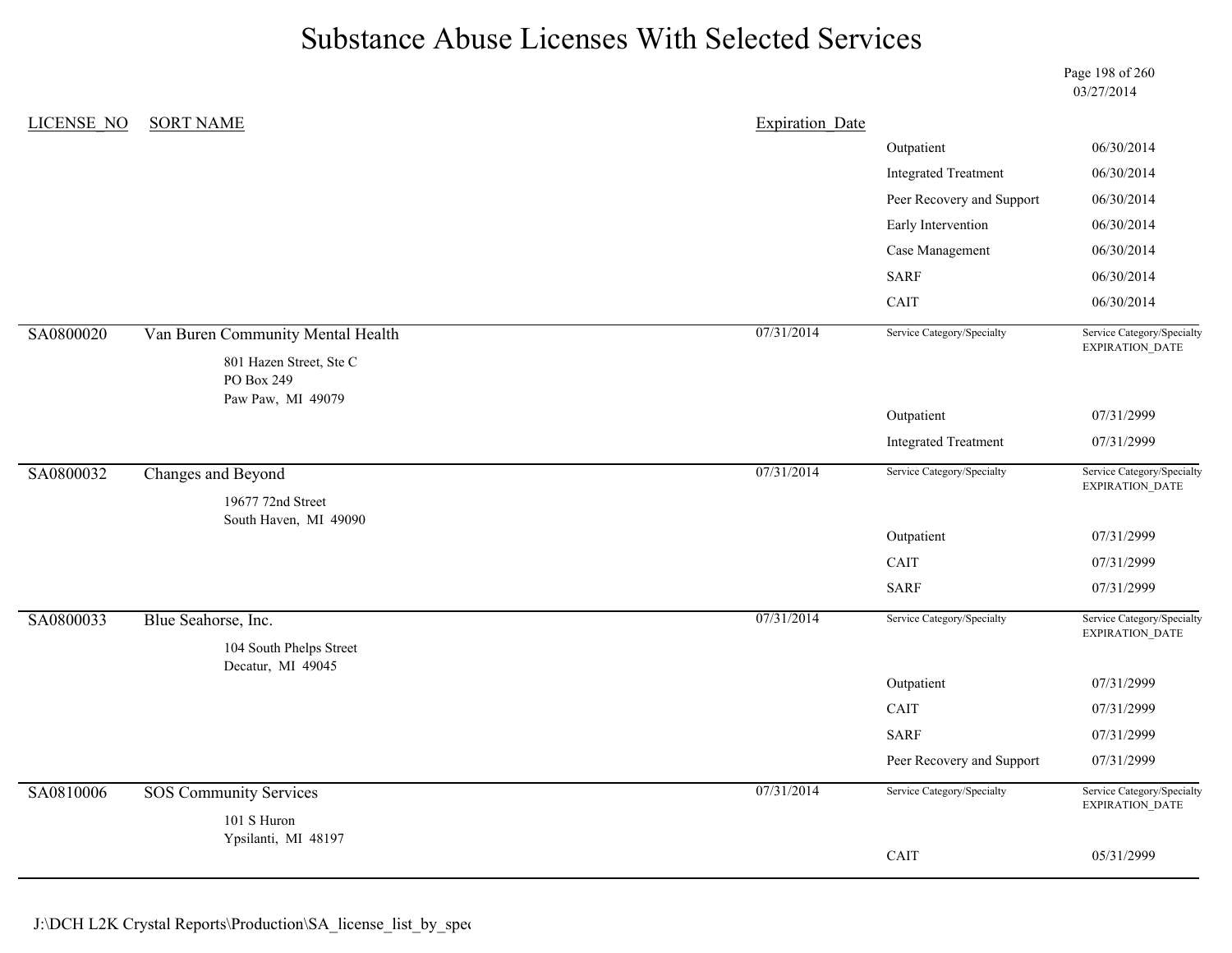Page 199 of 260 03/27/2014

| LICENSE NO | <b>SORT NAME</b>                                             | <b>Expiration Date</b> |                             |                                                      |
|------------|--------------------------------------------------------------|------------------------|-----------------------------|------------------------------------------------------|
| SA0810012  | Dawn Farm                                                    | 07/31/2014             | Service Category/Specialty  | Service Category/Specialty<br><b>EXPIRATION DATE</b> |
|            | 6633 Stoney Creek Rd<br>PO Box 981098<br>Ypsilanti, MI 48198 |                        |                             |                                                      |
|            |                                                              |                        | Residential                 | 02/28/2999                                           |
|            |                                                              |                        | <b>Integrated Treatment</b> | 02/28/2999                                           |
|            |                                                              |                        | Peer Recovery and Support   | 02/28/2999                                           |
|            |                                                              |                        | Case Management             | 02/28/2999                                           |
|            |                                                              |                        | Early Intervention          | 02/28/2999                                           |
| SA0810046  | Ann Arbor Consultation Services Inc<br>5331 Plymouth Road    | 07/31/2014             | Service Category/Specialty  | Service Category/Specialty<br>EXPIRATION_DATE        |
|            | Ann Arbor, MI 48105                                          |                        | Outpatient                  | 01/31/2999                                           |
| SA0810072  | Dawn Farm Downtown<br>544 North Division                     | 07/31/2014             | Service Category/Specialty  | Service Category/Specialty<br>EXPIRATION_DATE        |
|            | Ann Arbor, MI 48104                                          |                        |                             |                                                      |
|            |                                                              |                        | Peer Recovery and Support   | 02/28/2999                                           |
|            |                                                              |                        | <b>Integrated Treatment</b> | 02/28/2999                                           |
|            |                                                              |                        | Early Intervention          | 02/28/2999                                           |
|            |                                                              |                        | Case Management             | 02/28/2999                                           |
|            |                                                              |                        | Residential                 | 02/28/2999                                           |
| SA0810089  | Corner Health Center                                         | 07/31/2014             | Service Category/Specialty  | Service Category/Specialty<br>EXPIRATION_DATE        |
|            | 47 N Huron Street                                            |                        |                             |                                                      |
|            | Ypsilanti, MI 48197                                          |                        | CAIT                        | 11/30/2999                                           |
|            |                                                              | 07/31/2014             | Service Category/Specialty  | Service Category/Specialty                           |
| SA0810221  | Dawn Farm Spera Recovery Center                              |                        |                             | EXPIRATION_DATE                                      |
|            | 502 West Huron<br>Ann Arbor, MI 48103                        |                        |                             |                                                      |
|            |                                                              |                        | Residential                 | 02/28/2999                                           |
|            |                                                              |                        | Early Intervention          | 02/28/2999                                           |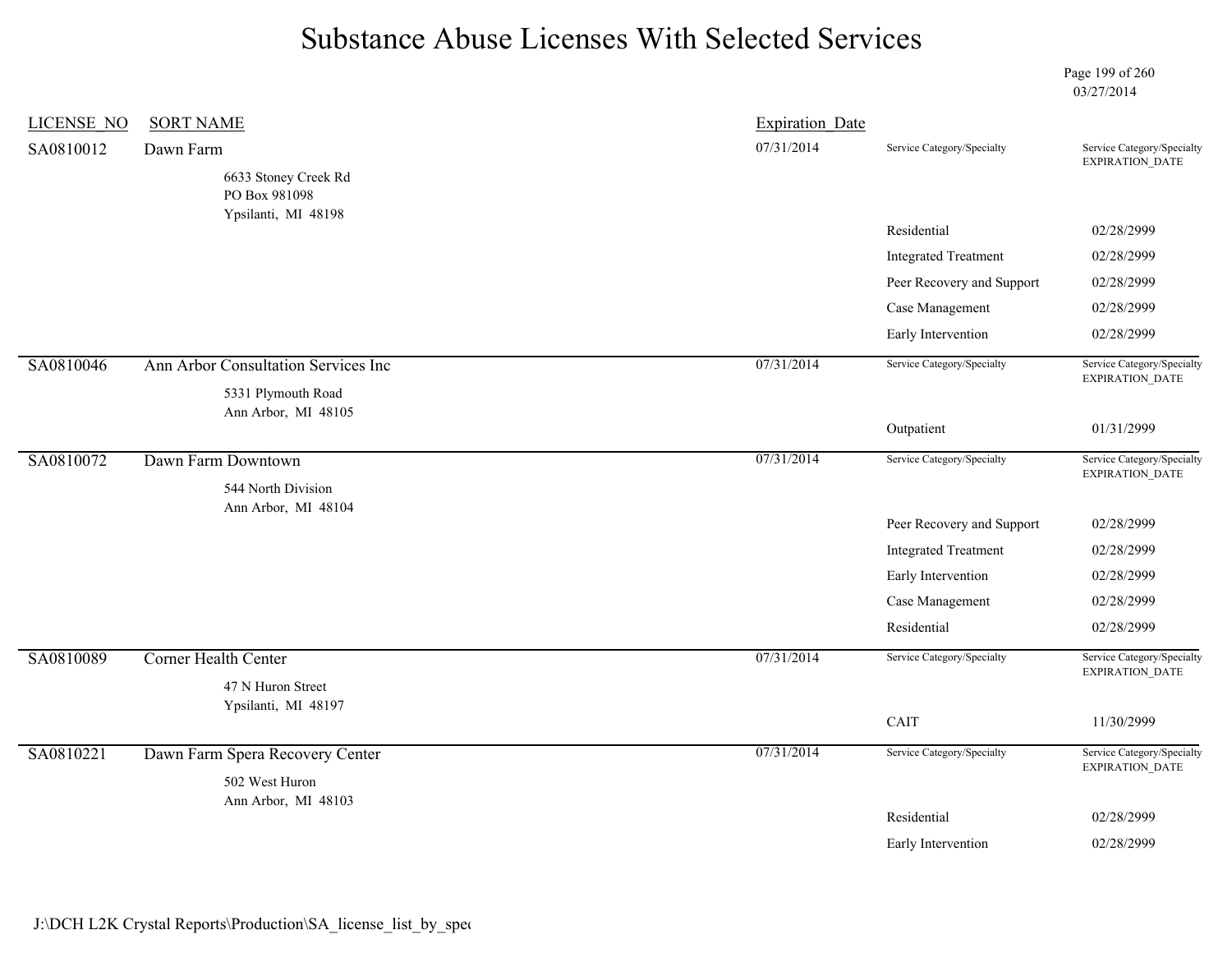Page 200 of 260 03/27/2014

| LICENSE NO | <b>SORT NAME</b>          | <b>Expiration Date</b> |                             |                                               |
|------------|---------------------------|------------------------|-----------------------------|-----------------------------------------------|
|            |                           |                        | Peer Recovery and Support   | 02/28/2999                                    |
|            |                           |                        | <b>Integrated Treatment</b> | 02/28/2999                                    |
|            |                           |                        | Case Management             | 02/28/2999                                    |
|            |                           |                        | Residential Detox           | 02/28/2999                                    |
| SA0810247  | Peace Neighborhood Center | 07/31/2014             | Service Category/Specialty  | Service Category/Specialty<br>EXPIRATION_DATE |
|            | 1111 N Maple Rd           |                        |                             |                                               |
|            | Ann Arbor, MI 48103       |                        | CAIT                        | 05/31/2999                                    |
|            |                           |                        |                             |                                               |
| SA0810256  | Ozone House Inc           | 07/31/2014             | Service Category/Specialty  | Service Category/Specialty<br>EXPIRATION_DATE |
|            | 1705 Washtenaw Ave        |                        |                             |                                               |
|            | Ann Arbor, MI 48104       |                        | CAIT                        | 12/31/2999                                    |
| SA0810265  | The Home of New Vision    | 07/31/2014             | Service Category/Specialty  | Service Category/Specialty                    |
|            |                           |                        |                             | EXPIRATION_DATE                               |
|            | 3800 Packard<br>Ste 210   |                        |                             |                                               |
|            | Ann Arbor, MI 48108       |                        | Peer Recovery and Support   | 04/30/2999                                    |
|            |                           |                        | <b>Integrated Treatment</b> | 04/30/2999                                    |
|            |                           |                        | Early Intervention          | 04/30/2999                                    |
|            |                           |                        | Case Management             | 04/30/2999                                    |
|            |                           |                        | <b>SARF</b>                 | 04/30/2999                                    |
|            |                           |                        | CAIT                        | 04/30/2999                                    |
|            |                           |                        | Outpatient                  | 04/30/2999                                    |
| SA0810266  | Michigan Ability Partners | 07/31/2014             | Service Category/Specialty  | Service Category/Specialty<br>EXPIRATION_DATE |
|            | 3810 Packard              |                        |                             |                                               |
|            | <b>Ste 200</b>            |                        |                             |                                               |
|            | Ann Arbor, MI 48108       |                        | CAIT                        | 04/30/2999                                    |
|            |                           |                        | Outpatient                  | 04/30/2999                                    |
|            |                           |                        |                             |                                               |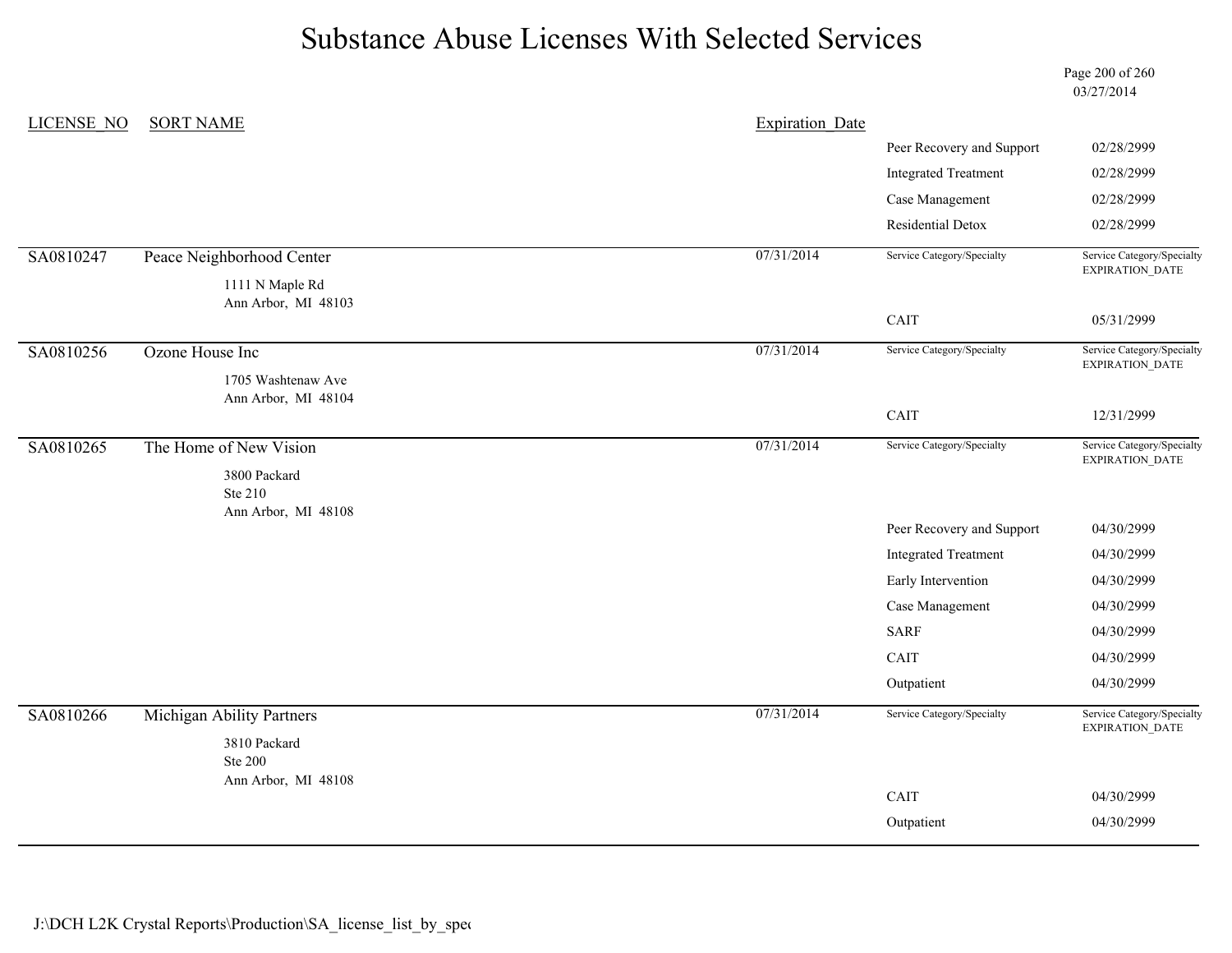Page 201 of 260 03/27/2014

| <b>LICENSE NO</b> | <b>SORT NAME</b>                               | <b>Expiration Date</b> |                             |                                                      |
|-------------------|------------------------------------------------|------------------------|-----------------------------|------------------------------------------------------|
| SA0810294         | Washtenaw County Community Partnership Inc     | 07/31/2014             | Service Category/Specialty  | Service Category/Specialty<br>EXPIRATION_DATE        |
|                   | 909 Sheridan Street<br>Ypsilanti, MI 48197     |                        |                             |                                                      |
|                   |                                                |                        | CAIT                        | 06/30/2999                                           |
| SA0810304         | St. Mary Mercy Outpatient Psychiatric Services | 07/31/2014             | Service Category/Specialty  | Service Category/Specialty<br>EXPIRATION_DATE        |
|                   | 2006 Hogback Rd                                |                        |                             |                                                      |
|                   | Ste 1<br>Ann Arbor, MI 48105                   |                        |                             |                                                      |
|                   |                                                |                        | Outpatient                  | 06/30/2999                                           |
| SA0810310         | Catholic Social Services of Washtenaw County   | 07/31/2014             | Service Category/Specialty  | Service Category/Specialty<br><b>EXPIRATION DATE</b> |
|                   | 5361 McAuley Dr                                |                        |                             |                                                      |
|                   | PO Box 995<br>Ann Arbor, MI 48106              |                        |                             |                                                      |
|                   |                                                |                        | CAIT                        | 06/30/2999                                           |
| SA0810312         | Judson Center                                  | 07/31/2014             | Service Category/Specialty  | Service Category/Specialty                           |
|                   | 3840 Packard Road                              |                        |                             | EXPIRATION_DATE                                      |
|                   | Suite 170                                      |                        |                             |                                                      |
|                   | Ann Arbor, MI 48108                            |                        | CAIT                        | 07/31/2999                                           |
| SA0810313         | <b>HIV/AIDS</b> Resource Center                | 07/31/2014             | Service Category/Specialty  | Service Category/Specialty                           |
|                   | 3075 Clark Rd                                  |                        |                             | EXPIRATION_DATE                                      |
|                   | Ste 203                                        |                        |                             |                                                      |
|                   | Ypsilanti, MI 48197                            |                        | CAIT                        | 06/30/2999                                           |
| SA0810317         | Dawn Farm Outpatient                           | 07/31/2014             | Service Category/Specialty  | Service Category/Specialty                           |
|                   | 320 Miller                                     |                        |                             | EXPIRATION_DATE                                      |
|                   | Ann Arbor, MI 48104                            |                        |                             |                                                      |
|                   |                                                |                        | Case Management             | 02/28/2999                                           |
|                   |                                                |                        | Peer Recovery and Support   | 02/28/2999                                           |
|                   |                                                |                        | Early Intervention          | 02/28/2999                                           |
|                   |                                                |                        | <b>Integrated Treatment</b> | 02/28/2999                                           |
|                   |                                                |                        | Outpatient                  | 02/28/2999                                           |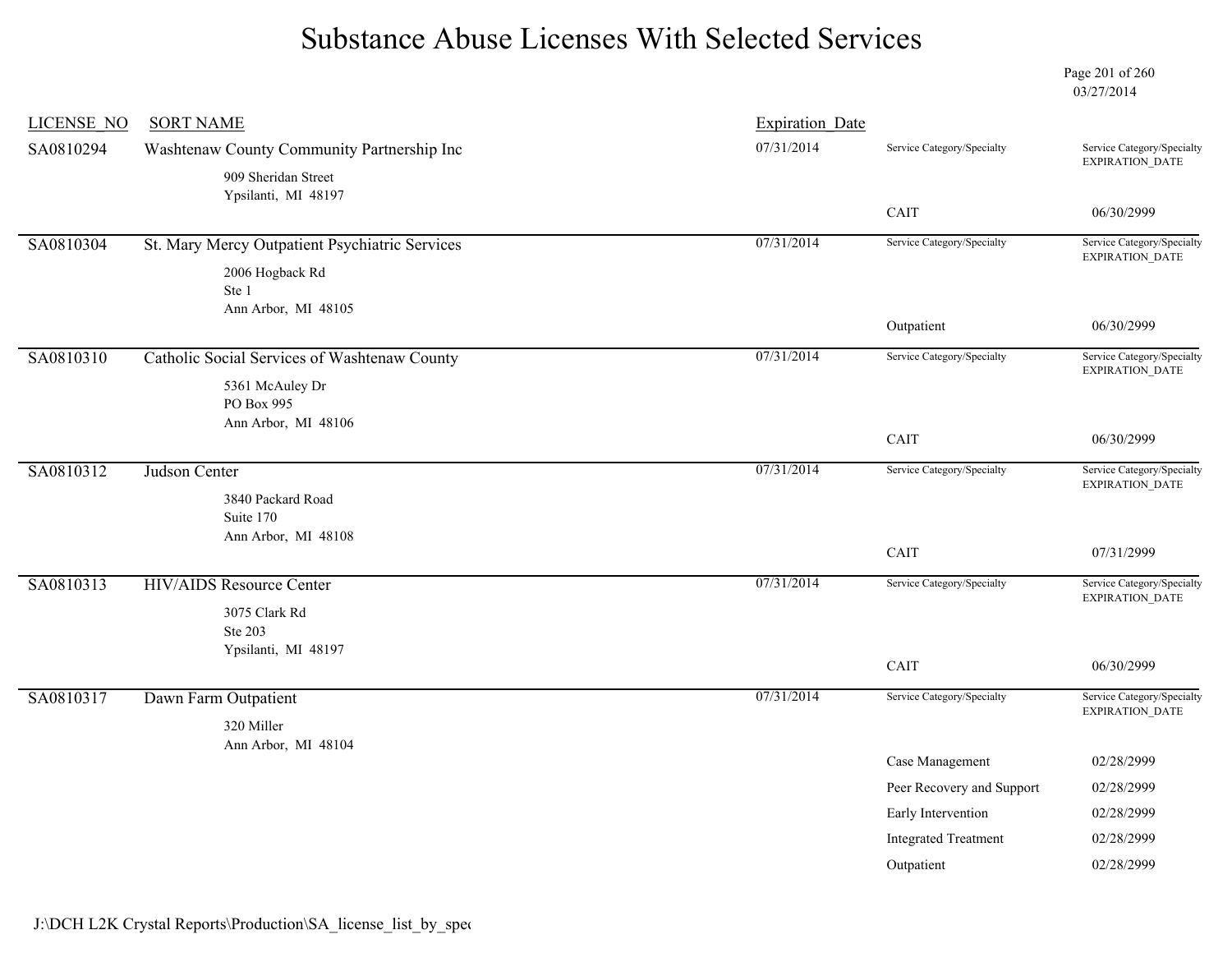Page 202 of 260 03/27/2014

| <b>LICENSE NO</b> | <b>SORT NAME</b>                                              | <b>Expiration Date</b> |                             |                                                      |
|-------------------|---------------------------------------------------------------|------------------------|-----------------------------|------------------------------------------------------|
| SA0810318         | 1st Step Referral Services<br>110 Pearl Street                | 07/31/2014             | Service Category/Specialty  | Service Category/Specialty<br>EXPIRATION_DATE        |
|                   | Ypsilanti, MI 48197                                           |                        | <b>SARF</b>                 | 09/30/2999                                           |
|                   |                                                               |                        | CAIT                        | 09/30/2999                                           |
|                   |                                                               |                        | Outpatient                  | 09/30/2999                                           |
| SA0810323         | Regional Alliance for Healthy Schools                         | 07/31/2014             | Service Category/Specialty  | Service Category/Specialty<br>EXPIRATION_DATE        |
|                   | 300 North Ingalls<br>4D15                                     |                        |                             |                                                      |
|                   | Ann Arbor, MI 48109                                           |                        | CAIT                        | 05/31/2999                                           |
| SA0810325         | Home of New Vision Detox                                      | 07/31/2014             | Service Category/Specialty  | Service Category/Specialty<br><b>EXPIRATION DATE</b> |
|                   | 1505 South State<br>Ann Arbor, MI 48104                       |                        |                             |                                                      |
|                   |                                                               |                        | Residential Detox           | 04/30/2999                                           |
|                   |                                                               |                        | Residential                 | 04/30/2999                                           |
| SA0810326         | <b>Community Support and Treatment Services</b><br>555 Towner | 07/31/2014             | Service Category/Specialty  | Service Category/Specialty<br>EXPIRATION_DATE        |
|                   | Ypsilanti, MI 48197                                           |                        |                             |                                                      |
|                   |                                                               |                        | Case Management             | 12/31/2999                                           |
|                   |                                                               |                        | <b>Integrated Treatment</b> | 12/31/2999                                           |
|                   |                                                               |                        | Outpatient                  | 12/31/2999                                           |
|                   |                                                               |                        | CAIT                        | 12/31/2999                                           |
| SA0810327         | <b>Community Support and Treatment Services</b>               | 07/31/2014             | Service Category/Specialty  | Service Category/Specialty<br><b>EXPIRATION DATE</b> |
|                   | 2140 E Ellsworth                                              |                        |                             |                                                      |
|                   | Ann Arbor, MI 48108                                           |                        | Case Management             | 12/31/2999                                           |
|                   |                                                               |                        | CAIT                        | 12/31/2999                                           |
|                   |                                                               |                        |                             |                                                      |
|                   |                                                               |                        | Outpatient                  | 12/31/2999                                           |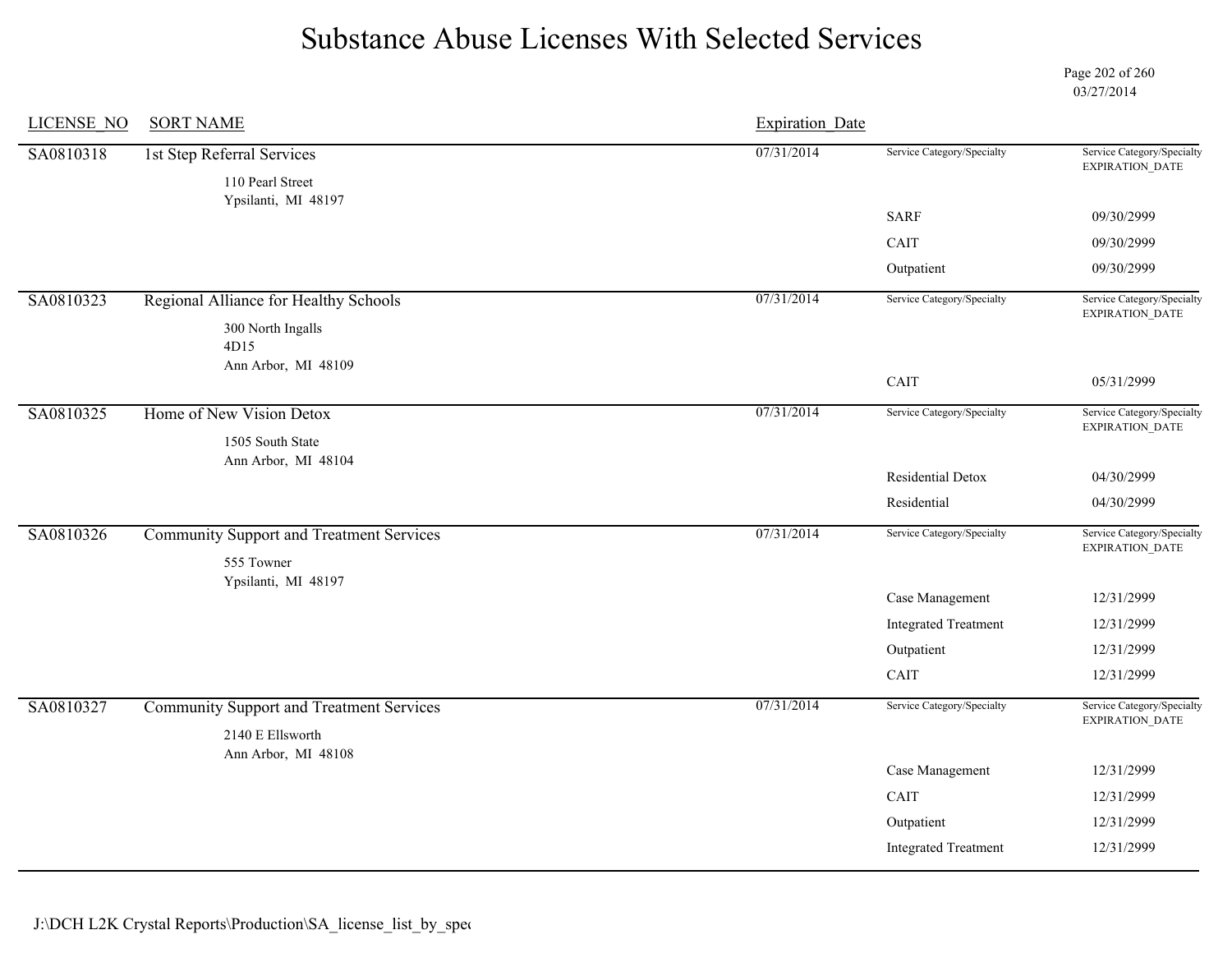Page 203 of 260 03/27/2014

| <b>LICENSE NO</b> | <b>SORT NAME</b>                                     | <b>Expiration Date</b> |                             |                                               |
|-------------------|------------------------------------------------------|------------------------|-----------------------------|-----------------------------------------------|
| SA0810329         | <b>Community Support and Treatment Services</b>      | 07/31/2014             | Service Category/Specialty  | Service Category/Specialty<br>EXPIRATION_DATE |
|                   | 110 N Fourth St<br>Ann Arbor, MI 48104               |                        |                             |                                               |
|                   |                                                      |                        | <b>Integrated Treatment</b> | 12/31/2999                                    |
|                   |                                                      |                        | Outpatient                  | 12/31/2999                                    |
|                   |                                                      |                        | Case Management             | 12/31/2999                                    |
|                   |                                                      |                        | CAIT                        | 12/31/2999                                    |
| SA0810330         | <b>Community Support and Treatment Services</b>      | 07/31/2014             | Service Category/Specialty  | Service Category/Specialty                    |
|                   | 4125 Washtenaw Ave.                                  |                        |                             | EXPIRATION_DATE                               |
|                   | Ann Arbor, MI 48108                                  |                        | Case Management             | 12/31/2999                                    |
|                   |                                                      |                        | Outpatient                  | 12/31/2999                                    |
|                   |                                                      |                        | CAIT                        | 12/31/2999                                    |
|                   |                                                      |                        | <b>Integrated Treatment</b> | 12/31/2999                                    |
|                   |                                                      |                        |                             |                                               |
| SA0810348         | Eisenhower Center Substance Abuse Prevention Program | 07/31/2014             | Service Category/Specialty  | Service Category/Specialty<br>EXPIRATION_DATE |
|                   | 3200 E Eisenhower Parkway<br>Ann Arbor, MI 48108     |                        |                             |                                               |
|                   |                                                      |                        | CAIT                        | 07/31/2999                                    |
| SA0810349         | St Joseph Mercy Greenbrook                           | 07/31/2014             | Service Category/Specialty  | Service Category/Specialty<br>EXPIRATION_DATE |
|                   | 5401 McAuley Drive                                   |                        |                             |                                               |
|                   | P.O. Box 995<br>Ann Arbor, MI 48106                  |                        |                             |                                               |
|                   |                                                      |                        | Outpatient                  | 06/30/2999                                    |
|                   |                                                      |                        | <b>Integrated Treatment</b> | 06/30/2999                                    |
|                   |                                                      |                        | CAIT                        | 06/30/2999                                    |
| SA0810352         | Dimensions Substance Abuse Services                  | 07/31/2014             | Service Category/Specialty  | Service Category/Specialty                    |
|                   | 625 North Main Street                                |                        |                             | EXPIRATION_DATE                               |
|                   | Ann Arbor, MI 48104                                  |                        |                             |                                               |
|                   |                                                      |                        | Outpatient                  | 12/31/2999                                    |
|                   |                                                      |                        | CAIT                        | 12/31/2999                                    |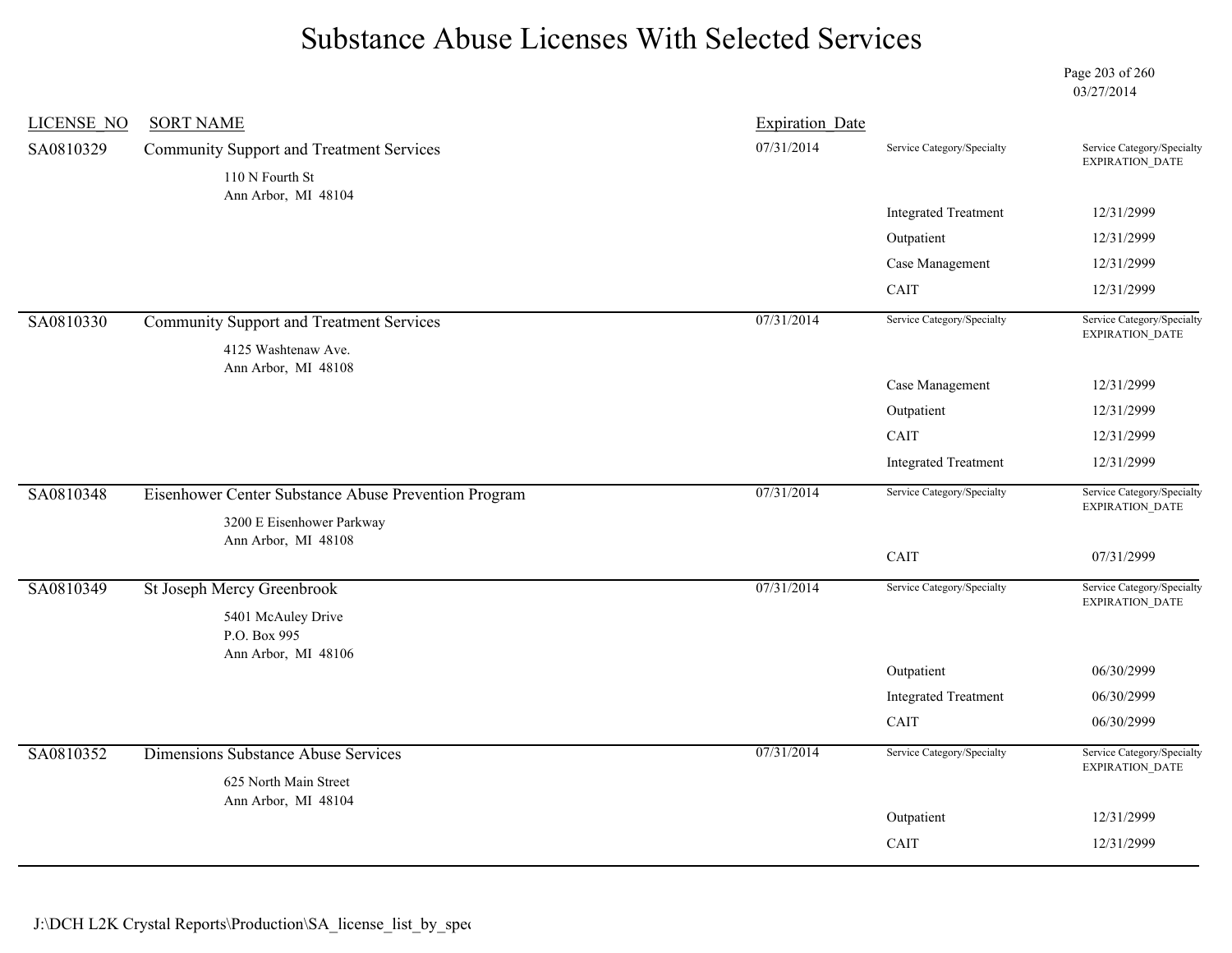Page 204 of 260 03/27/2014

| <b>LICENSE NO</b> | <b>SORT NAME</b>                                                | <b>Expiration Date</b> |                            |                                                      |
|-------------------|-----------------------------------------------------------------|------------------------|----------------------------|------------------------------------------------------|
| SA0810353         | Ypsilanti Medical and Drug Rehabilitation Clinic                | 07/31/2014             | Service Category/Specialty | Service Category/Specialty<br>EXPIRATION_DATE        |
|                   | 880 N Ford Blvd<br>Ypsilanti, MI 48198                          |                        |                            |                                                      |
|                   |                                                                 |                        | Outpatient                 | 12/31/2999                                           |
|                   |                                                                 |                        | Outpatient-Methadone       | 12/31/2999                                           |
| SA0810355         | Ann Arbor Consultation Services Inc                             | 07/31/2014             | Service Category/Specialty | Service Category/Specialty<br><b>EXPIRATION DATE</b> |
|                   | 2355 W Stadium                                                  |                        |                            |                                                      |
|                   | Ann Arbor, MI 48103                                             |                        | Outpatient                 | 01/31/2999                                           |
|                   |                                                                 |                        |                            |                                                      |
| SA0810359         | University of Michigan Addiction Treatment Services             | 07/31/2014             | Service Category/Specialty | Service Category/Specialty<br><b>EXPIRATION DATE</b> |
|                   | 4250 Plymouth Road<br>Ann Arbor, MI 48109                       |                        |                            |                                                      |
|                   |                                                                 |                        | Outpatient                 | 01/31/2999                                           |
| SA0810360         | Catholic Social Services of Washtenaw County                    | 07/31/2014             | Service Category/Specialty | Service Category/Specialty                           |
|                   | 4925 Packard                                                    |                        |                            | <b>EXPIRATION DATE</b>                               |
|                   | Ann Arbor, MI 48108                                             |                        |                            |                                                      |
|                   |                                                                 |                        | <b>SARF</b>                | 04/30/2999                                           |
|                   |                                                                 |                        | Outpatient                 | 04/30/2999                                           |
|                   |                                                                 |                        | CAIT                       | 04/30/2999                                           |
| SA0810361         | Prevention Education and Referral Services, Inc.                | 07/31/2014             | Service Category/Specialty | Service Category/Specialty<br>EXPIRATION_DATE        |
|                   | 500 Berkley                                                     |                        |                            |                                                      |
|                   | Ann Arbor, MI 48103                                             |                        | CAIT                       | 07/31/2999                                           |
|                   |                                                                 |                        | Outpatient                 | 07/31/2999                                           |
|                   |                                                                 |                        |                            |                                                      |
|                   |                                                                 |                        | <b>SARF</b>                | 07/31/2999                                           |
| SA0810362         | Still Waters Counseling, Consulting, and Psychological Services | 07/31/2014             | Service Category/Specialty | Service Category/Specialty<br><b>EXPIRATION DATE</b> |
|                   | 137 Keveling Drive<br>Saline, MI 48176                          |                        |                            |                                                      |
|                   |                                                                 |                        | Outpatient                 | 07/31/2999                                           |
|                   |                                                                 |                        |                            |                                                      |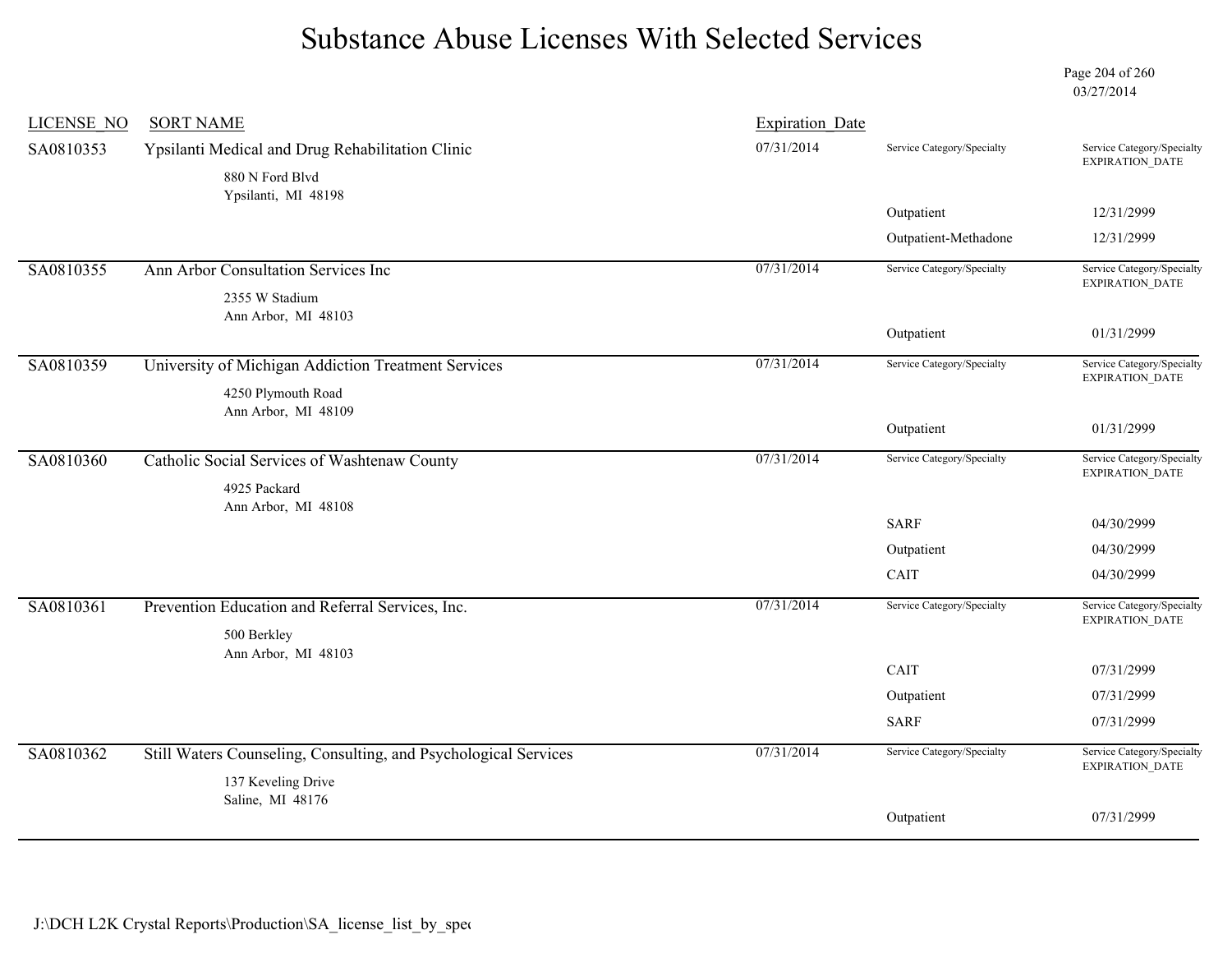Page 205 of 260 03/27/2014

| <b>LICENSE NO</b> | <b>SORT NAME</b>                                               | <b>Expiration Date</b> |                              |                                               |
|-------------------|----------------------------------------------------------------|------------------------|------------------------------|-----------------------------------------------|
| SA0810363         | Heron Ridge Associates PLC                                     | 07/31/2014             | Service Category/Specialty   | Service Category/Specialty<br>EXPIRATION_DATE |
|                   | 1785 West Stadium Boulevard                                    |                        |                              |                                               |
|                   | Suite 203C                                                     |                        |                              |                                               |
|                   | Ann Arbor, MI 48103                                            |                        | $\mathop{\rm CAIT}\nolimits$ | 07/31/2999                                    |
|                   |                                                                |                        | <b>SARF</b>                  | 07/31/2999                                    |
|                   |                                                                |                        | Outpatient                   | 07/31/2999                                    |
| SA0810364         | New Frontier Counseling Service                                | 07/31/2014             | Service Category/Specialty   | Service Category/Specialty<br>EXPIRATION_DATE |
|                   | 61 N. Huron<br>Ypsilanti, MI 48197                             |                        |                              |                                               |
|                   |                                                                |                        | CAIT                         | 06/30/2999                                    |
|                   |                                                                |                        | <b>SARF</b>                  | 06/30/2999                                    |
| SA0810365         | <b>Stonebrook Counseling Associates PLLC</b>                   | 07/31/2014             | Service Category/Specialty   | Service Category/Specialty<br>EXPIRATION_DATE |
|                   | 2311 East Stadium<br>Suite 212, Room 6                         |                        |                              |                                               |
|                   | Ann Arbor, MI 48104                                            |                        |                              |                                               |
|                   |                                                                |                        | Outpatient                   | 01/31/2999                                    |
|                   |                                                                |                        | CAIT                         | 01/31/2999                                    |
| SA0810367         | Chelsea Community Hospital Outpatient Substance Abuse Services | 07/31/2014             | Service Category/Specialty   | Service Category/Specialty<br>EXPIRATION_DATE |
|                   | 350 North Main Street                                          |                        |                              |                                               |
|                   | suite 150<br>Chelsea, MI 48118                                 |                        |                              |                                               |
|                   |                                                                |                        | Outpatient                   | 07/31/2999                                    |
|                   |                                                                |                        | CAIT                         | 07/31/2999                                    |
| SA0820019         | Growth Works Inc/Aftercare & Residential Treatment             | 07/31/2014             | Service Category/Specialty   | Service Category/Specialty<br>EXPIRATION_DATE |
|                   | 271 S Main St                                                  |                        |                              |                                               |
|                   | PO Box 6115<br>Plymouth, MI 48170                              |                        |                              |                                               |
|                   |                                                                |                        | Outpatient                   | 10/31/2999                                    |
|                   |                                                                |                        | <b>SARF</b>                  | 10/31/2999                                    |
|                   |                                                                |                        | Peer Recovery and Support    | 10/31/2999                                    |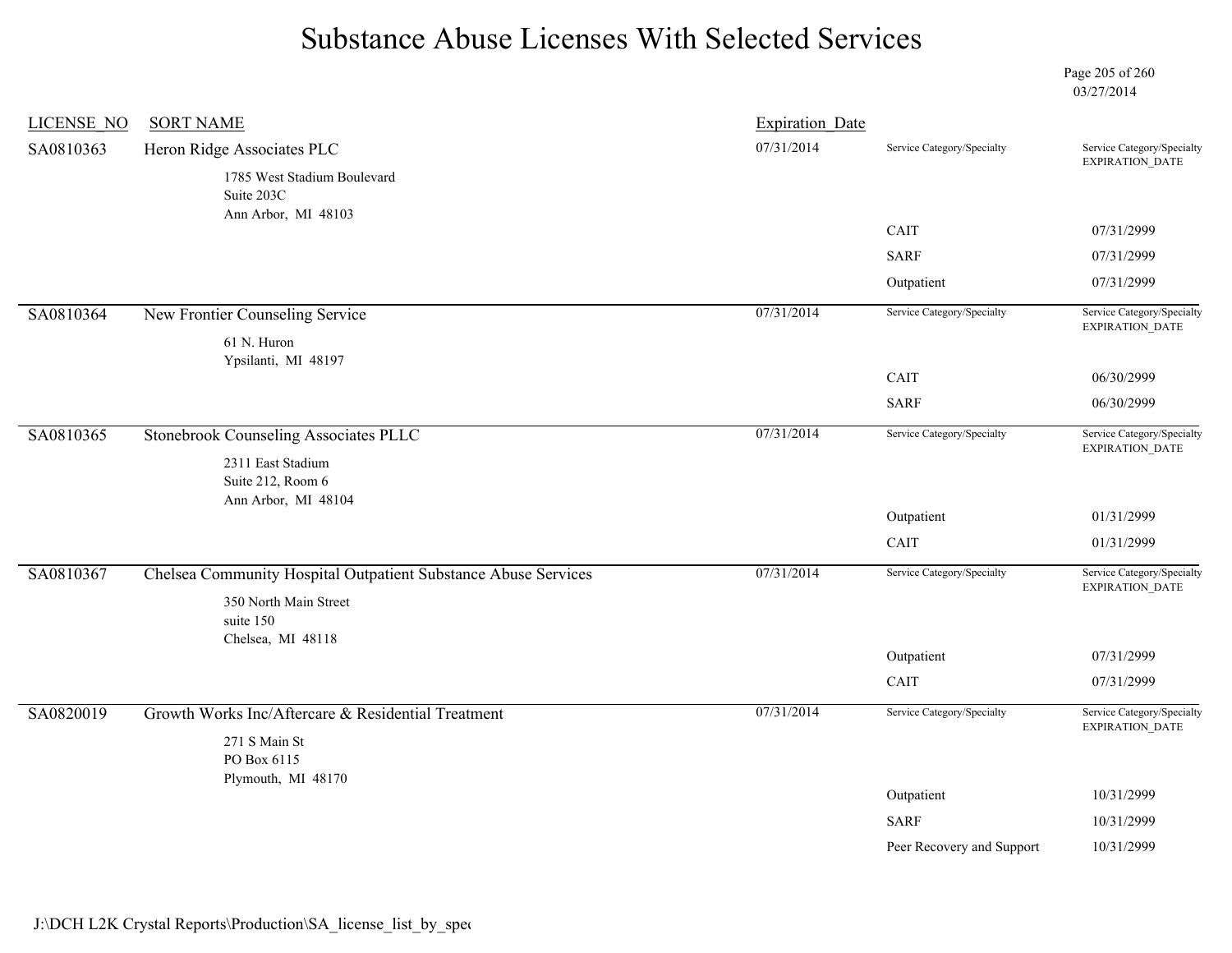Page 206 of 260 03/27/2014

| <b>LICENSE NO</b> | <b>SORT NAME</b>                                  | <b>Expiration Date</b> |                             |                                               |
|-------------------|---------------------------------------------------|------------------------|-----------------------------|-----------------------------------------------|
|                   |                                                   |                        | Early Intervention          | 10/31/2999                                    |
|                   |                                                   |                        | CAIT                        | 10/31/2999                                    |
| SA0820021         | Catholic Social Services of Wayne County          | 07/31/2014             | Service Category/Specialty  | Service Category/Specialty<br>EXPIRATION_DATE |
|                   | 9851 Hamilton Avenue<br>Detroit, MI 48202         |                        |                             |                                               |
|                   |                                                   |                        | <b>Integrated Treatment</b> | 11/30/2999                                    |
|                   |                                                   |                        | Case Management             | 11/30/2999                                    |
|                   |                                                   |                        | CAIT                        | 11/30/2999                                    |
|                   |                                                   |                        | Early Intervention          | 11/30/2999                                    |
|                   |                                                   |                        | Outpatient                  | 11/30/2999                                    |
|                   |                                                   |                        | Peer Recovery and Support   | 11/30/2999                                    |
| SA0820051         | Downriver Guidance Clinic/dba The Guidance Center | 07/31/2014             | Service Category/Specialty  | Service Category/Specialty<br>EXPIRATION_DATE |
|                   | 13101 Allen Road<br>Southgate, MI 48195           |                        |                             |                                               |
|                   |                                                   |                        | Case Management             | 07/31/2999                                    |
|                   |                                                   |                        | Outpatient                  | 07/31/2999                                    |
|                   |                                                   |                        | <b>Integrated Treatment</b> | 07/31/2999                                    |
|                   |                                                   |                        | CAIT                        | 07/31/2999                                    |
| SA0820103         | The Salvation Army Harbor Light System            | 07/31/2014             | Service Category/Specialty  | Service Category/Specialty<br>EXPIRATION_DATE |
|                   | 3737 Lawton                                       |                        |                             |                                               |
|                   | Detroit, MI 48208                                 |                        | Residential                 | 01/31/2999                                    |
|                   |                                                   |                        | <b>SARF</b>                 | 01/31/2999                                    |
|                   |                                                   |                        | Outpatient                  | 01/31/2999                                    |
|                   |                                                   |                        | <b>Residential Detox</b>    | 01/31/2999                                    |
|                   |                                                   |                        | CAIT                        | 01/31/2999                                    |
| SA0820115         | <b>Redford Counseling Center</b>                  | 07/31/2014             | Service Category/Specialty  | Service Category/Specialty                    |
|                   | 25945 W Seven Mile Road                           |                        |                             | EXPIRATION_DATE                               |
|                   | Redford, MI 48240                                 |                        |                             | 07/31/2999                                    |
|                   |                                                   |                        | Outpatient                  |                                               |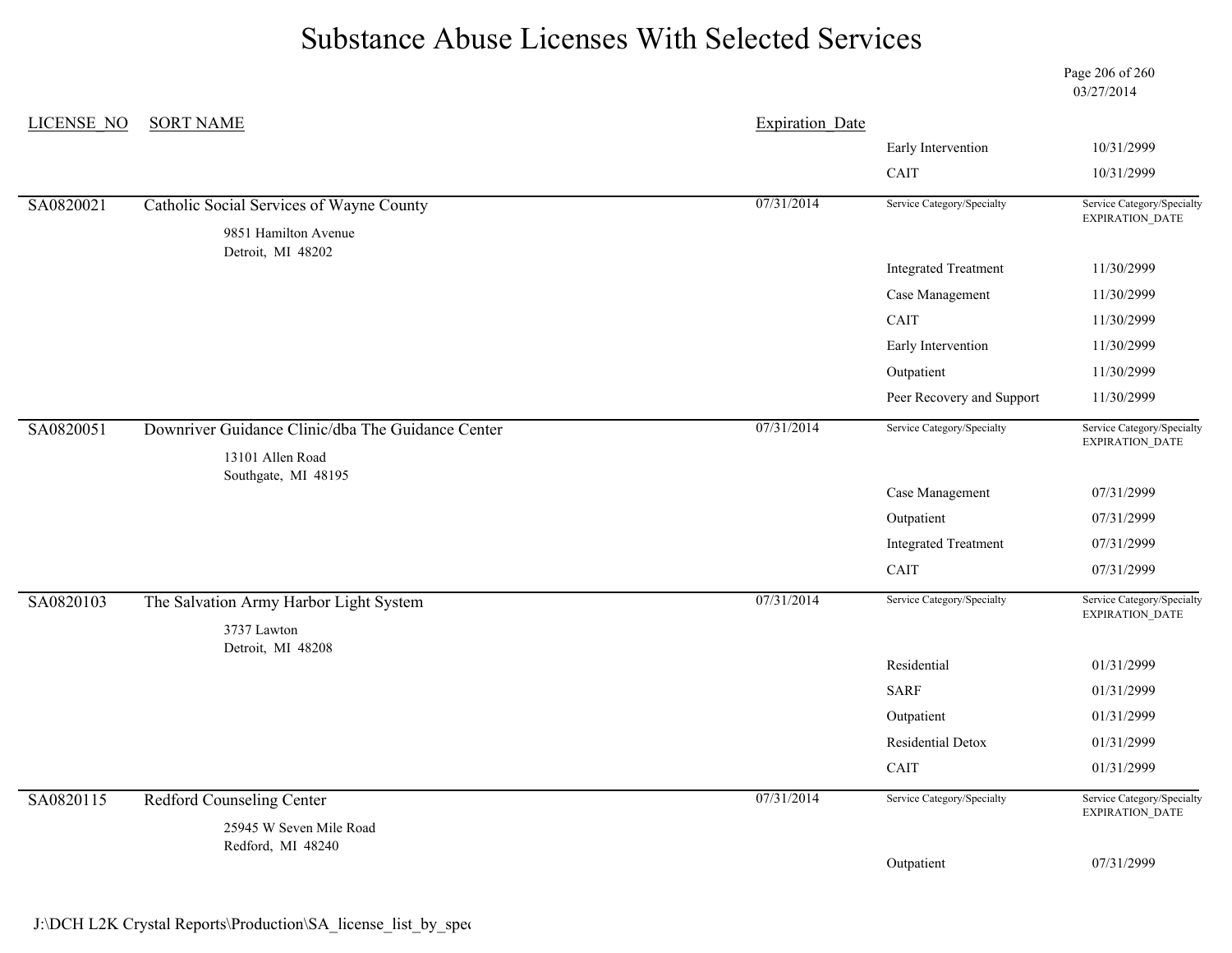Page 207 of 260 03/27/2014

| <b>LICENSE NO</b> | <b>SORT NAME</b>                                  | <b>Expiration Date</b> |                                                   |                                               |
|-------------------|---------------------------------------------------|------------------------|---------------------------------------------------|-----------------------------------------------|
|                   |                                                   |                        | Peer Recovery and Support                         | 07/31/2999                                    |
|                   |                                                   |                        | CAIT                                              | 07/31/2999                                    |
|                   |                                                   |                        | <b>Integrated Treatment</b>                       | 07/31/2999                                    |
| SA0820123         | Sobriety House Inc                                | 07/31/2014             | Service Category/Specialty                        | Service Category/Specialty<br>EXPIRATION_DATE |
|                   | 2081 W Grand Blvd                                 |                        |                                                   |                                               |
|                   | Detroit, MI 48208                                 |                        | Peer Recovery and Support                         | 12/31/2999                                    |
|                   |                                                   |                        | Outpatient                                        | 09/30/2999                                    |
|                   |                                                   |                        | Residential                                       | 09/30/2999                                    |
| SA0820152         | Mariners Inn                                      | 07/31/2014             | Service Category/Specialty                        | Service Category/Specialty<br>EXPIRATION_DATE |
|                   | 445-457 Ledyard<br>Detroit, MI 48201              |                        |                                                   |                                               |
|                   |                                                   |                        | Peer Recovery and Support                         | 02/28/2999                                    |
|                   |                                                   |                        | CAIT                                              | 02/28/2999                                    |
|                   |                                                   |                        | Outpatient                                        | 02/28/2999                                    |
|                   |                                                   |                        | Residential                                       | 02/28/2999                                    |
|                   |                                                   |                        | <b>Integrated Treatment</b>                       | 02/28/2999                                    |
| SA0820165         | Downriver Guidance Clinic Adult & Family Services | 07/31/2014             | Service Category/Specialty                        | Service Category/Specialty<br>EXPIRATION_DATE |
|                   | 13101 Allen Road                                  |                        |                                                   |                                               |
|                   | <b>Ste 100</b><br>Southgate, MI 48195             |                        |                                                   |                                               |
|                   |                                                   |                        | Outpatient                                        | 07/31/2999                                    |
|                   |                                                   |                        | CAIT                                              | 07/31/2999                                    |
| SA0820168         | <b>Eastwood Clinics</b>                           | 07/31/2014             | Service Category/Specialty                        | Service Category/Specialty<br>EXPIRATION_DATE |
|                   | 22151 Moross Road<br>Suite 334                    |                        |                                                   |                                               |
|                   | Detroit, MI 48236                                 |                        |                                                   | 11/30/2999                                    |
|                   |                                                   |                        | Early Intervention<br><b>Integrated Treatment</b> | 11/30/2999                                    |
|                   |                                                   |                        |                                                   |                                               |
|                   |                                                   |                        | Peer Recovery and Support                         | 11/30/2999                                    |

J:\DCH L2K Crystal Reports\Production\SA\_license\_list\_by\_spec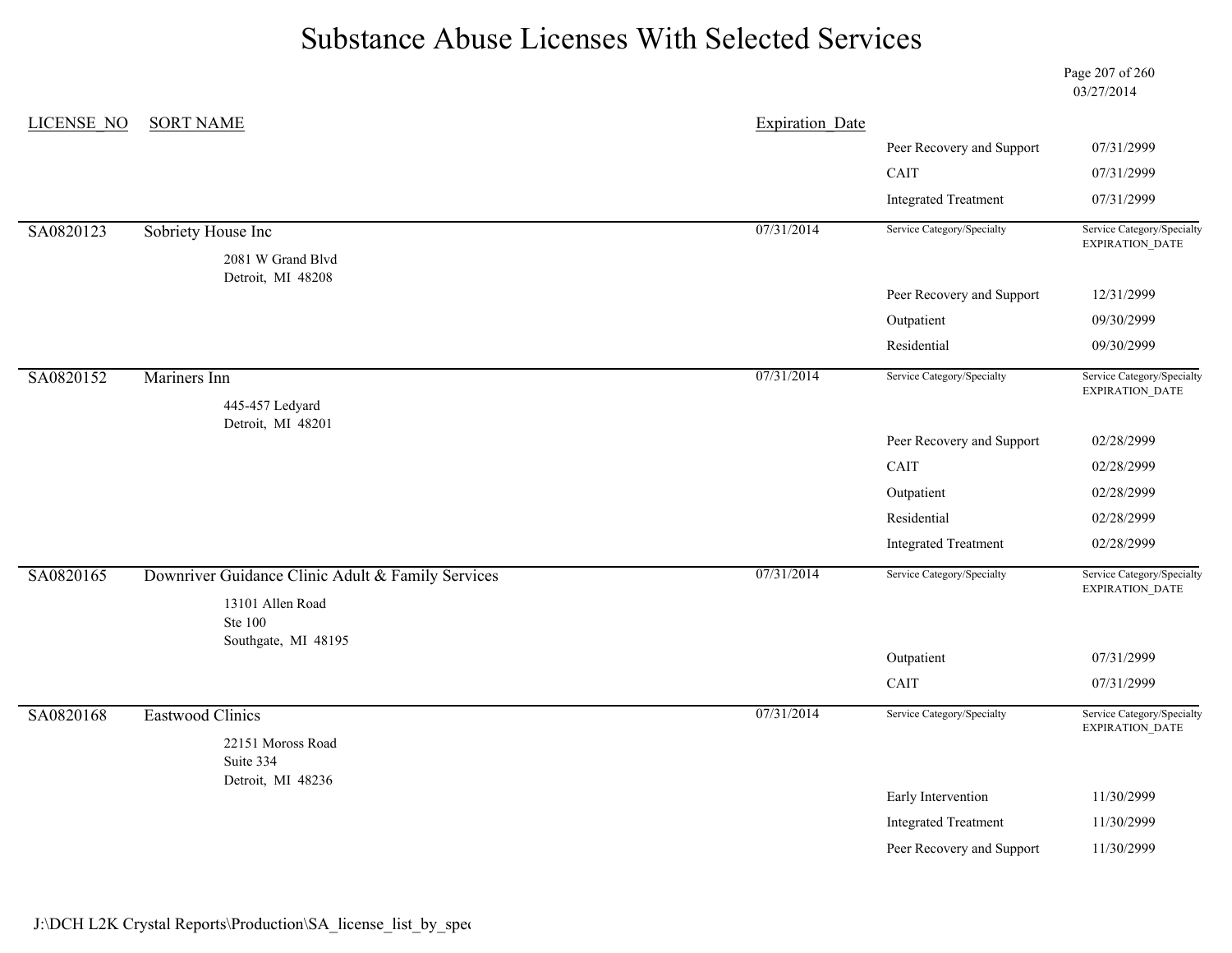Page 208 of 260 03/27/2014

| <b>LICENSE NO</b> | <b>SORT NAME</b>                            | <b>Expiration Date</b> |                             |                                               |
|-------------------|---------------------------------------------|------------------------|-----------------------------|-----------------------------------------------|
|                   |                                             |                        | Outpatient                  | 11/30/2999                                    |
| SA0820174         | Self Help Addiction Rehabilitation/SHAR     | 07/31/2014             | Service Category/Specialty  | Service Category/Specialty                    |
|                   | 1852 W Grand Boulevard<br>Detroit, MI 48208 |                        |                             | EXPIRATION_DATE                               |
|                   |                                             |                        | Peer Recovery and Support   | 01/31/2999                                    |
|                   |                                             |                        | <b>Integrated Treatment</b> | 01/31/2999                                    |
|                   |                                             |                        | Case Management             | 01/31/2999                                    |
|                   |                                             |                        | Outpatient                  | 01/31/2999                                    |
|                   |                                             |                        | Residential Detox           | 01/31/2999                                    |
|                   |                                             |                        | Residential                 | 01/31/2999                                    |
|                   |                                             |                        | Early Intervention          | 01/31/2999                                    |
| SA0820175         | Latino Family Services Inc                  | 07/31/2014             | Service Category/Specialty  | Service Category/Specialty<br>EXPIRATION_DATE |
|                   | 3815 W Fort Street<br>Detroit, MI 48216     |                        |                             |                                               |
|                   |                                             |                        | <b>SARF</b>                 | 03/31/2999                                    |
|                   |                                             |                        | Case Management             | 03/31/2999                                    |
|                   |                                             |                        | Outpatient                  | 03/31/2999                                    |
|                   |                                             |                        | CAIT                        | 03/31/2999                                    |
|                   |                                             |                        | Peer Recovery and Support   | 03/31/2999                                    |
|                   |                                             |                        | Early Intervention          | 03/31/2999                                    |
|                   |                                             |                        | <b>Integrated Treatment</b> | 03/31/2999                                    |
| SA0820188         | NSO Tumaini Center                          | 07/31/2014             | Service Category/Specialty  | Service Category/Specialty<br>EXPIRATION_DATE |
|                   | 3430 Third Street                           |                        |                             |                                               |
|                   | Detroit, MI 48201                           |                        | Case Management             | 07/31/2999                                    |
|                   |                                             |                        | <b>SARF</b>                 | 02/28/2999                                    |
|                   |                                             |                        | Peer Recovery and Support   | 07/31/2999                                    |
|                   |                                             |                        | Outpatient                  | 12/31/2999                                    |
|                   |                                             |                        | CAIT                        | 02/28/2999                                    |
|                   |                                             |                        |                             |                                               |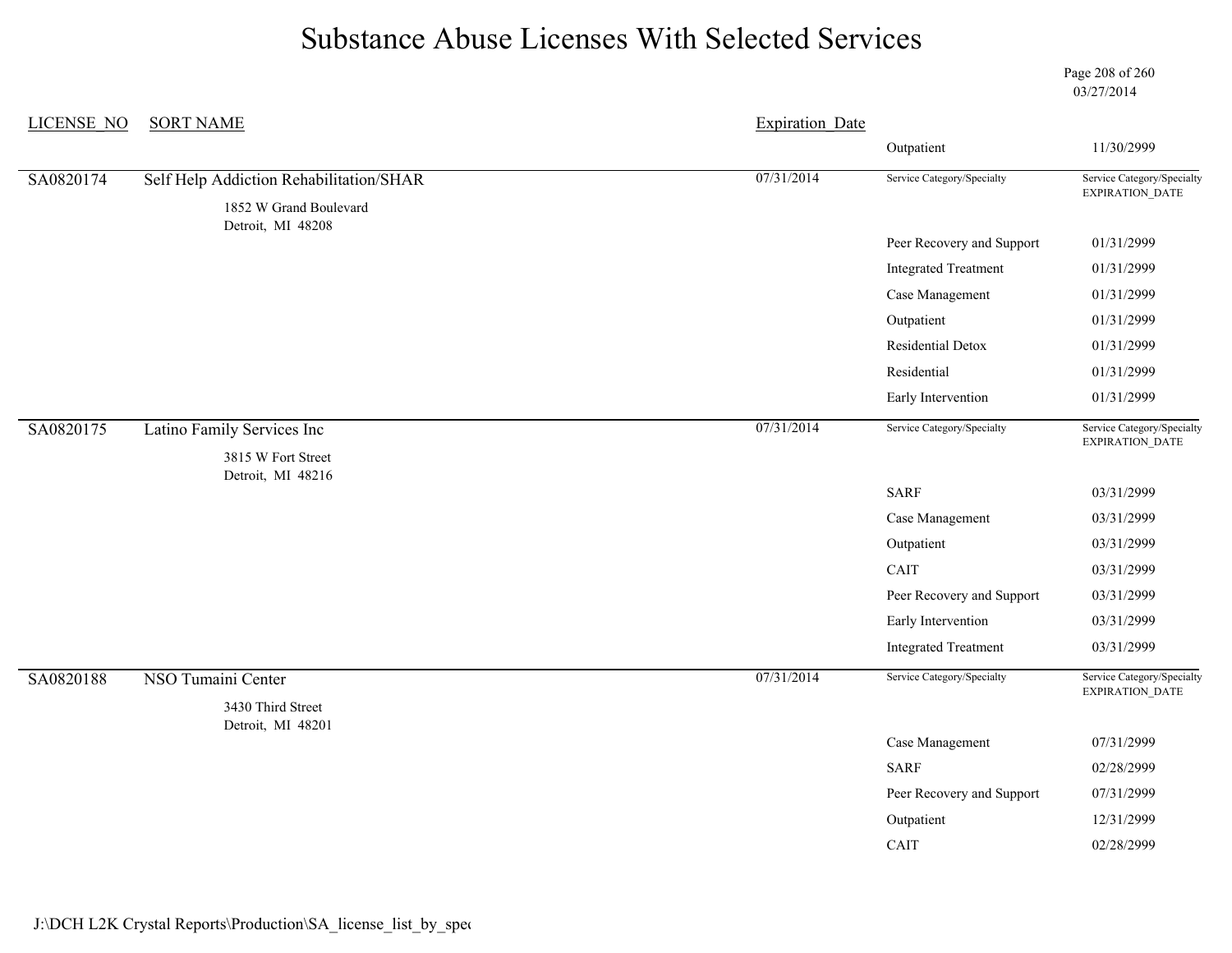Page 209 of 260 03/27/2014

| <b>LICENSE NO</b> | <b>SORT NAME</b>                                | <b>Expiration Date</b> |                             |                                               |
|-------------------|-------------------------------------------------|------------------------|-----------------------------|-----------------------------------------------|
|                   |                                                 |                        | Early Intervention          | 07/31/2999                                    |
|                   |                                                 |                        | <b>Integrated Treatment</b> | 07/31/2999                                    |
| SA0820198         | Nardin Park Recovery Center                     | 07/31/2014             | Service Category/Specialty  | Service Category/Specialty<br>EXPIRATION_DATE |
|                   | 9605 Grand River Avenue<br>Detroit, MI 48204    |                        |                             |                                               |
|                   |                                                 |                        | Peer Recovery and Support   | 12/31/2999                                    |
|                   |                                                 |                        | <b>Integrated Treatment</b> | 12/31/2999                                    |
|                   |                                                 |                        | Outpatient                  | 03/31/2999                                    |
|                   |                                                 |                        | Outpatient-Methadone        | 03/31/2999                                    |
|                   |                                                 |                        | CAIT                        | 03/31/2999                                    |
| SA0820202         | Elmhurst Home Inc                               | 07/31/2014             | Service Category/Specialty  | Service Category/Specialty                    |
|                   | 12007-12025 Linwood<br>PO Box 06716             |                        |                             | EXPIRATION_DATE                               |
|                   | Detroit, MI 48206                               |                        | Residential                 | 05/31/2999                                    |
|                   |                                                 |                        | Outpatient                  | 05/31/2999                                    |
|                   |                                                 |                        | Peer Recovery and Support   | 05/31/2999                                    |
|                   |                                                 |                        | <b>Integrated Treatment</b> | 05/31/2999                                    |
| SA0820242         | Hegira Programs Inc/aka Oakdale Recovery Center | 07/31/2014             | Service Category/Specialty  | Service Category/Specialty<br>EXPIRATION_DATE |
|                   | 43825 Michigan Avenue                           |                        |                             |                                               |
|                   | Canton, MI 48188                                |                        | Case Management             | 03/31/2999                                    |
|                   |                                                 |                        | Outpatient                  | 03/31/2999                                    |
|                   |                                                 |                        | <b>Integrated Treatment</b> | 03/31/2999                                    |
|                   |                                                 |                        | <b>SARF</b>                 | 03/31/2999                                    |
|                   |                                                 |                        | Residential Detox           | 03/31/2999                                    |
|                   |                                                 |                        | Residential                 | 03/31/2999                                    |
|                   |                                                 |                        |                             |                                               |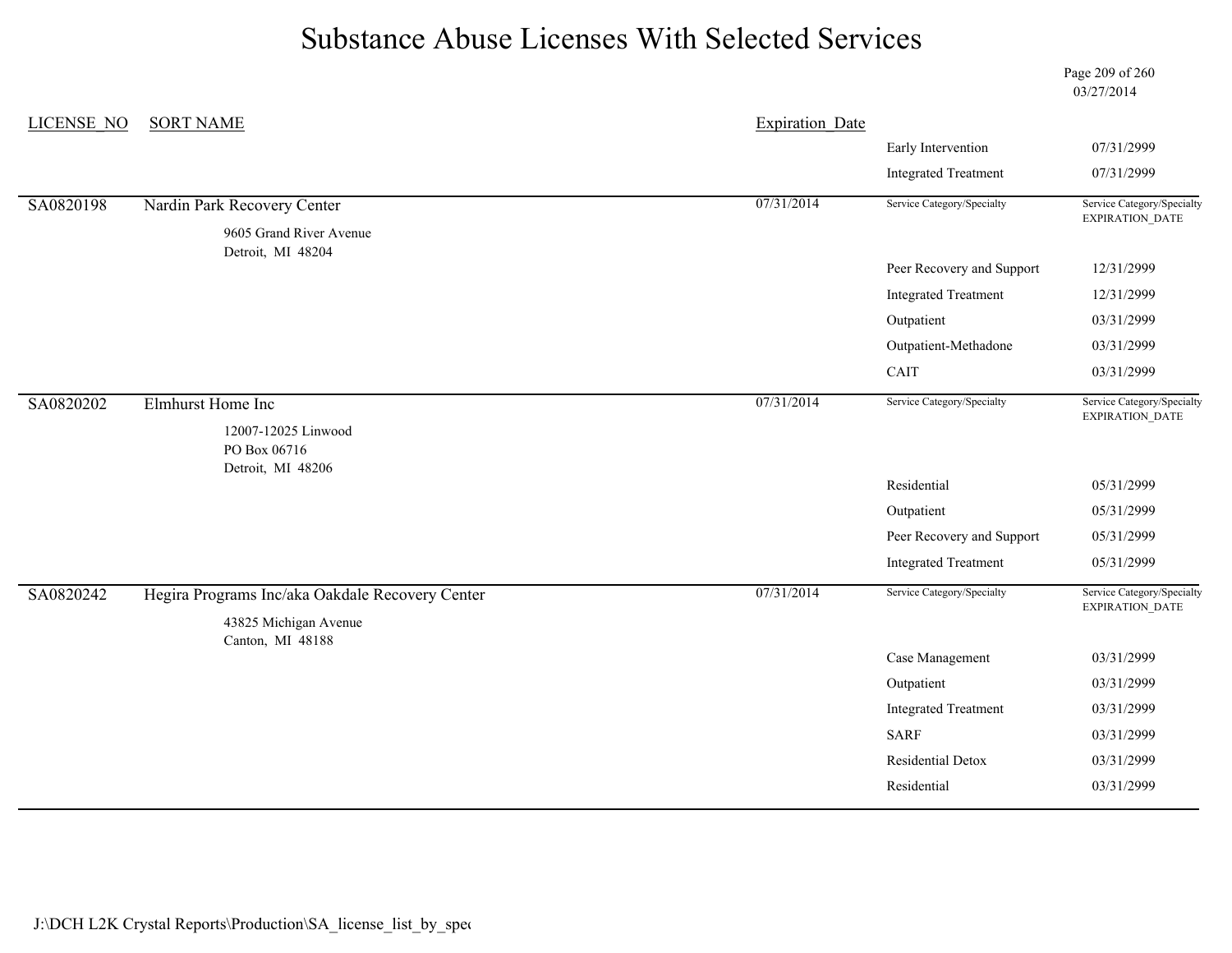Page 210 of 260 03/27/2014

| <b>SORT NAME</b>                                          | <b>Expiration Date</b>                                                                                                               |                             |                                                                        |
|-----------------------------------------------------------|--------------------------------------------------------------------------------------------------------------------------------------|-----------------------------|------------------------------------------------------------------------|
| Henry Ford Behavioral Health Chemical Dependency/Dearborn | 07/31/2014                                                                                                                           | Service Category/Specialty  | Service Category/Specialty<br>EXPIRATION_DATE                          |
| 5111 Auto Club Drive<br>Ste 112                           |                                                                                                                                      |                             |                                                                        |
| Dearborn, MI 48126                                        |                                                                                                                                      |                             | 09/30/2999                                                             |
|                                                           |                                                                                                                                      |                             | 09/30/2999                                                             |
|                                                           |                                                                                                                                      |                             | Service Category/Specialty                                             |
| Guidance Centen Anglin                                    |                                                                                                                                      |                             | EXPIRATION_DATE                                                        |
|                                                           |                                                                                                                                      | CAIT                        | 10/31/2999                                                             |
|                                                           |                                                                                                                                      | Outpatient                  | 10/31/2999                                                             |
|                                                           |                                                                                                                                      | Residential                 | 10/31/2999                                                             |
|                                                           |                                                                                                                                      | Residential Detox           | 10/31/2999                                                             |
|                                                           |                                                                                                                                      | <b>Integrated Treatment</b> | 12/31/2999                                                             |
|                                                           |                                                                                                                                      | Case Management             | 10/31/2999                                                             |
|                                                           |                                                                                                                                      | Peer Recovery and Support   | 12/31/2999                                                             |
| Family Service Inc                                        | 07/31/2014                                                                                                                           | Service Category/Specialty  | Service Category/Specialty<br>EXPIRATION_DATE                          |
|                                                           |                                                                                                                                      |                             |                                                                        |
|                                                           |                                                                                                                                      | CAIT                        | 07/31/2999                                                             |
|                                                           |                                                                                                                                      | Outpatient                  | 07/31/2014                                                             |
|                                                           |                                                                                                                                      | <b>SARF</b>                 | 07/31/2999                                                             |
| Brookfield Clinics at Garden City Hospital                | 07/31/2014                                                                                                                           | Service Category/Specialty  | Service Category/Specialty<br>EXPIRATION_DATE                          |
| 6245 Inkster Rd                                           |                                                                                                                                      |                             |                                                                        |
| Garden City, MI 48135                                     |                                                                                                                                      |                             | 11/30/2999                                                             |
|                                                           |                                                                                                                                      |                             | 11/30/2999                                                             |
|                                                           |                                                                                                                                      |                             |                                                                        |
|                                                           | Detroit Rescue Mission Ministries Men's Treatment Program -- Christian<br>Detroit, MI 48234<br>450 Eliot Street<br>Detroit, MI 48201 | 07/31/2014                  | Outpatient<br>CAIT<br>Service Category/Specialty<br>CAIT<br>Outpatient |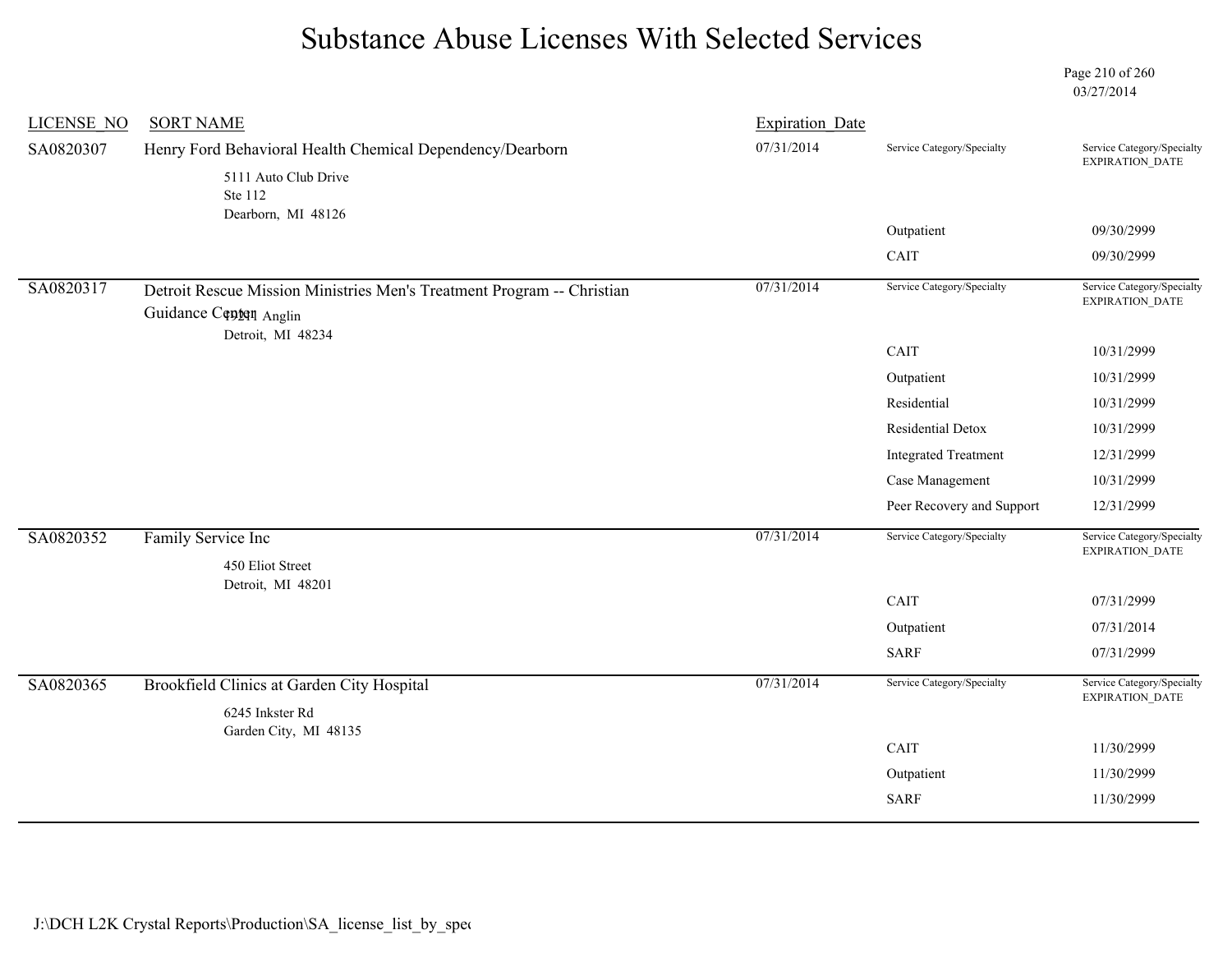Page 211 of 260 03/27/2014

| <b>LICENSE NO</b> | <b>SORT NAME</b>                           | <b>Expiration Date</b> |                             |                                               |
|-------------------|--------------------------------------------|------------------------|-----------------------------|-----------------------------------------------|
| SA0820369         | Family Service Inc                         | 07/31/2014             | Service Category/Specialty  | Service Category/Specialty<br>EXPIRATION_DATE |
|                   | 19855 W Outer Drive<br>Ste 104             |                        |                             |                                               |
|                   | Dearborn, MI 48124                         |                        | Outpatient                  | 07/31/2014                                    |
|                   |                                            |                        | CAIT                        | 07/31/2999                                    |
| SA0820413         | Northeast Guidance Center                  | 07/31/2014             | Service Category/Specialty  | Service Category/Specialty<br>EXPIRATION_DATE |
|                   | 12800 E Warren                             |                        |                             |                                               |
|                   | Detroit, MI 48215                          |                        | CAIT                        | 06/30/2999                                    |
|                   |                                            |                        | <b>SARF</b>                 | 06/30/2999                                    |
|                   |                                            |                        | Outpatient                  | 06/30/2999                                    |
| SA0820416         | Northeast Guidance Center                  | 07/31/2014             | Service Category/Specialty  | Service Category/Specialty<br>EXPIRATION_DATE |
|                   | 20303 Kelly<br>Detroit, MI 48225           |                        |                             |                                               |
|                   |                                            |                        | CAIT                        | 06/30/2999                                    |
|                   |                                            |                        | Outpatient                  | 06/30/2999                                    |
| SA0820423         | Eastwood Clinics                           | 07/31/2014             | Service Category/Specialty  | Service Category/Specialty<br>EXPIRATION_DATE |
|                   | 17250 Farmington Road<br>Livonia, MI 48152 |                        |                             |                                               |
|                   |                                            |                        | <b>Integrated Treatment</b> | 11/30/2999                                    |
|                   |                                            |                        | Outpatient                  | 11/30/2999                                    |
|                   |                                            |                        | Early Intervention          | 11/30/2999                                    |
|                   |                                            |                        | Peer Recovery and Support   | 11/30/2999                                    |
| SA0820428         | <b>Community Care Services</b>             | 07/31/2014             | Service Category/Specialty  | Service Category/Specialty<br>EXPIRATION_DATE |
|                   | 26650 Eureka Rd.                           |                        |                             |                                               |
|                   | Ste A<br>Taylor, MI 48180                  |                        |                             |                                               |
|                   |                                            |                        | Outpatient                  | 06/30/2999                                    |
|                   |                                            |                        | <b>Integrated Treatment</b> | 06/30/2999                                    |
|                   |                                            |                        |                             |                                               |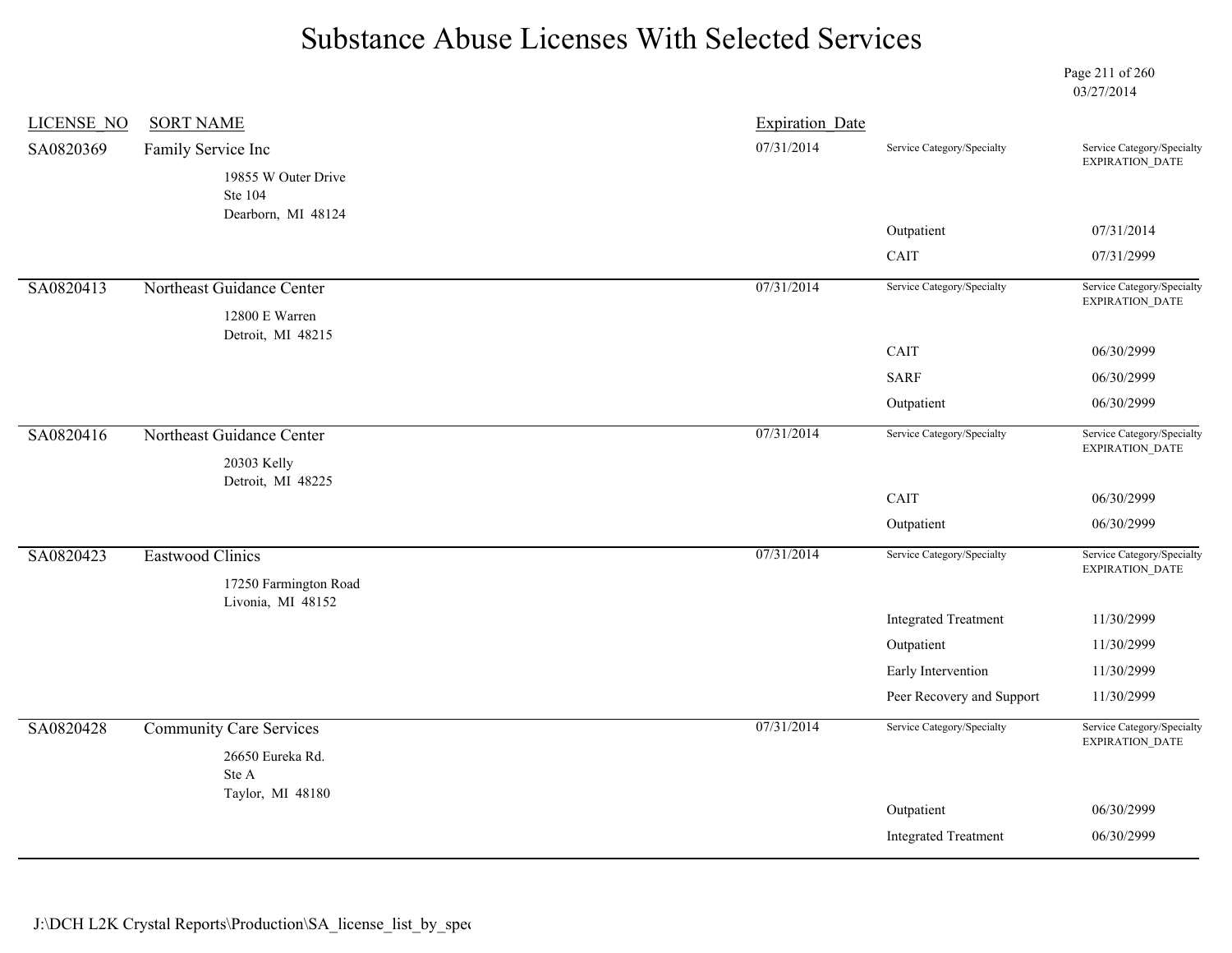Page 212 of 260 03/27/2014

| <b>LICENSE NO</b> | <b>SORT NAME</b>                                                  | <b>Expiration Date</b> |                             |                                               |
|-------------------|-------------------------------------------------------------------|------------------------|-----------------------------|-----------------------------------------------|
| SA0820444         | Southwest Counseling Solutions                                    | 07/31/2014             | Service Category/Specialty  | Service Category/Specialty<br>EXPIRATION_DATE |
|                   | 5716 Michigan Ave<br>Suite 3000<br>Detroit, MI 48210              |                        |                             |                                               |
|                   |                                                                   |                        | CAIT                        | 07/31/2999                                    |
|                   |                                                                   |                        | Outpatient                  | 07/31/2999                                    |
| SA0820461         | <b>Adult Well-Being Services</b>                                  | 07/31/2014             | Service Category/Specialty  | Service Category/Specialty<br>EXPIRATION_DATE |
|                   | 1423 Field Ave<br>Detroit, MI 48214                               |                        |                             |                                               |
|                   |                                                                   |                        | Outpatient                  | 07/31/2999                                    |
|                   |                                                                   |                        | <b>CAIT</b>                 | 07/31/2999                                    |
| SA0820521         | <b>Community Care Services</b>                                    | 07/31/2014             | Service Category/Specialty  | Service Category/Specialty<br>EXPIRATION_DATE |
|                   | 416 Sumpter Road<br><b>Building B</b><br>Belleville, MI 48111     |                        |                             |                                               |
|                   |                                                                   |                        | <b>Integrated Treatment</b> | 06/30/2999                                    |
|                   |                                                                   |                        | Outpatient                  | 06/30/2999                                    |
| SA0820536         | Catholic Social Services of Wayne County-Eastside Office          | 07/31/2014             | Service Category/Specialty  | Service Category/Specialty<br>EXPIRATION_DATE |
|                   | 15450 E Jefferson Ave., Suite 190<br>Grosse Pointe Park, MI 48230 |                        |                             |                                               |
|                   |                                                                   |                        | CAIT                        | 11/30/2999                                    |
|                   |                                                                   |                        | Outpatient                  | 11/30/2999                                    |
|                   |                                                                   |                        | Peer Recovery and Support   | 11/30/2999                                    |
|                   |                                                                   |                        | Early Intervention          | 11/30/2999                                    |
|                   |                                                                   |                        | Case Management             | 11/30/2999                                    |
|                   |                                                                   |                        | <b>Integrated Treatment</b> | 11/30/2999                                    |
| SA0820537         | Catholic Social Services of Wayne County                          | 07/31/2014             | Service Category/Specialty  | Service Category/Specialty<br>EXPIRATION_DATE |
|                   | 19855 W. Outer Drive, Suite 207-E                                 |                        |                             |                                               |
|                   | Dearborn, MI 48124                                                |                        | Early Intervention          | 11/30/2999                                    |
|                   |                                                                   |                        | Peer Recovery and Support   | 11/30/2999                                    |
|                   |                                                                   |                        |                             |                                               |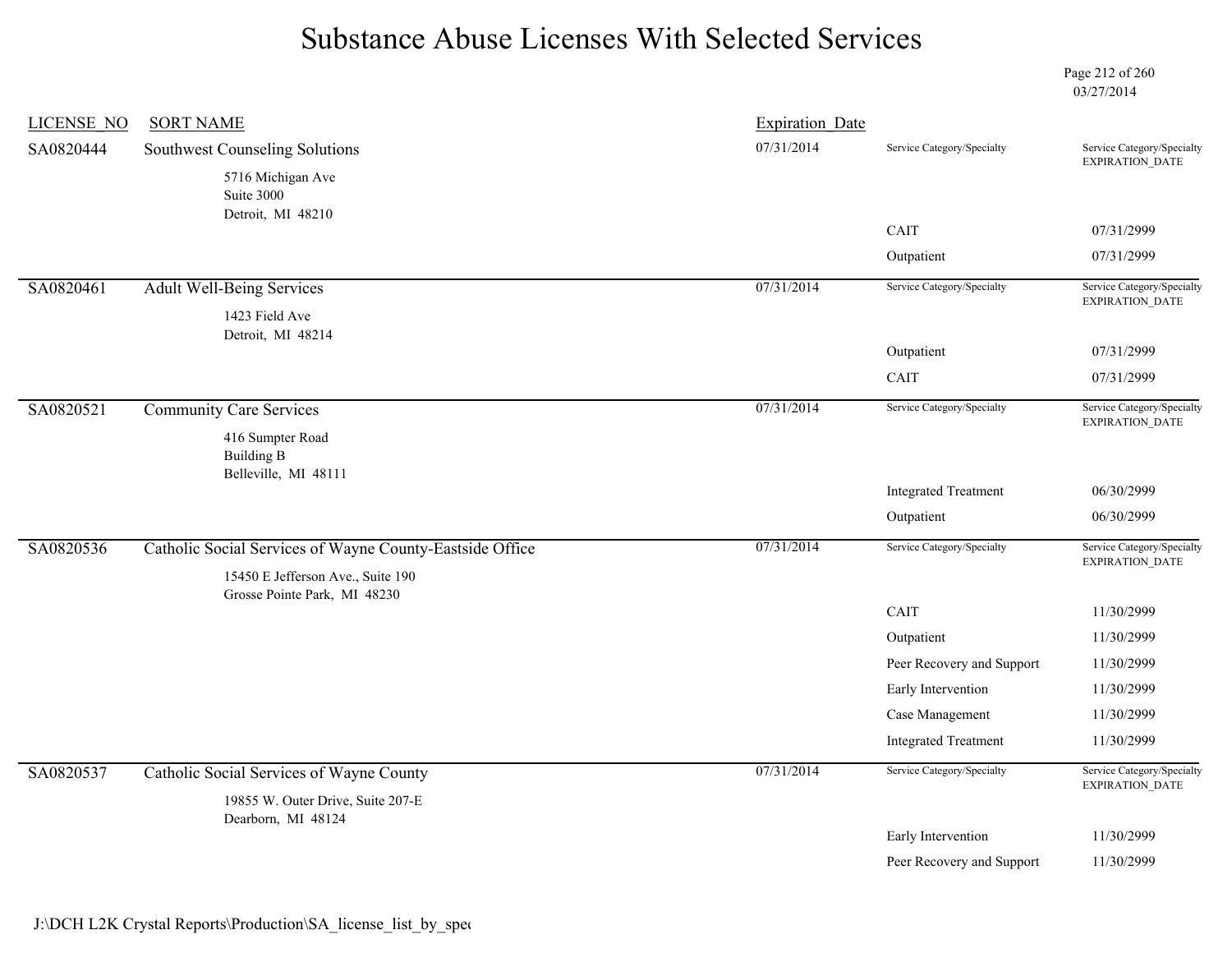Page 213 of 260 03/27/2014

| LICENSE NO | <b>SORT NAME</b>                           | <b>Expiration Date</b> |                             |                                               |
|------------|--------------------------------------------|------------------------|-----------------------------|-----------------------------------------------|
|            |                                            |                        | Case Management             | 11/30/2999                                    |
|            |                                            |                        | CAIT                        | 11/30/2999                                    |
|            |                                            |                        | Outpatient                  | 11/30/2999                                    |
|            |                                            |                        | <b>Integrated Treatment</b> | 11/30/2999                                    |
| SA0820579  | The Knopf Company Inc                      | 07/31/2014             | Service Category/Specialty  | Service Category/Specialty<br>EXPIRATION_DATE |
|            | 42376 Hammill Lane                         |                        |                             |                                               |
|            | PO Box 700855<br>Plymouth, MI 48170        |                        |                             |                                               |
|            |                                            |                        | CAIT                        | 01/31/2999                                    |
| SA0820588  | <b>Community Care Services</b>             | 07/31/2014             | Service Category/Specialty  | Service Category/Specialty<br>EXPIRATION_DATE |
|            | 26184 W Outer Drive                        |                        |                             |                                               |
|            | Lincoln Park, MI 48146                     |                        | Outpatient                  | 06/30/2999                                    |
|            |                                            |                        | <b>Integrated Treatment</b> | 06/30/2999                                    |
|            |                                            |                        | Service Category/Specialty  | Service Category/Specialty                    |
| SA0820604  | <b>CareFirst Community Health Services</b> | 07/31/2014             |                             | EXPIRATION_DATE                               |
|            | 8097 Decatur<br>Detroit, MI 48228          |                        |                             |                                               |
|            |                                            |                        | CAIT                        | 12/31/2999                                    |
|            |                                            |                        | Case Management             | 12/31/2999                                    |
|            |                                            |                        | Peer Recovery and Support   | 08/31/2014                                    |
|            |                                            |                        | <b>Integrated Treatment</b> | 08/31/2014                                    |
|            |                                            |                        | Outpatient                  | 12/31/2999                                    |
| SA0820615  | Oakland Psychological Clinic PC            | 07/31/2014             | Service Category/Specialty  | Service Category/Specialty<br>EXPIRATION_DATE |
|            | 33300 Five Mile Road<br><b>Ste 208</b>     |                        |                             |                                               |
|            | Livonia, MI 48154                          |                        | <b>Integrated Treatment</b> | 11/30/2999                                    |
|            |                                            |                        | Case Management             | 11/30/2999                                    |
|            |                                            |                        | CAIT                        | 11/30/2999                                    |
|            |                                            |                        | Outpatient                  | 11/30/2999                                    |
|            |                                            |                        |                             |                                               |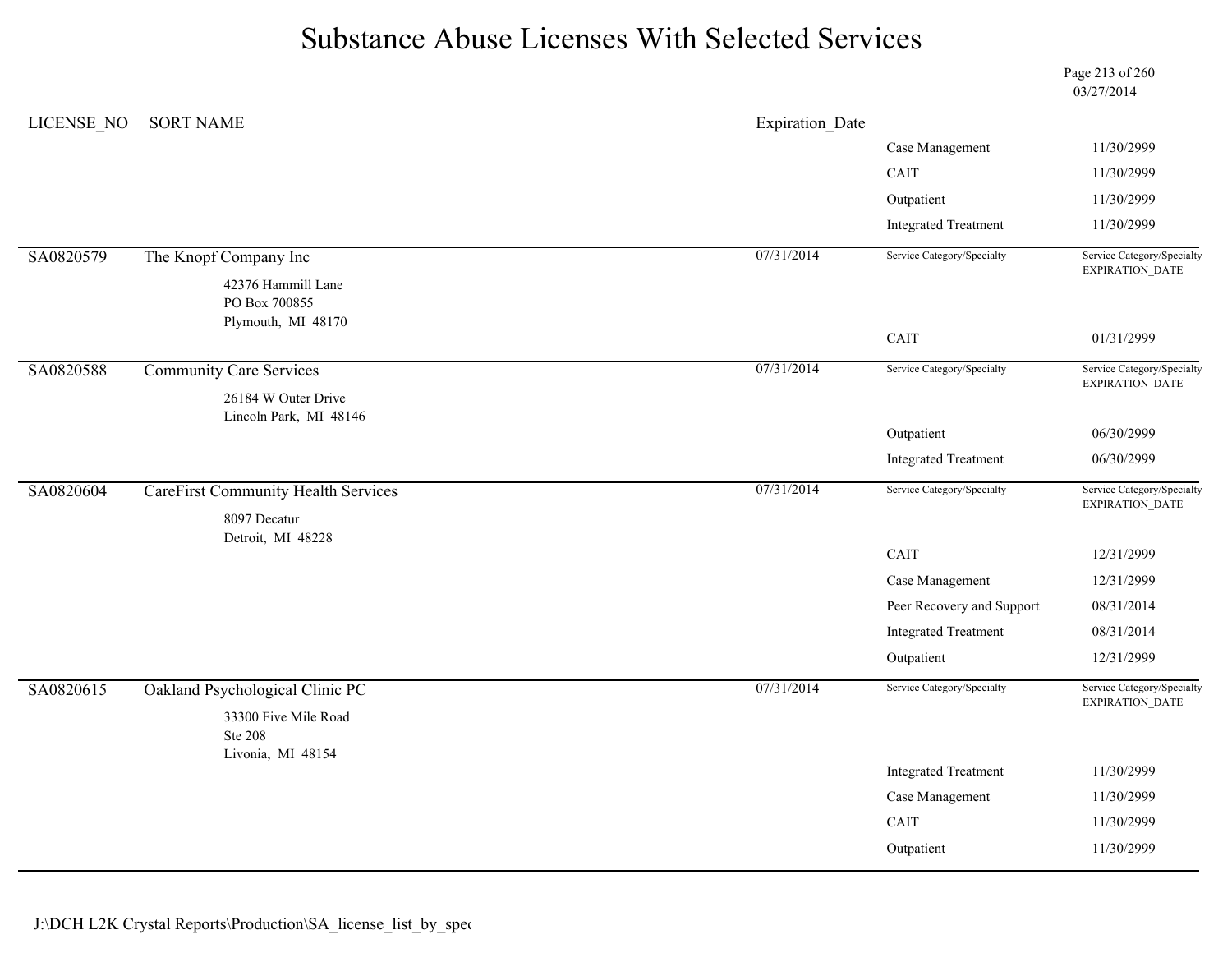Page 214 of 260 03/27/2014

| <b>LICENSE NO</b> | <b>SORT NAME</b>                                         | <b>Expiration Date</b> |                             |                                               |
|-------------------|----------------------------------------------------------|------------------------|-----------------------------|-----------------------------------------------|
| SA0820636         | Childrens Center of Wayne County Substance Abuse Program | 07/31/2014             | Service Category/Specialty  | Service Category/Specialty<br>EXPIRATION_DATE |
|                   | 79 W Alexandrine                                         |                        |                             |                                               |
|                   | Detroit, MI 48201                                        |                        | CAIT                        | 01/31/2999                                    |
|                   |                                                          |                        |                             |                                               |
| SA0820674         | Jefferson House-Capuchin Soup Kitchen                    | 07/31/2014             | Service Category/Specialty  | Service Category/Specialty<br>EXPIRATION_DATE |
|                   | 8311 E Jefferson Avenue                                  |                        |                             |                                               |
|                   | Detroit, MI 48214                                        |                        | Residential                 | 06/30/2999                                    |
| SA0820693         | New Center Community Mental Health Services              | 07/31/2014             | Service Category/Specialty  | Service Category/Specialty                    |
|                   |                                                          |                        |                             | EXPIRATION_DATE                               |
|                   | 2051 W Grand Blvd<br>Detroit, MI 48208                   |                        |                             |                                               |
|                   |                                                          |                        | Outpatient                  | 08/31/2999                                    |
|                   |                                                          |                        | CAIT                        | 08/31/2999                                    |
| SA0820734         | Center of Behavioral Therapy PC                          | 07/31/2014             | Service Category/Specialty  | Service Category/Specialty                    |
|                   | 26847 Grand River Ave                                    |                        |                             | EXPIRATION_DATE                               |
|                   | Suite 3                                                  |                        |                             |                                               |
|                   | Redford, MI 48240                                        |                        |                             |                                               |
|                   |                                                          |                        | Outpatient                  | 03/31/2999                                    |
|                   |                                                          |                        | CAIT                        | 03/31/2999                                    |
| SA0820774         | <b>Black Family Development Inc</b>                      | 07/31/2014             | Service Category/Specialty  | Service Category/Specialty<br>EXPIRATION_DATE |
|                   | 15231 W McNichols Road                                   |                        |                             |                                               |
|                   | Detroit, MI 48235                                        |                        | <b>SARF</b>                 | 07/31/2999                                    |
|                   |                                                          |                        |                             |                                               |
|                   |                                                          |                        | Case Management             | 07/31/2999                                    |
|                   |                                                          |                        | <b>Integrated Treatment</b> | 07/31/2999                                    |
|                   |                                                          |                        | Outpatient                  | 07/31/2999                                    |
|                   |                                                          |                        | CAIT                        | 07/31/2999                                    |
| SA0820844         | Black Family Development Inc/F.A.C.E.                    | 07/31/2014             | Service Category/Specialty  | Service Category/Specialty<br>EXPIRATION_DATE |
|                   | 211 Glendale                                             |                        |                             |                                               |
|                   | Ste 112A                                                 |                        |                             |                                               |

Highland Park, MI 48203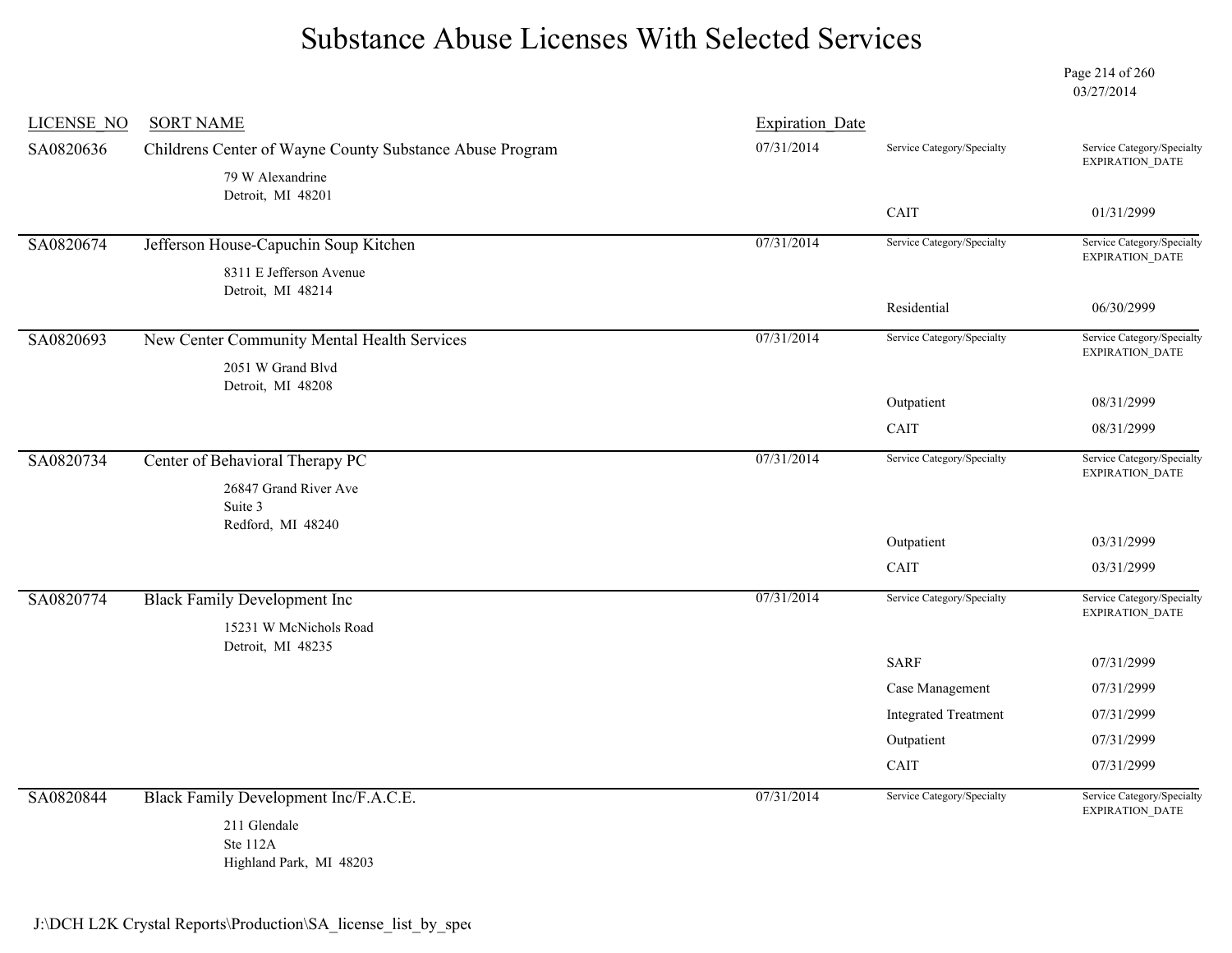Page 215 of 260 03/27/2014

| <b>LICENSE NO</b> | <b>SORT NAME</b>                                      | <b>Expiration Date</b> |                             |                                               |
|-------------------|-------------------------------------------------------|------------------------|-----------------------------|-----------------------------------------------|
|                   |                                                       |                        | <b>SARF</b>                 | 07/31/2999                                    |
|                   |                                                       |                        | Case Management             | 07/31/2999                                    |
|                   |                                                       |                        | Outpatient                  | 07/31/2999                                    |
|                   |                                                       |                        | <b>Integrated Treatment</b> | 07/31/2999                                    |
|                   |                                                       |                        | CAIT                        | 07/31/2999                                    |
| SA0820853         | Personal Dynamics Center                              | 07/31/2014             | Service Category/Specialty  | Service Category/Specialty<br>EXPIRATION_DATE |
|                   | 23810 Michigan Avenue<br>Dearborn, MI 48124           |                        |                             |                                               |
|                   |                                                       |                        | Early Intervention          | 05/31/2999                                    |
|                   |                                                       |                        | CAIT                        | 05/31/2999                                    |
| SA0820857         | Northeast Guidance Center                             | 07/31/2014             | Service Category/Specialty  | Service Category/Specialty<br>EXPIRATION_DATE |
|                   | 2900 Conner<br><b>Building B</b><br>Detroit, MI 48215 |                        |                             |                                               |
|                   |                                                       |                        | Outpatient                  | 06/30/2999                                    |
|                   |                                                       |                        | CAIT                        | 06/30/2999                                    |
| SA0820880         | Detroit Central City Community Mental Health Inc      | 07/31/2014             | Service Category/Specialty  | Service Category/Specialty<br>EXPIRATION_DATE |
|                   | 10 Peterboro St<br>Detroit, MI 48201                  |                        |                             |                                               |
|                   |                                                       |                        | CAIT                        | 02/28/2999                                    |
|                   |                                                       |                        | Case Management             | 02/28/2999                                    |
|                   |                                                       |                        | <b>Integrated Treatment</b> | 02/28/2999                                    |
|                   |                                                       |                        |                             |                                               |
|                   |                                                       |                        | Outpatient                  | 02/28/2999                                    |
|                   |                                                       |                        | Peer Recovery and Support   | 02/28/2999                                    |
| SA0820947         | <b>Gateway Detroit East</b>                           | 07/31/2014             | Service Category/Specialty  | EXPIRATION_DATE                               |
|                   | 6309 Mack Ave.                                        |                        |                             | Service Category/Specialty                    |
|                   | Detroit, MI 48207                                     |                        | Outpatient                  | 07/31/2999                                    |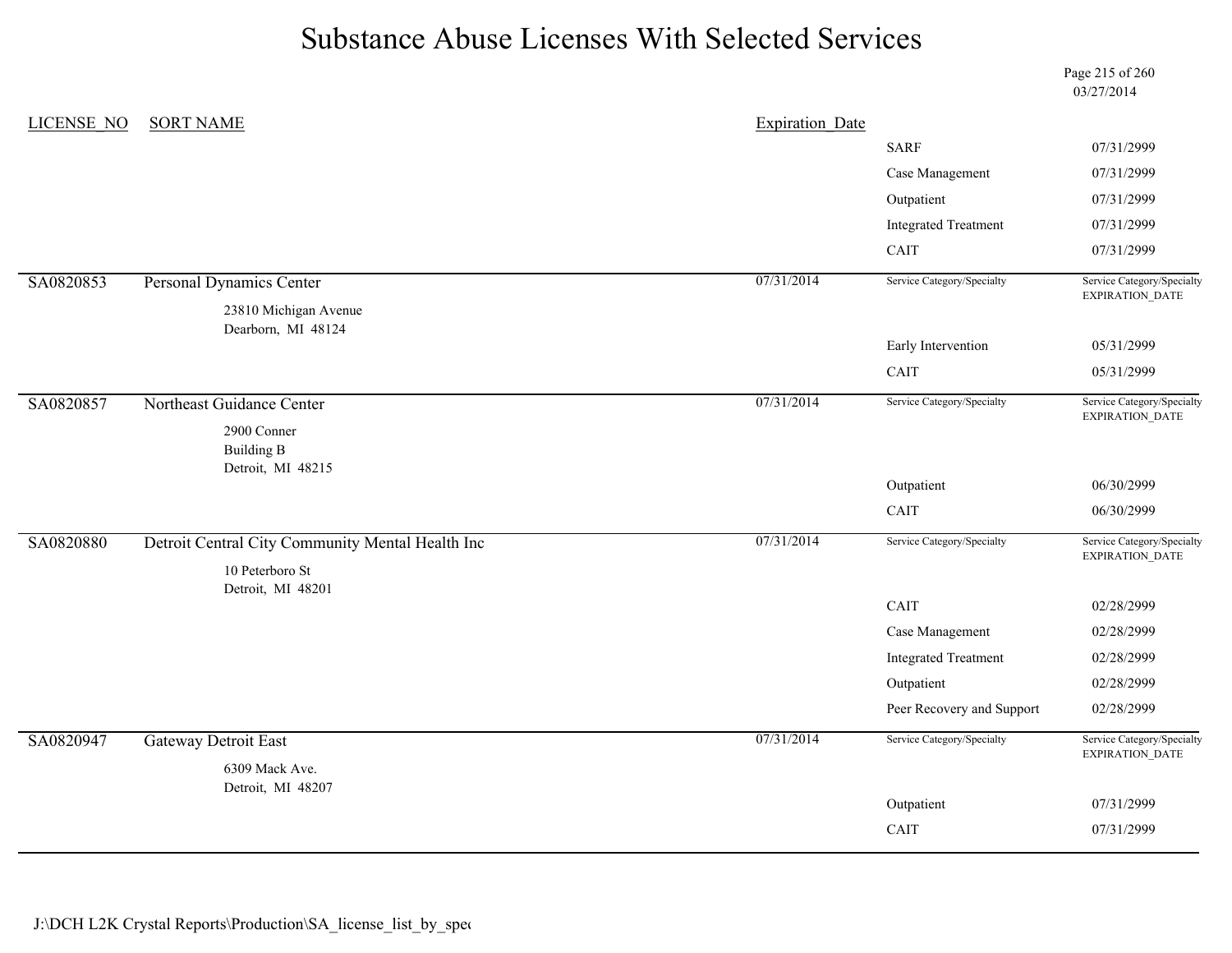Page 216 of 260 03/27/2014

| <b>LICENSE NO</b> | <b>SORT NAME</b>                                                       | <b>Expiration Date</b> |                             |                                               |
|-------------------|------------------------------------------------------------------------|------------------------|-----------------------------|-----------------------------------------------|
| SA0820989         | (ACCESS) Arab Community Center for Economic & Social Services          | 07/31/2014             | Service Category/Specialty  | Service Category/Specialty<br>EXPIRATION_DATE |
|                   | 6451 Schaefer Rd<br>Dearborn, MI 48126                                 |                        |                             |                                               |
|                   |                                                                        |                        | CAIT                        | 07/31/2999                                    |
|                   |                                                                        |                        | Outpatient                  | 07/31/2999                                    |
| SA0821032         | Personalized Nursing LIGHT House Inc                                   | 07/31/2014             | Service Category/Specialty  | Service Category/Specialty<br>EXPIRATION_DATE |
|                   | 575 S Main Street                                                      |                        |                             |                                               |
|                   | Ste 6<br>Plymouth, MI 48170                                            |                        |                             |                                               |
|                   |                                                                        |                        | Case Management             | 11/30/2999                                    |
|                   |                                                                        |                        | <b>Integrated Treatment</b> | 11/30/2999                                    |
|                   |                                                                        |                        | Peer Recovery and Support   | 11/30/2999                                    |
|                   |                                                                        |                        | Early Intervention          | 12/31/2999                                    |
|                   |                                                                        |                        | Outpatient                  | 11/30/2999                                    |
| SA0821045         | Metro Arts Therapy Services                                            | 07/31/2014             | Service Category/Specialty  | Service Category/Specialty                    |
|                   | 11000 W McNichols                                                      |                        |                             | EXPIRATION_DATE                               |
|                   | Ste B3 & 4                                                             |                        |                             |                                               |
|                   | Detroit, MI 48221                                                      |                        | CAIT                        | 06/30/2999                                    |
|                   |                                                                        |                        | Outpatient                  | 06/30/2999                                    |
| SA0821048         | Downriver Mental Health Clinic PC/dba Advanced Counseling Services PC  | 07/31/2014             | Service Category/Specialty  | Service Category/Specialty<br>EXPIRATION_DATE |
|                   | 20600 Eureka Road                                                      |                        |                             |                                               |
|                   | Ste 819<br>Taylor, MI 48180                                            |                        |                             |                                               |
|                   |                                                                        |                        | Outpatient                  | 03/31/2999                                    |
| SA0821050         | Detroit Rescue Mission Ministries Women's Treatment Program -- Genesis | 07/31/2014             | Service Category/Specialty  | Service Category/Specialty                    |
|                   | House III<br>2015 Webb Street                                          |                        |                             | <b>EXPIRATION DATE</b>                        |
|                   | Detroit, MI 48206                                                      |                        | Residential Detox           | 10/31/2999                                    |
|                   |                                                                        |                        | Case Management             | 10/31/2999                                    |
|                   |                                                                        |                        | Outpatient                  | 10/31/2999                                    |
|                   |                                                                        |                        |                             |                                               |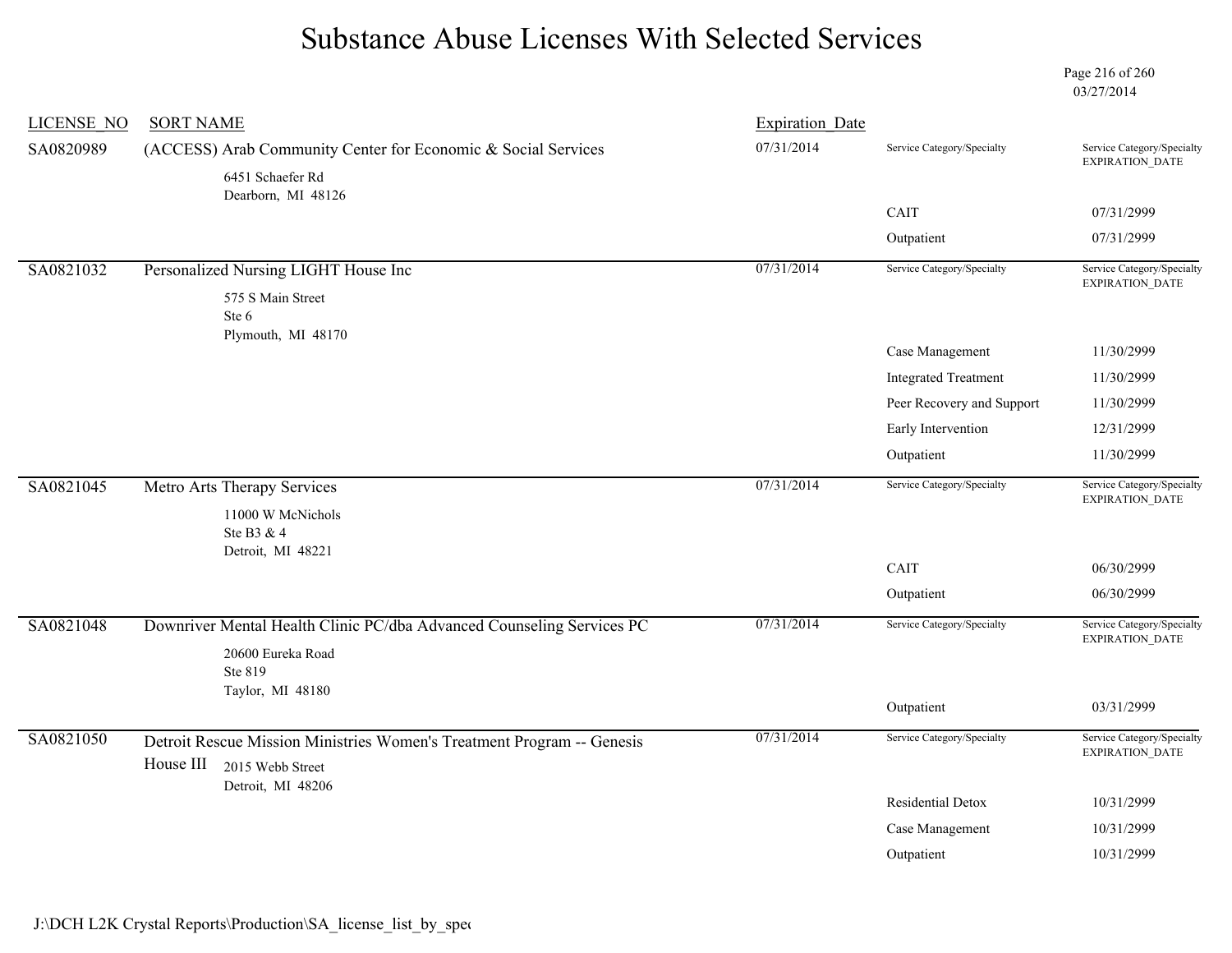Page 217 of 260 03/27/2014

| LICENSE NO | <b>SORT NAME</b>                                         | <b>Expiration Date</b> |                             |                                               |
|------------|----------------------------------------------------------|------------------------|-----------------------------|-----------------------------------------------|
|            |                                                          |                        | Peer Recovery and Support   | 12/31/2999                                    |
|            |                                                          |                        | CAIT                        | 10/31/2999                                    |
|            |                                                          |                        | <b>Integrated Treatment</b> | 12/31/2999                                    |
|            |                                                          |                        | Residential                 | 10/31/2999                                    |
| SA0821067  | Taylor Teen Health Center                                | 07/31/2014             | Service Category/Specialty  | Service Category/Specialty<br>EXPIRATION_DATE |
|            | 26650 Eureka Road, Suite B<br>Taylor, MI 48180           |                        |                             |                                               |
|            |                                                          |                        | CAIT                        | 02/28/2999                                    |
| SA0821077  | Butterfly Center - The Recovery Corporation              | 07/31/2014             | Service Category/Specialty  | Service Category/Specialty<br>EXPIRATION_DATE |
|            | PO Box 401242<br>Redford, MI 48240                       |                        |                             |                                               |
|            |                                                          |                        | CAIT                        | 03/31/2999                                    |
|            |                                                          |                        | Outpatient                  | 03/31/2999                                    |
| SA0821112  | Cherry Street Services, Inc.                             | 07/31/2014             | Service Category/Specialty  | Service Category/Specialty<br>EXPIRATION_DATE |
|            | 15380 Monica<br>Detroit, MI 48238                        |                        |                             |                                               |
|            |                                                          |                        | Residential                 | 03/31/2999                                    |
|            |                                                          |                        | Early Intervention          | 03/31/2999                                    |
|            |                                                          |                        | CAIT                        | 03/31/2999                                    |
|            |                                                          |                        | Peer Recovery and Support   | 03/31/2999                                    |
|            |                                                          |                        | Case Management             | 03/31/2999                                    |
|            |                                                          |                        | <b>Integrated Treatment</b> | 03/31/2999                                    |
| SA0821151  | Henry Ford Behavioral Health Chemical Dependency/Detroit | 07/31/2014             | Service Category/Specialty  | Service Category/Specialty<br>EXPIRATION_DATE |
|            | One Ford Place<br>Detroit, MI 48202                      |                        |                             |                                               |
|            |                                                          |                        | CAIT                        | 09/30/2999                                    |
|            |                                                          |                        | Outpatient                  | 09/30/2999                                    |
|            |                                                          |                        |                             |                                               |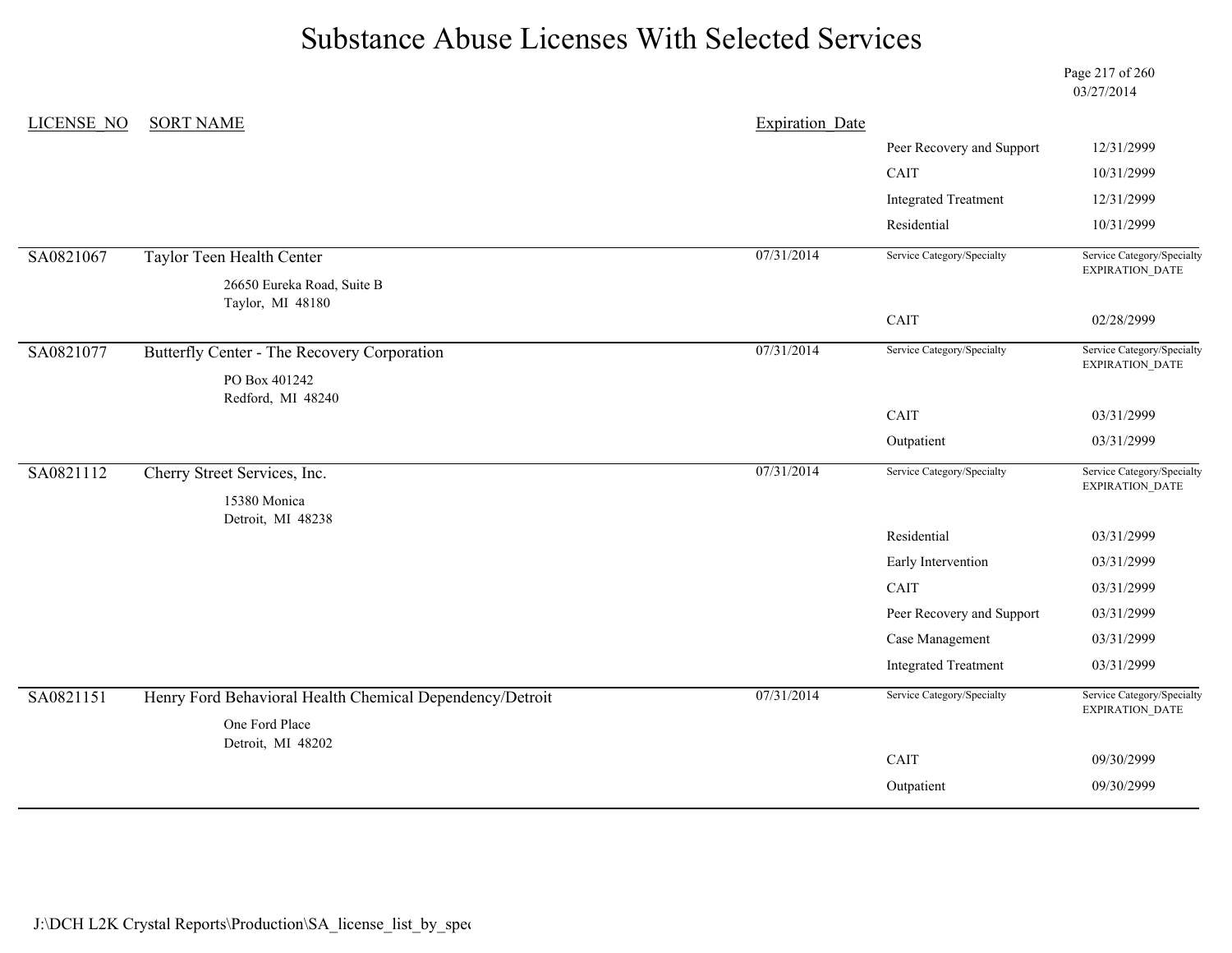Page 218 of 260 03/27/2014

| <b>LICENSE NO</b> | <b>SORT NAME</b>                                                      | <b>Expiration Date</b> |                             |                                               |
|-------------------|-----------------------------------------------------------------------|------------------------|-----------------------------|-----------------------------------------------|
| SA0821237         | Metro East Drug Treatment Corporation/Chalmers Clinic #3              | 07/31/2014             | Service Category/Specialty  | Service Category/Specialty<br>EXPIRATION_DATE |
|                   | 13929 Harper Avenue<br>13408 Harper Station<br>Detroit, MI 48213      |                        |                             |                                               |
|                   |                                                                       |                        | Case Management             | 01/31/2999                                    |
|                   |                                                                       |                        | CAIT                        | 01/31/2999                                    |
|                   |                                                                       |                        | <b>Integrated Treatment</b> | 01/31/2999                                    |
|                   |                                                                       |                        | Peer Recovery and Support   | 07/31/2014                                    |
|                   |                                                                       |                        | Outpatient                  | 01/31/2999                                    |
|                   |                                                                       |                        | Outpatient-Methadone        | 01/31/2999                                    |
| SA0821292         | Peoples Community Services of Metropolitan Detroit                    | 07/31/2014             | Service Category/Specialty  | Service Category/Specialty<br>EXPIRATION_DATE |
|                   | 420 South Leigh Street                                                |                        |                             |                                               |
|                   | Detroit, MI 48209                                                     |                        | CAIT                        | 07/31/2999                                    |
|                   |                                                                       |                        | Early Intervention          | 07/31/2999                                    |
|                   |                                                                       |                        | Peer Recovery and Support   | 07/31/2999                                    |
| SA0821302         | Black Family Development, Inc.<br>5555 Conner                         | 07/31/2014             | Service Category/Specialty  | Service Category/Specialty<br>EXPIRATION_DATE |
|                   | Detroit, MI 48213                                                     |                        |                             |                                               |
|                   |                                                                       |                        | Case Management             | 07/31/2999                                    |
|                   |                                                                       |                        | Outpatient                  | 07/31/2999                                    |
|                   |                                                                       |                        | CAIT                        | 07/31/2999                                    |
|                   |                                                                       |                        | <b>Integrated Treatment</b> | 07/31/2999                                    |
| SA0821341         | Downriver Mental Health Clinic PC/dba Advanced Counseling Services PC | 07/31/2014             | Service Category/Specialty  | Service Category/Specialty<br>EXPIRATION_DATE |
|                   | 5958 North Canton Ctr Rd<br><b>Ste 900</b>                            |                        |                             |                                               |
|                   | Canton, MI 48187                                                      |                        | Outpatient                  | 03/31/2999                                    |
|                   |                                                                       |                        |                             |                                               |
| SA0821348         | Heartline Inc/Lutheran Social Services of Michigan                    | 07/31/2014             | Service Category/Specialty  | Service Category/Specialty<br>EXPIRATION_DATE |
|                   | 8201 Sylvester<br>Detroit, MI 48214                                   |                        |                             |                                               |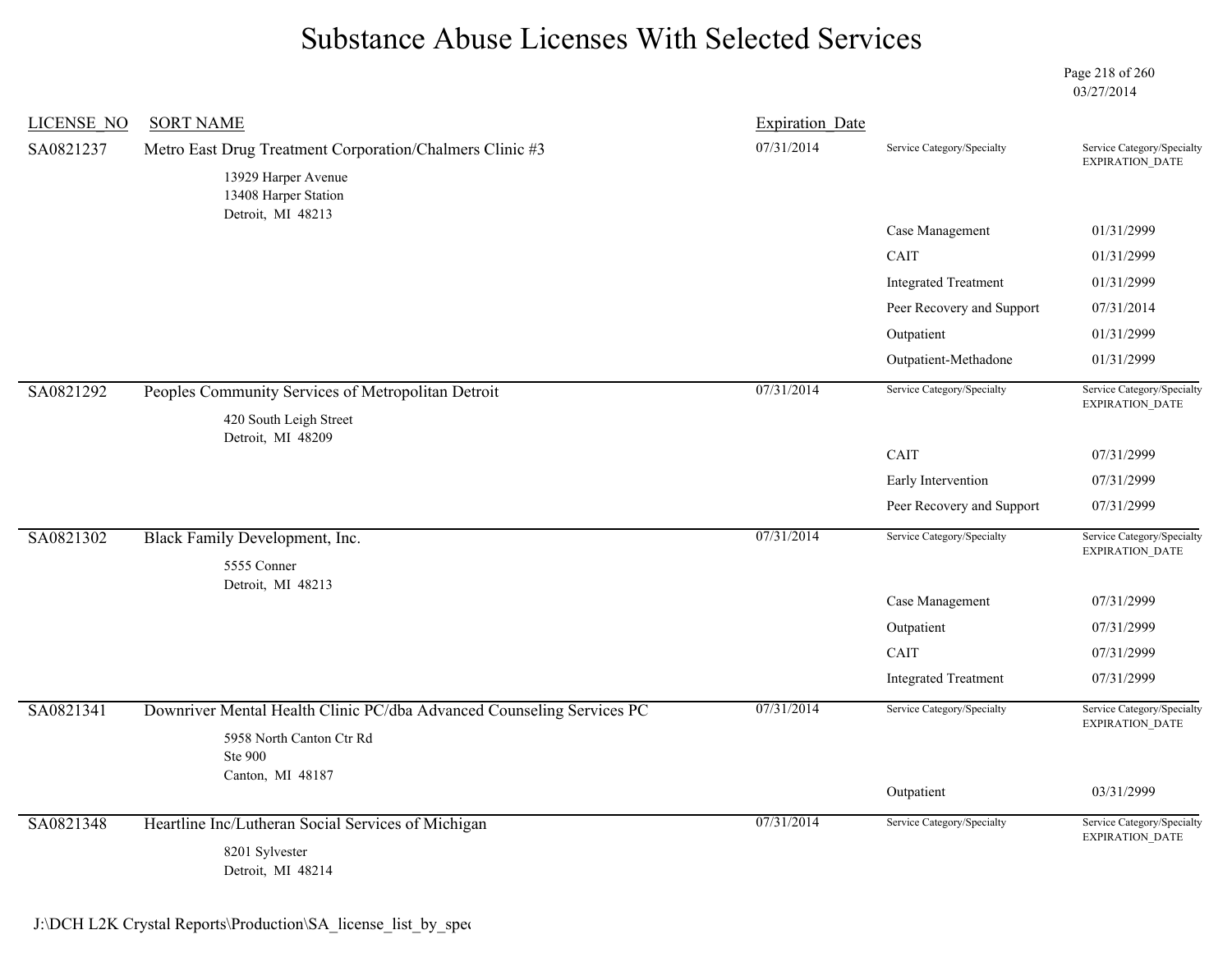Page 219 of 260 03/27/2014

| LICENSE NO | <b>SORT NAME</b>                                      | <b>Expiration Date</b> |                             |                                               |
|------------|-------------------------------------------------------|------------------------|-----------------------------|-----------------------------------------------|
|            |                                                       |                        | CAIT                        | 01/31/2999                                    |
|            |                                                       |                        | Residential                 | 01/31/2999                                    |
| SA0821386  | 24TH JUDICIAL DISTRICT COURT                          | 07/31/2014             | Service Category/Specialty  | Service Category/Specialty<br>EXPIRATION_DATE |
|            | 6515 Roosevelt Road<br>Allen Park, MI 48101           |                        |                             |                                               |
|            |                                                       |                        | CAIT                        | 09/30/2999                                    |
| SA0821426  | <b>STAR Center Inc</b>                                | 07/31/2014             | Service Category/Specialty  | Service Category/Specialty<br>EXPIRATION_DATE |
|            | 13575 Lesure<br>Detroit, MI 48227                     |                        |                             |                                               |
|            |                                                       |                        | Outpatient                  | 05/31/2999                                    |
|            |                                                       |                        | Outpatient-Methadone        | 05/31/2999                                    |
|            |                                                       |                        | <b>Integrated Treatment</b> | 05/31/2999                                    |
| SA0821451  | Cruz Clinic                                           | 07/31/2014             | Service Category/Specialty  | Service Category/Specialty<br>EXPIRATION_DATE |
|            | 17177 N Laurel Pk Drive<br>Ste 131                    |                        |                             |                                               |
|            | Livonia, MI 48152                                     |                        | Outpatient                  | 02/28/2999                                    |
| SA0821487  | American Indian Health & Family Services of SE MI Inc | 07/31/2014             | Service Category/Specialty  | Service Category/Specialty<br>EXPIRATION_DATE |
|            | 4880 Lawndale<br>Detroit, MI 48210                    |                        |                             |                                               |
|            |                                                       |                        | Outpatient                  | 08/31/2999                                    |
|            |                                                       |                        | CAIT                        | 08/31/2999                                    |
|            |                                                       |                        | Peer Recovery and Support   | 08/31/2999                                    |
|            |                                                       |                        | <b>SARF</b>                 | 08/31/2999                                    |
| SA0821514  | <b>Black Caucus Foundation of Michigan</b>            | 07/31/2014             | Service Category/Specialty  | Service Category/Specialty<br>EXPIRATION_DATE |
|            | 1001 Woodward<br>Suite 1110<br>Detroit, MI 48226      |                        |                             |                                               |
|            |                                                       |                        | Early Intervention          | 12/31/2999                                    |
|            |                                                       |                        | CAIT                        | 12/31/2999                                    |
|            |                                                       |                        | Outpatient                  | 12/31/2999                                    |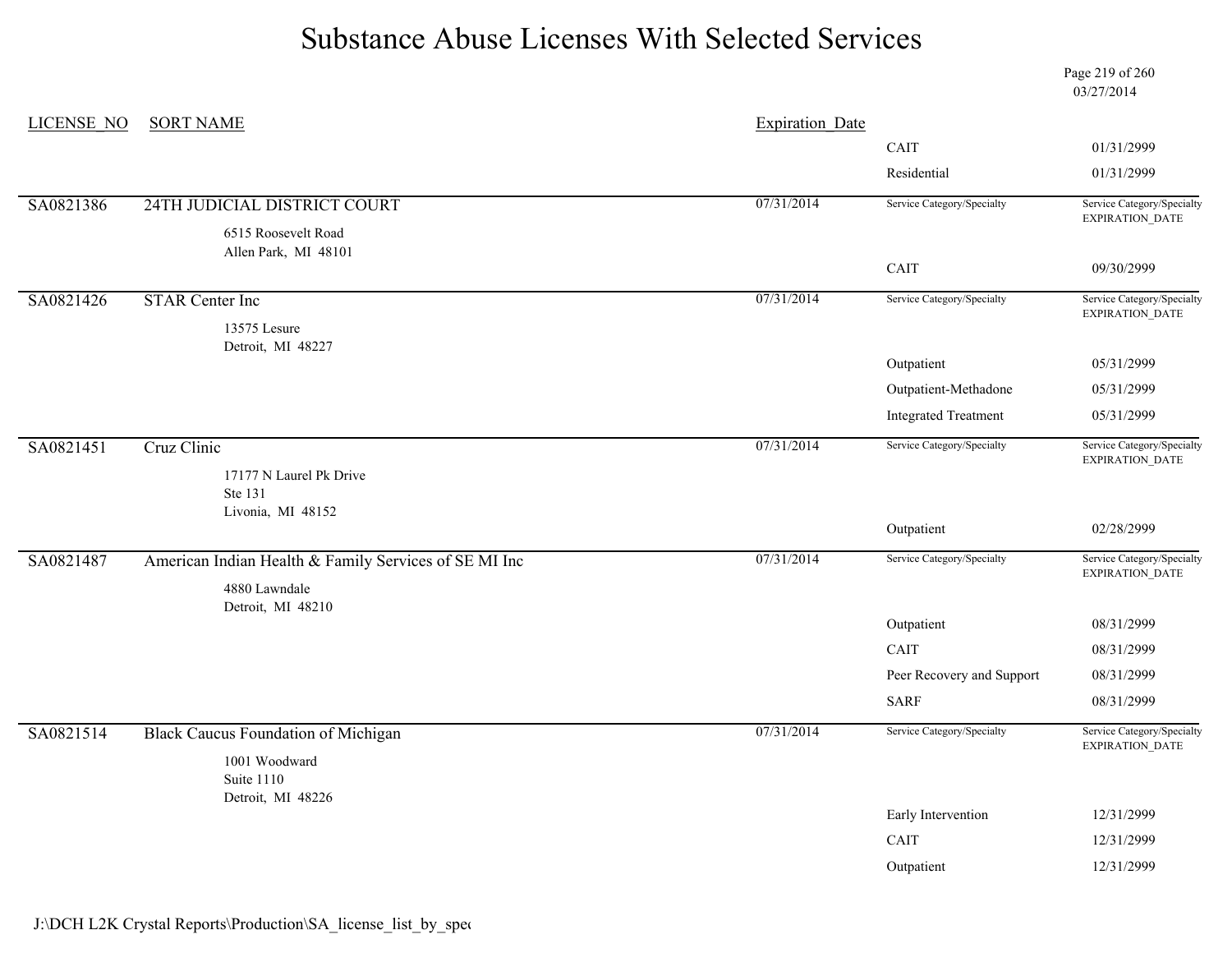Page 220 of 260 03/27/2014

| <b>LICENSE NO</b> | <b>SORT NAME</b>                                   | <b>Expiration Date</b> |                             |                                               |
|-------------------|----------------------------------------------------|------------------------|-----------------------------|-----------------------------------------------|
|                   |                                                    |                        | Peer Recovery and Support   | 12/31/2999                                    |
| SA0821532         | Access Behavioral Healthcare LLC                   | 07/31/2014             | Service Category/Specialty  | Service Category/Specialty                    |
|                   | 42189 E Ann Arbor Rd<br>Plymouth, MI 48170         |                        |                             | <b>EXPIRATION DATE</b>                        |
|                   |                                                    |                        | Outpatient                  | 12/31/2999                                    |
| SA0821563         | Hegira Programs Inc/aka Livonia Counseling Center  | 07/31/2014             | Service Category/Specialty  | Service Category/Specialty<br>EXPIRATION_DATE |
|                   | 15370 Levan Rd<br>Ste 2                            |                        |                             |                                               |
|                   | Livonia, MI 48154                                  |                        | <b>Integrated Treatment</b> | 12/31/2999                                    |
|                   |                                                    |                        | Case Management             | 12/31/2999                                    |
|                   |                                                    |                        | <b>SARF</b>                 | 03/31/2999                                    |
|                   |                                                    |                        | CAIT                        | 03/31/2999                                    |
|                   |                                                    |                        | Outpatient                  | 03/31/2999                                    |
| SA0821564         | Hegira Programs Inc/aka Westland Counseling Center | 07/31/2014             | Service Category/Specialty  | Service Category/Specialty<br>EXPIRATION_DATE |
|                   | 8623 N Wayne Rd<br>Ste 310                         |                        |                             |                                               |
|                   | Westland, MI 48185                                 |                        | Case Management             | 03/31/2999                                    |
|                   |                                                    |                        | Early Intervention          | 03/31/2999                                    |
|                   |                                                    |                        | Peer Recovery and Support   | 03/31/2999                                    |
|                   |                                                    |                        | Outpatient                  | 03/31/2999                                    |
|                   |                                                    |                        | <b>Integrated Treatment</b> | 03/31/2999                                    |
| SA0821565         | Hegira Programs Inc/aka Northville Counseling Ctr  | 07/31/2014             | Service Category/Specialty  | Service Category/Specialty<br>EXPIRATION_DATE |
|                   | 670 Griswold<br>Suite 3                            |                        |                             |                                               |
|                   | Northville, MI 48167                               |                        | <b>Integrated Treatment</b> | 12/31/2999                                    |
|                   |                                                    |                        | Case Management             | 12/31/2999                                    |
|                   |                                                    |                        | Outpatient                  | 03/31/2999                                    |
|                   |                                                    |                        |                             |                                               |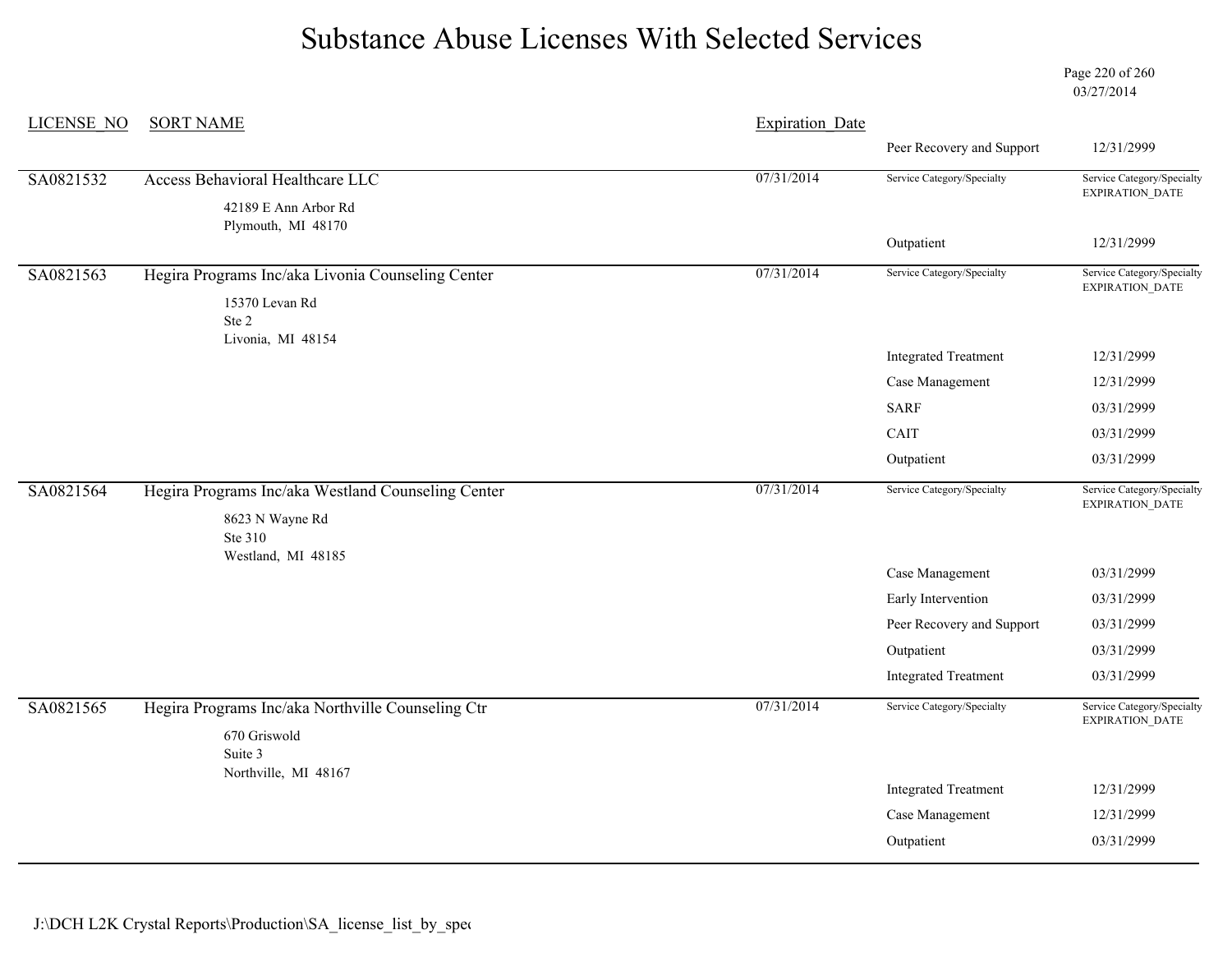Page 221 of 260 03/27/2014

| <b>LICENSE NO</b> | <b>SORT NAME</b>                                  | <b>Expiration Date</b> |                             |                                               |
|-------------------|---------------------------------------------------|------------------------|-----------------------------|-----------------------------------------------|
| SA0821595         | WSUPG Tolan Park Research Clinic                  | 07/31/2014             | Service Category/Specialty  | Service Category/Specialty<br>EXPIRATION_DATE |
|                   | 3901 Chrysler Service Drive<br>Suite 1A           |                        |                             |                                               |
|                   | Detroit, MI 48201                                 |                        | Outpatient-Methadone        | 07/31/2999                                    |
|                   |                                                   |                        | Case Management             | 07/31/2999                                    |
|                   |                                                   |                        | Outpatient                  | 07/31/2999                                    |
|                   |                                                   |                        | <b>Integrated Treatment</b> | 07/31/2999                                    |
| SA0821600         | University Physicians Group                       | 07/31/2014             | Service Category/Specialty  | Service Category/Specialty<br>EXPIRATION_DATE |
|                   | 16836 Newburgh Road                               |                        |                             |                                               |
|                   | Livonia, MI 48154                                 |                        | Outpatient                  | 11/30/2999                                    |
| SA0821606         |                                                   | 07/31/2014             | Service Category/Specialty  | Service Category/Specialty                    |
|                   | The Detroit LIGHT House Program                   |                        |                             | <b>EXPIRATION DATE</b>                        |
|                   | 2727 Second Ave<br>Suite 133<br>Detroit, MI 48201 |                        |                             |                                               |
|                   |                                                   |                        | Case Management             | 07/31/2999                                    |
|                   |                                                   |                        | <b>Integrated Treatment</b> | 07/31/2999                                    |
|                   |                                                   |                        | Early Intervention          | 07/31/2999                                    |
|                   |                                                   |                        | Peer Recovery and Support   | 07/31/2999                                    |
|                   |                                                   |                        | Outpatient                  | 07/31/2999                                    |
| SA0821624         | New Light Recovery Center Inc                     | 07/31/2014             | Service Category/Specialty  | Service Category/Specialty<br>EXPIRATION_DATE |
|                   | 300 W McNichols                                   |                        |                             |                                               |
|                   | Detroit, MI 48203                                 |                        | Case Management             | 11/30/2999                                    |
|                   |                                                   |                        | Outpatient                  | 11/30/2999                                    |
|                   |                                                   |                        | CAIT                        | 11/30/2999                                    |
|                   |                                                   |                        | Outpatient-Methadone        | 11/30/2999                                    |
|                   |                                                   |                        | Peer Recovery and Support   | 11/30/2999                                    |
|                   |                                                   |                        | <b>Integrated Treatment</b> | 11/30/2999                                    |
|                   |                                                   |                        |                             |                                               |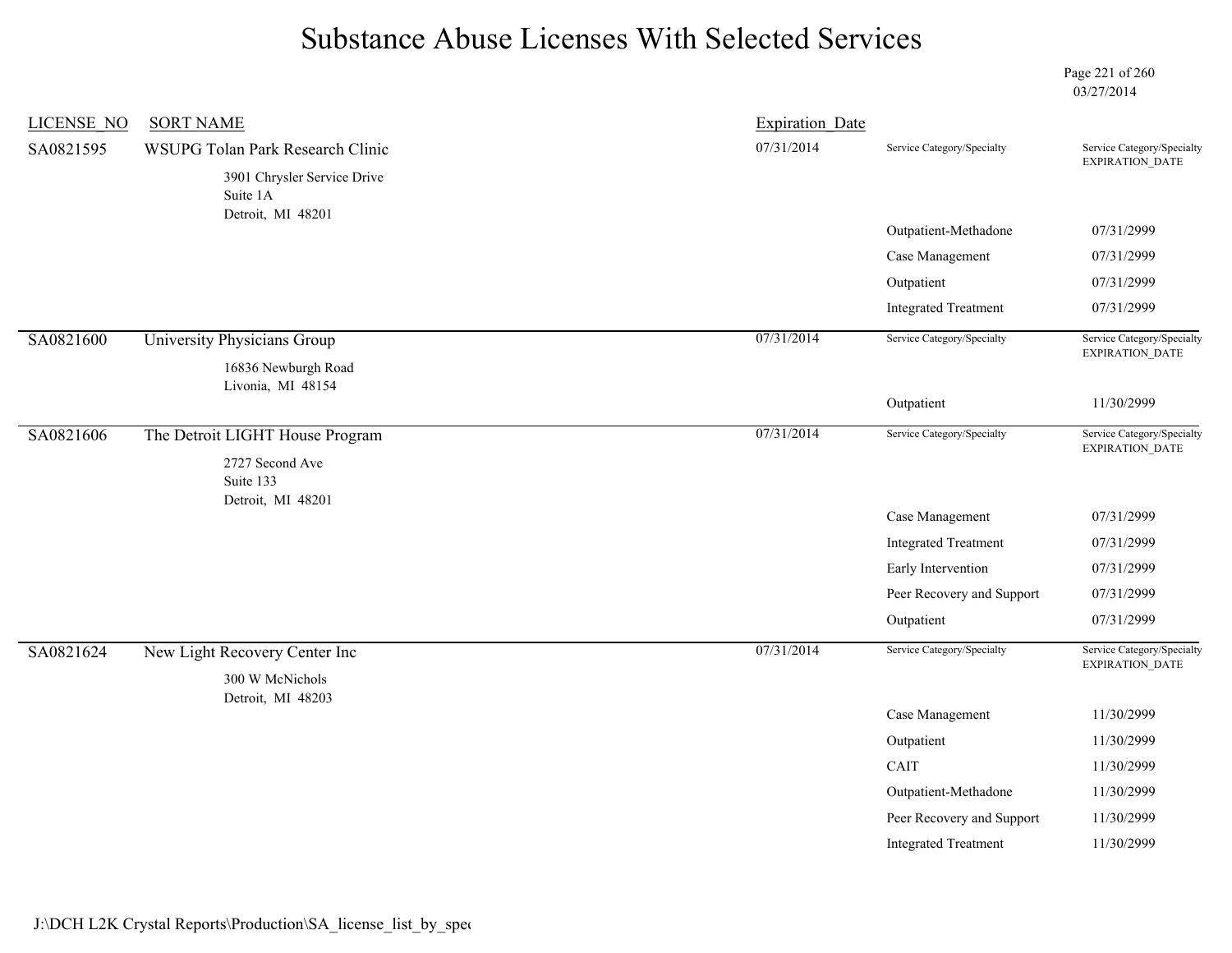Page 222 of 260 03/27/2014

| <b>LICENSE NO</b> | <b>SORT NAME</b><br><b>Expiration Date</b> |            |                            |                                                      |  |
|-------------------|--------------------------------------------|------------|----------------------------|------------------------------------------------------|--|
|                   |                                            |            | Early Intervention         | 11/30/2999                                           |  |
| SA0821653         | Kim Logan Communication Clinic Inc         | 07/31/2014 | Service Category/Specialty | Service Category/Specialty                           |  |
|                   | 8321 Grand River<br>Detroit, MI 48204      |            |                            | <b>EXPIRATION DATE</b>                               |  |
|                   |                                            |            | CAIT                       | 07/31/2999                                           |  |
|                   |                                            |            | Outpatient                 | 07/31/2999                                           |  |
| SA0821679         | Dr John V Farrar                           | 07/31/2014 | Service Category/Specialty | Service Category/Specialty<br>EXPIRATION_DATE        |  |
|                   | 32437 Five Mile Rd                         |            |                            |                                                      |  |
|                   | Livonia, MI 48154                          |            | <b>SARF</b>                | 05/31/2999                                           |  |
| SA0821800         | Family Service Inc                         | 07/31/2014 | Service Category/Specialty | Service Category/Specialty                           |  |
|                   | 50430 School House Rd                      |            |                            | EXPIRATION_DATE                                      |  |
|                   | Canton, MI 48187                           |            |                            |                                                      |  |
|                   |                                            |            | Outpatient                 | 07/31/2014                                           |  |
|                   |                                            |            | CAIT                       | 07/31/2999                                           |  |
| SA0821822         | Health Management Systems of America       | 07/31/2014 | Service Category/Specialty | Service Category/Specialty<br><b>EXPIRATION DATE</b> |  |
|                   | 601 Washington Blvd                        |            |                            |                                                      |  |
|                   | Detroit, MI 48226                          |            | <b>SARF</b>                | 08/31/2999                                           |  |
| SA0821829         | Diagnostic Assessment Center               | 07/31/2014 | Service Category/Specialty | Service Category/Specialty                           |  |
|                   | 20600 Eureka Road                          |            |                            | EXPIRATION_DATE                                      |  |
|                   | Suite 522                                  |            |                            |                                                      |  |
|                   | Taylor, MI 48180                           |            | CAIT                       | 07/31/2999                                           |  |
|                   |                                            |            | Outpatient                 | 07/31/2999                                           |  |
|                   |                                            |            | <b>SARF</b>                | 07/31/2999                                           |  |
|                   |                                            |            | Peer Recovery and Support  | 07/31/2999                                           |  |
| SA0821843         | Positive Images Inc                        | 07/31/2014 | Service Category/Specialty | Service Category/Specialty<br>EXPIRATION_DATE        |  |
|                   | 694 E Grand Blvd                           |            |                            |                                                      |  |
|                   | Detroit, MI 48207                          |            | CAIT                       | 11/30/2999                                           |  |
|                   |                                            |            |                            |                                                      |  |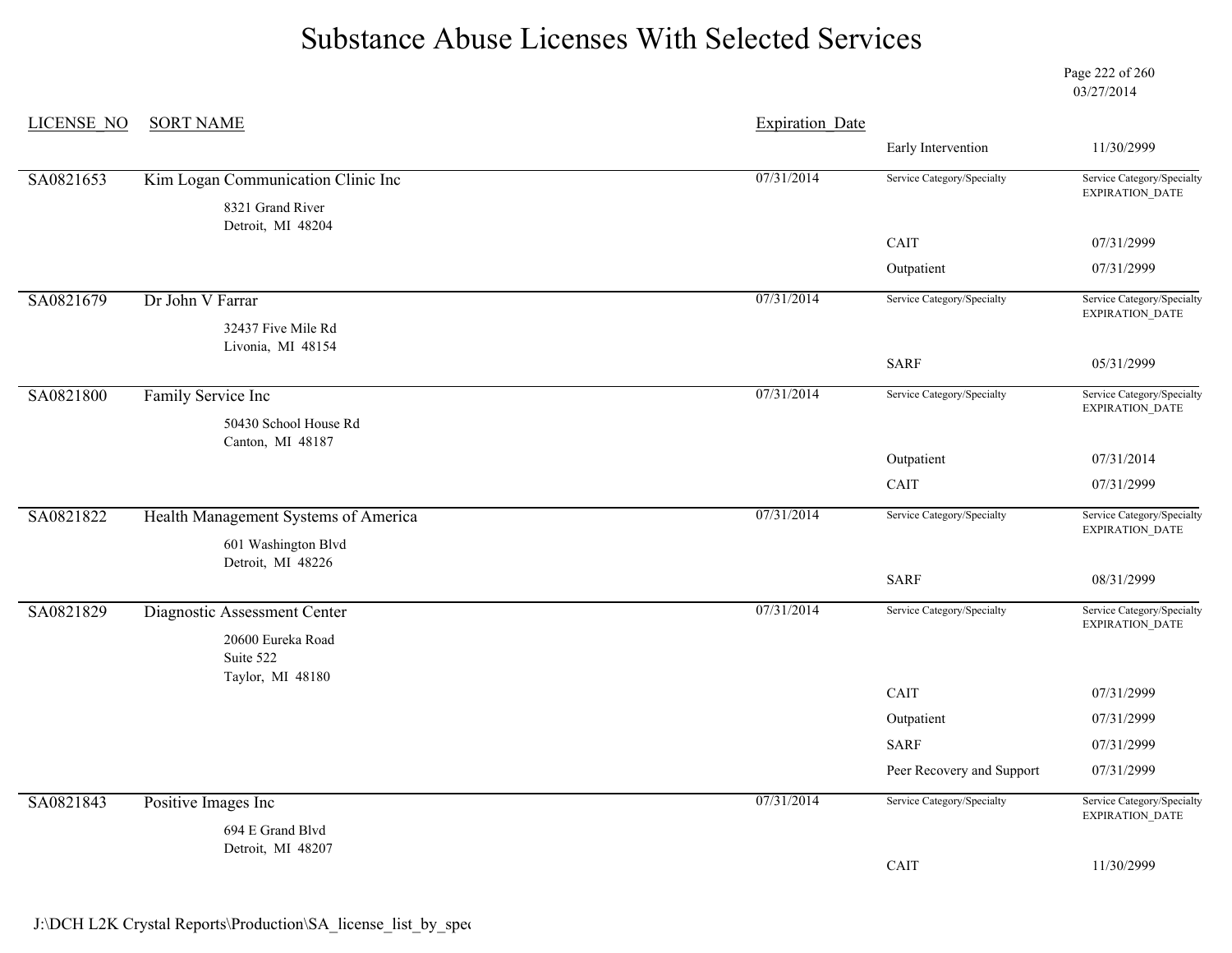Page 223 of 260 03/27/2014

| LICENSE NO | <b>SORT NAME</b>                                       | <b>Expiration Date</b> |                             |                                                                                                                                                                                                                                                                                                                                         |
|------------|--------------------------------------------------------|------------------------|-----------------------------|-----------------------------------------------------------------------------------------------------------------------------------------------------------------------------------------------------------------------------------------------------------------------------------------------------------------------------------------|
|            |                                                        |                        | Residential                 | 11/30/2999                                                                                                                                                                                                                                                                                                                              |
|            |                                                        |                        | Outpatient                  | 11/30/2999                                                                                                                                                                                                                                                                                                                              |
| SA0821846  | <b>Adult Psychiatric Clinic</b>                        | 07/31/2014             | Service Category/Specialty  |                                                                                                                                                                                                                                                                                                                                         |
|            | 4321 E McNichols<br>Detroit, MI 48212                  |                        |                             |                                                                                                                                                                                                                                                                                                                                         |
|            |                                                        |                        | Case Management             | 01/31/2999                                                                                                                                                                                                                                                                                                                              |
|            |                                                        |                        | <b>Integrated Treatment</b> | 01/31/2999                                                                                                                                                                                                                                                                                                                              |
|            |                                                        |                        | Outpatient                  | Service Category/Specialty<br>EXPIRATION_DATE<br>01/31/2999<br>Service Category/Specialty<br>EXPIRATION_DATE<br>12/31/2999<br>04/30/2999<br>04/30/2999<br>04/30/2999<br>04/30/2999<br>04/30/2999<br>04/30/2999<br>Service Category/Specialty<br>EXPIRATION_DATE<br>07/31/2999<br>07/31/2999<br>07/31/2999<br>Service Category/Specialty |
| SA0821863  | National Council on Alcoholism and Drug Dependence     | 07/31/2014             | Service Category/Specialty  |                                                                                                                                                                                                                                                                                                                                         |
|            | 16647 Wyoming                                          |                        |                             |                                                                                                                                                                                                                                                                                                                                         |
|            | Detroit, MI 48221                                      |                        | <b>Integrated Treatment</b> |                                                                                                                                                                                                                                                                                                                                         |
|            |                                                        |                        | Peer Recovery and Support   |                                                                                                                                                                                                                                                                                                                                         |
|            |                                                        |                        | <b>SARF</b>                 |                                                                                                                                                                                                                                                                                                                                         |
|            |                                                        |                        | Outpatient                  |                                                                                                                                                                                                                                                                                                                                         |
|            |                                                        |                        | CAIT                        |                                                                                                                                                                                                                                                                                                                                         |
|            |                                                        |                        | Case Management             |                                                                                                                                                                                                                                                                                                                                         |
|            |                                                        |                        | Early Intervention          |                                                                                                                                                                                                                                                                                                                                         |
| SA0821885  | ETRS Corp/dba Education Training Research Services Inc | 07/31/2014             | Service Category/Specialty  |                                                                                                                                                                                                                                                                                                                                         |
|            | 38099 Schoolcraft Rd<br>Suite 127<br>Livonia, MI 48150 |                        |                             |                                                                                                                                                                                                                                                                                                                                         |
|            |                                                        |                        | CAIT                        |                                                                                                                                                                                                                                                                                                                                         |
|            |                                                        |                        | Outpatient                  |                                                                                                                                                                                                                                                                                                                                         |
|            |                                                        |                        | <b>SARF</b>                 |                                                                                                                                                                                                                                                                                                                                         |
| SA0821898  | ETRS Corp/dba Education Training Research Services Inc | 07/31/2014             | Service Category/Specialty  | EXPIRATION_DATE                                                                                                                                                                                                                                                                                                                         |
|            | 6125 Beechwood                                         |                        |                             |                                                                                                                                                                                                                                                                                                                                         |
|            | Detroit, MI 48210                                      |                        | Outpatient                  | 07/31/2999                                                                                                                                                                                                                                                                                                                              |
|            |                                                        |                        | CAIT                        | 07/31/2999                                                                                                                                                                                                                                                                                                                              |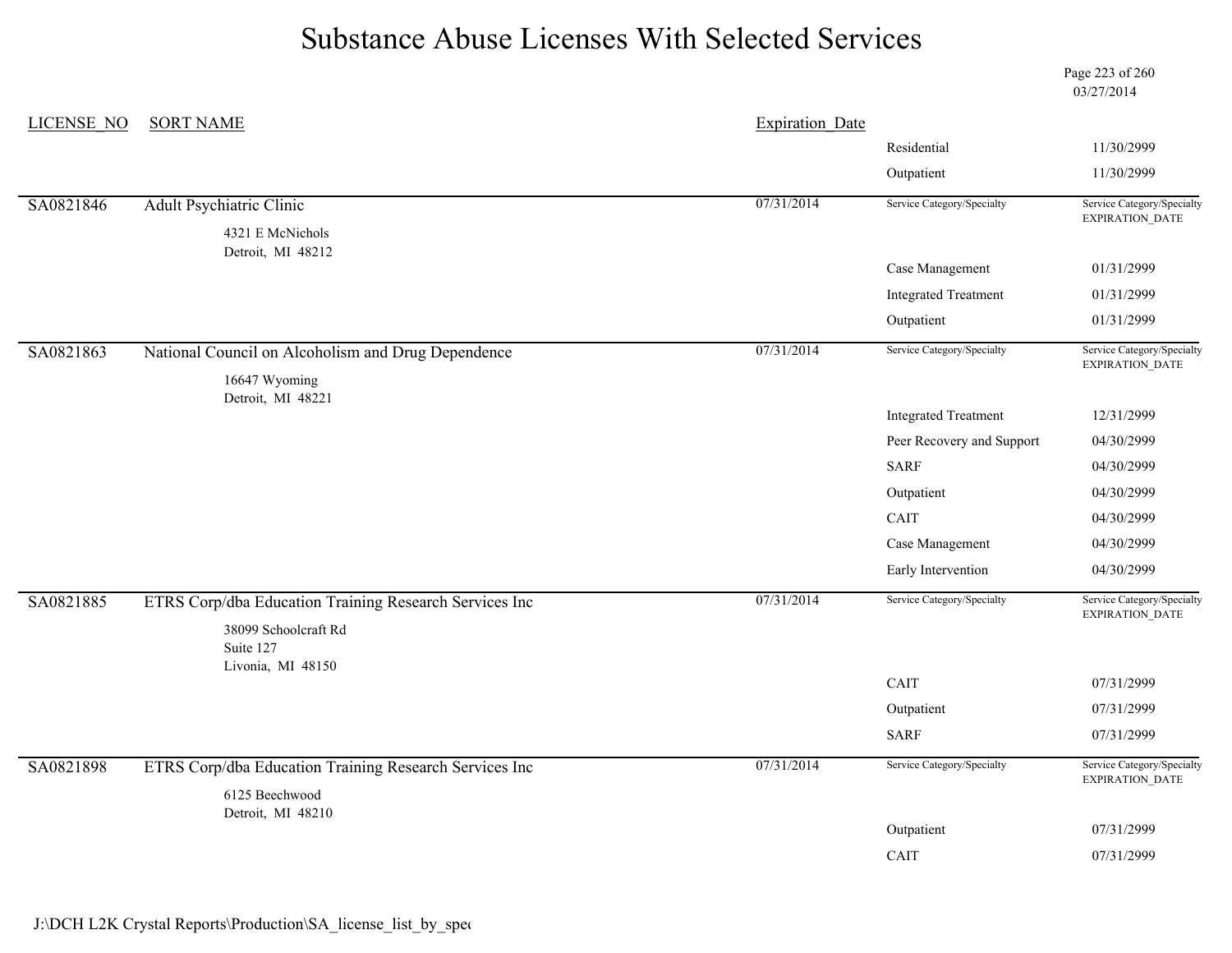Page 224 of 260 03/27/2014

| LICENSE NO | <b>SORT NAME</b>                                         | <b>Expiration Date</b> |                             |                                               |
|------------|----------------------------------------------------------|------------------------|-----------------------------|-----------------------------------------------|
|            |                                                          |                        | <b>SARF</b>                 | 07/31/2999                                    |
| SA0821916  | Detroit Hispanic Development Corp                        | 07/31/2014             | Service Category/Specialty  | Service Category/Specialty<br>EXPIRATION_DATE |
|            | 1211 Trumbull<br>Detroit, MI 48216                       |                        |                             |                                               |
|            |                                                          |                        | CAIT                        | 06/30/2999                                    |
|            |                                                          |                        | Outpatient                  | 06/30/2999                                    |
| SA0821928  | Hegira Programs Inc/aka PIC/Behavioral Diagnostic Center | 07/31/2014             | Service Category/Specialty  | Service Category/Specialty<br>EXPIRATION_DATE |
|            | 33505 Schoolcraft Road                                   |                        |                             |                                               |
|            | Suite 3                                                  |                        |                             |                                               |
|            | Livonia, MI 48150                                        |                        | Peer Recovery and Support   | 12/31/2999                                    |
|            |                                                          |                        | <b>Integrated Treatment</b> | 12/31/2999                                    |
|            |                                                          |                        | Outpatient                  | 03/31/2999                                    |
|            |                                                          |                        | Case Management             | 12/31/2999                                    |
| SA0821956  | Spectrum Child & Family Services/Your Choice Program     | 07/31/2014             | Service Category/Specialty  | Service Category/Specialty<br>EXPIRATION_DATE |
|            | 3031 W. Grand Blvd                                       |                        |                             |                                               |
|            | Ste. 370                                                 |                        |                             |                                               |
|            | Detroit, MI 48202                                        |                        | Outpatient                  | 07/31/2999                                    |
|            |                                                          |                        | CAIT                        | 07/31/2999                                    |
| SA0821957  | <b>Emmanuel House</b>                                    | 07/31/2014             | Service Category/Specialty  | Service Category/Specialty                    |
|            | 18570 Fitzpatrick Ct                                     |                        |                             | EXPIRATION_DATE                               |
|            | Detroit, MI 48228                                        |                        |                             |                                               |
|            |                                                          |                        | Peer Recovery and Support   | 07/31/2999                                    |
|            |                                                          |                        | CAIT                        | 07/31/2999                                    |
| SA0821988  | Hospice of Metropolitan Detroit Inc                      | 07/31/2014             | Service Category/Specialty  | Service Category/Specialty<br>EXPIRATION_DATE |
|            | 23001 Grand River                                        |                        |                             |                                               |
|            | Detroit, MI 48219                                        |                        | CAIT                        | 06/30/2999                                    |
|            |                                                          |                        |                             |                                               |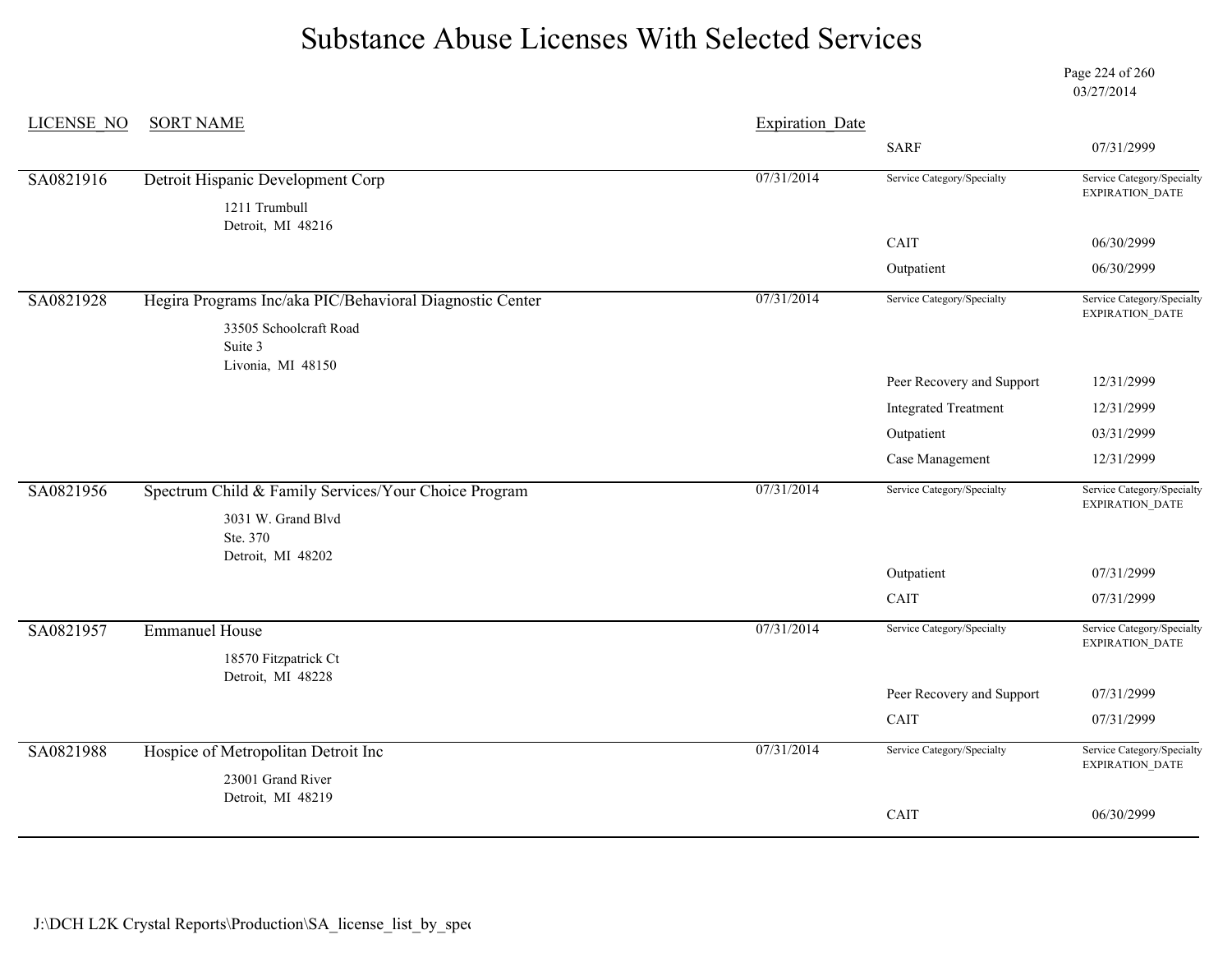Page 225 of 260 03/27/2014

| <b>LICENSE NO</b> | <b>SORT NAME</b>                                    | <b>Expiration Date</b> |                             |                                               |
|-------------------|-----------------------------------------------------|------------------------|-----------------------------|-----------------------------------------------|
| SA0822015         | Student Services/Dearborn Public Schools            | 07/31/2014             | Service Category/Specialty  | Service Category/Specialty<br>EXPIRATION_DATE |
|                   | 18700 Audette<br>Dearborn, MI 48124<br>CAIT         |                        |                             |                                               |
|                   |                                                     |                        |                             | 09/30/2999                                    |
| SA0822051         | Cherry Street Services, Inc.                        | 07/31/2014             | Service Category/Specialty  | Service Category/Specialty<br>EXPIRATION_DATE |
|                   | 11105 E Jefferson<br>Detroit, MI 48214              |                        |                             |                                               |
|                   |                                                     |                        | Early Intervention          | 03/31/2999                                    |
|                   |                                                     |                        | <b>Integrated Treatment</b> | 03/31/2999                                    |
|                   |                                                     |                        | Peer Recovery and Support   | 03/31/2999                                    |
|                   |                                                     |                        | Outpatient                  | 03/31/2999                                    |
|                   |                                                     |                        | CAIT                        | 03/31/2999                                    |
|                   |                                                     |                        | Residential                 | 03/31/2999                                    |
|                   |                                                     |                        | Case Management             | 03/31/2999                                    |
|                   |                                                     |                        | <b>SARF</b>                 | 03/31/2999                                    |
| SA0822054         | <b>Operation Get Down</b>                           | 07/31/2014             | Service Category/Specialty  | Service Category/Specialty<br>EXPIRATION_DATE |
|                   | 10100 Harper<br>Detroit, MI 48213                   |                        |                             |                                               |
|                   |                                                     |                        | Residential                 | 03/31/2999                                    |
|                   |                                                     |                        | Outpatient                  | 03/31/2999                                    |
|                   |                                                     |                        | CAIT                        | 03/31/2999                                    |
|                   |                                                     |                        | <b>SARF</b>                 | 03/31/2999                                    |
|                   |                                                     |                        | Case Management             | 12/31/2999                                    |
|                   |                                                     |                        | <b>Integrated Treatment</b> | 12/31/2999                                    |
|                   |                                                     |                        | Peer Recovery and Support   | 12/31/2999                                    |
| SA0822056         | Youth on the Edge of Greatness, Inc.<br>4401 Conner | 07/31/2014             | Service Category/Specialty  | Service Category/Specialty<br>EXPIRATION_DATE |
|                   | Detroit, MI 48213                                   |                        |                             |                                               |
|                   |                                                     |                        | CAIT                        | 04/30/2999                                    |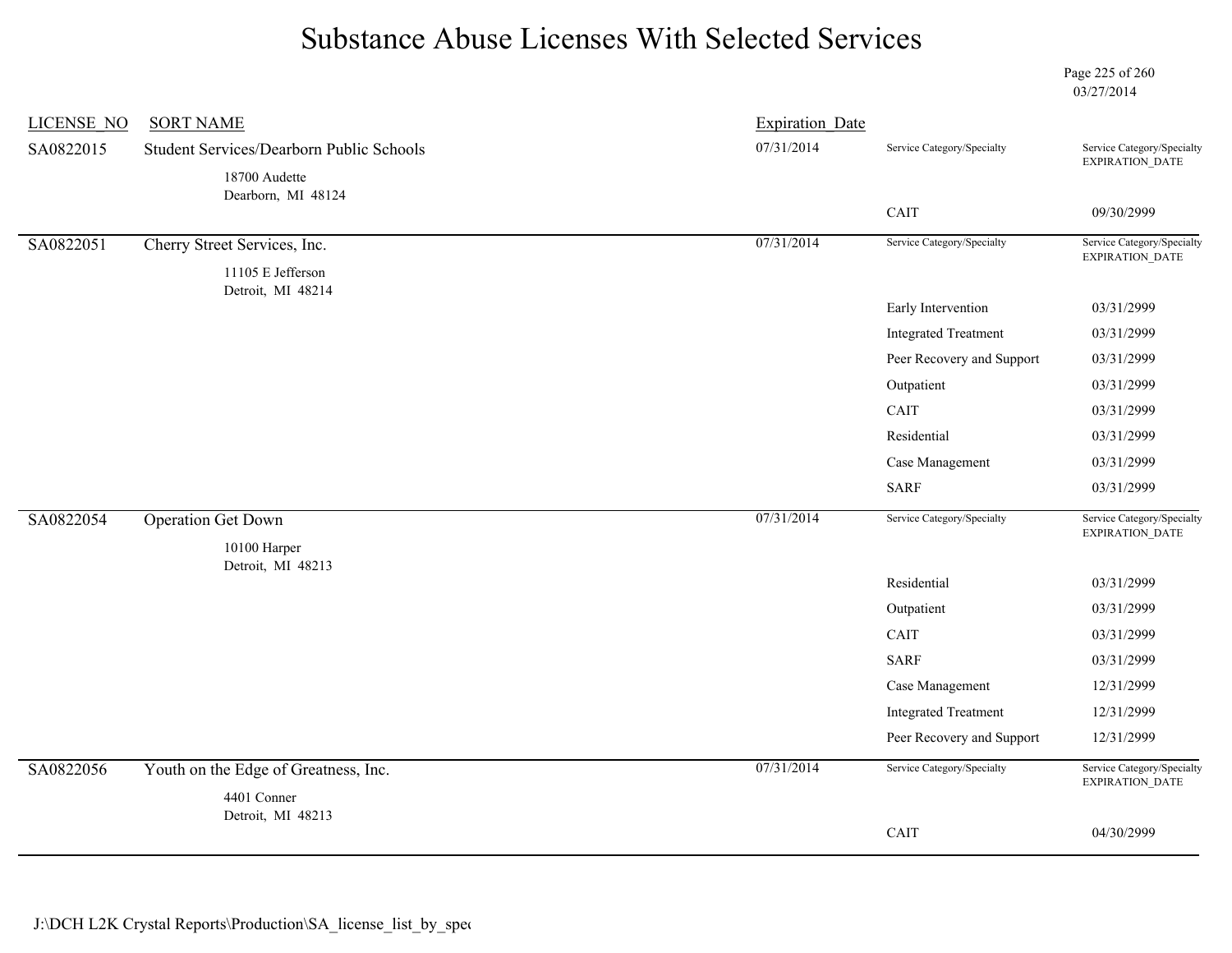Page 226 of 260 03/27/2014

| <b>LICENSE NO</b> | <b>SORT NAME</b>                                                     | <b>Expiration Date</b> |                            |                                                      |
|-------------------|----------------------------------------------------------------------|------------------------|----------------------------|------------------------------------------------------|
| SA0822059         | Psychotherapy & Counseling Services, P.C.                            | 07/31/2014             | Service Category/Specialty | Service Category/Specialty<br>EXPIRATION_DATE        |
|                   | 640 Griswold<br>Suite 300                                            |                        |                            |                                                      |
|                   | Northville, MI 48167                                                 |                        | Outpatient                 | 04/30/2999                                           |
| SA0822102         | ETRS/dba Education Training Research Services Inc                    | 07/31/2014             | Service Category/Specialty | Service Category/Specialty<br><b>EXPIRATION DATE</b> |
|                   | 20600 Eureka Rd                                                      |                        |                            |                                                      |
|                   | Ste 404                                                              |                        |                            |                                                      |
|                   | Taylor, MI 48180                                                     |                        | Outpatient                 | 07/31/2999                                           |
|                   |                                                                      |                        | <b>SARF</b>                | 07/31/2999                                           |
|                   |                                                                      |                        | CAIT                       | 07/31/2999                                           |
| SA0822111         | Health Management Systems of America                                 | 07/31/2014             | Service Category/Specialty | Service Category/Specialty<br>EXPIRATION_DATE        |
|                   | 37625 Ann Arbor Rd                                                   |                        |                            |                                                      |
|                   | <b>Ste 101</b>                                                       |                        |                            |                                                      |
|                   | Livonia, MI 48150                                                    |                        | <b>SARF</b>                | 08/31/2999                                           |
| SA0822117         | Professional, Preventive, Restoration, and Consultant Services, Inc. | 07/31/2014             | Service Category/Specialty | Service Category/Specialty<br><b>EXPIRATION DATE</b> |
|                   | 10138 W. McNichols                                                   |                        |                            |                                                      |
|                   | Detroit, MI 48221                                                    |                        | Outpatient                 | 07/31/2999                                           |
|                   |                                                                      |                        | <b>SARF</b>                | 07/31/2999                                           |
|                   |                                                                      |                        | CAIT                       | 07/31/2999                                           |
| SA0822137         | S.L.G. Professional Services Inc                                     | 07/31/2014             | Service Category/Specialty | Service Category/Specialty<br>EXPIRATION_DATE        |
|                   | 6599 Osage Ave                                                       |                        |                            |                                                      |
|                   | Allen Park, MI 48101                                                 |                        | CAIT                       | 08/31/2999                                           |
| SA0822149         | <b>Empowerment Zone Coalition Inc</b>                                | 07/31/2014             | Service Category/Specialty | Service Category/Specialty                           |
|                   | 4146 Lakewood Street                                                 |                        |                            | EXPIRATION_DATE                                      |
|                   | Detroit, MI 48215                                                    |                        |                            |                                                      |
|                   |                                                                      |                        | CAIT                       | 02/28/2999                                           |
|                   |                                                                      |                        |                            |                                                      |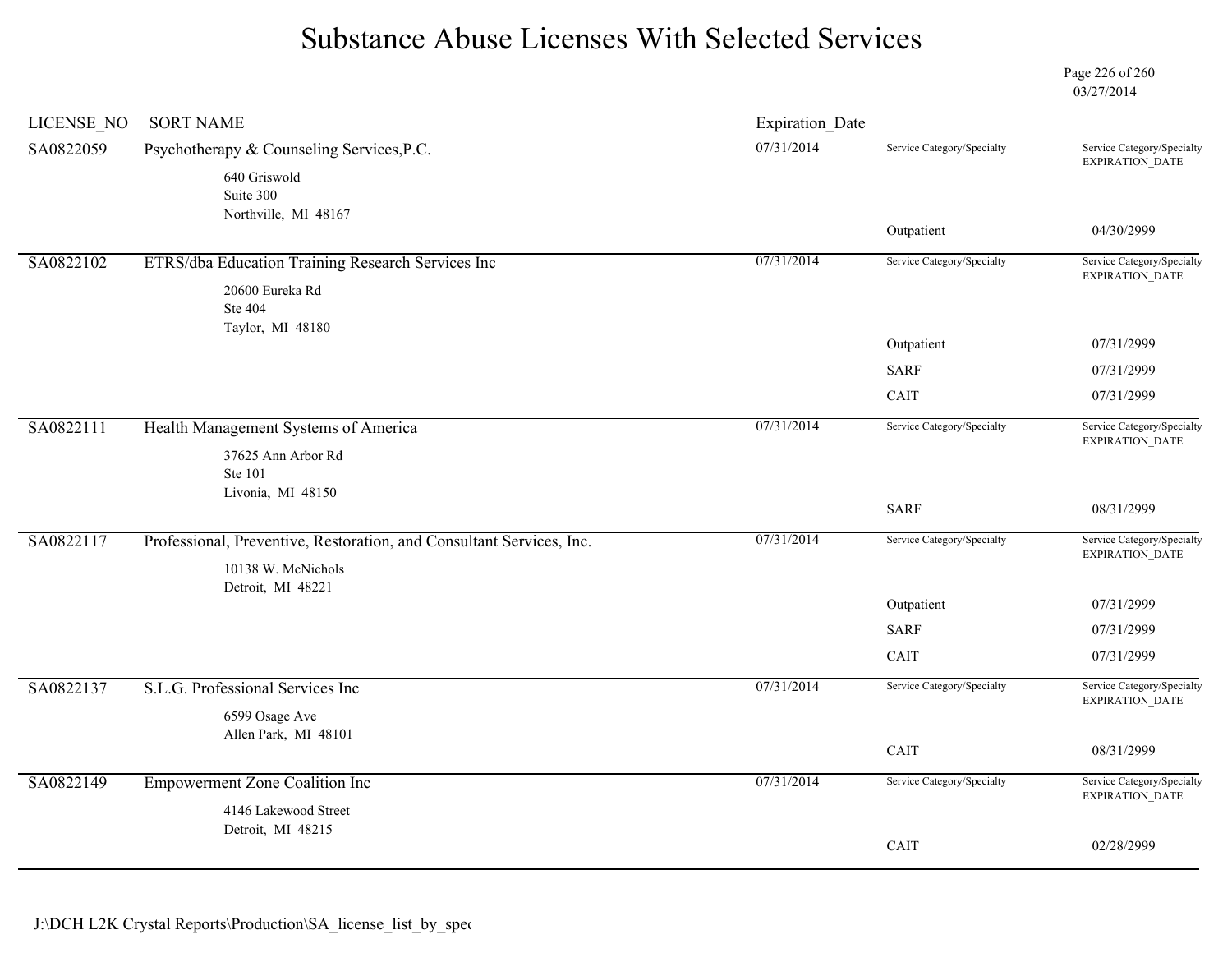Page 227 of 260 03/27/2014

| <b>LICENSE NO</b> | <b>SORT NAME</b>                                            | <b>Expiration Date</b> |                             |                                               |
|-------------------|-------------------------------------------------------------|------------------------|-----------------------------|-----------------------------------------------|
| SA0822153         | Value Options                                               | 07/31/2014             | Service Category/Specialty  | Service Category/Specialty<br>EXPIRATION_DATE |
|                   | 15350 North Commerce Drive<br>Ste 202<br>Dearborn, MI 48120 |                        |                             |                                               |
|                   |                                                             |                        | <b>SARF</b>                 | 11/30/2999                                    |
| SA0822154         | Value Options                                               | 07/31/2014             | Service Category/Specialty  | Service Category/Specialty<br>EXPIRATION_DATE |
|                   | 3850 Second Street<br>Ste 110<br>Wayne, MI 48184            |                        |                             |                                               |
|                   |                                                             |                        | <b>SARF</b>                 | 11/30/2999                                    |
| SA0822164         | Rainbow Center of Michigan Inc                              | 07/31/2014             | Service Category/Specialty  | Service Category/Specialty<br>EXPIRATION_DATE |
|                   | 12501 Hamilton Ave<br>Highland Park, MI 48203               |                        |                             |                                               |
|                   |                                                             |                        | Outpatient                  | 04/30/2999                                    |
|                   |                                                             |                        | Outpatient-Methadone        | 04/30/2999                                    |
| SA0822168         | Starfish Family Services/Lifespan Clinical Services         | 07/31/2014             | Service Category/Specialty  | Service Category/Specialty<br>EXPIRATION_DATE |
|                   | 18316 Middlebelt Rd<br>Livonia, MI 48152                    |                        |                             |                                               |
|                   |                                                             |                        | Outpatient                  | 06/30/2999                                    |
|                   |                                                             |                        | CAIT                        | 06/30/2999                                    |
| SA0822179         | Spiritual Israel's Community Outreach Program (S.I.C.O.P.)  | 07/31/2014             | Service Category/Specialty  | Service Category/Specialty<br>EXPIRATION_DATE |
|                   | 2727 Second Avenue<br>Suite 108                             |                        |                             |                                               |
|                   | Detroit, MI 48201                                           |                        | <b>Integrated Treatment</b> | 10/31/2999                                    |
|                   |                                                             |                        | Early Intervention          | 10/31/2999                                    |
|                   |                                                             |                        | Outpatient                  | 10/31/2999                                    |
|                   |                                                             |                        | Peer Recovery and Support   | 10/31/2999                                    |
|                   |                                                             |                        | Case Management             | 10/31/2999                                    |
|                   |                                                             |                        | CAIT                        | 10/31/2999                                    |
|                   |                                                             |                        |                             |                                               |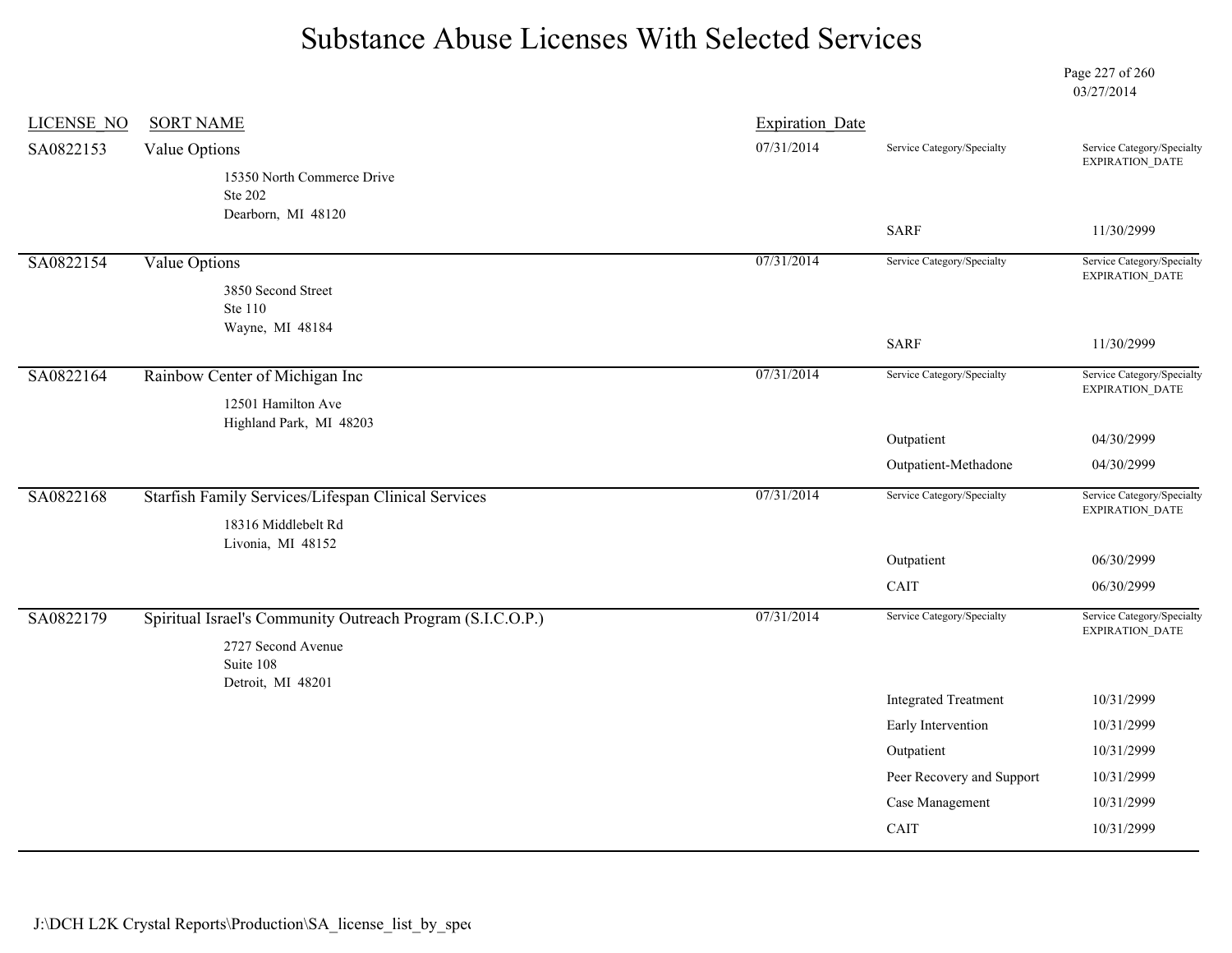Page 228 of 260 03/27/2014

| <b>LICENSE NO</b> | <b>SORT NAME</b>                                                             | <b>Expiration Date</b> |                             |                                               |
|-------------------|------------------------------------------------------------------------------|------------------------|-----------------------------|-----------------------------------------------|
| SA0822188         | Vantage Point-East                                                           | 07/31/2014             | Service Category/Specialty  | Service Category/Specialty<br>EXPIRATION_DATE |
|                   | 2400 East McNichols                                                          |                        |                             |                                               |
|                   | Detroit, MI 48210                                                            |                        | Outpatient                  | 04/30/2999                                    |
|                   |                                                                              |                        | CAIT                        | 04/30/2999                                    |
|                   |                                                                              |                        | Case Management             | 04/30/2999                                    |
|                   |                                                                              |                        | <b>SARF</b>                 | 04/30/2999                                    |
|                   |                                                                              |                        | <b>Integrated Treatment</b> | 12/31/2999                                    |
|                   |                                                                              |                        | Early Intervention          | 04/30/2999                                    |
|                   |                                                                              |                        | Peer Recovery and Support   | 04/30/2999                                    |
| SA0822246         | Heron Ridge Associates PLC<br>705 South Main Street, Suite 280               | 07/31/2014             | Service Category/Specialty  | Service Category/Specialty<br>EXPIRATION_DATE |
|                   | Plymouth, MI 48170                                                           |                        | <b>SARF</b>                 | 07/31/2999                                    |
|                   |                                                                              |                        | CAIT                        | 07/31/2999                                    |
|                   |                                                                              |                        | Outpatient                  | 07/31/2999                                    |
|                   |                                                                              |                        |                             |                                               |
| SA0822257         | <b>Beginning New Inc</b><br>7532 Dexter Blvd                                 | 07/31/2014             | Service Category/Specialty  | Service Category/Specialty<br>EXPIRATION_DATE |
|                   | Detroit, MI 48206                                                            |                        | Outpatient                  | 09/30/2999                                    |
|                   |                                                                              |                        | CAIT                        | 09/30/2999                                    |
|                   |                                                                              |                        |                             |                                               |
| SA0822263         | Growth Works Inc/Community Intervention & Treatment<br>50430 School House Rd | 07/31/2014             | Service Category/Specialty  | Service Category/Specialty<br>EXPIRATION_DATE |
|                   | Canton, MI 48187                                                             |                        | Early Intervention          | 10/31/2999                                    |
|                   |                                                                              |                        | Peer Recovery and Support   | 10/31/2999                                    |
|                   |                                                                              |                        | <b>SARF</b>                 | 10/31/2999                                    |
|                   |                                                                              |                        | CAIT                        | 10/31/2999                                    |
|                   |                                                                              |                        | Outpatient                  | 10/31/2999                                    |
|                   |                                                                              |                        |                             |                                               |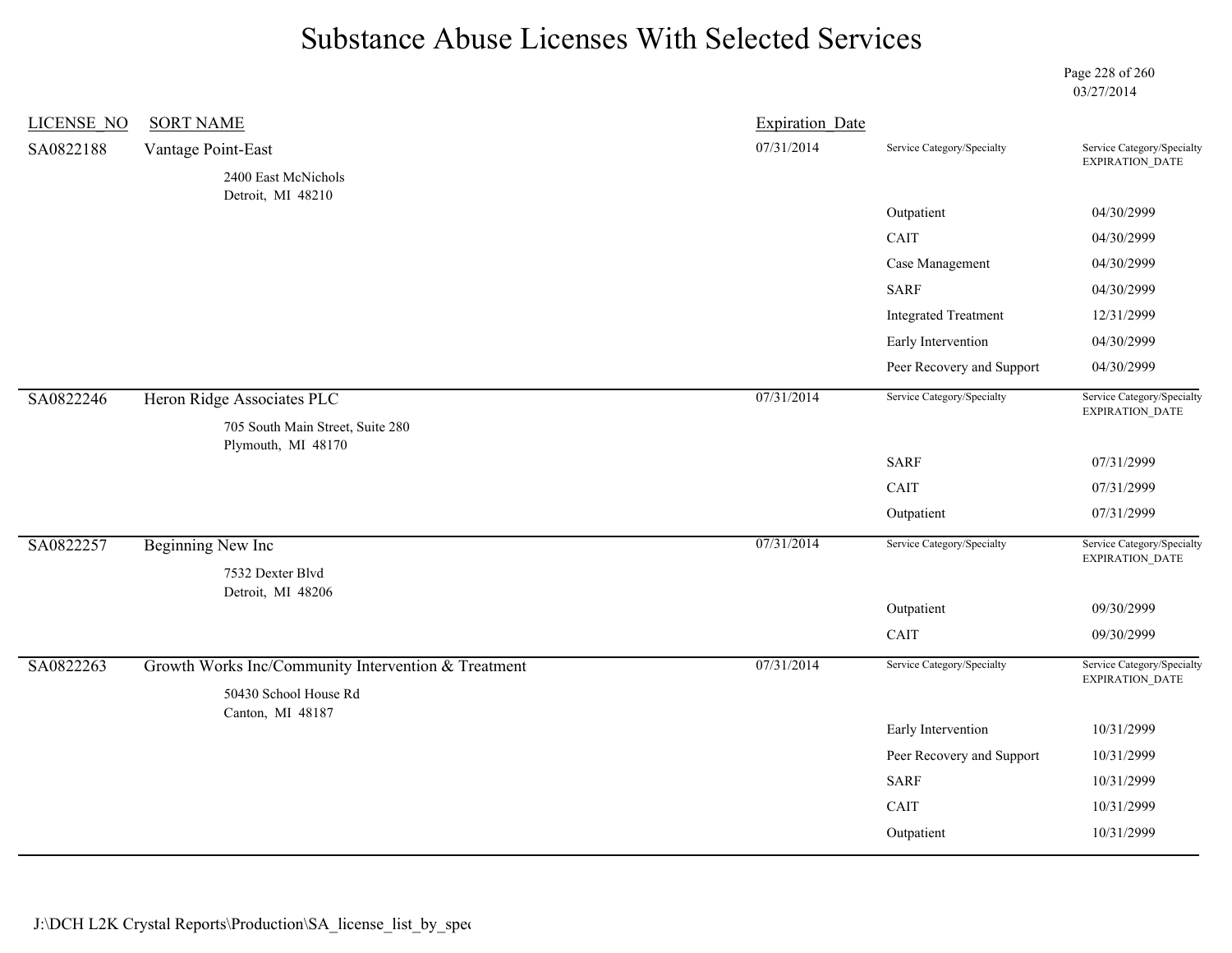Page 229 of 260 03/27/2014

| <b>LICENSE NO</b> | <b>SORT NAME</b>                        | <b>Expiration Date</b> |                                                          |                                                      |
|-------------------|-----------------------------------------|------------------------|----------------------------------------------------------|------------------------------------------------------|
| SA0822265         | Apex Behavioral Health -- Dearborn PLLC | 07/31/2014             | Service Category/Specialty                               | Service Category/Specialty<br>EXPIRATION_DATE        |
|                   | 6 Parklane Blvd.                        |                        |                                                          |                                                      |
|                   | Ste 695                                 |                        |                                                          |                                                      |
|                   | Dearborn, MI 48126                      |                        | CAIT                                                     | 11/30/2999                                           |
|                   |                                         |                        | Outpatient                                               | 11/30/2999                                           |
| SA0822267         | Apex Downriver Behavioral Health LLC    | 07/31/2014             | Service Category/Specialty                               | Service Category/Specialty<br>EXPIRATION_DATE        |
|                   | 19366 Allen Rd                          |                        |                                                          |                                                      |
|                   | Ste C<br>Brownstown, MI 48183           |                        |                                                          |                                                      |
|                   |                                         |                        | CAIT                                                     | 11/30/2999                                           |
|                   |                                         |                        | Outpatient                                               | 11/30/2999                                           |
| SA0822268         | Apex Behavioral Health Western Wayne    | 07/31/2014             | Service Category/Specialty                               | Service Category/Specialty<br>EXPIRATION_DATE        |
|                   | 1547 South Wayne Road                   |                        |                                                          |                                                      |
|                   | Westland, MI 48186                      |                        | Outpatient                                               | 11/30/2999                                           |
|                   |                                         |                        | CAIT                                                     |                                                      |
|                   |                                         |                        |                                                          | 11/30/2999                                           |
| SA0822273         | Quality Behavioral Health Inc           | 07/31/2014             | Service Category/Specialty                               | Service Category/Specialty<br><b>EXPIRATION DATE</b> |
|                   | 745-751 E Grand Blvd                    |                        |                                                          |                                                      |
|                   | Detroit, MI 48207                       |                        |                                                          |                                                      |
|                   |                                         |                        |                                                          |                                                      |
|                   |                                         |                        | Outpatient                                               | 02/28/2999                                           |
|                   |                                         |                        | Case Management<br><b>SARF</b>                           | 02/28/2999<br>02/28/2999                             |
|                   |                                         |                        |                                                          | 02/28/2999                                           |
|                   |                                         |                        | Early Intervention<br>Residential Detox                  |                                                      |
|                   |                                         |                        |                                                          | 02/28/2999                                           |
|                   |                                         |                        | <b>Integrated Treatment</b><br>Peer Recovery and Support | 02/28/2999<br>02/28/2999                             |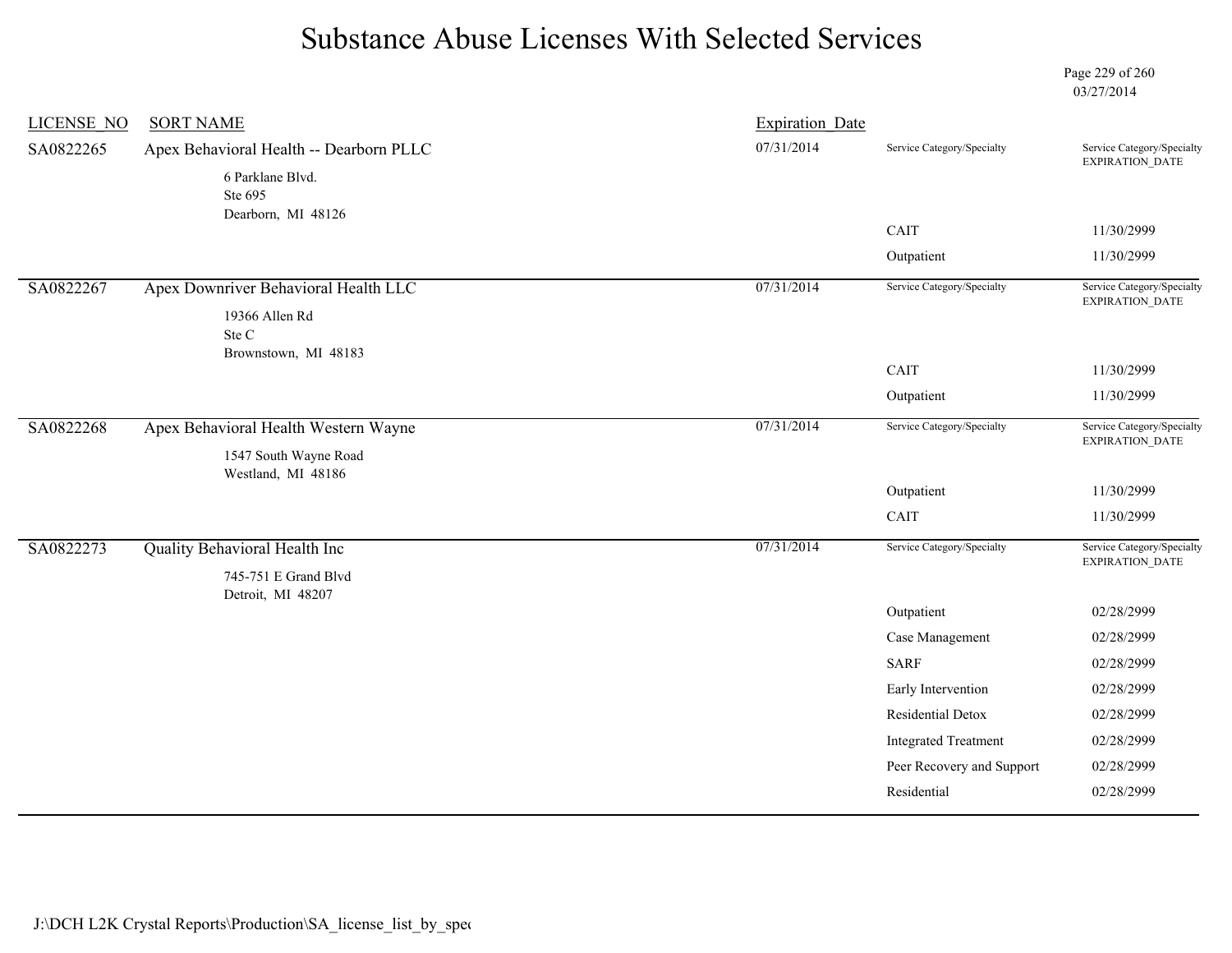Page 230 of 260 03/27/2014

| <b>LICENSE NO</b> | <b>SORT NAME</b>                                           | <b>Expiration Date</b> |                            |                                                      |
|-------------------|------------------------------------------------------------|------------------------|----------------------------|------------------------------------------------------|
| SA0822278         | Bureau of Substance Abuse Treatment, Prevention & Recovery | 07/31/2014             | Service Category/Specialty | Service Category/Specialty<br>EXPIRATION_DATE        |
|                   | 1151 Taylor Street<br><b>RM 317B</b>                       |                        |                            |                                                      |
|                   | Detroit, MI 48202                                          |                        | <b>SARF</b>                | 07/31/2999                                           |
|                   |                                                            |                        | CAIT                       | 07/31/2999                                           |
| SA0822312         | Trinity Health-MI/dba St Mary Mercy Hospital               | 07/31/2014             | Service Category/Specialty | Service Category/Specialty<br><b>EXPIRATION DATE</b> |
|                   | 36475 Five Mile Rd<br>Livonia, MI 48154                    |                        |                            |                                                      |
|                   |                                                            |                        | Residential                | 04/30/2999                                           |
|                   |                                                            |                        | CAIT                       | 04/30/2999                                           |
|                   |                                                            |                        | Outpatient                 | 04/30/2999                                           |
|                   |                                                            |                        | <b>Residential Detox</b>   | 04/30/2999                                           |
| SA0822337         | City of Detroit/S.T.E.P.S.                                 | 07/31/2014             | Service Category/Specialty | Service Category/Specialty<br>EXPIRATION_DATE        |
|                   | 2400 East McNichols<br>Detroit, MI 48212                   |                        |                            |                                                      |
|                   |                                                            |                        | CAIT                       | 09/30/2999                                           |
| SA0822354         | Pam's Place Counseling Center                              | 07/31/2014             | Service Category/Specialty | Service Category/Specialty<br><b>EXPIRATION DATE</b> |
|                   | 2441 West Grand Blvd<br>Ste 202                            |                        |                            |                                                      |
|                   | Detroit, MI 48208                                          |                        |                            |                                                      |
|                   |                                                            |                        | CAIT                       | 10/31/2999                                           |
| SA0822360         | Volunteers in Prevention Probation & Prisons Inc           | 07/31/2014             | Service Category/Specialty | Service Category/Specialty<br>EXPIRATION_DATE        |
|                   | Denby High School                                          |                        |                            |                                                      |
|                   | 12800 Kelly Road<br>Detroit, MI 48224                      |                        |                            |                                                      |
|                   |                                                            |                        | CAIT                       | 03/31/2999                                           |
| SA0822368         | Wayne State University Physicians Group                    | 07/31/2014             | Service Category/Specialty | Service Category/Specialty<br>EXPIRATION_DATE        |
|                   | 3901 Chrysler Service Drive                                |                        |                            |                                                      |
|                   | Detroit, MI 48201                                          |                        | Outpatient                 | 07/31/2999                                           |
|                   |                                                            |                        |                            |                                                      |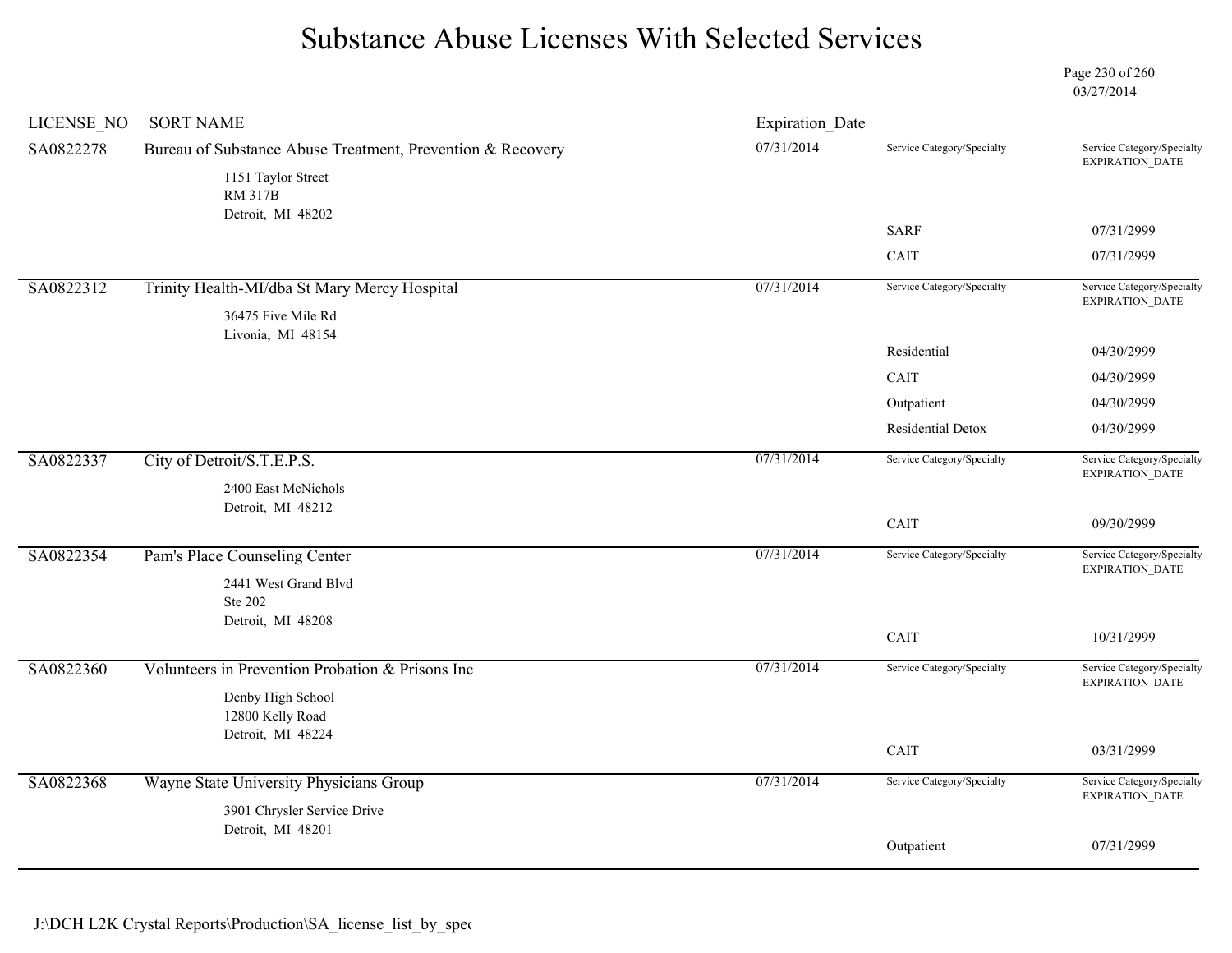Page 231 of 260 03/27/2014

| <b>LICENSE NO</b> | <b>SORT NAME</b>                                             | <b>Expiration Date</b> |                             |                                                      |
|-------------------|--------------------------------------------------------------|------------------------|-----------------------------|------------------------------------------------------|
| SA0822374         | Metro East Drug Treatment Corporation/Outer Drive Clinic #4  | 07/31/2014             | Service Category/Specialty  | Service Category/Specialty                           |
|                   | 1475 E Outer Drive<br>P.O. Box 13408<br>Detroit, MI 48213    |                        |                             | EXPIRATION_DATE                                      |
|                   |                                                              |                        | CAIT                        | 01/31/2999                                           |
| SA0822385         | St Joseph Mercy Hospital Outpatient Behavioral Services      | 07/31/2014             | Service Category/Specialty  | Service Category/Specialty<br>EXPIRATION_DATE        |
|                   | 2200 Canton Center Rd<br>Ste 200B<br>Canton, MI 48187        |                        |                             |                                                      |
|                   |                                                              |                        | Outpatient                  | 06/30/2999                                           |
| SA0822478         | Vista Maria<br>20651 West Warren Ave                         | 07/31/2014             | Service Category/Specialty  | Service Category/Specialty<br>EXPIRATION_DATE        |
|                   | Dearborn Heights, MI 48127                                   |                        | <b>Integrated Treatment</b> | 10/31/2999                                           |
|                   |                                                              |                        | Residential                 | 10/31/2999                                           |
|                   |                                                              |                        | Outpatient                  | 10/31/2999                                           |
|                   |                                                              |                        | CAIT                        | 10/31/2999                                           |
|                   |                                                              |                        | Early Intervention          | 10/31/2999                                           |
| SA0822481         | The Guidance Center<br>19291 Northline Rd                    | 07/31/2014             | Service Category/Specialty  | Service Category/Specialty<br>EXPIRATION_DATE        |
|                   | Southgate, MI 48195                                          |                        |                             |                                                      |
|                   |                                                              |                        | CAIT                        | 07/31/2999                                           |
|                   |                                                              |                        | Outpatient                  | 07/31/2999                                           |
| SA0822483         | <b>Community Health Awareness Group</b><br>1300 West Fort St | 07/31/2014             | Service Category/Specialty  | Service Category/Specialty<br><b>EXPIRATION DATE</b> |
|                   | Detroit, MI 48226                                            |                        | <b>Integrated Treatment</b> | 04/30/2999                                           |
|                   |                                                              |                        | <b>SARF</b>                 | 04/30/2999                                           |
|                   |                                                              |                        | Case Management             | 04/30/2999                                           |
|                   |                                                              |                        | Outpatient                  | 04/30/2999                                           |
|                   |                                                              |                        | Peer Recovery and Support   | 04/30/2999                                           |
|                   |                                                              |                        |                             |                                                      |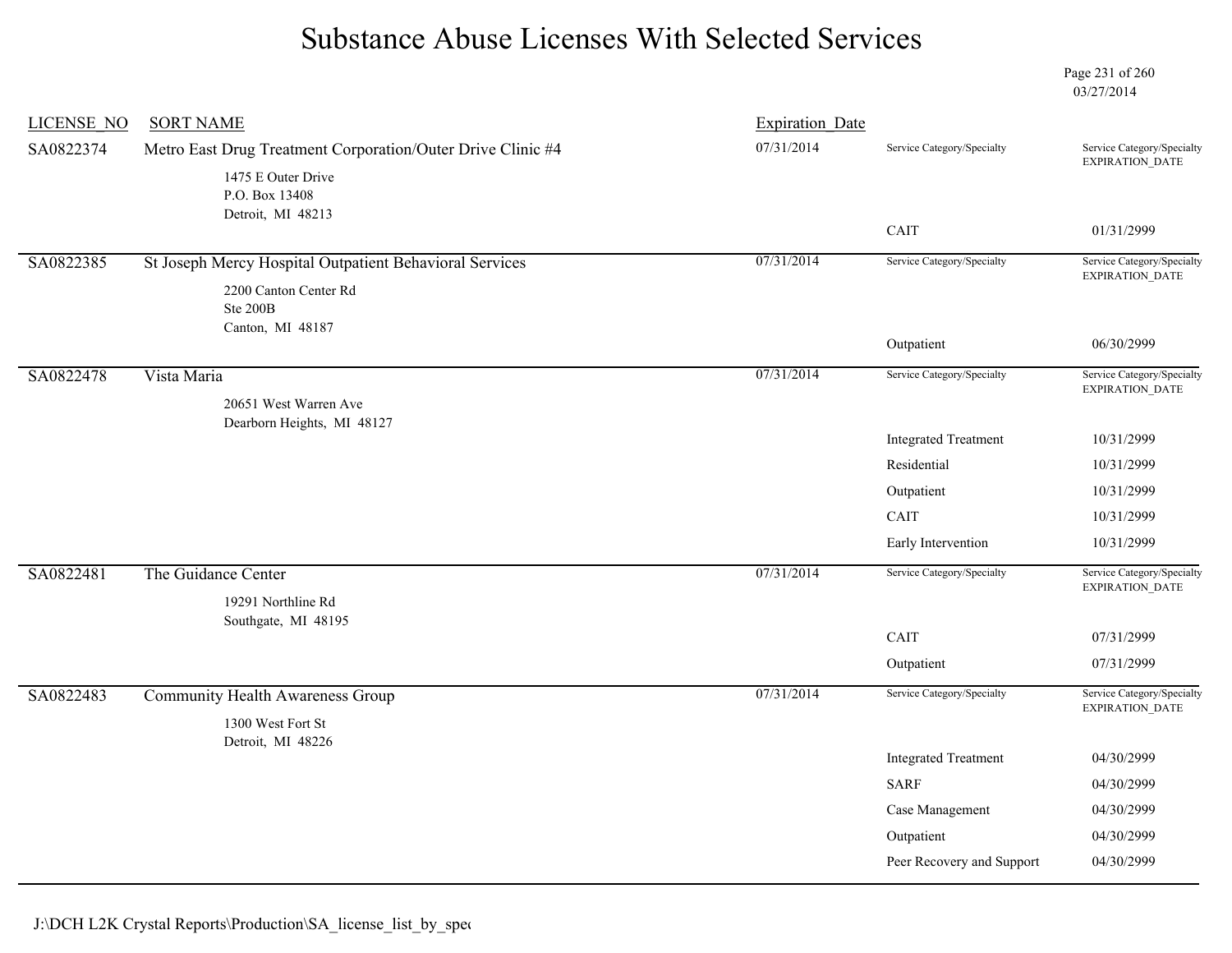Page 232 of 260 03/27/2014

| <b>LICENSE NO</b> | <b>SORT NAME</b>                                               | <b>Expiration Date</b> |                             |                                                      |
|-------------------|----------------------------------------------------------------|------------------------|-----------------------------|------------------------------------------------------|
| SA0822488         | Agape Connections International                                | 07/31/2014             | Service Category/Specialty  | Service Category/Specialty<br>EXPIRATION_DATE        |
|                   | 16101-07 East Warren<br>Detroit, MI 48224                      |                        |                             |                                                      |
|                   |                                                                |                        | CAIT                        | 04/30/2999                                           |
| SA0822496         | Creating a Healthy Community Program, Inc.                     | 07/31/2014             | Service Category/Specialty  | Service Category/Specialty<br>EXPIRATION_DATE        |
|                   | PO Box 36083<br>5575 Conner<br>Suite 204B<br>Detroit, MI 48213 |                        |                             |                                                      |
|                   |                                                                |                        | CAIT                        | 07/31/2999                                           |
|                   |                                                                |                        | Outpatient                  | 07/31/2999                                           |
|                   |                                                                |                        | <b>Integrated Treatment</b> | 07/31/2999                                           |
|                   |                                                                |                        | Peer Recovery and Support   | 07/31/2999                                           |
|                   |                                                                |                        | Case Management             | 07/31/2999                                           |
|                   |                                                                |                        | Early Intervention          | 07/31/2999                                           |
| SA0822507         | Northwest Industrial Drug Rehabilitation Clinic<br>9600 Dexter | 07/31/2014             | Service Category/Specialty  | Service Category/Specialty<br>EXPIRATION_DATE        |
|                   | Detroit, MI 48206                                              |                        | Outpatient                  | 12/31/2999                                           |
|                   |                                                                |                        | Outpatient-Methadone        | 12/31/2999                                           |
|                   |                                                                |                        |                             |                                                      |
| SA0822557         | Quality Behavioral Health Inc                                  | 07/31/2014             | Service Category/Specialty  | Service Category/Specialty<br><b>EXPIRATION DATE</b> |
|                   | 8613 West Vernor Highway<br>Detroit, MI 48209                  |                        |                             |                                                      |
|                   |                                                                |                        | Peer Recovery and Support   | 02/28/2999                                           |
|                   |                                                                |                        | Outpatient                  | 02/28/2999                                           |
|                   |                                                                |                        | Case Management             | 02/28/2999                                           |
|                   |                                                                |                        | <b>Integrated Treatment</b> | 02/28/2999                                           |
|                   |                                                                |                        | Early Intervention          | 02/28/2999                                           |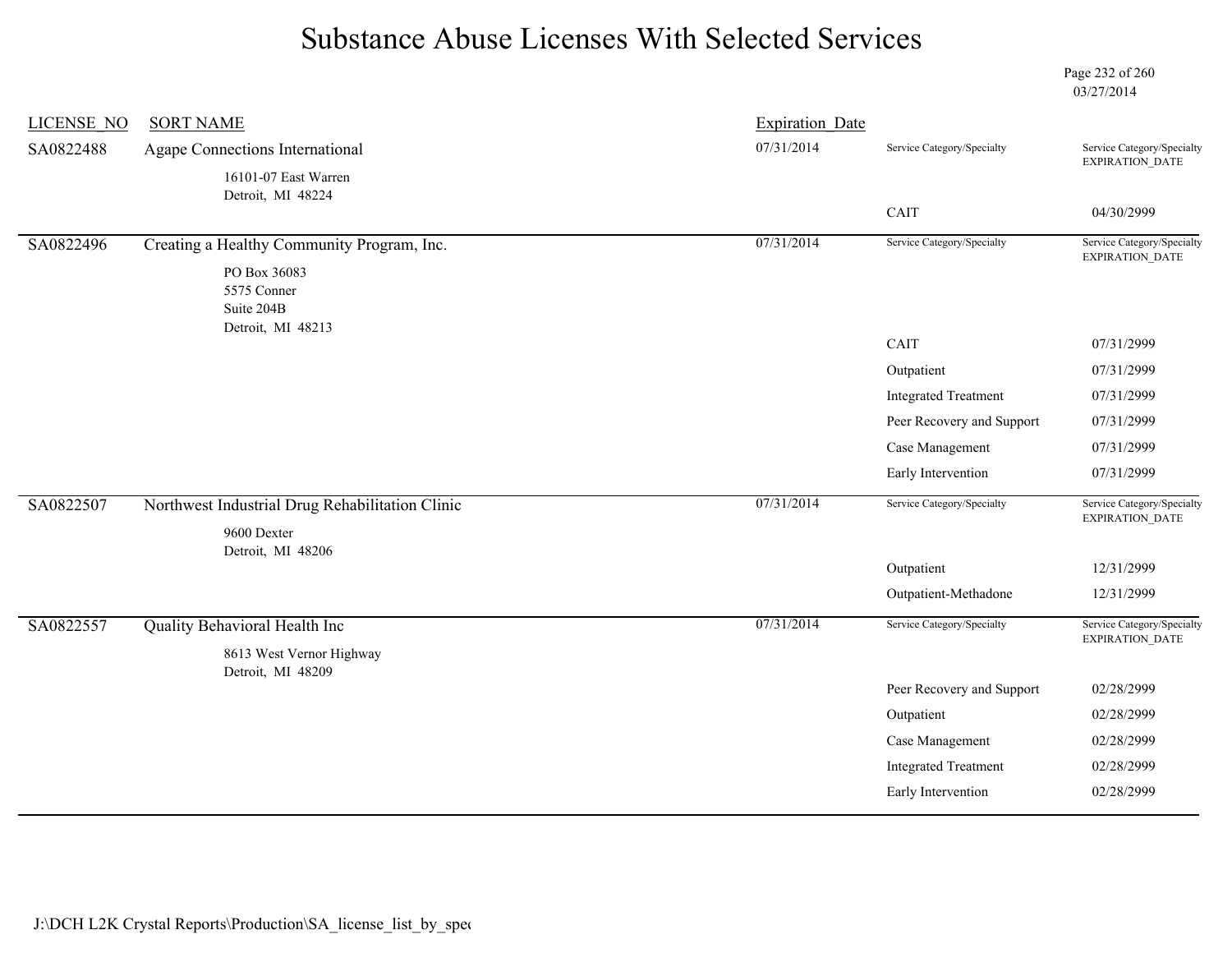Page 233 of 260 03/27/2014

| LICENSE NO | <b>SORT NAME</b>                                                                                                 | <b>Expiration Date</b> |                             |                                                      |
|------------|------------------------------------------------------------------------------------------------------------------|------------------------|-----------------------------|------------------------------------------------------|
| SA0822577  | PPPS III                                                                                                         | 07/31/2014             | Service Category/Specialty  | Service Category/Specialty                           |
|            | 2888 W. Grand Blvd.                                                                                              |                        |                             | <b>EXPIRATION DATE</b>                               |
|            | Suite 360                                                                                                        |                        |                             |                                                      |
|            | Detroit, MI 48202                                                                                                |                        | Case Management             | 02/28/2999                                           |
|            |                                                                                                                  |                        | <b>Integrated Treatment</b> | 02/28/2999                                           |
|            |                                                                                                                  |                        | CAIT                        | 02/28/2999                                           |
|            |                                                                                                                  |                        | <b>SARF</b>                 | 02/28/2999                                           |
|            |                                                                                                                  |                        | Peer Recovery and Support   | 12/31/2999                                           |
|            |                                                                                                                  |                        | Outpatient                  | 02/28/2999                                           |
|            |                                                                                                                  |                        | Early Intervention          | 02/28/2999                                           |
| SA0822584  | CLASS (Changing Lives and Staying Sober)                                                                         | 07/31/2014             | Service Category/Specialty  | Service Category/Specialty<br>EXPIRATION_DATE        |
|            | 17405 Lahser<br>Detroit, MI 48219                                                                                |                        |                             |                                                      |
|            |                                                                                                                  |                        | Outpatient                  | 12/31/2999                                           |
|            |                                                                                                                  |                        | Early Intervention          | 12/31/2999                                           |
|            |                                                                                                                  |                        | CAIT                        | 10/31/2999                                           |
| SA0822607  | New Oakland Child Adolescent & Family Center                                                                     | 07/31/2014             | Service Category/Specialty  | Service Category/Specialty<br>EXPIRATION_DATE        |
|            | 31500 Schoolcraft<br>Livonia, MI 48150                                                                           |                        |                             |                                                      |
|            |                                                                                                                  |                        | Outpatient                  | 05/31/2999                                           |
| SA0822611  | Business & Professional Women's Organization of Greater Northwest Church of<br>God in Christ 811 Rosa Parks Blvd | 07/31/2014             | Service Category/Specialty  | Service Category/Specialty<br>EXPIRATION_DATE        |
|            | Detroit, MI 48238                                                                                                |                        |                             |                                                      |
|            |                                                                                                                  |                        | CAIT                        | 01/31/2999                                           |
| SA0822631  | The Ma'at Project                                                                                                | 07/31/2014             | Service Category/Specialty  | Service Category/Specialty<br><b>EXPIRATION DATE</b> |
|            | 736 Lothrop                                                                                                      |                        |                             |                                                      |
|            | Detroit, MI 48202                                                                                                |                        | CAIT                        | 09/30/2999                                           |
|            |                                                                                                                  |                        |                             |                                                      |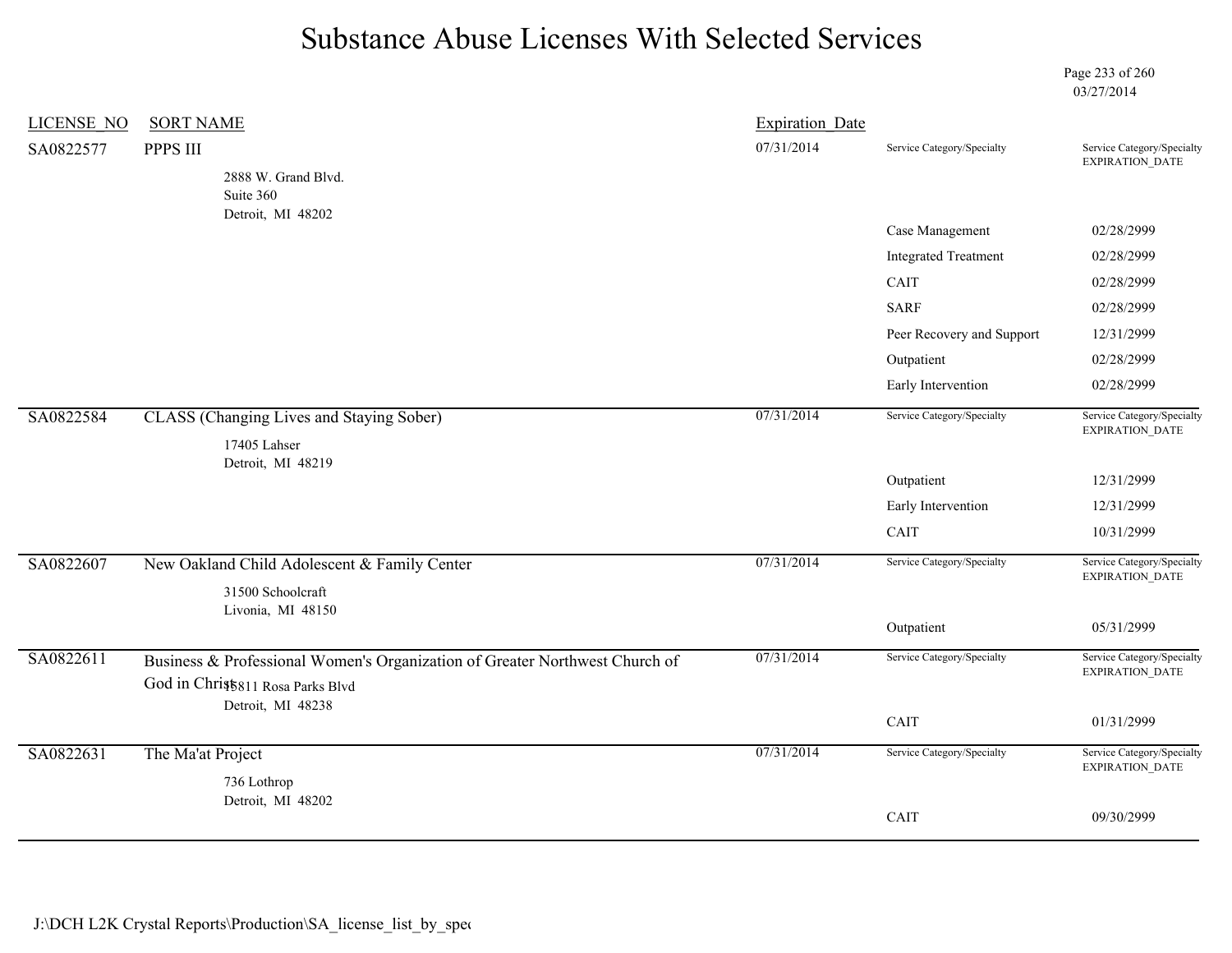Page 234 of 260 03/27/2014

| <b>LICENSE NO</b> | <b>SORT NAME</b>                                                   | <b>Expiration Date</b> |                             |                                                      |
|-------------------|--------------------------------------------------------------------|------------------------|-----------------------------|------------------------------------------------------|
| SA0822711         | Acclaim Community Outreach Services Inc                            | 07/31/2014             | Service Category/Specialty  | Service Category/Specialty<br>EXPIRATION_DATE        |
|                   | 13333 East Warren<br>P.O. Box 15299<br>Detroit, MI 48215           |                        |                             |                                                      |
|                   |                                                                    |                        | CAIT                        | 12/31/2999                                           |
| SA0822715         | Stonebrook Counseling Associates PLLC                              | 07/31/2014             | Service Category/Specialty  | Service Category/Specialty<br><b>EXPIRATION DATE</b> |
|                   | 37799 Professional Center Drive<br>Suite 106<br>Livonia, MI 48154  |                        |                             |                                                      |
|                   |                                                                    |                        | CAIT                        | 01/31/2999                                           |
|                   |                                                                    |                        | Outpatient                  | 01/31/2999                                           |
| SA0822743         | <b>Team Mental Health Services</b><br>14799 Dix-Toledo Road        | 07/31/2014             | Service Category/Specialty  | Service Category/Specialty<br>EXPIRATION_DATE        |
|                   | Southgate, MI 48195                                                |                        | Peer Recovery and Support   | 04/30/2999                                           |
|                   |                                                                    |                        | <b>Integrated Treatment</b> | 04/30/2999                                           |
|                   |                                                                    |                        | Early Intervention          | 04/30/2999                                           |
|                   |                                                                    |                        | Case Management             | 04/30/2999                                           |
|                   |                                                                    |                        | Outpatient                  | 04/30/2999                                           |
| SA0822761         | Keep It Moving Inc                                                 | 07/31/2014             | Service Category/Specialty  | Service Category/Specialty<br>EXPIRATION_DATE        |
|                   | 4781 Iroquois<br>Detroit, MI 48214                                 |                        | CAIT                        | 07/31/2999                                           |
| SA0822774         | Laying the Foundation Wellness, Prevention, and Treatment Alliance | 07/31/2014             | Service Category/Specialty  | Service Category/Specialty                           |
|                   | 3837 West Seven Mile Road<br>Detroit, MI 48221                     |                        |                             | EXPIRATION_DATE                                      |
|                   |                                                                    |                        | CAIT                        | 04/30/2999                                           |
| SA0822778         | Positive Images Inc                                                | 07/31/2014             | Service Category/Specialty  | Service Category/Specialty<br>EXPIRATION_DATE        |
|                   | 13336 E Warren<br>Detroit, MI 48215                                |                        |                             |                                                      |
|                   |                                                                    |                        | Outpatient                  | 11/30/2999                                           |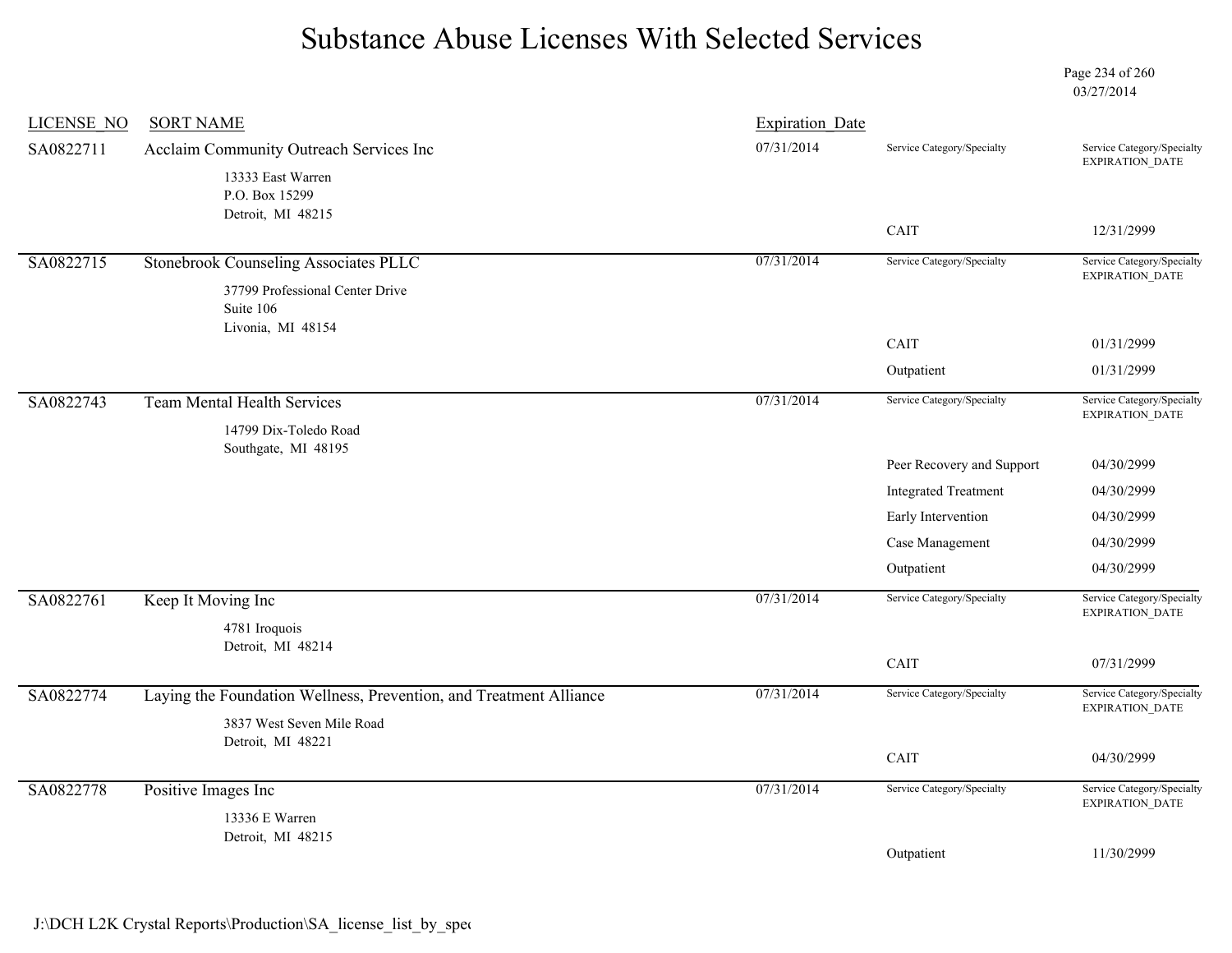Page 235 of 260 03/27/2014

| <b>LICENSE NO</b> | <b>SORT NAME</b>                       | <b>Expiration Date</b> |                             |                                               |
|-------------------|----------------------------------------|------------------------|-----------------------------|-----------------------------------------------|
|                   |                                        |                        | CAIT                        | 11/30/2999                                    |
|                   |                                        |                        | Case Management             | 11/30/2999                                    |
|                   |                                        |                        | <b>Integrated Treatment</b> | 11/30/2999                                    |
|                   |                                        |                        | Early Intervention          | 11/30/2999                                    |
|                   |                                        |                        | Peer Recovery and Support   | 11/30/2999                                    |
| SA0822820         | Elmhurst Home Inc/Naomi's Nest         | 07/31/2014             | Service Category/Specialty  | Service Category/Specialty<br>EXPIRATION_DATE |
|                   | 245 Pitkin                             |                        |                             |                                               |
|                   | Highland Park, MI 48203                |                        | Peer Recovery and Support   | 04/30/2999                                    |
|                   |                                        |                        | <b>Integrated Treatment</b> | 04/30/2999                                    |
|                   |                                        |                        | Residential                 | 04/30/2999                                    |
|                   |                                        |                        | Outpatient                  | 04/30/2999                                    |
| SA0822822         | <b>Urban Solutions Inc</b>             | 07/31/2014             | Service Category/Specialty  | Service Category/Specialty                    |
|                   | 1943 Hyde Pk Dr                        |                        |                             | EXPIRATION_DATE                               |
|                   | Detroit, MI 48207                      |                        |                             |                                               |
|                   |                                        |                        | CAIT                        | 04/30/2999                                    |
| SA0822823         | Apex Behavioral Health Western Wayne   | 07/31/2014             | Service Category/Specialty  | Service Category/Specialty<br>EXPIRATION_DATE |
|                   | 199 North Main St                      |                        |                             |                                               |
|                   | Plymouth, MI 48170                     |                        | Outpatient                  | 11/30/2999                                    |
| SA0822831         | <b>GRACE Substance Abuse Outreach</b>  | 07/31/2014             | Service Category/Specialty  | Service Category/Specialty                    |
|                   |                                        |                        |                             | <b>EXPIRATION DATE</b>                        |
|                   | 23500 W 7 Mile Rd<br>Detroit, MI 48219 |                        |                             |                                               |
|                   |                                        |                        | CAIT                        | 10/31/2999                                    |
| SA0822858         | Guidance and Prevention Services Inc   | 07/31/2014             | Service Category/Specialty  | Service Category/Specialty                    |
|                   | 2649 Caniff                            |                        |                             | EXPIRATION_DATE                               |
|                   | Hamtramck, MI 48212                    |                        | <b>SARF</b>                 | 07/31/2999                                    |
|                   |                                        |                        | CAIT                        | 07/31/2999                                    |
|                   |                                        |                        |                             | 07/31/2999                                    |
|                   |                                        |                        | Outpatient                  |                                               |

J:\DCH L2K Crystal Reports\Production\SA\_license\_list\_by\_spec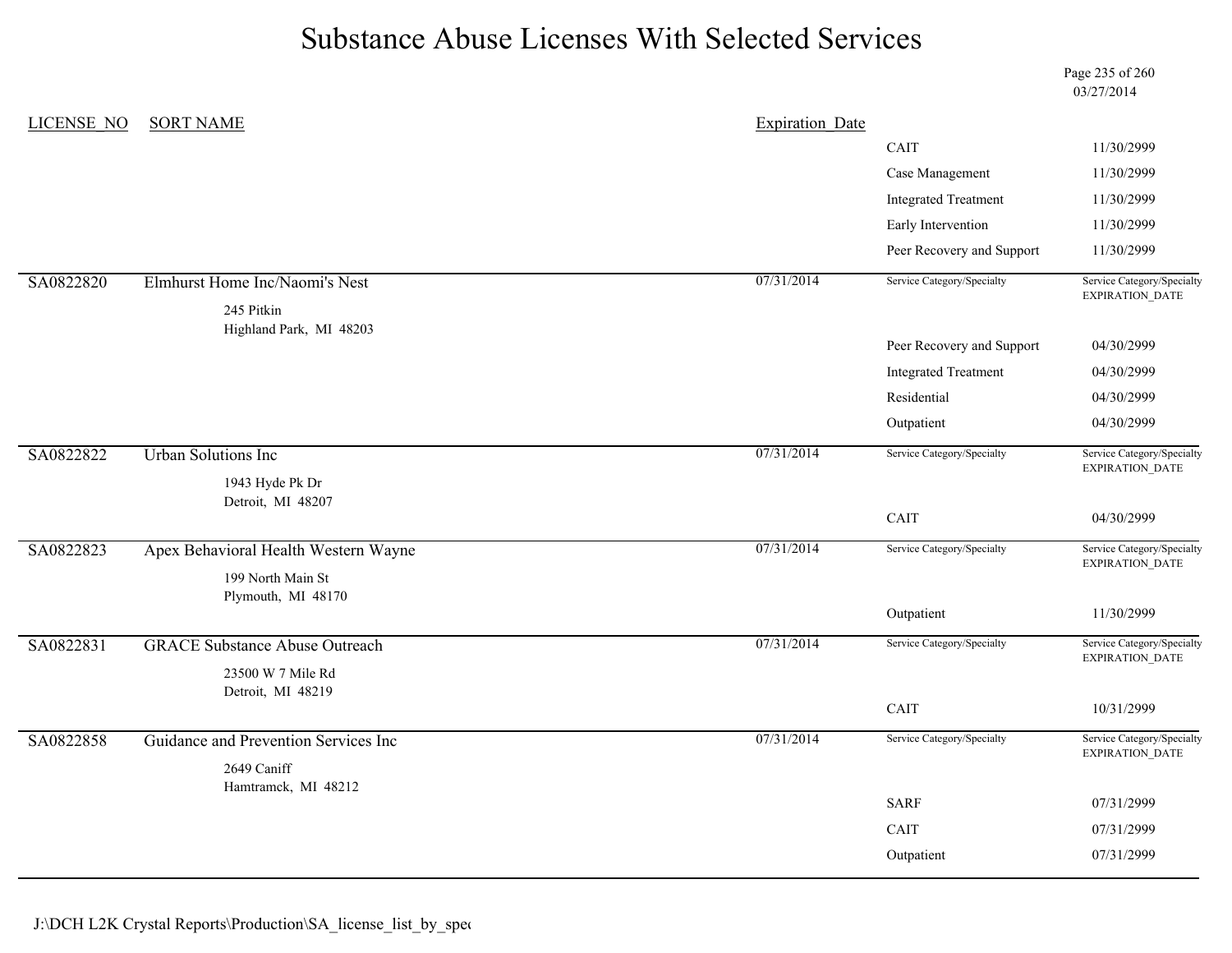Page 236 of 260 03/27/2014

| <b>LICENSE NO</b> | <b>SORT NAME</b>                                      | <b>Expiration Date</b> |                            |                                               |
|-------------------|-------------------------------------------------------|------------------------|----------------------------|-----------------------------------------------|
| SA0822859         | <b>CARE</b> Inc of Detroit                            | 07/31/2014             | Service Category/Specialty | Service Category/Specialty<br>EXPIRATION_DATE |
|                   | 4100 W McNichols                                      |                        |                            |                                               |
|                   | Detroit, MI 48221                                     |                        | <b>SARF</b>                | 07/31/2999                                    |
|                   |                                                       |                        | CAIT                       | 07/31/2999                                    |
|                   |                                                       |                        | Outpatient                 | 07/31/2999                                    |
| SA0822862         | Working For The Lord Ministry Drug Prevention Program | 07/31/2014             | Service Category/Specialty | Service Category/Specialty                    |
|                   |                                                       |                        |                            | EXPIRATION_DATE                               |
|                   | 1772 Emmons<br>Wyandotte, MI 48192                    |                        |                            |                                               |
|                   |                                                       |                        | CAIT                       | 07/31/2999                                    |
|                   |                                                       |                        | <b>SARF</b>                | 07/31/2999                                    |
|                   |                                                       |                        | Outpatient                 | 07/31/2999                                    |
| SA0822870         | Detroit Recovery Project Inc.                         | 07/31/2014             | Service Category/Specialty | Service Category/Specialty                    |
|                   | 335 E Grand Blvd                                      |                        |                            | EXPIRATION_DATE                               |
|                   | Detroit, MI 48207                                     |                        |                            |                                               |
|                   |                                                       |                        | Outpatient                 | 07/31/2999                                    |
|                   |                                                       |                        | CAIT                       | 07/31/2999                                    |
| SA0822887         | Life Organization of Detroit                          | 07/31/2014             | Service Category/Specialty | Service Category/Specialty<br>EXPIRATION_DATE |
|                   | 1214 Griswold                                         |                        |                            |                                               |
|                   | Ste 912                                               |                        |                            |                                               |
|                   | Detroit, MI 48226                                     |                        | CAIT                       | 02/28/2999                                    |
| SA0822914         | A Few Steps                                           | 07/31/2014             | Service Category/Specialty | Service Category/Specialty                    |
|                   | 14219 Flanders                                        |                        |                            | EXPIRATION_DATE                               |
|                   | Detroit, MI 48205                                     |                        |                            |                                               |
|                   |                                                       |                        | Outpatient                 | 06/30/2999                                    |
|                   |                                                       |                        | <b>SARF</b>                | 06/30/2999                                    |
|                   |                                                       |                        | CAIT                       | 06/30/2999                                    |
| SA0822916         | Safe Step LLC                                         | 07/31/2014             | Service Category/Specialty | Service Category/Specialty<br>EXPIRATION_DATE |
|                   | 917 South Merriman Road                               |                        |                            |                                               |

Westland, MI 48186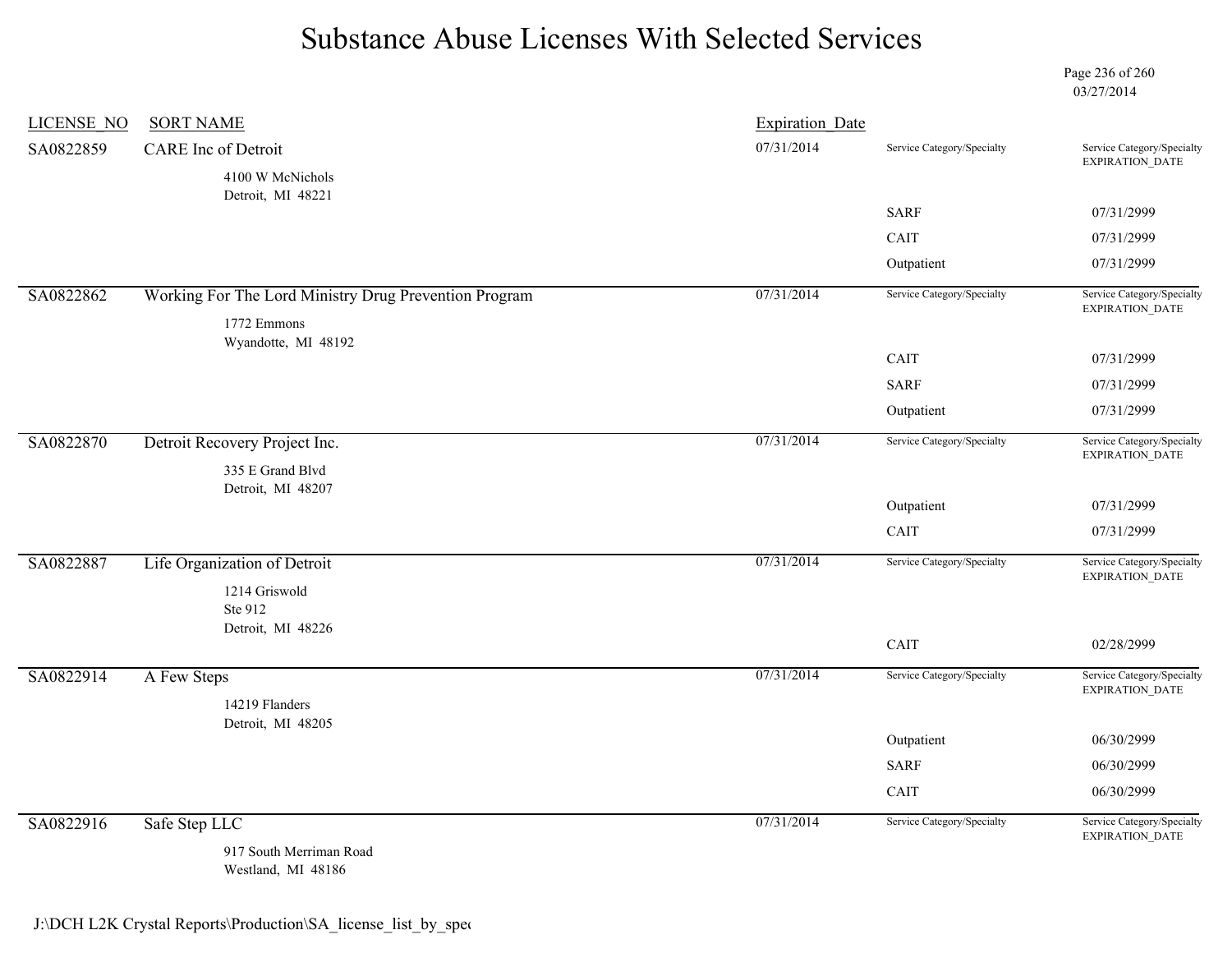Page 237 of 260 03/27/2014

| <b>LICENSE NO</b> | <b>SORT NAME</b>                         | <b>Expiration Date</b> |                                                                                                                     |                                               |
|-------------------|------------------------------------------|------------------------|---------------------------------------------------------------------------------------------------------------------|-----------------------------------------------|
|                   |                                          |                        | CAIT                                                                                                                | 10/31/2999                                    |
|                   |                                          |                        | Outpatient<br>Service Category/Specialty<br>CAIT<br>Peer Recovery and Support<br>Service Category/Specialty<br>CAIT | 10/31/2999                                    |
| SA0822922         | <b>Gateway Detroit East</b>              | 07/31/2014             |                                                                                                                     | Service Category/Specialty<br>EXPIRATION_DATE |
|                   | 3746 Fischer<br>Detroit, MI 48214        |                        |                                                                                                                     |                                               |
|                   |                                          |                        |                                                                                                                     | 07/31/2999                                    |
|                   |                                          |                        |                                                                                                                     | 07/31/2999                                    |
| SA0822924         | If There is a Will There is a Way        | 07/31/2014             |                                                                                                                     | Service Category/Specialty<br>EXPIRATION_DATE |
|                   | 16910 Hubbell                            |                        |                                                                                                                     |                                               |
|                   | Detroit, MI 48235                        |                        |                                                                                                                     | 06/30/2999                                    |
| SA0822928         | Sunshine Treatment Institute, PLLC       | 07/31/2014             | Service Category/Specialty                                                                                          | Service Category/Specialty                    |
|                   | 4821 East McNichols                      |                        |                                                                                                                     | EXPIRATION_DATE                               |
|                   | Detroit, MI 48212                        |                        |                                                                                                                     |                                               |
|                   |                                          |                        | Case Management                                                                                                     | 09/30/2014                                    |
|                   |                                          |                        | Outpatient-Methadone                                                                                                | 06/30/2999                                    |
|                   |                                          |                        | Peer Recovery and Support                                                                                           | 09/30/2014                                    |
|                   |                                          |                        | Outpatient                                                                                                          | 06/30/2999                                    |
|                   |                                          |                        | <b>Integrated Treatment</b>                                                                                         | 09/30/2014                                    |
| SA0822937         | Romulus Middle School Leadership Program | 07/31/2014             | Service Category/Specialty                                                                                          | Service Category/Specialty<br>EXPIRATION_DATE |
|                   | 36540 Grant Road                         |                        |                                                                                                                     |                                               |
|                   | Romulus, MI 48174                        |                        | CAIT                                                                                                                | 06/30/2999                                    |
| SA0822953         | <b>Adult Well-Being Services</b>         | 07/31/2014             | Service Category/Specialty                                                                                          | Service Category/Specialty                    |
|                   | 1423 Field Avenue                        |                        |                                                                                                                     | EXPIRATION_DATE                               |
|                   | Detroit, MI 48214                        |                        | CAIT                                                                                                                |                                               |
|                   |                                          |                        |                                                                                                                     | 07/31/2999                                    |
|                   |                                          |                        | Outpatient                                                                                                          | 07/31/2999                                    |
|                   |                                          |                        | <b>Integrated Treatment</b>                                                                                         | 07/31/2999                                    |
|                   |                                          |                        | Early Intervention                                                                                                  | 07/31/2999                                    |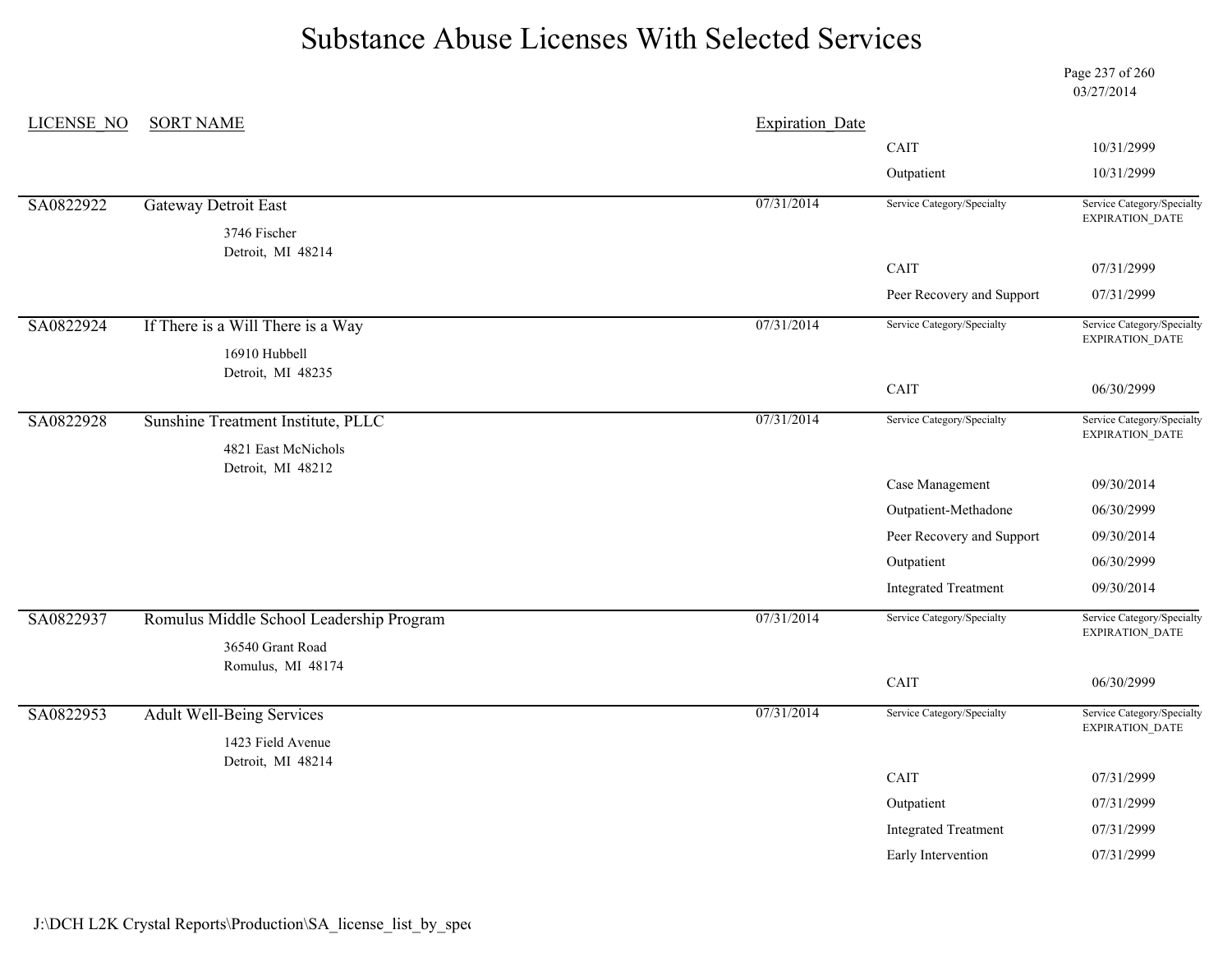Page 238 of 260 03/27/2014

| <b>LICENSE NO</b> | <b>SORT NAME</b>                        | <b>Expiration Date</b> |                             |                                               |
|-------------------|-----------------------------------------|------------------------|-----------------------------|-----------------------------------------------|
|                   |                                         |                        | Case Management             | 07/31/2999                                    |
| SA0822955         | Positive Images II                      | 07/31/2014             | Service Category/Specialty  | Service Category/Specialty<br>EXPIRATION_DATE |
|                   | 4875 Coplin<br>Detroit, MI 48215        |                        |                             |                                               |
|                   |                                         |                        | Outpatient                  | 11/30/2999                                    |
|                   |                                         |                        | <b>Integrated Treatment</b> | 11/30/2999                                    |
|                   |                                         |                        | Case Management             | 11/30/2999                                    |
|                   |                                         |                        | Early Intervention          | 11/30/2999                                    |
|                   |                                         |                        | Peer Recovery and Support   | 11/30/2999                                    |
|                   |                                         |                        | CAIT                        | 11/30/2999                                    |
| SA0822956         | Get in the Game Development Center Inc  | 07/31/2014             | Service Category/Specialty  | Service Category/Specialty<br>EXPIRATION_DATE |
|                   | 17421 Telegraph<br>Detroit, MI 48129    |                        |                             |                                               |
|                   |                                         |                        | CAIT                        | 10/31/2999                                    |
| SA0822957         | <b>Strategic Transitions Consulting</b> | 07/31/2014             | Service Category/Specialty  | Service Category/Specialty<br>EXPIRATION_DATE |
|                   | 49071 Denton Road<br>#206               |                        |                             |                                               |
|                   | Belleville, MI 48111                    |                        | CAIT                        | 12/31/2999                                    |
| SA0822958         | Jabez Recovery Management Services      | 07/31/2014             | Service Category/Specialty  | Service Category/Specialty<br>EXPIRATION_DATE |
|                   | 9044 LaSalle Boulevard                  |                        |                             |                                               |
|                   | Detroit, MI 48206                       |                        | Case Management             | 01/31/2999                                    |
|                   |                                         |                        | <b>Integrated Treatment</b> | 01/31/2999                                    |
|                   |                                         |                        | Early Intervention          | 01/31/2999                                    |
|                   |                                         |                        | Peer Recovery and Support   | 01/31/2999                                    |
|                   |                                         |                        | Residential                 | 01/31/2999                                    |
|                   |                                         |                        | CAIT                        | 01/31/2999                                    |
|                   |                                         |                        | Outpatient                  | 01/31/2999                                    |
|                   |                                         |                        |                             |                                               |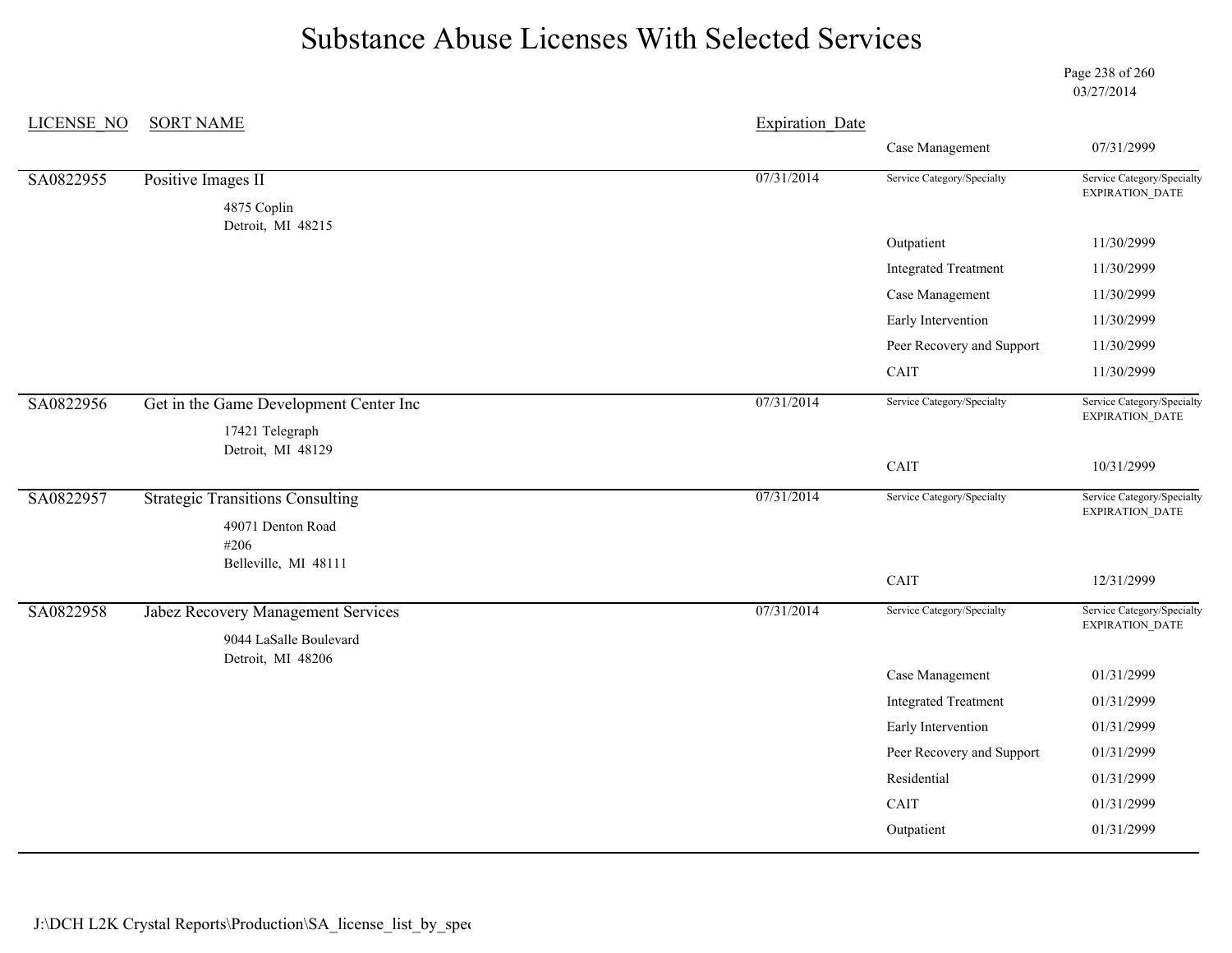Page 239 of 260 03/27/2014

| <b>LICENSE NO</b> | <b>SORT NAME</b>                                                         | <b>Expiration Date</b> |                             |                                                      |
|-------------------|--------------------------------------------------------------------------|------------------------|-----------------------------|------------------------------------------------------|
| SA0822960         | Ultimate Solutions, Inc.                                                 | 07/31/2014             | Service Category/Specialty  | Service Category/Specialty<br>EXPIRATION_DATE        |
|                   | 29240 Buckingham                                                         |                        |                             |                                                      |
|                   | Ste. 11<br>Livonia, MI 48334                                             |                        |                             |                                                      |
|                   |                                                                          |                        | Outpatient                  | 02/28/2999                                           |
|                   |                                                                          |                        | CAIT                        | 02/28/2999                                           |
|                   |                                                                          |                        | Outpatient-Methadone        | 02/28/2999                                           |
| SA0822963         | Professional Outreach Counseling Services, PC                            | 07/31/2014             | Service Category/Specialty  | Service Category/Specialty<br>EXPIRATION_DATE        |
|                   | 25507 Ecorse Road                                                        |                        |                             |                                                      |
|                   | Taylor, MI 48180                                                         |                        | <b>SARF</b>                 | 05/31/2999                                           |
|                   |                                                                          |                        | CAIT                        | 05/31/2999                                           |
|                   |                                                                          |                        | Outpatient                  | 05/31/2999                                           |
| SA0822965         | Beginning Step, LLC                                                      | 07/31/2014             | Service Category/Specialty  | Service Category/Specialty<br>EXPIRATION_DATE        |
|                   | 917 Merriman<br>Westland, MI 48186                                       |                        |                             |                                                      |
|                   |                                                                          |                        | CAIT                        | 10/31/2999                                           |
|                   |                                                                          |                        | <b>Integrated Treatment</b> | 12/31/2999                                           |
|                   |                                                                          |                        | Peer Recovery and Support   | 12/31/2999                                           |
|                   |                                                                          |                        | Outpatient                  | 10/31/2999                                           |
|                   |                                                                          |                        | Case Management             | 12/31/2999                                           |
| SA0822970         | Children's Aid Society of Southeastern Michigan                          | 07/31/2014             | Service Category/Specialty  | Service Category/Specialty<br>EXPIRATION_DATE        |
|                   | 7700 Second Ave<br>Detroit, MI 48202                                     |                        |                             |                                                      |
|                   |                                                                          |                        | CAIT                        | 06/30/2999                                           |
| SA0822971         | Second Chance Rescue Mission Substance Abuse Outpatient Treatment Center | 07/31/2014             | Service Category/Specialty  | Service Category/Specialty<br><b>EXPIRATION DATE</b> |
|                   | 63 Pallister                                                             |                        |                             |                                                      |
|                   | Detroit, MI 48202                                                        |                        | Outpatient                  | 09/30/2999                                           |
|                   |                                                                          |                        |                             |                                                      |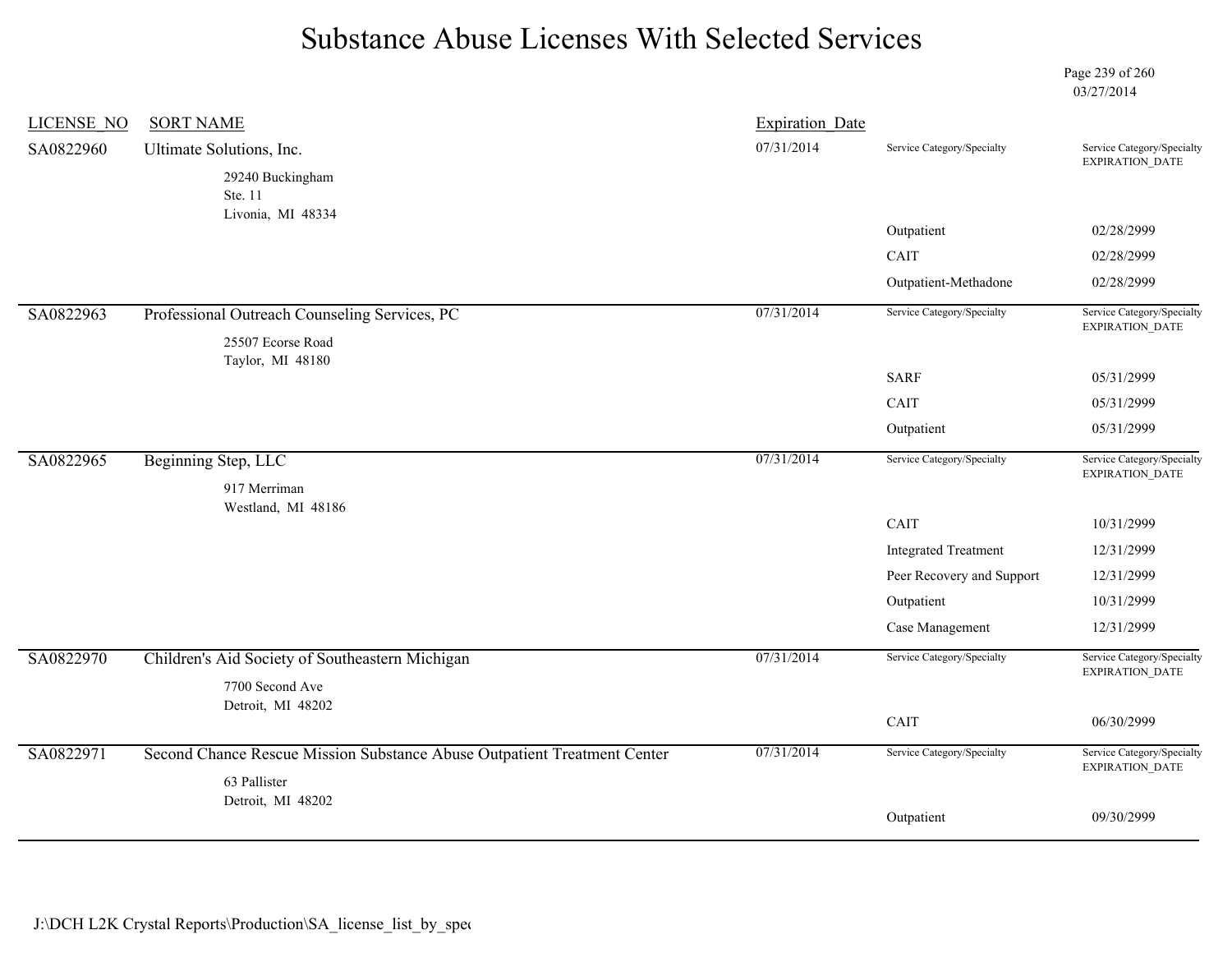Page 240 of 260 03/27/2014

| LICENSE NO | <b>SORT NAME</b>                                                                            | <b>Expiration Date</b> |                             |                                                      |
|------------|---------------------------------------------------------------------------------------------|------------------------|-----------------------------|------------------------------------------------------|
| SA0822974  | Detroit Recovery Project                                                                    | 07/31/2014             | Service Category/Specialty  | Service Category/Specialty<br><b>EXPIRATION DATE</b> |
|            | 18954 James Couzens<br>Detroit, MI 48235                                                    |                        |                             |                                                      |
|            |                                                                                             |                        | <b>Integrated Treatment</b> | 07/31/2999                                           |
|            |                                                                                             |                        | Case Management             | 07/31/2999                                           |
|            |                                                                                             |                        | Peer Recovery and Support   | 07/31/2999                                           |
|            |                                                                                             |                        | Outpatient                  | 07/31/2999                                           |
|            |                                                                                             |                        | Early Intervention          | 07/31/2999                                           |
| SA0822976  | Alkebu-lan Anti-D.O.P.E. Building Positive Leaders Prevention Program<br>7701 Harper Avenue | 07/31/2014             | Service Category/Specialty  | Service Category/Specialty<br><b>EXPIRATION DATE</b> |
|            | Detroit, MI 48213                                                                           |                        | CAIT                        | 10/31/2999                                           |
| SA0822984  | <b>BABES World</b>                                                                          | 07/31/2999             | Service Category/Specialty  | Service Category/Specialty<br><b>EXPIRATION DATE</b> |
|            | 33 East Forest<br>Detroit, MI 48201                                                         |                        |                             |                                                      |
|            |                                                                                             |                        | CAIT                        | 07/31/2999                                           |
| SA0822985  | Lakeridge Outpatient Treatment and Transitional Housing Program<br>15941 Fairfield          | 07/31/2014             | Service Category/Specialty  | Service Category/Specialty<br><b>EXPIRATION DATE</b> |
|            | Detroit, MI 48238                                                                           |                        |                             |                                                      |
|            |                                                                                             |                        | Peer Recovery and Support   | 01/31/2999                                           |
|            |                                                                                             |                        | Early Intervention<br>CAIT  | 01/31/2999                                           |
|            |                                                                                             |                        | Outpatient                  | 01/31/2999<br>01/31/2999                             |
|            |                                                                                             |                        | Case Management             | 01/31/2999                                           |
|            |                                                                                             |                        |                             |                                                      |
| SA0822987  | Detroit Impact, Inc.<br>9930 Greenfield                                                     | 07/31/2014             | Service Category/Specialty  | Service Category/Specialty<br>EXPIRATION_DATE        |
|            | Detroit, MI 48227                                                                           |                        | CAIT                        | 02/28/2999                                           |
| SA0822988  | The Youth Connection, Inc.<br>4777 East Outer Drive                                         | 07/31/2014             | Service Category/Specialty  | Service Category/Specialty<br>EXPIRATION_DATE        |
|            | Detroit, MI 48234                                                                           |                        |                             |                                                      |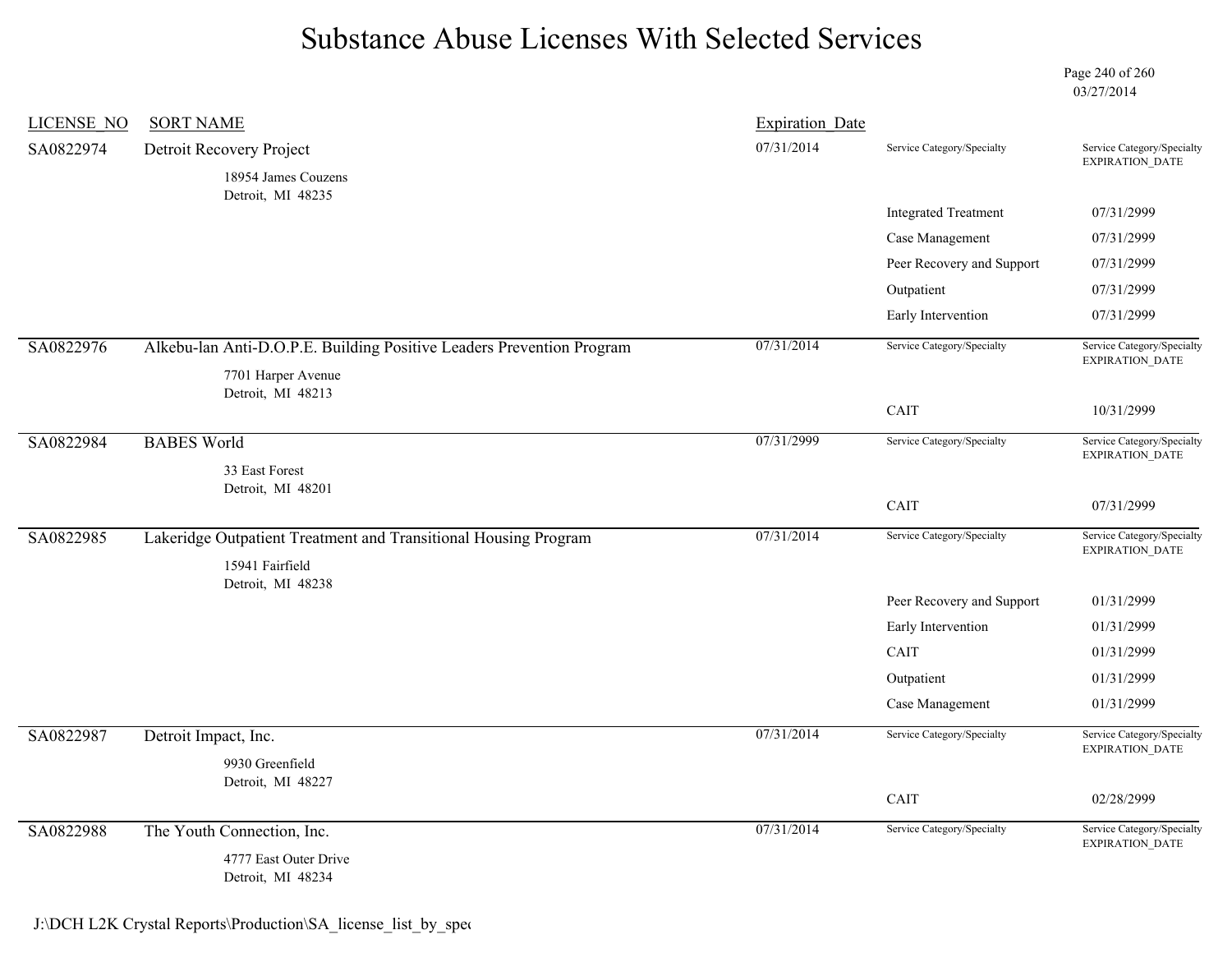Page 241 of 260 03/27/2014

| LICENSE NO | <b>SORT NAME</b>                                             | <b>Expiration Date</b> |                             |                                               |
|------------|--------------------------------------------------------------|------------------------|-----------------------------|-----------------------------------------------|
|            |                                                              |                        | CAIT                        | 02/28/2999                                    |
| SA0822992  | <b>Gateway Detroit East</b>                                  | 07/31/2014             | Service Category/Specialty  | Service Category/Specialty                    |
|            | 11457 Shoemaker<br>Detroit, MI 48213                         |                        |                             | EXPIRATION_DATE                               |
|            |                                                              |                        | Peer Recovery and Support   | 07/31/2999                                    |
|            |                                                              |                        | Early Intervention          | 07/31/2999                                    |
|            |                                                              |                        | <b>Integrated Treatment</b> | 07/31/2999                                    |
|            |                                                              |                        | Outpatient                  | 07/31/2999                                    |
|            |                                                              |                        | Case Management             | 07/31/2999                                    |
|            |                                                              |                        | CAIT                        | 07/31/2999                                    |
|            |                                                              |                        | <b>SARF</b>                 | 07/31/2999                                    |
| SA0822993  | <b>Gateway Detroit East</b>                                  | 07/31/2014             | Service Category/Specialty  | Service Category/Specialty<br>EXPIRATION_DATE |
|            | 3646 Mt. Elliott<br>Detroit, MI 48207                        |                        |                             |                                               |
|            |                                                              |                        | <b>Integrated Treatment</b> | 07/31/2999                                    |
|            |                                                              |                        | Peer Recovery and Support   | 07/31/2999                                    |
|            |                                                              |                        | Early Intervention          | 07/31/2999                                    |
|            |                                                              |                        | <b>SARF</b>                 | 07/31/2999                                    |
|            |                                                              |                        | Case Management             | 07/31/2999                                    |
|            |                                                              |                        | CAIT                        | 07/31/2999                                    |
|            |                                                              |                        | Outpatient                  | 07/31/2999                                    |
| SA0822994  | Apex Downriver Behavioral Health, LLC                        | 07/31/2014             | Service Category/Specialty  | Service Category/Specialty<br>EXPIRATION_DATE |
|            | 1959 East Jefferson Avenue<br>Suite 400<br>Detroit, MI 48207 |                        |                             |                                               |
|            |                                                              |                        | Outpatient                  | 07/31/2999                                    |
| SA0822995  | Piast Institute                                              | 07/31/2014             | Service Category/Specialty  | Service Category/Specialty<br>EXPIRATION_DATE |
|            | 11633 Joseph Campau                                          |                        |                             |                                               |
|            | Hamtramck, MI 48212                                          |                        | CAIT                        | 03/31/2999                                    |
|            |                                                              |                        |                             |                                               |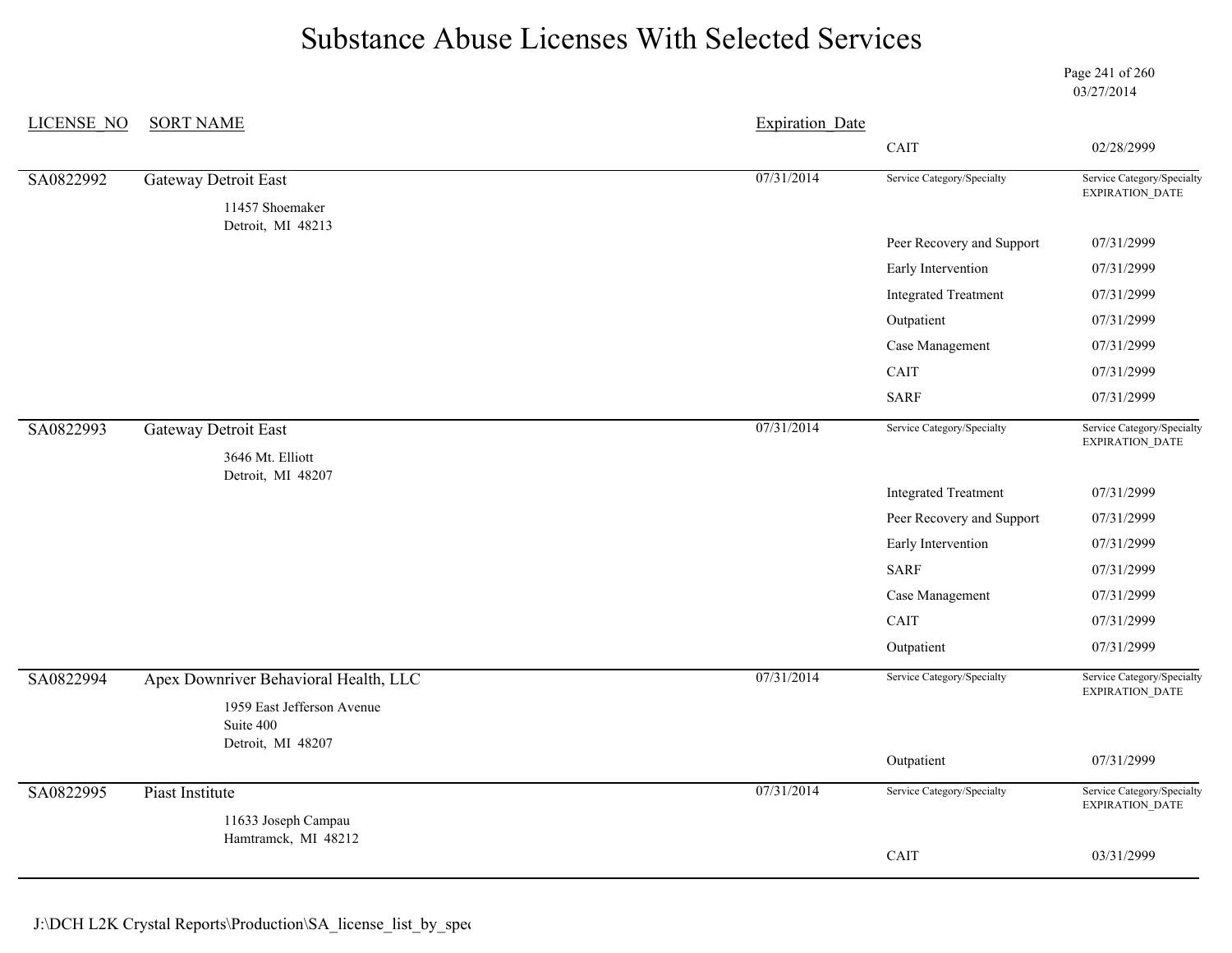Page 242 of 260 03/27/2014

| LICENSE NO | <b>SORT NAME</b>                                     | <b>Expiration Date</b> |                             |                                                      |
|------------|------------------------------------------------------|------------------------|-----------------------------|------------------------------------------------------|
| SA0822996  | <b>ACCESS</b>                                        | 07/31/2014             | Service Category/Specialty  | Service Category/Specialty<br>EXPIRATION_DATE        |
|            | 6450 Maple Street<br>Dearborn, MI 48126              |                        |                             |                                                      |
|            |                                                      |                        | CAIT                        | 03/31/2999                                           |
| SA0822997  | Hegira-Children's Outpatient Services                | 07/31/2014             | Service Category/Specialty  | Service Category/Specialty<br>EXPIRATION_DATE        |
|            | 8623 North Wayne Road<br>Suite 123                   |                        |                             |                                                      |
|            | Westland, MI 48185                                   |                        | <b>Integrated Treatment</b> | 06/30/2999                                           |
|            |                                                      |                        | Early Intervention          | 06/30/2999                                           |
|            |                                                      |                        | Case Management             | 03/31/2999                                           |
|            |                                                      |                        | Outpatient                  | 03/31/2999                                           |
| SA0823002  | Westland Youth Assistance Program                    | 07/31/2014             | Service Category/Specialty  | Service Category/Specialty                           |
|            | 36701 Ford Road<br>Westland, MI 48185                |                        |                             | EXPIRATION_DATE                                      |
|            |                                                      |                        | CAIT                        | 04/30/2999                                           |
| SA0823004  | City of Garden City-Family Resource Center           | 07/31/2014             | Service Category/Specialty  | Service Category/Specialty<br>EXPIRATION_DATE        |
|            | 31735 Maplewood                                      |                        |                             |                                                      |
|            | Garden City, MI 48135                                |                        | CAIT                        | 05/31/2999                                           |
| SA0823012  | Sacred Heart Rehabilitation Center/dba New Life Home | 07/31/2014             | Service Category/Specialty  | Service Category/Specialty<br><b>EXPIRATION DATE</b> |
|            | 17131 Gitre                                          |                        |                             |                                                      |
|            | Detroit, MI 48205                                    |                        | <b>SARF</b>                 | 05/31/2999                                           |
|            |                                                      |                        | Residential                 | 05/31/2999                                           |
|            |                                                      |                        | Outpatient                  | 05/31/2999                                           |
|            |                                                      |                        | Case Management             | 05/31/2999                                           |
|            |                                                      |                        | CAIT                        | 05/31/2999                                           |
|            |                                                      |                        | <b>Integrated Treatment</b> | 05/31/2999                                           |
|            |                                                      |                        | Early Intervention          | 05/31/2999                                           |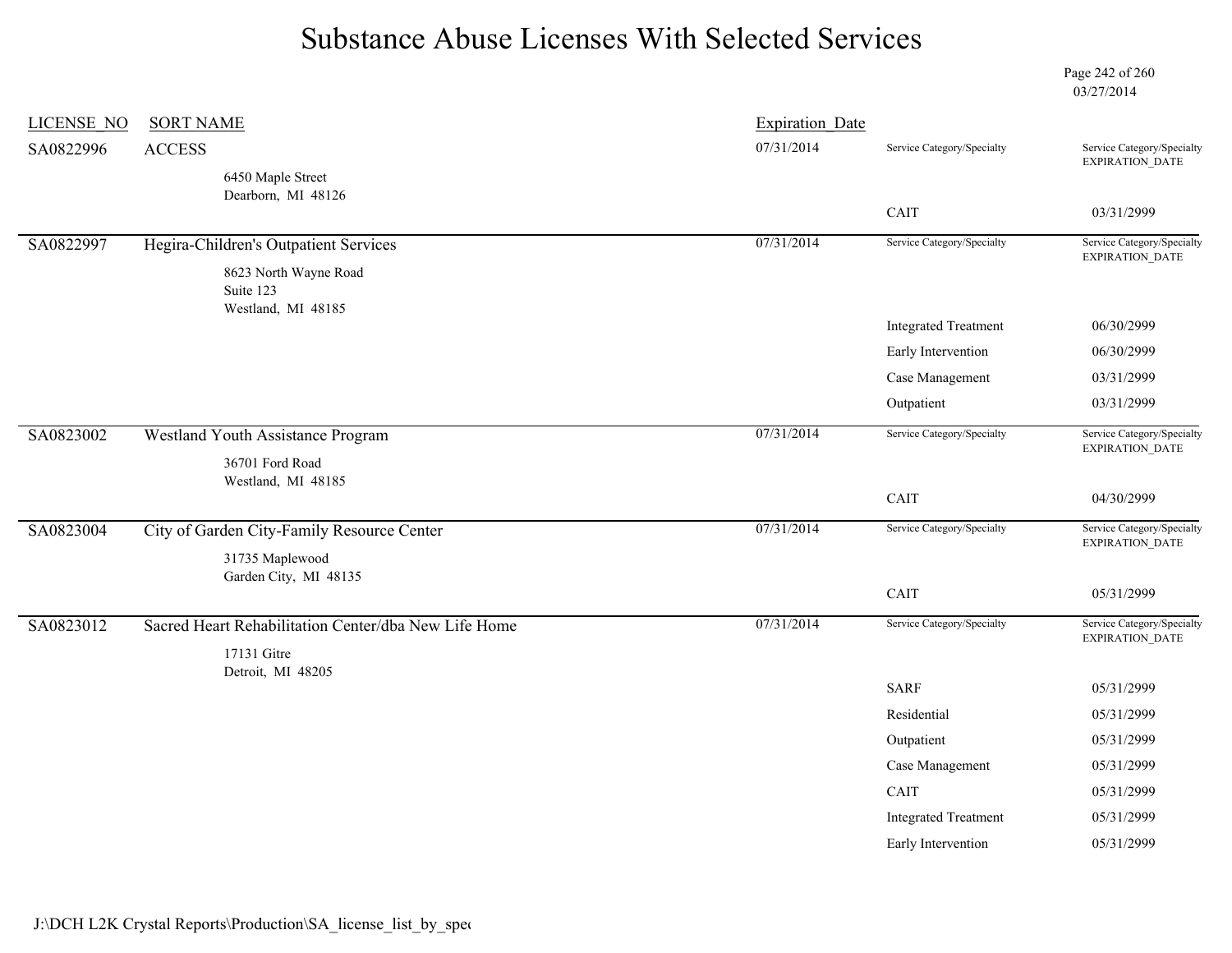Page 243 of 260 03/27/2014

| LICENSE NO | <b>SORT NAME</b>                                         | <b>Expiration Date</b> |                             |                                                      |
|------------|----------------------------------------------------------|------------------------|-----------------------------|------------------------------------------------------|
|            |                                                          |                        | Peer Recovery and Support   | 05/31/2999                                           |
| SA0823013  | <b>Alternatives for Girls</b>                            | 07/31/2014             | Service Category/Specialty  | Service Category/Specialty<br>EXPIRATION_DATE        |
|            | 903 West Grand Boulevard<br>Detroit, MI 48208            |                        |                             |                                                      |
|            |                                                          |                        | <b>SARF</b>                 | 05/31/2999                                           |
| SA0823017  | Hegira House ACT                                         | 07/31/2014             | Service Category/Specialty  | Service Category/Specialty<br>EXPIRATION_DATE        |
|            | 8623 North Wayne Road<br>Suite 325<br>Westland, MI 48185 |                        |                             |                                                      |
|            |                                                          |                        | Peer Recovery and Support   | 03/31/2999                                           |
|            |                                                          |                        | Outpatient                  | 03/31/2999                                           |
|            |                                                          |                        | Early Intervention          | 03/31/2999                                           |
|            |                                                          |                        | <b>Integrated Treatment</b> | 03/31/2999                                           |
| SA0823019  | Detroit Recovery Project, Inc.                           | 07/31/2014             | Service Category/Specialty  | Service Category/Specialty<br>EXPIRATION_DATE        |
|            | 1121 East McNichols<br>Detroit, MI 48203                 |                        |                             |                                                      |
|            |                                                          |                        | Outpatient                  | 07/31/2999                                           |
|            |                                                          |                        | CAIT                        | 07/31/2999                                           |
|            |                                                          |                        | <b>Integrated Treatment</b> | 07/31/2999                                           |
|            |                                                          |                        | Case Management             | 07/31/2999                                           |
|            |                                                          |                        | Peer Recovery and Support   | 07/31/2999                                           |
|            |                                                          |                        | Early Intervention          | 07/31/2999                                           |
| SA0823020  | Joseph Institute for Human Growth and Development        | 07/31/2014             | Service Category/Specialty  | Service Category/Specialty<br>EXPIRATION_DATE        |
|            | 10218-222 Fenkell<br>Detroit, MI 48238                   |                        |                             |                                                      |
|            |                                                          |                        | CAIT                        | 09/30/2999                                           |
| SA0823023  | Hegira Programs, Inc. - Prevention Center                | 07/31/2014             | Service Category/Specialty  | Service Category/Specialty<br><b>EXPIRATION DATE</b> |
|            | 8623 North Wayne Road<br>Suite 201                       |                        |                             |                                                      |
|            | Westland, MI 48185                                       |                        | CAIT                        | 11/30/2999                                           |
|            |                                                          |                        |                             |                                                      |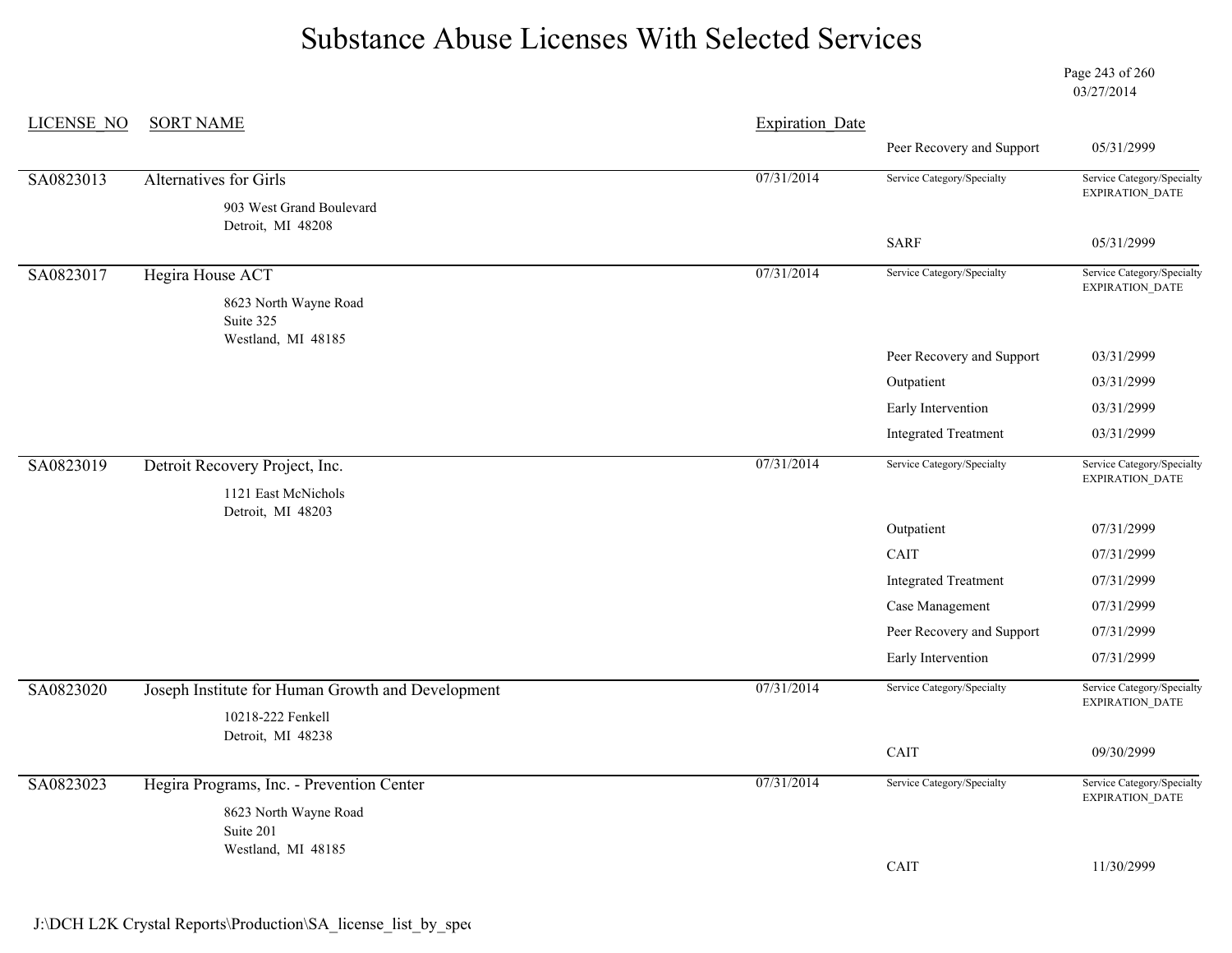Page 244 of 260 03/27/2014

| LICENSE NO | <b>SORT NAME</b>                                        | <b>Expiration Date</b> |                             |                                                      |
|------------|---------------------------------------------------------|------------------------|-----------------------------|------------------------------------------------------|
| SA0823025  | <b>Starr Commonwealth</b><br>22400 West Seven Mile Road | 07/31/2014             | Service Category/Specialty  | Service Category/Specialty<br>EXPIRATION_DATE        |
|            | Detroit, MI 48219                                       |                        |                             |                                                      |
|            |                                                         |                        | Outpatient                  | 09/30/2999                                           |
| SA0823030  | Metonic Services Ltd.                                   | 07/31/2014             | Service Category/Specialty  | Service Category/Specialty<br><b>EXPIRATION DATE</b> |
|            | 26609 Hopkins Street                                    |                        |                             |                                                      |
|            | Inkster, MI 48111                                       |                        | Outpatient                  | 04/30/2999                                           |
|            |                                                         |                        | CAIT                        | 04/30/2999                                           |
|            |                                                         |                        | Early Intervention          | 04/30/2999                                           |
|            |                                                         |                        | <b>Integrated Treatment</b> | 04/30/2999                                           |
|            |                                                         |                        | Case Management             | 04/30/2999                                           |
|            |                                                         |                        | Peer Recovery and Support   | 04/30/2999                                           |
| SA0823034  | Schroeder Counseling, Inc.                              | 07/31/2014             | Service Category/Specialty  | Service Category/Specialty<br>EXPIRATION_DATE        |
|            | 47695 Bentley Drive<br>Belleville, MI 48111             |                        |                             |                                                      |
|            |                                                         |                        | CAIT                        | 06/30/2999                                           |
|            |                                                         |                        | <b>SARF</b>                 | 06/30/2999                                           |
|            |                                                         |                        | Outpatient                  | 06/30/2999                                           |
| SA0823035  | <b>Stanford House</b>                                   | 07/31/2014             | Service Category/Specialty  | Service Category/Specialty                           |
|            | 2847 Vassar                                             |                        |                             | EXPIRATION_DATE                                      |
|            | Dearborn, MI 48124                                      |                        | CAIT                        | 06/30/2999                                           |
|            |                                                         |                        |                             |                                                      |
| SA0823040  | Get Back Up, Inc.                                       | 07/31/2014             | Service Category/Specialty  | Service Category/Specialty<br><b>EXPIRATION DATE</b> |
|            | 12305 Dexter Avenue<br>Detroit, MI 48206                |                        |                             |                                                      |
|            |                                                         |                        | CAIT                        | 07/31/2999                                           |
|            |                                                         |                        | Outpatient                  | 07/31/2999                                           |
|            |                                                         |                        | Peer Recovery and Support   | 07/31/2999                                           |
|            |                                                         |                        |                             |                                                      |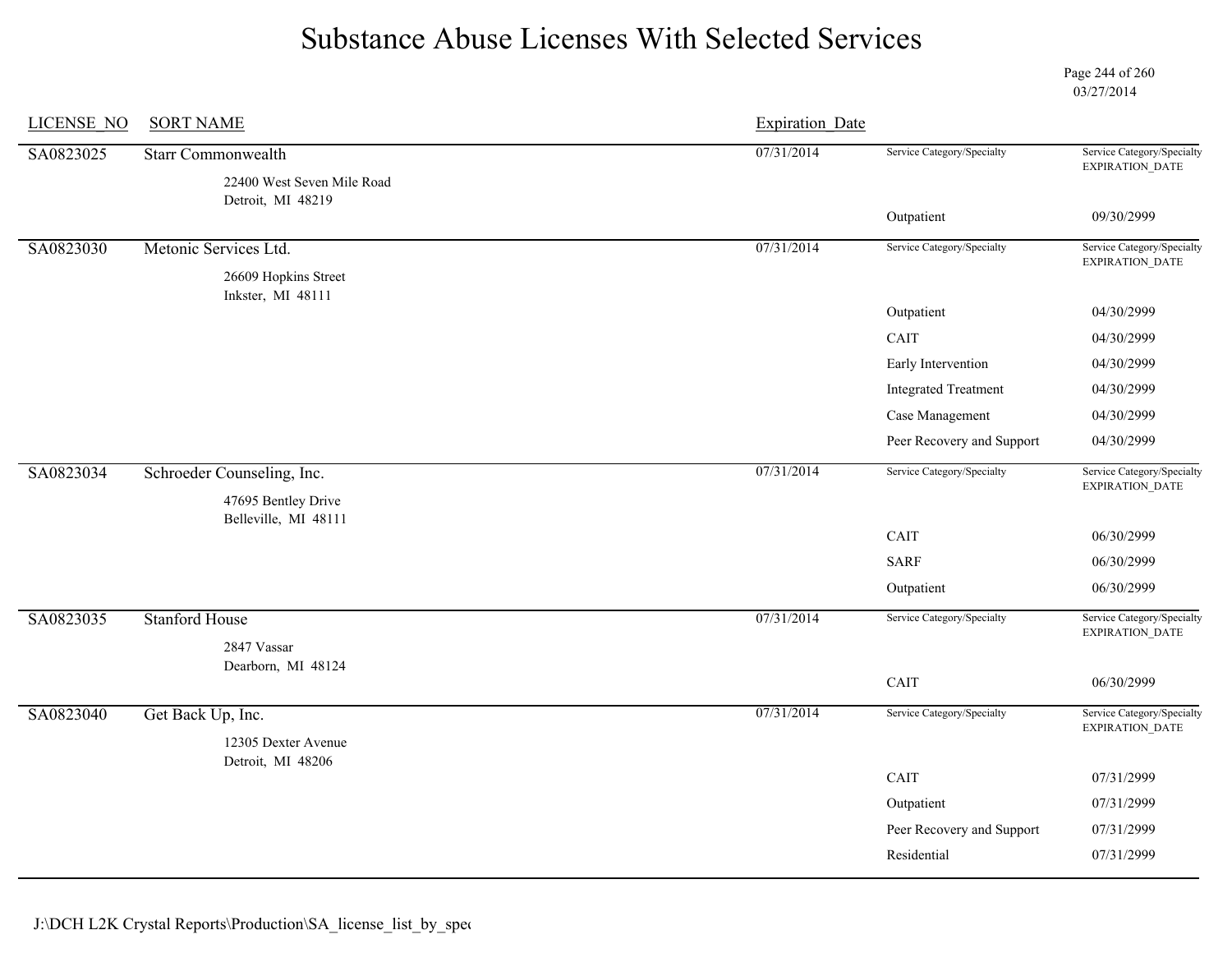Page 245 of 260 03/27/2014

| <b>LICENSE NO</b> | <b>SORT NAME</b>                                       | <b>Expiration Date</b> |                             |                                               |
|-------------------|--------------------------------------------------------|------------------------|-----------------------------|-----------------------------------------------|
| SA0823041         | Operation Refuge, Inc.                                 | 07/31/2014             | Service Category/Specialty  | Service Category/Specialty<br>EXPIRATION_DATE |
|                   | 27741 Carlysle<br>Inkster, MI 48141                    |                        |                             |                                               |
|                   |                                                        |                        | CAIT                        | 07/31/2999                                    |
| SA0823042         | Parents Facing Parents, Inc.                           | 07/31/2014             | Service Category/Specialty  | Service Category/Specialty<br>EXPIRATION_DATE |
|                   | 2727 Second<br>Suite 337                               |                        |                             |                                               |
|                   | Detroit, MI 48201                                      |                        |                             |                                               |
|                   |                                                        |                        | CAIT                        | 07/31/2999                                    |
| SA0823044         | The Information Center, Inc. The Family Resource Place | 07/31/2014             | Service Category/Specialty  | Service Category/Specialty<br>EXPIRATION_DATE |
|                   | 20500 Eureka Road                                      |                        |                             |                                               |
|                   | Suite 110<br>Taylor, MI 48180                          |                        |                             |                                               |
|                   |                                                        |                        | <b>SARF</b>                 | 06/30/2999                                    |
| SA0823046         | <b>Detroit Rescue Mission Ministries</b>               | 07/31/2014             | Service Category/Specialty  | Service Category/Specialty                    |
|                   | 13220 Woodward                                         |                        |                             | EXPIRATION_DATE                               |
|                   | P.O. Box 312087                                        |                        |                             |                                               |
|                   | Detroit, MI 48231                                      |                        | CAIT                        | 10/31/2999                                    |
|                   |                                                        |                        | Residential                 | 10/31/2999                                    |
|                   |                                                        |                        |                             |                                               |
|                   |                                                        |                        | Outpatient                  | 10/31/2999                                    |
|                   |                                                        |                        | <b>SARF</b>                 | 10/31/2999                                    |
|                   |                                                        |                        | Case Management             | 10/31/2999                                    |
| SA0823047         | Development Centers, Inc.                              | 07/31/2014             | Service Category/Specialty  | Service Category/Specialty<br>EXPIRATION_DATE |
|                   | 24424 West McNichols                                   |                        |                             |                                               |
|                   | Detroit, MI 48219                                      |                        | <b>Integrated Treatment</b> | 08/31/2999                                    |
|                   |                                                        |                        | Outpatient                  | 08/31/2999                                    |
| SA0823048         | John Seay Center Ministering to the Whole Person       | 07/31/2014             | Service Category/Specialty  | Service Category/Specialty                    |
|                   | 13560 East McNichols Street<br>Detroit, MI 48205       |                        |                             | <b>EXPIRATION DATE</b>                        |

J:\DCH L2K Crystal Reports\Production\SA\_license\_list\_by\_spec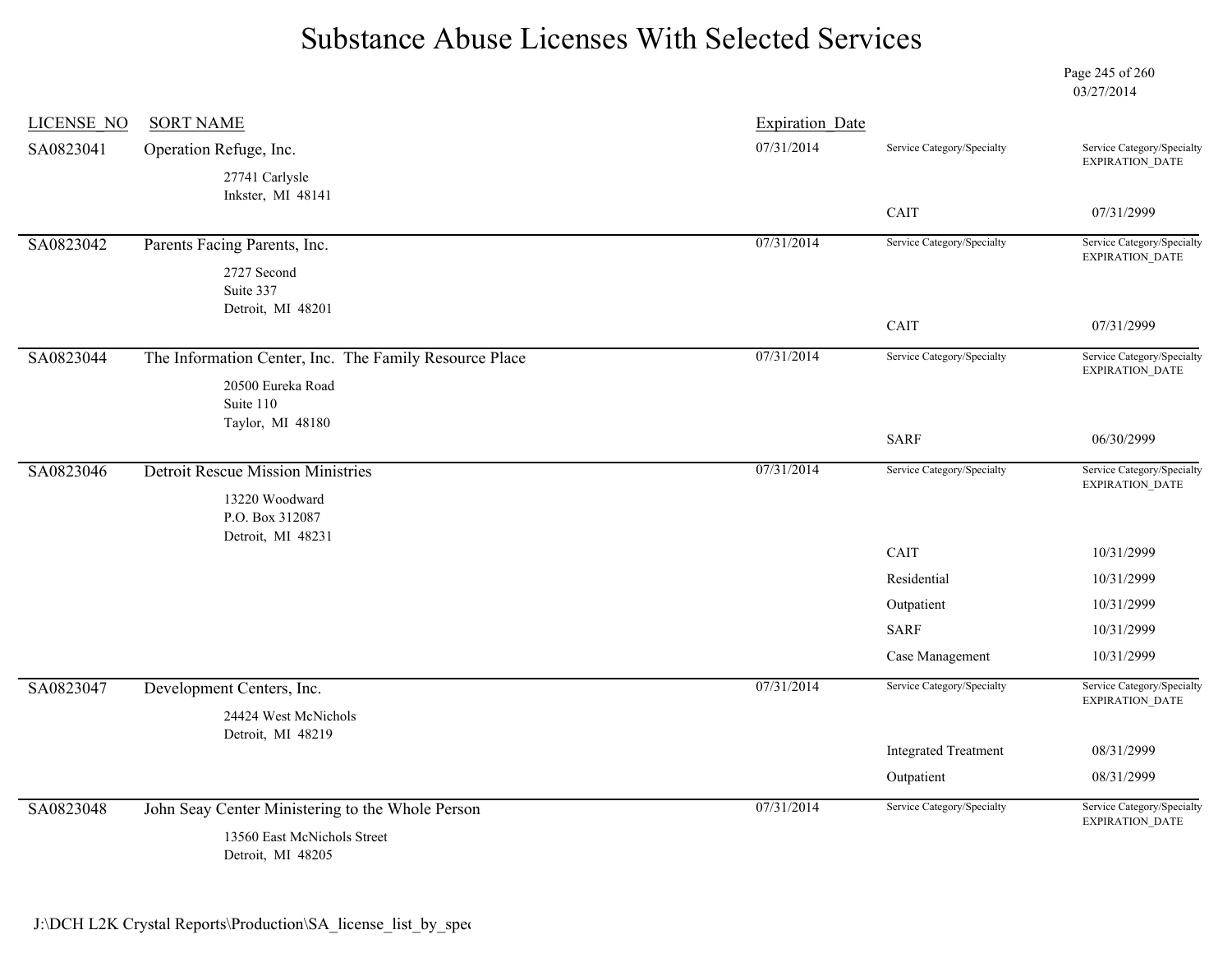Page 246 of 260 03/27/2014

| <b>LICENSE NO</b> | <b>SORT NAME</b>                                | <b>Expiration Date</b> |                              |                                               |
|-------------------|-------------------------------------------------|------------------------|------------------------------|-----------------------------------------------|
|                   |                                                 |                        | CAIT                         | 08/31/2999                                    |
|                   |                                                 |                        | <b>Integrated Treatment</b>  | 08/31/2999                                    |
|                   |                                                 |                        | Peer Recovery and Support    | 08/31/2999                                    |
|                   |                                                 |                        | Case Management              | 08/31/2999                                    |
|                   |                                                 |                        | Early Intervention           | 08/31/2999                                    |
|                   |                                                 |                        | Outpatient                   | 08/31/2999                                    |
| SA0823049         | Renaissance Education and Training Center, Inc. | 07/31/2014             | Service Category/Specialty   | Service Category/Specialty<br>EXPIRATION_DATE |
|                   | 16732 Dolphin<br>Detroit, MI 48219              |                        |                              |                                               |
|                   |                                                 |                        | $\mathop{\rm CAIT}\nolimits$ | 09/30/2999                                    |
| SA0823050         | Premier Services of Michigan LLC                | 07/31/2014             | Service Category/Specialty   | Service Category/Specialty<br>EXPIRATION_DATE |
|                   | 25639 Ford Road<br>Dearborn Heights, MI 48127   |                        |                              |                                               |
|                   |                                                 |                        | Outpatient-Methadone         | 08/31/2999                                    |
|                   |                                                 |                        | Outpatient                   | 08/31/2999                                    |
| SA0823053         | Trinity Counseling & Educational Services       | 07/31/2014             | Service Category/Specialty   | Service Category/Specialty<br>EXPIRATION_DATE |
|                   | 15122 West Chicago                              |                        |                              |                                               |
|                   | Detroit, MI 48227                               |                        | CAIT                         | 12/31/2999                                    |
| SA0823055         | <b>Sims Counseling PC</b>                       | 07/31/2014             | Service Category/Specialty   | Service Category/Specialty<br>EXPIRATION_DATE |
|                   | 605 Griswold<br>Suite 1403                      |                        |                              |                                               |
|                   | Detroit, MI 48226                               |                        | <b>Integrated Treatment</b>  | 12/31/2999                                    |
|                   |                                                 |                        | Early Intervention           | 12/31/2999                                    |
|                   |                                                 |                        | Outpatient                   | 12/31/2999                                    |
|                   |                                                 |                        | Case Management              | 12/31/2999                                    |
|                   |                                                 |                        | <b>SARF</b>                  | 12/31/2999                                    |
|                   |                                                 |                        | CAIT                         | 12/31/2999                                    |
|                   |                                                 |                        |                              |                                               |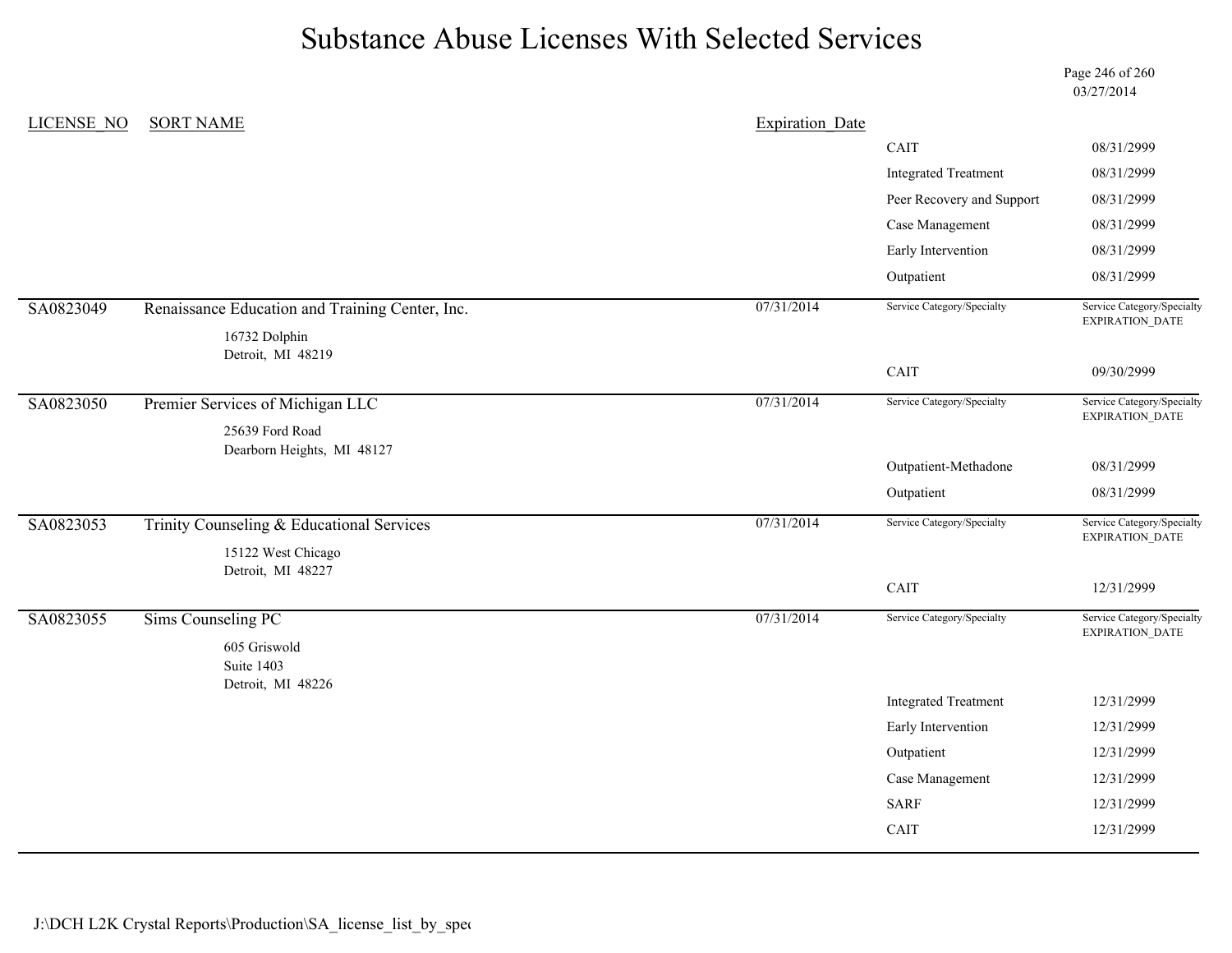Page 247 of 260 03/27/2014

| <b>LICENSE NO</b> | <b>SORT NAME</b>                                                                             | <b>Expiration Date</b> |                             |                                               |
|-------------------|----------------------------------------------------------------------------------------------|------------------------|-----------------------------|-----------------------------------------------|
| SA0823058         | Strong Women Against Crimes in our Communities                                               | 07/31/2014             | Service Category/Specialty  | Service Category/Specialty<br>EXPIRATION_DATE |
|                   | 13630 Ilene Street<br>Detroit, MI 48238                                                      |                        |                             |                                               |
|                   |                                                                                              |                        | CAIT                        | 02/28/2999                                    |
| SA0823059         | <b>Adult Well-Being Services</b>                                                             | 07/31/2014             | Service Category/Specialty  | Service Category/Specialty<br>EXPIRATION_DATE |
|                   | 6700 Middlebelt Road<br>Romulus, MI 48174                                                    |                        |                             |                                               |
|                   |                                                                                              |                        | Outpatient                  | 07/31/2999                                    |
|                   |                                                                                              |                        | CAIT                        | 12/31/2999                                    |
|                   |                                                                                              |                        | Peer Recovery and Support   | 12/31/2999                                    |
|                   |                                                                                              |                        | Case Management             | 12/31/2999                                    |
|                   |                                                                                              |                        | <b>Integrated Treatment</b> | 12/31/2999                                    |
|                   |                                                                                              |                        | <b>SARF</b>                 | 12/31/2999                                    |
| SA0823060         | <b>Visions House</b>                                                                         | 07/31/2014             | Service Category/Specialty  | Service Category/Specialty<br>EXPIRATION_DATE |
|                   | 182 Farrand Park<br>Highland Park, MI 48203                                                  |                        |                             |                                               |
|                   |                                                                                              |                        | Outpatient                  | 02/28/2999                                    |
|                   |                                                                                              |                        | CAIT                        | 02/28/2999                                    |
|                   |                                                                                              |                        | Peer Recovery and Support   | 02/28/2999                                    |
|                   |                                                                                              |                        | <b>SARF</b>                 | 02/28/2999                                    |
|                   |                                                                                              |                        | Residential                 | 02/28/2999                                    |
| SA0823061         | Pioneer Behavioral Health D/B/A Detroit Behavioral Institute-Capstone<br>Academy 3500 John R | 07/31/2014             | Service Category/Specialty  | Service Category/Specialty<br>EXPIRATION_DATE |
|                   | Detroit, MI 48201                                                                            |                        |                             |                                               |
|                   |                                                                                              |                        | CAIT                        | 03/31/2999                                    |
|                   |                                                                                              |                        | Residential                 | 03/31/2999                                    |
|                   |                                                                                              |                        | Peer Recovery and Support   | 03/31/2999                                    |
|                   |                                                                                              |                        | <b>Integrated Treatment</b> | 03/31/2999                                    |
|                   |                                                                                              |                        | Early Intervention          | 03/31/2999                                    |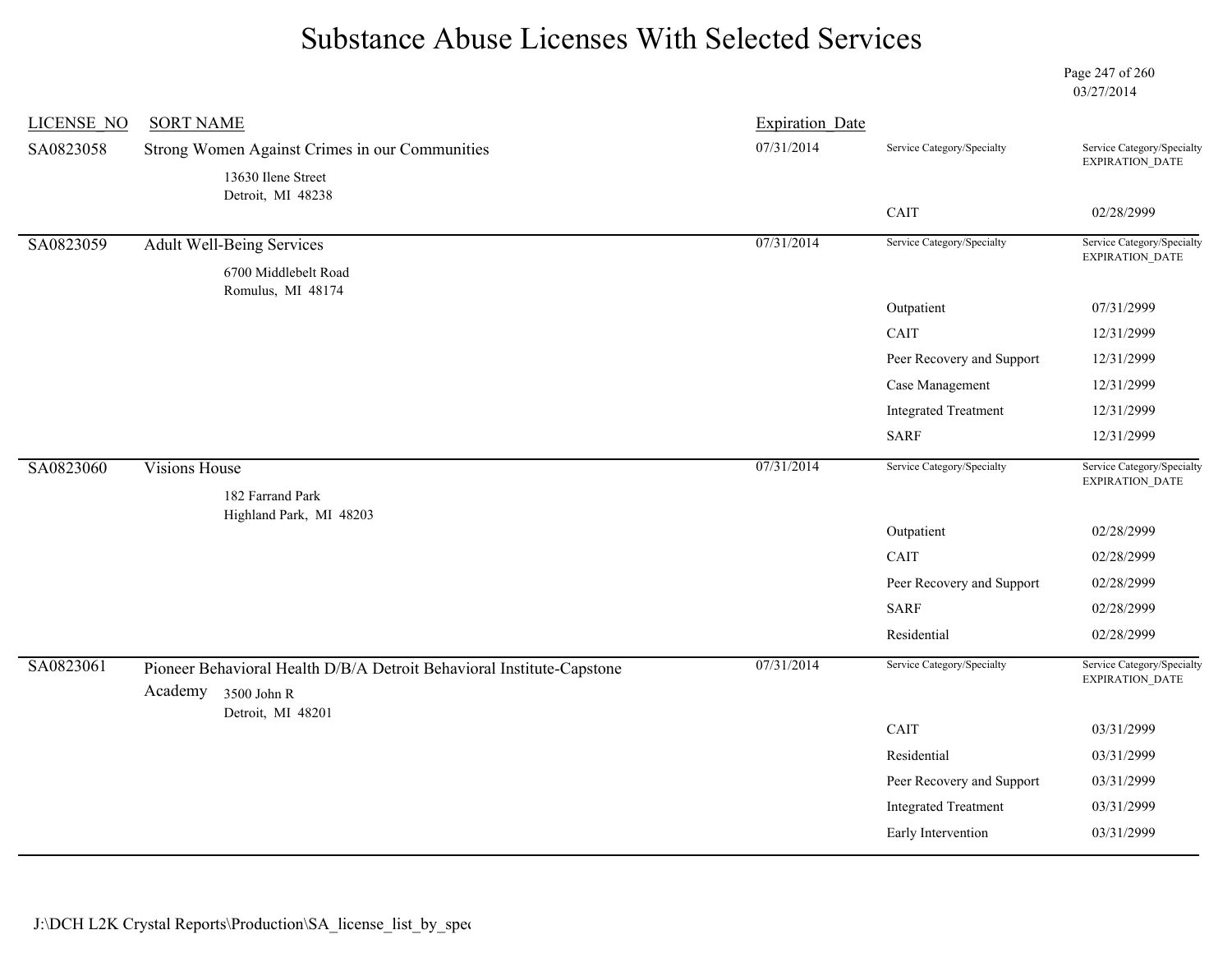Page 248 of 260 03/27/2014

| <b>LICENSE NO</b> | <b>SORT NAME</b>                        | <b>Expiration Date</b> |                             |                                                      |
|-------------------|-----------------------------------------|------------------------|-----------------------------|------------------------------------------------------|
| SA0823062         | Detroit Recovery Project, Inc.          | 07/31/2014             | Service Category/Specialty  | Service Category/Specialty<br>EXPIRATION_DATE        |
|                   | 400 Cortland                            |                        |                             |                                                      |
|                   | Highland Park, MI 48203                 |                        | <b>Integrated Treatment</b> | 07/31/2999                                           |
|                   |                                         |                        | Early Intervention          | 07/31/2999                                           |
|                   |                                         |                        | Outpatient                  | 07/31/2999                                           |
|                   |                                         |                        | Case Management             | 07/31/2999                                           |
|                   |                                         | 07/31/2014             | Service Category/Specialty  | Service Category/Specialty                           |
| SA0823064         | The Real Deal Community Outreach Center |                        |                             | EXPIRATION_DATE                                      |
|                   | 18601 McCormick<br>Detroit, MI 48224    |                        |                             |                                                      |
|                   |                                         |                        | CAIT                        | 05/31/2999                                           |
| SA0823065         | <b>JTD Impact Center</b>                | 07/31/2014             | Service Category/Specialty  | Service Category/Specialty                           |
|                   | 11001 Chalmers                          |                        |                             | EXPIRATION_DATE                                      |
|                   | Detroit, MI 48213                       |                        |                             |                                                      |
|                   |                                         |                        | CAIT                        | 05/31/2999                                           |
| SA0823066         | <b>Visions House</b>                    | 07/31/2014             | Service Category/Specialty  | Service Category/Specialty<br><b>EXPIRATION DATE</b> |
|                   | 201 Farrand Park                        |                        |                             |                                                      |
|                   | Highland Park, MI 48203                 |                        | Outpatient                  | 02/28/2999                                           |
|                   |                                         |                        | Residential                 | 02/28/2999                                           |
|                   |                                         |                        | <b>SARF</b>                 | 02/28/2999                                           |
|                   |                                         |                        | CAIT                        | 02/28/2999                                           |
|                   |                                         |                        |                             |                                                      |
|                   |                                         |                        | Peer Recovery and Support   | 02/28/2999                                           |
| SA0823067         | <b>Visions House</b>                    | 07/31/2014             | Service Category/Specialty  | Service Category/Specialty<br>EXPIRATION_DATE        |
|                   | 11534 Connor                            |                        |                             |                                                      |
|                   | Detroit, MI 48205                       |                        | Outpatient                  | 02/28/2999                                           |
|                   |                                         |                        | CAIT                        | 02/28/2999                                           |
|                   |                                         |                        | Residential                 | 02/28/2999                                           |
|                   |                                         |                        | Peer Recovery and Support   | 02/28/2999                                           |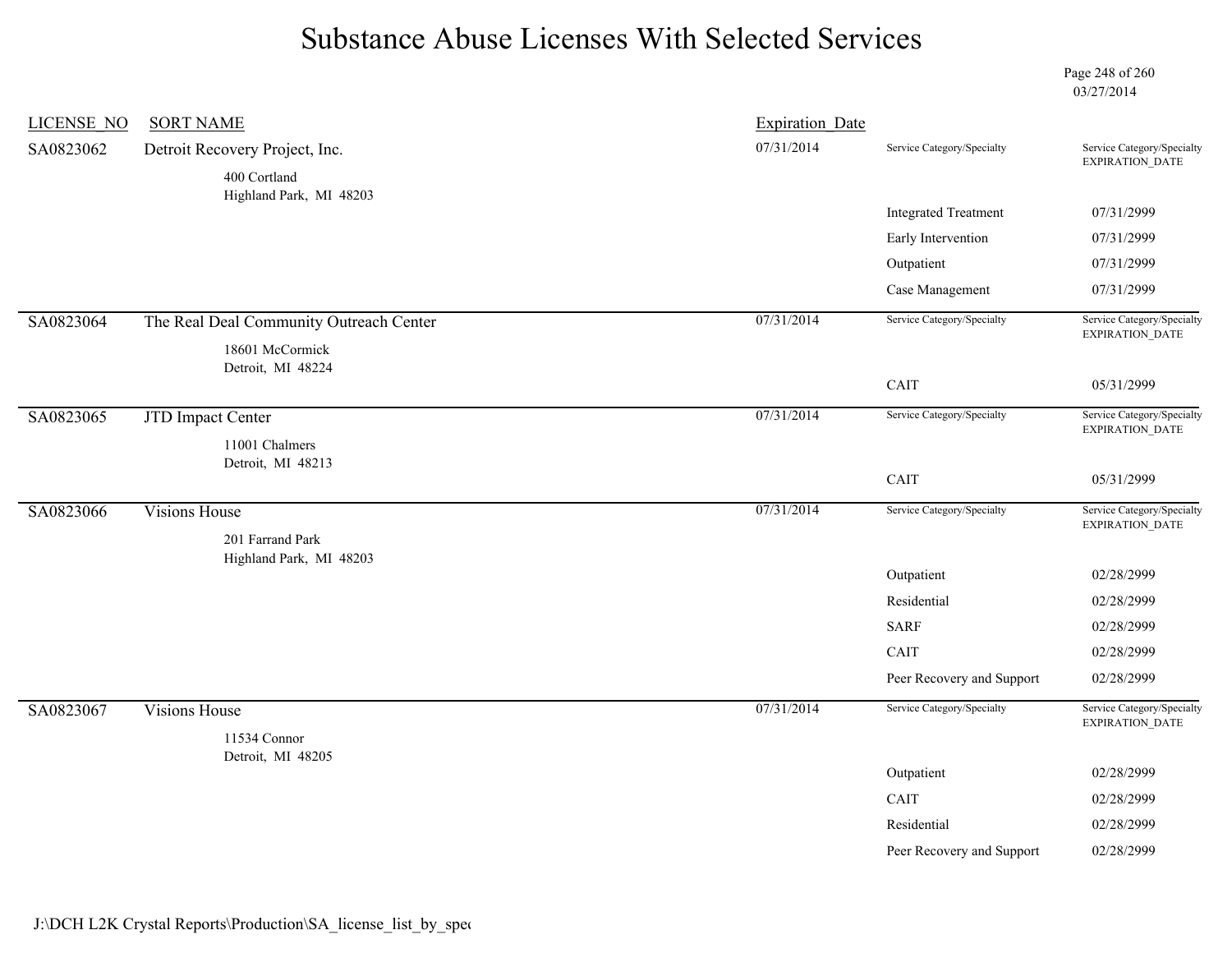Page 249 of 260 03/27/2014

| <b>LICENSE NO</b> | <b>SORT NAME</b>                                        | <b>Expiration Date</b> |                             |                                               |
|-------------------|---------------------------------------------------------|------------------------|-----------------------------|-----------------------------------------------|
|                   |                                                         |                        | <b>SARF</b>                 | 02/28/2999                                    |
| SA0823068         | Michigan Alcohol & Drug Education                       | 07/31/2014             | Service Category/Specialty  | Service Category/Specialty<br>EXPIRATION_DATE |
|                   | 6739 Big Trail<br>Holly, MI 48442                       |                        |                             |                                               |
|                   |                                                         |                        | CAIT                        | 04/30/2999                                    |
| SA0823071         | Abayomi Community Development Corporation               | 07/31/2014             | Service Category/Specialty  | Service Category/Specialty<br>EXPIRATION_DATE |
|                   | 24331 West Eight Mile Road<br>Detroit, MI 48219         |                        |                             |                                               |
|                   |                                                         |                        | CAIT                        | 04/30/2999                                    |
| SA0823074         | Walter J. Searcey Center, Inc.                          | 07/31/2014             | Service Category/Specialty  | Service Category/Specialty<br>EXPIRATION_DATE |
|                   | 20724 Eureka Road<br>Taylor, MI 48180                   |                        |                             |                                               |
|                   |                                                         |                        | Outpatient-Methadone        | 07/13/2999                                    |
|                   |                                                         |                        | Outpatient                  | 07/13/2999                                    |
| SA0823076         | Detroit Youth Foundation dba Youthville Detroit         | 07/31/2014             | Service Category/Specialty  | Service Category/Specialty<br>EXPIRATION_DATE |
|                   | 7375 Woodward Avenue<br>Suite 2800<br>Detroit, MI 48202 |                        |                             |                                               |
|                   |                                                         |                        | CAIT                        | 05/31/2999                                    |
| SA0823082         | <b>Black Family Development</b>                         | 07/31/2014             | Service Category/Specialty  | Service Category/Specialty                    |
|                   | 2995 East Grand Boulevard<br>Detroit, MI 48202          |                        |                             | <b>EXPIRATION DATE</b>                        |
|                   |                                                         |                        | Case Management             | 01/31/2999                                    |
|                   |                                                         |                        | <b>Integrated Treatment</b> | 01/31/2999                                    |
|                   |                                                         |                        | CAIT                        | 12/31/2999                                    |
|                   |                                                         |                        | Outpatient                  | 01/31/2999                                    |
| SA0823084         | Peaceway Counseling Center PLC                          | 07/31/2014             | Service Category/Specialty  | Service Category/Specialty<br>EXPIRATION_DATE |
|                   | 11000 West McNichols<br>Suite 301                       |                        |                             |                                               |
|                   | Detroit, MI 48221                                       |                        | Case Management             | 05/31/2999                                    |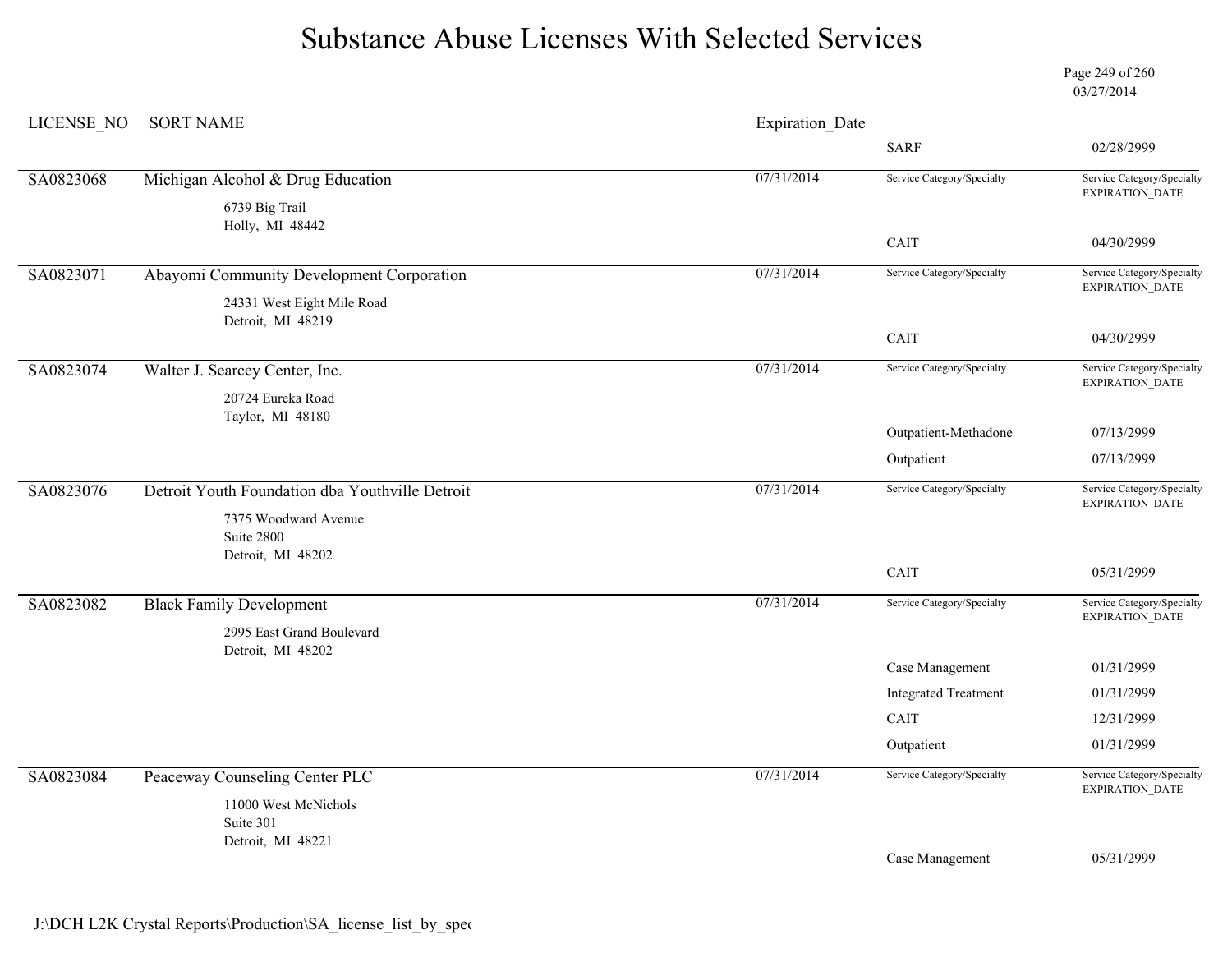Page 250 of 260 03/27/2014

| LICENSE NO | <b>SORT NAME</b>                                  | <b>Expiration Date</b> |                             |                                                      |
|------------|---------------------------------------------------|------------------------|-----------------------------|------------------------------------------------------|
|            |                                                   |                        | Early Intervention          | 05/31/2999                                           |
|            |                                                   |                        | <b>Integrated Treatment</b> | 05/31/2999                                           |
|            |                                                   |                        | Outpatient                  | 05/31/2999                                           |
|            |                                                   |                        | <b>SARF</b>                 | 05/31/2999                                           |
|            |                                                   |                        | CAIT                        | 05/31/2999                                           |
| SA0823085  | Hamtramck Drug Free Community Coalition (HDFCC)   | 07/31/2014             | Service Category/Specialty  | Service Category/Specialty<br>EXPIRATION_DATE        |
|            | 11633 Joseph Campau Avenue<br>Hamtramck, MI 48212 |                        |                             |                                                      |
|            |                                                   |                        | CAIT                        | 07/31/2999                                           |
| SA0823087  | Livonia Save Our Youth Task Force                 | 07/31/2014             | Service Category/Specialty  | Service Category/Specialty<br><b>EXPIRATION DATE</b> |
|            | 33000 Civic Center Drive                          |                        |                             |                                                      |
|            | Livonia, MI 48154                                 |                        | CAIT                        | 07/31/2999                                           |
| SA0823088  | Personalized Nursing LIGHT House, Inc.            | 07/31/2014             | Service Category/Specialty  | Service Category/Specialty                           |
|            |                                                   |                        |                             | EXPIRATION_DATE                                      |
|            | 7430 N Inkster Road<br>Dearborn Heights, MI 48127 |                        |                             |                                                      |
|            |                                                   |                        | Outpatient                  | 12/31/2999                                           |
|            |                                                   |                        | Early Intervention          | 12/31/2999                                           |
|            |                                                   |                        | Residential Detox           | 12/31/2999                                           |
|            |                                                   |                        | Residential                 | 11/30/2999                                           |
|            |                                                   |                        | Case Management             | 11/30/2999                                           |
|            |                                                   |                        | <b>Integrated Treatment</b> | 11/30/2999                                           |
| SA0823089  | Romulus Middle School Coalition                   | 07/31/2014             | Service Category/Specialty  | Service Category/Specialty<br>EXPIRATION_DATE        |
|            | 37300 Wick Road                                   |                        |                             |                                                      |
|            | Romulus, MI 48174                                 |                        | CAIT                        | 07/31/2999                                           |
|            |                                                   |                        |                             |                                                      |
| SA0823090  | <b>Inkster Task Force for Strong Families</b>     | 07/31/2014             | Service Category/Specialty  | Service Category/Specialty<br>EXPIRATION_DATE        |
|            | 26215 Trowbridge<br>Inkster City Hall             |                        |                             |                                                      |
|            | Inkster, MI 48141                                 |                        |                             |                                                      |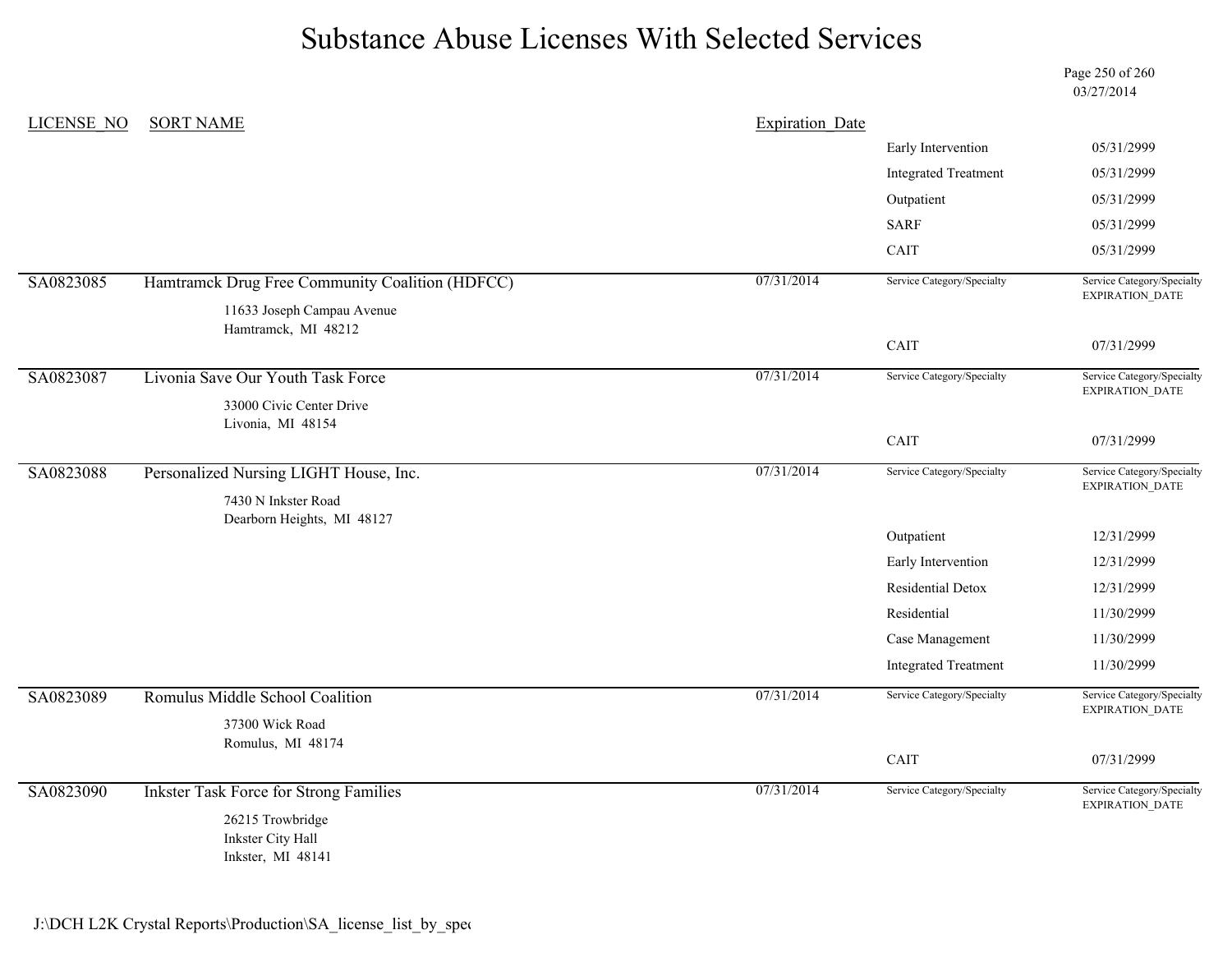Page 251 of 260 03/27/2014

| <b>LICENSE NO</b> | <b>SORT NAME</b>                                            | <b>Expiration Date</b> |                            |                                                                        |  |
|-------------------|-------------------------------------------------------------|------------------------|----------------------------|------------------------------------------------------------------------|--|
|                   |                                                             |                        | CAIT                       | 07/31/2999                                                             |  |
| SA0823091         | Garden City Community Coalition                             | 07/31/2014             | Service Category/Specialty | Service Category/Specialty<br>$\ensuremath{\mathsf{EXPIRATION\_DATA}}$ |  |
|                   | 31735 Maplewood<br>Garden City, MI 48135                    |                        |                            |                                                                        |  |
|                   |                                                             |                        | CAIT                       | 07/31/2999                                                             |  |
| SA0823098         | <b>Higher Vision Prevention Program</b>                     | 07/31/2014             | Service Category/Specialty | Service Category/Specialty<br>EXPIRATION_DATE                          |  |
|                   | 333 Covington<br>#2A                                        |                        |                            |                                                                        |  |
|                   | Detroit, MI 48203                                           |                        | Peer Recovery and Support  | 09/30/2999                                                             |  |
|                   |                                                             |                        | CAIT                       | 09/30/2999                                                             |  |
| SA0823101         | <b>Pure Recovery</b>                                        | 07/31/2014             | Service Category/Specialty | Service Category/Specialty<br>$\ensuremath{\mathsf{EXPIRATION\_DATA}}$ |  |
|                   | 19406 Norwood Street<br>Detroit, MI 48234                   |                        |                            |                                                                        |  |
|                   |                                                             |                        | Peer Recovery and Support  | 11/30/2999                                                             |  |
|                   |                                                             |                        | CAIT                       | 11/30/2999                                                             |  |
| SA0823109         | Meadowbrook Community Integration, Inc.<br>16527 Cruse      | 07/31/2014             | Service Category/Specialty | Service Category/Specialty<br><b>EXPIRATION DATE</b>                   |  |
|                   | Detroit, MI 48235                                           |                        |                            |                                                                        |  |
|                   |                                                             |                        | Residential                | 10/31/2999                                                             |  |
| SA0823110         | Meadowbrook Community Integration<br>16564 Cruse            | 07/31/2014             | Service Category/Specialty | Service Category/Specialty<br>EXPIRATION_DATE                          |  |
|                   | Detroit, MI 48235                                           |                        |                            |                                                                        |  |
|                   |                                                             |                        | Residential                | 10/31/2999                                                             |  |
| SA0823111         | Meadowbrook Community Integration, Inc.<br>20255 Ward       | 07/31/2014             | Service Category/Specialty | Service Category/Specialty<br><b>EXPIRATION DATE</b>                   |  |
|                   | Detroit, MI 48235                                           |                        |                            |                                                                        |  |
|                   |                                                             |                        | Residential                | 10/31/2999                                                             |  |
| SA0823112         | Meadowbrook Community Integration, Inc.<br>15763 Rutherford | 07/31/2014             | Service Category/Specialty | Service Category/Specialty<br>EXPIRATION_DATE                          |  |
|                   | Detroit, MI 48227                                           |                        |                            |                                                                        |  |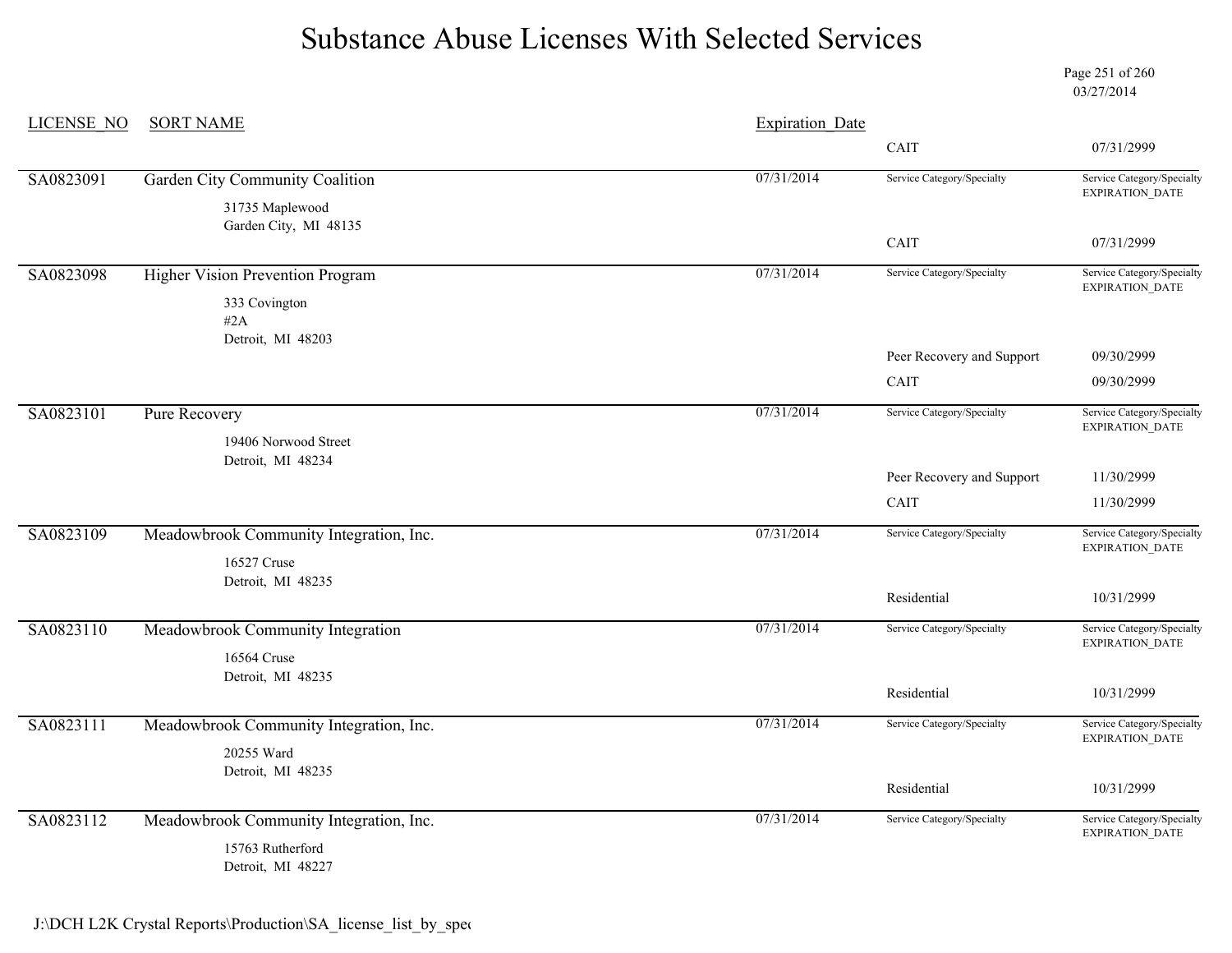Page 252 of 260 03/27/2014

| LICENSE NO | <b>SORT NAME</b>                              | <b>Expiration Date</b> |                            |                                                      |
|------------|-----------------------------------------------|------------------------|----------------------------|------------------------------------------------------|
|            |                                               |                        | Residential                | 10/31/2999                                           |
| SA0823115  | Agape Village, Inc.                           | 07/31/2014             | Service Category/Specialty | Service Category/Specialty<br>EXPIRATION_DATE        |
|            | 18700 James Couzens Hwy.<br>Detroit, MI 48235 |                        |                            |                                                      |
|            |                                               |                        | CAIT                       | 01/31/2999                                           |
| SA0823118  | Center for Urban Youth & Family Development   | 07/31/2014             | Service Category/Specialty | Service Category/Specialty<br>EXPIRATION_DATE        |
|            | 18700 James Couzens                           |                        |                            |                                                      |
|            | Detroit, MI 48235                             |                        | CAIT                       | 02/28/2999                                           |
|            |                                               |                        |                            |                                                      |
| SA0823127  | 80 Strong Community Outreach                  | 07/31/2014             | Service Category/Specialty | Service Category/Specialty<br><b>EXPIRATION DATE</b> |
|            | 13 West Charlotte                             |                        |                            |                                                      |
|            | Ecorse, MI 48229                              |                        | CAIT                       | 07/31/2014                                           |
|            |                                               |                        |                            |                                                      |
| SA0823128  | <b>Accountability Housing Program</b>         | 07/31/2014             | Service Category/Specialty | Service Category/Specialty<br>EXPIRATION_DATE        |
|            | 17359 Lahser Road                             |                        |                            |                                                      |
|            | Detroit, MI 48219                             |                        | $\operatorname{CAIT}$      | 05/31/2999                                           |
|            |                                               |                        |                            |                                                      |
| SA0823129  | New Frontier Counseling                       | 07/31/2014             | Service Category/Specialty | Service Category/Specialty<br>EXPIRATION_DATE        |
|            | 25548 Five Mile Road                          |                        |                            |                                                      |
|            | Redford, MI 48239                             |                        | Outpatient                 | 06/30/2999                                           |
|            |                                               |                        | CAIT                       | 06/30/2999                                           |
|            |                                               |                        | <b>SARF</b>                | 06/30/2999                                           |
| SA0823132  | <b>Team Mental Health Services</b>            | 07/31/2014             | Service Category/Specialty | Service Category/Specialty                           |
|            | 2925 Russell                                  |                        |                            | EXPIRATION_DATE                                      |
|            | Detroit, MI 48207                             |                        |                            |                                                      |
|            |                                               |                        | CAIT                       | 04/30/2999                                           |
|            |                                               |                        | Outpatient                 | 04/30/2999                                           |
|            |                                               |                        | <b>SARF</b>                | 04/30/2999                                           |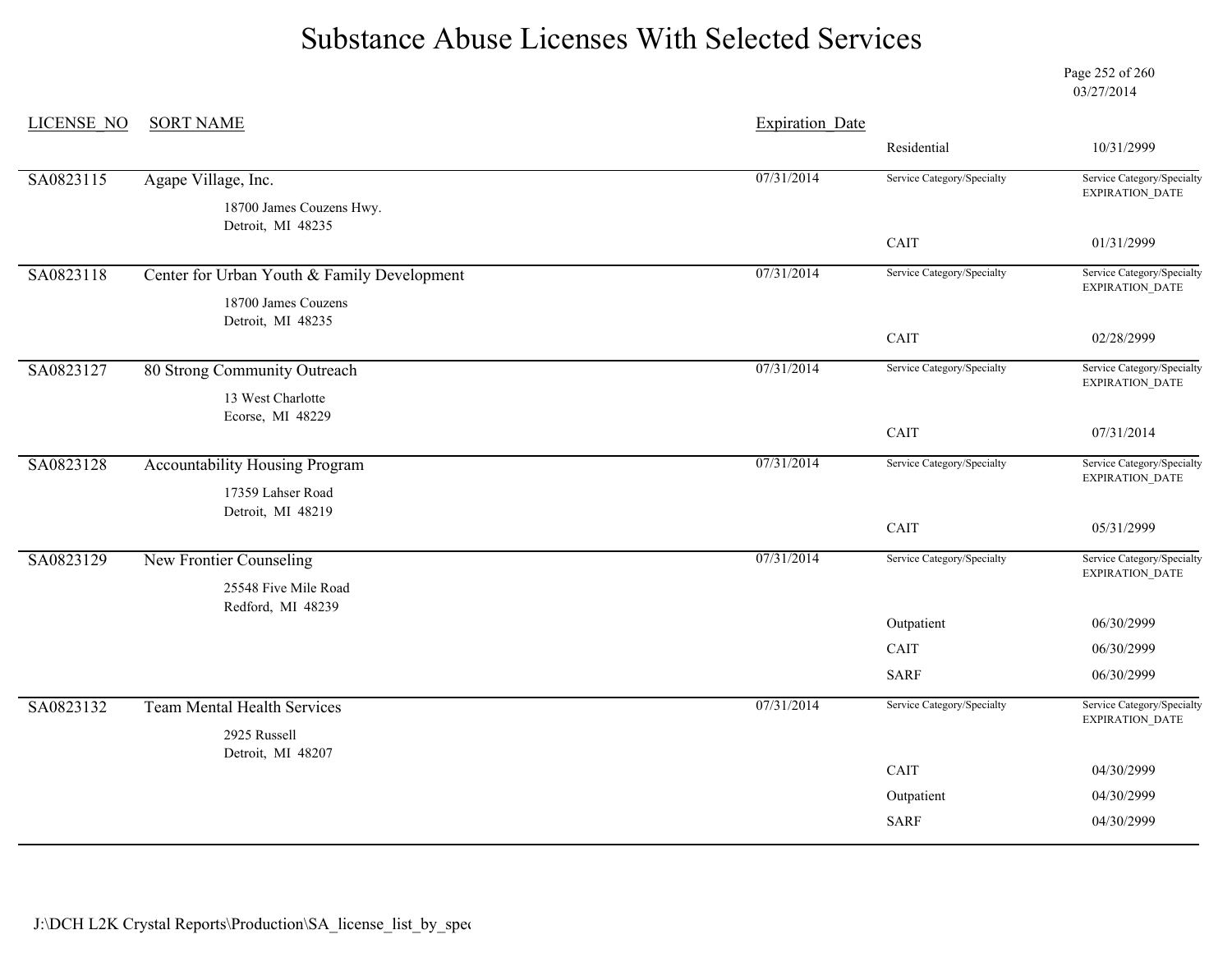Page 253 of 260 03/27/2014

| <b>LICENSE NO</b> | <b>SORT NAME</b>                                        | <b>Expiration Date</b> |                             |                                               |
|-------------------|---------------------------------------------------------|------------------------|-----------------------------|-----------------------------------------------|
| SA0823146         | Self Help Addiction Rehabilitation, Inc. - SHAR Academy | 07/31/2014             | Service Category/Specialty  | Service Category/Specialty<br>EXPIRATION_DATE |
|                   | 1851 West Grand Boulevard<br>Detroit, MI 48208          |                        |                             |                                               |
|                   |                                                         |                        | CAIT                        | 07/31/2999                                    |
|                   |                                                         |                        | <b>SARF</b>                 | 07/31/2999                                    |
| SA0823150         | Development Centers, Inc.-North Central Campus          | 07/31/2014             | Service Category/Specialty  | Service Category/Specialty<br>EXPIRATION_DATE |
|                   | 17141 Ryan Road<br>Detroit, MI 48212                    |                        |                             |                                               |
|                   |                                                         |                        | Outpatient                  | 07/31/2999                                    |
|                   |                                                         |                        | Case Management             | 07/31/2999                                    |
|                   |                                                         |                        | Early Intervention          | 07/31/2999                                    |
|                   |                                                         |                        | <b>Integrated Treatment</b> | 07/31/2999                                    |
| SA0823164         | The Phillip Street Friends Outpatient Program           | 07/31/2014             | Service Category/Specialty  | Service Category/Specialty<br>EXPIRATION_DATE |
|                   | 16352 East Warren                                       |                        |                             |                                               |
|                   | Detroit, MI 48224                                       |                        | Outpatient                  | 06/28/2999                                    |
|                   |                                                         |                        | <b>SARF</b>                 | 06/28/2999                                    |
|                   |                                                         |                        | Case Management             | 06/28/2999                                    |
|                   |                                                         |                        | <b>Integrated Treatment</b> | 06/28/2999                                    |
|                   |                                                         |                        | Peer Recovery and Support   | 06/28/2999                                    |
|                   |                                                         |                        | Early Intervention          | 06/28/2999                                    |
| SA0823165         | KICK - The Agency for LGBT African-Americans            | 07/31/2014             | Service Category/Specialty  | Service Category/Specialty<br>EXPIRATION_DATE |
|                   | 41 Burroughs Street<br>Suite 109                        |                        |                             |                                               |
|                   | Detroit, MI 48202                                       |                        | CAIT                        | 07/31/2999                                    |
|                   |                                                         |                        |                             |                                               |
| SA0823168         | Partnership for a Drug Free Detroit                     | 07/31/2014             | Service Category/Specialty  | Service Category/Specialty<br>EXPIRATION_DATE |
|                   | 3746 Fischer Street<br>Detroit, MI 48214                |                        |                             |                                               |
|                   |                                                         |                        | CAIT                        | 12/31/2999                                    |
|                   |                                                         |                        |                             |                                               |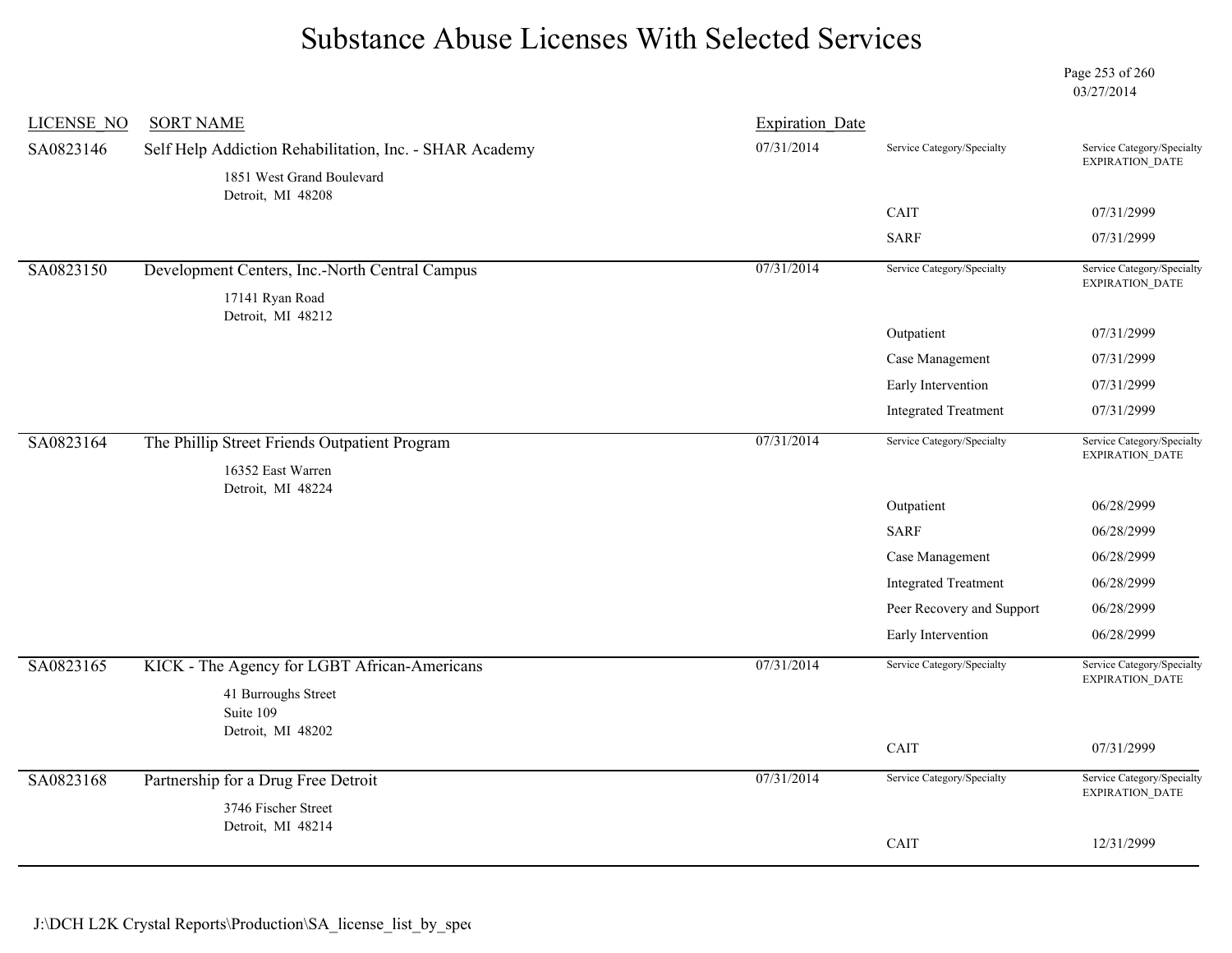Page 254 of 260 03/27/2014

| <b>LICENSE NO</b> | <b>SORT NAME</b>                               | <b>Expiration Date</b> |                             |                                               |
|-------------------|------------------------------------------------|------------------------|-----------------------------|-----------------------------------------------|
| SA0823169         | The Milestones Agency                          | 07/31/2014             | Service Category/Specialty  | Service Category/Specialty<br>EXPIRATION_DATE |
|                   | 19321 West Chicago Road                        |                        |                             |                                               |
|                   | Detroit, MI 48228                              |                        | CAIT                        | 07/31/2999                                    |
|                   |                                                |                        | <b>SARF</b>                 | 07/31/2999                                    |
| SA0823171         |                                                | 07/31/2014             | Service Category/Specialty  | Service Category/Specialty                    |
|                   | Jabez Recovery Management Services, Inc.       |                        |                             | EXPIRATION_DATE                               |
|                   | 2755 Collingwood<br>Detroit, MI 48206          |                        |                             |                                               |
|                   |                                                |                        | Outpatient                  | 07/31/2999                                    |
|                   |                                                |                        | Early Intervention          | 07/31/2999                                    |
|                   |                                                |                        | Peer Recovery and Support   | 07/31/2999                                    |
|                   |                                                |                        | Case Management             | 07/31/2999                                    |
|                   |                                                |                        | <b>Integrated Treatment</b> | 07/31/2999                                    |
|                   |                                                |                        | Residential                 | 07/31/2999                                    |
| SA0823173         | <b>Touchstone Recovery</b>                     | 07/31/2014             | Service Category/Specialty  | Service Category/Specialty<br>EXPIRATION_DATE |
|                   |                                                |                        |                             |                                               |
|                   | 13249 Pennsylvania Road<br>Riverview, MI 48193 |                        |                             |                                               |
|                   |                                                |                        | Outpatient                  | 12/31/2999                                    |
|                   |                                                |                        | CAIT                        | 12/31/2999                                    |
| SA0823174         | Beginning Step, LLC                            | 07/31/2014             | Service Category/Specialty  | Service Category/Specialty                    |
|                   | 7532 Dexter                                    |                        |                             | EXPIRATION_DATE                               |
|                   | Detroit, MI 48206                              |                        | <b>Integrated Treatment</b> | 06/30/2014                                    |
|                   |                                                |                        | Peer Recovery and Support   | 06/30/2014                                    |
|                   |                                                |                        | Case Management             | 06/30/2014                                    |
|                   |                                                |                        | Outpatient                  | 06/30/2014                                    |
|                   |                                                |                        | CAIT                        | 07/31/2999                                    |
| SA0823181         | <b>Unificare Services</b>                      | 07/31/2014             | Service Category/Specialty  | Service Category/Specialty<br>EXPIRATION_DATE |

Detroit, MI 48203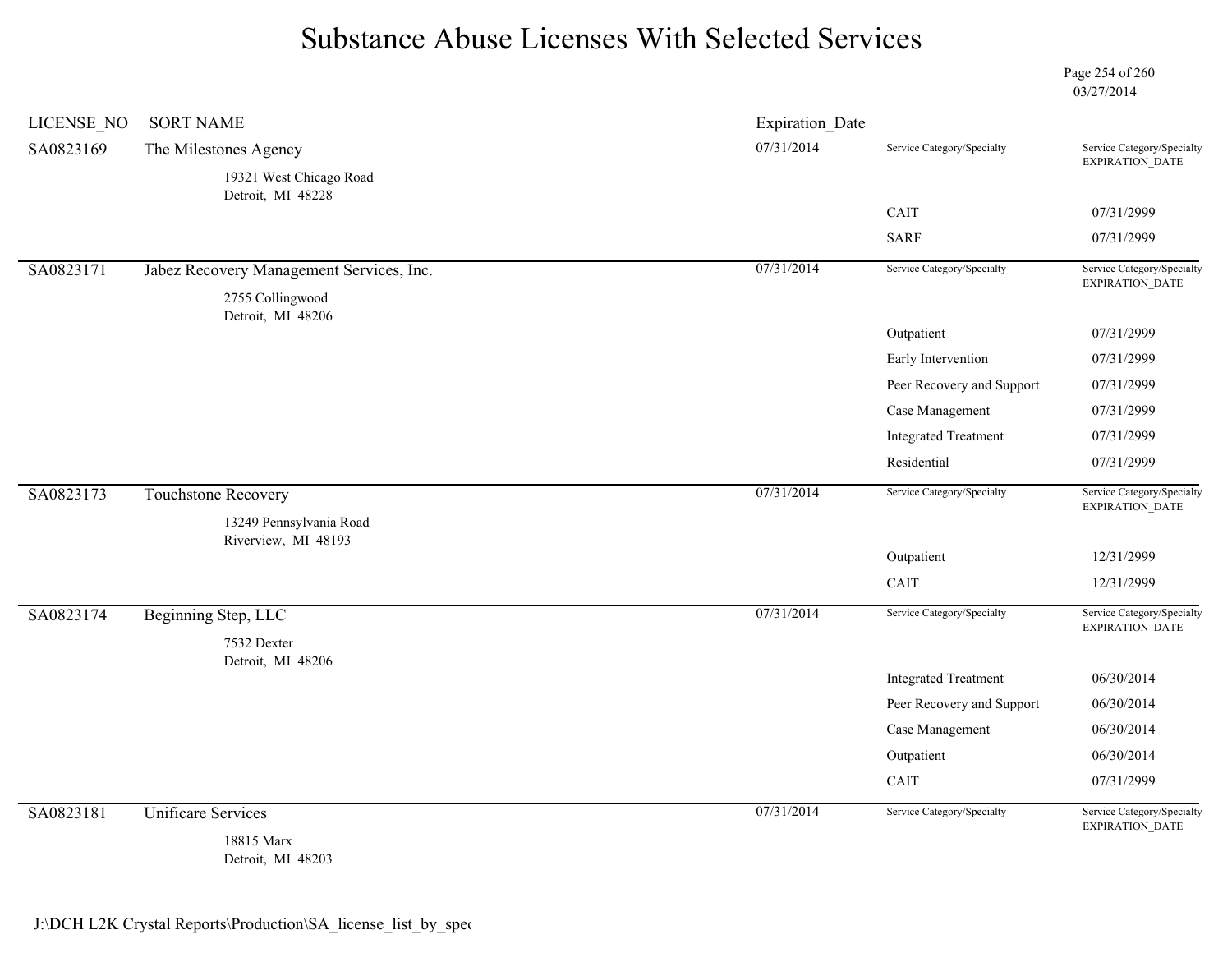Page 255 of 260 03/27/2014

| <b>LICENSE NO</b> | <b>SORT NAME</b>                                              | <b>Expiration Date</b> |                             |                                                      |
|-------------------|---------------------------------------------------------------|------------------------|-----------------------------|------------------------------------------------------|
|                   |                                                               |                        | Early Intervention          | 07/31/2999                                           |
|                   |                                                               |                        | Peer Recovery and Support   | 07/31/2999                                           |
|                   |                                                               |                        | Case Management             | 07/31/2999                                           |
|                   |                                                               |                        | Outpatient                  | 07/31/2999                                           |
|                   |                                                               |                        | <b>Integrated Treatment</b> | 07/31/2999                                           |
| SA0823182         | <b>Abundant Community Recovery Services</b>                   | 07/31/2014             | Service Category/Specialty  | Service Category/Specialty<br><b>EXPIRATION DATE</b> |
|                   | 16476 Bringard<br>Detroit, MI 48205                           |                        |                             |                                                      |
|                   |                                                               |                        | <b>SARF</b>                 | 12/31/2999                                           |
|                   |                                                               |                        | Peer Recovery and Support   | 12/31/2999                                           |
|                   |                                                               |                        | Case Management             | 12/31/2999                                           |
|                   |                                                               |                        | CAIT                        | 12/31/2999                                           |
|                   |                                                               |                        | Early Intervention          | 12/31/2999                                           |
|                   |                                                               |                        | Outpatient                  | 12/31/2999                                           |
|                   |                                                               |                        | <b>Integrated Treatment</b> | 12/31/2999                                           |
| SA0823184         | Logical Choice, LLC.<br>5575 Conner                           | 07/31/2014             | Service Category/Specialty  | Service Category/Specialty<br>EXPIRATION_DATE        |
|                   | Suite 210<br>Detroit, MI 48213                                |                        |                             |                                                      |
|                   |                                                               |                        | <b>Integrated Treatment</b> | 12/31/2999                                           |
|                   |                                                               |                        | <b>SARF</b>                 | 12/31/2999                                           |
|                   |                                                               |                        | CAIT                        | 12/31/2999                                           |
|                   |                                                               |                        | Outpatient                  | 12/31/2999                                           |
|                   |                                                               |                        | Case Management             | 12/31/2999                                           |
|                   |                                                               |                        | Early Intervention          | 12/31/2999                                           |
|                   |                                                               |                        | Peer Recovery and Support   | 12/31/2999                                           |
| SA0823185         | Strategies to Overcome Obstacles and Avoid Recidivism (SOOAR) | 07/31/2014             | Service Category/Specialty  | Service Category/Specialty<br>EXPIRATION_DATE        |
|                   | 49071 Denton Road<br><b>Unit 206</b><br>Belleville, MI 48111  |                        |                             |                                                      |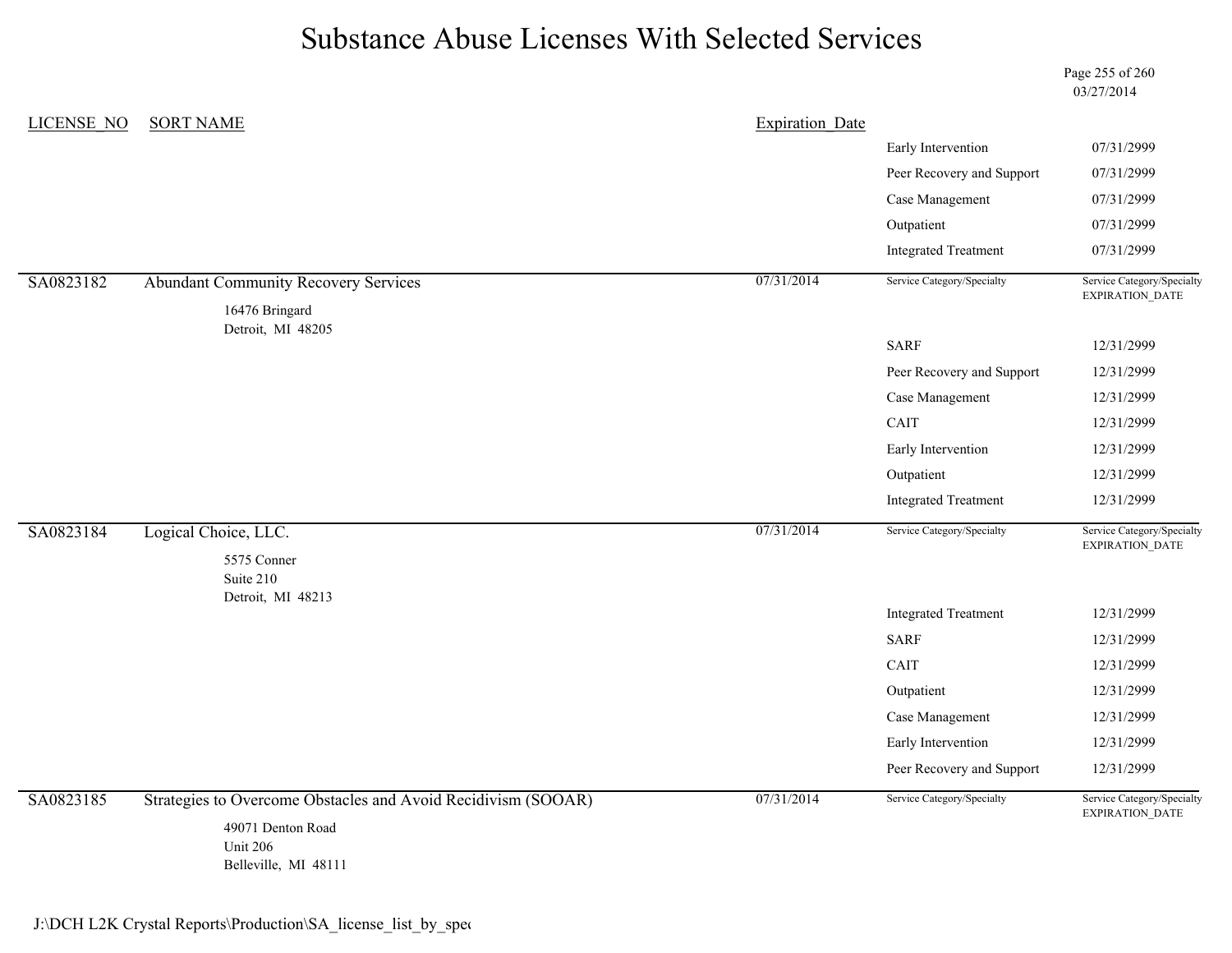Page 256 of 260 03/27/2014

| <b>LICENSE NO</b> | <b>SORT NAME</b>                             | <b>Expiration Date</b> |                             |                                                      |  |
|-------------------|----------------------------------------------|------------------------|-----------------------------|------------------------------------------------------|--|
|                   |                                              |                        | CAIT                        | 07/31/2999                                           |  |
| SA0823187         | <b>CCMO</b> - Center for Youth and Families  | 07/31/2014             | Service Category/Specialty  | Service Category/Specialty<br>EXPIRATION_DATE        |  |
|                   | 3031 W. Grand Blvd.<br>Suite 370             |                        |                             |                                                      |  |
|                   | Detroit, MI 48202                            |                        | CAIT                        | 07/31/2999                                           |  |
| SA0823190         | Health Management Systems of America         | 07/31/2014             | Service Category/Specialty  | Service Category/Specialty<br><b>EXPIRATION DATE</b> |  |
|                   | 4 Parklane Blvd.<br>Suite 460                |                        |                             |                                                      |  |
|                   | Dearborn, MI 48126                           |                        | <b>SARF</b>                 | 12/31/2999                                           |  |
| SA0823192         | AFB Network, Inc.                            | 07/31/2014             | Service Category/Specialty  | Service Category/Specialty<br>EXPIRATION_DATE        |  |
|                   | 18280 James Couzens FWY<br>Detroit, MI 48235 |                        |                             |                                                      |  |
|                   |                                              |                        | Peer Recovery and Support   | 01/20/2999                                           |  |
| SA0823193         | Renaissance OutReach Mission                 | 07/31/2014             | Service Category/Specialty  | Service Category/Specialty<br>EXPIRATION_DATE        |  |
|                   | 2800 15th Street<br>Detroit, MI 48216        |                        |                             |                                                      |  |
|                   |                                              |                        | CAIT                        | 07/31/2999                                           |  |
| SA0823194         | Prevention Services of Detroit, Inc.         | 07/31/2014             | Service Category/Specialty  | Service Category/Specialty<br>EXPIRATION_DATE        |  |
|                   | 220 Bagley<br>Suite 740                      |                        |                             |                                                      |  |
|                   | Detroit, MI 48226                            |                        | CAIT                        | 07/31/2999                                           |  |
| SA0823196         | Positive Images, Inc.                        | 07/31/2014             | Service Category/Specialty  | Service Category/Specialty<br>EXPIRATION_DATE        |  |
|                   | 700 E. Grand Boulevard<br>Detroit, MI 48207  |                        |                             |                                                      |  |
|                   |                                              |                        | <b>Integrated Treatment</b> | 07/31/2999                                           |  |
|                   |                                              |                        | Residential                 | 07/31/2999                                           |  |
|                   |                                              |                        | Case Management             | 07/31/2999                                           |  |
|                   |                                              |                        |                             |                                                      |  |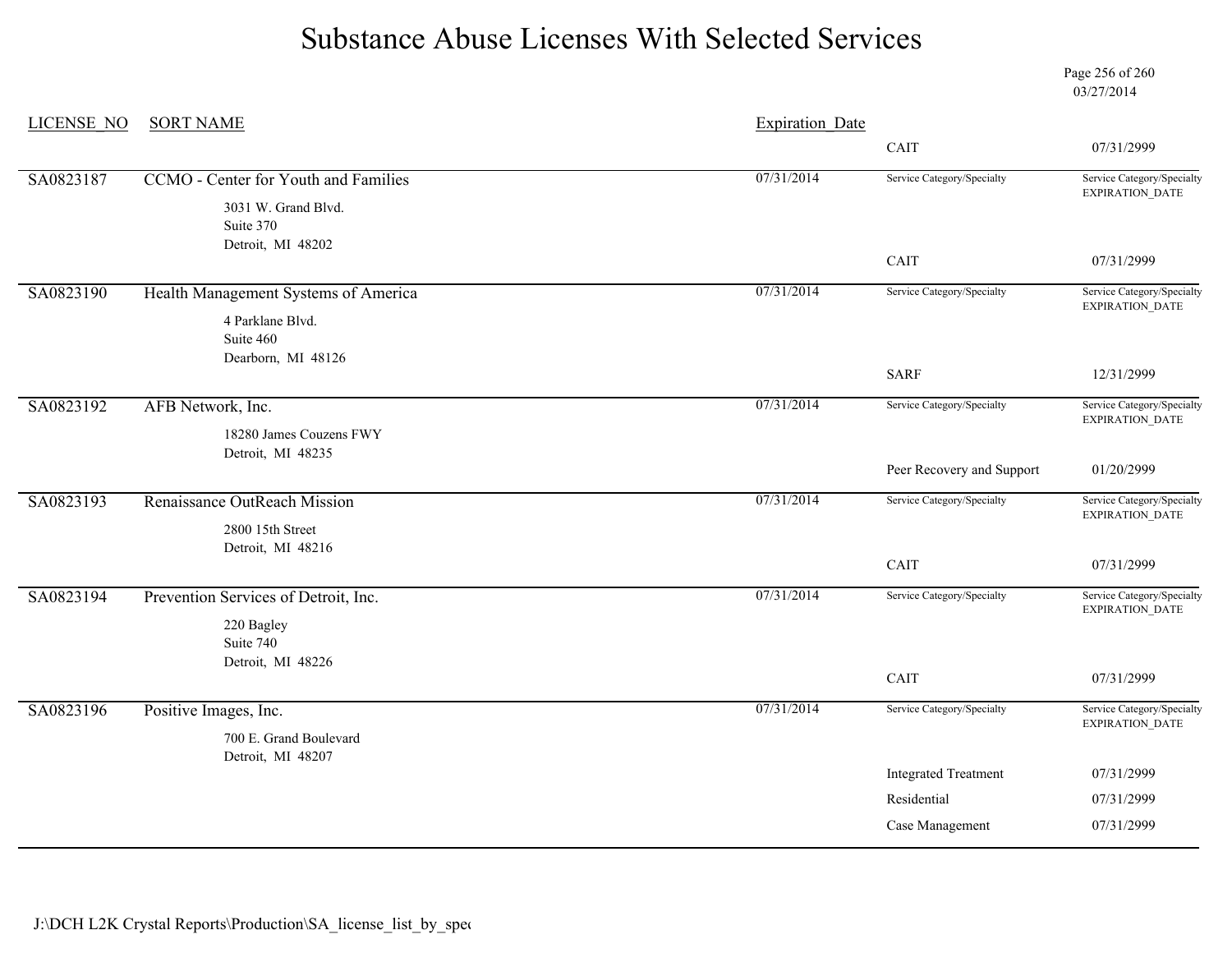Page 257 of 260 03/27/2014

| <b>LICENSE NO</b> | <b>SORT NAME</b>                                           | <b>Expiration Date</b> |                             |                                                      |
|-------------------|------------------------------------------------------------|------------------------|-----------------------------|------------------------------------------------------|
| SA0823197         | NCADD Downriver Office                                     | 07/31/2014             | Service Category/Specialty  | Service Category/Specialty                           |
|                   | 8900 Pardee Road                                           |                        |                             | EXPIRATION_DATE                                      |
|                   | Taylor, MI 48180                                           |                        |                             | 12/31/2999                                           |
|                   |                                                            |                        | Outpatient                  |                                                      |
| SA0823199         | Detroit Association of Black Organizations                 | 07/31/2014             | Service Category/Specialty  | Service Category/Specialty<br><b>EXPIRATION DATE</b> |
|                   | 8100 W. Davison                                            |                        |                             |                                                      |
|                   | Detroit, MI 48238                                          |                        | Early Intervention          | 12/31/2999                                           |
|                   |                                                            | 07/31/2014             | Service Category/Specialty  | Service Category/Specialty                           |
| SA0823200         | Aaric Care Outpatient Program                              |                        |                             | EXPIRATION_DATE                                      |
|                   | 17830 E. Warren<br>Detroit, MI 48224                       |                        |                             |                                                      |
|                   |                                                            |                        | Outpatient                  | 12/31/2999                                           |
|                   |                                                            |                        | Early Intervention          | 12/31/2999                                           |
|                   |                                                            |                        | Case Management             | 12/31/2999                                           |
|                   |                                                            |                        | Peer Recovery and Support   | 12/31/2999                                           |
|                   |                                                            |                        | <b>Integrated Treatment</b> | 12/31/2999                                           |
| SA0823201         | Community Programs, Inc.                                   | 07/31/2014             | Service Category/Specialty  | Service Category/Specialty                           |
|                   | 24801 W. 5 Mile Road                                       |                        |                             | EXPIRATION_DATE                                      |
|                   | Redford, MI 48239                                          |                        |                             |                                                      |
|                   |                                                            |                        | Outpatient                  | 12/31/2999                                           |
|                   |                                                            |                        | CAIT                        | 12/31/2999                                           |
|                   |                                                            |                        | <b>SARF</b>                 | 12/31/2999                                           |
|                   |                                                            |                        | <b>Integrated Treatment</b> | 12/31/2999                                           |
| SA0823203         | 1st Step Outpatient Treatment/Transitional Housing Program | 07/31/2014             | Service Category/Specialty  | Service Category/Specialty                           |
|                   | 9702/9704 Dundee St                                        |                        |                             | EXPIRATION_DATE                                      |
|                   | Detroit, MI 48204                                          |                        |                             |                                                      |
|                   |                                                            |                        | Outpatient                  | 07/31/2999                                           |
|                   |                                                            |                        | Peer Recovery and Support   | 07/31/2099                                           |
|                   |                                                            |                        | CAIT                        | 07/31/2999                                           |
|                   |                                                            |                        | Case Management             | 07/31/2999                                           |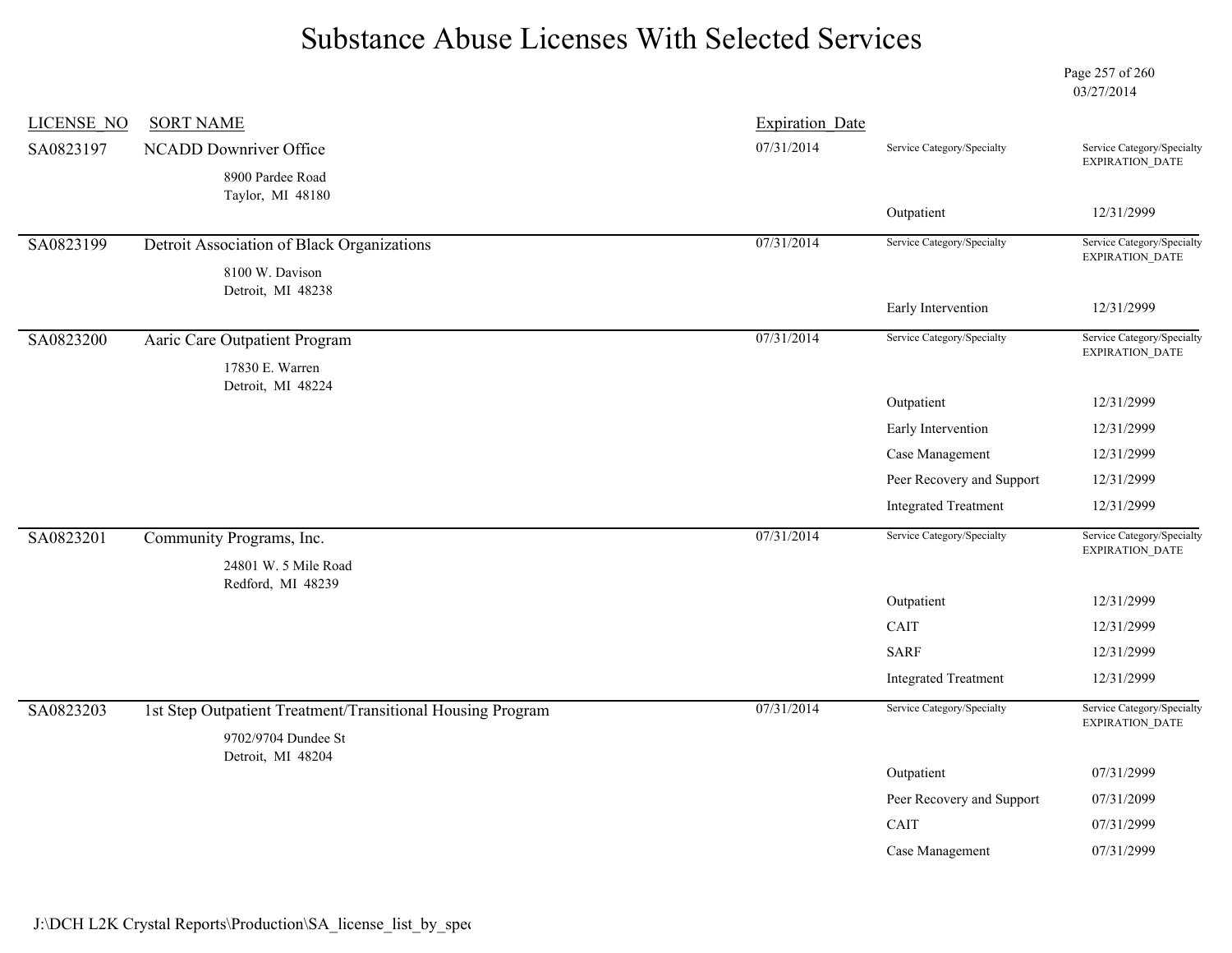Page 258 of 260 03/27/2014

| <b>LICENSE NO</b> | <b>SORT NAME</b>                                   | <b>Expiration Date</b> |                             |                                                      |
|-------------------|----------------------------------------------------|------------------------|-----------------------------|------------------------------------------------------|
|                   |                                                    |                        | <b>Integrated Treatment</b> | 07/31/2999                                           |
| SA0823204         | HOW Adolescent Residential Substance Abuse Program | 07/31/2014             | Service Category/Specialty  | Service Category/Specialty<br>EXPIRATION_DATE        |
|                   | 8141 E. Outer Drive<br>Detroit, MI 48213           |                        |                             |                                                      |
|                   |                                                    |                        | Outpatient                  | 12/31/2999                                           |
|                   |                                                    |                        | Residential                 | 12/31/2999                                           |
|                   |                                                    |                        | <b>SARF</b>                 | 12/31/2999                                           |
|                   |                                                    |                        | CAIT                        | 12/31/2999                                           |
| SA0823205         | Servassured, L.L.C.                                | 07/31/2014             | Service Category/Specialty  | Service Category/Specialty<br>EXPIRATION_DATE        |
|                   | 21905 Garrison                                     |                        |                             |                                                      |
|                   | Dearborn, MI 48124                                 |                        | <b>SARF</b>                 | 07/31/2999                                           |
|                   |                                                    |                        |                             |                                                      |
| SA0823206         | Detroit Recovery Project, Inc.                     | 07/31/2014             | Service Category/Specialty  | Service Category/Specialty<br>EXPIRATION_DATE        |
|                   | 1145 West Grand Boulevard<br>Detroit, MI 48208     |                        |                             |                                                      |
|                   |                                                    |                        | CAIT                        | 07/31/2999                                           |
| SA0823207         | Detroit Recovery Project                           | 07/31/2014             | Service Category/Specialty  | Service Category/Specialty                           |
|                   | 1165 West Grand Boulevard                          |                        |                             | <b>EXPIRATION DATE</b>                               |
|                   | Detroit, MI 48208                                  |                        | CAIT                        | 07/31/2999                                           |
|                   |                                                    |                        |                             |                                                      |
| SA0823209         | Partners in Prevention Progress Program            | 07/31/2014             | Service Category/Specialty  | Service Category/Specialty<br>EXPIRATION_DATE        |
|                   | 18085 Forrer<br>Detroit, MI 48235                  |                        |                             |                                                      |
|                   |                                                    |                        | CAIT                        | 07/31/2999                                           |
| SA0823211         | The Literacy Center "Healthnetics"                 | 07/31/2014             | Service Category/Specialty  | Service Category/Specialty<br><b>EXPIRATION DATE</b> |
|                   | 645 Griswold Street                                |                        |                             |                                                      |
|                   | Suite 1300<br>Detroit, MI 48226                    |                        |                             |                                                      |
|                   |                                                    |                        | CAIT                        | 07/31/2999                                           |
|                   |                                                    |                        |                             |                                                      |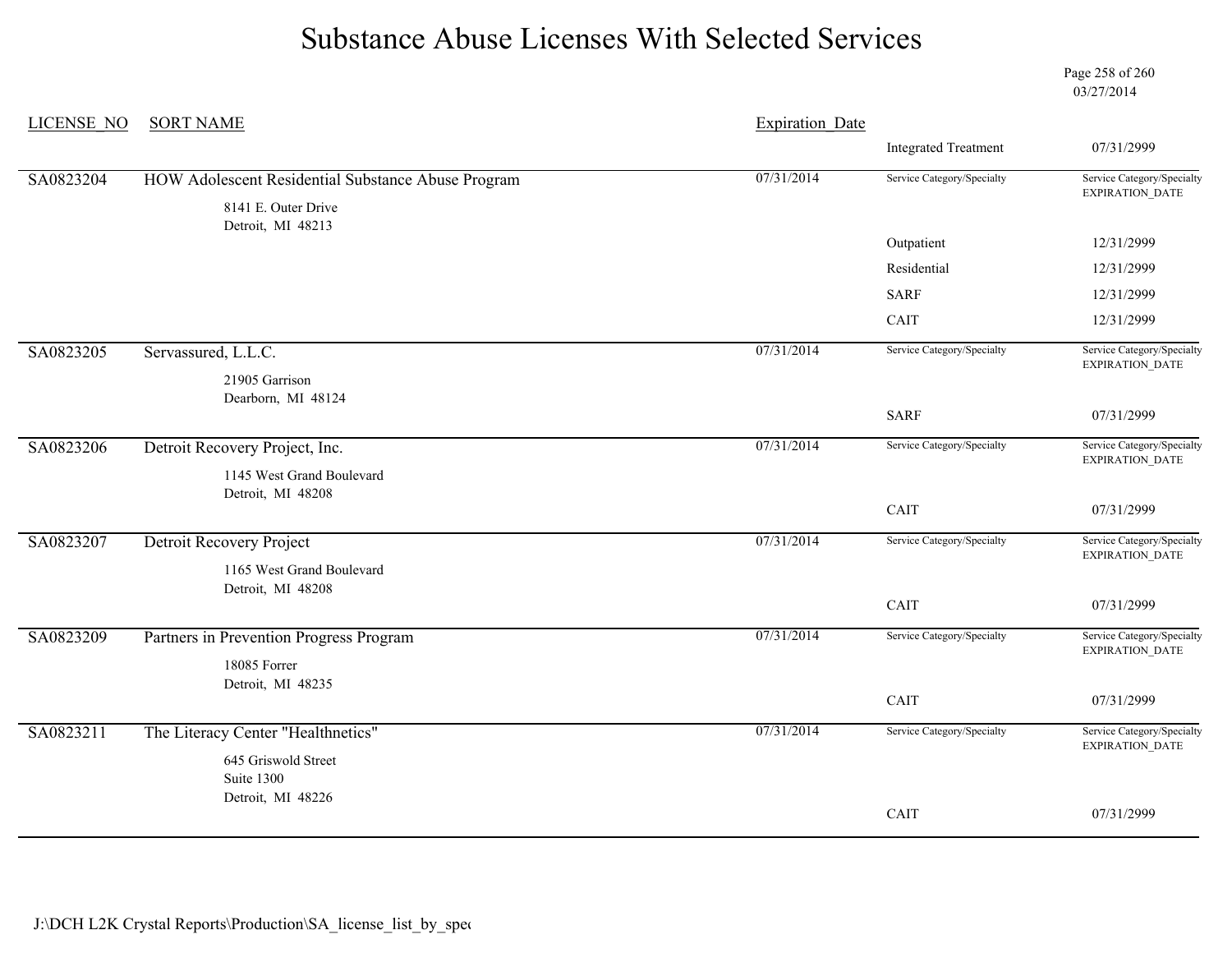Page 259 of 260 03/27/2014

| <b>LICENSE NO</b> | <b>SORT NAME</b>                               | <b>Expiration Date</b> |                             |                                                      |
|-------------------|------------------------------------------------|------------------------|-----------------------------|------------------------------------------------------|
| SA0823213         | Faith Recovery Center Inc                      | 07/31/2014             | Service Category/Specialty  | Service Category/Specialty<br>EXPIRATION_DATE        |
|                   | 2235 Moore #office                             |                        |                             |                                                      |
|                   | Lincoln Park, MI 48146                         |                        | CAIT                        | 07/31/2999                                           |
| SA0823214         | Care of Southeastern Michigan                  | 07/31/2014             | Service Category/Specialty  | Service Category/Specialty                           |
|                   | 17108 Mack Avenue<br>Grosse Pointe, MI 48230   |                        |                             | EXPIRATION_DATE                                      |
|                   |                                                |                        | CAIT                        | 07/31/2999                                           |
| SA0823215         | The Philp House Mission                        | 07/31/2014             | Service Category/Specialty  | Service Category/Specialty<br>EXPIRATION_DATE        |
|                   | 18066 James Couzens<br>Detroit, MI 48235       |                        |                             |                                                      |
|                   |                                                |                        | CAIT                        | 09/30/2014                                           |
| SA0830004         | Catholic Human Services Inc                    | 07/31/2014             | Service Category/Specialty  | Service Category/Specialty<br>EXPIRATION_DATE        |
|                   | 421 S Mitchell<br>Cadillac, MI 49601           |                        |                             |                                                      |
|                   |                                                |                        | <b>SARF</b>                 | 03/31/2999                                           |
|                   |                                                |                        | <b>Integrated Treatment</b> | 03/31/2999                                           |
|                   |                                                |                        | Early Intervention          | 03/31/2999                                           |
|                   |                                                |                        | Case Management             | 03/31/2999                                           |
|                   |                                                |                        | Peer Recovery and Support   | 03/31/2999                                           |
|                   |                                                |                        | CAIT                        | 03/31/2999                                           |
|                   |                                                |                        | Outpatient                  | 03/31/2999                                           |
| SA0830005         | Wexford-Missaukee Intermediate School District | 07/31/2014             | Service Category/Specialty  | Service Category/Specialty<br>EXPIRATION_DATE        |
|                   | 9905 E 13th Street<br>Cadillac, MI 49601       |                        |                             |                                                      |
|                   |                                                |                        | CAIT                        | 03/31/2999                                           |
| SA0830017         | Northern Lakes Community Mental Health         | 07/31/2014             | Service Category/Specialty  | Service Category/Specialty<br><b>EXPIRATION DATE</b> |
|                   | 527 Cobbs St                                   |                        |                             |                                                      |
|                   | Cadillac, MI 49601                             |                        | Outpatient                  | 10/31/2999                                           |
|                   |                                                |                        | <b>Integrated Treatment</b> | 10/31/2999                                           |